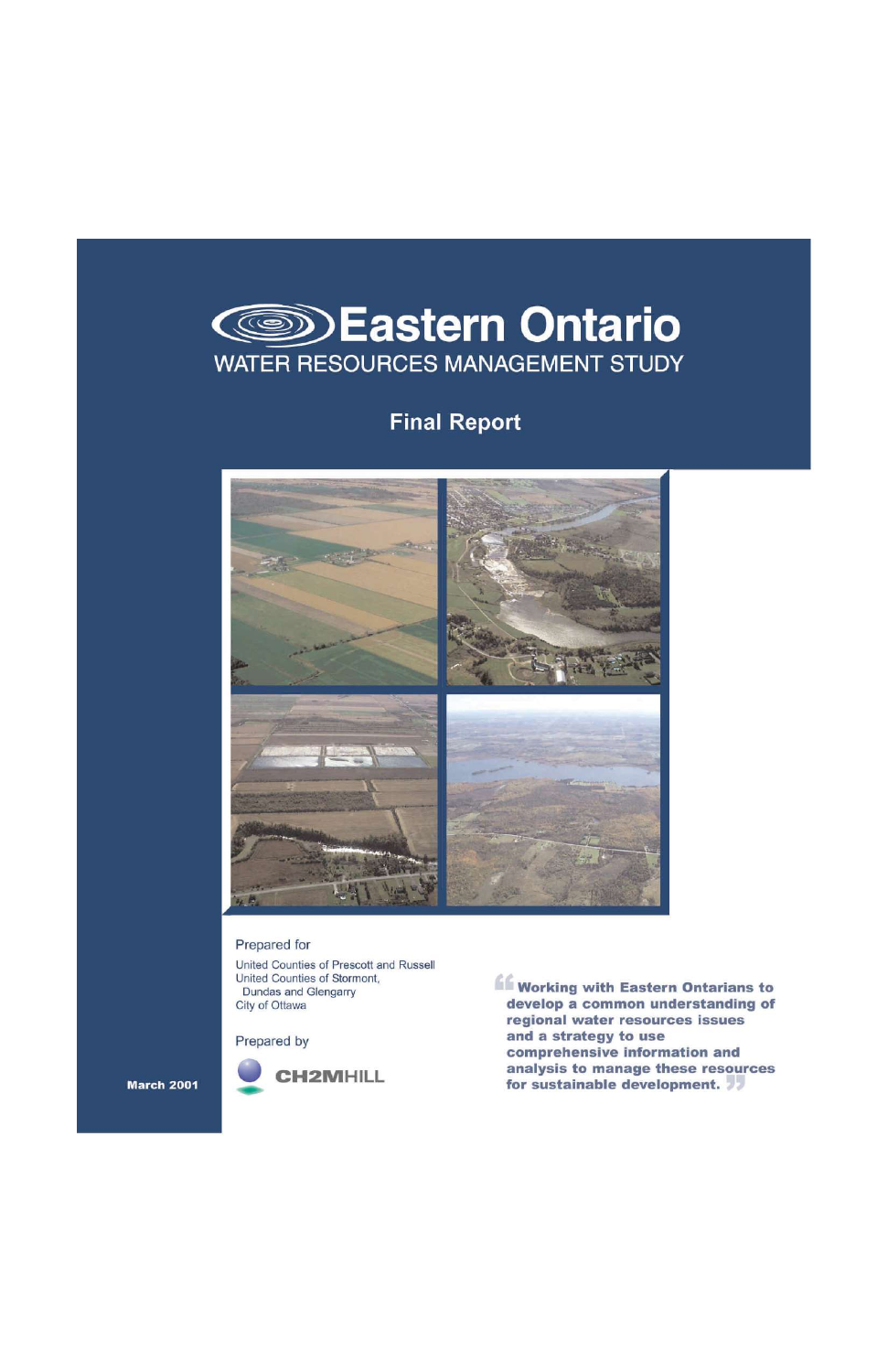

**CH2M HILL Canada Limited** 1101 Prince of Wales Drive, Suite 330 Ottawa, ON K2C 3W7 Canada **Tel 613.723.8700 Fax 613.723.7489**

March 30, 2001

118956/118957/118958

EOWRMS Steering Committees and Technical Advisory Group Subject: Final Report Phases 1B, 2, and 3 Eastern Ontario Water Resources Management Study

Dear Committee Members:

On behalf of our Consultant Team, it is with pleasure that we submit the final report for Phases 1B, 2, and 3 of the Eastern Ontario Water Resources Management Study (EOWRMS). The report presents the characterization of regional water resources, land resources, and servicing infrastructure, which is a significant milestone for the long-term management of these resources. Comprehensive data has been compiled, analyzed, and presented to highlight the significance of this information relative to the EOWRMS objectives.

Assimilating the results of such diverse and thorough analyses into a comprehensive report that outlines regional water resources management action plans has been a challenging but valuable undertaking. The action plans will help communities make sound decisions on where growth and settlement can be supported by safe water resources and what infrastructure may be needed to resolve concerns with water quality and quantity.

The next major step will be the implementation of these action plans through an Eastern Ontario Water Resources Management Strategy. We believe that the future prosperity of Eastern Ontario will in part depend on the timely and successful implementation of this strategy.

It has been our pleasure to work with each of you on this exciting and challenging study. Your guidance and leadership have contributed significantly to the study's success.

Sincerely,

CH2MHILL Canada Limited

William D. Banks, P.Eng. Project Manager

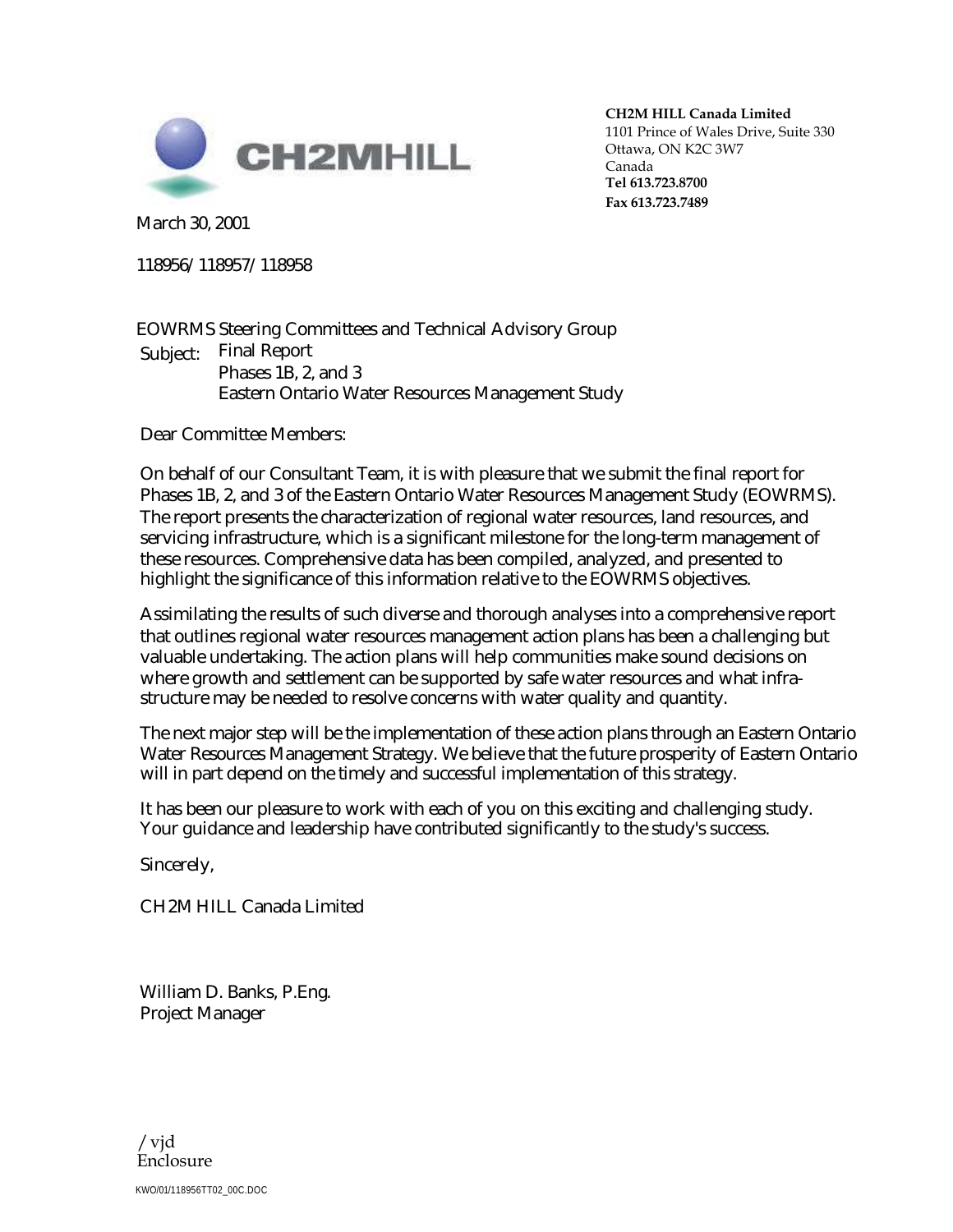The Eastern Ontario Water Resources Management Study (EOWRMS) has encompassed an extensive compilation and evaluation of regional water resources and servicing infrastructure information. The United Counties of Prescott and Russell (P&R) and the United Counties of Stormont, Dundas and Glengarry (SD&G) initiated this study in recognition of the need to develop a regional water resources information system on a watershed basis. The study area includes the South Nation River and Raisin Region watersheds and other minor adjacent watersheds ( $Figure 1-1<sup>1</sup>$ ) and covers approximately 6,800 square kilometers. The City of Ottawa (Ottawa), facing similar issues, recognized that participation in the study would also benefit that part of Ottawa that falls within the South Nation watershed. It has become widely acknowledged that, to make informed decisions related to changes in land use and infrastructure, the physical features of a watershed must be clearly defined in terms of functions, attributes, and linkages. Each of the five counties in the study area is faced with decisions related to land development for residential, commercial, and industrial purposes. In considering these potential land-use changes, the relationship of the specific site to the watershed must be understood from an ecological perspective.

It is clear that Ontario does not have a comprehensive and integrated water resources management strategy. Water management in Ontario is characterized as fragmented and uncoordinated. The EOWRMS municipalities and conservation authorities have shown foresight, leadership, and understanding of the important relationship between water resources and healthy, sustainable communities.

# **Objectives**

The principal study objectives are summarized as follows:

- **Objective 1**: Develop a database and geographic information system (GIS) on the state of water resources and servicing infrastructure within the study area.
- **Objective 2**: Develop data management protocols to ensure the database is properly maintained and updated.
- **Objective 3**: Assess the capability of key areas to potentially support development on private services.
- **Objective 4**: Identify potential cost-effective servicing alternatives on a regional basis.
- **Objective 5**: Develop community demonstration projects that provide integrated solutions to water resource issues on a local/regional basis.
- **Objective 6**: Develop and promote tools and action plans to protect the quality and quantity of regional water and related land resources.

 $\overline{a}$ 

<sup>1</sup> All figures are located in a separate volume.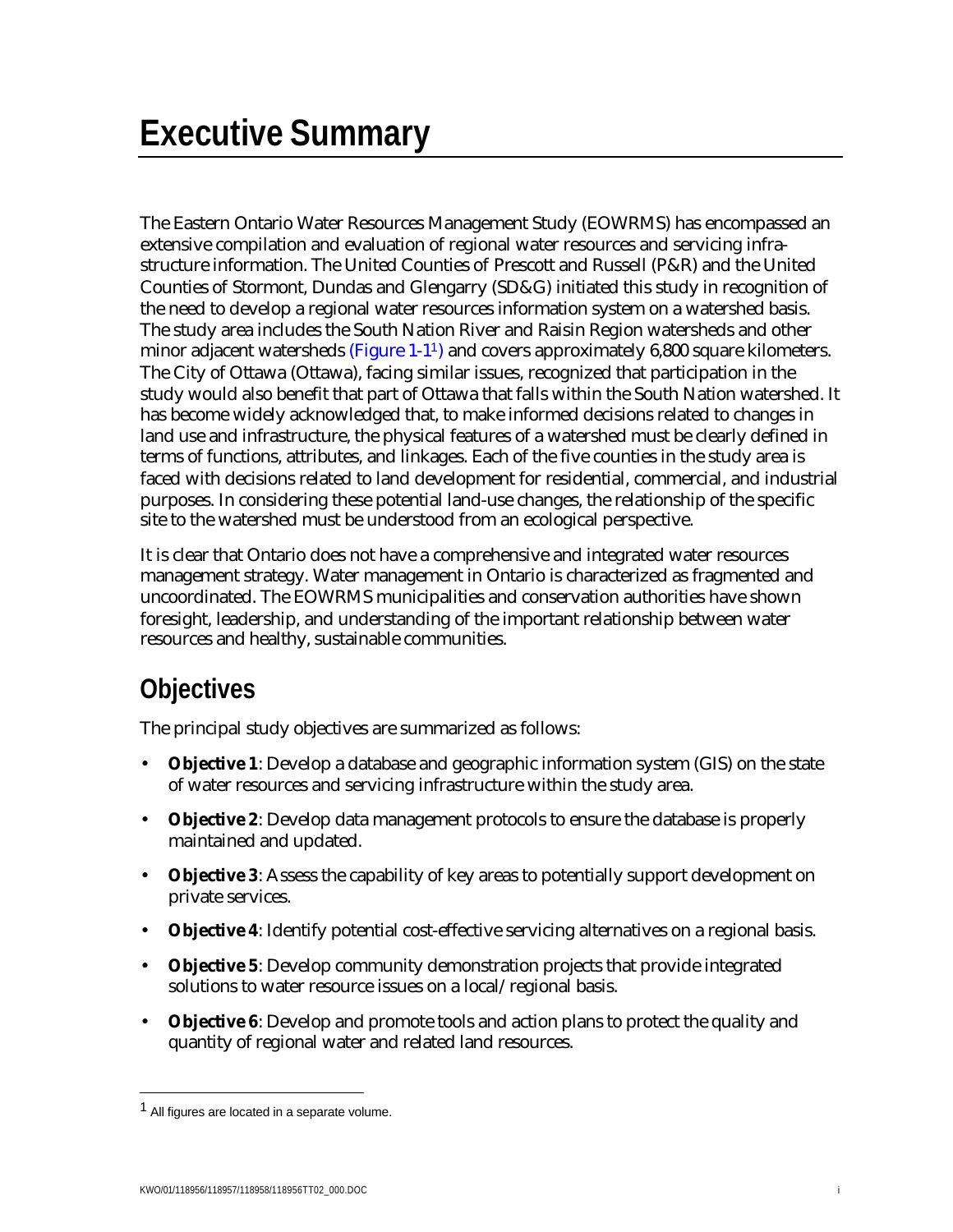# **Study Process**

The study has been completed in several phases. An initial phase (Phase 1A) focussed on public consultation approaches, information needs, existing information, literature review, and information gaps. Separate reports were completed for this phase.

This report presents a summary of the approaches and the results of Phases 1B, 2, and 3. Phase 1B included assembling the required information and filling the information gaps where possible and feasible to address characteristics of groundwater and surface water resources. Information was also compiled and assessed to establish the state of servicing infrastructure in the study area. Relevant data will continue to be collected following the study. Therefore, protocols for maintaining and updating the database will ensure that ongoing analytical processes, such as water quality trends, will be made possible.

The data analysis completed in Phase 2 focussed on two principal areas: the capability of key areas to potentially support development and potential cost-effective servicing alternatives on a regional basis. To make informed decisions related to development, areas with favourable quantity and quality of water supply were identified. Areas that have limited supply or that require protection to maintain an adequate supply were also identified.

In recent years, the local municipal governments have collectively spent over \$100-million to upgrade water supply and sewage treatment systems. Although there have been specific environmental and infrastructure issues in some of the municipalities, the relationship of these issues to the region has not been addressed. In some cases, cost-effective servicing alternatives have been successfully implemented in Eastern Ontario. Elsewhere in the province, site-specific solutions have been commissioned. During Phase 2 of the study, numerous practical, innovative, efficient, and cost-effective alternatives that are applicable to Eastern Ontario were identified. On the basis of the Phase 2 analyses, a list of potential community demonstration projects was compiled that could provide integrated solutions to water resources issues on a local and/or regional basis.

Management of regional water resources recognizes the shared nature of the resources. The responsibility and cost for water resources management should be shared by society-atlarge. A comprehensive regional water resources management strategy is required to ensure that both the quality and quantity of groundwater and surface water are maintained and possibly improved. Environmentally sustainable development of urban areas would be guided by such a strategy. Monitoring programs would be implemented, ultimately providing evidence of the strategy's success. In areas identified as being particularly sensitive, monitoring of potential point and non-point contamination sources would be included in the programs to provide opportunities for corrective actions. During Phase 3, the key elements of this strategy were developed and presented as several potential action plans. Recommendations related to the implementation of the strategy were made.

# **Overview of Study Results**

An overview from each principal section of the report is presented below.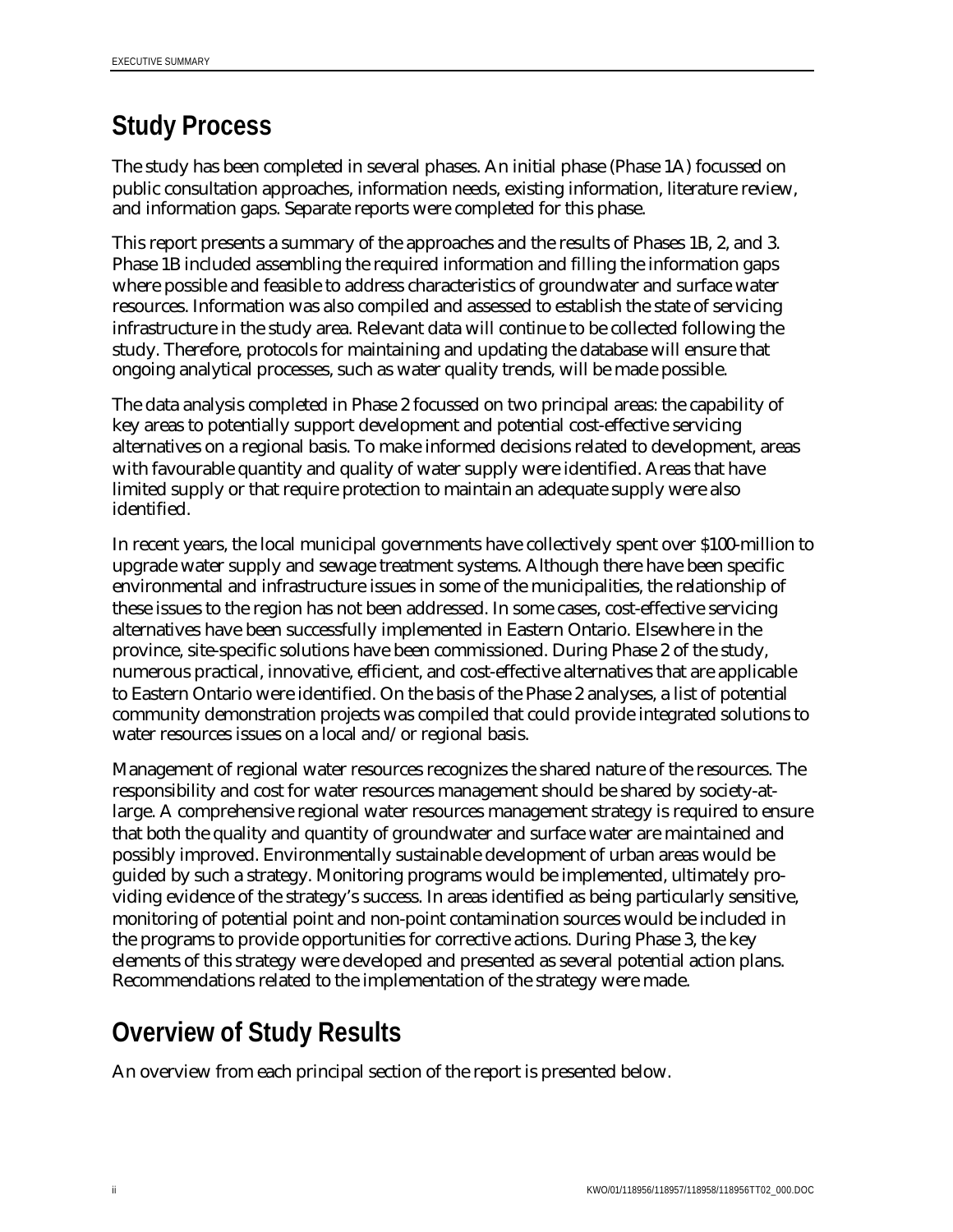## **Database Compilation (Section 2)**

A primary goal of the study was to develop a comprehensive digital database suitable for incorporation into a Geographic Information System (GIS). Data compiled for the purpose of completing the analyses of regional water resources and servicing infrastructure were obtained from existing data sources. The majority of the data collected was obtained from secondary sources. Agriculture and Agri-Food Canada (AAFC) coordinated the collection of information from AAFC, Ontario Ministry of Natural Resources (MNR), Ontario Ministry of the Environment (MOE), and federal and provincial geological surveys. The type of information reflects the information needs identified in Phase 1A. The consultant team identified possible sources of additional data required for the study and approached the custodians of the data directly.

The consultant team also collected some primary data through a water resources survey and a servicing infrastructure survey. As a result of these surveys, most of the data gaps identified in Phase 1A were filled. During the course of the data analyses, additional information requirements were identified.

Metadata is the background information that describes the source, quality, location, and other important characteristics of the data. A metadata table was completed to accompany the compiled information base.

The geographic data used to evaluate the regional water budget, land use, and groundwater characteristics were managed using a GIS. AAFC and the consultants compiled the geographic databases used in the analysis. As data were acquired, they were combined with other geographic data in a common database.

The analysis of the GIS database has resulted in numerous interim or derivative data layers that represent the water budget, groundwater, and land use activities in the study area. The water budget analysis was undertaken using source data from the satellite land classification, topographic data, soil data, tile drainage mapping, surficial geology, ecodistrict data, and digital elevation model. From this data, a regional water balance model was developed and calibrated against actual stream flow measurements from 11 subwatersheds in the study area. The components of this model were presented in maps at the public open houses and in this report. Moreover, the results of the water balance were used for further analysis of the land use and groundwater characteristics.

The groundwater analysis was conducted using data derived from the water budget analysis and water well records. Aquifer extents and connectivity were mapped by interpreted aquifer thickness and locations from the water well records. Aquifer properties and recharge to the deeper aquifers were derived from the aquifer extents mapping, the water budget analysis, and the water well records. Aquifer capability and vulnerability were derived from a number of intermediate groundwater analyses.

The land use analysis was conducted using data derived from the water budget analysis and agriculture census survey results. The subwatershed zones calculated from the elevation model were used to represent much of the land use analysis. The agricultural land areas derived from the satellite imagery provided a measure of the agricultural land within the surface and groundwater subwatersheds. The census data was aggregated at the subwatershed level and combined with the agriculture lands and drainage network data to provide a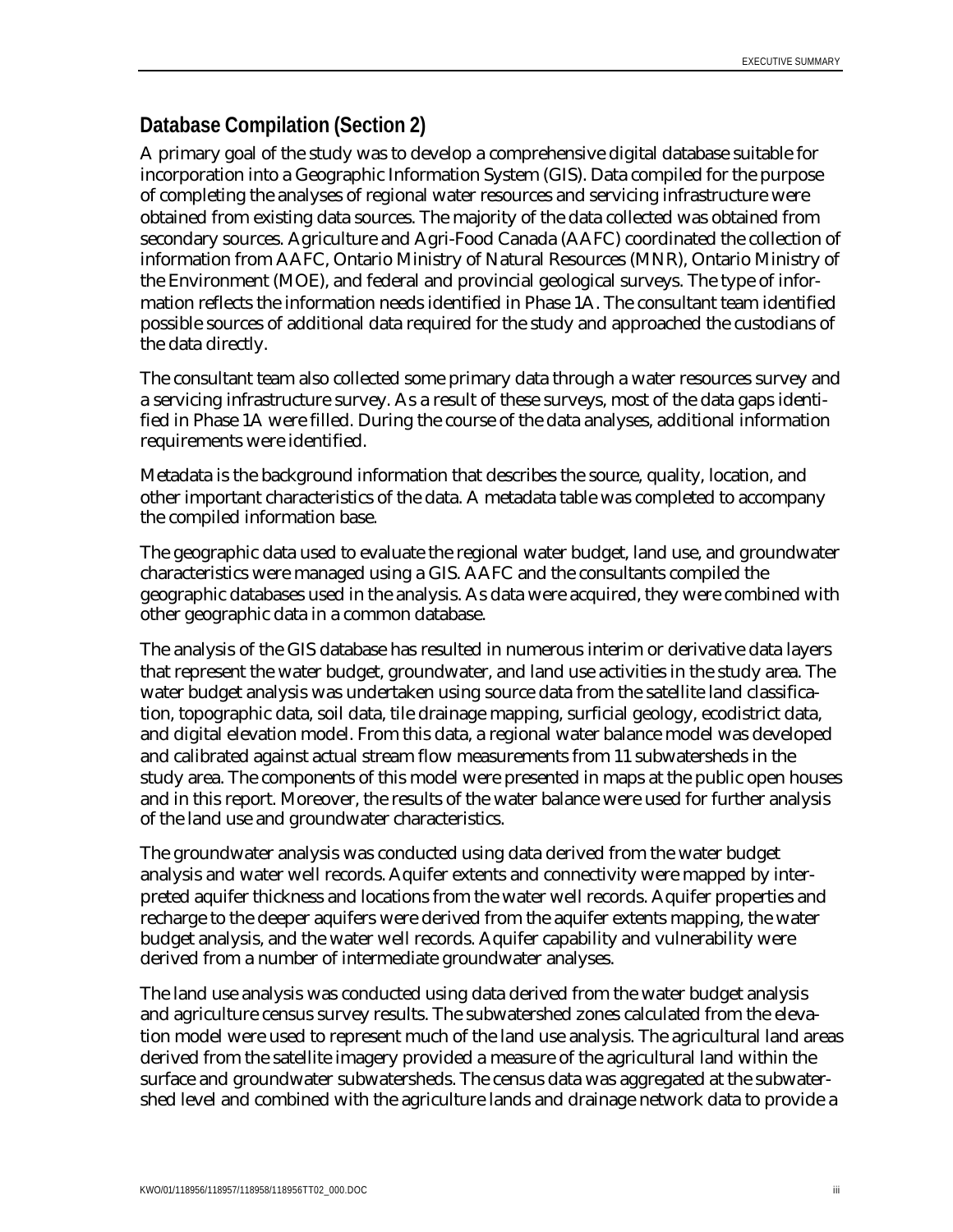characterization of agriculture intensity within the study area. The results of this analysis have been summarized at both the surface water and groundwater subwatershed levels. The GIS data consists of numerous tables calculated from the mentioned data sources.

The digital databases, including relevant GIS layers, are a deliverable of this study. These data products will be delivered to AAFC at the completion of the study. AAFC has the responsibility for ensuring timely transfer of the data files to the EOWRMS project partners.

### **Regional Water Budget (Section 3)**

The water (hydrological) cycle, shown in Figure 3-1, illustrates how water is continuously recycled. Water falls as precipitation, commonly referred to as rain or snow. Precipitation replenishes our lakes and rivers, which are called surface water. Part of the precipitation infiltrates the ground to become groundwater. Much of the precipitation is returned to the atmosphere through evaporation and transpiration (the combined term is evapotranspiration) to form clouds and precipitate once again.

The EOWRMS study carried out a detailed analysis of individual components of the hydrological cycle as they affect the quantity and quality of the water resources across the region (described later in this report). To set the stage for the detailed analysis a regional water budget (a general model of the complete hydrological cycle) was used to estimate the maximum amounts of water available for development and use. The first stage of this analysis is an estimate of the quantity of water available annually to replenish surface and groundwater resources. This **Net Available Water Quantity** is the difference between the quantity of precipitation and the amount of water returned to the atmosphere through evaporation and transpiration. In the second stage of the regional water budget analysis a Partition Model was developed to estimate the allocation of water between surface and groundwater resources.

The regional water budget provides general estimates of:

- The quantity of water cycling through the study area (average annual precipitation)
- The quantity of water returned to the atmosphere by evapotranspiration (Figure 3-2)
- The quantity of water contributed annually to surface water resources (Figure 3-3)
- The quantity of water that contributes to groundwater resources (Figure 3-4)

These estimates show the upper limits of the quantities of water available for human use and consumption. In many cases water will be used and returned to the water resources (most frequently it will be returned to the surface water resource whether or not it has been drawn from surface or groundwater). Water, particularly surface water, may be used several times between the time it falls as rain and the time it evaporates or transpires back into the atmosphere. Frequently, factors other than water quantity limit its use or reuse. These factors include water quality, seasonality of flow and rate of flow through bedrock and geological deposits.

The EOWRMS study area (South Nation River and Raisin Region watersheds and subwatersheds and associated peripheral watersheds [see Figure 3-5]) covers an area of approximately 6,800 square kilometers. It receives an average of about 930 mm of precipitation annually. Based on the calculations of the regional water budget model, the fate of precipitation across the study area is as follows: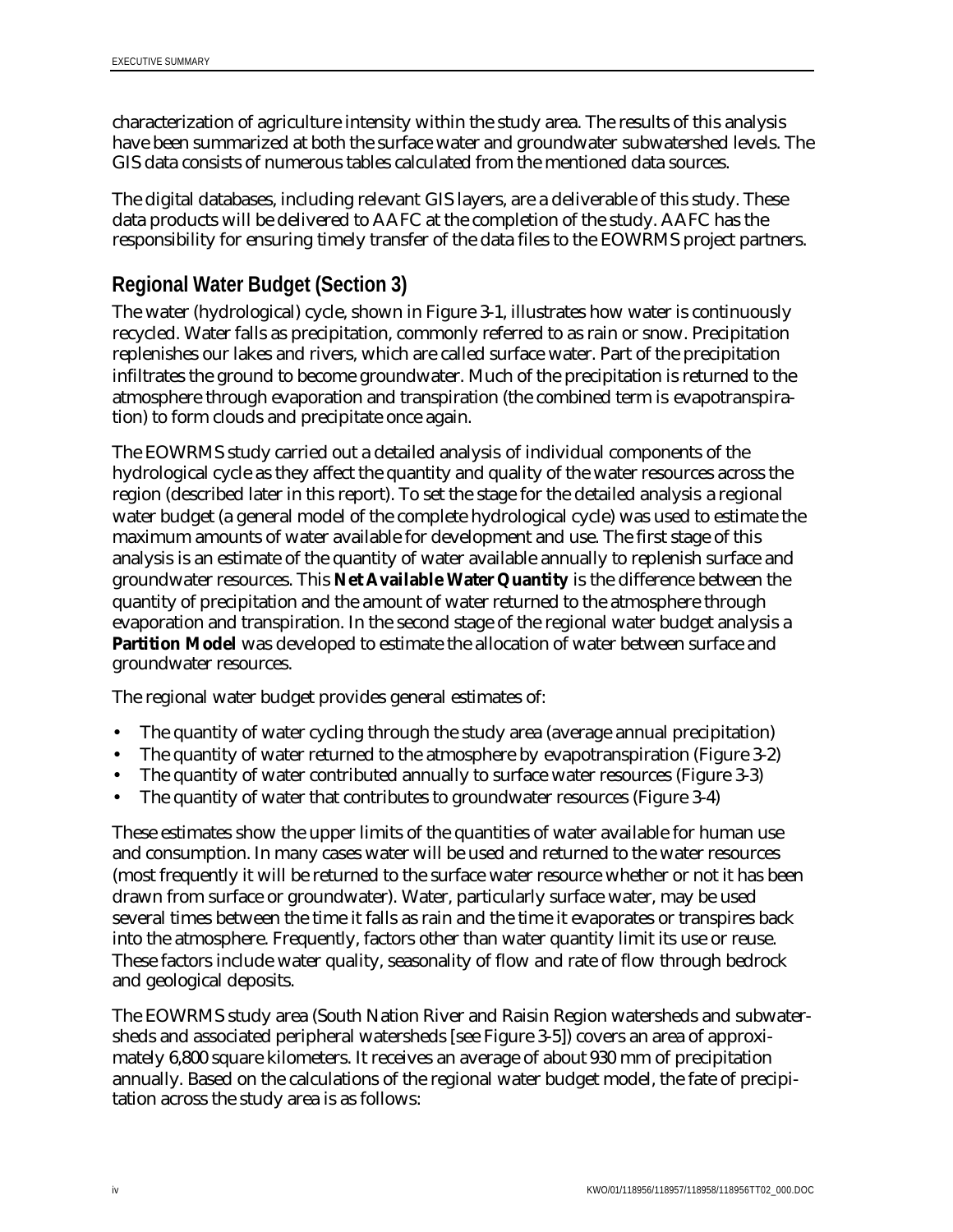- Approximately 420 mm is returned to the atmosphere through evaporation and transpiration
- 510 mm of water is partitioned between the surface water drainage network (94 percent) and the deep groundwater reserves (6 percent)

In practical terms, these measurements indicate that every hectare of land in the study area contributes on average 5,100,000 litres of water annually to the water resources or the equivalent of 455,000 gal/acre.

Across the EOWRMS area, the average annual contribution to the water resource (both surface and groundwater) amounts to almost 35 billion cubic meters (1,220 billion cubic feet). The current demand for domestic, industrial, and institutional uses is only a small fraction of the total annual contribution. It is anticipated that the minimum base flow requirements to sustain aquatic and terrestrial habitat are also a small fraction of the total annual contribution.

## **Surface Water Analysis (Section 4)**

Data and statistics on streamflow were compiled for the analysis of surface water including water budget analysis, assessment of water supply potential, and evaluation of the capacity of watercourses to assimilate wastewater.

An assessment of the available streamflow data and an interpretation of the data was needed to assist with various analyses such as water budget analyses for the study area and individual watersheds, and assessment of wastewater assimilation capacity.

During the earlier phases of the EOWRMS work, surface water quality data sources had been identified. Subsequent efforts were made, as part of the study, to collect the available information. The collected data has been analyzed to characterize surface water as a regional resource from a number of perspectives.

Water quality is an important aspect of the resource characterization because the quality of the existing surface waters dictates, to some degree, the availability of surface waters for potable water supplies and the degree of treatment that may be required to use these surface waters as potable water supplies. The quality of surface waters also impacts the ability of surface waters to act as receiving streams for wastewater discharges from agricultural, industrial and municipal wastewater sources. Surface water quality is also a principal factor in the determination of the quality and viability of aquatic habitat that exists in various parts of the region.

### **Groundwater Analysis (Section 5)**

One of Eastern Ontario's primary sources of water is groundwater. Groundwater is obtained from dug or drilled wells, which extract water from an aquifer. An aquifer is any geologic material such as sand, gravel, or limestone that is permeable enough to yield a significant amount of water to a well or spring. Water quality within aquifers can vary significantly depending on the natural setting or human induced impacts.

In the exploration for new groundwater sources, or aquifers with additional capability, it is necessary to identify the locations of aquifers, determine the long-term capability of the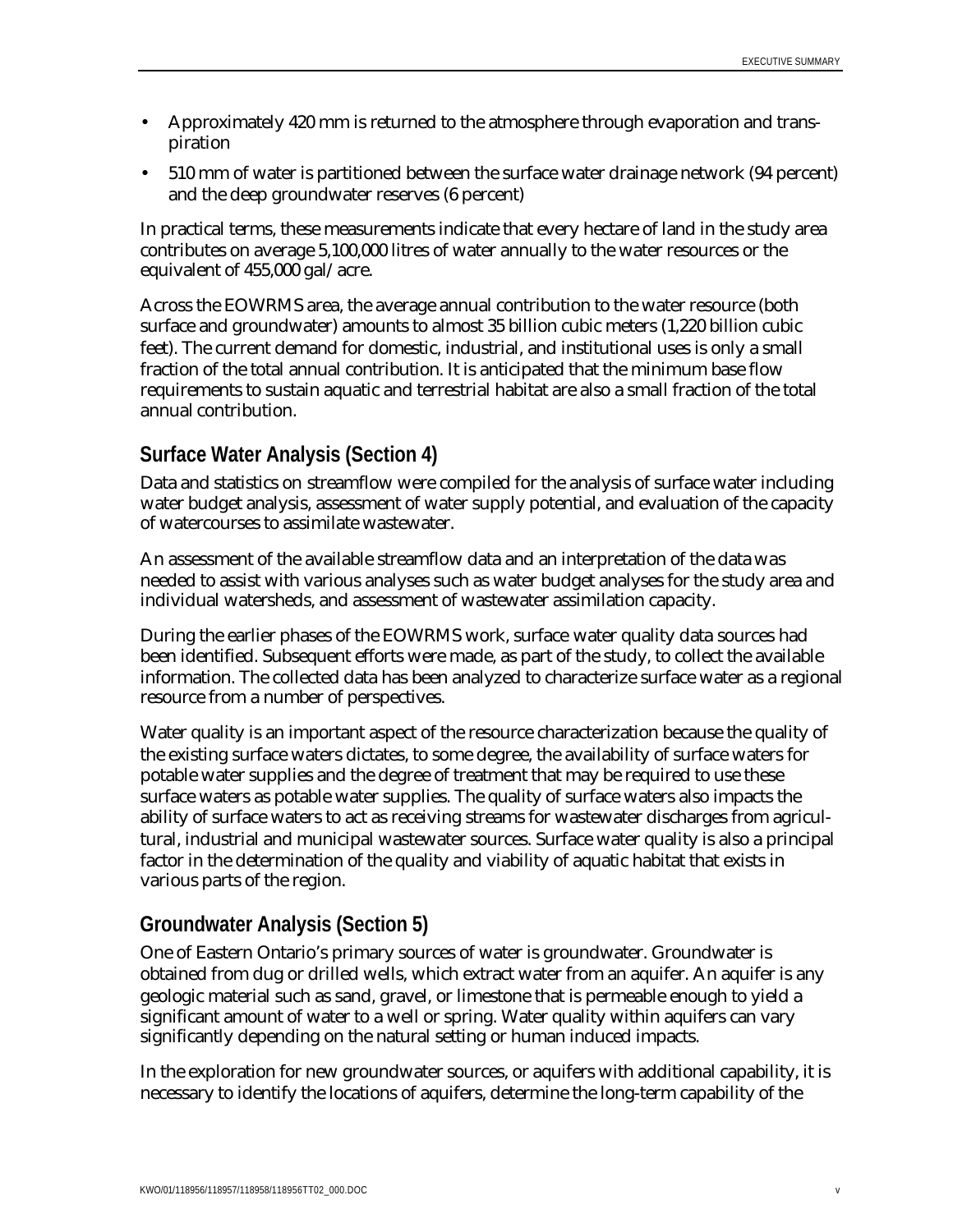aquifer to yield water, and to determine the quality of the water the aquifer yields. In general, a groundwater source is less vulnerable to contamination than a surface water source because of the protection afforded by the overlying geologic units. However, dug and shallow drilled wells may have little geologic protection, making them vulnerable to contamination. Therefore, in evaluating the supply potential (capability) of an aquifer, it is important to consider its geologic (intrinsic) protection from potential contamination.

With these considerations in mind, the groundwater analysis component of the EOWRMS was undertaken to:

- Define and map aquifer extents and connectivity
- Quantify groundwater recharge
- Characterize aquifer natural water quality
- Characterize current and additional aquifer capability
- Characterize the intrinsic aquifer vulnerability to contamination

The groundwater analysis presented in the report was completed on a regional scale to provide an overall characterization of the groundwater systems in Eastern Ontario. The analysis was completed by first developing a relational database of all available information, which was managed and interpreted within a Geographic Information System (GIS).

## **Land Use Analysis – Agriculture (Section 6)**

As stated in the water budget summary, an area of approximately 6,800 km2 across the South Nation River and the Raisin Region watersheds and the associated peripheral watersheds receives on average about 930 mm of precipitation annually, of which approximately 420 mm is lost through evapotranspiration. The remaining 510 mm of water is partitioned between the surface water drainage network and the deep groundwater reserves. In areas close to the surface drainage network, a larger proportion of water moves either by overland flow or lateral flow through the upper overburden to the surface reserves. Even higher amounts will move in areas that slope to the drainage network or where tile drains shunt the excess water directly to the surface network. Areas farther away from the surface drainage pathways are more likely to contribute water to the deep groundwater reserves, particularly where the soil and geological materials are relatively porous. The mix of land uses in these water resource "contributing areas" determines to some extent the quantity of water moving into the water resource and directly influences the quality of water replenishing the resources. Figure 6-1 illustrates the regional distribution of different land uses, as defined by land cover classification from Landsat satellite imagery.

Approximately 55 percent of the EOWRMS project area is in agricultural use, which involves active land management. Forest is the next major category; however, the level of management carried out on forested areas is much lower than on agricultural land and therefore there are few options available to modify forest land use to impact on the water resource contribution. Various water resource management aspects of urban areas were considered under the servicing infrastructure assessment.

Agricultural activities impact more than half of the annual contribution from precipitation to the surface water and groundwater resources of the region. The kinds and intensities of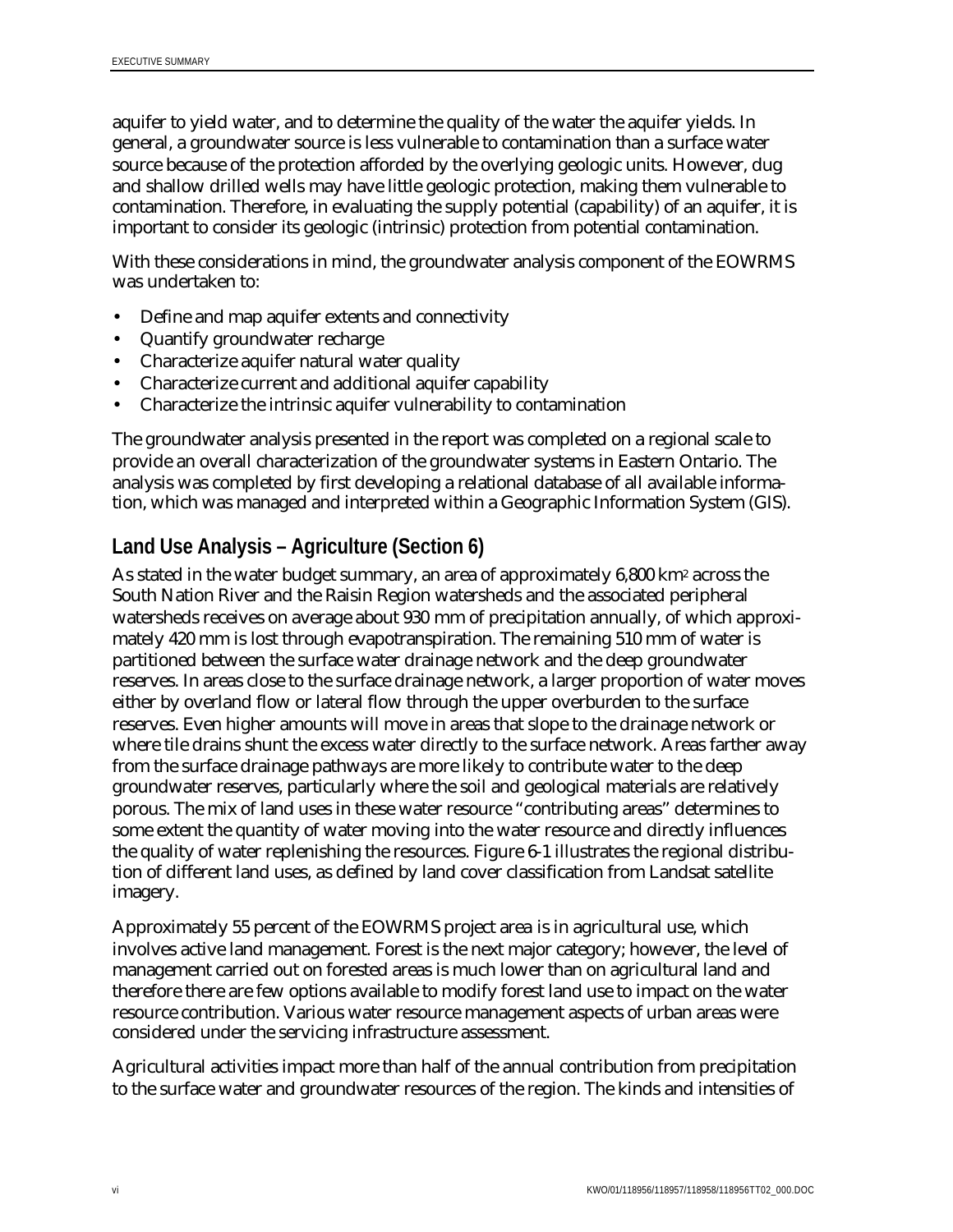agricultural activities in the study area have been assessed. For this analysis, the intensity of agricultural activities across the study area was compared with intensities in other parts of the province or to levels that are within Ontario Ministry of Agriculture, Food and Rural Affairs (OMAFRA) recommendations for environmental sustainability. The results are expressed as a fraction showing the degree to which the specific agricultural activities under consideration approach, match, or exceed the average or recommended level.

The report presents a characterization of the location, nature, and extent of agricultural land use within subwatersheds related to surface water resources in the project area. The subwatersheds represent land units that contribute to the surface water within a defined area of the surface drainage network, but they also include areas where the partitioning of excess water is primarily to deep groundwater resources.

Analysis was done to show the relationship between agricultural activities and major aquifers, areas of recharge and discharge. The combined analysis allows for the identification of sensitive areas and areas with development potential or constraints.

In the development of a regional water strategy, it is important to recognize that managed land areas tend to have a greater impact on water quality than most natural areas. Schnoor (1996) presents data compiled by the United States Environmental Protection Agency showing mean total phosphorus and nitrogen concentrations in surface waters by land use type and region of the United States. These summaries suggest that the concentrations for agricultural land uses are 2.5 times the levels found in land that is mostly forest and that urban land uses are slightly lower but generally about double. These findings suggest that the quality of surface water in a subwatershed is directly influenced by the proportion of the subwatershed area in agricultural or urban use.

### **Servicing Infrastructure (Section 7)**

Infrastructure, including water, wastewater, and stormwater services has a direct impact on the maintenance of our high health standards, productivity, and our environment. As health and environmental standards increase, water and wastewater servicing standards need to keep pace.

Approval standards for treatment plants and conveyance systems moved from being almost non-existent in the 1930s and 1940s to the departments of health setting modest standards in the 1950s and 1960s. The 1970s saw the development of detailed "design guidelines" by provincial ministries of environment. These guidelines prescribed minimal acceptable standards to all municipalities. Still, in the 1970s stormwater management meant preventing flooding; no consideration was given to environmental impacts.

Many municipalities constructed their first water treatment plants between 1930 and 1960. Most of the early wastewater treatment plants were constructed after 1950. However, as urbanization increased and treatment technology advanced, the number of treatment plants increased significantly. The early plants also needed upgrading to improve their performance to meet new standards.

Recently, some provinces have started to give more of the responsibility to the design engineer and the municipality for developing area-specific standards and ensuring that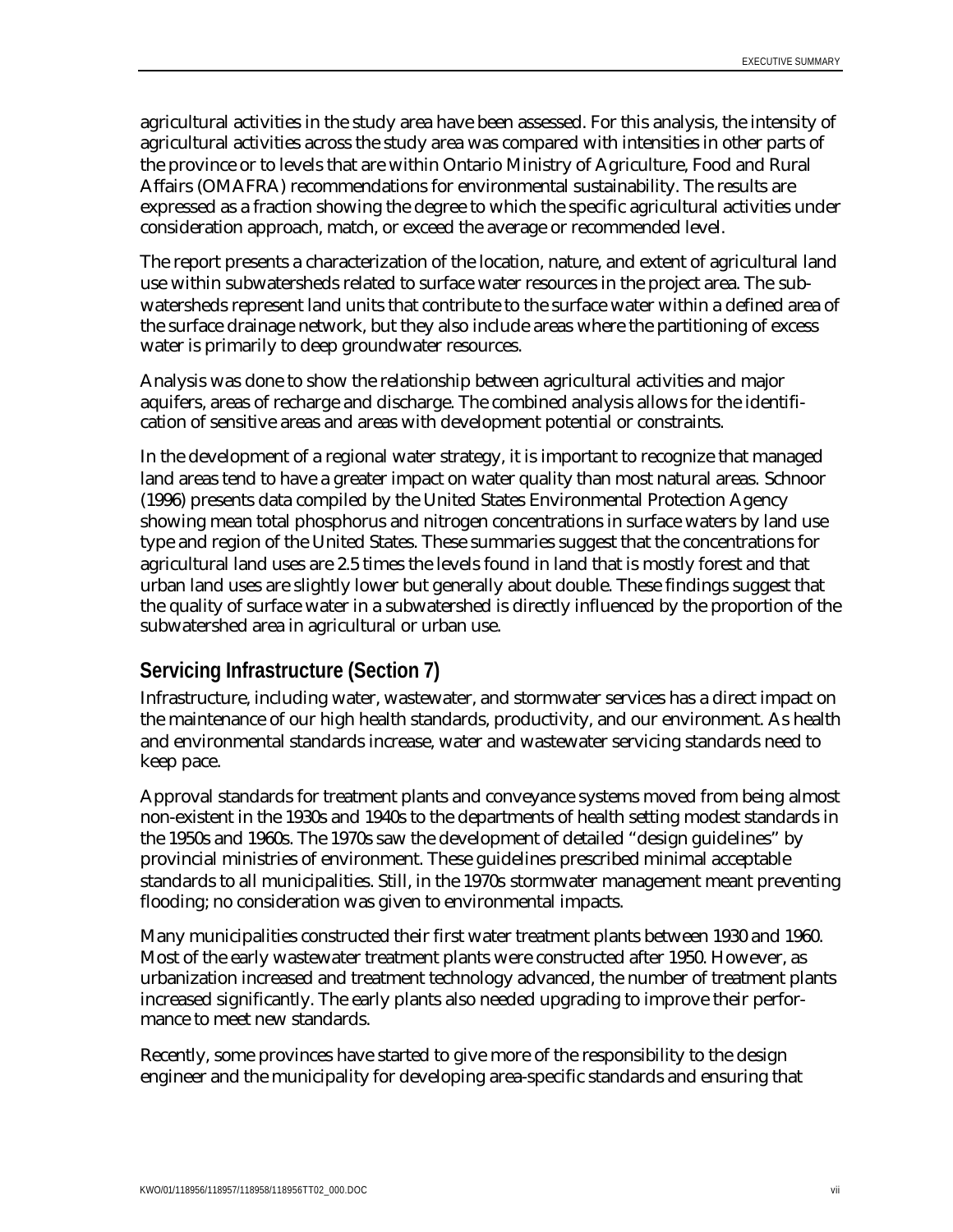these standards are met. This transfer of responsibility provides some opportunity to customize the approach to the development to account for variables including:

- Raw water quality: river, lake, groundwater
- Wastewater composition: strong, weak
- Distribution system, topography
- Sewage collection system: combined, separated, mixture
- Seasonal variations in water demand and wastewater flow
- Leakage from water mains, unaccounted-for losses
- Infiltration/inflow into the sewer system
- Receiving stream requirements, nitrification, phosphorus limits
- Age of the system

Current water, wastewater, and stormwater servicing in each community has been shaped by many different factors, and it is critical to understand these factors before determining how needs can best be met from a regional perspective.

Servicing infrastructure was evaluated based on the existing conditions within the EOWRMS area, the relevancy of policies and guidelines and the available alternatives for upgrading the existing systems or developing new infrastructure. The objective of this evaluation is to provide relevant discussion on the opportunities to manage water resources more effectively and more efficiently on a regional basis.

The relevant infrastructure components assessed include:

- Wastewater treatment infrastructure
- Water treatment infrastructure
- Stormwater management infrastructure
- Water efficiency alternatives

In addition, a regional analysis of water demand was conducted. No evaluation of industrial point sources was undertaken.

## **Public Consultation (Section 8)**

A major component of the EOWRMS was the program for public consultation. A variety of consultation techniques were used to interact with the public. The intent of the public consultations was to raise the awareness of water resources management issues and to encourage dialogue. In order to encourage public involvement, over 64,000 households and businesses in the study area were sent a survey and a newsletter that described the EOWRMS study and objectives. Therefore, everyone affected by the study was given an opportunity to participate and to learn about this study, the activities and programs of other agencies, and the importance of wise management of water resources. The public consultation also provided an opportunity to obtain information and input from the public. The public's input served to confirm observations or findings made by the consultant team. It also brought forth new information and new perspectives on study issues.

The consultation program provided an opportunity for agencies to participate including municipalities, agricultural and rural organizations, and public service organizations. The EOWRMS steering committee members provided important contributions to the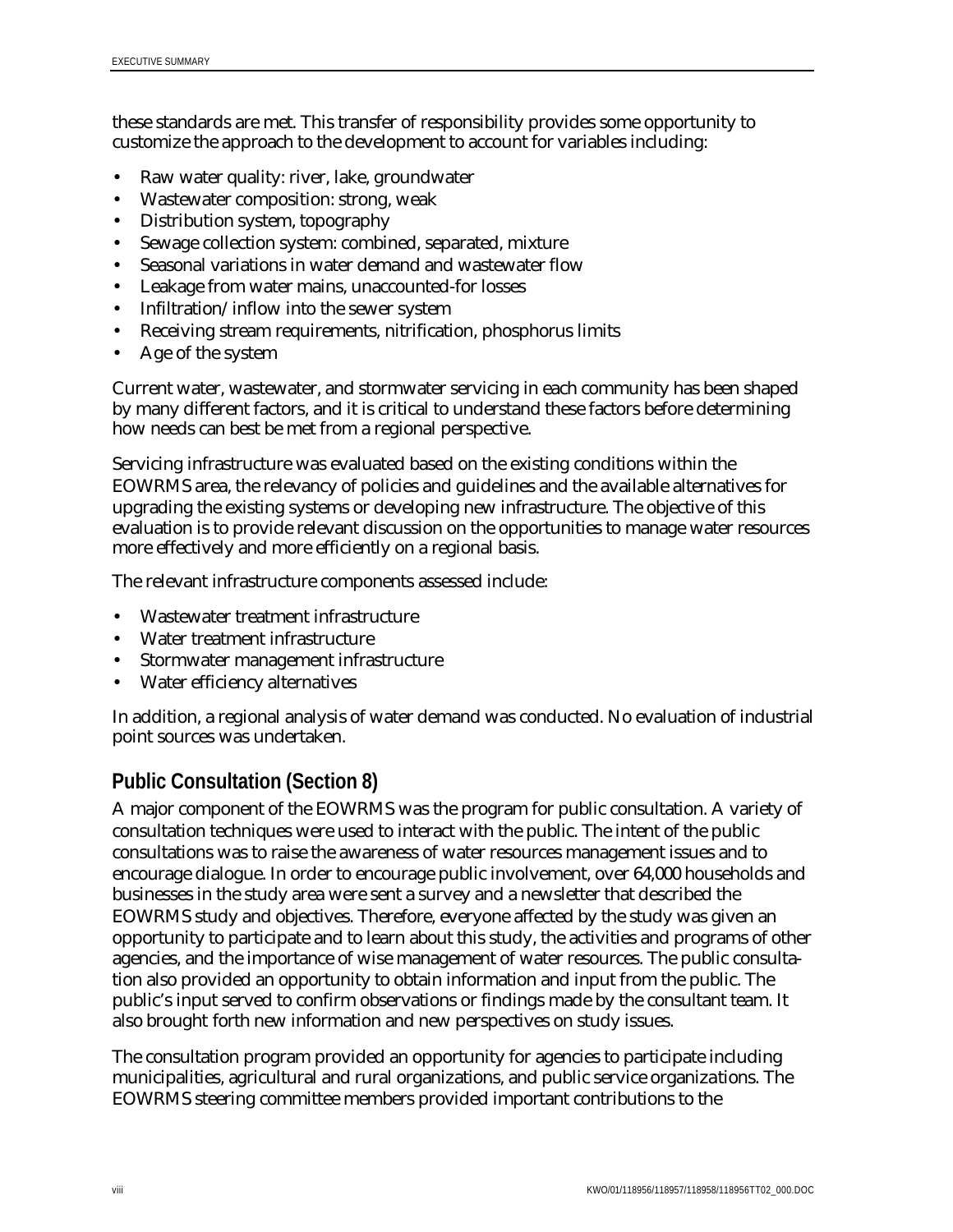consultation process, materials and interpretation of some of the findings. Overall, the consultation program fulfilled the objective of appealing to a wide audience of concerned/ interested parties throughout the period of the study.

#### **Demonstration Projects (Section 9)**

The EOWRMS is founded in principles of collaborate participation and pragmatic approaches to water resources management. Demonstration projects provide one means of delivering information and experiences on water resources planning and best management practices.

The theory behind using demonstration projects is based largely on people's predisposition towards trying or avoiding new things. Traditionally, demonstration projects provided a means of showcasing a technology or practice under conditions familiar to people with an interest in "adopting" the technology or practice. Simple examples would be the "testdrive" of a new farm implement (e.g. a chisel plough) or looking at a new model home. Increasingly, demonstration projects are being applied to programs and behaviours (e.g. water conservation, recycling, or energy efficiency). Regardless of the focus, the primary aim of demonstration projects generally involves increasing the adoption rate of new methods by demonstrating their effects and benefits.

The EOWRMS Terms of Reference asked the consultant team to "develop community demonstration projects that provide integrated solutions to water resource issues on a local and/or regional basis" and to "develop and promote tools and action plans to protect the quality and quantity of regional water and related land resources". Given such direction, a broad definition of demonstration projects has been adopted, one that combines practices, technologies, and programs.

The approach is also strategic in that recognition is given to past, ongoing, and planned initiatives and projects within the study area that promote and demonstrate different methods and technology to help protect and enhance water resources. The Provincial Water Protection Fund is a major contributor to the study; other current initiatives in the study area include2:

- Rural Clean Water Program: City of Ottawa
- Clean Water Program: South Nation Conservation
- Tributary Restoration Project: Raisin Region Conservation Authority
- Baseline Water Well Testing Program: Ontario Federation of Agriculture
- Livestock Manure Prevention Program
- Regional Environmental Information System (REIS): Agriculture and Agri-Food Canada
- Nutrient Management Planning: Ontario Ministry of Agriculture, Food and Rural Affairs
- Water Efficiency Campaign: City of Ottawa
- Waterlinks: City of Ottawa
- Agricultural Environmental Stewardship Initiative (forthcoming)
- Subwatershed Studies

 $\overline{a}$ 

• Ongoing public education and awareness

 $2$  This list is not meant to be exhaustive, but rather illustrative of some current initiatives within the study area.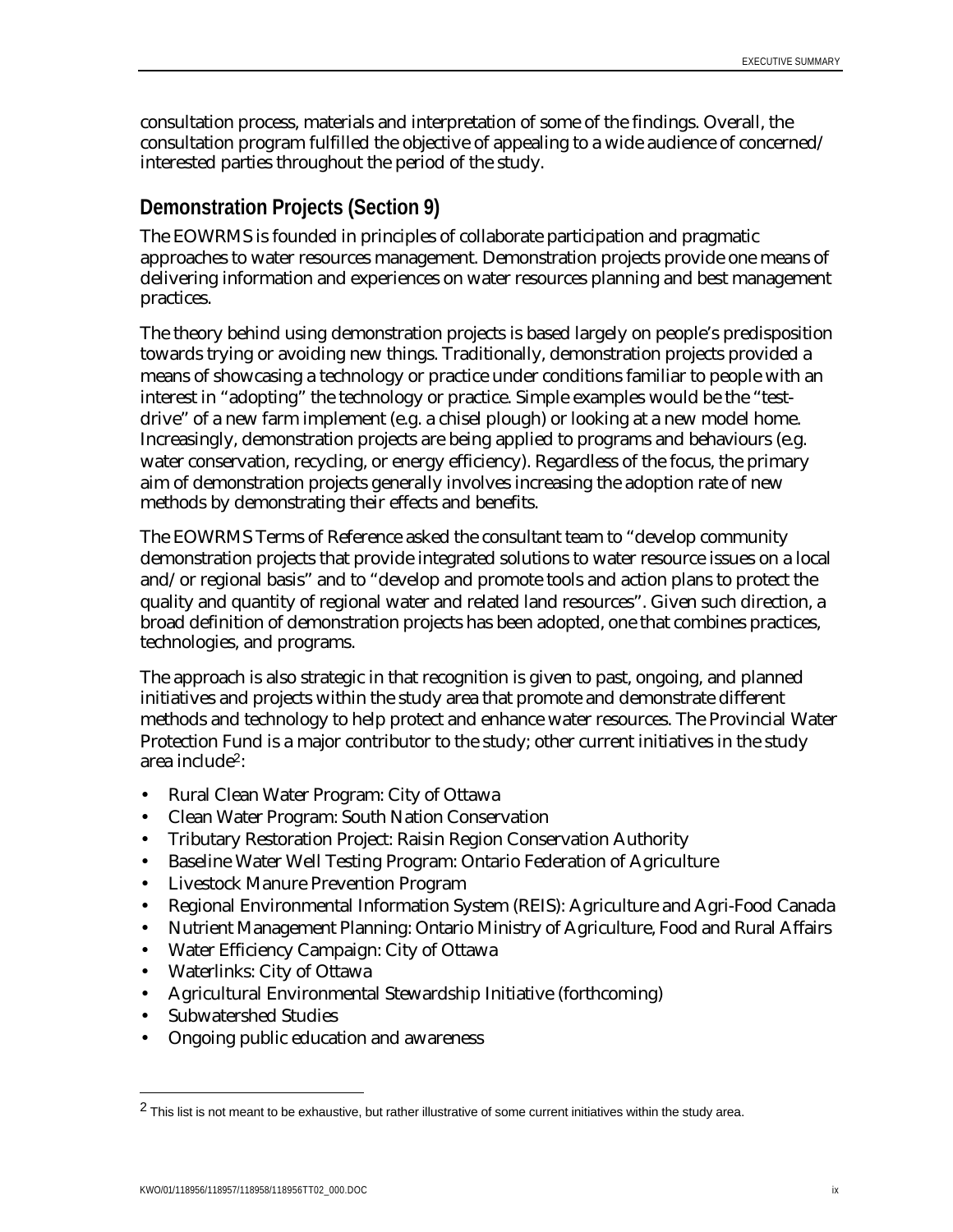# **Action Plans and Implementation**

## **Study Highlights (Section 10)**

The policy and regulatory framework for water resources management in Eastern Ontario is highly fragmented. The existing database could be characterized as incomplete, inconsistent, and divided amongst a variety of agencies. No comprehensive inventory or assessment has ever been undertaken to determine what information exists and how that information could be used effectively in making decisions on water resources management.

A key accomplishment of this study, therefore, was to identify, assemble, and produce a regional-scale digital water resource database. This database has brought together information on climate, water quality, water quantity, servicing infrastructure, land use, and public opinion from diverse sources. This information has been reformatted digitally to produce a comprehensive tool for managing the single most important natural resource in the area. This tool will become an invaluable resource within the study area for community planning; managing water and sewage infrastructure; and empowering municipalities, conservation agencies, rural organizations, and the public to take action, monitor change, and take charge of managing their water resources.

The database has been used in the study to analyze groundwater and surface water resources and to develop models for the management of land and water resources. These activities have consolidated the different data sets to provide a broad and detailed account of water resources in the study area. Some of these are described below.

A regional water budget was developed to model, in detail, the various components of the hydrologic cycle as they affect the quantity and quality of water across the study area. This approach provided the net amount of groundwater and surface water available for use and development on an annual basis. The use of geographic information system (GIS) and digital data allowed this analysis to be undertaken on a 30-m grid basis, which provides a a high level of resolution for a regional study. This information system is essential for water resources planning and the allocation of water resources for various users.

Surface water analysis was undertaken for both the quantity and quality of water. A key component of this work was the assembly and manipulation of an incredibly large volume of raw data into a useable and interpretable form. This activity was essential for the identification and analysis of long-term trends in stream flows and surface water quality on a watershed and subwatershed basis.

Groundwater was also a key component of the study, as over two-thirds of the population depend on groundwater for their water supply. The groundwater analysis developed a detailed characterization of groundwater resources across the region. Data from approximately 40,000 water well records were used to aid in the characterization. A groundwater system characterization at this level of detail was previously unavailable in the study area. The analysis identified aquifers with good potential for water supplies, identified critical recharge and discharge areas, identified the vulnerability to contamination of different aquifers, and highlighted the risks associated with water supplies from shallow overburden aquifers. The groundwater analysis provides a strong basis for development of land use and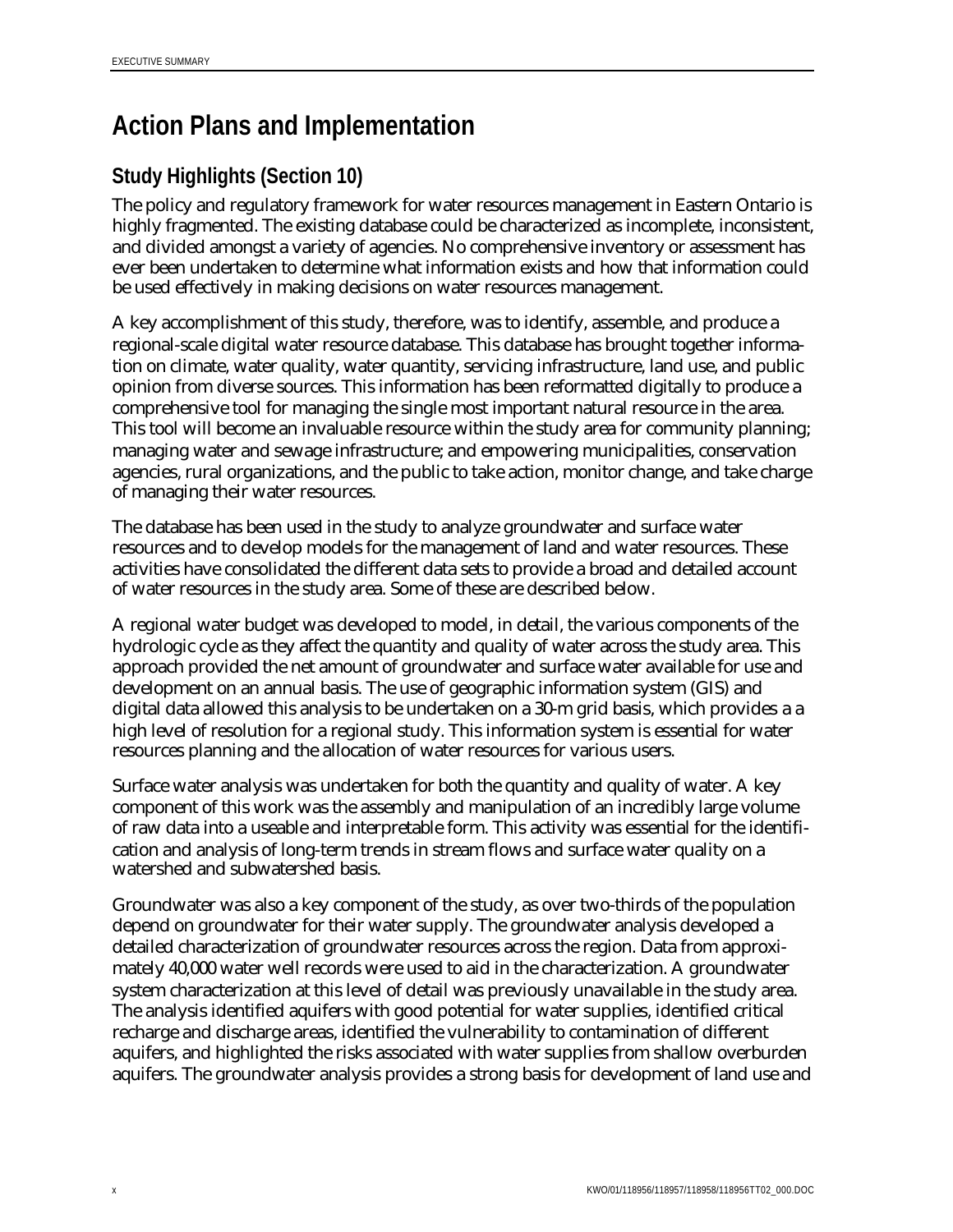other policies for effective groundwater resources management on a local and regional basis.

The operation and maintenance of municipal water and sewage works is a responsibility of local municipalities. A major undertaking of the study was the development of a comprehensive database of all servicing infrastructure in the study area. This information had not been previously available in an aggregated form. Case study analysis revealed that, for municipalities facing critical capacity challenges, significant infrastructure expenditures will not be avoidable in the short-term. A detailed list of different technology alternatives for meeting some of the challenges identified by the infrastructure characterization was developed. The possible longer-term benefits of water conservation and demand management were also identified.

The characteristics of water demand were developed on a regional basis. The overall level of water demand from municipal and private sources was allocated between surface and groundwater sources. This information had not been previously available and is critical in planning for water resource management. This analysis identified significant gaps in the data on water use and demand and, consequently, the need to gain a better understanding of rural domestic water uses.

There was a strong emphasis on engaging the public in this study. A significant accomplishment was the universal mailing of two newsletters and a water resources survey to over 64,000 households and businesses in the study area. This survey provided important information for all aspects of the study in the areas of water quality and domestic treatment, types of water sources, and public attitudes towards water conservation and water resources management strategies.

### **Study Recommendations and Regional Water Resources Management Action Plans (Sections 10 and 11)**

Most of the recommendations developed on the basis of the EOWRMS analyses can be summarized under the following three categories:

- Those that acknowledge the need for policies and guidelines
- Those that identify areas requiring additional data collection and monitoring
- Those that specify more detailed analysis requirements

Action plans provide a framework for implementation of the study recommendations.

The results of the characterization of regional water resources, land resources, and servicing infrastructure reinforce the need to develop and promote action plans to ensure that the quality and quantity of regional water and related land resources are maintained and possibly improved. A Regional Water Resources Management Strategy would comprise specific short-term and long-term action plans and must incorporate conservation, preservation, protection, development, and long-term stewardship if the strategy is to be successful.

The MOE is responsible for the management of water resources under the administration of the Ontario Water Resources Act. Other provincial ministries with interests in water management include (MNR), Agriculture, Food, and Rural Affairs (OMAFRA), and Municipal Affairs and Housing (MMAH). There are also numerous federal, provincial, and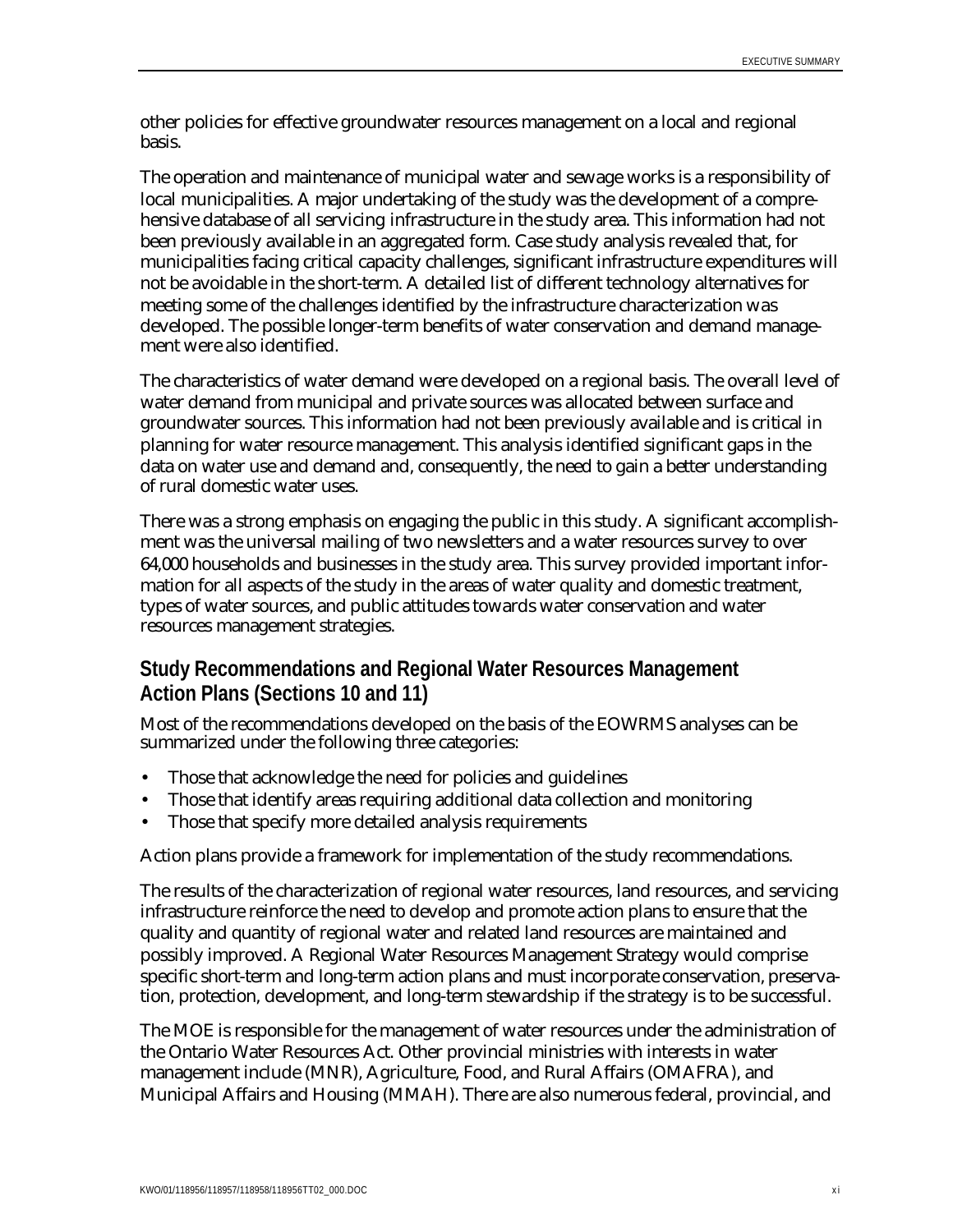municipal policies, bylaws, Acts, and regulations related to our water resources (Environmental Commissioner of Ontario, 2000). The effectiveness of this shared responsibility has been questioned, and perhaps the need to complete a study such as the Eastern Ontario Water Resources Management Study demonstrates the lack of coordination and leadership in managing water resources across the province. As a result of the divided responsibility for the management of water resources, the responsibility for implementation of the action plans outlined in this report may be questioned. However, as it has been widely acknowledged that management of water resources must be on a watershed basis, consideration should be given to delegating the responsibility for leading the implementation of the action plans to a single agency. Such an organization would need to be supported by all levels of government, both financially and technically. A proposed program to initiate the implementation is presented following the recommended action plans.

On the basis of the characterization of regional water resources, land resources, and servicing infrastructure presented in the report, it is recommended that a Regional Water Resources Management Strategy for Eastern Ontario comprise preparation of the following principal action plans:

- Groundwater Resources Management Plan
- Surface Water Management Plan
- Water Efficiency Plan
- Wetland and Forest Preservation Plan
- Information Management and Distribution Plan
- Public Education and Awareness Plan

The report provides a detailed summary of the key tasks that would need to be completed in order to implement these action plans.

### **Program for Implementation (Section 10)**

Implementation of the recommendations of this report will be carried out in a variety of ways. In some respects, implementation is already underway through the well and septic tank maintenance initiatives of the City of Ottawa and through the land use planning activities of the United Counties of SD&G. These initiatives, however, are only a start. The program for implementation needs a concerted effort by government, rural and other organizations, and the public in developing the tools to use water resources more wisely.

The following summarizes a proposed program for implementation of the study recommendations and action plans:

- 1. *Adoption of the report*: This signifies both an acknowledgement as well as a commitment towards water resources management by community leaders. It may be advisable to seek the tacit approval or acceptance of the report by other key stakeholders (i.e. conservation agencies, area municipalities, provincial ministries).
- 2. *Who does what:* The various project partners have taken an active role in directing this study. The ongoing support of these individuals and organizations will be critical to the successful implementation of the study recommendations and action plans. Therefore, an initial implementation committee should be formed under the continued direction of the project partners. Such a committee would then be responsible for identifying and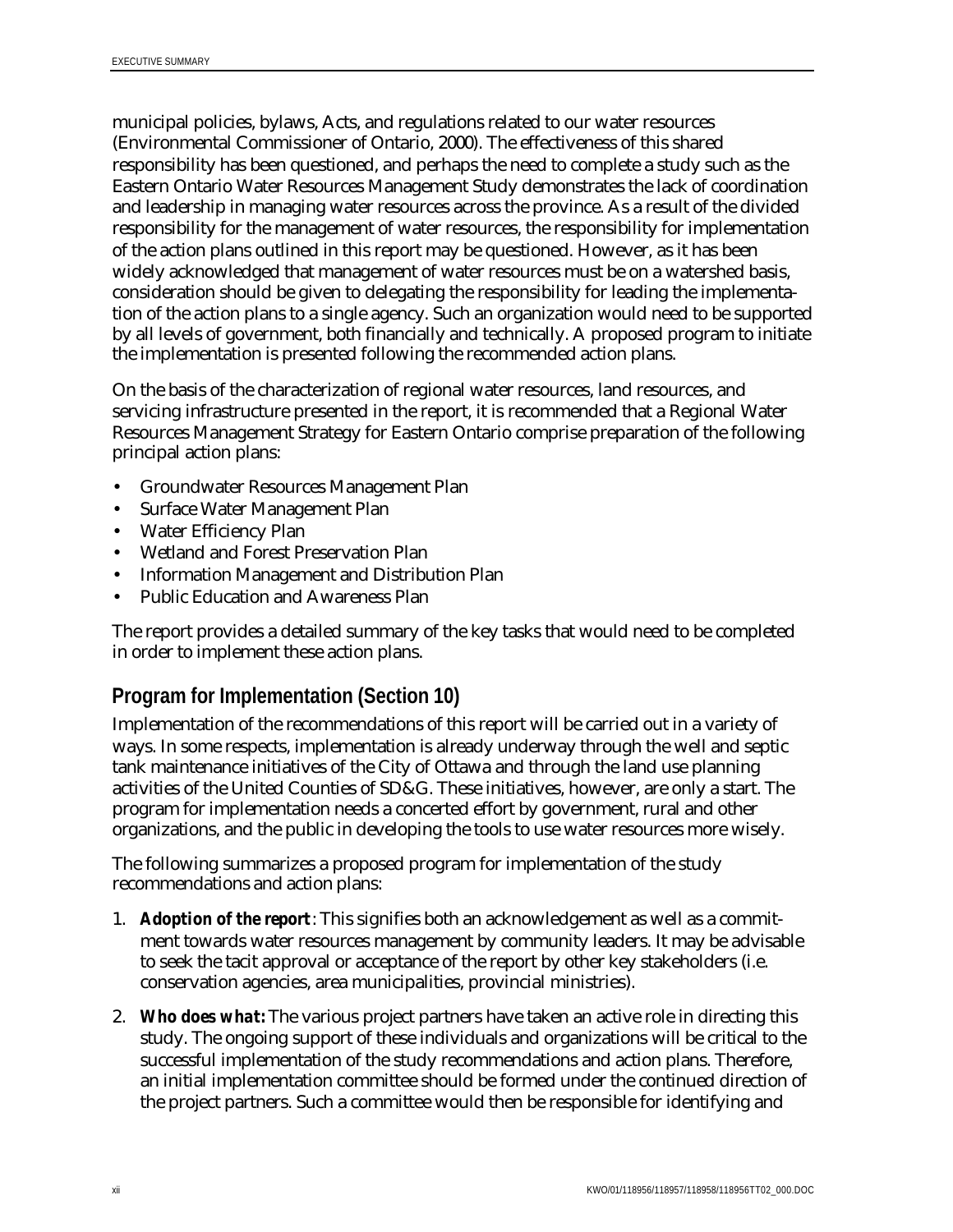recommending how the Regional Water Resources Management Strategy should be implemented, particularly what agency or organization should assume a leadership role in this long-term activity.

- 3. *Prioritization*: Once a leadership role is assigned to an agency or organization, the activities of implementation should be prioritized in greater detail than is described in this report (i.e. determine which activities should be carried out immediately or in the short-term and which may be left until later). Invariably, there will be certain activities that will be carried out at the same time. Priorities will emerge and change as funding opportunities and strategic partnerships are explored and developed.
- 4. *Scheduling and Resources*: Effective implementation implies the commitment of resources and establishing a timetable or schedule to carry out activities. The lead agency/organization would be responsible for developing a timetable and assembling the resources for implementation. The shared resources of the project partners could augment the technical capabilities of the lead agency.
- 5. *Monitoring and Review*: The lead agency/organization should monitor the progress of implementation and review the results. This may lead to adjustments in the timing or measures being undertaken. An implementation committee may choose to meet at regular intervals (e.g. quarterly) to monitor progress. A review may be an annual activity by the project partners.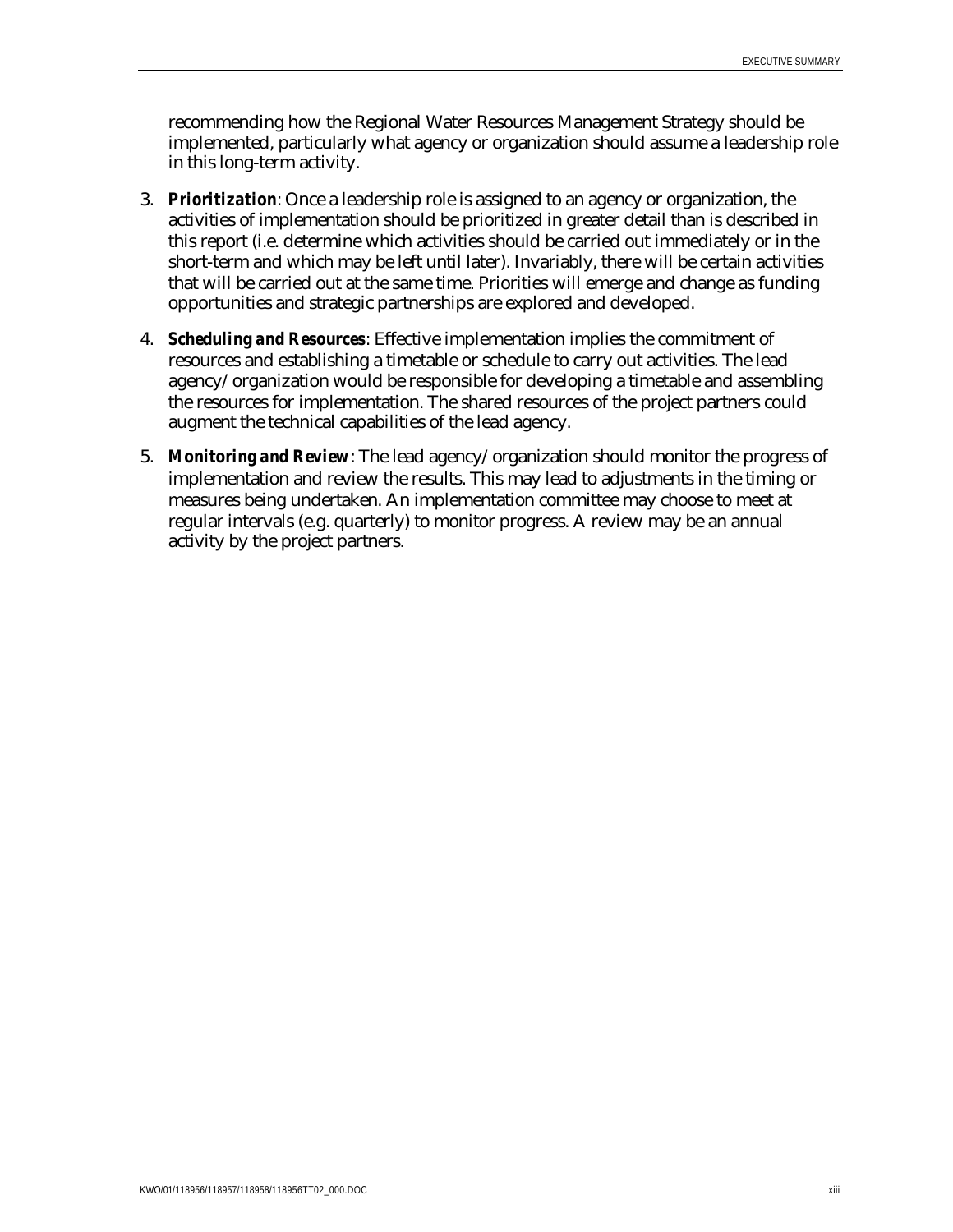# **Contents**

| <b>Section</b> |     | Page  |
|----------------|-----|-------|
| 1.             |     |       |
|                | 1.2 |       |
|                | 1.3 |       |
|                | 1.4 |       |
| 2.             |     |       |
|                | 2.1 |       |
|                | 2.2 |       |
|                |     | 2.2.1 |
|                | 2.3 |       |
|                |     | 2.3.1 |
|                |     | 2.3.2 |
|                |     | 2.3.3 |
|                |     | 2.3.4 |
|                | 2.4 |       |
|                |     | 2.4.1 |
|                |     | 2.4.2 |
|                | 2.5 |       |
|                | 2.6 |       |
| 3.             |     |       |
|                | 3.1 |       |
|                | 3.2 |       |
|                | 3.3 |       |
|                | 3.4 |       |
|                |     | 3.4.1 |
|                |     | 3.4.2 |
|                |     | 3.4.3 |
|                | 3.5 |       |
|                | 3.6 |       |
|                | 3.7 |       |
|                | 3.8 |       |
| 4.             |     |       |
|                | 4.1 |       |
|                |     | 4.1.1 |
|                |     | 4.1.2 |
|                |     | 4.1.3 |
|                |     | 4.1.4 |
|                |     | 4.1.5 |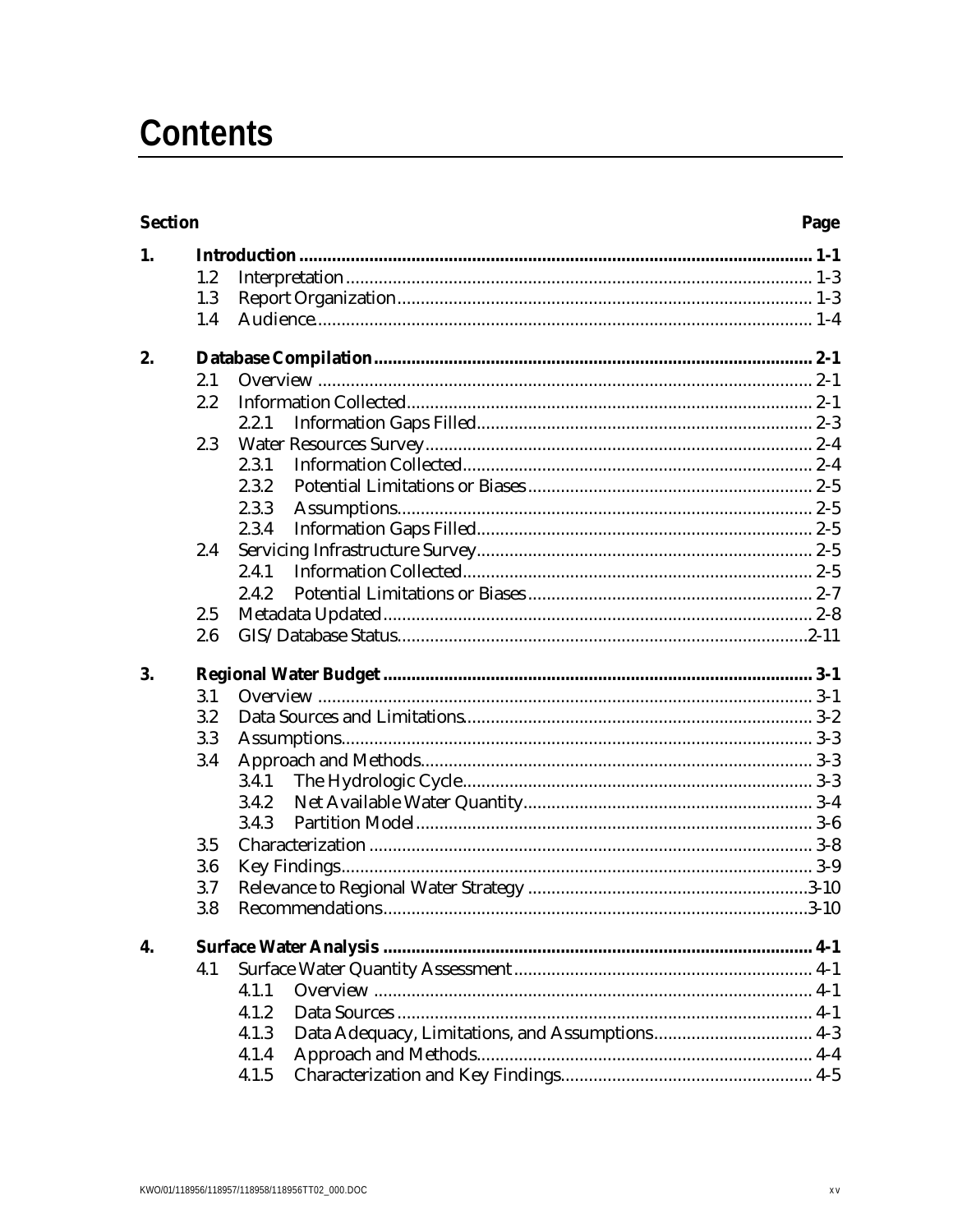|    | 4.2 |       |                                                                                                                                    |  |
|----|-----|-------|------------------------------------------------------------------------------------------------------------------------------------|--|
|    |     | 4.2.1 |                                                                                                                                    |  |
|    |     | 4.2.2 |                                                                                                                                    |  |
|    |     | 4.2.3 |                                                                                                                                    |  |
|    |     | 4.2.4 |                                                                                                                                    |  |
|    |     | 4.2.5 |                                                                                                                                    |  |
|    | 4.3 |       |                                                                                                                                    |  |
|    | 4.4 |       |                                                                                                                                    |  |
| 5. |     |       |                                                                                                                                    |  |
|    | 5.1 |       |                                                                                                                                    |  |
|    | 5.2 |       |                                                                                                                                    |  |
|    |     | 5.2.1 |                                                                                                                                    |  |
|    |     | 5.2.2 |                                                                                                                                    |  |
|    | 5.3 |       |                                                                                                                                    |  |
|    | 5.4 |       |                                                                                                                                    |  |
|    | 5.5 |       |                                                                                                                                    |  |
|    |     | 5.5.1 |                                                                                                                                    |  |
|    |     | 5.5.2 |                                                                                                                                    |  |
|    |     | 5.5.3 |                                                                                                                                    |  |
|    |     | 5.5.4 |                                                                                                                                    |  |
|    |     | 5.5.5 |                                                                                                                                    |  |
|    |     | 5.5.6 |                                                                                                                                    |  |
|    |     | 5.5.7 |                                                                                                                                    |  |
|    | 5.6 |       |                                                                                                                                    |  |
|    | 5.7 |       |                                                                                                                                    |  |
|    | 5.8 |       |                                                                                                                                    |  |
|    |     | 5.8.1 |                                                                                                                                    |  |
|    |     | 5.8.2 | Application of Groundwater Analysis Results for Groundwater                                                                        |  |
|    |     |       |                                                                                                                                    |  |
|    |     | 5.8.3 |                                                                                                                                    |  |
| 6. |     |       |                                                                                                                                    |  |
|    | 6.1 |       |                                                                                                                                    |  |
|    | 6.2 |       |                                                                                                                                    |  |
|    |     |       |                                                                                                                                    |  |
|    | 6.3 |       |                                                                                                                                    |  |
|    | 6.4 | 6.4.1 |                                                                                                                                    |  |
|    |     |       |                                                                                                                                    |  |
|    |     | 6.4.2 | Step 1: Recognizes that Agriculture is Only One of the Land<br>Uses Influencing Water Resource Quantity and Quality within a       |  |
|    |     |       |                                                                                                                                    |  |
|    |     | 6.4.3 | Step 2: Recognizes that the Location of Agriculture within a<br>Subwatershed can Influence the Impact on the Quality and           |  |
|    |     |       |                                                                                                                                    |  |
|    |     | 6.4.4 | Step 3: Recognizes that Different Agricultural Activities may<br>have Different Kinds and Degrees of Impact on Water Resources 6-6 |  |
|    |     |       |                                                                                                                                    |  |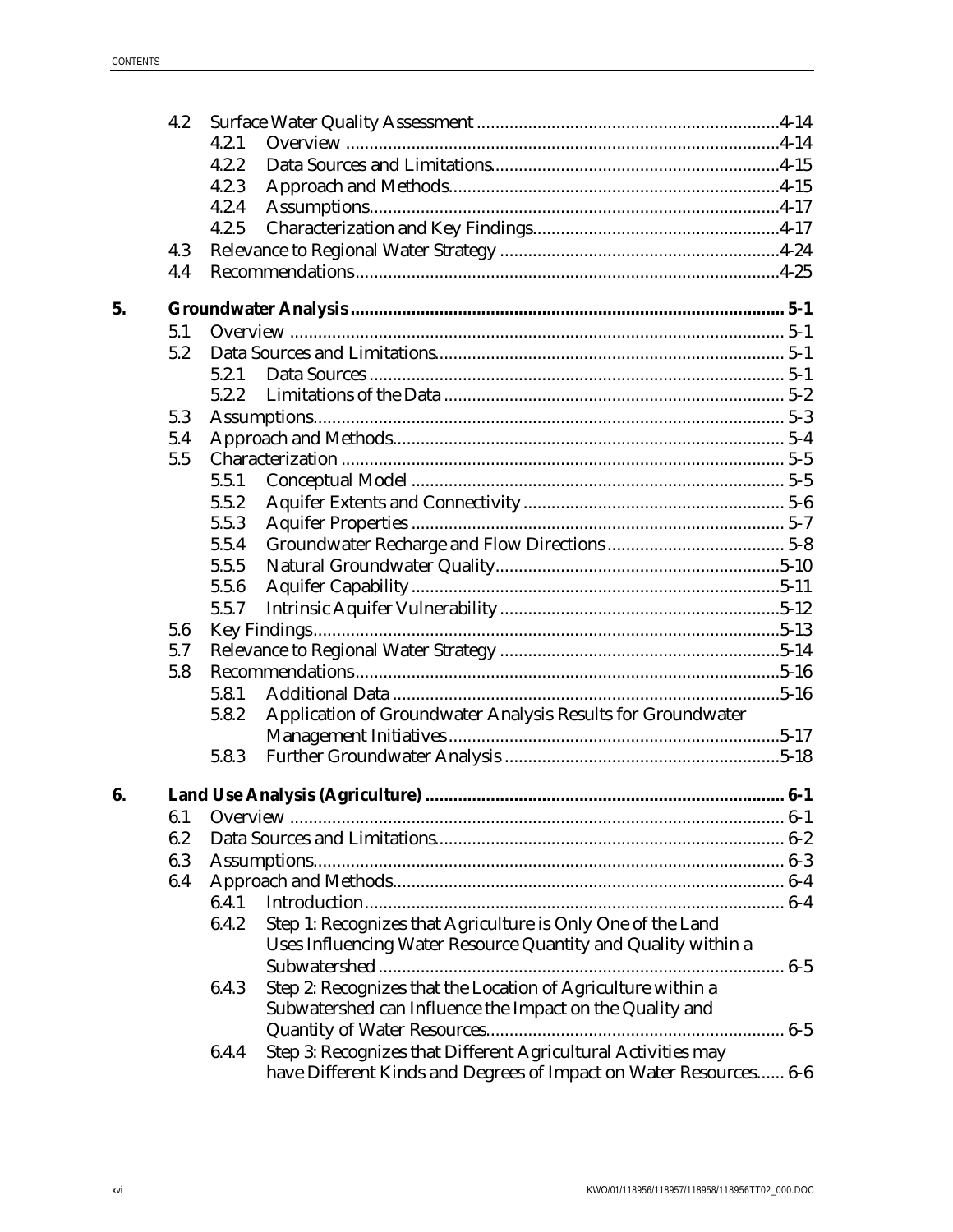|    |     | 6.4.5 | Step 4: Recognizes that the Net Impact of Agricultural Activities<br>is the Result of a Combination of the Previous Three Steps to |  |
|----|-----|-------|------------------------------------------------------------------------------------------------------------------------------------|--|
|    |     |       |                                                                                                                                    |  |
|    | 6.5 |       |                                                                                                                                    |  |
|    | 6.6 |       |                                                                                                                                    |  |
|    | 6.7 |       |                                                                                                                                    |  |
|    | 6.8 |       |                                                                                                                                    |  |
| 7. |     |       |                                                                                                                                    |  |
|    | 7.1 |       |                                                                                                                                    |  |
|    | 7.2 |       |                                                                                                                                    |  |
|    | 7.3 |       |                                                                                                                                    |  |
|    | 7.4 |       |                                                                                                                                    |  |
|    | 7.5 |       |                                                                                                                                    |  |
|    |     | 7.5.1 |                                                                                                                                    |  |
|    |     | 7.5.2 |                                                                                                                                    |  |
|    |     | 7.5.3 |                                                                                                                                    |  |
|    |     | 7.5.4 |                                                                                                                                    |  |
|    |     | 7.5.5 |                                                                                                                                    |  |
|    |     | 7.5.6 |                                                                                                                                    |  |
|    | 7.6 |       |                                                                                                                                    |  |
|    |     | 7.6.1 |                                                                                                                                    |  |
|    |     | 7.6.2 |                                                                                                                                    |  |
|    |     | 7.6.3 |                                                                                                                                    |  |
|    |     | 7.6.4 |                                                                                                                                    |  |
|    | 7.7 |       | Stormwater Management, Stream Protection/Remediation and Erosion                                                                   |  |
|    |     |       |                                                                                                                                    |  |
|    |     | 7.7.1 |                                                                                                                                    |  |
|    |     | 7.7.2 |                                                                                                                                    |  |
|    |     | 7.7.3 |                                                                                                                                    |  |
|    |     | 7.7.4 |                                                                                                                                    |  |
|    | 7.8 |       |                                                                                                                                    |  |
|    |     | 7.8.1 |                                                                                                                                    |  |
|    |     | 7.8.2 |                                                                                                                                    |  |
|    |     | 7.8.3 |                                                                                                                                    |  |
|    |     | 7.8.4 |                                                                                                                                    |  |
|    |     | 7.8.5 |                                                                                                                                    |  |
|    |     | 7.8.6 |                                                                                                                                    |  |
|    |     | 7.8.7 |                                                                                                                                    |  |
|    |     | 7.8.8 |                                                                                                                                    |  |
|    |     | 7.8.9 |                                                                                                                                    |  |
|    |     |       |                                                                                                                                    |  |
|    | 7.9 |       |                                                                                                                                    |  |
|    |     | 7.9.1 |                                                                                                                                    |  |
|    |     | 7.9.2 |                                                                                                                                    |  |
|    |     |       |                                                                                                                                    |  |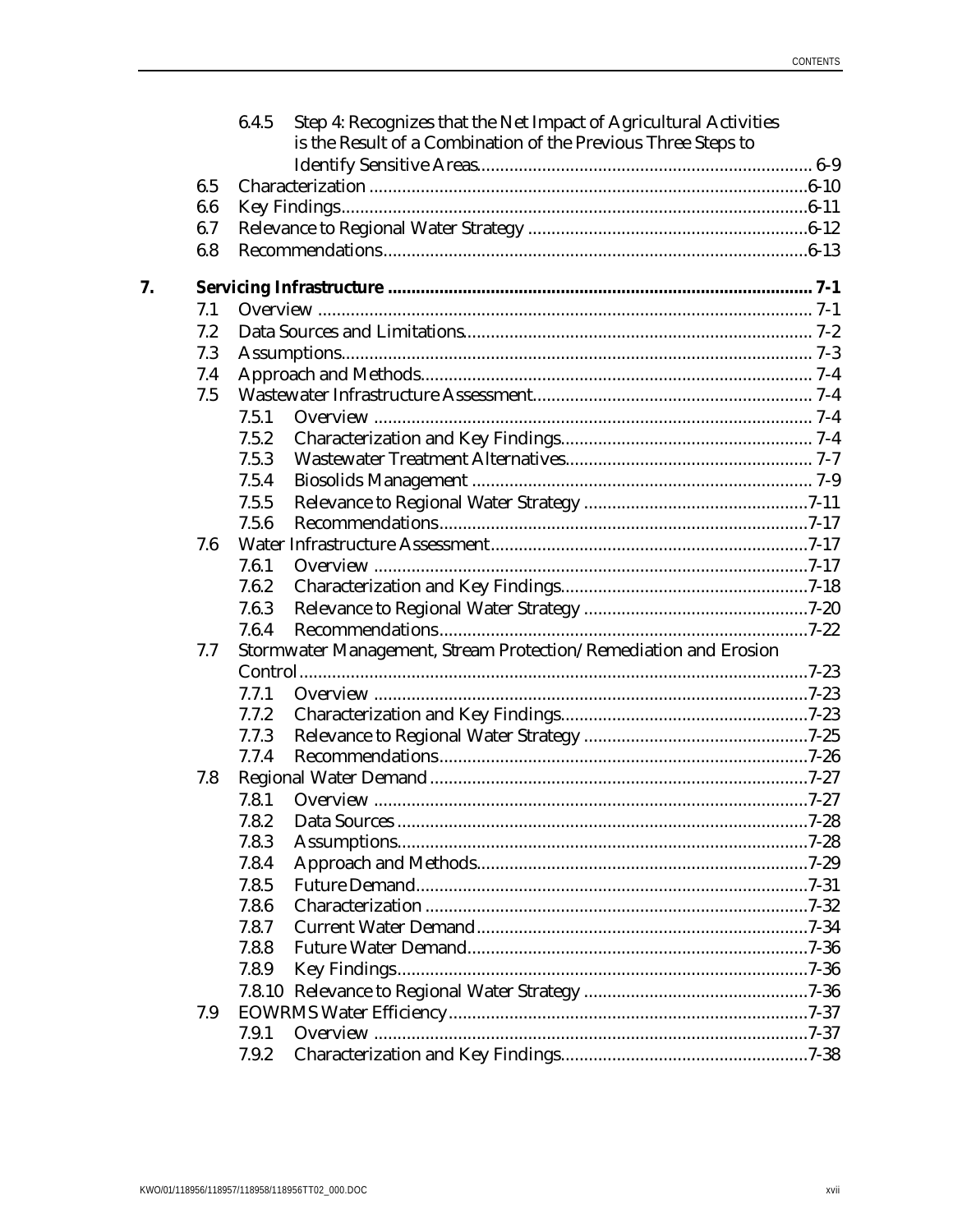| 8. |     |       |                                                                     |  |
|----|-----|-------|---------------------------------------------------------------------|--|
|    | 8.1 |       |                                                                     |  |
|    | 8.2 |       |                                                                     |  |
|    | 8.3 |       |                                                                     |  |
|    | 8.4 |       |                                                                     |  |
|    |     | 8.4.1 |                                                                     |  |
|    |     | 8.4.2 |                                                                     |  |
|    |     | 8.4.3 |                                                                     |  |
|    |     | 8.4.4 |                                                                     |  |
|    |     | 8.4.5 |                                                                     |  |
|    |     | 8.4.6 |                                                                     |  |
|    | 8.5 |       |                                                                     |  |
|    | 8.6 |       |                                                                     |  |
|    |     | 8.6.1 |                                                                     |  |
|    |     | 8.6.2 |                                                                     |  |
|    |     | 8.6.3 |                                                                     |  |
|    |     | 8.6.4 |                                                                     |  |
|    |     | 8.6.5 |                                                                     |  |
|    |     | 8.6.6 |                                                                     |  |
|    |     | 8.6.7 |                                                                     |  |
|    |     | 8.6.8 |                                                                     |  |
|    |     | 8.6.9 |                                                                     |  |
|    |     |       |                                                                     |  |
|    |     |       |                                                                     |  |
|    |     |       |                                                                     |  |
|    |     |       |                                                                     |  |
|    |     |       |                                                                     |  |
|    |     |       | 8.6.15 Roles and Responsibilities of the Agricultural Community8-10 |  |
|    |     |       |                                                                     |  |
|    |     |       |                                                                     |  |
|    | 8.7 |       |                                                                     |  |
|    | 8.8 |       |                                                                     |  |
|    |     | 8.8.1 |                                                                     |  |
|    |     | 8.8.2 |                                                                     |  |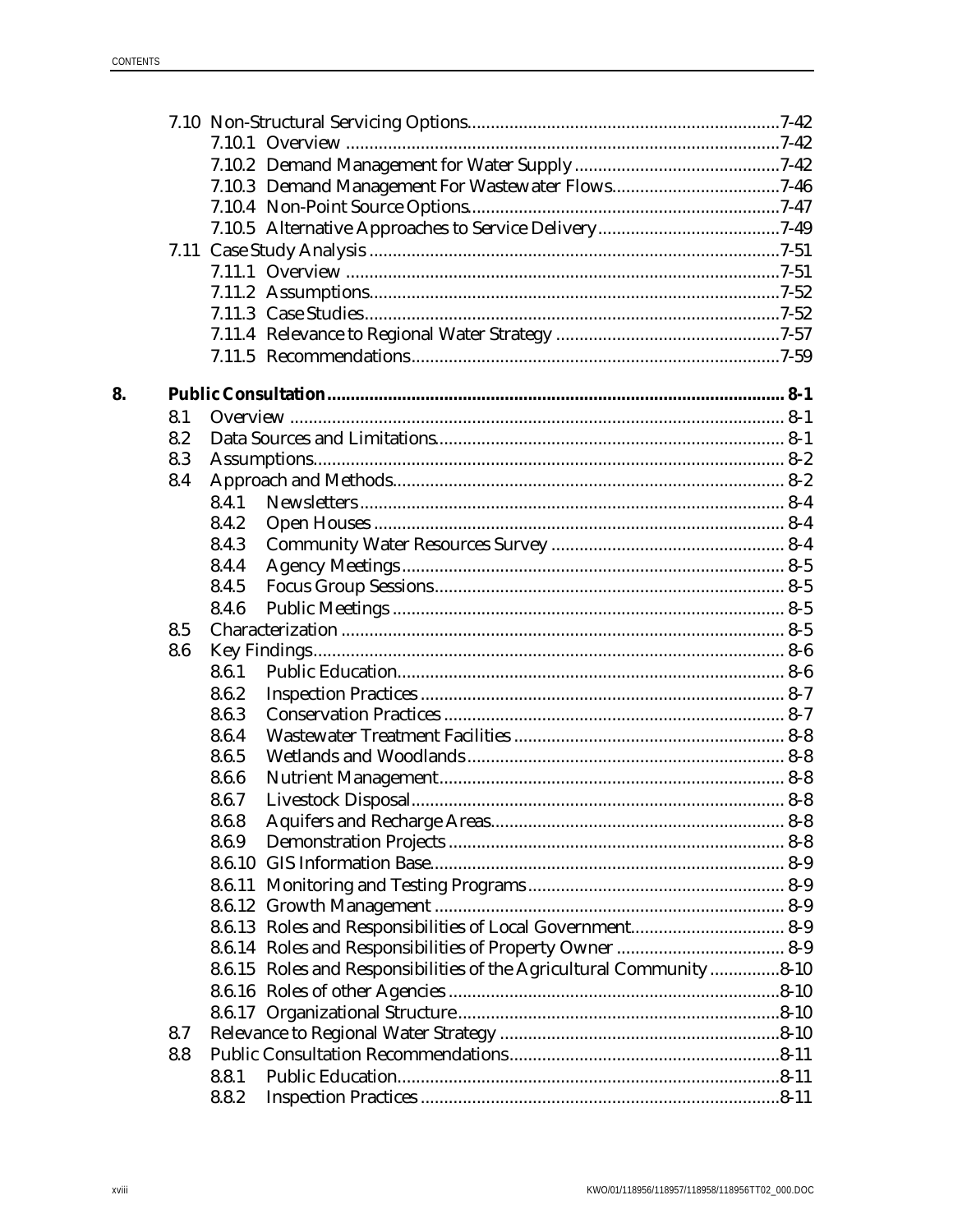|     |     | 8.8.3  |                                                           |  |
|-----|-----|--------|-----------------------------------------------------------|--|
|     |     | 8.8.4  |                                                           |  |
|     |     | 8.8.5  |                                                           |  |
|     |     | 8.8.6  |                                                           |  |
|     |     | 8.8.7  |                                                           |  |
|     |     | 8.8.8  |                                                           |  |
|     |     | 8.8.9  |                                                           |  |
|     |     | 8.8.10 |                                                           |  |
|     |     |        |                                                           |  |
|     |     |        |                                                           |  |
|     |     |        |                                                           |  |
|     |     |        |                                                           |  |
| 9.  |     |        |                                                           |  |
|     | 9.1 |        |                                                           |  |
|     | 9.2 |        |                                                           |  |
|     | 9.3 |        |                                                           |  |
|     | 9.4 |        |                                                           |  |
|     |     |        |                                                           |  |
|     | 9.5 |        |                                                           |  |
|     |     | 9.5.1  |                                                           |  |
|     |     | 9.5.2  |                                                           |  |
|     |     | 9.5.3  | Example Funding Sources for Demonstration Projects 9-17   |  |
|     | 9.6 |        |                                                           |  |
|     | 9.7 |        |                                                           |  |
|     | 9.8 |        |                                                           |  |
| 10. |     |        |                                                           |  |
|     |     |        |                                                           |  |
|     |     |        | 10.2 Regional Water Resources Management Action Plans10-2 |  |
|     |     |        |                                                           |  |
|     |     |        |                                                           |  |
|     |     |        |                                                           |  |
|     |     |        |                                                           |  |
|     |     |        | 10.2.5 Information Management and Distribution Plan 10-13 |  |
|     |     |        |                                                           |  |
|     |     |        |                                                           |  |
|     |     |        |                                                           |  |
|     |     |        |                                                           |  |
|     |     |        |                                                           |  |
| 11. |     |        |                                                           |  |
|     |     |        |                                                           |  |
|     |     |        |                                                           |  |
|     |     |        |                                                           |  |
|     |     |        |                                                           |  |
|     |     |        |                                                           |  |
|     |     |        |                                                           |  |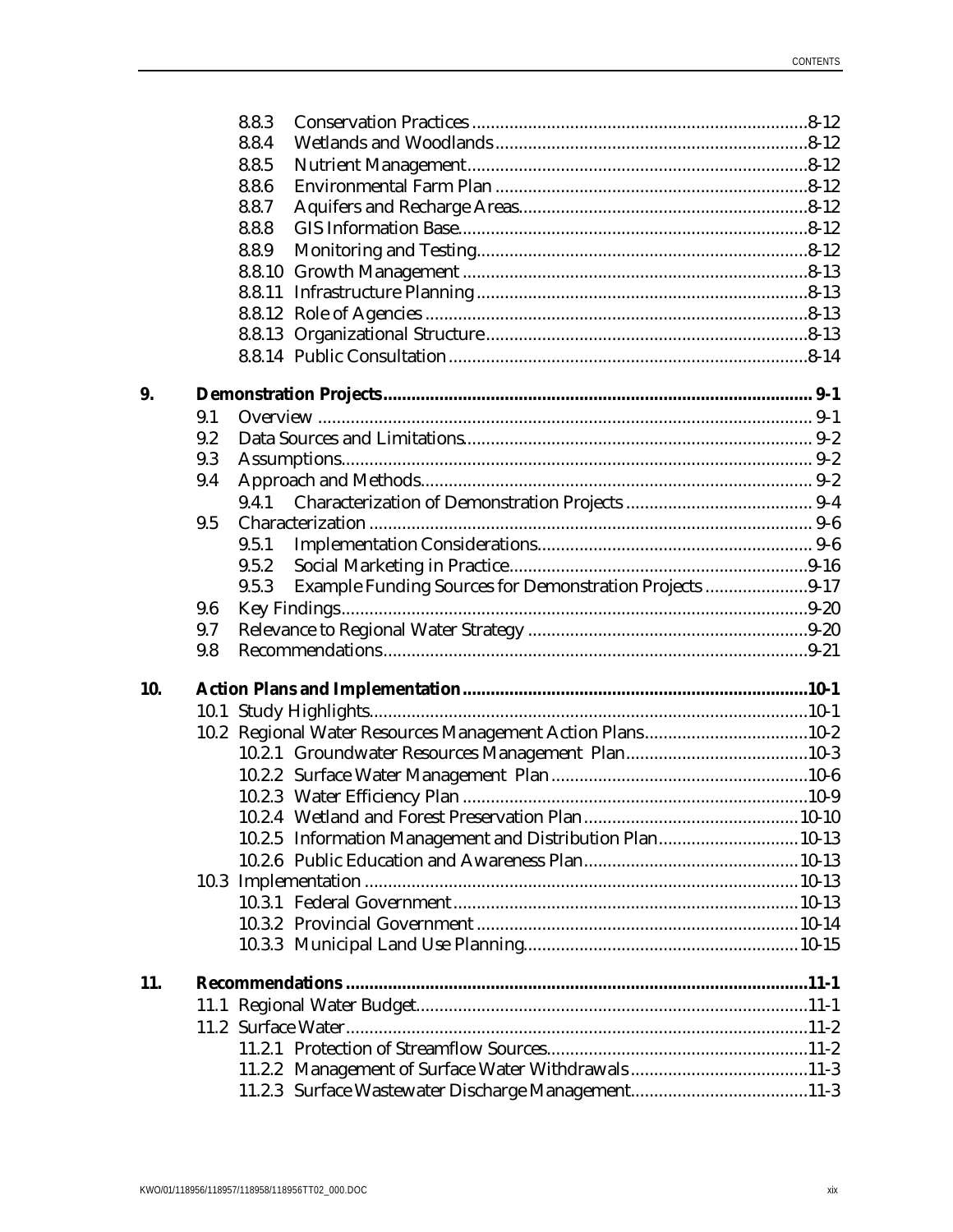|     |  | 11.2.4 St. Lawrence River Remedial Action Plan (RAP)               |  |
|-----|--|--------------------------------------------------------------------|--|
|     |  |                                                                    |  |
|     |  |                                                                    |  |
|     |  |                                                                    |  |
|     |  | 11.3.2 Application of Groundwater Analysis Results for Groundwater |  |
|     |  |                                                                    |  |
|     |  |                                                                    |  |
|     |  |                                                                    |  |
|     |  |                                                                    |  |
|     |  |                                                                    |  |
|     |  | 11.5.2 Stormwater Management, Stream Protection/Remediation and    |  |
|     |  |                                                                    |  |
|     |  |                                                                    |  |
|     |  |                                                                    |  |
|     |  |                                                                    |  |
|     |  |                                                                    |  |
|     |  |                                                                    |  |
|     |  |                                                                    |  |
|     |  |                                                                    |  |
|     |  |                                                                    |  |
|     |  |                                                                    |  |
|     |  |                                                                    |  |
|     |  |                                                                    |  |
|     |  |                                                                    |  |
|     |  |                                                                    |  |
|     |  |                                                                    |  |
|     |  |                                                                    |  |
|     |  |                                                                    |  |
|     |  |                                                                    |  |
| 12. |  |                                                                    |  |
|     |  |                                                                    |  |
|     |  |                                                                    |  |
| 13. |  |                                                                    |  |

## **Appendixes**

| $\mathbf A$ | <b>Water Resources Surveys</b>                                    |
|-------------|-------------------------------------------------------------------|
| B           | Groundwater Recharge Potential Classes Based on Surficial Geology |
| C.          | <b>Streamflow Statistics</b>                                      |
| D           | Detailed Calculations of Soil Loss by Erosion RUSLEFAC            |
| E           | Infrastructure Technology                                         |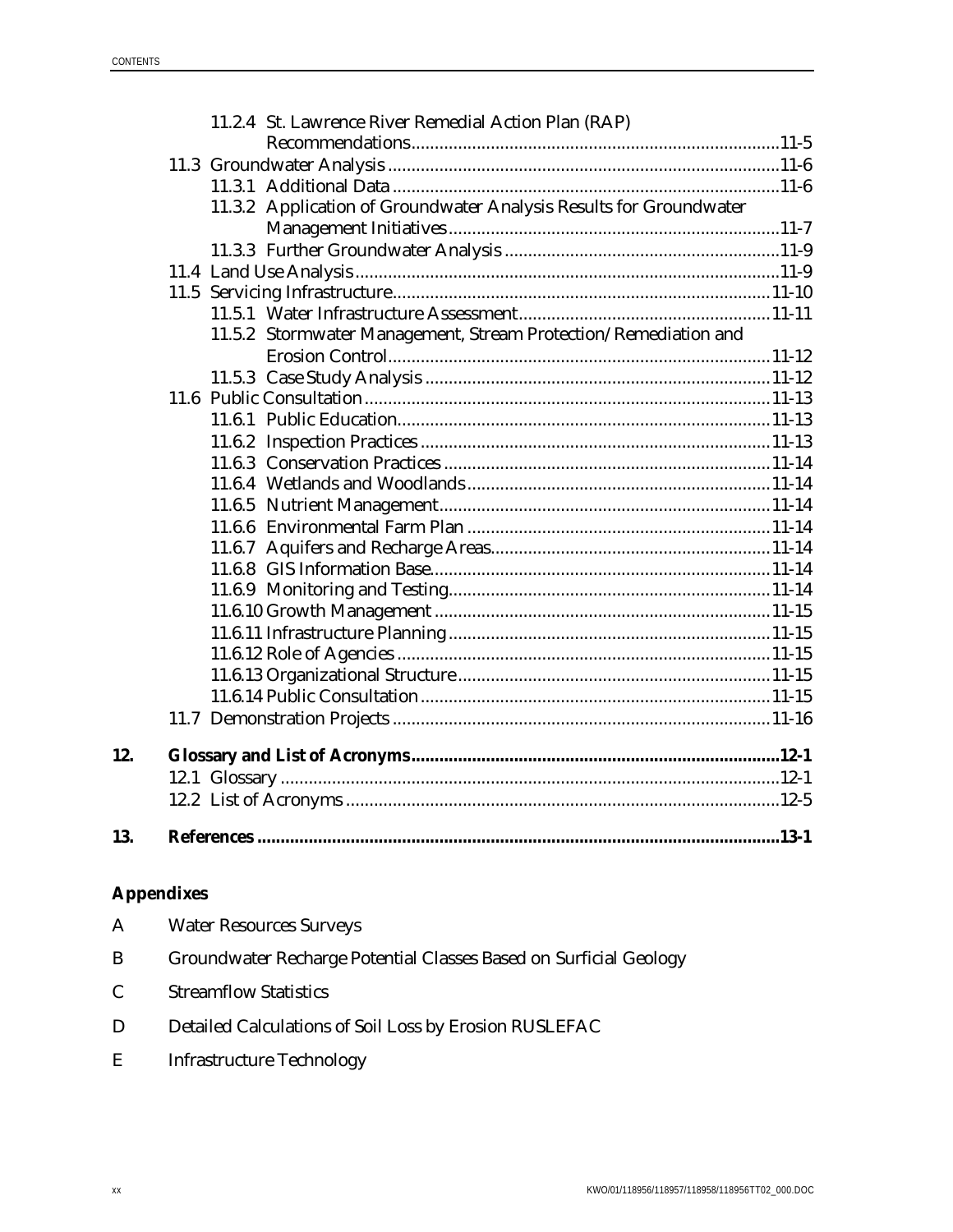# **Tables**

| <b>Number</b> |                                                                                                | Page |
|---------------|------------------------------------------------------------------------------------------------|------|
| 1.1           |                                                                                                |      |
| 2.1           |                                                                                                |      |
| 2.2           | Consultant Team Data Collection and Compilation to Complete Information                        |      |
| 2.3           |                                                                                                |      |
| 2.4           |                                                                                                |      |
| 3.1           | Land Cover Classes and Corresponding Evapotranspiration Values  3-5                            |      |
| 3.2           | Comparison Between Modelled and Measured Surface Water Flow for                                |      |
| 3.3           | EOWRMS Regional Estimates of the Four Main Components of the                                   |      |
| 4.1           | Summary of Acquired Streamflow Data for the EOWRMS Area  4-2                                   |      |
| 4.2           | Streamflow Stations with 10 or More Years of Complete Daily or Monthly                         |      |
| 4.3           | Stations with 15 or More Years of Complete Daily Streamflow Record 4-4                         |      |
| 4.4           | Average Annual Streamflow Volume as Depth Over Drainage Area  4-6                              |      |
| 4.5           | Average Streamflow at Selected Stations, for June 1 to Sept. 30, Expressed as a                |      |
| 4.6           | South Nation River At Plantagenet Springs (Station 02LB005) 7Q20 Flows (m <sup>3</sup> /s)4-11 |      |
| 4.7           |                                                                                                |      |
| 4.8           | Environment Canada Climatological Stations: Summary of Data Acquired and                       |      |
| 4.9           | Recommended Canadian Water Quality Guidelines for Total Ammonia                                |      |
| 4.10          | Total Phosphorus and Total Ammonia Water Quality Summary4-19                                   |      |
| 4.11          | St. Lawrence River Remedial Action Plan Recommendations4-29                                    |      |
| 5.1           |                                                                                                |      |
| 5.2           |                                                                                                |      |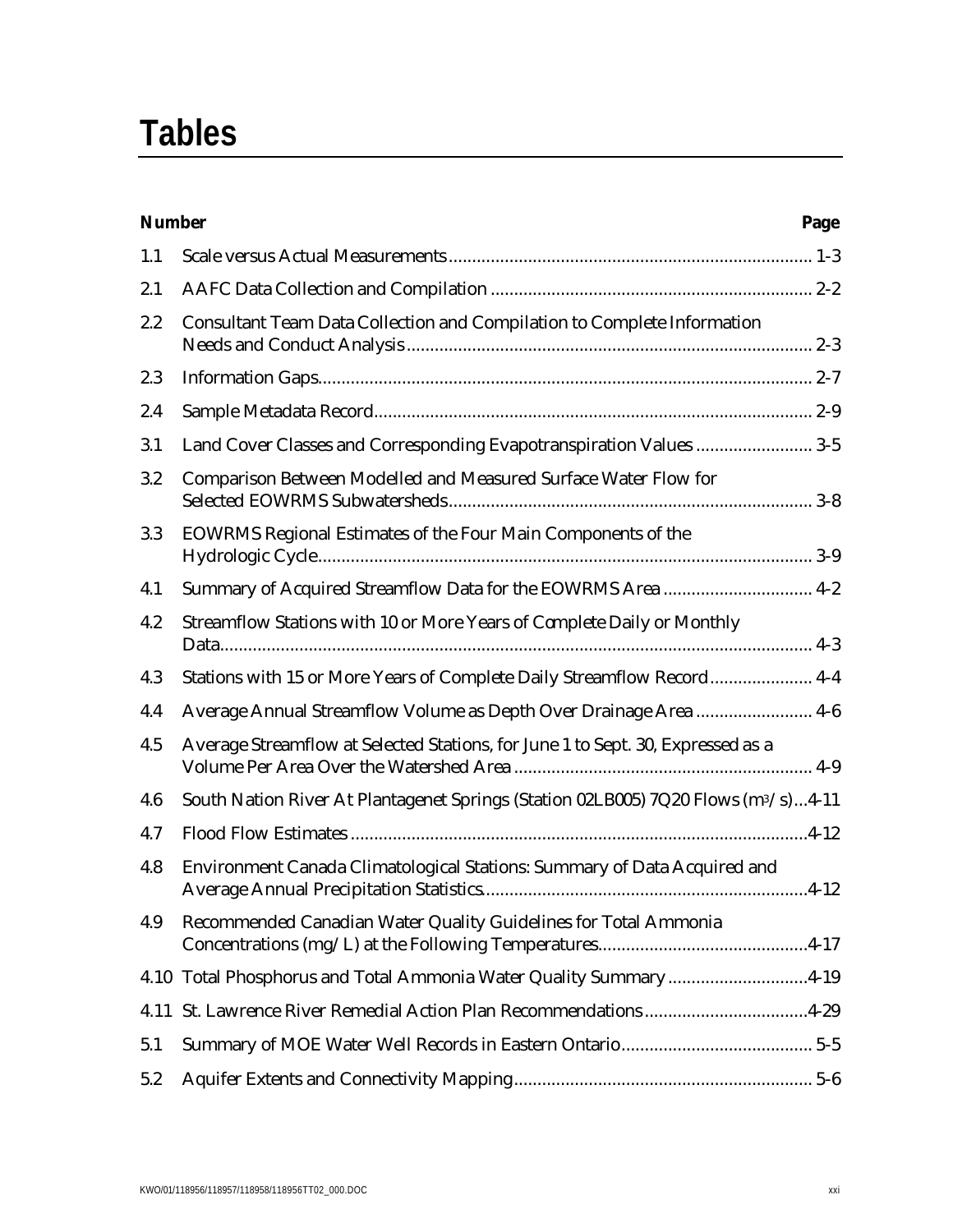| 5.3 |                                                                              |  |
|-----|------------------------------------------------------------------------------|--|
| 5.4 |                                                                              |  |
| 5.5 |                                                                              |  |
| 5.6 |                                                                              |  |
| 5.7 |                                                                              |  |
| 5.8 |                                                                              |  |
| 6.1 |                                                                              |  |
| 6.2 | Land Use Analysis Maps showing Extent, Proximity, and Intensity of           |  |
| 7.1 | Flow and Capacity of Reported Wastewater Treatment Plants and Lagoons 7-6    |  |
| 7.2 |                                                                              |  |
| 7.3 |                                                                              |  |
| 7.4 | Framework for Development of an Integrated Stormwater Management             |  |
| 7.5 | Population Projections for the United Counties of Prescott and Russell, 2001 |  |
| 7.6 | Population of the United Counties of Stormont, Dundas and Glengarry:         |  |
| 7.7 | Population of the City of Ottawa: Actual in 1996, Projected for 20217-32     |  |
| 7.8 |                                                                              |  |
| 7.9 | Permit to Take Water Groundwater and Surface Water-Withdrawals7-34           |  |
|     |                                                                              |  |
|     |                                                                              |  |
|     | 7.12 Type of Water Supply - As Reported by Survey Respondents 7-39           |  |
|     |                                                                              |  |
|     |                                                                              |  |
|     |                                                                              |  |
|     |                                                                              |  |
|     |                                                                              |  |
|     |                                                                              |  |
|     |                                                                              |  |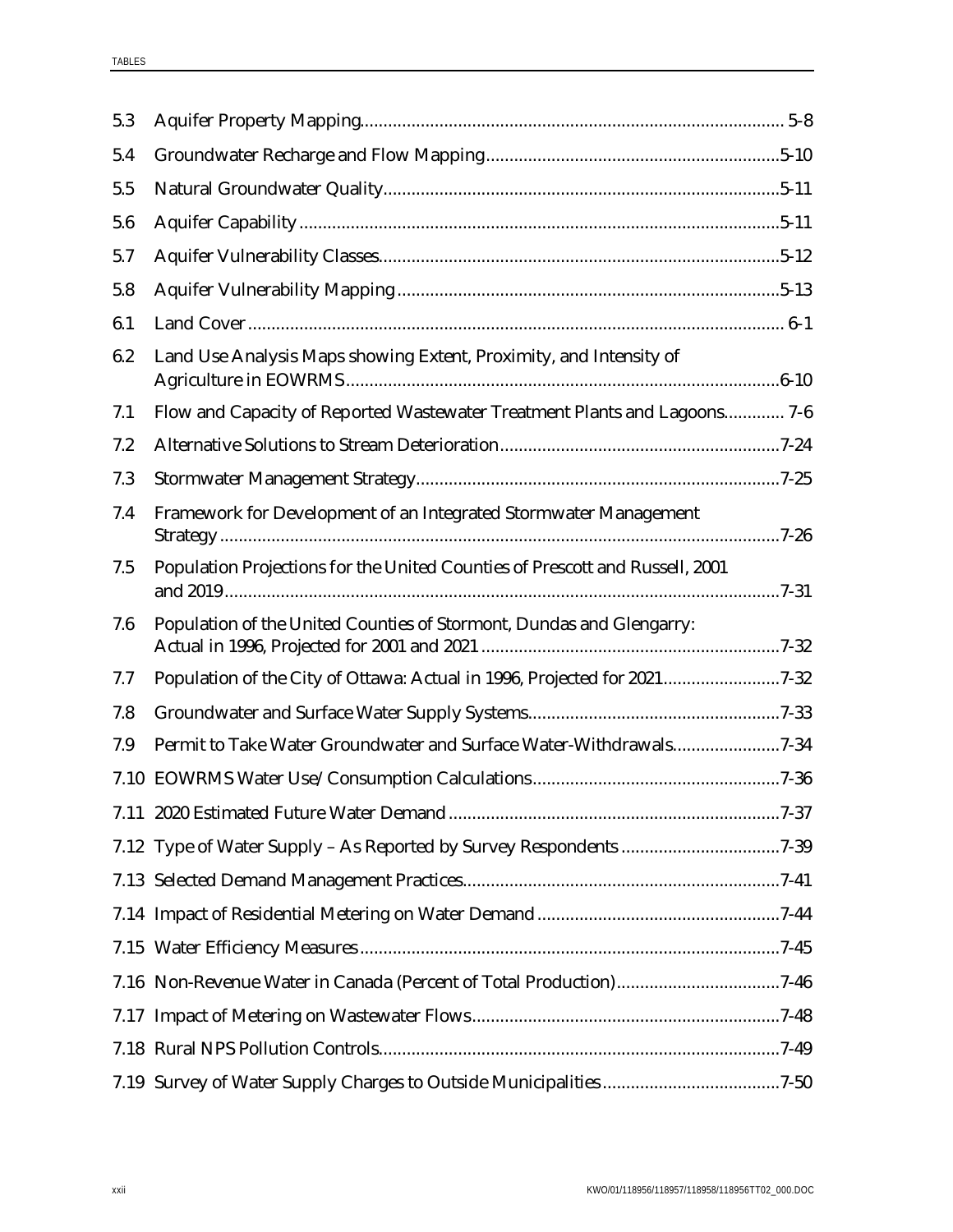|     | 7.29 Plantagenet - Descriptive Statistics (FROM MUNICIPAL SURVEY) 7-57        |
|-----|-------------------------------------------------------------------------------|
|     |                                                                               |
|     | 7.31 Morrisburg - Descriptive Statistics (From Municipal Survey)7-58          |
|     |                                                                               |
|     |                                                                               |
| 9.1 |                                                                               |
| 9.2 |                                                                               |
| 9.3 |                                                                               |
|     | 10.1 Guidelines for Management of Wetland, Riparian, and Forest Habitat 10-12 |
|     | 10.2 Principal Municipal Planning Tools for Water Resources Management 10-17  |
|     | 11.1 St. Lawrence River Remedial Action Plan Recommendations11-5              |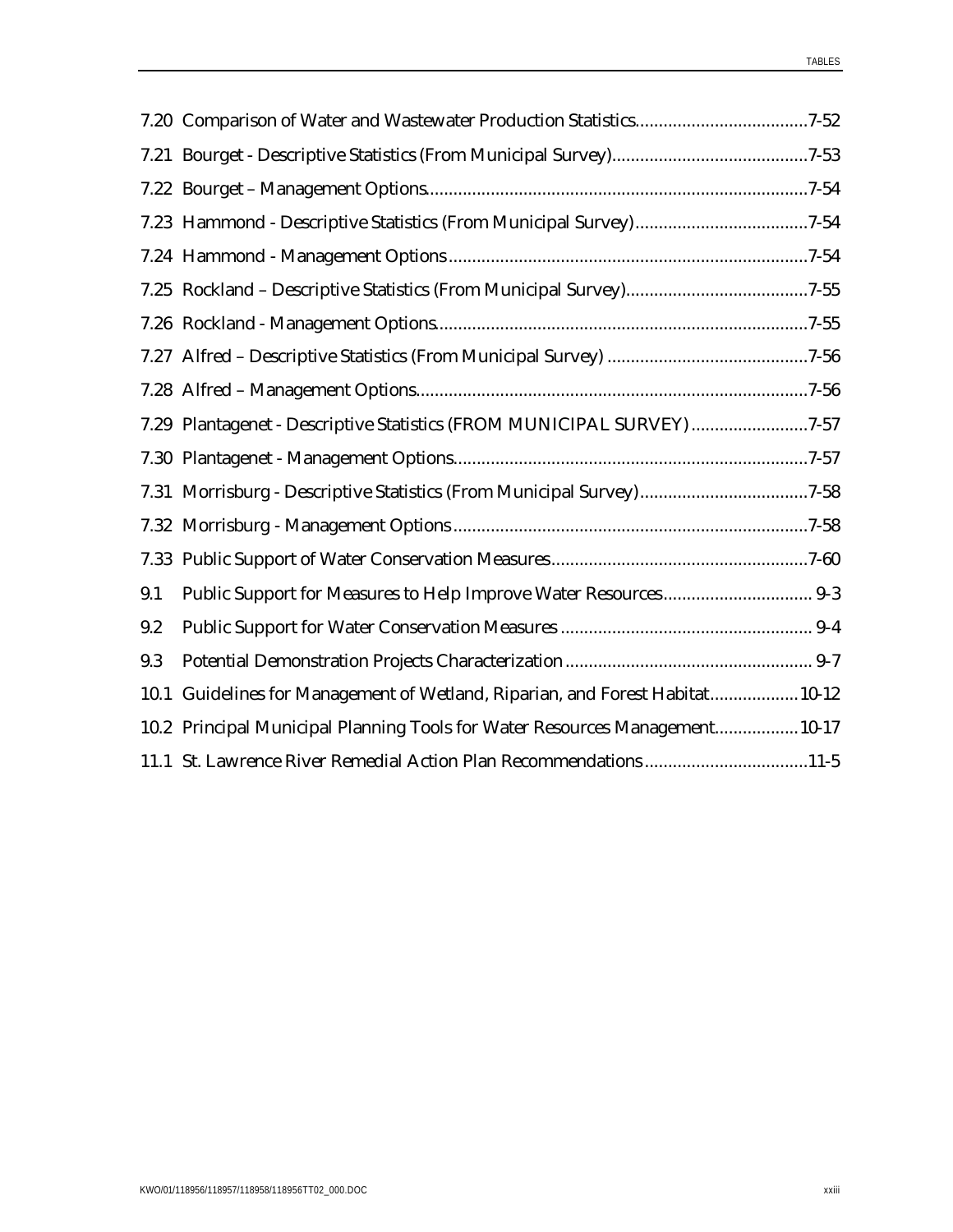# **Figures**

#### **Number**

| $1-1$    | <b>Study Area</b>                                          |
|----------|------------------------------------------------------------|
| $3-1$    | Hydrologic Cycle                                           |
| $3 - 2$  | <b>Estimated Evapotranspiration</b>                        |
| $3 - 3$  | <b>Surface Water Contribution</b>                          |
| $3-4$    | <b>Groundwater Contribution</b>                            |
| $3-5$    | Subwatersheds                                              |
| $3-6$    | <b>Classified Wetlands</b>                                 |
| $4-1$    | <b>Streamflow Stations</b>                                 |
| $4 - 2$  | <b>Surface Water Quality Stations</b>                      |
| $4 - 3$  | <b>Surface Water Quality Total Ammonia</b>                 |
| $4-4$    | <b>Surface Water Quality Total Phosphorus</b>              |
| $5 - 1$  | <b>Overview of Groundwater Analysis</b>                    |
| $5 - 2$  | <b>Groundwater Analysis</b>                                |
| $5 - 3$  | <b>Water Well Locations</b>                                |
| $5 - 4$  | <b>Conceptual Model</b>                                    |
| $5 - 5$  | <b>Regional West-East Cross-Section</b>                    |
| $5-6$    | <b>Regional North-South Cross-Section</b>                  |
| $5 - 7$  | <b>Aquifer Locations</b>                                   |
| $5 - 8$  | <b>Bedrock Surface Elevation</b>                           |
| $5-9$    | <b>Overburden Thickness</b>                                |
| $5 - 10$ | Upper Overburden Aquifer Thickness                         |
| $5 - 11$ | Lower Overburden Aquifer Thickness                         |
| $5 - 12$ | <b>Connectivity of Upper and Lower Overburden Aquifers</b> |
| $5 - 13$ | Histogram of Water Producing Zones within the Bedrock      |
| $5 - 14$ | <b>Contact Zone Aquifer</b>                                |

5-15 Aquifer Properties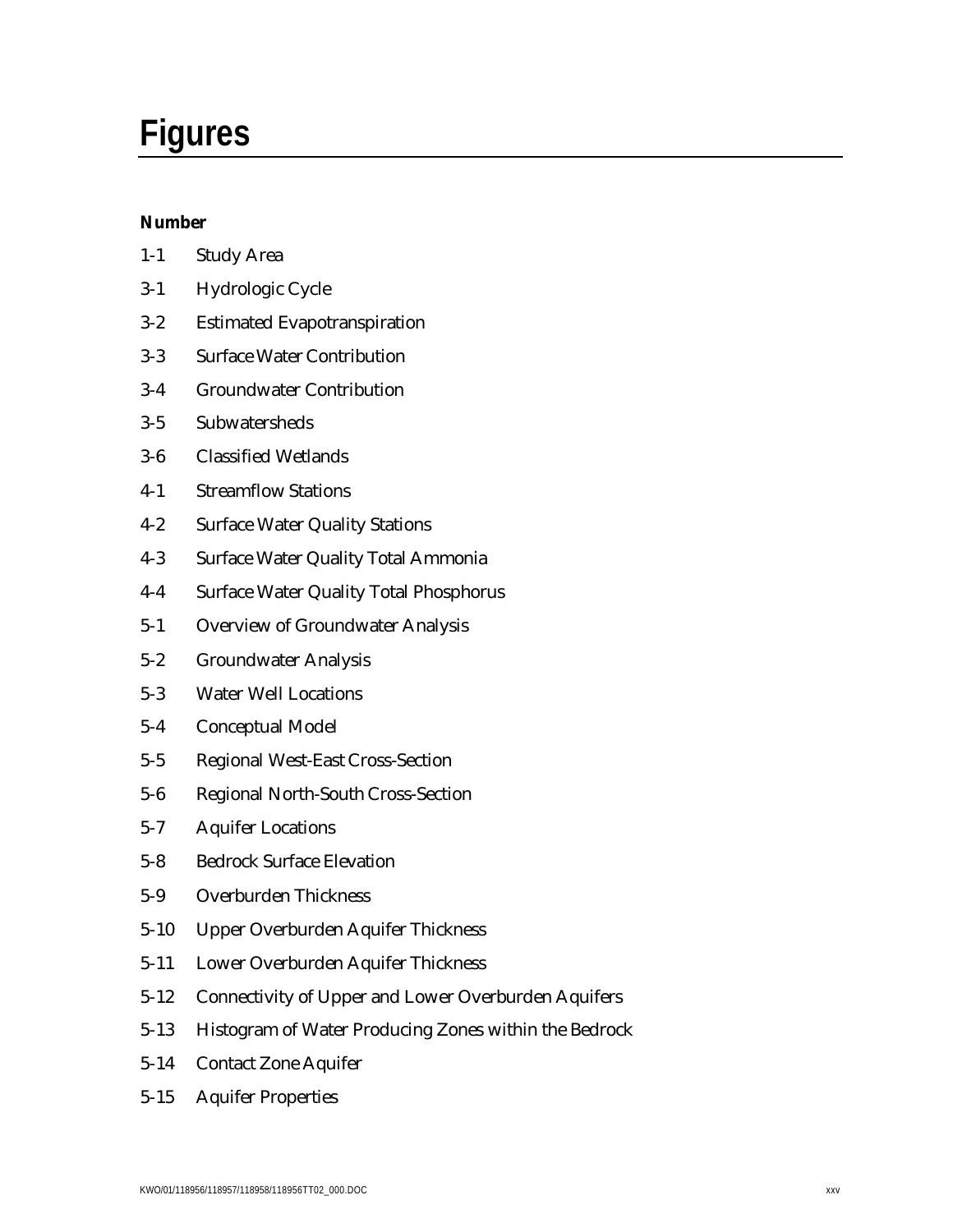- 5-16 Estimated Vertical Hydraulic Conductivity of the Overburden
- 5-17 Estimated Transmissivity of Lower Overburden Aquifer
- 5-18 Groundwater Recharge
- 5-19 Contact Zone Aquifer Piezometric Surface and Groundwatersheds
- 5-20 Deep Bedrock Aquifer Piezometric Surface
- 5-21 Net Groundwater Flux Downwards (Recharge Flux Potential)
- 5-22 Recharge to the Contact Zone Aquifer
- 5-23 Groundwater Quality
- 5-24 Natural Groundwater Quality
- 5-25 Aquifer Capability
- 5-26 Estimated Aquifer Capability (Contact Zone)
- 5-27 Aquifer Vulnerability
- 5-28 Estimated Aquifer Vulnerability
- 6-1 Land Cover Classes
- 6-2 Percent of Agriculture by Subwatershed-Map
- 6-3 Percent of Agriculture Close to Surface Drainage Network
- 6-4 Crop Intensity by Subwatershed
- 6-5 RUSLE Soil Loss by Subwatershed
- 6-6 Livestock Intensity by Subwatershed
- 6-7 Phosphorus Balance by Subwatershed
- 6-8 Extent/Proximity/Intensity Crops (Surface Water)
- 6-9 Extent/Proximity/Intensity Livestock (Surface Water)
- 6-10 Percent of Land in Agriculture by Groundwatershed
- 6-11 Percent of Agriculture within Groundwater Vulnerability Classes 1 & 2
- 6-12 Extent/Proximity/Intensity Crops (Groundwater)
- 6-13 Extent/Proximity/Intensity Livestock (Groundwater)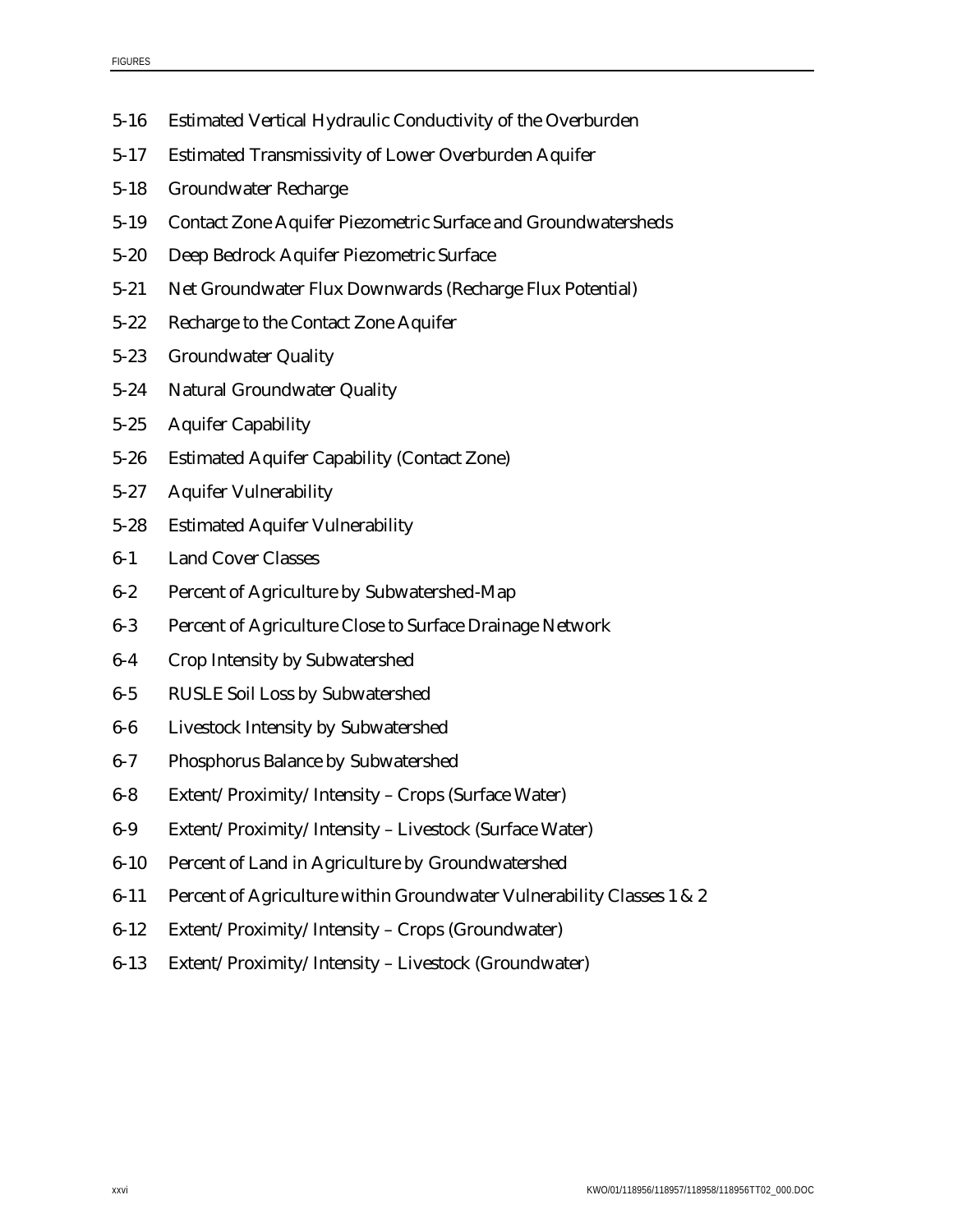A study as in-depth and complex as the EOWRMS requires the cooperative efforts of many individuals. The Consultant Team wishes to acknowledge the commitment of the members of the Steering Committees from the United Counties of Prescott and Russell; the United Counties of Stormont, Dundas and Glengarry; and the City of Ottawa; and the members of the Technical Advisory Group. The direction, advice, and support provided by the committees have been instrumental in the successful completion of the study tasks. The members of each committee are listed below.

## **United Counties of Prescott and Russell EOWRMS Steering Committee**

- − Chair, Michel Lalonde, Township of East Hawkesbury
- − Carl Dubé, Project Manager, MHPM Project Managers
- − Richard Lalonde, Prescott Federation of Agriculture
- − Gérald Poupart, Russell Federation of Agriculture
- − Pierre Glaude, Union des Cultivateurs franco-ontariens
- − Claude Lafrance, South Nation Conservation
- − Gaston Patenaude, Township of Russell and Warden (1999)
- − Jean-Claude Trottier, Township of Alfred and Plantagenet
- − Lucien Berniquez, Town of Hawkesbury and Warden (2000)
- − Jean-Pierre Pierre, City of Clarence-Rockland and Warden (2001)
- − Marc Clermont, P&R County Engineer
- − Pierre Mercier, P&R County Planner
- − Josée Thériault, P&R Staff
- − Gary MacTavish, Ontario Ministry of Agriculture, Food and Rural Affairs
- − Luc Brunet, Ontario Ministry of Agriculture, Food and Rural Affairs

### **United Counties of Stormont, Dundas and Glengarry EOWRMS Steering Committee**

- − Chair, Cameron Martel, SD&G County Council
- − John Meek, Project Manager, Raisin Region Conservation Authority
- − Bob Younger, Dundas Pork Producers
- − Glenn Smirle, Dundas Dairy Producers
- − Bill VanLoon Sr., Stormont Dairy Producers
- − Tom Pasco, Glengarry Dairy Producers
- − William Rutley, Stormont Cattlemen's Association
- − Ron MacDonell, Glengarry Cattlemen's Association
- − Keith Seguin, Stormont Soil and Crop Improvement Association
- − John Roosendaal, Dundas Soil and Crop Improvement Association
- − Lyall MacLachlan, Glengarry Soil and Crop Improvement Association
- − Tom Anderegg, Stormont Federation of Agriculture
- − Leo Loughlin, Dundas Federation of Agriculture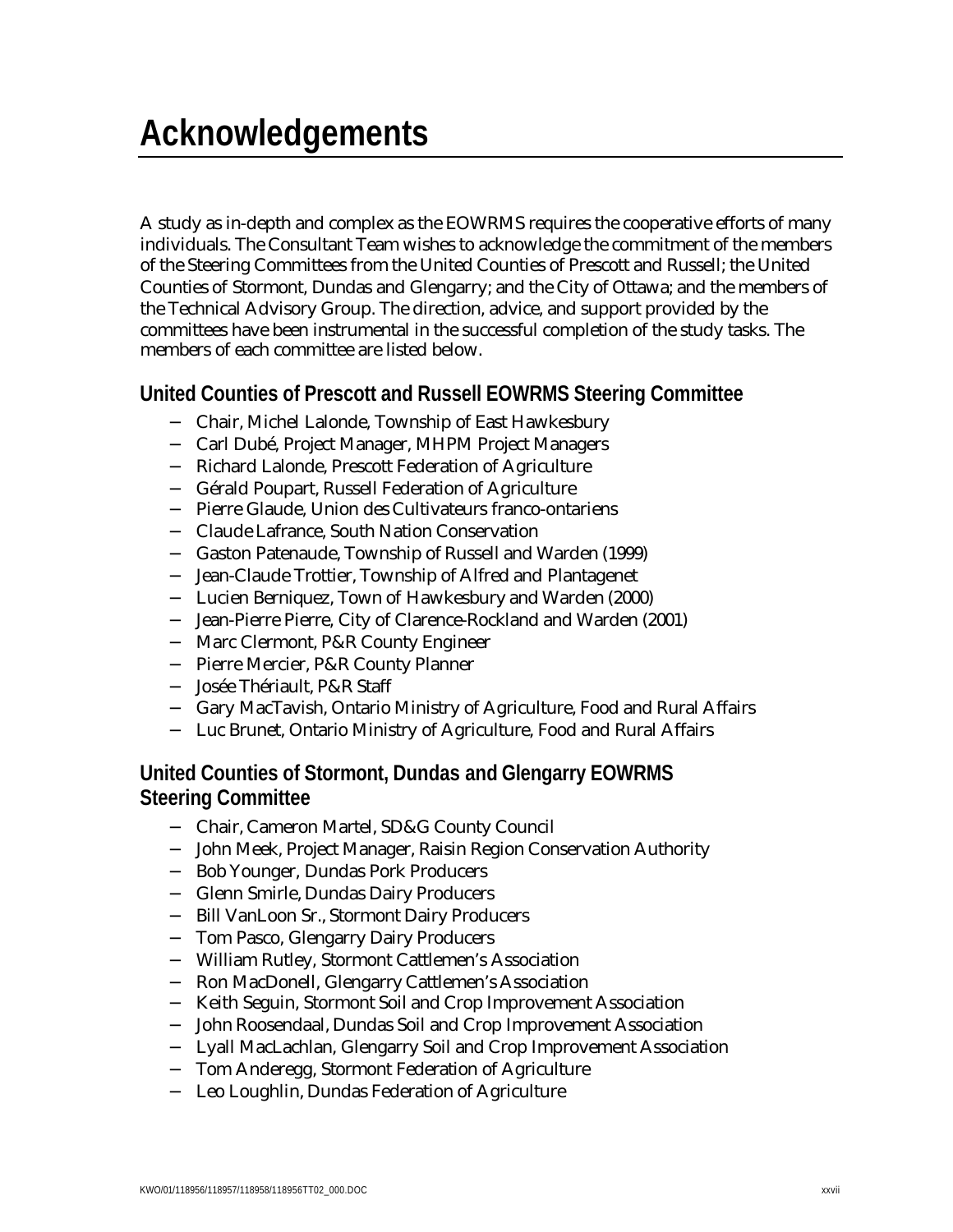- − William Hagen, Glengarry Federation of Agriculture
- − Brian Vandenburg, Christian Farmers Federation of Ontario
- − Johnny Whitteker, South Nation Conservation
- − Andy Code, Raisin Region Conservation Authority
- − Gary McTavish, Ontario Ministry of Agriculture, Food and Rural Affairs
- − Elaine Kennedy, Resource Stewardship S.D.&G.
- − Floyd Dingwall, Township of North Stormont
- − Randy Moke, Township of South Stormont
- − Roger Cole, Township of North Dundas
- − Ramon Casselman, Township of South Dundas
- − Bill Franklin, Township of North Glengarry
- − Marcel Lapierre, Township of South Glengarry

#### **City of Ottawa EOWRMS Steering Committee**

- − Chair, Jennifer Philips, Region of Ottawa-Carleton
- − Brian Stratton \*, Project Manager/Chair, Region of Ottawa-Carleton
- − Sue Murphy \*, Region of Ottawa-Carleton
- − Moira Winch, Township of Osgoode
- − Gord Pratt \*, Township of Osgoode
- − Steven Boyle \*, City of Cumberland
- − Larry Morrison \*, City of Gloucester
- − Philip Huntley \*, City of Gloucester
- − Ian Jarvis, Agriculture and Agi-Food Canada
- − Mezmure Haile-Meskale, Rideau Valley Conservation Authority
- − Mary-Ann Wilson, South Nation Conservation
- − Dennis O'Grady, South Nation Conservation
- − Gerald Van Der Linden, Ottawa-Carleton Region Federation of Agriculture
- − Carl Dubé, MHPM Project Managers
- \* Now with the new City of Ottawa

#### **EOWRMS Technical Advisory Group**

- − Chair, Ian Jarvis, Agriculture and Agi-Food Canada
- − Michel Lalonde, P&R Ag. Rep.
- − Glenn Smirle, SD&G Ag. Rep.
- − Ron MacDonell, SD&G Ag. Rep.
- − Marc Clermont, P&R County Engineer
- − Pierre Mercier, P&R County Planner
- − Kay Stone, SD&G County Planner
- − Brian Stratton, City of Ottawa
- − Mary-Ann Wilson, South Nation Conservation
- − Dennis O'Grady, South Nation Conservation
- − Andy Code, Raisin Region Conservation Authority
- − John Meek, Raisin Region Conservation Authority
- − Gary McTavish, Ontario Ministry of Agriculture, Food and Rural Affairs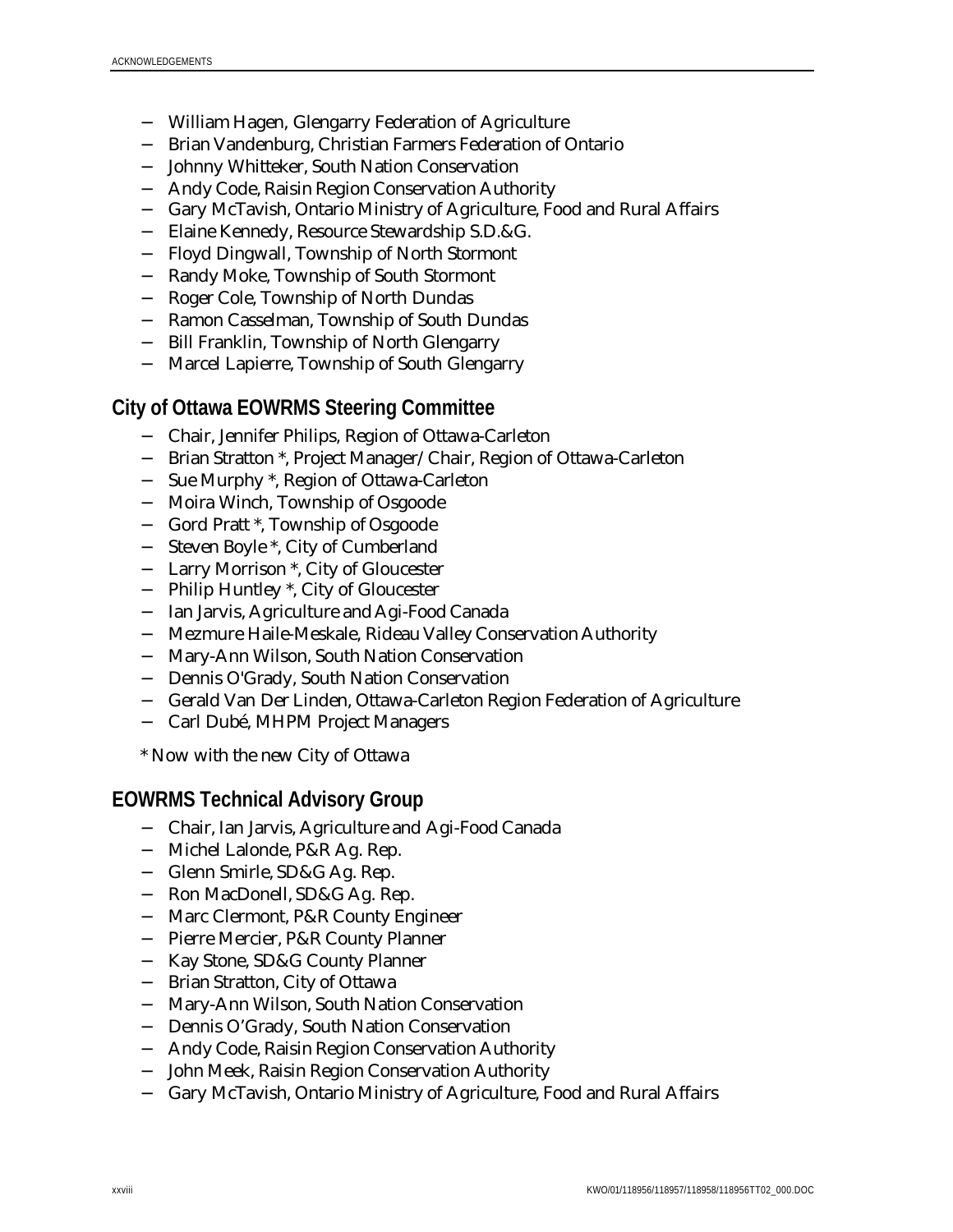- − Clyde Hammond, Ministry of Environment
- − Bob Holland, Ministry of Environment
- − Anne Bendig, Ministry of Natural Resources
- − Sandy Hay, Leeds & Grenville County Planner
- − Carl Dubé, MHPM Project Managers
- − Michel Robin, University of Ottawa

#### **Consultant Team**

The Consultant Team for the Eastern Ontario Water Resources Management Study comprised a number of talented individuals, encompassing a wide variety of technical expertise. The consulting firms and task leaders are listed below.

**Prime Consultant**

#### • **CH2M HILL Canada Limited**

Ottawa, ON Bill Banks, Project Manager and Groundwater Analysis Scott Duff, Rural Land Use Planning and Demonstration Projects Tom Mahood, Surface Water Quality Analysis and Servicing Alternatives

**Subconsultants (listed in alphabetical order)**

- **Fortin Environmental Economics** Guelph, ON Mike Fortin, Servicing Infrastructure Economics
- **GeoSolutions Consulting Inc.** Ottawa, ON

Dave Branson, Geographic Information System

#### • **K. Bruce MacDonald Consulting**

Teeswater, ON Bruce MacDonald, Soils and Agricultural Land Use

#### • **Neil A. Levac Engineering Ltd.** Rockland, ON

Neil Levac, Servicing Infrastructure Survey

#### • **Paula Neice & Associates**

Waterloo, ON Paula Neice, Focus Group Facilitator

## • **Tunnock Consulting Ltd.**

North Bay, ON Glenn Tunnock, Public Consultation

#### • **Waterloo Hydrogeologic, Inc.**

Waterloo, ON Paul Martin, Groundwater Analysis Daron Abbey, Geographic Information System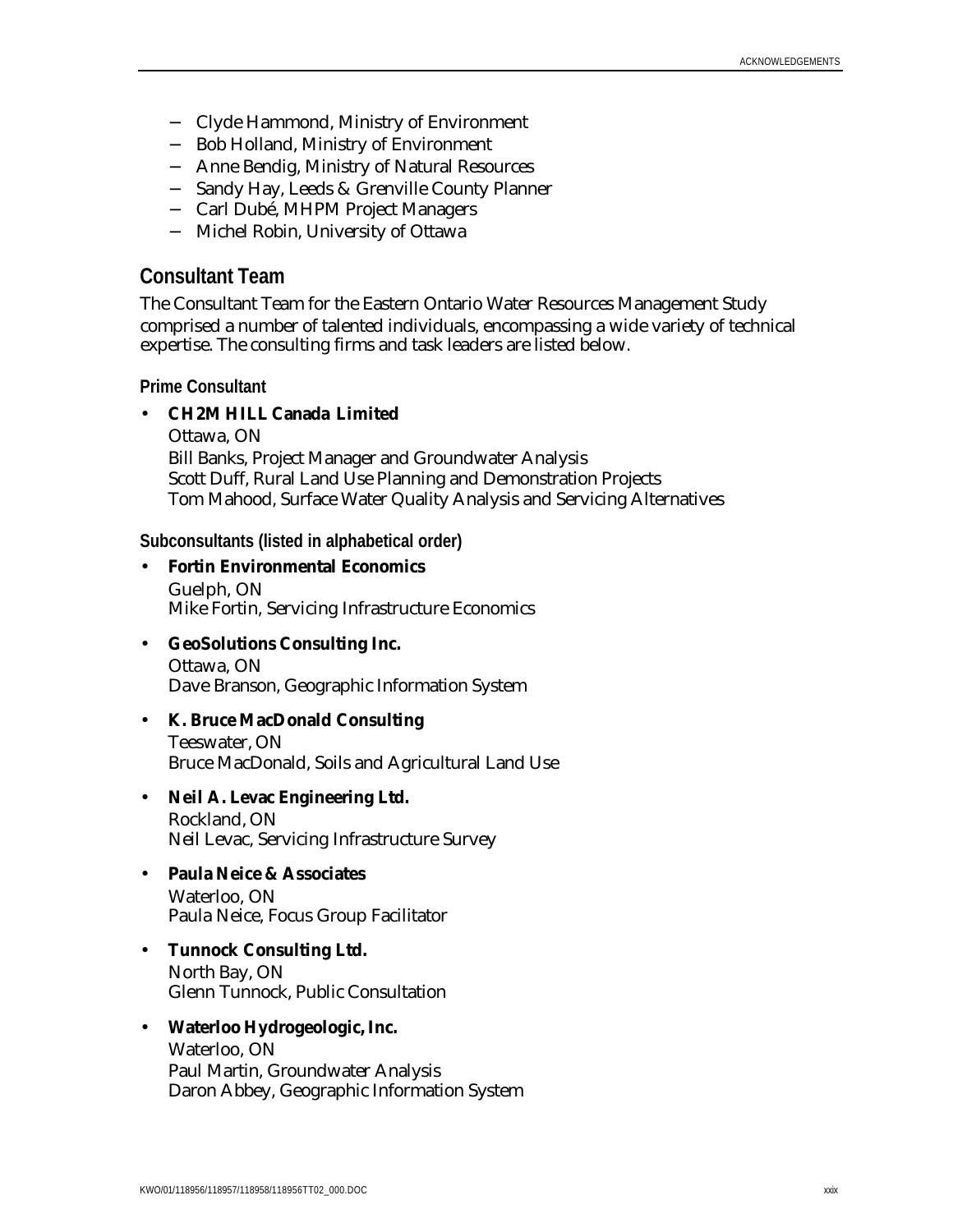• **XCG Consultants Ltd.**

Kingston, ON Harold Chard, Surface Water Quantity Analysis

### **Public Participation**

The Consultant Team appreciates the time and input citizens provided throughout the public consultation activities (e.g. water resources survey, open houses, focus groups, organization meetings, and public meetings). Their contributions helped develop the proposed action plans that are expected to form the basis for the implementation of an Eastern Ontario Water Resources Management Strategy.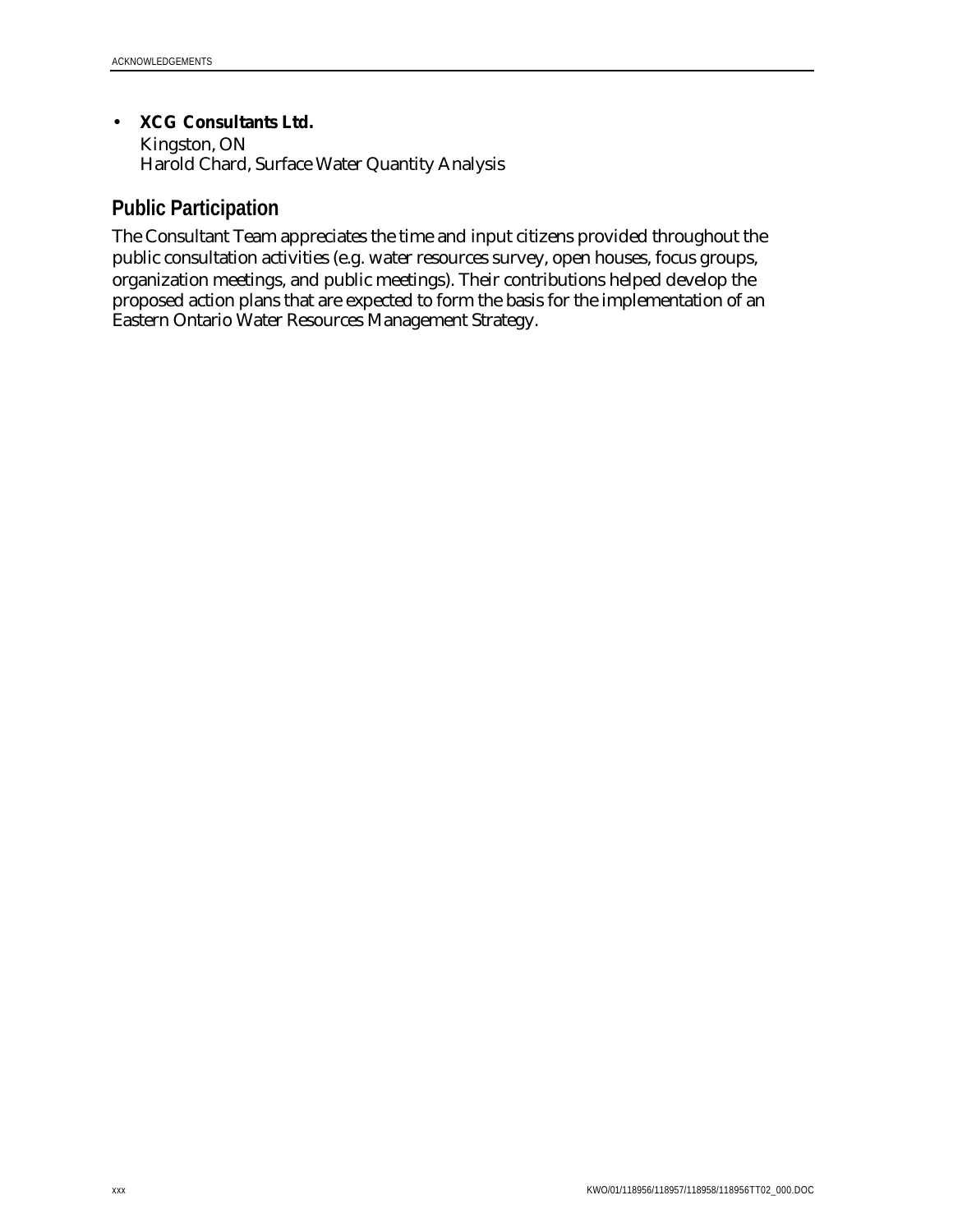# 1. Introduction

Every drop of water is precious. "Humans can live for a month without food, but will die in less than a week without water" (de Villiers, 1999). Our water resources are finite and are irreplaceable. If we contaminate our water supply, the consequences will be costly. Within the South Nation River and Raisin Region watersheds, the principal study area for the Eastern Ontario Water Resources Management Study (EOWRMS) (Figure 1-1), the quantity of water is the same today as it was centuries ago. However, the quality of surface water, in particular, has significantly decreased. And while the quantity of precipitation currently continues to be sufficient to replenish the surface water and groundwater resources of Eastern Ontario and to meet current demands, vast quantities of water are not readily available in all areas at all times of the year. The future prosperity of Eastern Ontario will therefore depend on the prudent management of these water resources.

Many communities in Ontario are taking precautions to provide their residents with a safe water supply. In fact, the province has introduced a new regulation to ensure that Ontarians will have safe drinking water<sup>1</sup>. In Eastern Ontario, a study was initiated in the fall of 1999 to develop a database and prepare action plans to manage the quality and quantity of the water resources in the South Nation and the Raisin Region watersheds. The action plans will help communities to make decisions on where growth and settlement can be supported by safe water resources and what infrastructure may be needed to resolve concerns with water quality and quantity. This report provides the methodology, detailed findings, and recommendations from the EOWRMS.

The study partners are indicative of the broad interest in this study. They include the federal, provincial, and municipal levels of government; the agricultural community; rural organizations; and other agencies. At the municipal level, the key partners are the United Counties of Prescott and Russell (P&R); the United Counties of Stormont, Dundas, and Glengarry (SD&G); and the City of Ottawa.2 The Ministry of the Environment (MOE) is the project's major funding organization and provincial partner. The Ontario Ministry of Agriculture, Food and Rural Affairs (OMAFRA) is the other key provincial partner. The Raisin Region Conservation Authority (RRCA) and South Nation Conservation (SNC) are also major partners to the study and have provided funding and in-kind contributions of technical staff and project management resources. Agriculture and Agri-Food Canada is the principal federal partner and repository for the geographic information base that was used and expanded as part of the study.

Steering committees were appointed to represent each of the two county governments and the City of Ottawa. A Technical Advisory Group (TAG) assisted these committees. Members of the committees and TAG included government as well as many other study partners including:

**Beef Producers** 

 $\overline{a}$ 

<sup>1</sup> Drinking Water Protection Regulation 459/00 was enacted in August 2000.

<sup>2</sup> The Region of Ottawa-Carleton was restructured as the City of Ottawa effective January 1, 2001.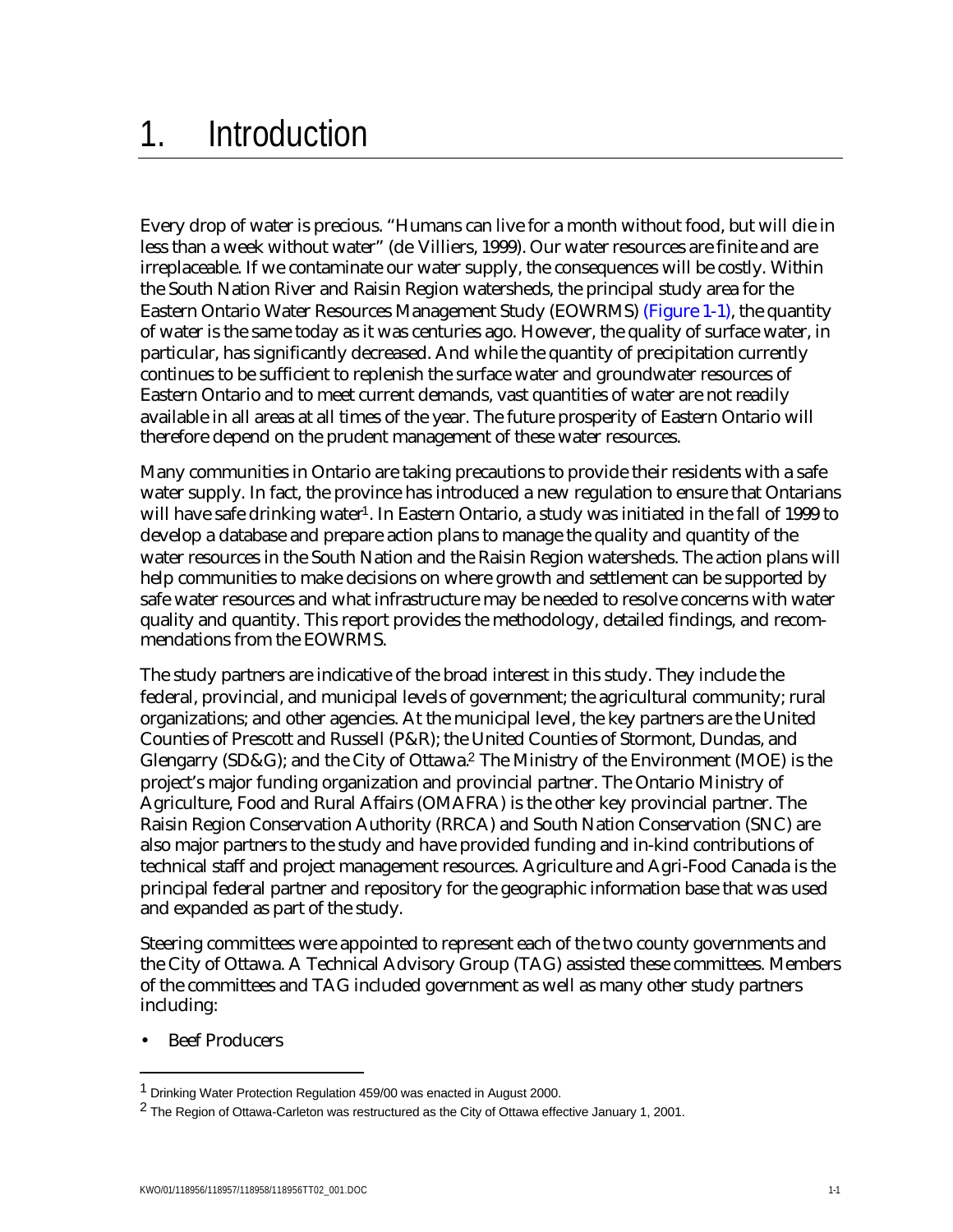- Christian Farmers Federation of Ontario
- Dairy Producers
- Ontario Federation of Agriculture
- Ontario Soil and Crop Improvement Association
- Pork Producers
- Resource Stewardship SD&G
- South Nation Conservation
- Raisin Region Conservation Authority

Members of these committees are listed in the acknowledgements.

Community representatives were also participants on the committees and provided a linkage to the largest interest of all, approximately 66,000 homeowners and businesses that reside in the study area.

Early in the study, a mission statement was drafted. This statement embodies the goal of this study as well as sets the tone for what the partners of the study would like to achieve:

#### Our Mission

#### *"Working with Eastern Ontarians to develop a common understanding of regional resource issues and a strategy to use comprehensive information and analysis to manage these resources for sustainable development."*

The objectives of the EOWRMS stem from the mission statement:

- **Objective 1**: Develop a database and geographic information system (GIS) on the state of water resources and servicing infrastructure within the study area.
- **Objective 2**: Develop data management protocols to ensure the database is properly maintained and updated.
- **Objective 3**: Assess the capability of key areas to potentially support development on private services.
- **Objective 4**: Identify potential cost-effective servicing alternatives on a regional basis.
- **Objective 5**: Develop community demonstration projects that provide integrated solutions to water resource issues on a local/regional basis.
- **Objective 6**: Develop and promote tools and action plans to protect the quality and quantity of regional water and related land resources.

Implicit to the first objective is the fact that a large body of information already exists. Many of the potential solutions to the stewardship of the water resources in the study area will evolve from use of this information. The vision of the study partners was to collect and organize available information into a digital format that communities could use as a tool in making decisions on infrastructure and community planning. All of the other objectives of the study are based on this primary objective. The database is a building block that must not only be maintained, hence the need for data management protocols, but must be added to as new information becomes available.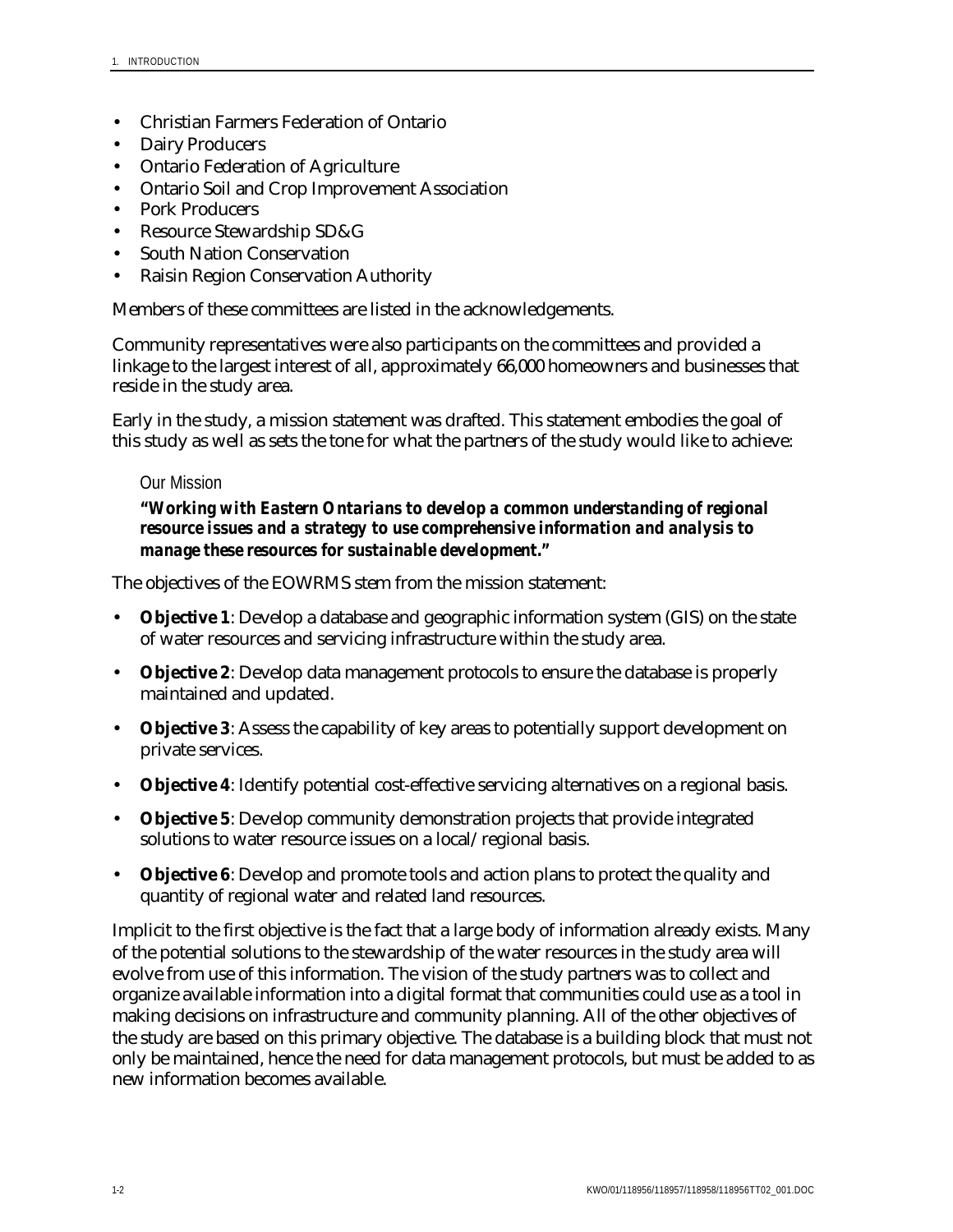## 1.2 Interpretation

The question of level of detail (scale) is an important consideration in interpreting the information, and particularly the report maps.

The EOWRMS is a regional-level study based largely on the collection, manipulation, and updating of existing information and data. As such, the data were available at different scales (level of detail). The scale at which data is collected helps describe and determine the accuracy that can be associated with a given piece of information.

A map is a representation of the real world. Table 1.1 illustrates the effect of map scale on defining the accuracy of a line or an area.

| <b>Map Scale</b> | Real World Width of a 1-mm<br>Line on the Map | <b>Map Scale</b> | Real World Size of a 1-cm<br>Square on the Map |
|------------------|-----------------------------------------------|------------------|------------------------------------------------|
| 1:10,000         | 10 <sub>m</sub>                               | 1:10,000         | 1 ha                                           |
| 1:50,000         | 50 <sub>m</sub>                               | 1:50.000         | 25 ha                                          |
| 1:250,000        | 250 m                                         | 1:250,000        | 625 ha                                         |
| 1:500,000        | $500 \,\mathrm{m}$                            | 1:500,000        | 2,500 ha                                       |

TABLE 1.1 SCALE VERSUS ACTUAL MEASUREMENTS

The report maps are presented at a scale of 1:500,000. Therefore, at a minimum, a 1-mm line is accurate to within 0.5 km and a 1-cm square is accurate to within 2,500 ha. This level of detail is not appropriate for site-specific interpretation, but provides a reasonable scale for regional-level analysis.

The map scale is relevant to data displayed as a single thematic layer. As multiple layers are combined for interpretation or modelling, uncertainty introduced by different scales associated with additional data layers increases.

# 1.3 Report Organization

The purpose of this report is to, firstly, summarize the scope of information that exists and limitations to the database. This is organized by topic (i.e. surface water, groundwater, land use, etc.). From this point, the major task was to interpret and analyze the information to determine the state of water resources in the study area. With this understanding, the report then sets out the key findings and their relevance to water resources management on a regional basis. Finally, the report provides a comprehensive series of recommendations and proposed action plans. These are intended to provide guidance to the users of the report in developing a regional water resources management strategy. The report also incorporates the results of the public consultation process and the significance of this process to the findings and recommendations. Supporting material for individual sections are found in appendixes. All figures have been assembled in a separate document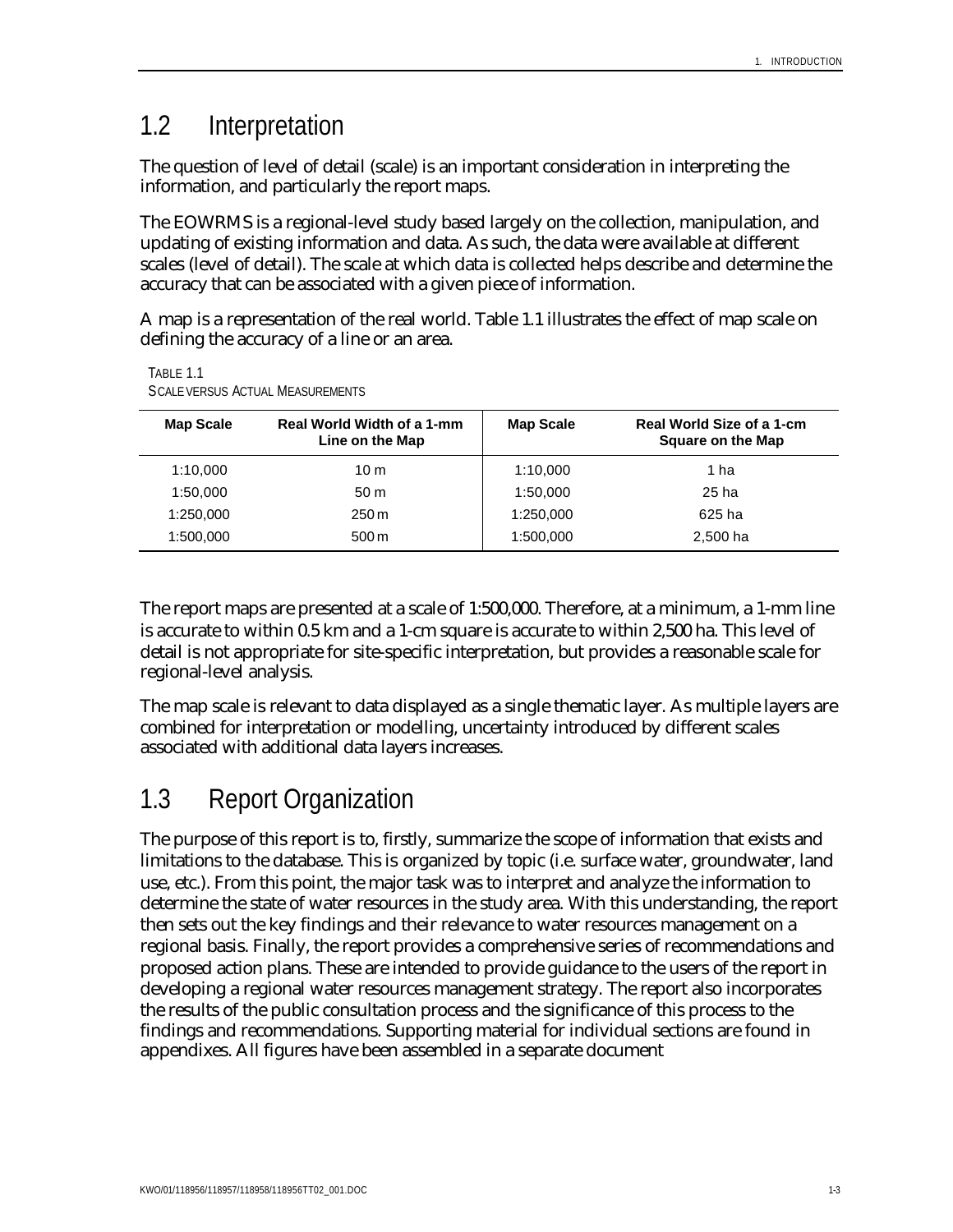# **1.4 Audience**

Because everyone in a community has a responsibility for the wise use of our water resources, such as individual property owners and the municipal government, this report may have many users. Primary users are the county governments and the City of Ottawa. They are expected to use the report and information base in the preparation of Official Plan policies for water resources management and in planning for new, or improvements to, existing communal water and sewer systems. The province will be a user in its advisory or regulatory role, such as in the issuing of water-taking permits, managing the resource, or approving and funding infrastructure. The private sector will be a user in the application of information to development proposals or by homeowners and businesses in the maintenance of private wells and sewage disposal systems. The agricultural community can use the information in modifying or improving farm practices, such as placing manure storage facilities. Conservation agencies can use the information in the management of the watershed. The information base may also be used in the preparation of educational materials for a wide audience (e.g. students, homeowners, elected officials) or as a basis for demonstration programs such as well abandonment, flow monitoring, etc. Whoever the user, an objective of the report is to raise the awareness of agencies and the public on the needs for, and benefits of, managing the quality and quantity of water resources in Eastern Ontario.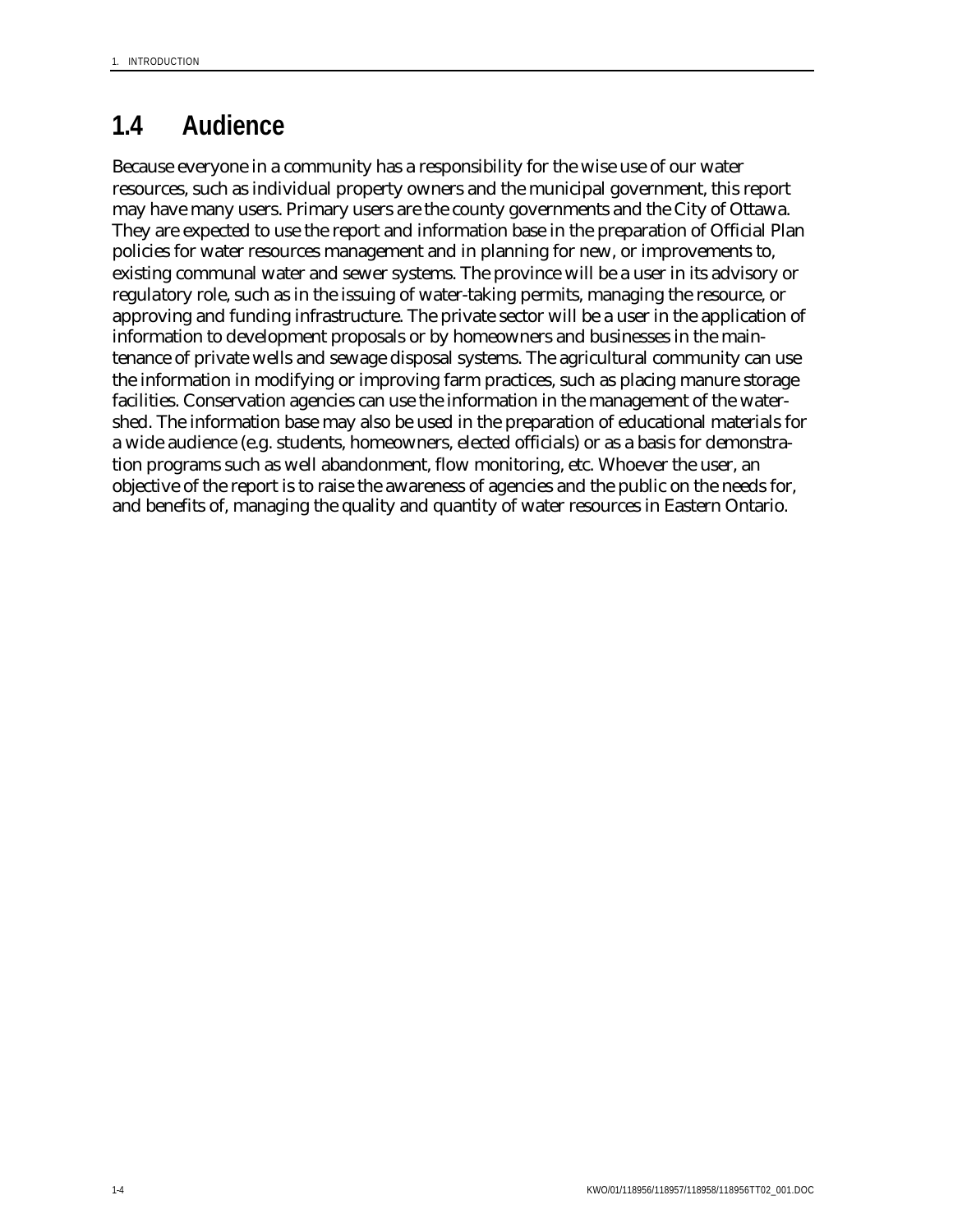This section of the report specifically addresses data compilation and metadata standards. The compilation of a comprehensive database relevant to water resources in Eastern Ontario is a major product of this study and forms the basis for the water resources analysis that is presented in Sections 3 to 7.

# 2.1 Overview

Phase 1 of the Eastern Ontario Water Resources Management Study (EOWRMS) dealt with information development to provide a regional context and information base on water resources. Guiding principles for the assembly of the information base were:

- It was based on existing information (there was no provision within the study to collect new data).
- The information should be available consistently for the entire region.
- The information should be sufficiently detailed to support analysis and interpretation at a notional scale of 1:50,000.

In support of the information base, database compilation has proceeded in two phases:

- Phase 1A, which focussed on defining information needs, identifying existing information and sources, reviewing literature, and defining information gaps (CH2M Gore & Storrie Limited, 1999 and M.S. Thompson & Associates Limited, 1999).
- Phase 1B, which deals with obtaining copies of the information, assembling the various layers of information into a consistent region-wide coverage, identifying sources of information to fill essential gaps, and obtaining these data.

This section documents activities carried out to meet the requirements of Phase 1B and describes the information collected for analysis, the gaps filled, the metadata updated, and the state of the geographic information system (GIS). The other Phase 1B deliverable – public consultation results – is discussed in Section 8.

# 2.2 Information Collected

Agriculture and Agri-Food Canada (AAFC) coordinated the collection of information from AAFC [including soils and Census of Agriculture (CoA) data, Landsat imagery digital air photos], Ontario Ministry of Natural Resources (MNR) (layers from the Natural Resource Values Information System (NRVIS)1 database), and federal and provincial geological surveys. The types of information collected and assembled for the region from these sources are summarized in Table 2.1. The type of information reflects the information needs as identified in Phase 1A and in several cases, a layer of information contains more than one type of information.

-

<sup>1</sup> NRVIS has replaced the former Ontario Base Map (OBM) database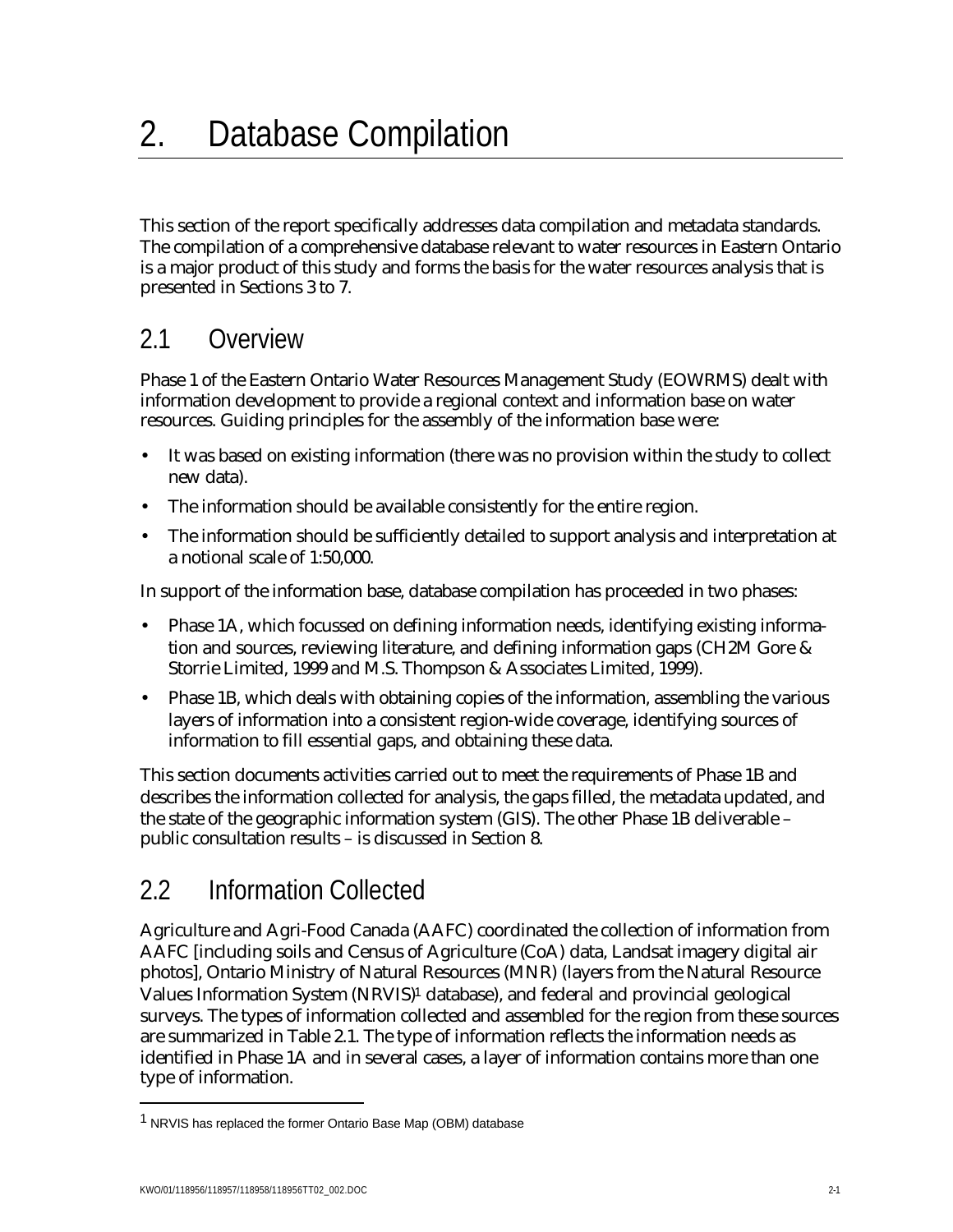$\overline{a}$ 

#### TABLE 2.1 AAFC DATA COLLECTION AND COMPILATION

| <b>Type of Information</b>                                                               | <b>Data Manipulation by Consultant</b><br>Team                                                                                        | Comments                                      |
|------------------------------------------------------------------------------------------|---------------------------------------------------------------------------------------------------------------------------------------|-----------------------------------------------|
| NRVIS: selected layers                                                                   |                                                                                                                                       |                                               |
| Forest type                                                                              |                                                                                                                                       | As classified by MNR from NRVIS               |
| Topography                                                                               |                                                                                                                                       | Contours from NRVIS                           |
| Surface water bodies                                                                     |                                                                                                                                       | NRVIS drainage layer                          |
| County road system                                                                       |                                                                                                                                       | Centrelines from NRVIS - not<br>classified    |
| Municipal road system                                                                    |                                                                                                                                       | Centrelines from OBM - not<br>classified      |
| Digital elevation data                                                                   |                                                                                                                                       | Layer in NRVIS                                |
| Soils: separate datasets received for<br>P&R, SD&G, Ottawa, Gloucester,<br>and Grenville | A combined coverage was prepared<br>for P&R, SD&G, and Ottawa.<br>Gloucester and Grenville were not<br>included (data not consistent) |                                               |
| Soil characteristics                                                                     | Required linkage to soil map covers                                                                                                   | Gaps in Ontario soil names and layer<br>files |
| Canada Land Inventory: Capability<br>for agriculture                                     |                                                                                                                                       | Part of soils map database                    |
| Nature and extent of subsurface<br>drainage                                              | Separate maps were combined for<br>study area                                                                                         |                                               |
| Physiography                                                                             |                                                                                                                                       | Supplied in hard copy                         |
| Quaternary geology maps                                                                  | Combined coverage prepared                                                                                                            | Correlation between map sheets<br>required    |
| Bedrock geology maps                                                                     |                                                                                                                                       | Remain as individual maps                     |
| Floodline mapping of existing<br>modelled streams and public<br>information maps         |                                                                                                                                       | Separate cover for each client                |
| Land cover/agricultural land use                                                         |                                                                                                                                       | Classified Landsat grid                       |
| Aerial photography (digital)                                                             |                                                                                                                                       | Gap in N. Prescott                            |
| CoA 1996, EA group level                                                                 | Polygon map was gridded to<br>combine with other data layers                                                                          |                                               |
| Cropping practices/rotations                                                             |                                                                                                                                       | Layer in CoA                                  |
| Tillage practices                                                                        |                                                                                                                                       | Layer in CoA                                  |
| Herbicide/pesticide use                                                                  |                                                                                                                                       | Layer in CoA                                  |
| Fertilizer use                                                                           |                                                                                                                                       | Layer in CoA                                  |
| Livestock information                                                                    |                                                                                                                                       | Layer in CoA                                  |
| Number and extent of environmental<br>farm plans                                         |                                                                                                                                       | Number by county obtained in hard<br>copy     |
| Subdivision approval hydrogeology<br>data                                                |                                                                                                                                       | Report form only                              |

Notes:

NRVIS = Natural Resource Values Information System P&R = Prescott and Russell SD&G = Stormont, Dundas and Glengarry EA = Enumeration Area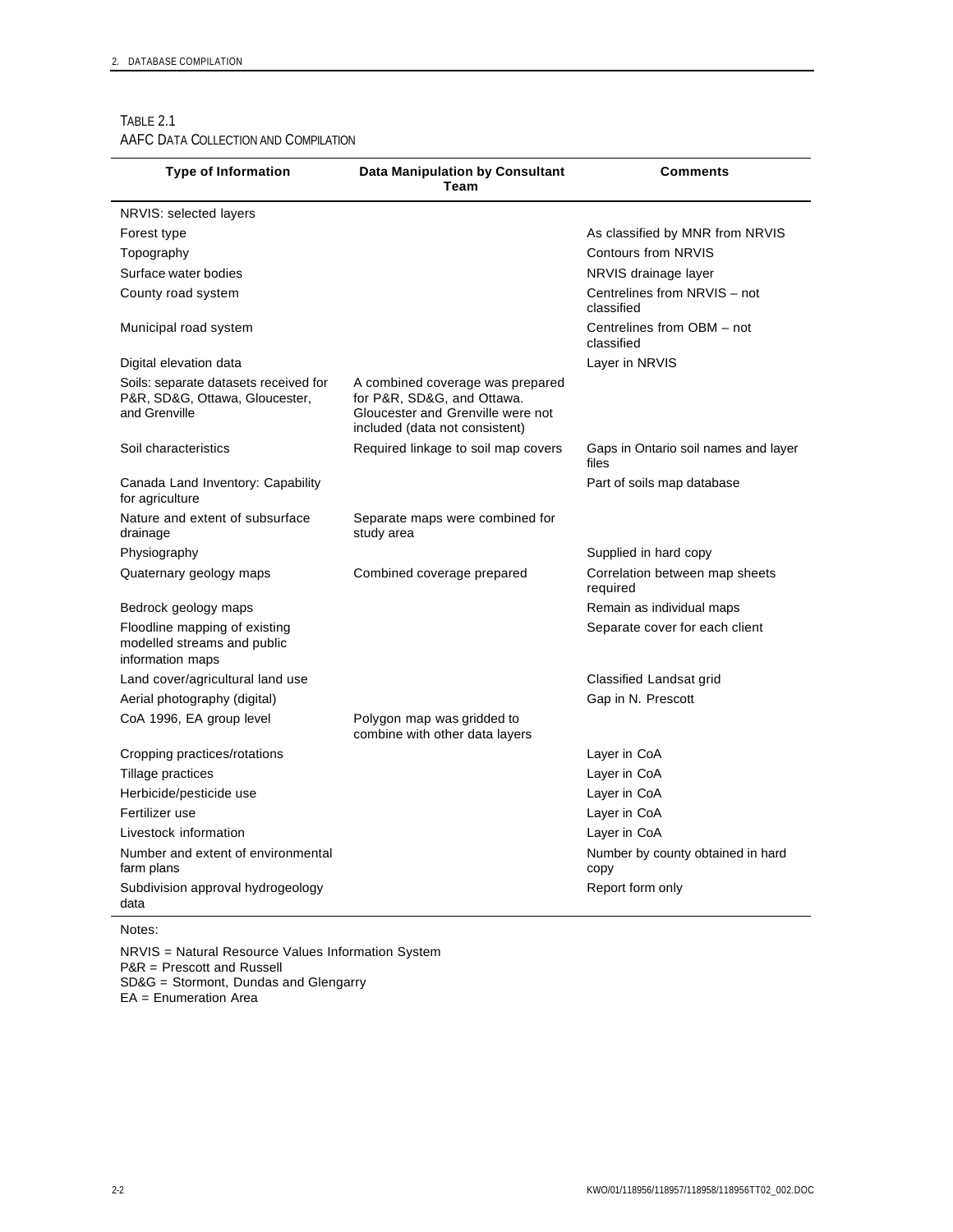### 2.2.1 Information Gaps Filled

For study data not identified and supplied by AAFC, the consultant team identified possible sources for the outstanding data layers identified as "needs" and approached the custodians of the data directly. As a result, most of the gaps identified in Phase 1A were filled. During the course of the information application and analysis phases, the consultant team identified additional information requirements. Table 2.2 summarizes data layers obtained both to satisfy the information needs as defined in Phase 1A and also the additional information needs identified by the consultant team during the regional water resources management analysis.

TABLE 2.2

| <b>Type of Information</b>                                             | <b>Action Required by Consultant</b><br>Team         | Comment                                                                                                                                                                                                                                                                                                                                                                                                                                                                                                                                  |
|------------------------------------------------------------------------|------------------------------------------------------|------------------------------------------------------------------------------------------------------------------------------------------------------------------------------------------------------------------------------------------------------------------------------------------------------------------------------------------------------------------------------------------------------------------------------------------------------------------------------------------------------------------------------------------|
|                                                                        |                                                      |                                                                                                                                                                                                                                                                                                                                                                                                                                                                                                                                          |
| Aggregate Resource Mapping                                             | Data obtained from MNDM                              |                                                                                                                                                                                                                                                                                                                                                                                                                                                                                                                                          |
| <b>Climate Records</b>                                                 |                                                      | Data purchased from EC                                                                                                                                                                                                                                                                                                                                                                                                                                                                                                                   |
| Watershed and subwatershed<br>physical characteristics                 | Register to base map                                 | Requested from SNC and RRCA                                                                                                                                                                                                                                                                                                                                                                                                                                                                                                              |
| Stream flow data                                                       | Link to base map                                     | From Water Survey of Canada                                                                                                                                                                                                                                                                                                                                                                                                                                                                                                              |
| Surface water quality                                                  | Station locations required and linked<br>to base map | Data from Drinking Water<br>Surveillance Program (DWSP), the<br>Clean Up Rural Beaches Program<br>(CURB), the Provincial Water Quality<br>Monitoring Network (PWQMN), and<br>the South Nation River Conservation<br>Authority                                                                                                                                                                                                                                                                                                            |
| Groundwater quality                                                    |                                                      | Groundwater quality from EC                                                                                                                                                                                                                                                                                                                                                                                                                                                                                                              |
| Stream assimilative capacity                                           | Relevant water quality data linked to<br>base map    |                                                                                                                                                                                                                                                                                                                                                                                                                                                                                                                                          |
| Water well records                                                     | Quality assessment; locations                        | Data from MOE:                                                                                                                                                                                                                                                                                                                                                                                                                                                                                                                           |
| <b>Permits to Take Water</b>                                           | estimated from legal location                        | • Primary source of regional<br>geologic and hydrogeologic<br>information.<br>• Location and elevation of all regis-<br>tered water wells.<br>• Lithology information over the<br>depth of the well (i.e. 5 m of<br>gravel, and 3 m of clay). Used to<br>develop regional<br>geologic/hydrogeologic maps.<br>• Static water levels for groundwater<br>flow mapping.<br>• Well details including depth of<br>water-bearing zones.<br>• Well construction details such as<br>depth of casing and recommended<br>pumping rate<br><b>MOE</b> |
| Groundwater level monitoring                                           |                                                      | MOE water well database                                                                                                                                                                                                                                                                                                                                                                                                                                                                                                                  |
| Location of potential point and non-<br>point sources of contamination | Locations required to register to<br>base            | Waste inventory data from MOE as<br>a spreadsheet                                                                                                                                                                                                                                                                                                                                                                                                                                                                                        |
| Communal groundwater drinking<br>water systems                         | Analyzed results from 26<br>municipalities           | Infrastructure survey conducted by<br><b>EOWRMS</b> consultant team                                                                                                                                                                                                                                                                                                                                                                                                                                                                      |
| Communal surface water drinking<br>water systems                       | Analyzed results from 26<br>municipalities           | Infrastructure survey conducted by<br><b>EOWRMS</b> consultant team                                                                                                                                                                                                                                                                                                                                                                                                                                                                      |

CONSULTANT TEAM DATA COLLECTION AND COMPILATION TO COMPLETE INFORMATION NEEDS AND CONDUCT ANALYSIS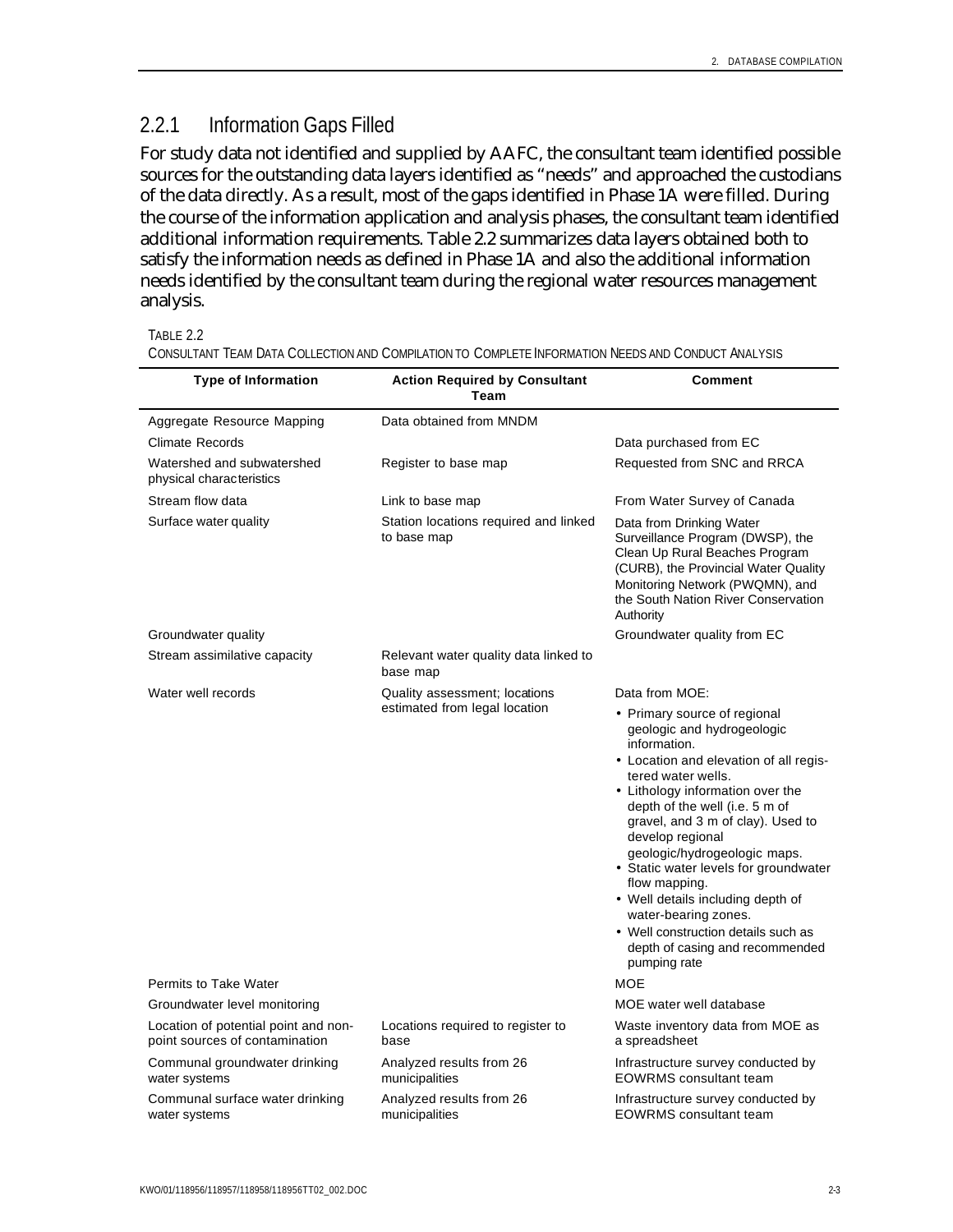| <b>Type of Information</b>                               | <b>Action Required by Consultant</b><br>Team                             | <b>Comment</b>                                                      |
|----------------------------------------------------------|--------------------------------------------------------------------------|---------------------------------------------------------------------|
| Regional drinking water systems                          | Analyzed results from 26<br>municipalities                               | Infrastructure survey conducted by<br><b>EOWRMS</b> consultant team |
| Industrial water usage                                   | Analyzed results from 26<br>municipalities                               | Infrastructure survey conducted by<br><b>EOWRMS</b> consultant team |
| Storm sewer systems                                      | Analyzed results from 26<br>municipalities                               | Infrastructure survey conducted by<br><b>EOWRMS</b> consultant team |
| Storm water management facilities                        | Analyzed results from 26<br>municipalities                               | Infrastructure survey conducted by<br><b>EOWRMS</b> consultant team |
| Subsurface sewage disposal<br>systems                    | Analyzed results from 26<br>municipalities                               | Infrastructure survey conducted by<br><b>EOWRMS</b> consultant team |
| Communal sanitary sewer collection<br>systems            | Analyzed results from 26<br>municipalities                               | Infrastructure survey conducted by<br><b>EOWRMS</b> consultant team |
| Communal sanitary sewer treatment<br>systems             | Analyzed results from 26<br>municipalities                               | Infrastructure survey conducted by<br><b>EOWRMS</b> consultant team |
| Sewage and water treatment plant<br>uncommitted capacity | Analyzed results from 26<br>municipalities                               | Infrastructure survey conducted by<br><b>EOWRMS</b> consultant team |
| Official plans                                           |                                                                          |                                                                     |
| 1996 population census                                   | Purchased by consultant team                                             | Urban and rural population<br>estimates by EA                       |
| Water Resources Survey                                   | Prepared by consultant team and<br>sent to more than 64,000 addresses;   | Nature and extent of water supply<br>and septic systems             |
|                                                          | more than 5,000 responses received,<br>which were collated and analyzed. | Perceptions and attitudes of citizens                               |

#### TABLE 2.2

CONSULTANT TEAM DATA COLLECTION AND COMPILATION TO COMPLETE INFORMATION NEEDS AND CONDUCT ANALYSIS

Notes:

MNDM = Ministry of Northern Development and Mines

EC = Environment Canada

SNC = South Nation Conservation

RRCA = Raisin Region Conservation Authority

The majority of the data collected was obtained from secondary sources as existing information. The consultant team also collected some primary data: the water resources survey and the servicing infrastructure survey. These data are discussed in more detail below.

## 2.3 Water Resources Survey

### 2.3.1 Information Collected

In April 2000, a water resources survey was sent to more than 64,000 mailing addresses across the EOWRMS study area. The purpose of the survey was to collect and analyze:

- Data on the nature, extent, and use of water supply and septic systems in the area
- Baseline perceptions and attitudes of citizens' concerns and experiences with local water quality and quantity
- Citizens' opinions regarding a range of measures for water conservation and water quality/quantity improvement.
- Citizens' preferences for future contact and consultation during the remainder of the study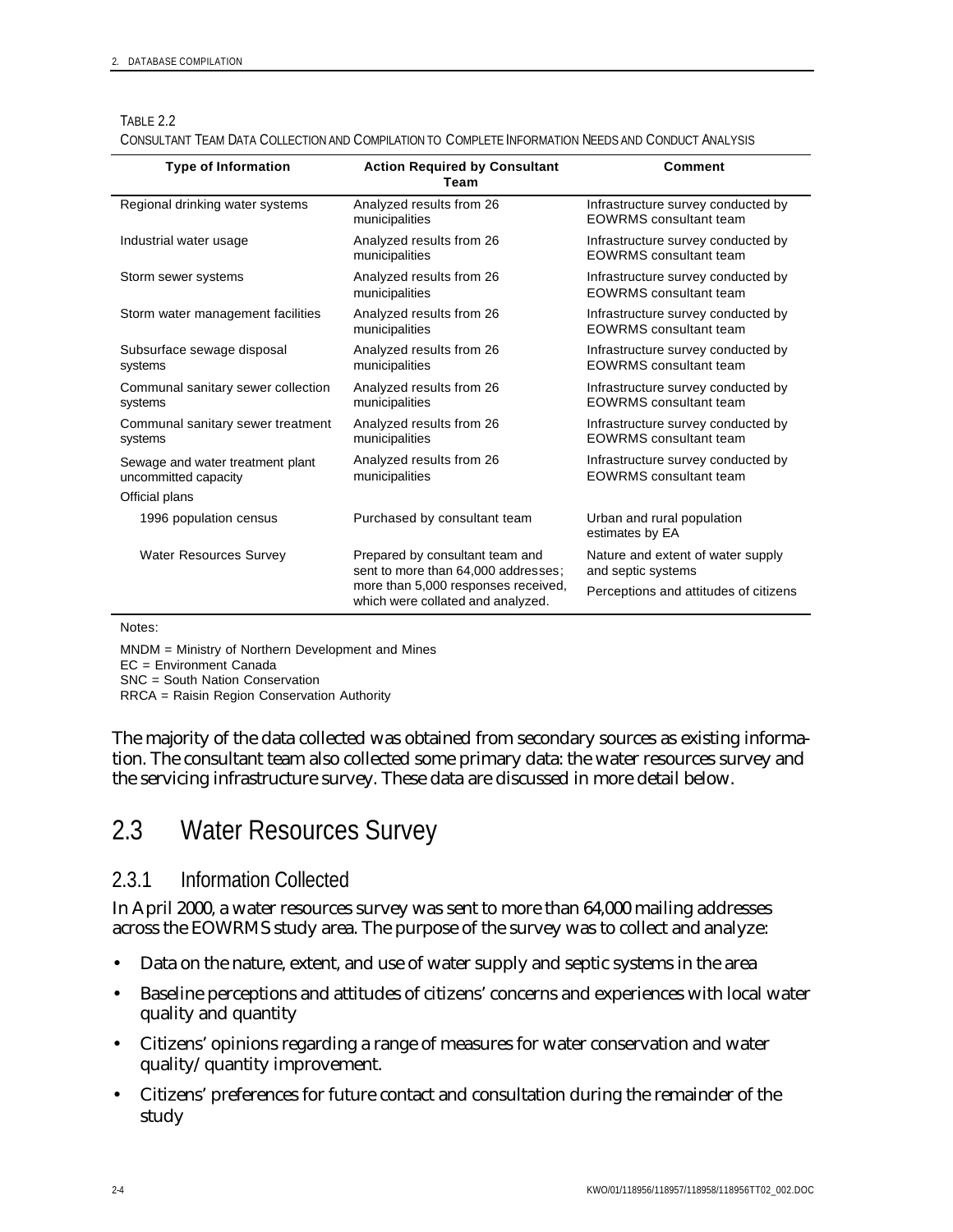### 2.3.2 Potential Limitations or Biases

The potential limitations and biases of this data are common to most data obtained from mail-back questionnaires and can include non-representation of returned questionnaires associated with bulk-mail delivery, inaccuracies/incompleteness of the mailing address database, and the differences between the views of respondents and non-respondents. For example, the nature of the bulk-mailing process resulted in a portion of residents on the fringe of Cornwall not receiving questionnaires. A pre-paid return envelope was enclosed with the questionnaire to minimize non-response bias.

## 2.3.3 Assumptions

The water resources survey was not conducted on a sampling basis. It was designed to survey the entire population of households and business in the study area as defined by mailing addresses. More than 5,000 responses were received (eight percent). For the purposes of this regional study, the responses are assumed to be adequately representative of the population.

## 2.3.4 Information Gaps Filled

Historically, water resource planning has been done locally, or in some cases, on a watershed basis coordinated through conservation authorities. The water resources survey provides regional:

- Data on the nature and extent of water supply and septic system in the area
- Baseline perceptions and attitudes of citizens' concerns and experiences with local water quality and quantity
- Citizens' opinions regarding a range of measures for water conservation and water quality/quantity improvement.

This data, which has not been available previously, has been used to characterize the nature and extent of water resource issues and water use in the study. It will also be valuable as a baseline to measure the effect of measures and practices recommended of this study as they are implemented over time. Results of this survey are outlined throughout this report. A copy of the questionnaire is located in Appendix A.

## 2.4 Servicing Infrastructure Survey

## 2.4.1 Information Collected

In January 2000, a servicing infrastructure survey was sent to all municipalities or authorities in the study area responsible for water and wastewater infrastructure.

The purpose of the survey was to collect detailed information to characterize existing servicing infrastructure for surface and groundwater supply and distribution systems; wastewater collection, treatment, and discharge systems; and private systems. Information was collected for the following categories of infrastructure: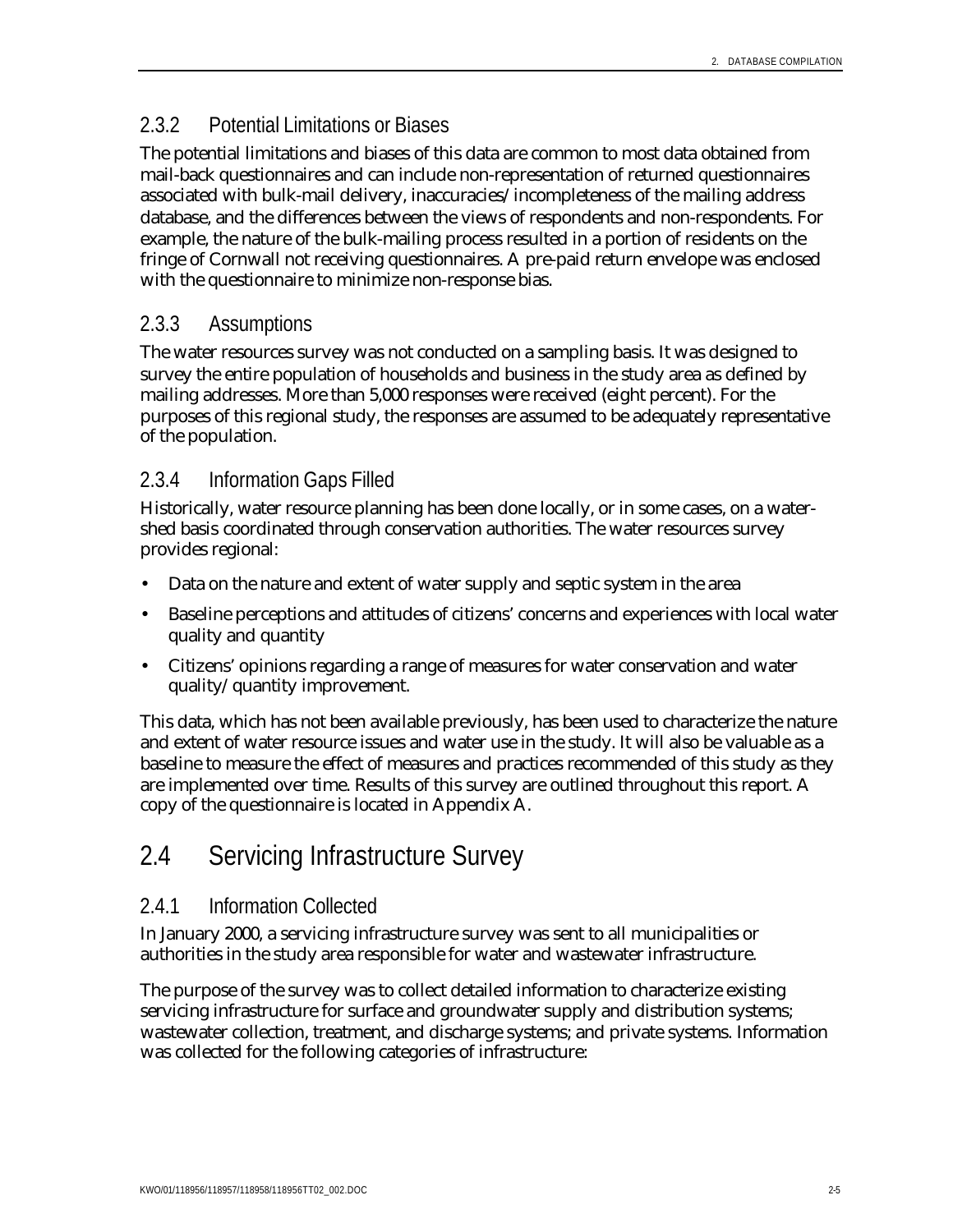- Water Supply
- − Distribution System
	- General Information
	- **Water Mains**
	- **Booster Stations**
	- − Communal Groundwater Systems
	- − Communal Surface Water Systems
	- − Private Wells
	- − Other Water Supply Systems
- **Wastewater** 
	- − Collection System
		- General Information
		- Sewers
		- Pumping Stations
		- Force Mains
	- − Wastewater Treatment Plants
	- − Lagoons
	- − Recirculating Sand Filters
	- − Communal Septic Systems
	- − Private Septic Systems
	- − No Treatment
	- − Other Waste Treatment System

Types of data collected include age, construction, capacity, flows, serviced population, maintenance, etc. This level of data has not been previously available on a regional basis in a single database. The information is available in a digital database (Access format) and spreadsheet format. Complete versions of the questionnaires are located in Appendix A.

Data was collected for the following locations:

| <b>Prescott and Russell</b> |                             |                       |  |  |  |
|-----------------------------|-----------------------------|-----------------------|--|--|--|
| Rockland                    | Township of West Hawkesbury | Village of L'Original |  |  |  |
| <b>Forest Park</b>          | Ste. Anne-de-Prescott       | St. Eugene            |  |  |  |
| Embrun                      | <b>Clarence Point</b>       | St. Isidore           |  |  |  |
| Town of Hawkesbury          | Limoges                     | Lefaivre              |  |  |  |
| Vancleek Hill               | Township of Longueil        | Alfred                |  |  |  |
| Chute-a-Blondeau            | Hammond                     | Wendover              |  |  |  |
| Casselman                   | <b>Bourget</b>              | Longueuil             |  |  |  |
| <b>Clarence Creek</b>       | Fournier                    | Cheney                |  |  |  |
| St. Albert                  | Curran                      | St.-Pascal-Baylon     |  |  |  |
| Russell                     |                             |                       |  |  |  |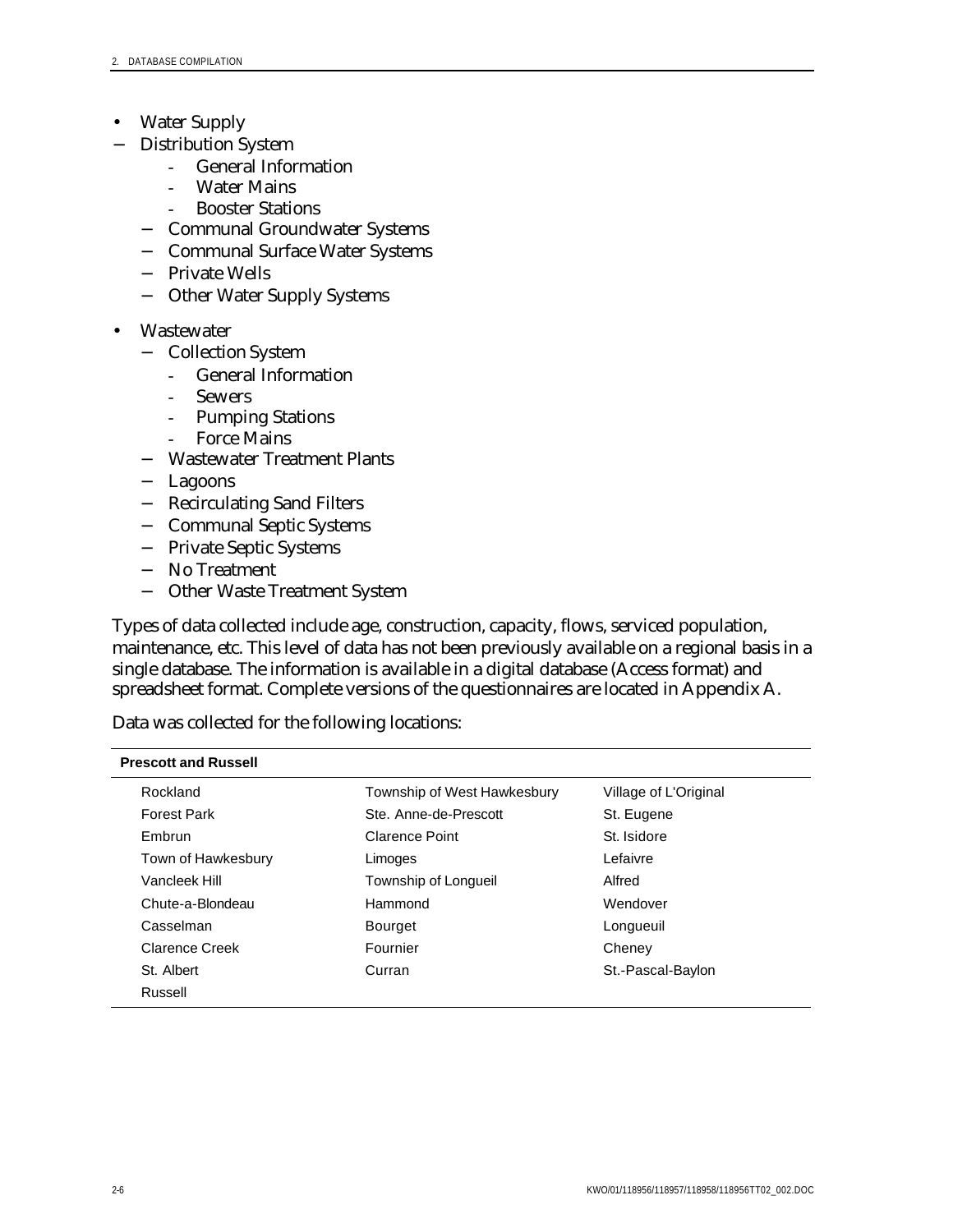| Moose Creek           | Summerstown      | Newington               |
|-----------------------|------------------|-------------------------|
| Glen Walter           | St. Raphael      | Dalkeith                |
| Winchester            | Martintown       | Osnabruck Centre        |
| Alexandria            | Williamstown     | Lunenburg               |
| Williamsburg          | Morrisburg       | <b>Glen Valley</b>      |
| Long Sault            | Ingleside        | Bainesville,            |
| Crysler               | Lancaster        | <b>Redwood Estates</b>  |
| <b>Green Valley</b>   | Apple Hill       | Curry Hill              |
| Chesterville          | <b>Iroquois</b>  | Glen Robertson          |
| Maxville              | Rosedale Terrace | Finch                   |
| Greenfield            | St. Andrews West |                         |
| <b>City of Ottawa</b> |                  |                         |
| Gloucester            | Vars             | Greely                  |
| Orleans               | Marionville      | Notre-Dame des Champs   |
| Osgoode               | Sarsfield        | South Gloucester        |
| Vernon                | Navan            | <b>Carlsbad Springs</b> |
| Cumberland            | Metcalfe         |                         |
|                       |                  |                         |

#### **Stormont, Dundas and Glengarry**

### 2.4.2 Potential Limitations or Biases

Returned surveys were verified for internal consistency. In cases where entries did not match or incorrect units or erroneous information appeared to have been provided, verification was sought from the respondents. Verification was not received in all cases. Despite the possible limitation, we have assumed that all data is accurate and reflective of conditions when the survey was completed. It is likely that conditions in any particular municipality may have changed since the data was collected.

Although the EOWRMS team's goal was to obtain all data layers identified in the information needs section of Phase 1A, some data were not available (Table 2.3).

| Comment                                                                                                                                                                                                                                                                                                                                                                                 |
|-----------------------------------------------------------------------------------------------------------------------------------------------------------------------------------------------------------------------------------------------------------------------------------------------------------------------------------------------------------------------------------------|
| These data have recently become available. The data can now be used to<br>delineate areas of wetland within the context of other land uses in the study<br>area. They would not be expected to have significant effect on the regional<br>water budget because groundwater analysis has defined areas of discharge<br>and surficial geology has indicated areas of restricted recharge. |
| Not available – under revision by NMR                                                                                                                                                                                                                                                                                                                                                   |
| No existing data source identified – problems with confidentiality                                                                                                                                                                                                                                                                                                                      |
|                                                                                                                                                                                                                                                                                                                                                                                         |

Note:

TABLE 2.3

BMPs = Best Management Practices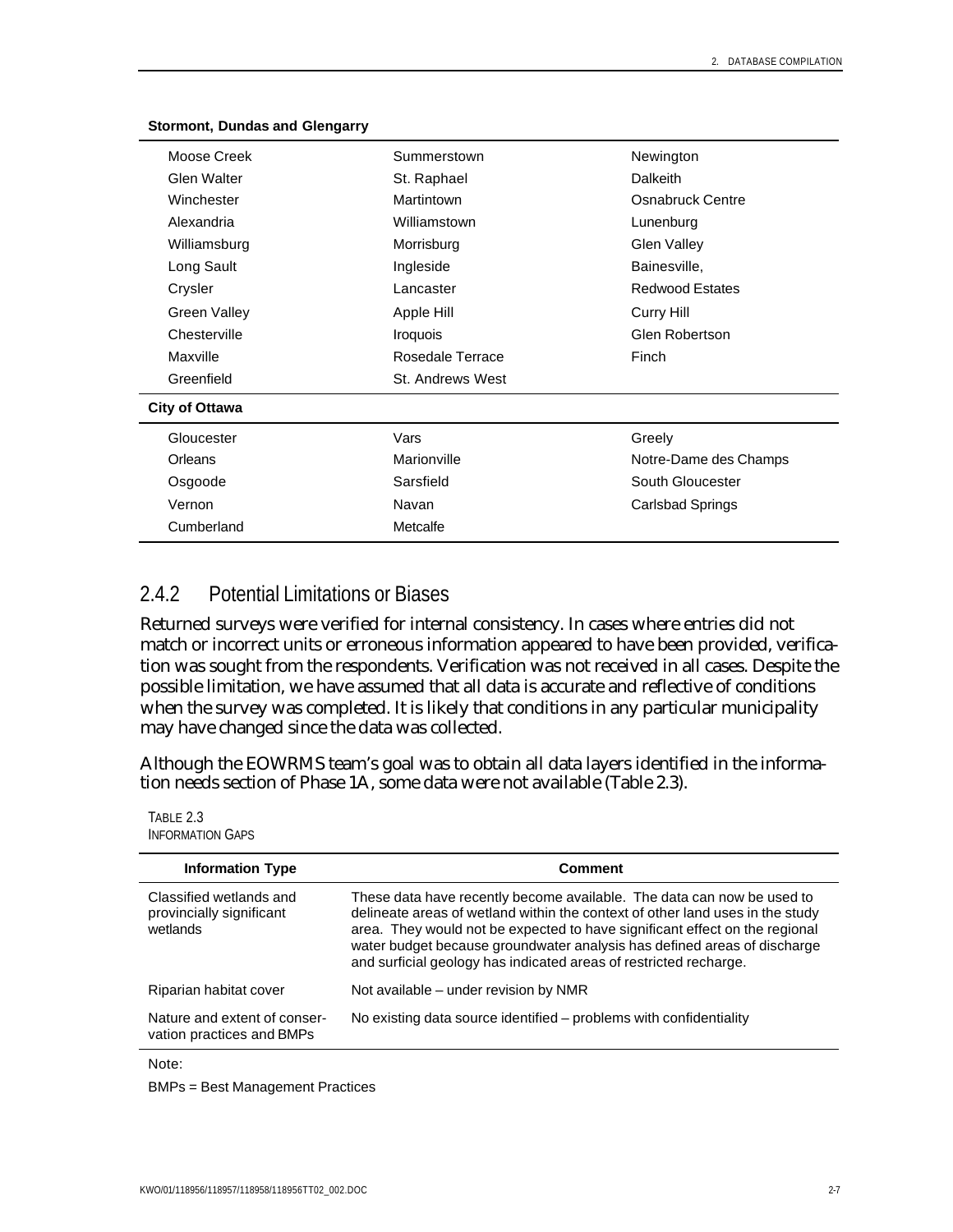## 2.5 Metadata Updated

Metadata is the background information that describes the source, quality, location, and other important characteristics of the data. In Phase 1A of EOWRMS, metadata reports were prepared by consultants and submitted to the United County clients (P&R and SD&G). During Phase 1B, 2, and 3, various activities have altered the metadata reports submitted in Phase 1A. Consequently, a revised metadata table is required to accompany the compiled information base.

As with the metadata table for Phase 1A, the revised metadata table were submitted in digital form and were compiled in accordance with the "Content Standards for Digital Geospatial Metadata" provided by AAFC. In addition to the standard items identified by AAFC as required for metadata documentation, the EOWRMS metadata contain a record number for cross-reference to Tables 2.1 and 2.2 as well as a description of the type of the metadata record. There are four possible classes for this item:

The metadata record is unaltered from Phase 1A. The associated dataset was adequately described in the Phase 1A assessment. Data layers not used for any specific analysis generally receive this designation. Designated as "Phase 1A."

The basic content of the dataset is unchanged; however, the format and/or coverage area has been updated to account for the work done by the consultant team (e.g. tile drainage coverage for P&R, SD&G, and City of Ottawa were supplied as separate datasets but have been merged to provide a single seamless layer for the study area). Designated as "Basic EOWRMS data."

Layers have been added through the initiative of the consultant team. In most cases, the accompanying metadata will not be available from the agency supplying the data and the metadata record was compiled by the consultant team; therefore, there is caution in relying on the accuracy of the metadata information. Designated as "prepared by consultants."

In a limited number of cases, data layers, representing interim data derived from interpretations of one or more of the basic data layers, are stored in the GIS. These layers are retained for convenience because they are likely to be used for additional analysis. The metadata associated with these layers has been compiled by the consultant team and consists of the basic information on format and area covered. The content is described by indicating the layers from which it was derived and the interpretation used to derive the layer. Designated as "Interim Data Layer."

Table 2.4 provides a sample of the items of information documented in the metadata records. Field code definitions in this table can be found at http://sis.agr.gc.ca/cansis/nsdb/detailed/on/webpages/eowrms/N\_metadata\_descriptio ns.htm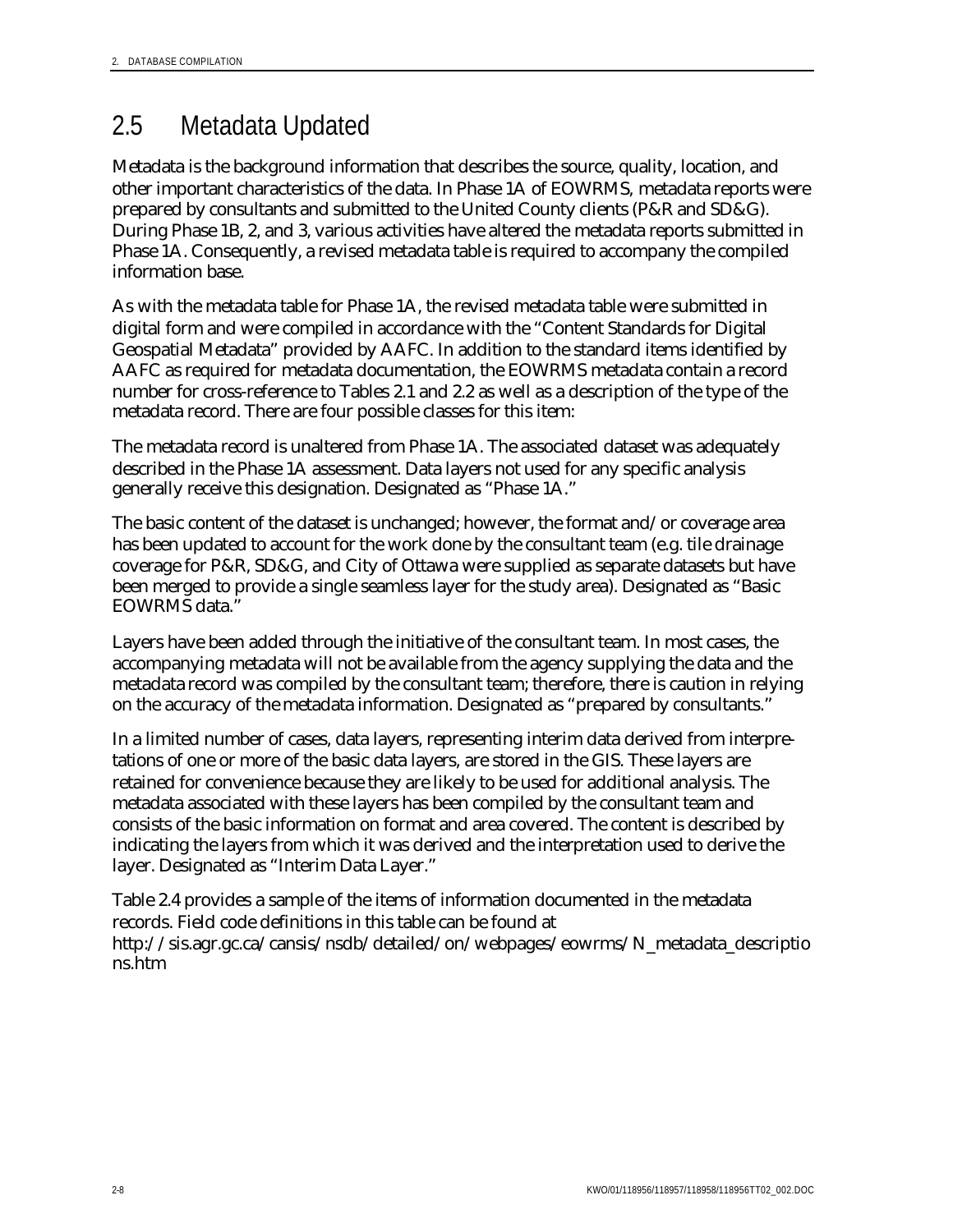TABLE 2.4 SAMPLE METADATA RECORD

| Record#                                | 1                                                                                                                                                                                                                                                                                                                                                                                                                                                                                                                                                                                                                                                                                                                                                                                                 |
|----------------------------------------|---------------------------------------------------------------------------------------------------------------------------------------------------------------------------------------------------------------------------------------------------------------------------------------------------------------------------------------------------------------------------------------------------------------------------------------------------------------------------------------------------------------------------------------------------------------------------------------------------------------------------------------------------------------------------------------------------------------------------------------------------------------------------------------------------|
| <b>Type</b>                            | Basic EOWRMS data                                                                                                                                                                                                                                                                                                                                                                                                                                                                                                                                                                                                                                                                                                                                                                                 |
| <b>Metadata</b><br>layer<br>entered by | AAFC                                                                                                                                                                                                                                                                                                                                                                                                                                                                                                                                                                                                                                                                                                                                                                                              |
| Origin                                 | AAFC                                                                                                                                                                                                                                                                                                                                                                                                                                                                                                                                                                                                                                                                                                                                                                                              |
| <b>Pubdate</b>                         | 19990101                                                                                                                                                                                                                                                                                                                                                                                                                                                                                                                                                                                                                                                                                                                                                                                          |
| Title                                  | Tiledrain_1                                                                                                                                                                                                                                                                                                                                                                                                                                                                                                                                                                                                                                                                                                                                                                                       |
| <b>Edition</b>                         | 1                                                                                                                                                                                                                                                                                                                                                                                                                                                                                                                                                                                                                                                                                                                                                                                                 |
| Geoform                                | map                                                                                                                                                                                                                                                                                                                                                                                                                                                                                                                                                                                                                                                                                                                                                                                               |
| <b>Pubplace</b>                        | Ottawa, ON and Guelph, ON                                                                                                                                                                                                                                                                                                                                                                                                                                                                                                                                                                                                                                                                                                                                                                         |
| <b>Publish</b>                         | AAFC                                                                                                                                                                                                                                                                                                                                                                                                                                                                                                                                                                                                                                                                                                                                                                                              |
| <b>Onlink</b>                          | None                                                                                                                                                                                                                                                                                                                                                                                                                                                                                                                                                                                                                                                                                                                                                                                              |
| abstract                               | This cover shows the location of tile drains in the counties of P&R, SD&G, and Ottawa. Tile drains<br>are matched to lot and concession.                                                                                                                                                                                                                                                                                                                                                                                                                                                                                                                                                                                                                                                          |
| purpose                                | Show the location of systematic and random tile drainage. Tile drains affect the hydrologic cycle<br>and tend to shunt water to streams quickly, without the natural filtering and ameliorating action of<br>the soil. By removing excess water, they also permit farmers to grow crops on otherwise poorly<br>drained fields.                                                                                                                                                                                                                                                                                                                                                                                                                                                                    |
| supplinfo                              | The tile drains were digitized from 1:25,000 blueprints. These blueprint maps were created from an<br>assortment of tile drainage information, and their quality and accuracy is somewhat suspect.<br>Comparison of tile drain with geo-referenced air photos showed that the drains often extend<br>beyond the edge of fields into woodlots or other non-agricultural areas. This highlights the inaccur-<br>acy and poor data quality of this coverage. AAFC and OMAFRA are currently discussing an<br>upgrade of the tile drain data using the 1:10,000 OBM mapping and geo-referenced 1:50,000 air<br>photos. The two counties were digitized separately and then map-joined, which required some<br>adjustment of the .pat files; however, no change was made to the attributes or topology. |
| scale                                  | 1:50,000                                                                                                                                                                                                                                                                                                                                                                                                                                                                                                                                                                                                                                                                                                                                                                                          |
| begdate                                | 199712??                                                                                                                                                                                                                                                                                                                                                                                                                                                                                                                                                                                                                                                                                                                                                                                          |
| enddate                                | 19990101                                                                                                                                                                                                                                                                                                                                                                                                                                                                                                                                                                                                                                                                                                                                                                                          |
| current                                | Ground condition                                                                                                                                                                                                                                                                                                                                                                                                                                                                                                                                                                                                                                                                                                                                                                                  |
| progress                               | In progress                                                                                                                                                                                                                                                                                                                                                                                                                                                                                                                                                                                                                                                                                                                                                                                       |
| update                                 | Unknown                                                                                                                                                                                                                                                                                                                                                                                                                                                                                                                                                                                                                                                                                                                                                                                           |
| westbc                                 | 421494                                                                                                                                                                                                                                                                                                                                                                                                                                                                                                                                                                                                                                                                                                                                                                                            |
| eastbc                                 | 551438                                                                                                                                                                                                                                                                                                                                                                                                                                                                                                                                                                                                                                                                                                                                                                                            |
| northbc                                | 5053926                                                                                                                                                                                                                                                                                                                                                                                                                                                                                                                                                                                                                                                                                                                                                                                           |
| southbc                                | 4940551                                                                                                                                                                                                                                                                                                                                                                                                                                                                                                                                                                                                                                                                                                                                                                                           |
| themekey                               | Hydrology, soils, land use, or land cover                                                                                                                                                                                                                                                                                                                                                                                                                                                                                                                                                                                                                                                                                                                                                         |
| themeky2                               | Tile drain, tile drainage, soils, hydrology                                                                                                                                                                                                                                                                                                                                                                                                                                                                                                                                                                                                                                                                                                                                                       |
| themekt                                | None                                                                                                                                                                                                                                                                                                                                                                                                                                                                                                                                                                                                                                                                                                                                                                                              |
| placekey                               | P&R, SD&G, Ottawa, Grenville                                                                                                                                                                                                                                                                                                                                                                                                                                                                                                                                                                                                                                                                                                                                                                      |
| placekt                                | None                                                                                                                                                                                                                                                                                                                                                                                                                                                                                                                                                                                                                                                                                                                                                                                              |
| accconst                               | None                                                                                                                                                                                                                                                                                                                                                                                                                                                                                                                                                                                                                                                                                                                                                                                              |
| useconst                               | None                                                                                                                                                                                                                                                                                                                                                                                                                                                                                                                                                                                                                                                                                                                                                                                              |
| browsen                                | n/a                                                                                                                                                                                                                                                                                                                                                                                                                                                                                                                                                                                                                                                                                                                                                                                               |
| browsed                                | n/a                                                                                                                                                                                                                                                                                                                                                                                                                                                                                                                                                                                                                                                                                                                                                                                               |
| browset                                |                                                                                                                                                                                                                                                                                                                                                                                                                                                                                                                                                                                                                                                                                                                                                                                                   |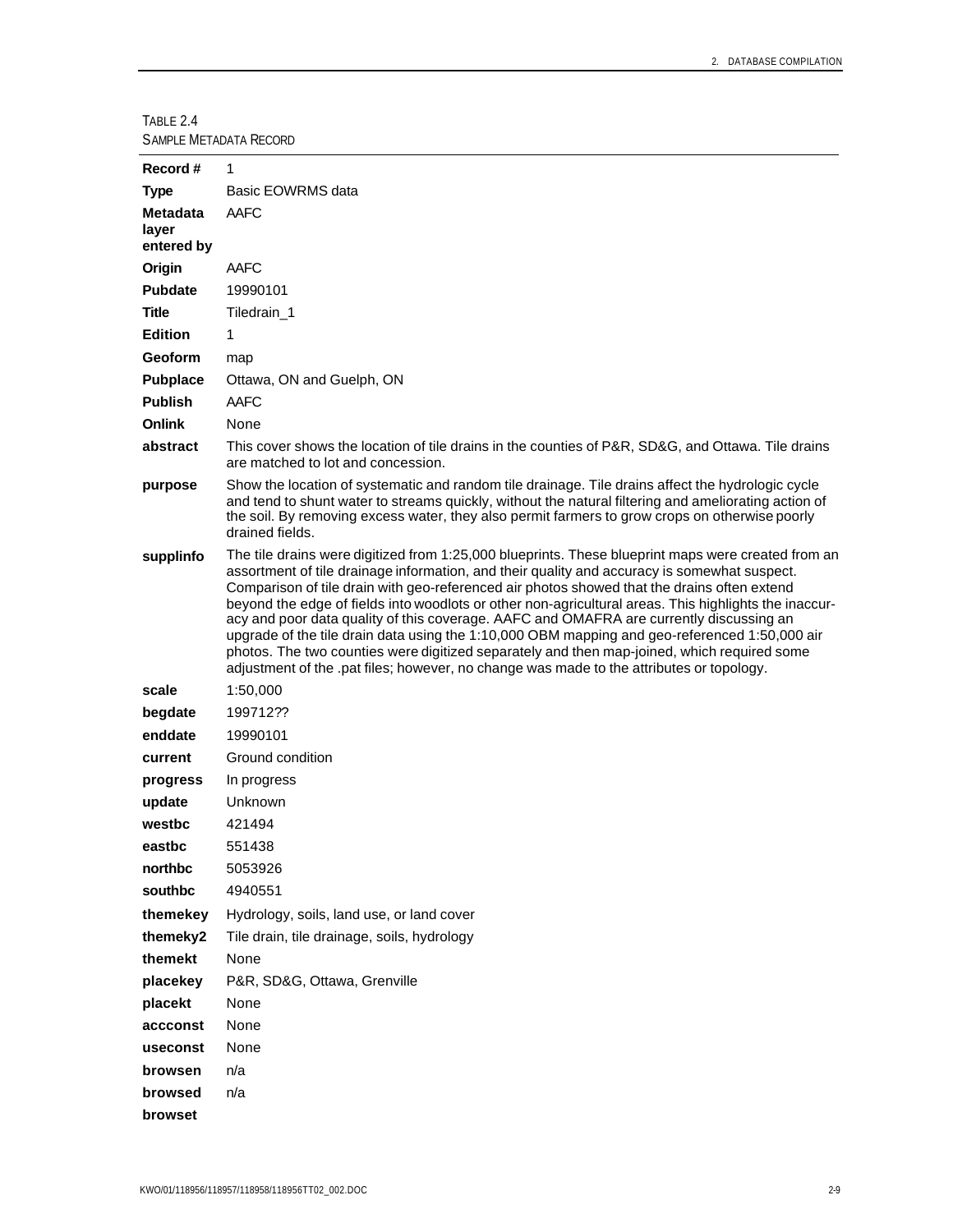TABLE 2.4 SAMPLE METADATA RECORD

| native    | ARC/INFO v7 for HP UNIX. On the hp260 at /home/guelph/gis-data/drains/tiledrain_1                                                                                                                                                                                                                                                                                                                                 |
|-----------|-------------------------------------------------------------------------------------------------------------------------------------------------------------------------------------------------------------------------------------------------------------------------------------------------------------------------------------------------------------------------------------------------------------------|
| logic     | Checks on the original cover or the original data are unknown. However the accuracy of the data<br>itself is suspect (as noted in supplemental information). This coverage has been built, checked for<br>node errors and label errors, and visually inspected. Twenty-two polygons have no labels, while two<br>polygons have multiple labels. Updates of this coverage are planned so no corrections were made. |
| complete  | None                                                                                                                                                                                                                                                                                                                                                                                                              |
| horizpar  | Unknown, but the tile drain locations are known to be inaccurate or somewhat vague.                                                                                                                                                                                                                                                                                                                               |
| horizpav  | Unknown                                                                                                                                                                                                                                                                                                                                                                                                           |
| horizpae  | Unknown                                                                                                                                                                                                                                                                                                                                                                                                           |
| vertaccr  | n/a                                                                                                                                                                                                                                                                                                                                                                                                               |
| vertaccv  | n/a                                                                                                                                                                                                                                                                                                                                                                                                               |
| vertacce  | n/a                                                                                                                                                                                                                                                                                                                                                                                                               |
| procdesc  | Original tolerances are unknown; however, this coverage was clipped and built with no adjustment<br>of the originals.                                                                                                                                                                                                                                                                                             |
| procdate  | 19990201                                                                                                                                                                                                                                                                                                                                                                                                          |
| direct    | Point                                                                                                                                                                                                                                                                                                                                                                                                             |
| latres    |                                                                                                                                                                                                                                                                                                                                                                                                                   |
| longres   |                                                                                                                                                                                                                                                                                                                                                                                                                   |
| geogunit  |                                                                                                                                                                                                                                                                                                                                                                                                                   |
| system    | Planar                                                                                                                                                                                                                                                                                                                                                                                                            |
| gridsysn  | Universal Transverse Mercator                                                                                                                                                                                                                                                                                                                                                                                     |
| utmzone   | 18                                                                                                                                                                                                                                                                                                                                                                                                                |
| spcszone  |                                                                                                                                                                                                                                                                                                                                                                                                                   |
| horizdn   | North American Datum of 1927á                                                                                                                                                                                                                                                                                                                                                                                     |
| dcntorg   | <b>AAFC</b>                                                                                                                                                                                                                                                                                                                                                                                                       |
| dcntpos   | lan Jarvis                                                                                                                                                                                                                                                                                                                                                                                                        |
| daddrtype | Mailing and physical address                                                                                                                                                                                                                                                                                                                                                                                      |
| daddress  | Neatby Building, 960 Carling Ave.                                                                                                                                                                                                                                                                                                                                                                                 |
| dcity     | Ottawa                                                                                                                                                                                                                                                                                                                                                                                                            |
| dstate    | ON                                                                                                                                                                                                                                                                                                                                                                                                                |
| dpostal   | K <sub>1</sub> A 0C <sub>6</sub>                                                                                                                                                                                                                                                                                                                                                                                  |
| dcountry  | Canada                                                                                                                                                                                                                                                                                                                                                                                                            |
| dcntvoice | 613-759-1477                                                                                                                                                                                                                                                                                                                                                                                                      |
| dcntfax   | 613-759-1924                                                                                                                                                                                                                                                                                                                                                                                                      |
| dcntemail | Jarvisi@em.agr.ca                                                                                                                                                                                                                                                                                                                                                                                                 |
| resdesc   | Tiledrain_1                                                                                                                                                                                                                                                                                                                                                                                                       |
| distliab  | None                                                                                                                                                                                                                                                                                                                                                                                                              |
| digform   | ARC/INFO Export File (.e00)á                                                                                                                                                                                                                                                                                                                                                                                      |
| networkr  | n/a                                                                                                                                                                                                                                                                                                                                                                                                               |
| fees      | None                                                                                                                                                                                                                                                                                                                                                                                                              |
| metd      | 19990305                                                                                                                                                                                                                                                                                                                                                                                                          |

Note:

OMAFRA = Ontario Ministry of Agriculture, Food and Rural Affairs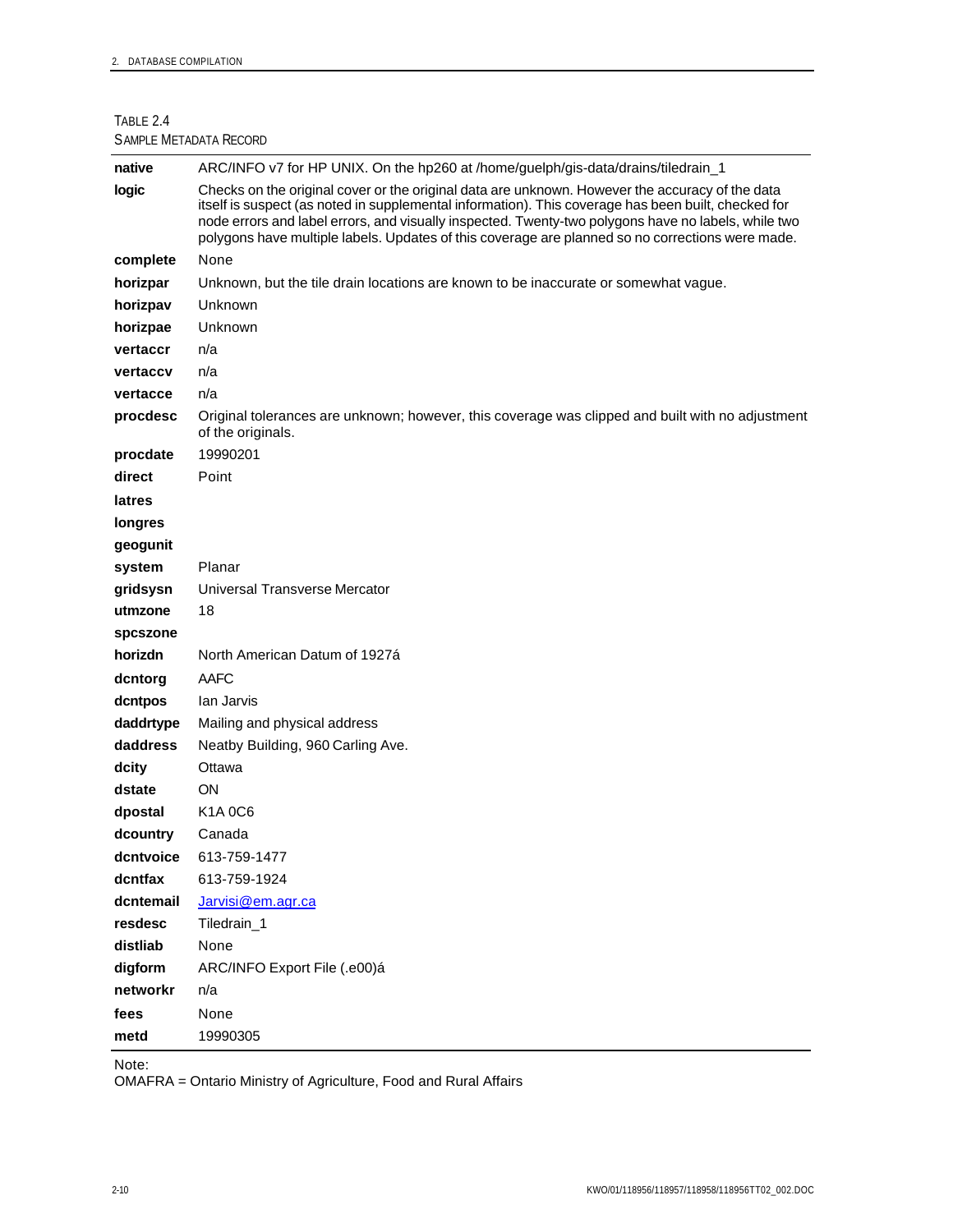## 2.6 GIS/Database Status

The geographic data used to evaluate the regional water budget, land use, and groundwater characteristics were managed using a Geographic Information System (GIS). AAFC and the consultants compiled the geographic databases used in the analysis. As data were acquired, they were combined with other geographic data in a common database.

The analysis of the GIS database has resulted in numerous interim or derivative data layers that represent the water budget, groundwater, and land use activities in the study area. The water budget analysis was undertaken using source data from the satellite land classification, topographic data, soil data, tile drainage mapping, surficial geology, ecodistrict data, and digital elevation model. From this data, a regional water balance model was developed and calibrated against actual stream flow measurements from 11 subwatersheds in the study area. The components of this model have been presented in maps at the public open houses and in this report. Moreover, the results of the water balance were used for further analysis of the land use and groundwater characteristics.

The groundwater analysis was conducted using data derived from the water budget analysis and the MOE water well records. Aquifer extents and connectivity were mapped by interpreted aquifer thicknesses and locations from the MOE water well records. Aquifer properties and recharge to the Contact Zone Aquifer were derived from the aquifer extents mapping, the water budget analysis, and the water well records. Aquifer capability and vulnerability were derived from a number of intermediate groundwater analyses. All of this data, excluding the aquifer capability, is mapped using a 25- to 50-m grid cell size and were prepared as Vertical Mapper grid files. The capability mapping and interim line and point data was prepared as MapInfo tables.

The land use analysis was conducted using data derived from the water budget analysis and agriculture census survey results. The subwatershed zones calculated from the elevation model were used to represent much of the land use analysis. The agricultural land areas derived from the satellite imagery provided a measure of the agricultural land within the surface and groundwater subwatersheds. The census data was aggregated at the subwatershed level and combined with the agriculture lands and drainage network data to provide a characterization of agriculture intensity within the study area. The results of this analysis have been summarized at both the surface and groundwater subwatershed levels. The GIS data consists of numerous tables calculated from the mentioned data sources. The results have been prepared as ESRI shape files.

The spatial modelling was completed using ESRI Spatial Analyst and Northwood Vertical Mapper (late exchange protocols were developed to ensure error-free transfer between GIS applications). Both of these software products represent geographic data in grid formats and the grids are transferable from one product to the other. The data that has been aggregated to the subwatershed level (surface and groundwater) is represented in a polygonal vector format (i.e. ESRI shape files). All of the data, except for the MOE water well records, have been stored in latitude/longitude geographic coordinates and projected to the Universal Transverse Mercator projection (Zone 18, NAD27). The MOE water well records are stored in Universal Transverse Mercator projection (Zone 18, NAD27). ArcExport format has been used to transfer data between AAFC and the consultants.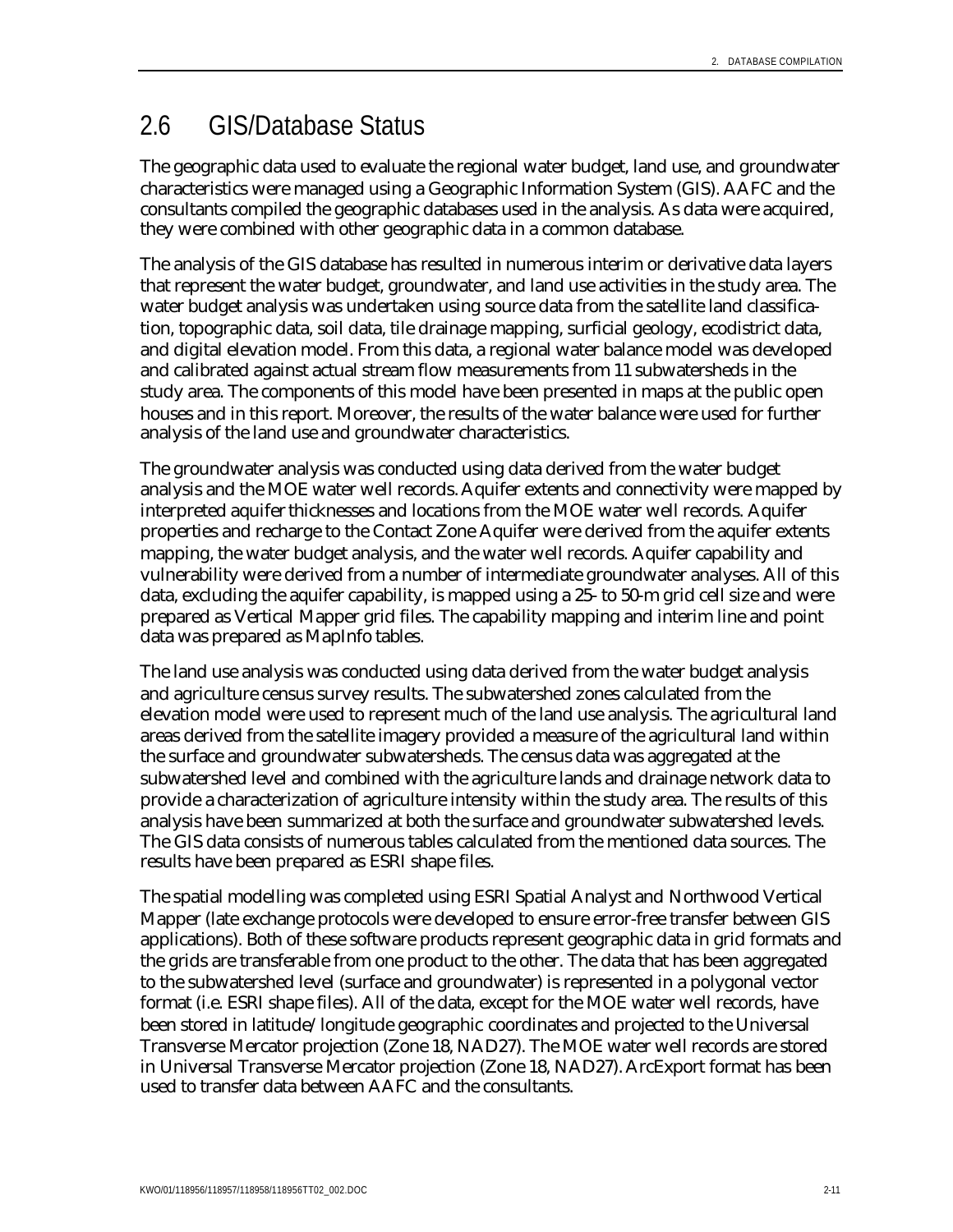The digital databases, including relevant GIS layers, are a deliverable under this contract. These data products were delivered to AAFC at the completion of the study. AAFC had the responsibility for ensuring transfer of the data files to the EOWRMS project partners.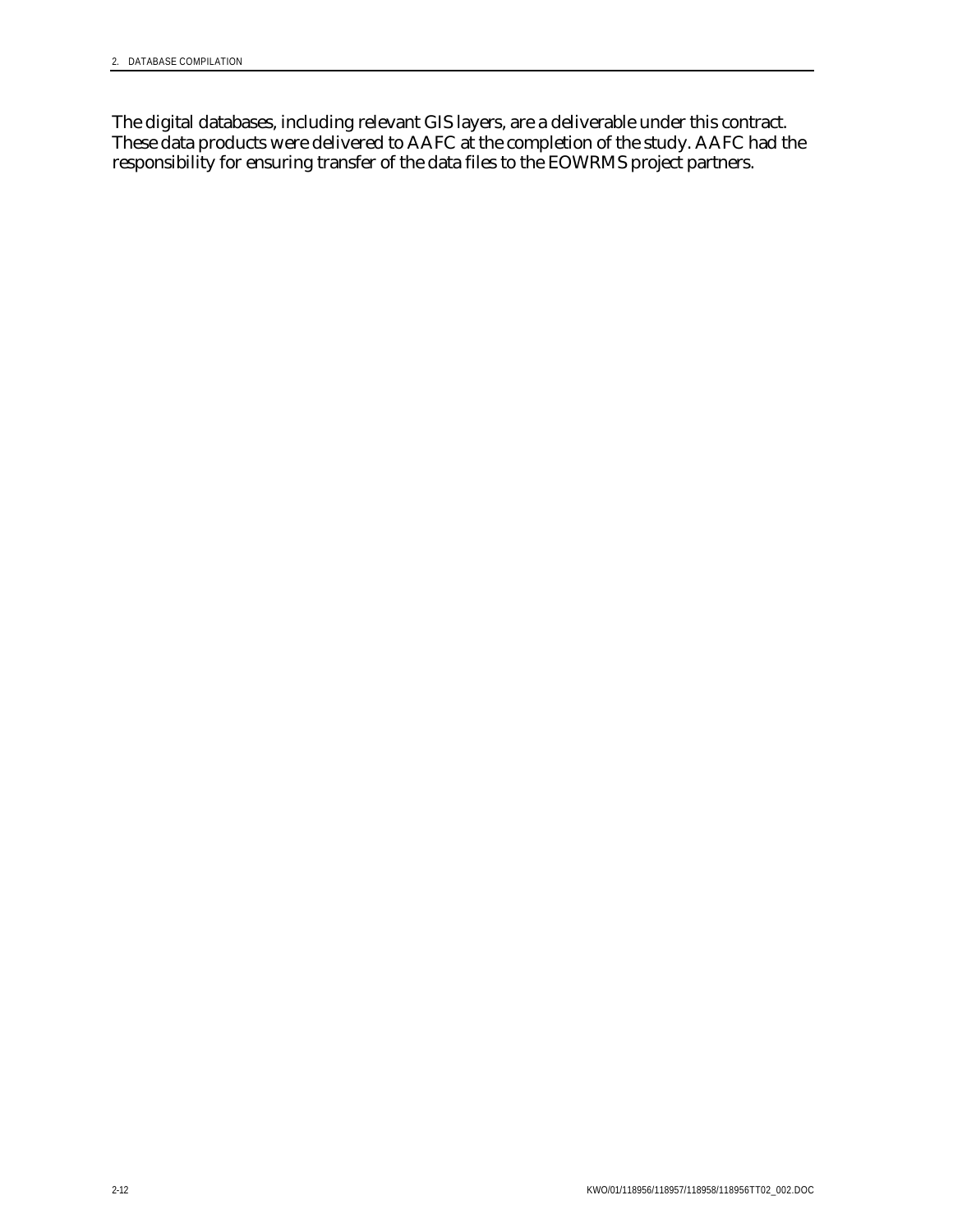This section of the report specifically addresses the development of a regional water budget model for Eastern Ontario. Specific analyses of surface water, groundwater, land use and servicing infrastructure are addressed in Sections 4, 5, 6, and 7, respectively.

# 3.1 Overview

The water (hydrological) cycle, shown in Figure 3-1<sup>1</sup>, illustrates how water is continuously recycled. Water falls as precipitation, commonly referred to as rain or snow. Precipitation replenishes our lakes and rivers, which are called surface water. Part of the precipitation infiltrates the ground to become groundwater. Much of the precipitation is returned to the atmosphere through evaporation and transpiration (the combined term is evapotranspiration) to form clouds and precipitate once again.

The EOWRMS study carried out a detailed analysis of individual components of the hydrological cycle as they affect the quantity and quality of the water resources across the region (described later in this report). To set the stage for the detailed analysis a regional water budget (a general model of the complete hydrological cycle) was used to estimate the maximum amounts of water available for development and use. The first stage of this analysis is an estimate of the quantity of water available annually to replenish surface and groundwater resources. This Net Available Water quantity is the difference between the quantity of precipitation and the amount of water returned to the atmosphere through evaporation and transpiration. In the second stage of the regional water budget analysis a Partition Model was developed to estimate the allocation of water between surface and groundwater resources.

The regional water budget provides general estimates of:

- The quantity of water cycling through the study area (average annual precipitation)
- The quantity of water returned to the atmosphere by evapotranspiration (Figure 3-2)
- The quantity of water contributed annually to surface water resources (Figure 3-3)
- The quantity of water that contributes to groundwater resources (Figure 3-4)

These estimates show the upper limits of the quantities of water available for human use and consumption. In many cases water will be used and returned to the water resources (most frequently it will be returned to the surface water resource whether or not it has been drawn from surface or groundwater). Water, particularly surface water, may be used several times between the time it falls as rain and the time it evaporates or transpires back into the atmosphere. Frequently, factors other than water quantity limit its use or reuse. These factors include water quality, seasonality of flow and rate of flow through bedrock and geological deposits.

-

<sup>1</sup> All figures are located in the separate figures document.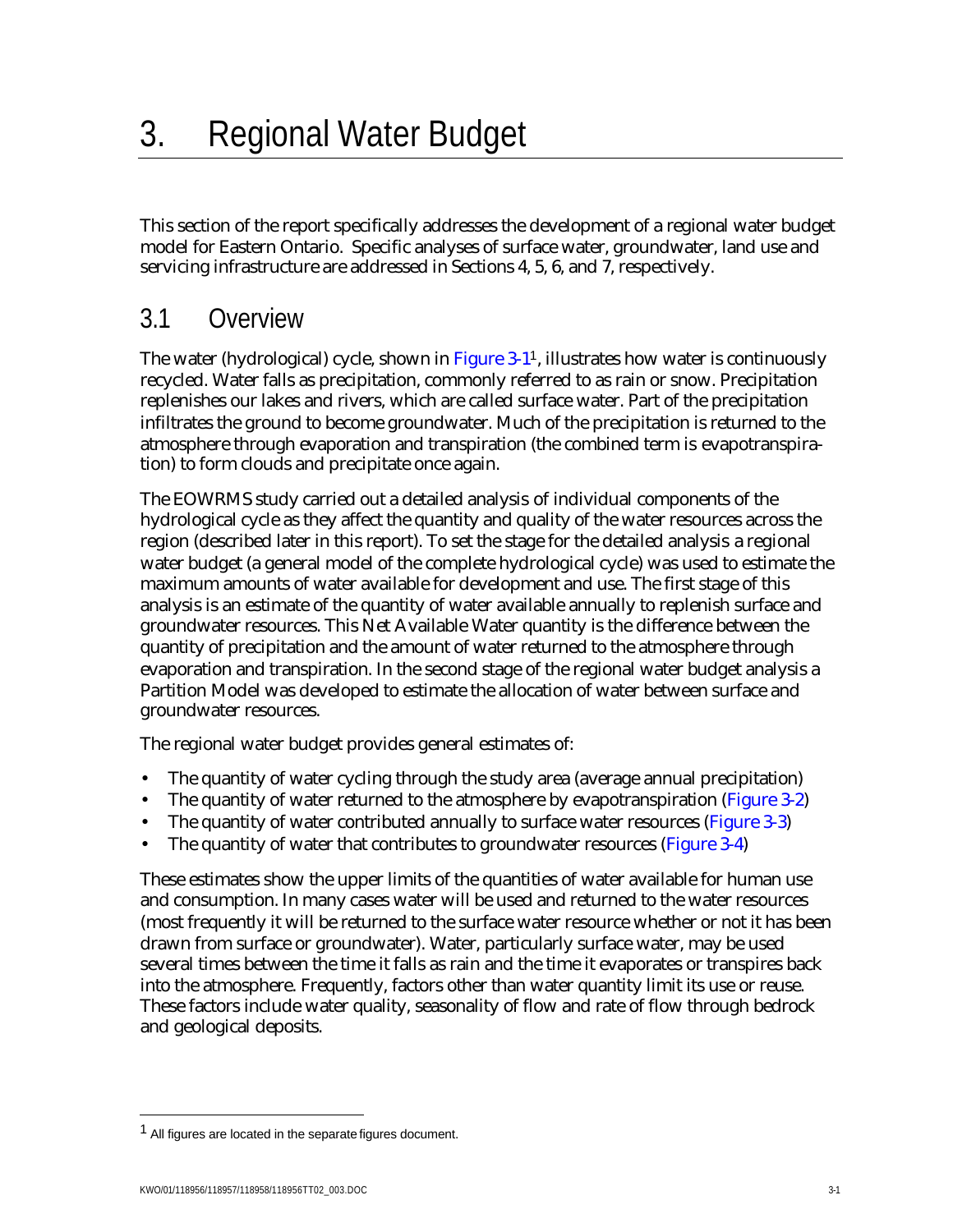The EOWRMS study area (South Nation River and Raisin River watersheds and subwaterheds and associated peripheral watersheds [see Figure 3-5]) covers an area of approximately 6,800 square kilometres. It receives an average of about 930 mm of precipitation annually. Based on the calculations of the regional water budget model, the fate of precipitation across the study area is as follows:

- Approximately 420 mm is returned to the atmosphere through evaporation and transpiration
- 510 mm of water is partitioned between the surface water drainage network (94 percent) and the deep groundwater reserves (6 percent)

In practical terms, these measurements indicate that every hectare of land in the study area contributes on average 5,100,000 litres of water annually to the water resources or the equivalent of 455,000 gal/acre.

Across the EOWRMS study area, the average annual contribution to the water resource (both surface and groundwater) amounts to almost 35 billion cubic meters (1,220 billion cubic feet). The current demand for domestic, industrial, and institutional uses is only a small fraction of the total annual contribution. These demands are discussed in more detail in Section 7. It is anticipated that the minimum base flow requirements to sustain aquatic and terrestrial habitat are also a small fraction of the total annual contribution.

# 3.2 Data Sources and Limitations

Precipitation data was obtained from AAFC at the URL: <http://res.agr.ca/CANSIS/NSDB/ECOSTRAT/DISTRICT/climate.html>

The data provide consistent broad regional coverage but do not show any of the local or micro level variability. These measurements are available on a monthly basis, however, they were not appropriate to this level of analysis.

Evapotranspiration data were developed from:

- Land cover data was derived from landsat imagery interpreted by Agriculture and Agri-Food Canada (AAFC) and Ministry of Natural Resources (MNR) forestry data. The interpretation is based on 30 m pixels, while the classification was supervised it was not checked extensively in the field. The MNR data is from a different date than the imagery.
- Evapotranspiration estimates for agricultural land are based on the results of a computer model and are derived from a limited range of soil textures.
- Evapotranspiration estimates for non-agricultural land are based on published estimates of actual evapotranspiration rates (AET) for major biomes, vegetation subgroups and climatic zones. Research did not reveal the availability of AET values for the study area. Natural Resources Canada is involved in a project that will be developing AET estimates on a grid basis; however, data were not currently available for the study area (D. Mckenne, personal communication).
- The Ontario Soil Layer File and soil survey reports were used as a source for soil surface texture. The Ontario Soil Layer File does not contain records for all the soils identified in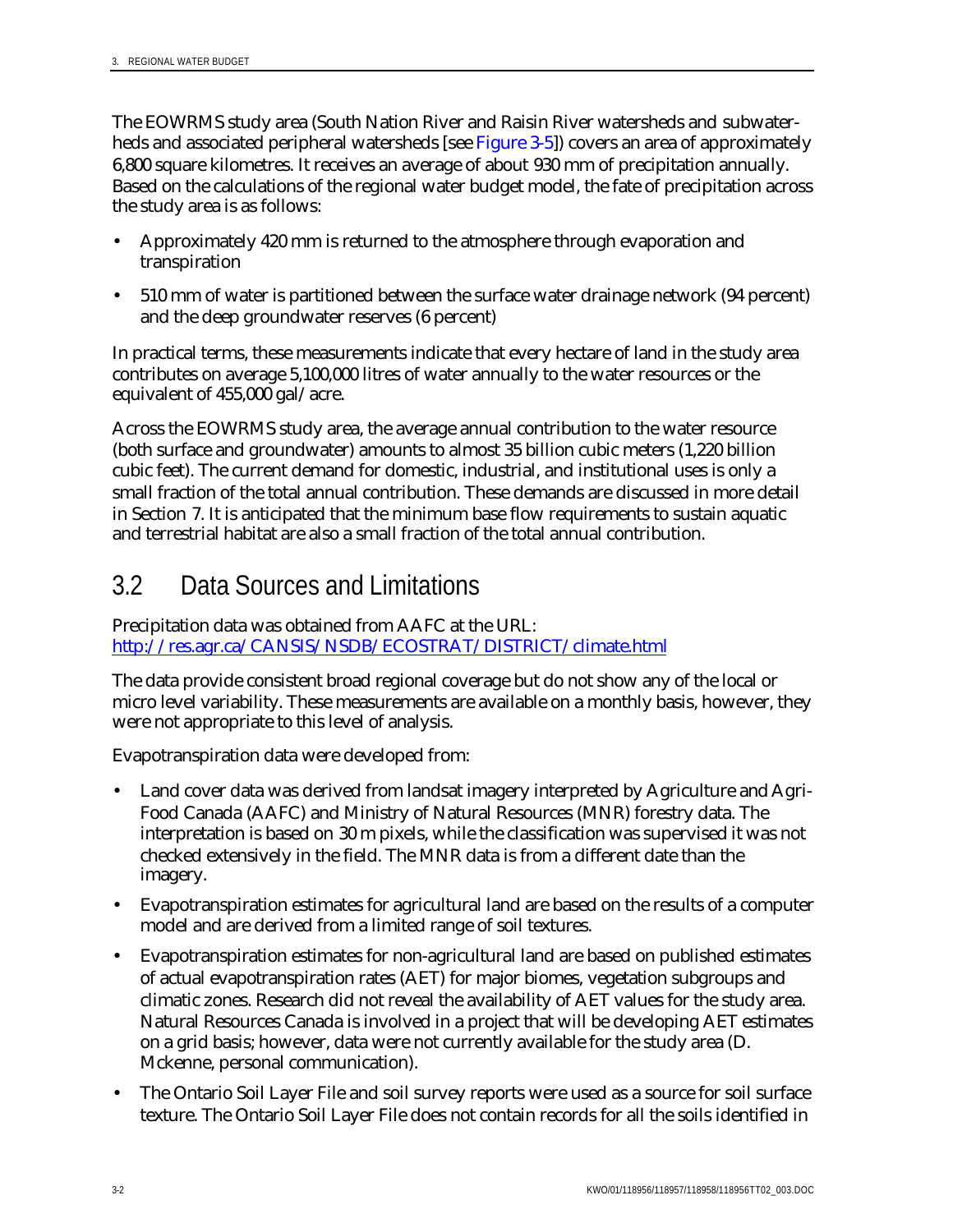the area. In some cases (e.g. Gloucester) the data linkages have not been provided to relate the soil map symbol to the soil layer information. Generally the texture is given in ranges and in cases where no reliable source for surface texture was available an average value was used.

• Net Water Available is derived by taking the difference between precipitation and evapotranspiration. It is based on data compiled over the EOWRMS area on a 30 m grid.

Data used to develop the partition model was derived from:

- The tile drainage data were mapped by Ontario Ministry of Agriculture, Food and Rural Affairs (OMAFRA) and digitized by AAFC. They represent the information available at the time the manuscript maps were prepared and may not reflect more recent tile installations. In addition, the data may not reflect some areas that were tiled but not reported to OMAFRA.
- Surface drainage network data was obtained from MNR at a detailed level (1:10,000) and should provide a good representation of the actual network.
- Surficial geology data was taken from the published maps that cover the area. There are some discrepancies between the maps that were resolved by experts on the project to the highest degree of accuracy possible.
- The best available data on digital elevation was obtained from the MNR's Natural Resource Values Information System (NRVIS); however, the vertical resolution is not sufficient to be absolutely confident of either the slopes or the direction associated with the surface water system.
- Data concerning groundwater discharge areas was derived from the EOWRMS groundwater analysis (see Section 5).

## 3.3 Assumptions

The major assumption in the regional water budget is that, at a regional level, the components of the hydrologic cycle can be estimated from broad categories of data with sufficient accuracy to provide reasonable estimates of the net available quantity of water. For a longterm average, this assumption is probably fairly reasonable. It was also assumed that the expert decision rules can provide a reasonable procedure to partition the net available water between surface and groundwater resources. The regional water budget has been adjusted so that the overall quantities of water contributing to surface and groundwater resources are close to the best measurements or estimates. As such, it should provide realistic background information for the more detailed studies of specific components of the hydrologic cycle.

# 3.4 Approach and Methods

## 3.4.1 The Hydrologic Cycle

At the broadest level of generality, the hydrologic cycle (Figure 3-1) consists of four main components:

- **Precipitation**
- **Evapotranspiration**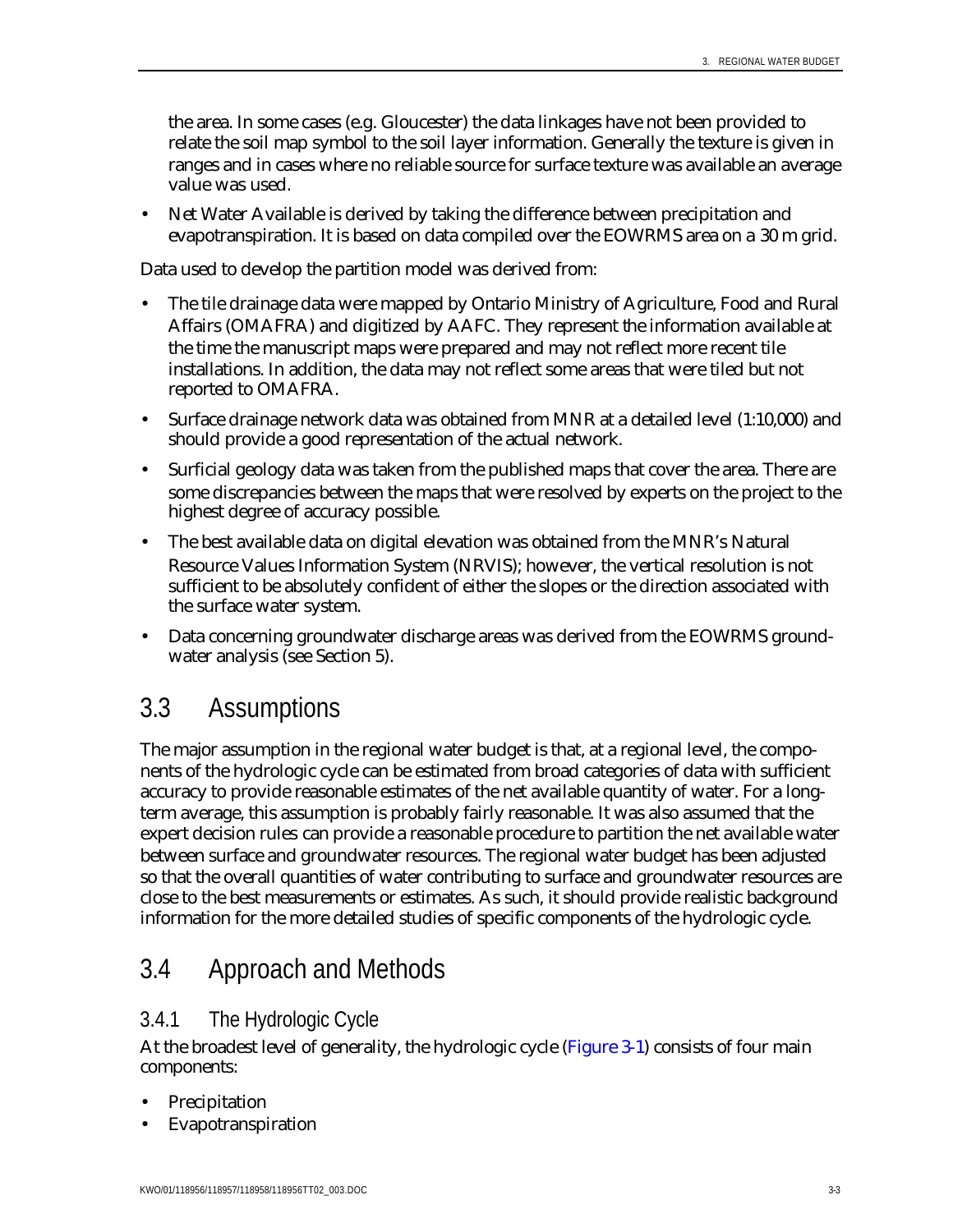- Surface water resources
- Groundwater resources

The regional water budget provides estimates of the quantity of water coming into the study area from precipitation (the main source), surface water and groundwater flow. These estimates were compared to actual measurements. The measurements used for comparison were stream gauge measurements obtained at subwatersheds across the study area and groundwater measurements based on well-log records.

The general equation describing water partitioning in the environment can be specified as follows:

$$
P = ET + SW + GW + Loss
$$

- Where:  $P = Precipitation$ 
	- $ET$  = Evapotranspiration (a combined estimate of evaporation and actual transpiration)
	- SW = Runoff to surface water resources (includes overland flow, tile flow and base flow)
	- GW = Groundwater recharge (less base flow)
	- Loss= Unaccounted losses (includes errors and water consumption by human uses)

With the exception of 'Loss', each item in the above equation is estimated in the Regional Water Budget model. In the first stage of the analysis, estimates of 'P' and 'ET' are developed and used to estimate the quantity of water available to replenish surface and groundwater resources (Net Available Water Quantity). In the second stage of the regional water budget analysis, the net available water quantity is divided between surface and groundwater resources (Partition Model). Human use is discussed in detail in Section 7.

#### 3.4.2 Net Available Water Quantity

There are many factors that influence precipitation, runoff, recharge and evapotranspiration; therefore, establishing a water budget for the study area is a complex process. The layers of information used to assess the regional water budget include: soils, geology, topography, distance from water courses, tile drainage, urban drainage, forest cover, wetlands, crops, water well records. The following sections describe the way these various kinds of information have been combined to form the regional water budget.

Precipitation was estimated from climate normals information. The climate information originated from point-based weather station data obtained from Environment Canada (1994). The 1961-1990 data for temperature and precipitation included only stations with averages based on more than 19 years of data. These point-based estimates have been generalized over the study region as part of a national study (Marshall et al., 1996). The national Ecostratification study developed a series of nested levels of ecological generalization with linkages to existing federal and provincial databases. The Ecodistrict represents the third level of detail within this system and identifies areas within a physiographic region characterized by distinctive assemblages of relief, geology, landforms and soils, vegetation, water, fauna, and land use. For broad regional studies such as EOWRMS, the most detailed climatic data available is compiled at the Ecodistrict level. The database provides regional estimates of precipitation but does not describe local and micro-climatic variability.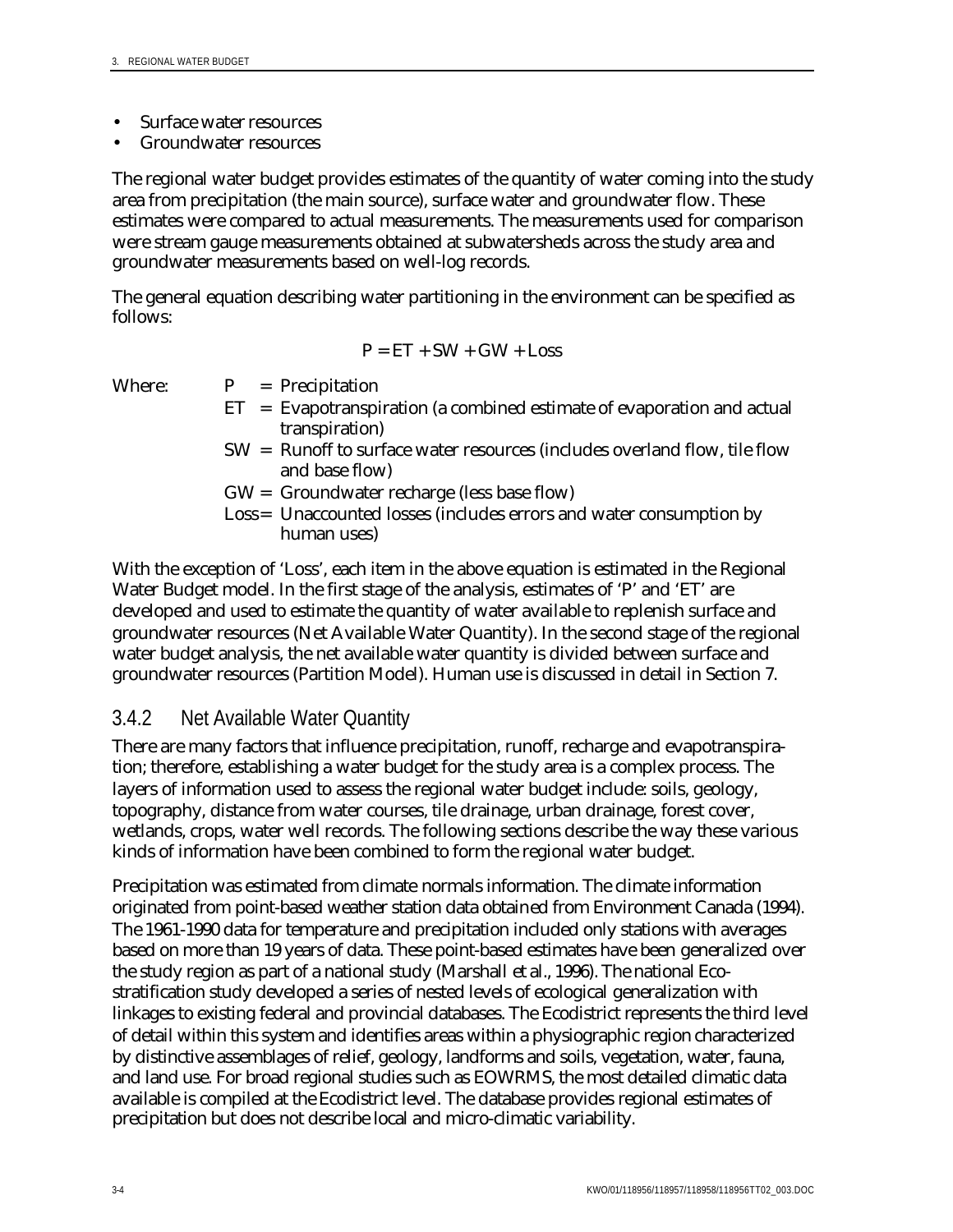Evapotranspiration refers to water moving back into the atmosphere through evaporation from the moist soil or the surface of water bodies and transpiration from plants. It is estimated directly by assigning average values to the various land cover classes across the study area. These land cover classes are determined primarily from the interpreted Landsat image that shows areas of agricultural land (corn, soybeans, cereals, hay, and pasture), bare soil, urban, water, and forest. The nature of the forest has been refined by combining the satellite imagery with forest cover data obtained from the MNR. The areas identified as forest on the satellite imagery have been subdivided into conifer, deciduous, mixed, open/ sparse, and unclassed.

Evapotranspiration estimates for agricultural land have been calculated by Dr. R. de Jong, (personal communication, 1998). Dr. de Jong used the SWATRE model to estimate moisture use by four agricultural crop rotations (corn, soybeans, winter wheat; Grass – perennial forage, continuous corn, and potatoes and barley (as a representative short seasoned crop rotation). These rotations were modeled over 30 years of climate records for climate stations for coarse, medium, and fine textured soils. There were three stations relevant to the EOWRMS study (Ottawa CDA, Cornwall and Brockville PCC). The results showed that soil texture was the main factor determining evapotranspiration from agricultural crop rotaions. Evapotranspiration from agricultural crops shows considerable variation with soil texture (e.g. on average, 354 mm for Newburg loam, 287 mm for Brandon clay, and 217 mm for Fox sandy loam). Discussions with Dr. R. de Jong (personal communication, 2000) suggest that these variations with texture would be expected because of the differences in plant available water holding capacity with the various soil textures.

Surface textures for agricultural soils of Ontario were determined from the Ontario soil layer file and soil survey reports. These textures were compared to estimated available water holding capacity and the following textural groupings are suggested in order to provide estimates for evapotranspiration from agricultural land uses in the EOWRMS study area (Table 3.1).

#### TABLE 3.1

LAND COVER CLASSES AND CORRESPONDING EVAPOTRANSPIRATION VALUES

| <b>Land Cover Class</b>          | <b>Evapotranspiration (mm/year)</b> |
|----------------------------------|-------------------------------------|
| Urban                            | 150                                 |
| Agricultural (coarse textured)   | 270                                 |
| Agricultural (unclassed texture) | 330, 334*                           |
| Open/Sparse forest               | 335                                 |
| Agricultural (fine textured)     | 340                                 |
| Agricultural (medium textured)   | 390                                 |
| Forest-conifer                   | 445                                 |
| Forest – mixed                   | 541                                 |
| Forest – unclassed               | 577                                 |
| Forest – deciduous               | 638                                 |
| Water                            | 640                                 |

Note: Where soil surface texture was not reliably available, an average value of 334 was used for soils in Gloucester and 330 for the rest of the study area.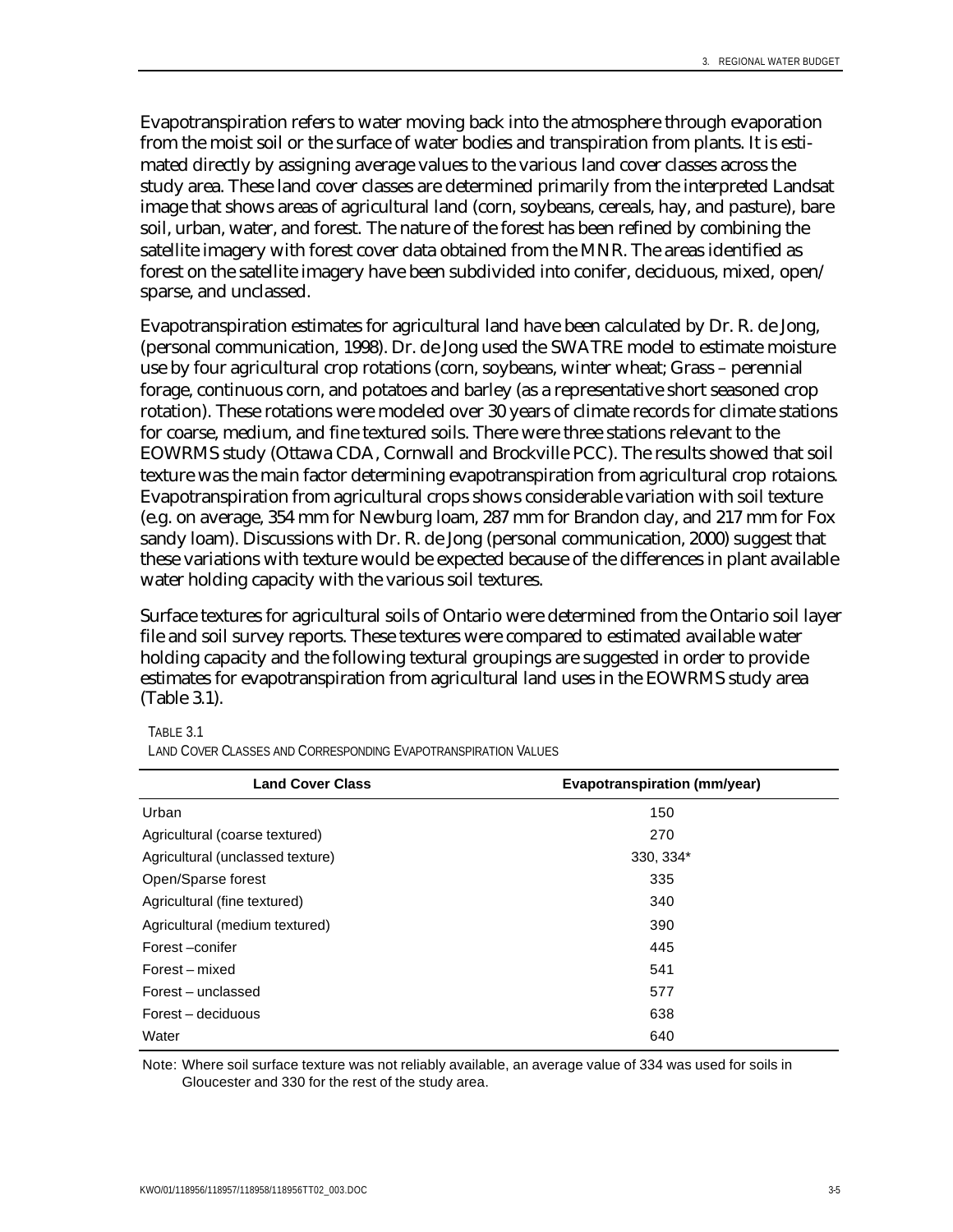Evapotranspiration values for the other land cover classes were estimated from published ranges of values (Rockström, et al., 1999) (Table 3.1). These values were verified against published data of potential evapotranspiration and were also modified during the calibration of the regional model to use values towards the high end of the published ranges.

Figure 3-2 shows the estimated evapotranspiration values across the EOWRMS area.

The net quantity of water required to replenish surface and groundwater resources was estimated as the difference between the values of precipitation and evapotranspiration.

## 3.4.3 Partition Model

The previous section describes the procedure used to estimate the quantity of water available annually on average to replenish surface and groundwater resources. A series of decision rules were developed by the consultant team and used to apportion the net available water between surface and groundwater resources. These rules are based on the proximity and degree of connection between the water resource and the source of the water and were also guided by previous work in the region (Ontario Ministry of the Environment, 1980). They provide approximate estimates only as the actual pathways and movement of water to surface and groundwater resources would require a much more complicated and detailed model than is possible at the level of the EOWRMS area and within the limitations of this project.

Excess water in tile-drained agricultural areas and urban areas will move directly into the surface drainage network. These areas were assigned the highest class for surface water contribution (98 percent). In most cases, excess water from land areas close to the surface drainage network will contribute to the surface water resource. The areas of relative proximity were defined using the analytical capability of the Geographic Information System (GIS) to 'buffer' land areas various distances away the surface drainage network. The distances chosen were  $50$  m,  $50 - 200$  m,  $200 - 400$  m, and greater than  $400$  m from the surface water system. The location and extent of the surface drainage network was provided at a high level of detail that showed not only the rivers, tributaries and streams but also the small creeks and ditches that would carry excess surface water only during peak periods.

The distance of 50 m was selected because, in the expert opinion of the consultant team hydrogeologists, most of the excess water would move to the surface water system. The distance of 200 m was selected because it represents the dimension of agricultural fields as traditionally surveyed. In recent times field size has tended to become larger; however, the 200 m distance was chosen to indicate the approximate distance where land management practices would likely be consistent and there was a good likelihood that excess water could move to the surface drainage system without encountering a physical barrier such as a fencerow. The distance of 400 m was selected as an approximation of the longest distance that surface water would likely flow directly from the land into the surface drainage system. Excess water at distances beyond 400 m from the surface drainage network would most likely infiltrate the soil. While there would be some contribution to base flow from water beyond 400 m, it is also likely to contribute to groundwater recharge. In the final version of the decision rules, the 400 m distance was not used; the effects of recharge potential estimated from surficial geology replaced rules associated with this distance.

In addition to the physical distance separating the land from the surface water system, two other surface properties were considered. These were slope of the land, which was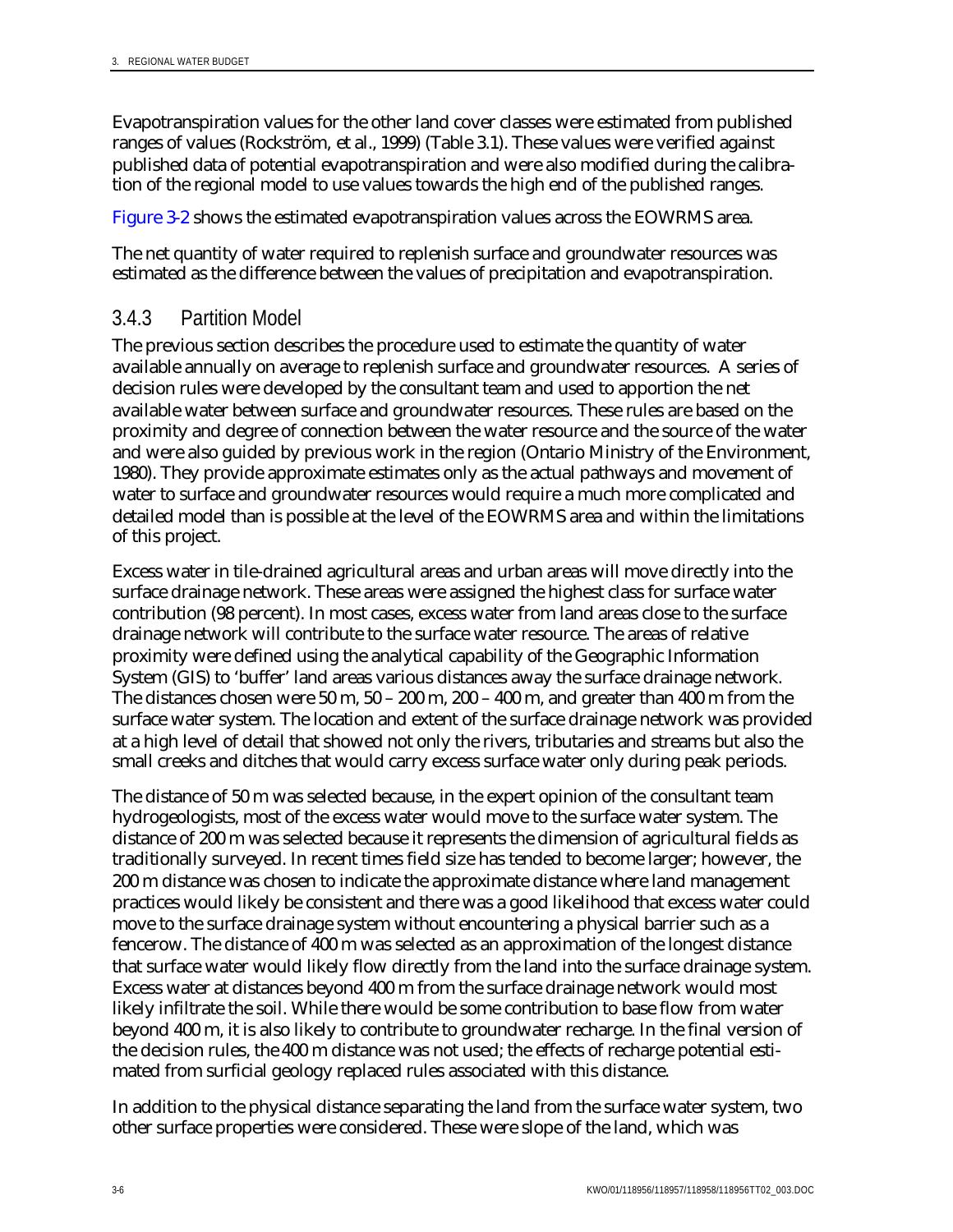estimated from the digital elevation model, and the nature of the upper overburden deposit, as indicated on the surficial geology maps. The surficial deposits were classed as 'low', 'medium' or 'high' with respect to groundwater recharge potential. Appendix B provides details of the groundwater recharge potential interpretation of surficial geology classes.

The rules derived for these data were as follows:

- Land within 50 m of the surface water system is assigned the partition class where 95 percent of the excess water contributes to the surface system
- Land with high recharge potential at a distance of greater than 50 m of the surface water system is assigned to the class where 80 percent of the excess water goes to the surface system
- Land with a low recharge potential at a distance of greater than 50 m of the surface water system is assigned to the partition class where 95 percent of the excess water contributes to the surface resource
- Land with a medium recharge potential within the distance 50-200 m of the surface water and a slope of greater than 2 percent is assigned to the class were 90 percent of the excess water goes to the surface system
- Land with a medium recharge potential in the 50-200 m distance with a slope of 2 percent or less is assigned to the 85 percent partition class
- Land with a medium recharge potential at a distance of 200 m or greater from the surface water system is assigned a to the class where 85 percent of the excess water contributes to the surface water resources

Based on the decision rules, the land base of the study area was divided into 5 classes based on an estimate of the destination of water in excess of evaporation and transpiration, which contributes to groundwater and surface water resources. Previous studies of water resources in the region have shown that surface water receives the largest portion of the net available water resource contribution. Consequently, the class values were heavily biased towards surface water contributions. The class designations range from 98, 95, 90, 85, and 80 percent of the water contributing to surface water resources; the remainder going to replenish groundwater resources. The use of five classes was deemed by the consultant team to be more than sufficient to characterize the partitioning given the range of values (80 to 98 percent) and the generality of the regional model.

An intermediate map was developed to define areas by partition class across the EOWRMS area. It was combined with the map showing net available water quantity to produce two maps; one showing estimated annual surface water contribution and the other showing estimated annual groundwater contribution.

A final modification was applied to these maps to account for groundwater discharge areas. In the course of the well-log analysis to characterize existing groundwater conditions, localized discharge areas were defined. These areas represent conditions of groundwater pressures and flows not directly related to conditions at the surface. This information was used to develop a map to show reduction in groundwater as a result of deep conditions that suggested groundwater discharge. The EOWRMS area was classified into five classes of recharge reduction (0, 25, 50, 75, and 100 percent). This map was used to modify the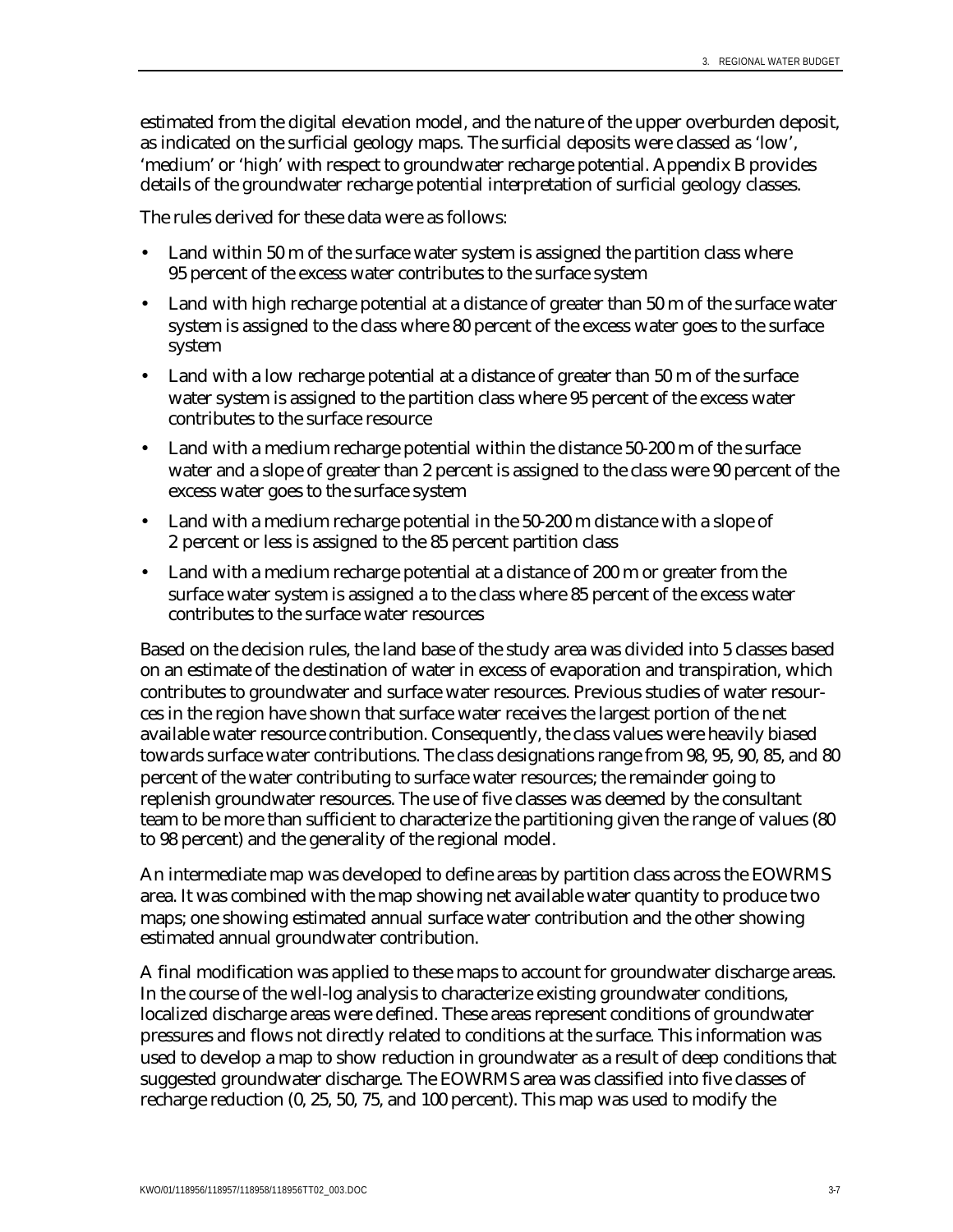partition classes that had been developed based on decision rules related to surface characteristics.

The resultant maps for annual surface water contribution (Figure 3-3) and estimated annual groundwater contribution (Figure 3-4) are shown.

## 3.5 Characterization

The results of the regional water budget were checked against recorded data for stream flow at various subwatersheds across the region. Data were available for only a limited number of subwatersheds across the region and for these, the data were averaged for the same years as the budget model (1961-90). Table 3.2 shows a comparison between the modelled and measured. The agreement between the modelled estimates and actual measurements ranges from a 20 percent underestimation to an overestimation of 33 percent at Berwick. While this range is quite high it should be noted that there are many possible sources of error in both the modelled and measured values. For example, the modelled estimates are based on broad classes of land use and very generalized estimates of the amount of water, which infiltrates and moves to groundwater. The measured values are based limited numbers of stream guage measurements that may have missed some periods of extreme flow conditions. For several watersheds the length of time for actual estimates is limited and may provide a biased estimate compared to the average conditions. Small errors in the depth measured or in the shape of the stream channel can result in large errors in total flow estimates. In addition, the stream flow measurements are generally taken only during the period when the watercourse is thawed while the model is providing an annual estimate.

| <b>Subwatershed</b> | Code    | Area<br>(km <sup>2</sup> ) | Model<br><b>Estimate</b><br>of Mean<br>(mm) | Total<br><b>Contribution</b><br>from Model<br>(m <sup>3</sup> /year) | <b>Revised Average</b><br><b>Total Annual</b><br><b>Streamflow</b><br>Observed (m <sup>3</sup> /year)<br>$(1961 - 90)$ | No. of Years<br>of Data                          | Model<br><b>Compared to</b><br><b>Observed</b><br>Percent<br><b>Difference</b> |
|---------------------|---------|----------------------------|---------------------------------------------|----------------------------------------------------------------------|------------------------------------------------------------------------------------------------------------------------|--------------------------------------------------|--------------------------------------------------------------------------------|
| Spencerville        | 02LB007 | 212                        | 381.2                                       | 7.25E+07                                                             | 9.078E+07                                                                                                              | 30 years (1961-1990 incl.)                       | -20.1 percent                                                                  |
| Heckston            | 02LB017 | 93                         | 337.0                                       | $3.04E + 07$                                                         | 2.699E+07                                                                                                              | 13 years (1978–1990 incl.)                       | 12.6 percent                                                                   |
| Chesterville        | 02LB009 | 1,133                      | 420.3                                       | 4.79E+08                                                             | 5.230E+08                                                                                                              | 3 years (1972-1974)                              | -8.3 percent                                                                   |
| Russell             | 02LB006 | 428                        | 437.2                                       | 1.98E+08                                                             | 1.719E+08                                                                                                              | 23 years (1968–1990 incl.)                       | 15.4 percent                                                                   |
| Casselman           | 02LB013 | 2,352                      | 447.4                                       | 1.09E+09                                                             | 9.259E+08                                                                                                              | 12 years (1974, 1976 -<br>1986 incl.)            | 17.3 percent                                                                   |
| <b>Bourget</b>      | 02LB008 | 354                        | 426.4                                       | 1.70E+08                                                             | 1.871E+08                                                                                                              | 14 years (1977–1990 incl.) -9.2 percent          |                                                                                |
| Plantagenet         | 02LB005 | 3,769                      | 446.7                                       | 1.76E+09                                                             | 1.369E+09                                                                                                              | 30 years (1961–1990 incl.) 28.6 percent          |                                                                                |
| <b>Berwick</b>      | 02LB022 | 149                        | 451.7                                       | 7.13E+07                                                             | 5.344E+07                                                                                                              | 13 years (1977, 78, 1980 - 33.4 percent<br>1990) |                                                                                |
| Williamstown        | 02MC001 | 365                        | 414.8                                       | 1.68E+08                                                             | 1.605E+08                                                                                                              | 30 years (1961–1990 incl.)                       | 4.9 percent                                                                    |
| <b>Glen Nevis</b>   | 02MC026 | 134                        | 423.7                                       | $6.23E + 07$                                                         | 5.339E+07                                                                                                              | 7 years (1984–1990 incl.)                        | 16.7 percent                                                                   |
| Alexandria          | 02MC028 | 85                         | 405.9                                       | 3.90E+07                                                             | 3.068E+07                                                                                                              | 5 years (1986–1990 incl.)                        | 27.0 percent                                                                   |
| <b>MEAN</b>         |         |                            | 417.5                                       |                                                                      |                                                                                                                        |                                                  |                                                                                |

COMPARISON BETWEEN MODELLED AND MEASURED SURFACE WATER FLOW FOR SELECTED EOWRMS S **UBWATERSHEDS**

Note:

TABLE 3.2

Watershed areas in this table do not necessarily match those provided by the Water Survey of Canada (WSC) as listed in Table 4.1 because they were calculated based on GIS data for the purposes of modelling components of the watershed and not necessarily the entire watershed area as represented in the WSC database.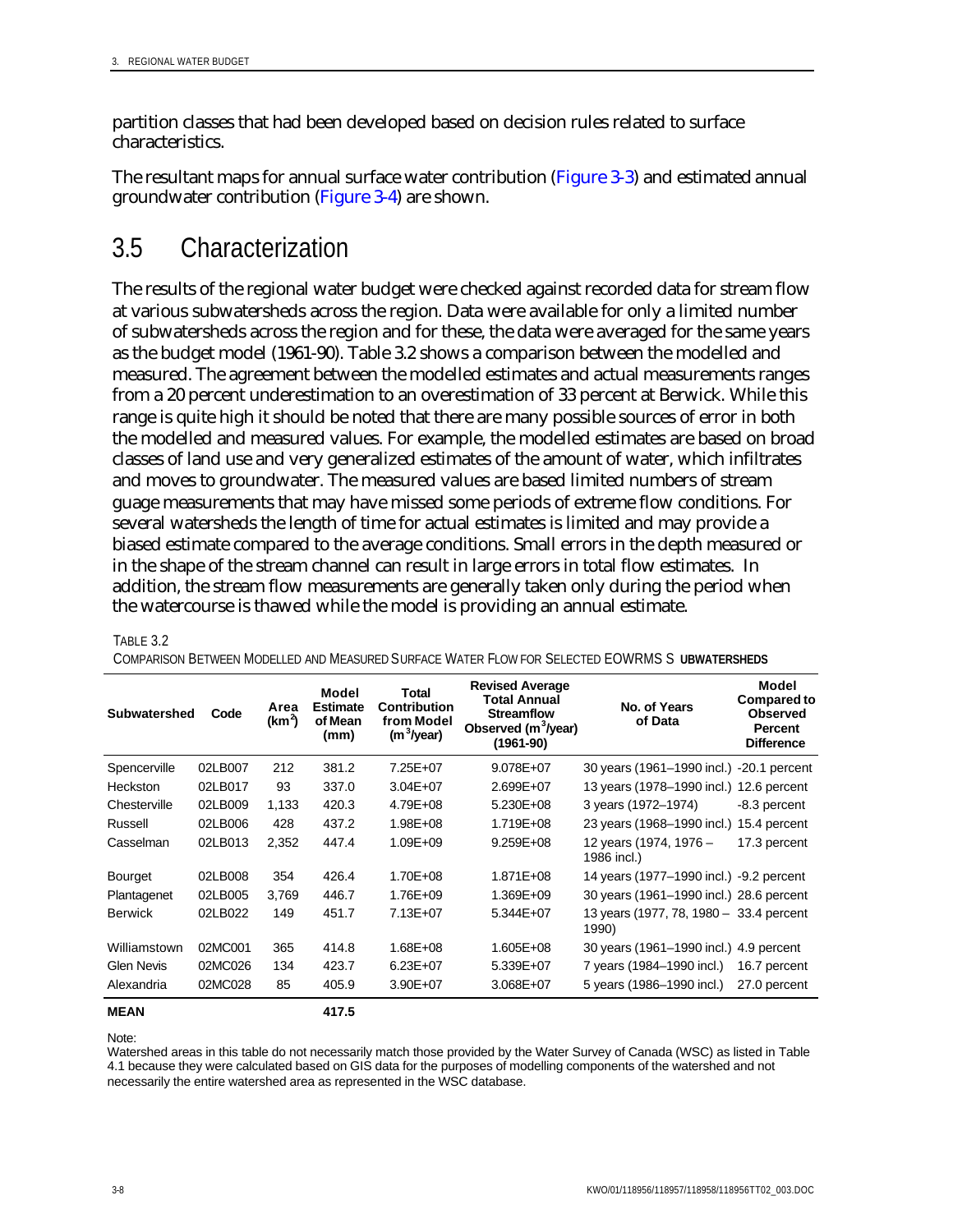In addition, the groundwater contribution had been previously modelled in regional studies. The calculated values from these studies were used to adjust the partition coefficients to provide realistic values.

## 3.6 Key Findings

The regional water budget provides estimates of the theoretical upper limits of water available for use and development. For the EOWRMS area the results of the regional water budget are summarized in Table 3.3.

TABLE 3.3

EOWRMS REGIONAL ESTIMATES OF THE FOUR MAIN COMPONENTS OF THE HYDROLOGIC CYCLE

| <b>Component</b> | Mean<br>(mm/yr) | <b>Standard Deviation</b><br>(mm/yr) | <b>Minimum</b><br>(mm/yr) | <b>Maximum</b><br>(mm/yr) | Range<br>(mm/yr) |
|------------------|-----------------|--------------------------------------|---------------------------|---------------------------|------------------|
| Precipitation    | 932.4           | 31.4                                 | 856.0                     | 960.0                     | 104.0            |
| <b>AET</b>       | 422.6           | 144.5                                | 150.0                     | 640.0                     | 490.0            |
| Surface          | 478.8           | 146.6                                | 172.8                     | 810.0                     | 637.2            |
| Groundwater      | 31.4            | 28.5                                 | 0.0                       | 160.0                     | 160.0            |

Model Area:  $6.800$  km<sup>2</sup>

The quantity of water available to replenish surface and groundwater resources is quite large, particularly when compared with the results of the water demand/consumption survey (Section 7). The regional water budget provides annual estimates of the quantities of water in the main components of the hydrologic cycle. However, a major constraint on the quantities of water available for use and development relate to the fact that much of the precipitation falls in the spring and early summer period, while most of the evapotranspiration occurs in summer. Therefore, the quantities of water available on a monthly or weekly basis will vary widely from the simple estimate obtained by distributing the water availability evenly over the year (see Section 4). This variation is particularly true of surface water resources that respond quickly and directly to patterns of rainfall and evapotranspiration. In addition, the difficulties introduced by seasonal flow variability, water quality, transmissivity, etc. will limit the quantities of water available reliably for use and development.

Most of the net available water contributes to the surface water resources, which suggests that water use and development based on groundwater resources is limited in the region. In the development of a regional water strategy, particular care should be taken to ensure the conservation and sustainability of groundwater resources and the protection of significant recharge areas.

The regional water budget provides a broad-scale estimate of the spatial distribution of the water resources. The maps of surface and groundwater contributions provide two layers of data for use in a multi-layer analysis to identify areas with development potential and to highlight areas of particular importance in sustaining the regional water resources.

Mapping of classified wetlands became available at the conclusion of this study. The data can now be used to delineate areas of wetland within the context of other land uses in the study area. The wetlands would not be expected to have significant impact on the regional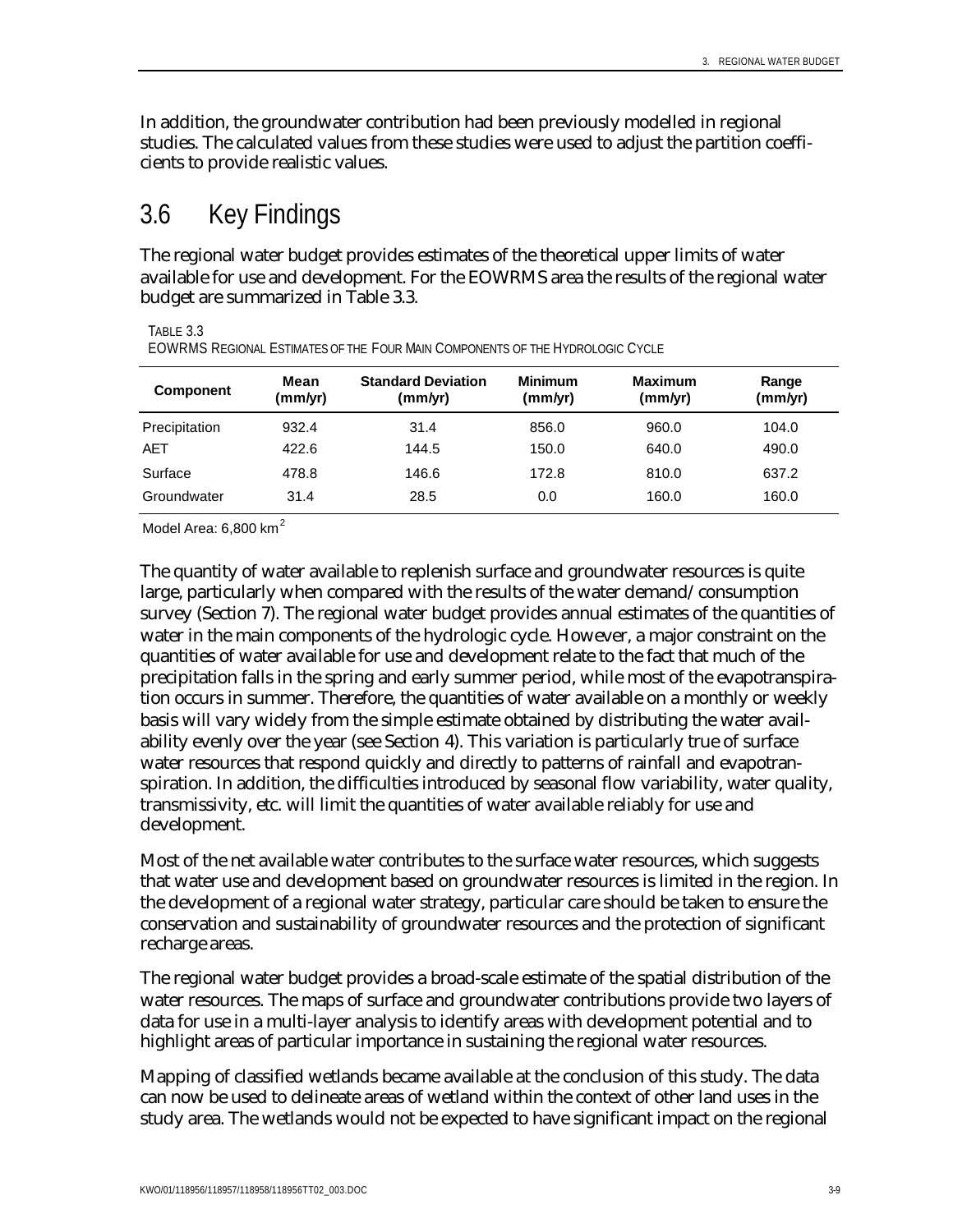water budget because the groundwater analysis has defined areas of discharge and recharge (refer to Section 5). The wetlands mapping is particularly useful in identifying areas of importance in sustaining the regional water resources. The regional map of wetlands is presented in Figure 3-6.

## 3.7 Relevance to Regional Water Strategy

The regional water budget provides estimates of the theoretical upper limits of water available for use and development. The more detailed analyses described in subsequent chapters identify factors that reduce the total quantity of an estimate that reflects amounts that are reliably available for use. The challenge of developing a water management strategy for this area, as with any region, is to identify water use and development activities that promote the sustainable use of a larger portion of the theoretical upper limit of supply. This strategy may involve the use of flow regulation to stabilize the surface flow variability. It will certainly involve the protection of significant groundwater recharge areas to ensure a continued supply of quality water. The regional water budget also provides a clear indication that water resources for the region (both surface and groundwater) are finite. While options for increased development can be based on using greater quantities of the potential water resources, much of the development will rely on more efficient use of the water currently available. Practices such as increased conservation and water use efficiency and the reduction of human and natural practices that impair water quality will contribute to the available water supply.

The regional water budget approach highlights the universal nature of the water resource. Just as in the 'tragedy of the commons' discussions, where the common pasture can support the production of livestock for a village up to the point at which the carrying capacity is exceeded, water resources (both surface and groundwater) belong to everyone in the region as a shared common resource. Each individual or community will normally use the resource within its capacity, but collectively the resource may be endangered when the level of use exceeds either the supply capacity or the ability for the water resource to assimilate contaminants. The spatial distribution of the annual contributions to surface and groundwater resources provides two layers in a multi-layer analysis to show areas where extra care is needed to preserve the quantity of the water resources. These layers primarily show areas that are important from the standpoint of water quantity, but when combined with other analysis, in particular, land use they also identify areas where water quality may be susceptible to impairment. The water budget model can also be used in an evaluation of minimum base flow requirements to support aquatic and terrestrial habitat once they are established.

## 3.8 Recommendations

While it is recognized that most elements of a regional water strategy involve more specific and detailed analysis, it is recommended that the regional water budget be used to:

1. Target areas within the EOWRMS region where additional care in development planning is needed and also where additional data collection and information may be required to support development. For example, the areas that show larger contributions to groundwater should have land use policies that protect groundwater quality, while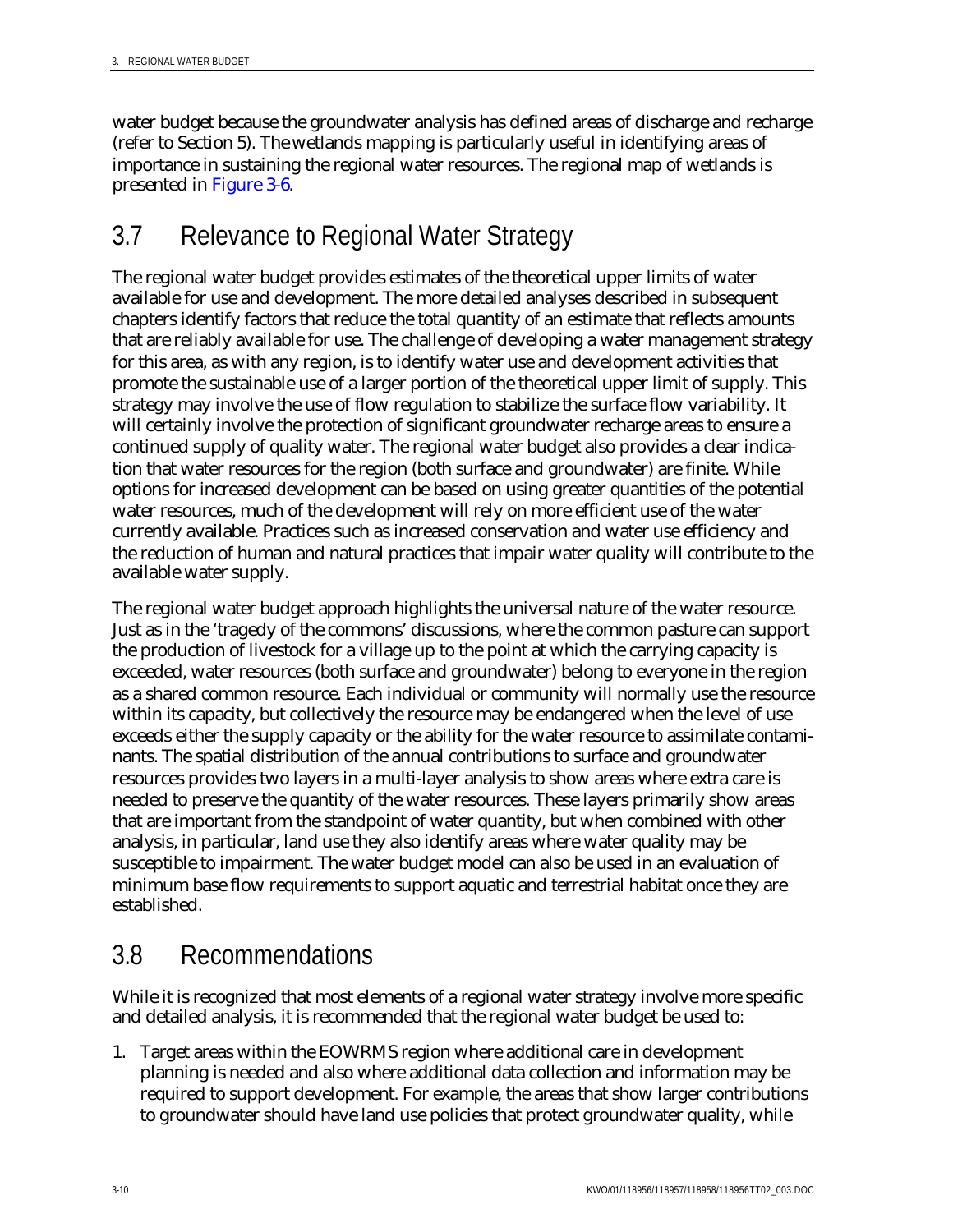areas where contribution is primarily to surface water would benefit from programs that protect streambanks and buffer surface water from adjacent land uses.

- 2. Evaluate the kinds of programs, actions and costs that will best achieve the objectives of quantity and quality for water resources and identify who will benefit from improvements in the water resources. There will be cases where the major costs occur in one sector of society while the major benefits will accrue to another; for example, improving agricultural practices to maintain surface water quality by taking land out of production for stream buffers would prolong the functional life of a municipal water treatment facility. Planning activities, such as the Rural Water Quality Program in the Regional Municipality of Waterloo, provide examples of how the benefits and costs of maintaining the water resource can be equitably shared across all sectors of society.
- 3. Provide a context for analysis for more localized municipalities and areas by providing an estimate of surface and groundwater resources and showing how they depend on 'upstream' communities and can impact on 'downstream' communities. The analysis is most relevant at a broad regional level; on more localized scales, the approximations used in the model may cause serious deviations from the actual situation.
- 4. Show the limitations for resource development based on the limited groundwater resources in the area by highlighting the limited areas of significant recharge and how these and the underlying aquifers are shared between communities.
- 5. Indicate the potential to increase development based on increased management of the water resources to achieve better consistency of flow throughout the year. (Please see Section 4 for more detailed discussion.)

In addition to these recommendations designed to guide sustainable development, the regional water budget study showed a large variability between modelled and measured annual water quantities. This variability suggests that the components of the hydrologic cycle are not well quantified and that:

- 1. Additional care and effort should be devoted to gathering complete data on surface and groundwater quantities across the region.
- 2. Individual development proposals should be analyzed in greater detail at a more localized scale to provide a better model for the water budget as a tool to confirm the feasibility and desirability of the proposed development.
- 3. The current regional water budget can and should be used to target areas within the region which are important to surface and groundwater resources and that these areas should be analyzed in greater detail to ensure the reliability and sustainability of the water resource.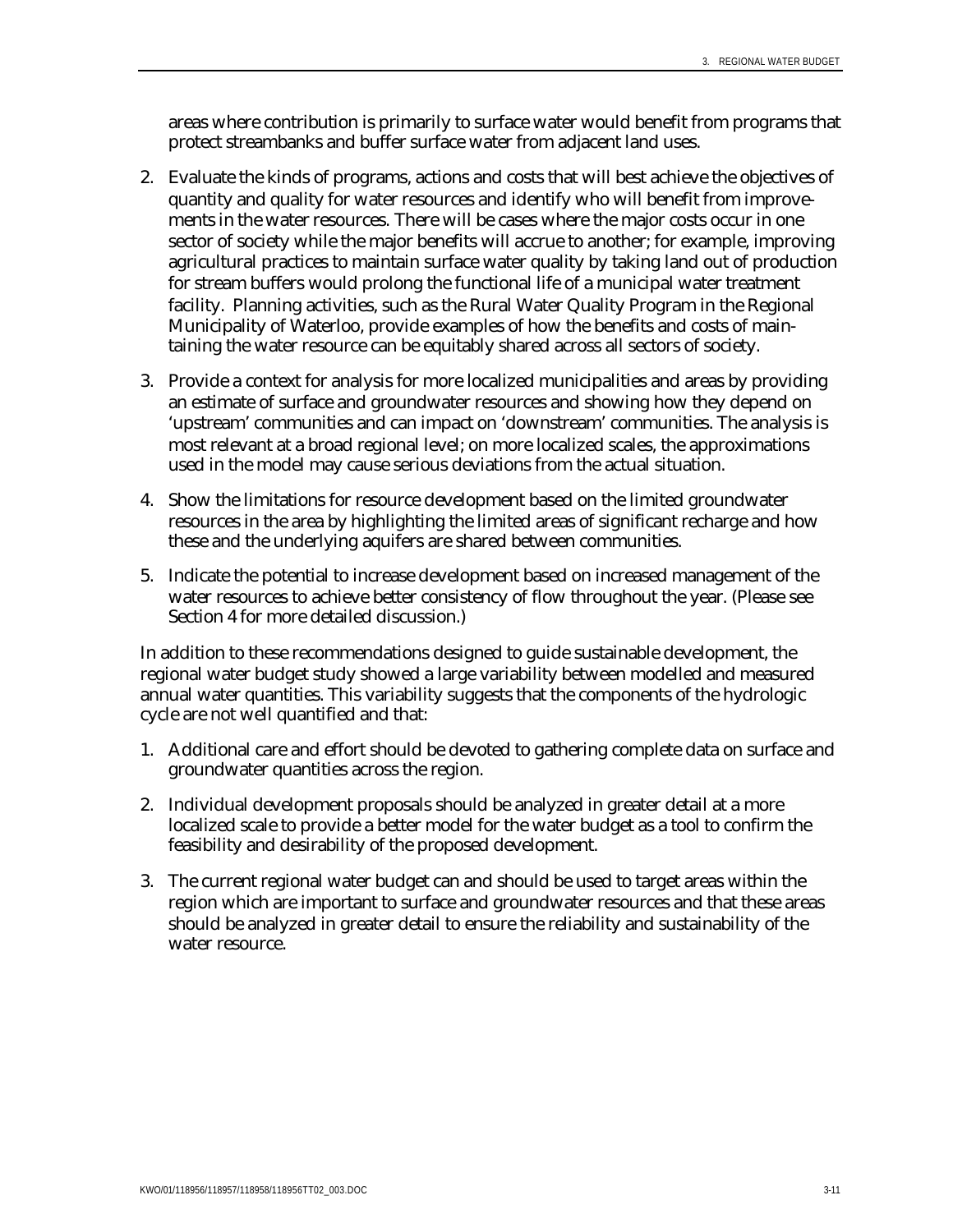This section presents an analysis of surface water quantity and quality within the Eastern Ontario Water Resources Management Study (EOWRMS) area. Combined recommendations are presented at the end of the section. The discussion and recommendations provided in this section need to be interpreted in the context of a regional strategy and in the context of watershed management. The recommendations made in a regional context are meant to be interpreted and implemented as a coordination effort that will make better and more efficient use of the resources and information available to the region. The recommendations made in a watershed context are meant to be interpreted and implemented as a management effort that will provide the most effective strategy based on watershed requirements. Simply put, regional recommendations involve inter-basin planning and coordination of programs undertaken on a watershed basis.

# 4.1 Surface Water Quantity Assessment

## 4.1.1 Overview

Data and statistics on streamflow are needed to assist with various tasks in the analysis of surface water including water budget analysis, assessment of water supply potential and evaluation of the capacity of watercourses to assimilate wastewater.

This section summarizes the available streamflow data and provides interpretation of the data as needed to assist with various analyses such as water budget analyses for the study area and individual watersheds, and assessment of wastewater assimilation capacity.

## 4.1.2 Data Sources

All streamflow data known or believed to be available for streamflow gauging stations in the study area has been acquired. The data acquired are those identified by the metadata records created during Phase 1A of EOWRMS.

The Water Survey of Canada (WSC), a division of Environment Canada, has provided data for all WSC gauges in the study area. The data was collected by the WSC office located in Guelph, Ontario.

WSC provided all the historical data for 26 stations. These data include monthly mean flows, daily mean flows, as well as daily mean and instantaneous extreme flows for the entire historical record. In addition, at some stations, water level data has been provided.

Table 4.1 shows a summary of the streamflow gauging stations and the data provided by WSC. The locations of these stations are shown on Figure 4-1 (map).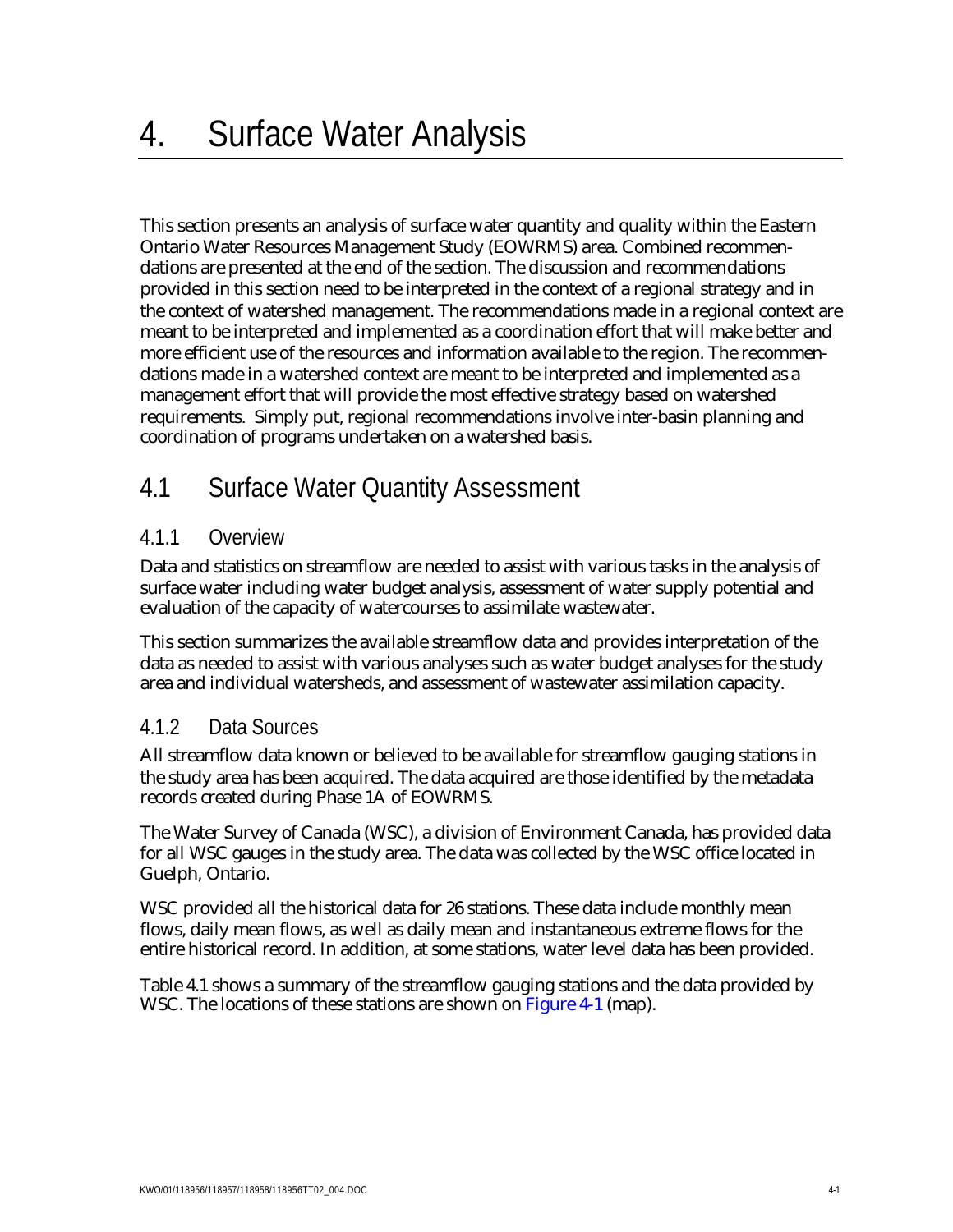#### TABLE 4.1

#### SUMMARY OF ACQUIRED STREAMFLOW DATA FOR THE EOWRMS AREA

*Data provided by Water Survey of Canada, Guelph office, February 2000*

| <b>Station ID</b> | <b>Description</b>                                   | <b>Drainage</b><br>Area<br>(km <sup>2</sup> ) | Period of<br>Record | <b>Monthly</b><br>and/or Daily<br>Data | <b>Years with 12</b><br><b>Months of Daily</b><br><b>Flow Data</b> |
|-------------------|------------------------------------------------------|-----------------------------------------------|---------------------|----------------------------------------|--------------------------------------------------------------------|
| 02LB005           | South Nation River near Plantagenet<br>Springs       | 3,810                                         | 1915-98             | M/D                                    | 1916-33, 1949-98                                                   |
| 02LB006           | <b>Castor River at Russell</b>                       | 433                                           | 1948-98             | <b>M/D</b>                             | 1968-98                                                            |
| 02LB007           | South Nation River at Spencerville                   | 246                                           | 1948-98             | M/D                                    | 1950-98                                                            |
| 02LB008           | Bear Brook near Bourget                              | 440                                           | 1949-98             | M/D                                    | 1977-95                                                            |
| 02LB009           | South Nation River at Chesterville                   | 1,050                                         | 1949-94             | M/D                                    | 1972-74                                                            |
| 02LB012           | East Branch of Scotch River at St.<br><b>Isidore</b> | 77                                            | 1970-94             | M/D                                    | 1970-78                                                            |
| 02LB013           | South Nation River at Casselman                      | 2,410                                         | 1974-95             | M/D                                    | 1974, 1976-86                                                      |
| 02LB014W          | South Nation River below Casselman                   | 2,410                                         | 1972-94             | M/D                                    | None                                                               |
| 02LB015W          | South Nation River at Lemieux                        |                                               | 1972-94             | M/D                                    | 1973-76                                                            |
| 02LB016           | Little Castor River near Embrun                      | 76.1                                          | 1978-83             | M/D                                    | 1978-83                                                            |
| 02LB017Q          | North Branch South Nation River near<br>Heckston     | 69.2                                          | 1977-97             | M/D                                    | 1978-96                                                            |
| 02LB017W          | North Branch South Nation River near<br>Heckston     | 69.2                                          | 1997-98             | M/D                                    | 1997-98                                                            |
| 02LB018           | West Branch of Scotch River at St.<br>Isidore        | 99.5                                          | 1979-98             | M/D                                    | 1979-83                                                            |
| 02LB019           | South Indian Creek near Limoges                      | 72.3                                          | 1978-83             | M/D                                    | 1979-83                                                            |
| 02LB020           | South Castor at Kenmore                              | 189                                           | 1978-97             | M/D                                    | 1979-96                                                            |
| 02LB022           | Payne River near Berwick                             | 152                                           | 1976-97             | M/D                                    | 1977-78, 1980-96                                                   |
| 02LB027           | <b>Black Creek near Bourget</b>                      | 17.7                                          | 1993-94             | M/D                                    | None                                                               |
| 02LB029W          | South Nation River at Sequin Bridge                  |                                               | 1993-94             | D                                      | None                                                               |
| 02LB030           | South Nation River at Pendleton Bridge               |                                               | 1994-95             | D                                      | None                                                               |
| 02LB101           | Bear Brook at Carlsbad Springs                       | 65                                            | 1976-78             | M/D                                    | 1976-77                                                            |
| 02MC001           | Raisin River near Williamstown                       | 404                                           | 1960-98             | M/D                                    | 1961-98                                                            |
| 02MC009           | South Raisin River Diversion at Long<br>Sault        |                                               | 1972-96             | M/D                                    | None                                                               |
| 02MC026           | Riviere Beaudette near Glen Nevis                    | 124                                           | 1983-98             | M/D                                    | 1984-98                                                            |
| 02MC027           | Raisin River at Black River                          | 129                                           | 1986-92             | M/D                                    | None                                                               |
| 02MC028           | Riviere Delisle near Alexandria                      | 85.4                                          | 1985-98             | M/D                                    | 1986-97                                                            |
| 02MC030           | South Raisin River near Cornwall                     | 25.8                                          | 1986-98             | D                                      | None                                                               |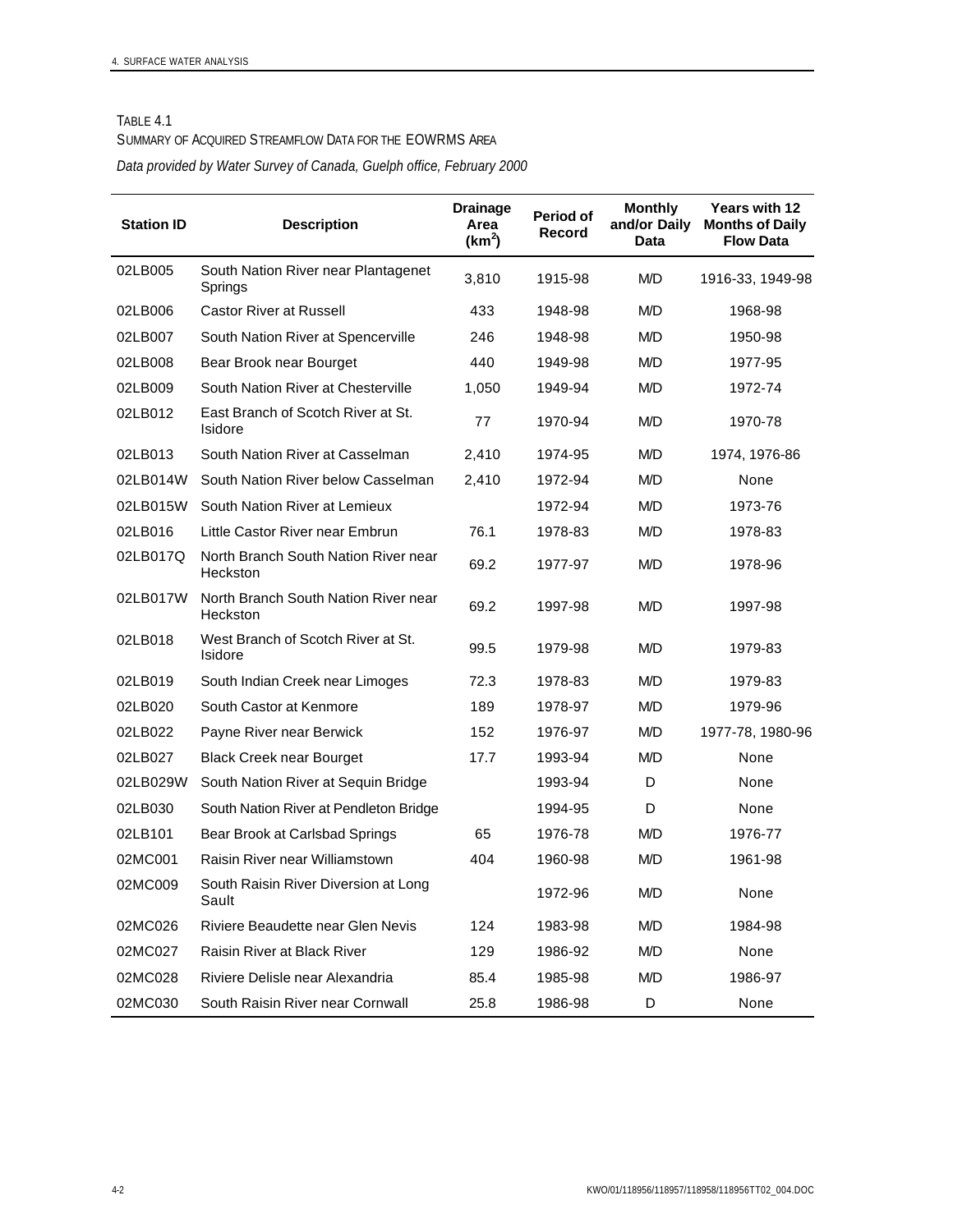## 4.1.3 Data Adequacy, Limitations, and Assumptions

### Data Adequacy for Estimating Average Annual Streamflow Volume

An annual water budget was constructed for the study area. The required information included average annual streamflow volume at as many gauged watershed locations as possible.

Of the 26 gauging stations, seven do not contain one single year of complete daily or monthly data. Eight more of the stations have less than 10 years of data. A total of 11 stations have 10 or more years of data. Ten years of data was considered the minimum needed to compute what could be considered a reasonable estimate of average annual streamflow. Therefore, the data have been judged adequate to provide an average annual streamflow value for 11 subwatersheds; these are listed in Table 4.2.

TABLE 4.2

STREAMFLOW STATIONS WITH 10 OR MORE YEARS OF COMPLETE DAILY OR MONTHLY DATA

| <b>Station ID</b> | <b>Description</b>                            | <b>Drainage</b><br>Area<br>(km <sup>2</sup> ) | <b>Average Annual</b><br><b>Flow Volume</b><br>$(x 10^6 \text{ m}^3)$ | Number of<br><b>Years of</b><br>Data |
|-------------------|-----------------------------------------------|-----------------------------------------------|-----------------------------------------------------------------------|--------------------------------------|
| 02LB005           | South Nation River near Plantagenet Springs   | 3,810                                         | 1,354.9                                                               | 68                                   |
| 02LB006           | Castor River at Russell                       | 433                                           | 172.0                                                                 | 31                                   |
| 02LB007           | South Nation River at Spencerville            | 246                                           | 95.1                                                                  | 49                                   |
| 02LB008           | Bear Brook near Bourget                       | 440                                           | 187.9                                                                 | 19                                   |
| 02LB013           | South Nation River at Casselman               | 2410                                          | 925.9                                                                 | 12                                   |
| 02LB017Q          | North Branch South Nation River near Heckston | 69.2                                          | 27.2                                                                  | 19                                   |
| 02LB020           | South Castor at Kenmore                       | 189                                           | 67.3                                                                  | 18                                   |
| 02LB022           | Payne River near Berwick                      | 152                                           | 55.0                                                                  | 19                                   |
| 02MC001           | Raisin River near Williamstown                | 404                                           | 161.9                                                                 | 38                                   |
| 02MC026           | Riviere Beaudette near Glen Nevis             | 124                                           | 57.5                                                                  | 15                                   |
| 02MC028           | Riviere Delisle near Alexandria               | 85.4                                          | 33.3                                                                  | 12                                   |

Data Adequacy for Developing Low-flow and Flood-flow Statistics

Low-flow statistics are needed to assist with assessing the capacity of watercourses to assimilate waste loadings, such as those from municipal sewage lagoons or wastewater treatment plants.

Historically, permitting of wastewater discharges by the Ontario Ministry of the Environment (MOE) under the Ontario Water Resources Act has been based on technical evaluations that typically consider the 1-in-20-years 7-day low flow, the so-called 7Q20. Typically, fifteen or more years of historical streamflow data are needed to perform statistical analyses to derive the 7Q20.

Similarly, to develop flood flow estimates for return periods of 2 years to 100 years, at least 15 years of daily flow data are required to support statistical analyses. A substantially longer period (e.g. 30 years or more) is desirable and arguably required, since the longer record will provide a significantly higher level of confidence in the statistical results.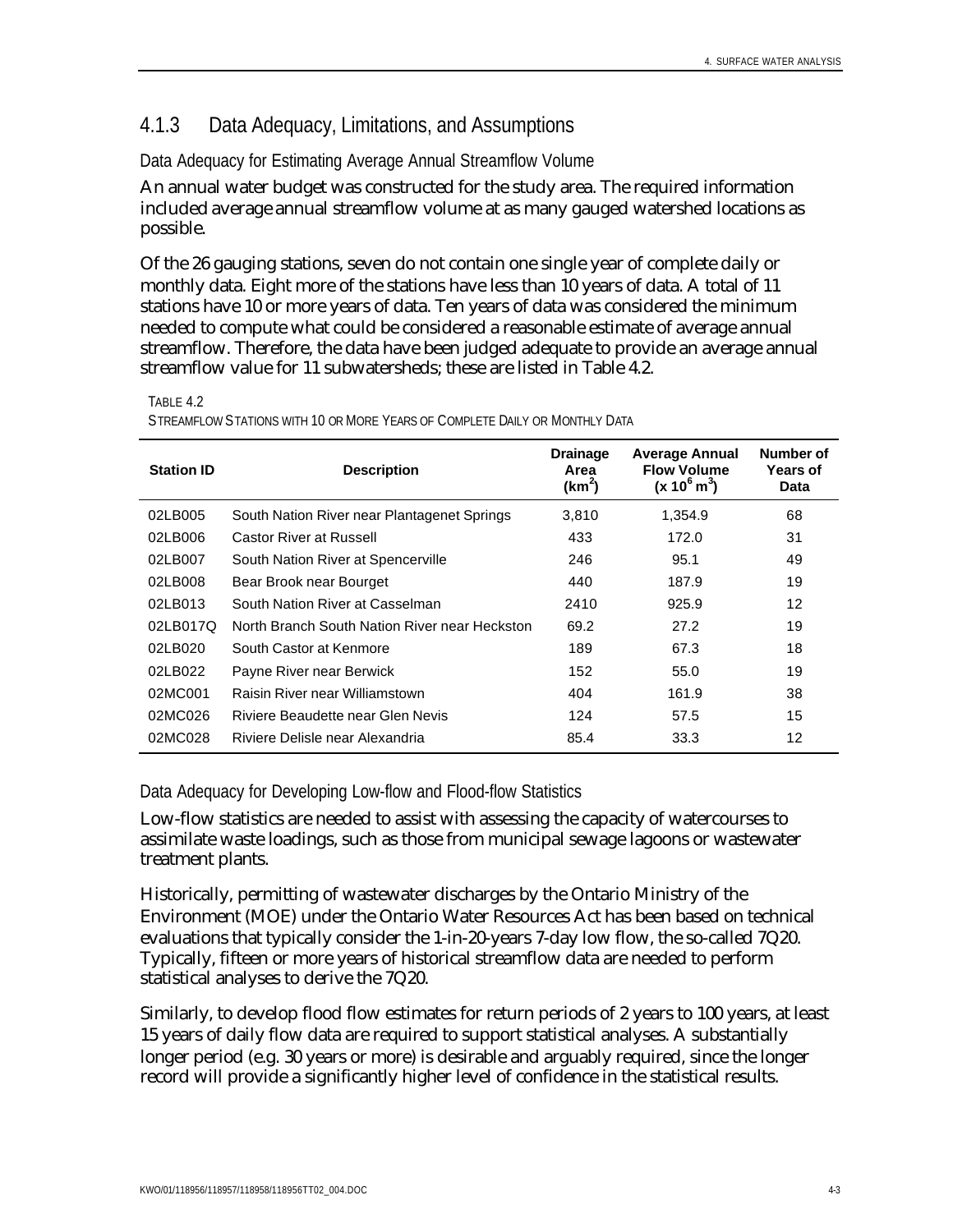Of the 26 stations provided by the WSC, nine stations have 15 or more years with complete daily streamflow data. These stations are listed in Table 4.3.

| <b>Station ID</b> | <b>Description</b>                            | Drainage Area<br>$(km^2)$ | Number of Years of<br><b>Data</b> |
|-------------------|-----------------------------------------------|---------------------------|-----------------------------------|
| 02LB005           | South Nation River near Plantagenet Springs   | 3,810                     | 50                                |
| 02LB006           | <b>Castor River at Russell</b>                | 433                       | 31                                |
| 02LB007           | South Nation River at Spencerville            | 246                       | 49                                |
| 02LB008           | Bear Brook near Bourget                       | 440                       | 19                                |
| 02LB017Q          | North Branch South Nation River near Heckston | 69.2                      | 19                                |
| 02LB020           | South Castor at Kenmore                       | 189                       | 18                                |
| 02LB022           | Payne River near Berwick                      | 152                       | 19                                |
| 02MC001           | Raisin River near Williamstown                | 404                       | 38                                |
| 02MC026           | Riviere Beaudette near Glen Nevis             | 124                       | 15                                |

TABLE 4.3 STATIONS WITH 15 OR MORE YEARS OF COMPLETE DAILY STREAMFLOW RECORD

### 4.1.4 Approach and Methods

Various flow statistics were calculated for the stations with sufficient recorded data. The flow statistics include:

- Average annual streamflow volume as needed for regional water budget analysis
- Average monthly streamflow volume as needed to characterize seasonal variation in watershed water yield
- Flow duration curves to characterize the entire streamflow regime
- Low-flow statistics as needed to assess waste assimilative capacities
- High-flow statistics to characterize flood conditions and flood frequency

#### Average Annual Streamflow Volume

Average annual streamflow volume has been computed for all gauging stations with at least 10 complete calendar years of daily streamflow measurements. Average monthly streamflow volumes were also computed for the same stations. Streamflow volume units have been converted to an average water depth over the watershed (mm), which are the same units used in the water budget.

#### Flow Duration Curves

Flow duration curves were developed for gauging stations with a least 10 complete calendar years of daily streamflow record. Flow duration curves show the percentage of time that specified flowrates were met or exceeded during the period of record. These curves are useful for summarizing the entire streamflow regime at a given gauging station. The shape or form of the curve can indicate the relative amount of surface water storage within a watershed (as reflected in attenuation of higher flows) and the extent to which groundwater discharge is sustaining baseflow (as indicated by magnitude of flows with highest frequency/duration).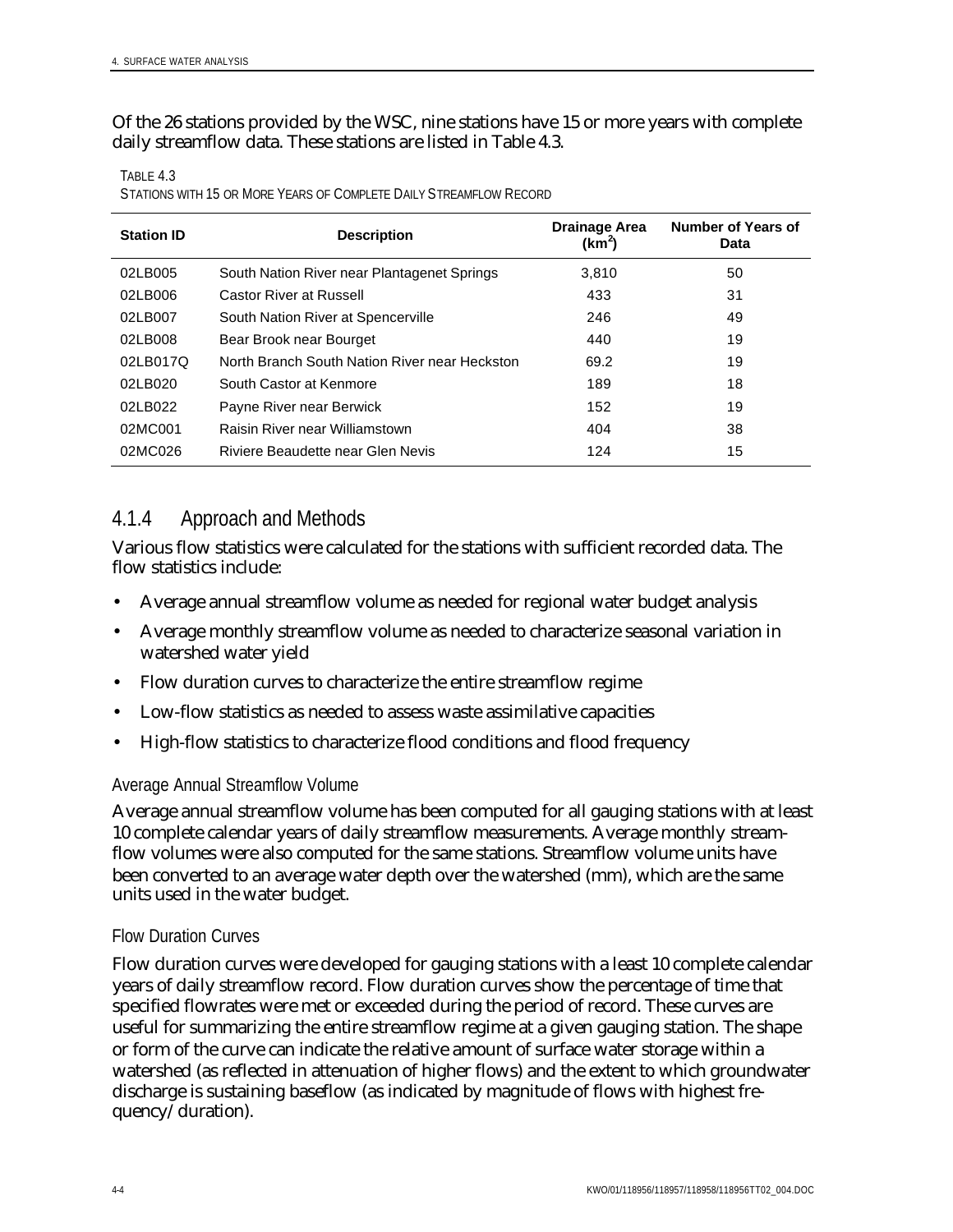#### Low-Flow Statistics

A minimum of 15 years of data is needed to support statistical analyses to derive 7Q20 estimates. 7Q20 values have been derived for the nine stations that have sufficient data. Monthly low-flow analysis was completed to provide statistics that depict seasonal flow variability.

Frequency analysis was done using the method of moments and the method of lowest observed flow (Pilon et al., 1988). For each station analyzed, the method of lowest observed flow resulted in the lowest estimation error and was selected as the preferred approach. Comparisons were made between the MOE calculations of 7Q20 and the method of lowest observed flows used in this study.

#### High-Flow Statistics

Statistics on high flows or flood flows are used for various purposes. Flows with return periods of 2 years to 100 years are used in the design of bridges, culverts and other hydraulic structures. The 100-year flood flow has been historically used in Eastern Ontario to delineate the Regulatory floodline, which is used by Conservation Authorities and municipalities for regulation of buildings and land use in accordance with Planning Act policy regarding floodplains.

Frequency analysis of historical flow data is a widely accepted approach for estimating flows for return periods of 2 years to 100 years or even longer. Pilon et al. (1985) provides details on accepted methods of statistical analysis.

Environment Canada's Consolidated Frequency Analysis Package (CFA) has been used to derive flood flow estimates for those stations with adequate daily flow data. CFA screens the data for independence, trend, homogeneity and randomness, and then performs the flow frequency analysis to develop estimates of flows with return periods of 2 years to 500 years.

All gauging stations with 15 years or more of data have been analyzed with the CFA program.

### 4.1.5 Characterization and Key Findings

#### Average Annual Streamflow Volumes

Table 4.4 presents the average annual streamflow volume statistics as computed for gauging stations with 10 or more years of data.

The average annual streamflow values have been used in determining the regional water budget on a subwatershed basis, as described in the previous section of this report.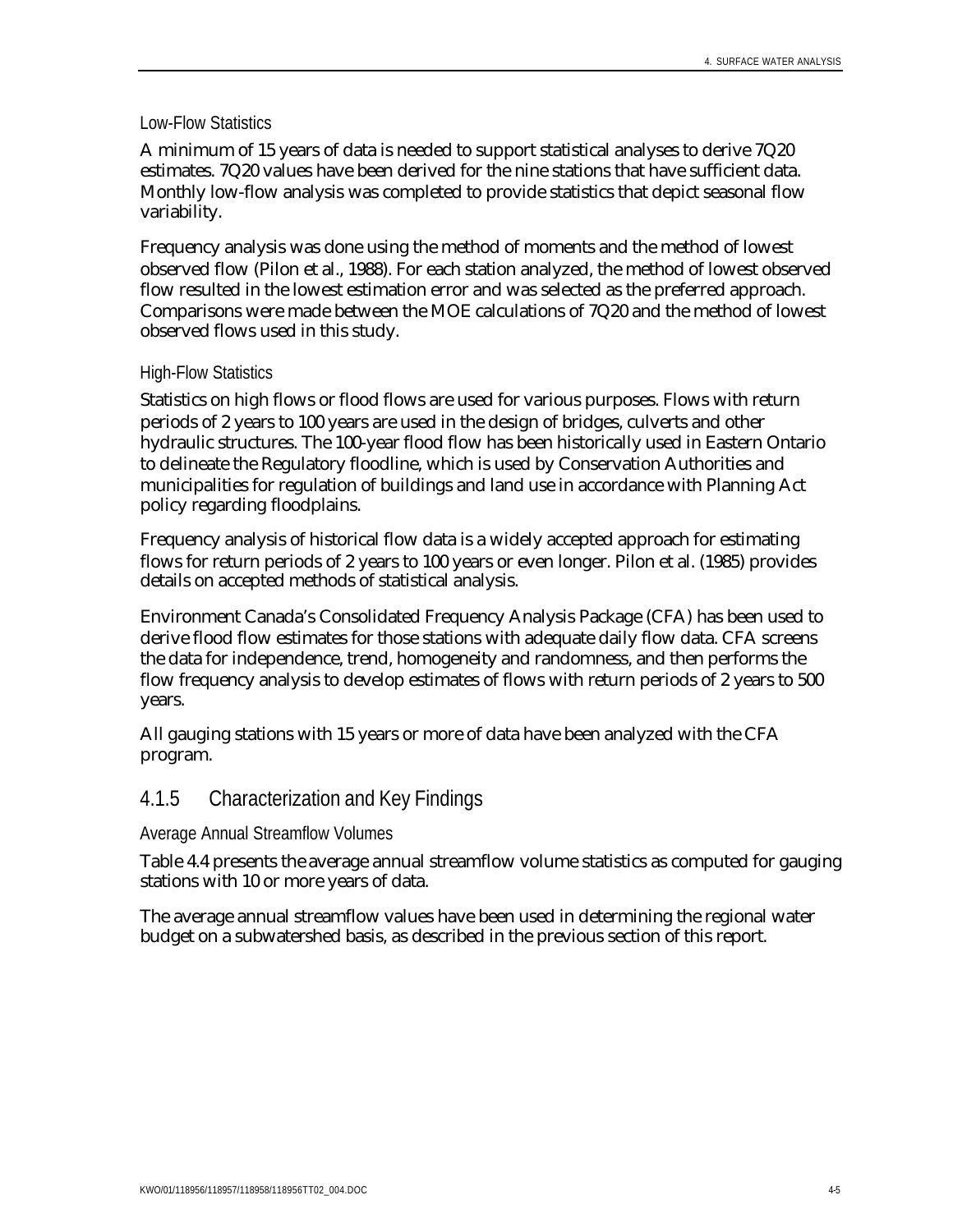TABLE 4.4

AVERAGE ANNUAL STREAMFLOW VOLUME AS DEPTH OVER DRAINAGE AREA

| <b>Station ID</b> | <b>Description</b>                            | <b>Drainage</b><br>Area<br>(km <sup>2</sup> ) | <b>Number</b><br>of Years<br>of Data | <b>Average Annual</b><br><b>Streamflow Volume as</b><br>Water Depth over the<br><b>Watershed (mm)</b> |
|-------------------|-----------------------------------------------|-----------------------------------------------|--------------------------------------|-------------------------------------------------------------------------------------------------------|
| 02LB005           | South Nation River near Plantagenet Springs   | 3.810                                         | 68                                   | 356                                                                                                   |
| 02LB006           | <b>Castor River at Russell</b>                | 433                                           | 31                                   | 397                                                                                                   |
| 02LB007           | South Nation River at Spencerville            | 246                                           | 49                                   | 386                                                                                                   |
| 02LB008           | Bear Brook near Bourget                       | 440                                           | 19                                   | 427                                                                                                   |
| 02LB013           | South Nation River at Casselman               | 2.410                                         | 12                                   | 384                                                                                                   |
| 02LB017Q          | North Branch South Nation River near Heckston | 69.2                                          | 19                                   | 392                                                                                                   |
| 02LB020           | South Castor at Kenmore                       | 189                                           | 18                                   | 356                                                                                                   |
| 02LB022           | Payne River near Berwick                      | 152                                           | 19                                   | 362                                                                                                   |
| 02MC001           | Raisin River near Williamstown                | 404                                           | 38                                   | 401                                                                                                   |
| 02MC026           | Riviere Beaudette near Glen Nevis             | 124                                           | 15                                   | 464                                                                                                   |
| 02MC028           | Riviere Delisle near Alexandria               | 85.4                                          | 12                                   | 389                                                                                                   |

#### Monthly Variation in Streamflow

An important aspect of the streamflow regime is the seasonal variation in flow. Seasonal variation will affect strategies for dealing with wastewater, and will also affect the feasibility of using surface water sources for water supply purposes.

Appendix C contains a tabulation of average monthly streamflow volumes for all stations with 10 or more years of data. The monthly and seasonal variations can best be examined graphically, and Appendix C therefore contains plots of the monthly volumes. Selected plots are shown in this section.

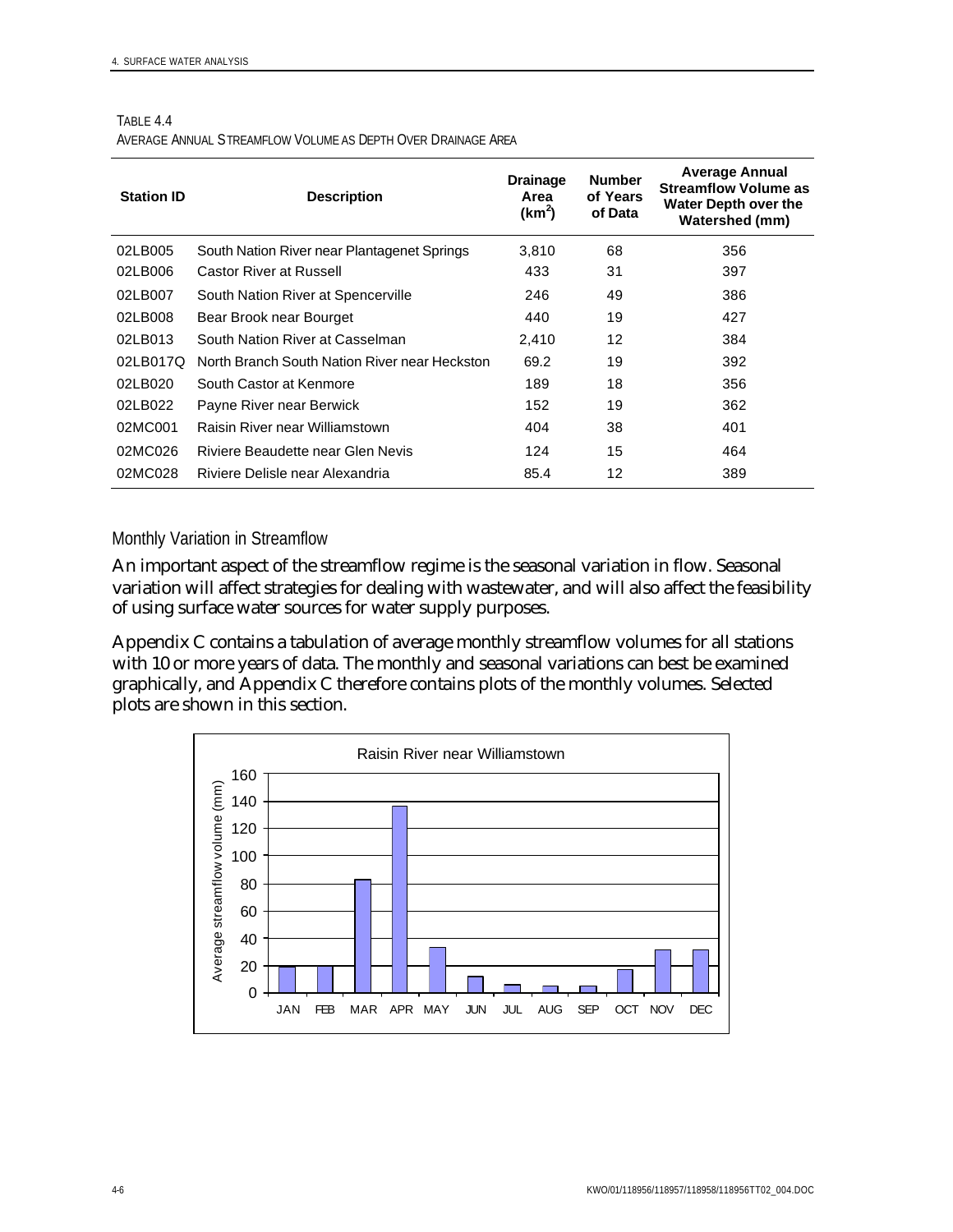





These plots clearly show the highly seasonal nature of streamflow throughout the study area. On average, 52 percent to 62 percent of annual streamflow volume is delivered from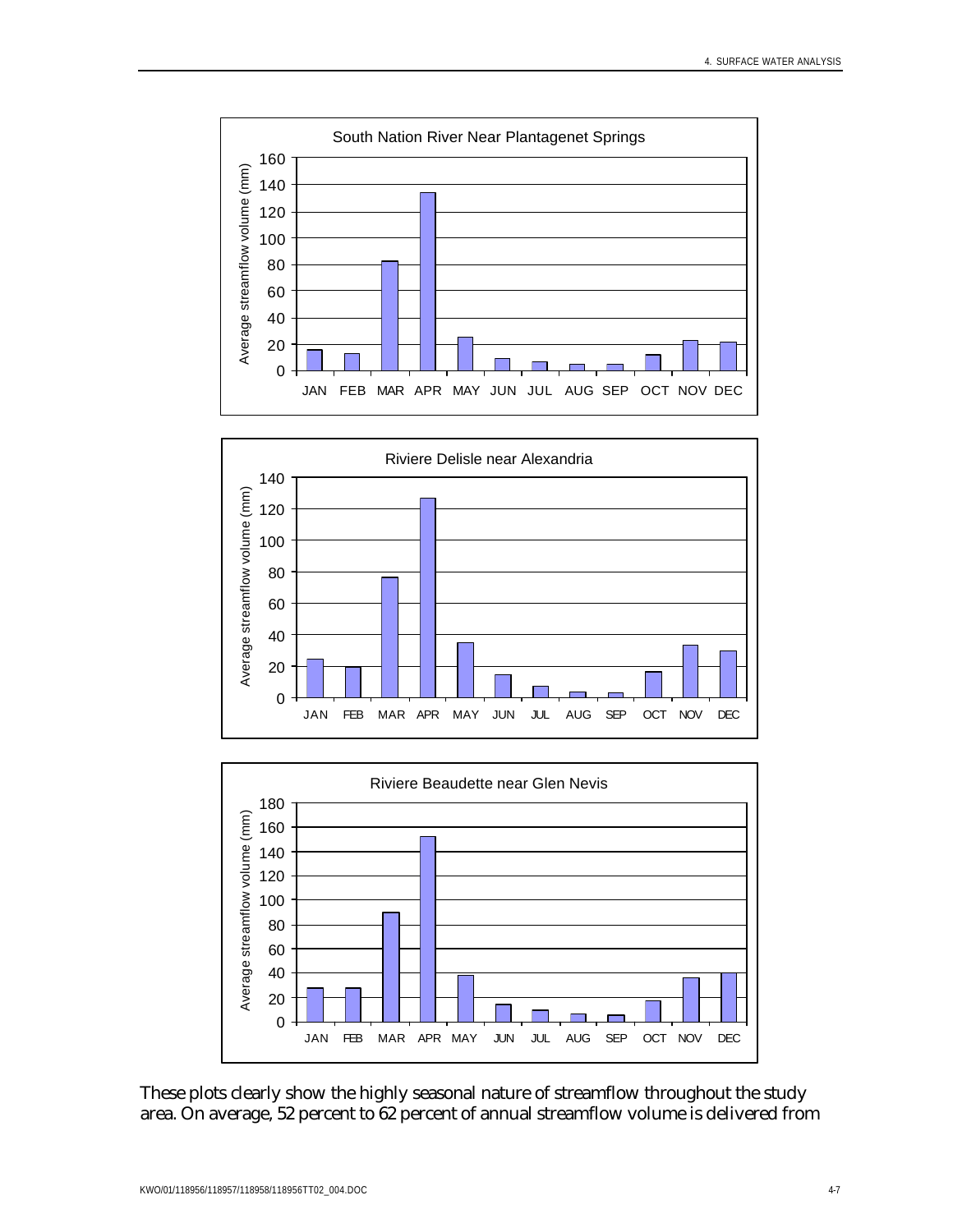local watersheds during the months of March and April. The spring high-flow period is followed by relatively rapid recession of streamflow during May, followed then by a period of low flow during the late spring and summer growing season.

While this pattern is not uncommon of southern Ontario streams, its implications are significant for the EOWRMS area. First of all, as will be discussed in more detail in the context of surface water quality, wastewater discharges from municipal sewage treatment systems, such as lagoon systems, need to be managed such that discharge occurs when in-stream dilution capacity is high (i.e. when streamflow is high), in order to protect water quality and aquatic life. This requirement is reflected in the fact that most existing systems are designed and operated using seasonal discharge (i.e. spring and fall discharge, or spring only). Some options for improving the quality of existing lagoon discharge are noted in Section 7 and in Appendix E.

Secondly, the extent of the low-flow period means that careful management of all surface water withdrawals (e.g. irrigation supplies, municipal water supplies) is needed to ensure that aquatic habitat is protected and to ensure that downstream water users have adequate supply.

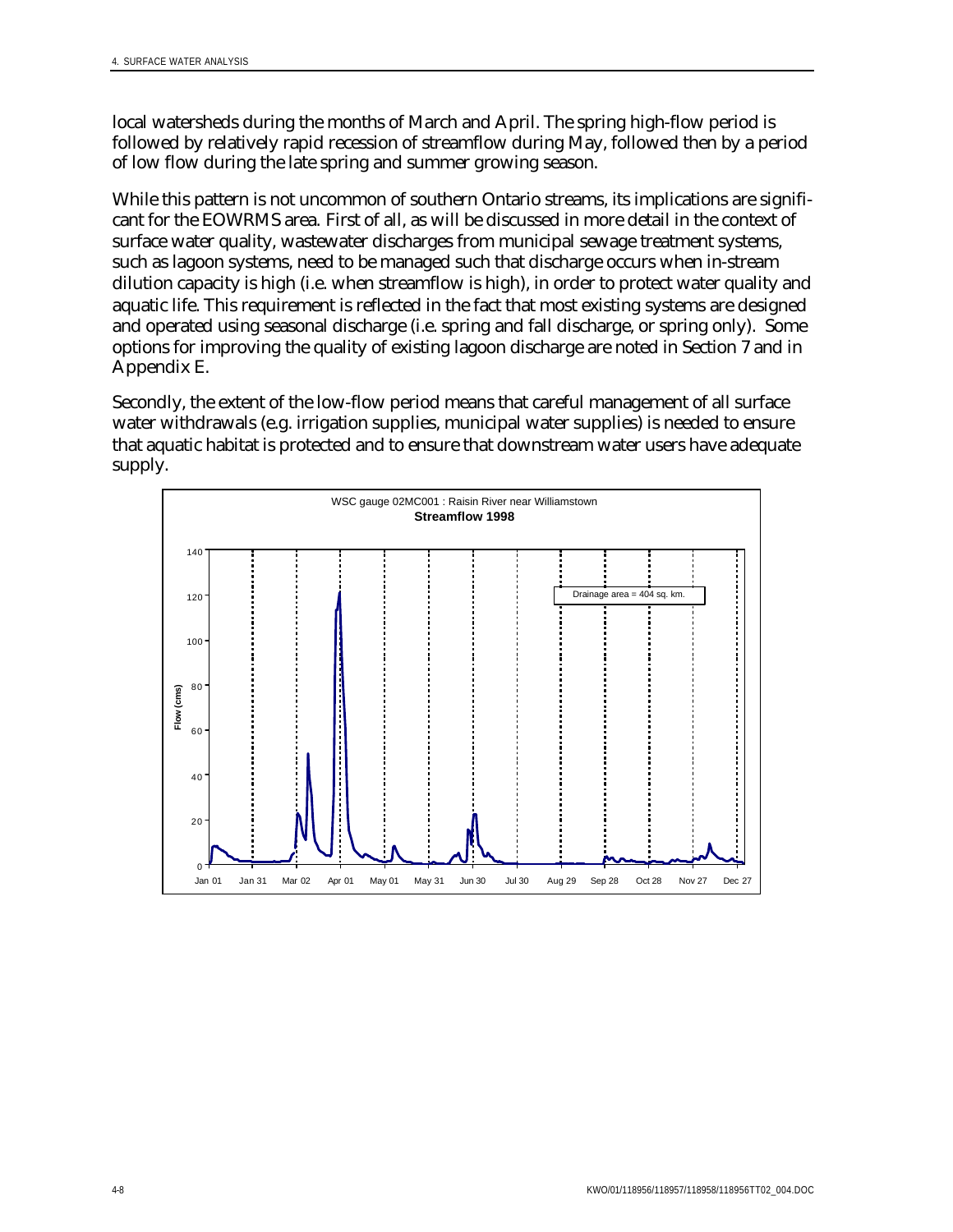

The importance of managing surface water withdrawals can be seen by considering average streamflow volume during the June to September low-flow period. Table 4.5 expresses average June-September flow volume per unit watershed area per day.

As Table 4.5 shows, the daily summer flow volume is on the order of 2,000 to 3,000 litres per hectare throughout the study area. When existing and potential population densities, livestock watering requirements and potential irrigation needs are considered, it becomes apparent that the summer low-flow period may present a significant constraint if surface water sources are to managed in a way that meets demand while also protecting aquatic habitat during the critical summer months. Furthermore, any reduction of streamflow during the summer period could serve to aggravate water quality problems.

TABLE 4.5

|                                    | Litres/hectare/day | Imp gals/acre/day |
|------------------------------------|--------------------|-------------------|
| South Nation River at Plantagenet  | 2,081              | 186               |
| <b>Castor River at Russell</b>     | 2.715              | 242               |
| South Nation River at Casselman    | 2,068              | 184               |
| South Nation River at Spencerville | 2,083              | 186               |
| Raisin River near Williamstown     | 2.294              | 204               |
| Riviere Beaudette near Glen Nevis  | 2.944              | 262               |
| Riviere Delisle near Alexandria    | 2.378              | 212               |

AVERAGE STREAMFLOW AT SELECTED STATIONS, FOR JUNE 1 TO SEPT. 30, EXPRESSED AS A VOLUME PER AREA OVER THE WATERSHED AREA

#### Flow Duration Curves

Flow duration curves were developed for stations with 10 or more complete calendar years of data. Example curves for the South Nation River and the Raisin River as shown below. The complete set of curves are in Appendix C.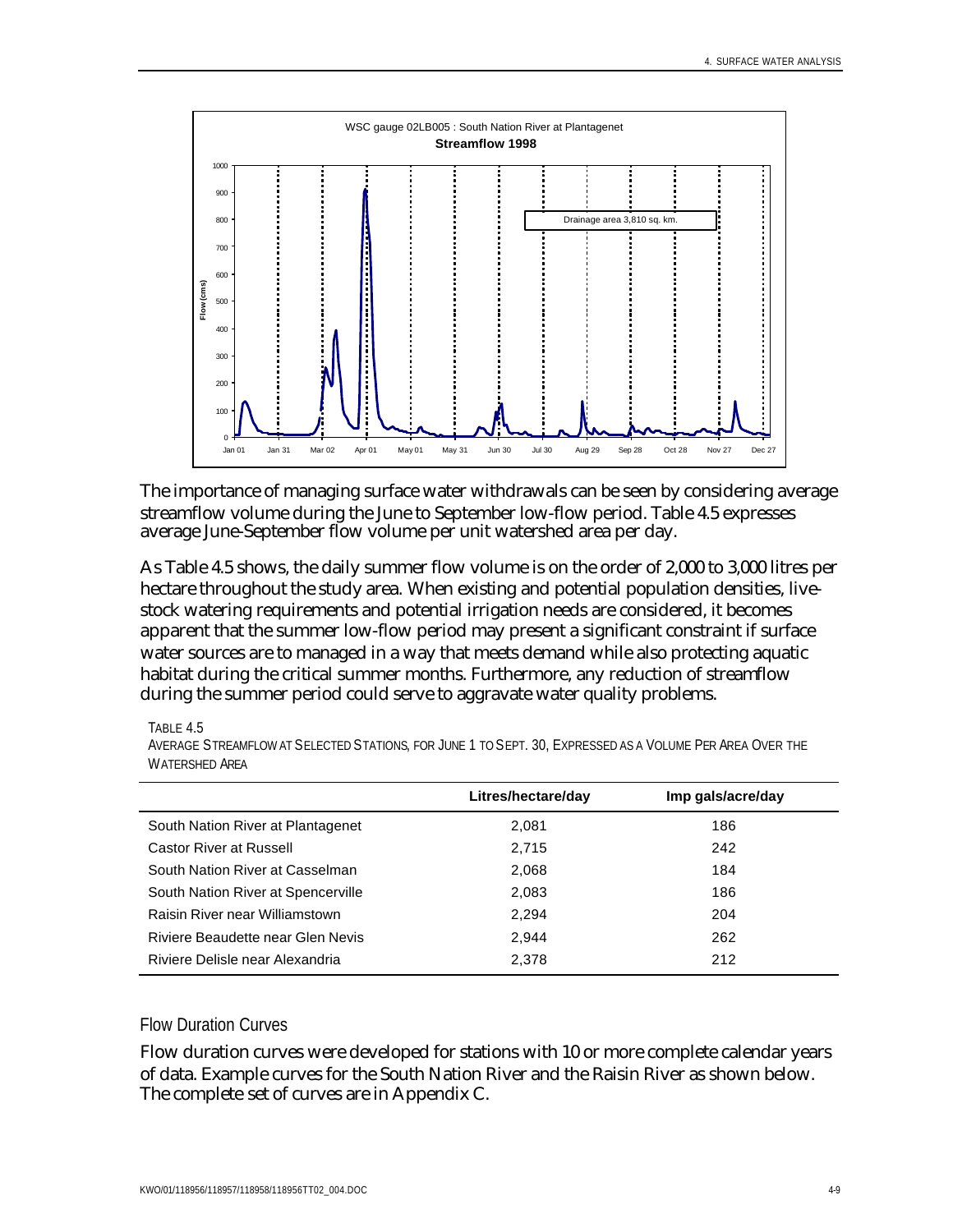

The 1980 MOE report *Water Resources of the South Nation River Basin*, presents flow duration curves for stations in the South Nation watershed, based on data for the interval 1950 to 1974. To allow comparison with the earlier work, the figure above shows curves developed using data for years since 1974, alongside the curve for the 1950-1974 period, as well as the curve developed using all available data for the station. The differences in these curves do not indicate any significant change in the overall streamflow regime between the 1950-1974 period and the 1975-1998 period.

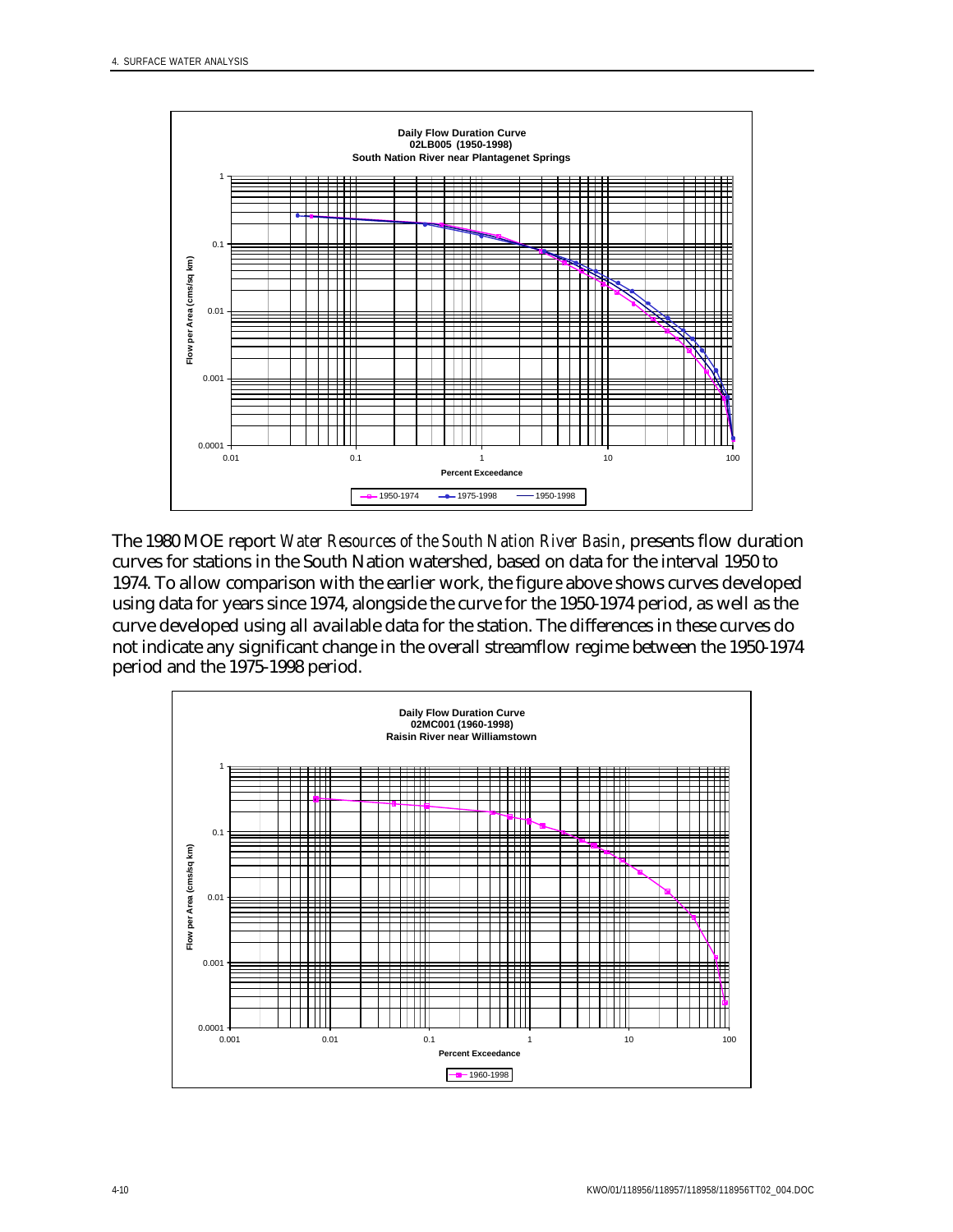Flow duration curves can be used to develop an estimate of watercourse "baseflow", this being an indication of the flow that is sustained during relatively dry periods. Although various definitions of "baseflow" are used, it is sometimes estimated as the flowrate that is met or exceeded at least 60 percent of the time.

Using this definition, the flow duration curves presented in Appendix C show that baseflow across the study area is in the range of 1 to 2 litres/per second per square kilometre of drainage area (which equates to approximately 900 to 1,800 litres per day per hectare). This particular statistic again indicates that available streamflow may present significant constraints to increased surface water withdrawals if baseflow is to be maintained to meet environmental protection and enhancement objectives.

#### Low-Flow Statistics

The annual and monthly 7-day low-flow frequency statistics are presented in Appendix C.

MOE (1980) presents 7-day mean flows for selected stations, based on data for the years 1950 to 1974. Table 4.6 compares the 7Q20 flows from the 1980 MOE report and the 7Q20 flows calculated using the method of lowest observed flow from 1950 to 1998, for the gauging station on the South Nation at Plantagenet.

#### TABLE 4.6

SOUTH NATION RIVER AT PLANTAGENET SPRINGS (STATION 02LB005) 7Q20 FLOWS (M3/S)

| Month     | From MOE (1980) Based on<br><b>Streamflow Data for</b><br>1950 - 1974 | <b>Results from Updated Analysis Using</b><br><b>Streamflow Data for</b><br>1950 - 1998 |
|-----------|-----------------------------------------------------------------------|-----------------------------------------------------------------------------------------|
| January   | 1.08                                                                  | 0.92                                                                                    |
| February  | 1.08                                                                  | 0.91                                                                                    |
| March     | 1.98                                                                  | 1.60                                                                                    |
| April     | 11.32                                                                 | 10.01                                                                                   |
| May       | 3.11                                                                  | 2.77                                                                                    |
| June      | 1.08                                                                  | 0.68                                                                                    |
| July      | 0.85                                                                  | 0.59                                                                                    |
| August    | 0.91                                                                  | 0.51                                                                                    |
| September | 0.85                                                                  | 0.48                                                                                    |
| October   | 0.91                                                                  | 0.61                                                                                    |
| November  | 1.08                                                                  | 1.30                                                                                    |
| December  | 1.42                                                                  | 1.13                                                                                    |

These results indicate a possible trend towards more extreme low flows, as indicated by the fact that 1950-1998 7Q20 values are consistently lower than those for the 1950-1974 period. This apparent change appears to be most significant in the critical summer months and is likely indicative of general climatic conditions, as evidenced by low Great Lakes water levels, over the last several years.

#### Flood flow statistics

Table 4.7 presents the computed estimates of flows with return period of 2 to 500 years.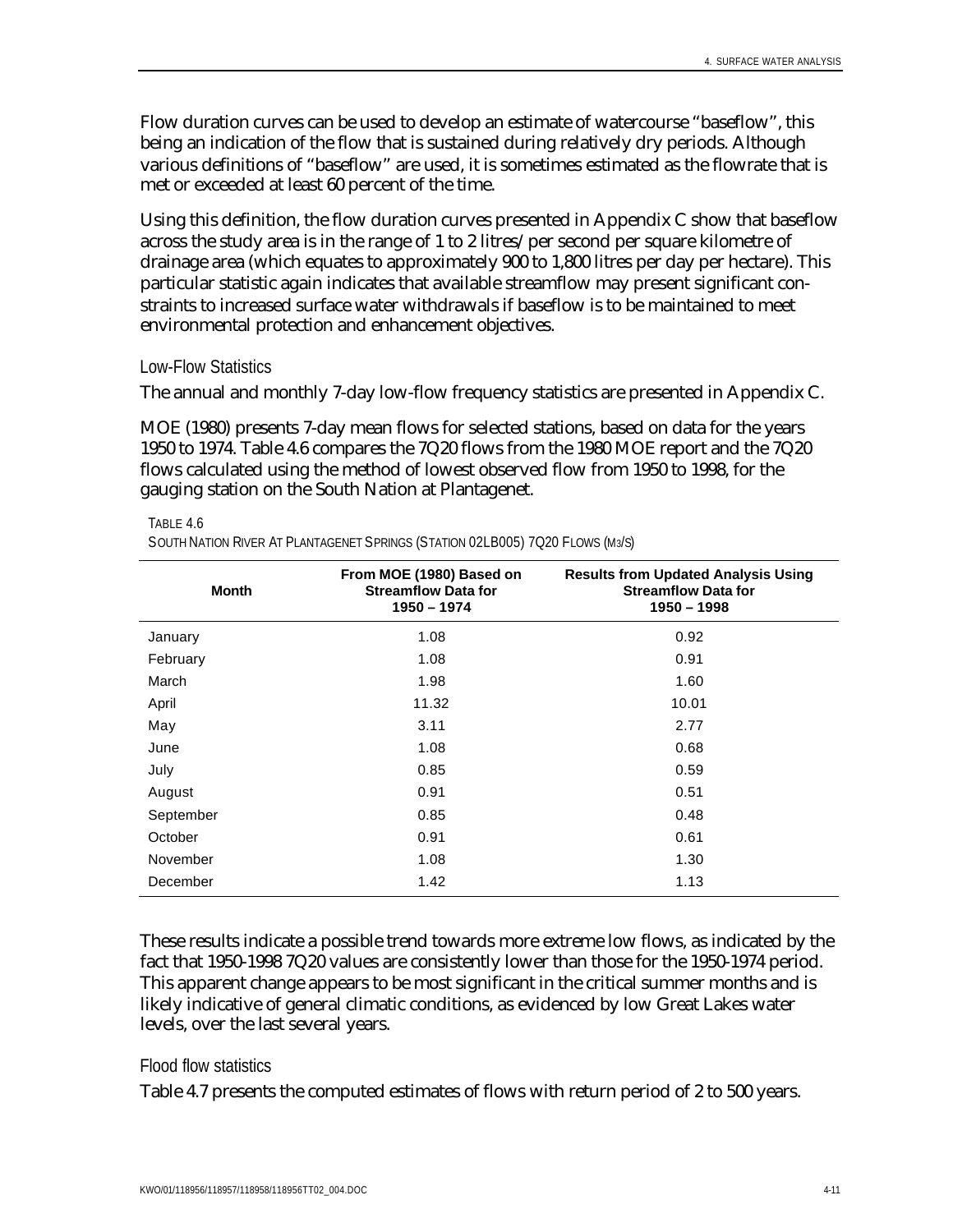#### TABLE 4.7 FLOOD FLOW ESTIMATES

| Derived from Flow Frequency Analysis for Stations with 15 or More Years of Streamflow Data |  |  |  |  |
|--------------------------------------------------------------------------------------------|--|--|--|--|
|--------------------------------------------------------------------------------------------|--|--|--|--|

|                |                                               | Years        | Flood Flow Estimates (m <sup>3</sup> /sec) for Various Return Periods |            |             |             |             |              |              |              |
|----------------|-----------------------------------------------|--------------|-----------------------------------------------------------------------|------------|-------------|-------------|-------------|--------------|--------------|--------------|
| <b>Station</b> |                                               | of<br>Record | $\mathbf{2}$<br>Years                                                 | 5<br>Years | 10<br>Years | 20<br>Years | 50<br>Years | 100<br>Years | 200<br>Years | 500<br>Years |
| 02LB005        | South Nation at<br>Plantagenet                | 68           | 713                                                                   | 905        | 996         | 1060        | 1130        | 1170         | 1200         | 1230         |
| 02LB006        | Castor R. at Russell                          | 31           | 104                                                                   | 137        | 153         | 165         | 177         | 185          | 191          | 197          |
| 02LB007        | South Nation at<br>Spencerville               | 49           | 43.4                                                                  | 60.3       | 70.9        | 80.6        | 92.7        | 101          | 110          | 121          |
| 02LB008        | Bear Brook near<br>Bourget                    | 19           | 101                                                                   | 149        | 183         | 216         | 260         | 293          | 327          | 374          |
| 02LB017        | North Branch<br>South Nation near<br>Heckston | 19           | 11.3                                                                  | 13.8       | 15.3        | 16.7        | 18.5        | 19.8         | 21.1         | 22.7         |
| 02LB020        | South Castor near<br>Kenmore                  | 18           | 38.6                                                                  | 45.7       | 48.5        | 50.2        | 51.7        | 52.3         | 52.7         | 53.1         |
| 02LB022        | Payne River Near<br><b>Berwick</b>            | 19           | 29.3                                                                  | 44.6       | 59          | 77.2        | 109         | 140          | 180          | 250          |
| 02MC001        | Raisin River near<br>Williamstown             | 38           | 74.3                                                                  | 95.9       | 107         | 115         | 124         | 129          | 134          | 139          |
| 02MC026        | <b>Riviere Beaudette</b><br>near Glen Nevis   | 15           | 20.1                                                                  | 25.7       | 28.7        | 31.1        | 33.7        | 35.4         | 37           | 38.7         |

#### Streamflow versus Precipitation

Environment Canada's Atmospheric Environment Service (AES), now called the Meteorological Service of Canada, records climatological information for all regions of Canada. Historical data for AES stations within the EOWRMS study area have been acquired, along with data for selected stations that are close to the study area limits. The stations for which data have been acquired are listed in Table 4.8 with the period of record and average annual precipitation.

#### TABLE 4.8

ENVIRONMENT CANADA CLIMATOLOGICAL STATIONS: SUMMARY OF DATA ACQUIRED AND AVERAGE ANNUAL PRECIPITATION STATISTICS

| <b>Station</b><br>ID | Location                                 | Period of<br>Record | <b>Overview of Data Acquired</b>                                                     | <b>Average Annual</b><br><b>Precipitation</b><br>(mm) |
|----------------------|------------------------------------------|---------------------|--------------------------------------------------------------------------------------|-------------------------------------------------------|
| 6100971              | <b>Brockville</b>                        | 1965-1999           | Daily and monthly precip., monthly air temp.                                         | 979.5                                                 |
| 6101502              | Chesterville                             | 1965-1997           | Daily and monthly precip., monthly air temp.                                         | 959.5                                                 |
| 6101901              | Cornwall                                 | 1955-1995           | Daily and monthly precip., monthly air temp.                                         | 944.9                                                 |
| 6104025              | Kemptville                               | 1928-1997           | Daily and monthly precip., monthly air temp.,<br>and daily pan evaporation           | 860.7                                                 |
| 6105976              | Ottawa Experimental Farm                 | 1889-1999           | Daily and monthly precip., daily and monthly air<br>temp., and daily pan evaporation | 875.5                                                 |
| 6106000              | Ottawa International Airport             | 1938-1999           | Daily and monthly precip., monthly air temp.                                         | 891.5                                                 |
| 7025250              | Montreal/Dorval International<br>Airport | 1961-1990           | Climate normals only (for precip., air temp.,<br>humidity)                           | 939.7                                                 |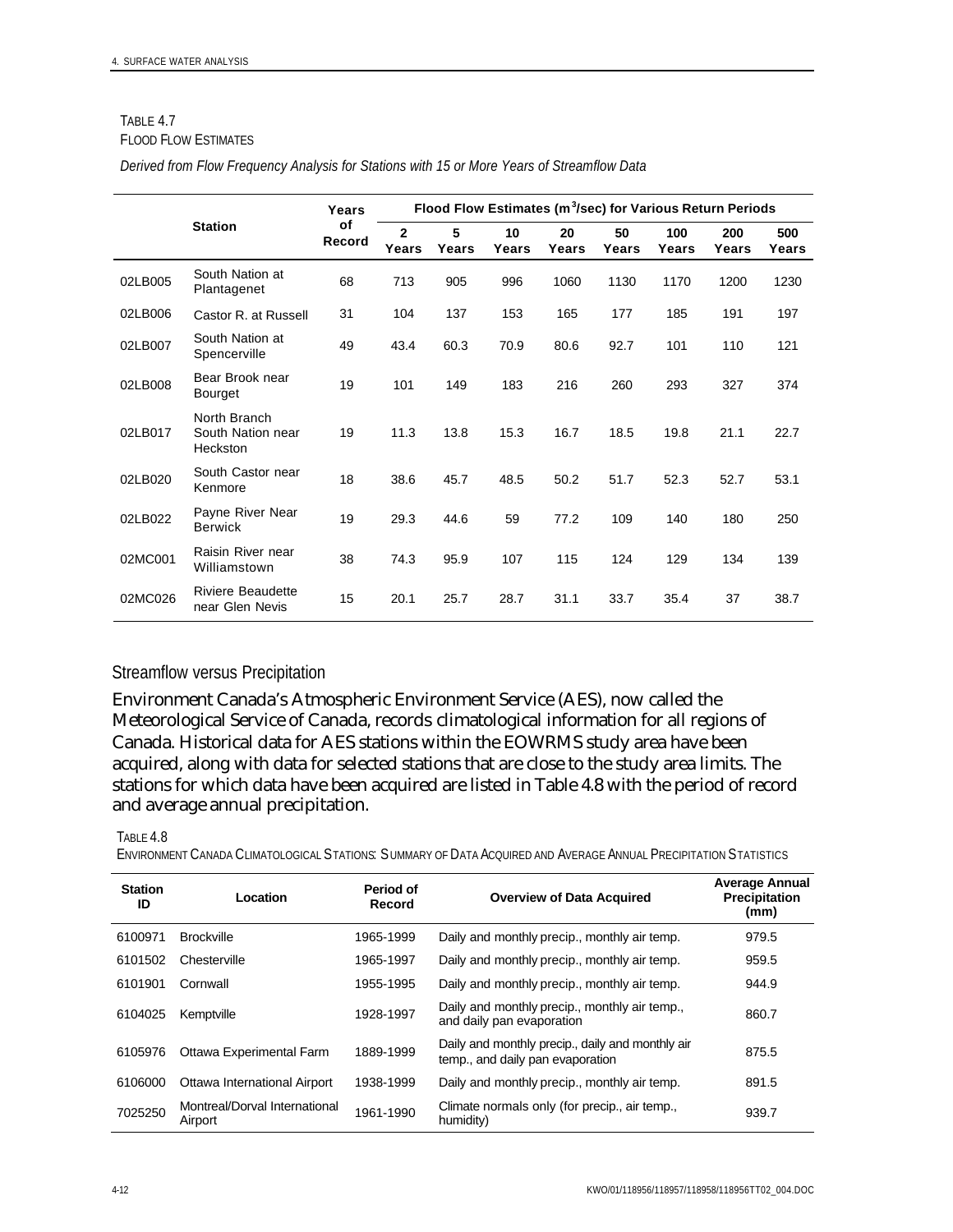Year-to-year variations in annual streamflow volumes have been assessed by plotting annual streamflow volumes alongside annual precipitation at the AES station closest to the respective streamflow gauge. As well, scatter plots of annual streamflow volume versus annual precipitation have been created to allow for some initial examination of correlation between the amount of rainfall and the volume of flow measured in the streams. From the correlation, it is possible to determine how dependent the stream flow volumes are on the variations in rainfall annual events. Example plots are presented here for the South Nation at Plantagenet and the Raisin River near Williamstown. These plots illustrate a reasonable correlation as they approach a straight line relationship. Further comparisons are presented in Appendix C.



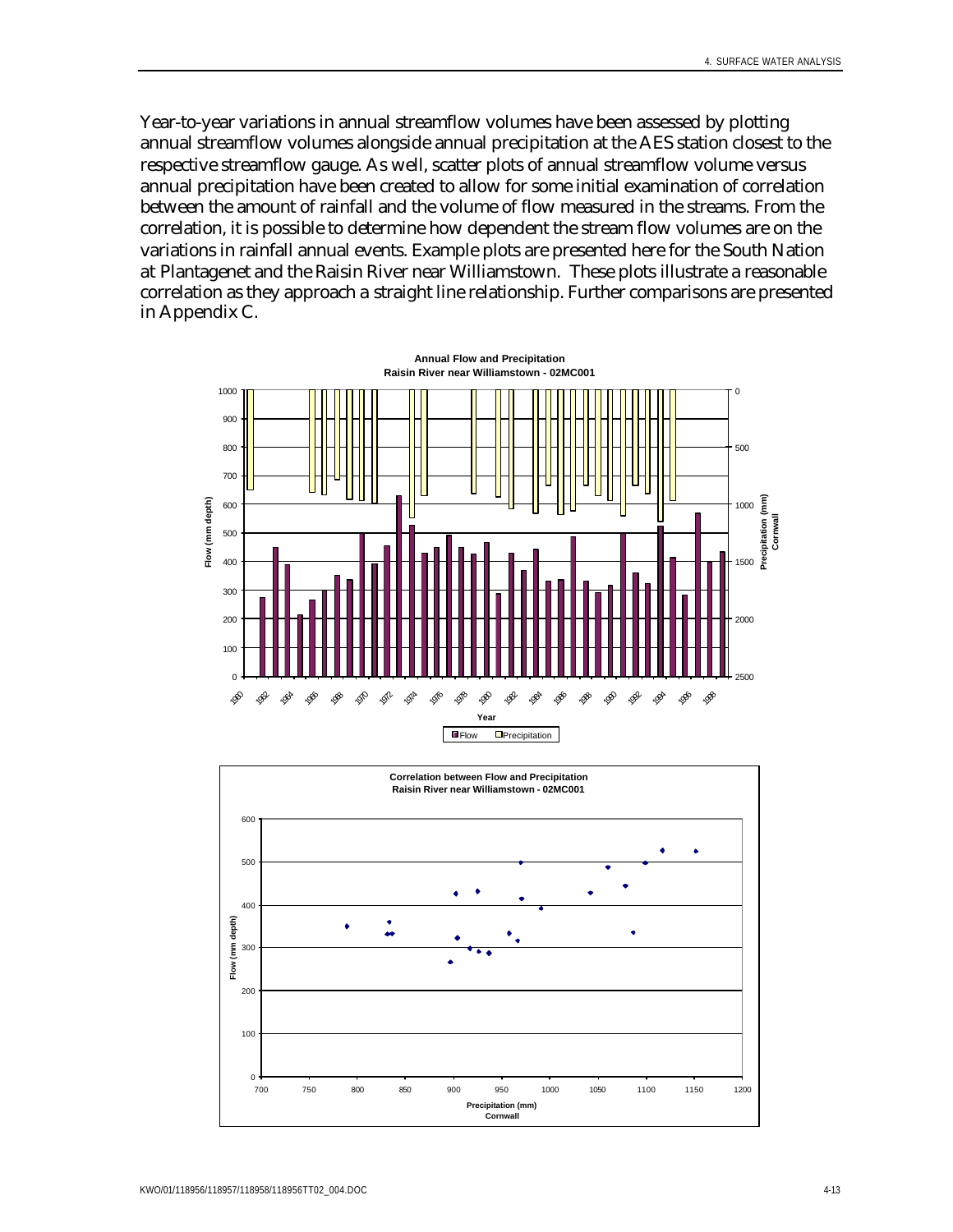



# 4.2 Surface Water Quality Assessment

## 4.2.1 Overview

During the earlier phases of the EOWRMS work, surface water quality data sources had been identified. Subsequent efforts were made, as part of the study, to collect the available information. As part of this current phase of EOWRMS, the collected data has been analyzed to characterize surface water as a regional resource from a number of perspectives.

Water quality is an important aspect of the resource characterization because the quality of the existing surface waters dictates, to some degree, the availability of surface waters for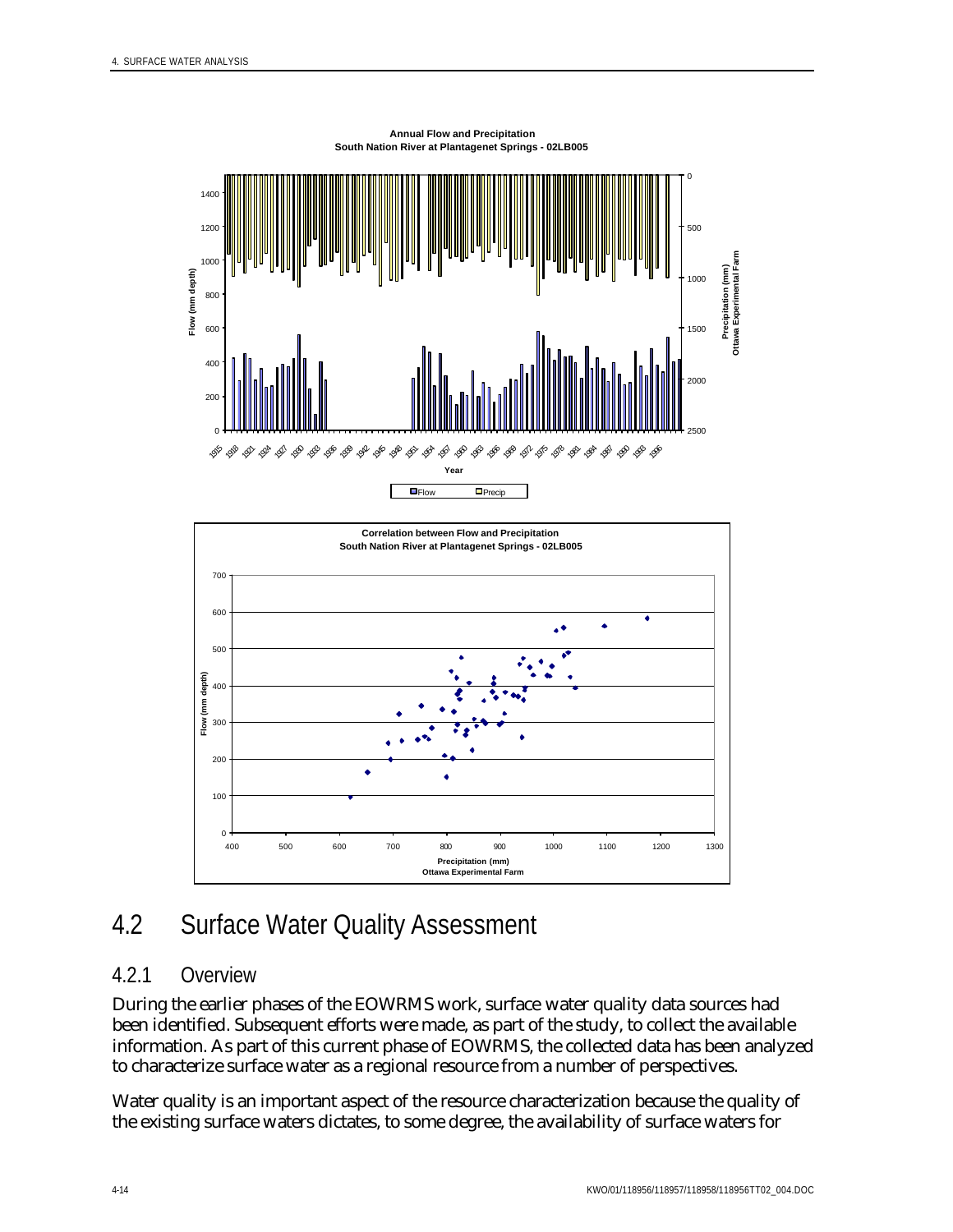potable water supplies and the degree of treatment that may be required to use these surface waters as potable water supplies. The quality of surface waters also impacts the ability of surface waters to act as receiving streams for wastewater discharges from agricultural, industrial and municipal wastewater sources. Surface water quality is also a principal factor in the determination of the quality and viability of aquatic habitat that exists in various parts of the region.

## 4.2.2 Data Sources and Limitations

The consultant team obtained data from various government agencies for this study. These included data from the Clean Up Rural Beaches (CURB) Program, the Provincial Water Quality Monitoring Network, the City of Ottawa and the South Nation River Conservation Authority. The MOE provided surface water quality data collected in rivers and streams in the United Counties of Stormont, Dundas and Glengarry (SD&G) as part of the Provincial Water Quality Monitoring Network. The network of data collection has been ongoing since the 1960s. The information received from the South Nation River Conservation Authority was from all the available water quality and flow data for the streams in the watershed, generally from the period of 1987 to 1995. The City of Ottawa provided data for stations it is monitoring in the South Nation River watershed. Some of these stations were previously monitored by the SNC. Data from the City of Ottawa is generally for the period 1994 to 1999.

The locations of streamflow data stations used in the water quality assessments are shown in Figure 4-2. Under theSouth Nation River Conservation Authority Area there are a total of eight watersheds covered. These include:

- South Nation River at Spencerville
- North Branch South Nation at Heckston
- South Nation at Chesterville
- Castor River near Russell
- South Nation River near Casselman
- Bear Brook at Bourget
- South Nation at Plantagenet
- Payne River near Berwick

Three watersheds are covered under the Raisin Region Conservation Authority Area. They are:

- Raisin River near Williamstown
- Beaudette River near Glen Nevis
- Delisle River near Alexandria

Figure 4-2 shows acceptable data coverage of the northern region of the EOWRMS area. The watersheds with the most information include the South Nation at Plantagenet and Casselman, the Castor River, the Payne River, and the Raisin River region. There were several sample locations for the remaining watersheds, with the exception of North Branch South Nation at Heckston, where no data was available.

### 4.2.3 Approach and Methods

The data collected from the various sources was first screened to select only that data relevant to the geography within the study area. The selected data was then tabled to provide a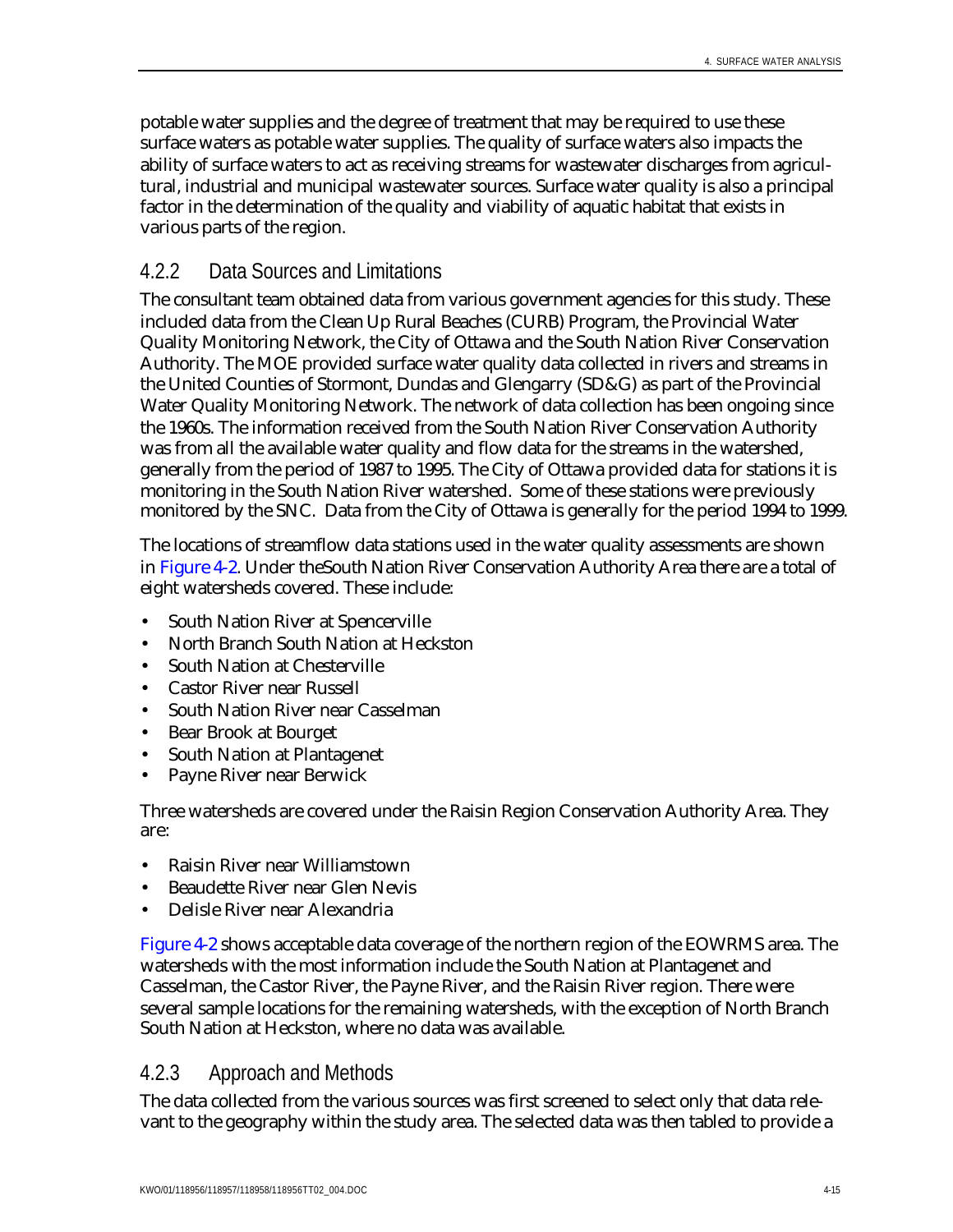digital database of all parameters relative to available water quality standards such as the MOE's Provincial Water Quality Objectives or the Canadian Water Quality Guidelines.

At this point in the analysis, discussions were undertaken with the MOE to determine what the principal water quality parameters of concern were (from the MOE's perspective) on regulatory matters of stream assimilation. From the discussions and the consultant team's experience in the development of discharge requirements for municipal treatment facilities it was decided that the most relevant parameters to assess using a more detailed approach were total phosphorus and ammonia.

Other parameters are often used in various types of water quality analysis. Suspended and total solids can be correlated against levels of a number of other parameters such as metals and are, therefore, sometimes used as indicators of potential contamination from point sources. This method of analysis was not used here because the characteristics of the instream sample locations varied too much to make any useful correlations. Parameters such as bacteria are very transient in nature and are better suited to an assessment of changes in contaminant levels at particular sites (e.g. used for contact recreation, rather than for regional analysis).

In addition, from a drinking water supply perspective, the quantity of water was determined to be the overriding factor in the assessment. If there were adequate supplies available from a quantity perspective, the question of water quality becomes simply one of treatment requirements and costs.

Our analysis, therefore, focused on two parameters of concern. These parameters, total phosphorus and total ammonia, best represent the assimilative capacity of the surface waters within the study area watersheds and they are also the parameters most often assessed by the MOE in regard to available assimilative capacity. Data from the digital summaries was screened for total phosphorus and ammonia results and these were compared to applicable water quality guidelines. The guidelines used for comparison were 0.03 mg/L for total phosphorus from the Ontario Provincial Water Quality Objectives (February 1999) and 1.37 mg/L for total ammonia from the Canadian Environmental Quality Guidelines for Freshwater Aquatic Life (1999).

The total ammonia levels derived from the Canadian Guidelines provide a range of acceptable levels of total ammonia, which are dependent on water temperature and pH. There was insufficient data collected on water temperature and pH to determine the actual cases where the ammonia levels exceeded the acceptable Canadian Water Quality Guidelines. The level of 1.37 was selected for reference in the tabulated data but does not necessarily represent a direct comparison of water quality conditions to acceptable levels of ammonia. Table 4.9 provides the full range of acceptable total ammonia levels at the range of potential water temperatures and pH values.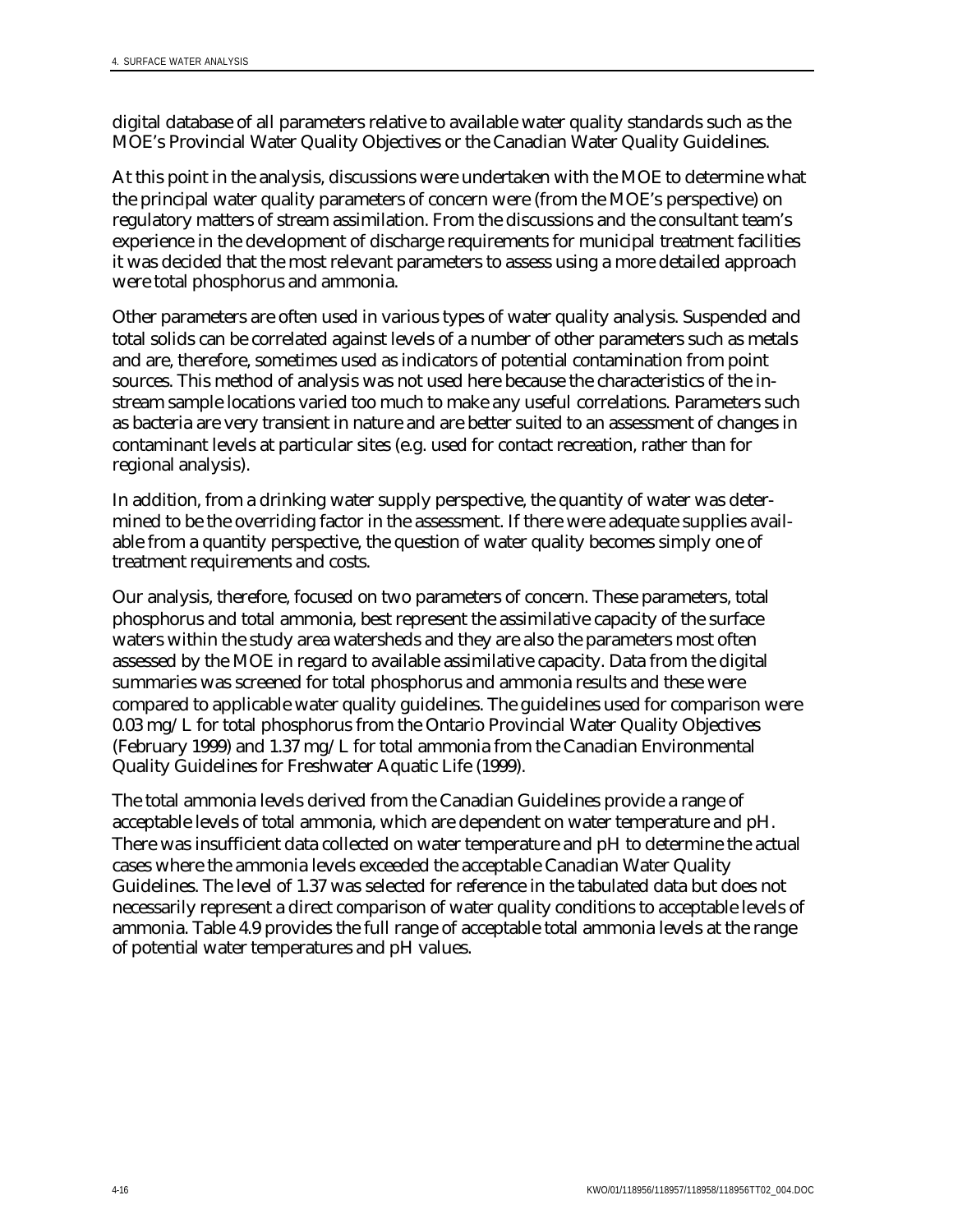| AT THE TULLUWING <b>I EMPERATURES</b> |          |      |                  |      |      |      |      |  |  |  |  |  |
|---------------------------------------|----------|------|------------------|------|------|------|------|--|--|--|--|--|
| pH                                    | $\bf{0}$ | 5    | 10               | 15   | 20   | 25   | 30   |  |  |  |  |  |
| 6.50                                  | 2.5      | 2.4  | 2.2              | 2.2  | 2.2  | 1.04 | .73  |  |  |  |  |  |
| 6.75                                  | 2.5      | 2.4  | $2.2\phantom{0}$ | 2.2  | 2.2  | 1.04 | .73  |  |  |  |  |  |
| 7.00                                  | 2.5      | 2.4  | 2.2              | 2.2  | 2.2  | 1.04 | .74  |  |  |  |  |  |
| 7.25                                  | 2.5      | 2.4  | $2.2\phantom{0}$ | 2.2  | 2.2  | 1.04 | .74  |  |  |  |  |  |
| 7.50                                  | 2.5      | 2.4  | 2.2              | 2.2  | 2.2  | 1.05 | .74  |  |  |  |  |  |
| 7.75                                  | 2.3      | 2.2  | 2.1              | 2.0  | 1.40 | 0.99 | 0.71 |  |  |  |  |  |
| 8.00                                  | 1.53     | 1.44 | 1.37             | 1.33 | 0.93 | 0.66 | 0.47 |  |  |  |  |  |
| 8.25                                  | 0.87     | 0.82 | 0.78             | 0.76 | 0.54 | 0.39 | 0.28 |  |  |  |  |  |
| 8.50                                  | 0.49     | 0.47 | 0.45             | 0.44 | 0.32 | 0.23 | 0.17 |  |  |  |  |  |
| 8.75                                  | 0.28     | 0.27 | 0.26             | 0.27 | 0.19 | 0.16 | 0.11 |  |  |  |  |  |
| 9.00                                  | 0.16     | 0.16 | 0.16             | 0.16 | 0.13 | 0.10 | 0.08 |  |  |  |  |  |

| TABLE 4.9                                                                              |
|----------------------------------------------------------------------------------------|
| RECOMMENDED CANADIAN WATER QUALITY GUIDELINES FOR TOTAL AMMONIA CONCENTRATIONS (MG IL) |
| AT THE FOLLOWING TEMPERATURES                                                          |

### 4.2.4 Assumptions

Assumptions made in the analysis of surface water quality include the selection of the parameters of concern. The other parameters including metals and other organic parameters, although relevant in many aspects of water quality analysis, were not deemed to be the contaminants of most concern to the discussion of waste assimilation by surface water receiving bodies.

It was also assumed that the water quality data presented to us by the various agencies in its raw form had received sufficient quality assurance and quality control and that the numbers were representative of water quality in the study area.

In the analysis of the water quality results, a general assumption was made that data acquired from the sample locations over the period from 1990 to 1999 was more representative of current conditions. Efforts to analyze trends in water quality data acquired from stations between 1990 and 1999 was used when available. Data acquired from stations before 1990 was used if and only sufficient data was not available for the station between 1990 and 1999.

It was also assumed that the data acquired was representative of average water quality conditions and not representative of stream conditions at point source discharges. Concentrations of certain parameters such as phosphorus and ammonia may be higher than represented in the summarized data, in the dilution zones of point source discharges.

### 4.2.5 Characterization and Key Findings

Although water quality in the EOWRMS area has been improving, phosphorus levels have consistently remained above the Provincial Water Quality Objectives (PWQO). The levels of total phosphorus and total ammonia at each of the water quality stations used in the assessment are shown in Figures 4-3 and 4-4, respectively. A total phosphorus and total ammonia water quality summary for each station is shown in Table 4.10.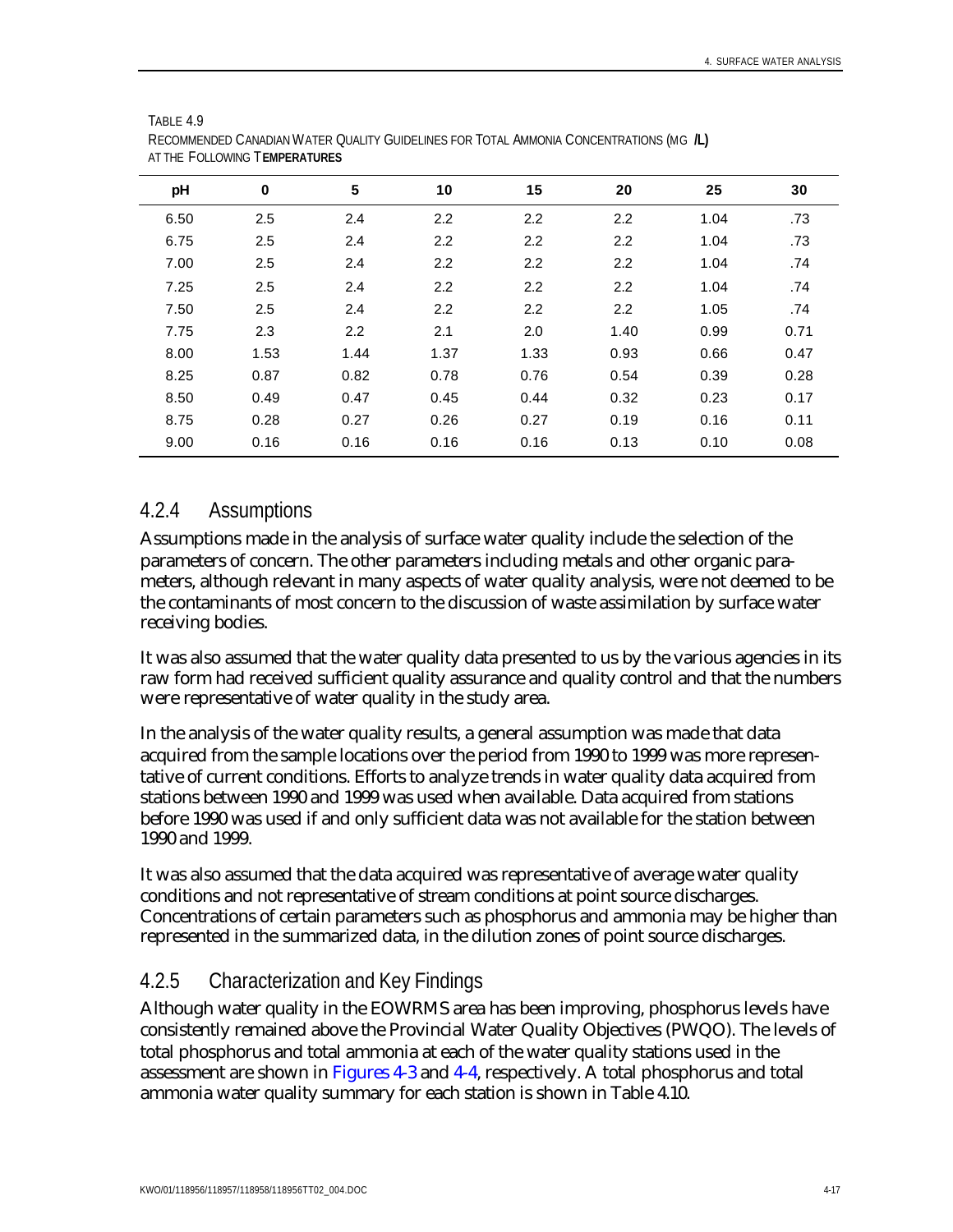The summary tables consist of Station ID and description and the yearly averages of phosphorus and ammonia from 1990 to 1999 for each location. Many of the stations did not have recent data from the last ten years available. As such, the average values for the data representing the most recent 10 years of record and the total averages for all available data were provided in the summaries. The tables also include the total number of samples taken and the number of samples exceeding the applicable water quality guidelines.

The results indicate that although the levels of phosphorus and ammonia have generally decreased at a number of the stations during the ten-year period from 1990 to 1999, other water quality stations have increased. The average levels of phosphorus have consistently remained above the limits set by the Provincial Water Quality Objectives.

Phosphorus levels exceeded the provincial guidelines at every station; in fact, total phosphorus levels increased over the five-year period from 1990 to 1995.

The findings for ammonia reveal a general improvement on a watershed basis. While ammonia levels were generally trending downwards, there were several cases that demonstrated increasing levels of ammonia, such as at South Nation River near Plantagenet, Casselman, and Chesterville. A few sample locations in the Payne River region also reported high levels of ammonia contamination. The levels of ammonia did not exceed the selected guideline level of 1.37 mg/L in the summarized data.

Generally, the watersheds with the highest levels of phosphorus and ammonia are along the South Nation River at Plantagenet, Casselman, and Chesterville. The Raisin River region also tends to show high levels of exceedance, as did the Bear Brook watershed.

There are several explanations for the results obtained, and the contrast in levels of phosphorus and ammonia. First, it should be stressed that it was impossible to determine a direct comparison of total ammonia to Canadian or Provincial water quality guidelines because of the lack of temperature and pH data. The Canadian guidelines are provided in this report because they represent total ammonia and provide some relative comparison with the water quality data available. It should also be noted that recent data from the last ten years was often not available, and the number of exceedances was calculated from the total number of samples for each station. These exceedances were often from data collected in the 1960s and 70s, and are less relevant to the present situation. In addition, there were more sample locations in the regions where most of the exceedances occur. Since there was more data available for the upper regions of the EOWRMS area, there is a possibility that the phosphorus and ammonia levels in the lower regions, such as the Raisin River region, are not as representative of current or recent conditions.

### Other Parameters

The data obtained for the assessment of surface water quality in the EOWRMS study area contains a number of parameters other than total phosphorus and ammonia that can also be indicative of surface water quality. Most of this data consists of various nutrient parameters such as forms of nitrogen, and field measurements such as pH, conductivity, dissolved oxygen and temperature. These parameters provide fairly transient results in that they are not persistent in the environment and it is, therefore, difficult to develop more than a sitespecific assessment of the impacts these parameters may be having on water quality. This digital database has been provided to the project partners as part of the data product deliverables.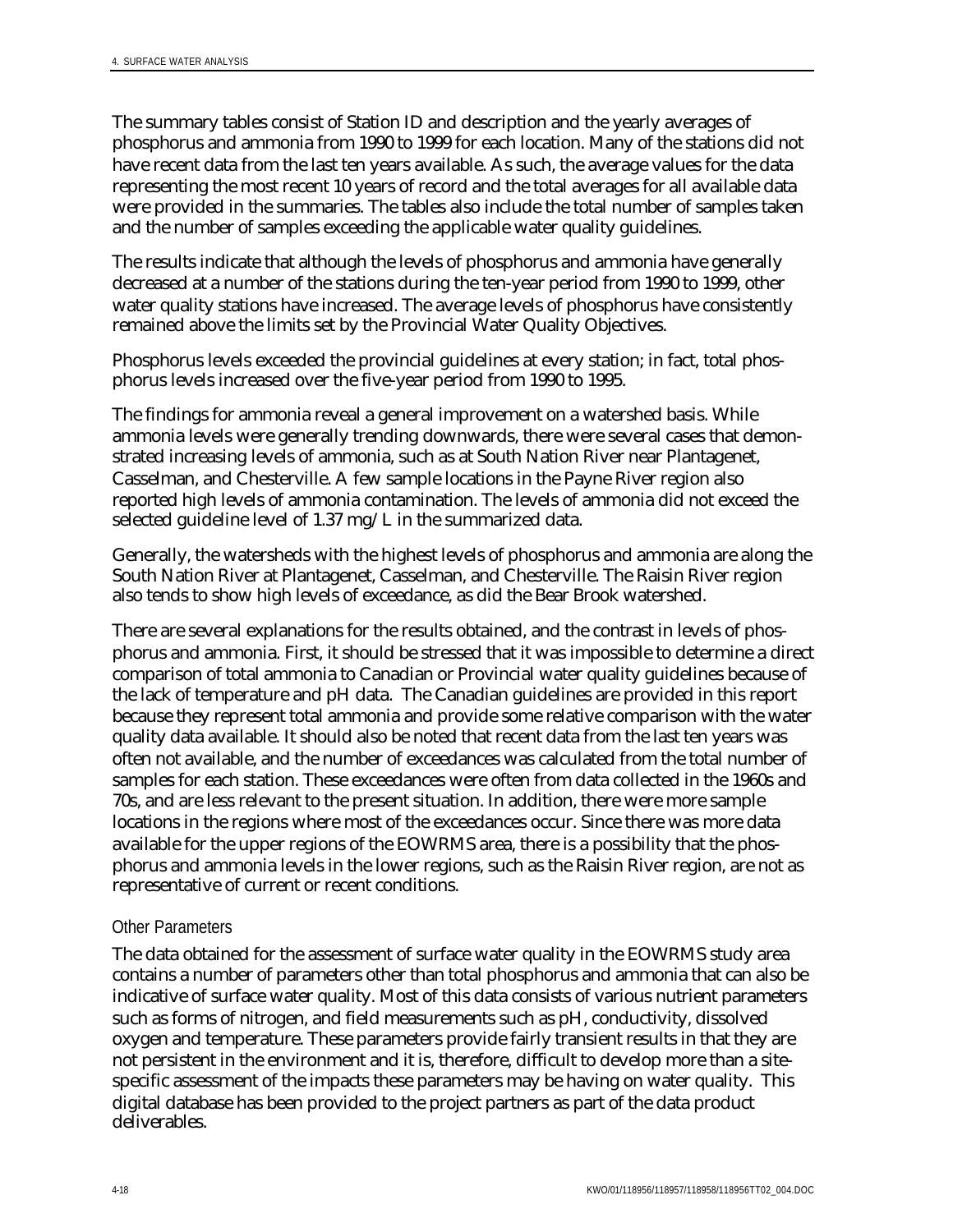#### **Table 4.10 Total Phosphorus and Total Ammonia Water Quality Summary**

|                                        |                              |                          |                                | <b>Sample Point Description</b>                                              |                |                                   |                  |                        |                        |                                                     |              |                                    |                    |                            |                            |                            | <b>Parameter Data</b>      |                           |                            |                   |                    |              |                            |              |              |                   |                 |
|----------------------------------------|------------------------------|--------------------------|--------------------------------|------------------------------------------------------------------------------|----------------|-----------------------------------|------------------|------------------------|------------------------|-----------------------------------------------------|--------------|------------------------------------|--------------------|----------------------------|----------------------------|----------------------------|----------------------------|---------------------------|----------------------------|-------------------|--------------------|--------------|----------------------------|--------------|--------------|-------------------|-----------------|
| <b>Watershed Name</b>                  | ıbwatershed<br><b>Number</b> | <b>Station ID</b>        | <b>Station Name</b>            | <b>Distance</b>                                                              |                | Lot                               | LATD             | <b>LONGD</b>           |                        | Period                                              |              |                                    |                    |                            |                            |                            |                            |                           |                            |                   |                    | 2000 Average | Total                      | Units        | # of Samples | # of              | % of Time       |
|                                        |                              |                          |                                | <b>Description</b><br>Upstrean                                               | Township       | Concessio                         |                  |                        | Paramete               |                                                     | Guideline    | Units<br>1990 Average              | 1991 Average       | 1992 Average               | 1993 Average               | 1994 Average               | 1995 Average               | 1996 Average              | 1997 Average               | 1998 Average      | 1999 Average       |              | Average                    |              | Collected    | <b>cceedances</b> | <b>Exceeded</b> |
| <b>Bear Brook at</b><br><b>Bourget</b> | 23                           | 06023001                 |                                | North Indian Creel                                                           | Clarence       | 19                                | 45.436           | $-75.209$              | $*TP$                  | 1992<br>1993                                        | 0.03         | N/A                                | N/A                | 0.08225                    | 0.062                      | N/A                        | N/A                        | N/A                       | N/A                        | N/A               | N/A                | N/A          | 0.0782                     |              | 15           | 15                | 100%            |
|                                        |                              |                          |                                |                                                                              |                |                                   |                  |                        | *TA                    | 1992<br>1993                                        | 1.37         | mg/L<br>N/A                        | N/A                | 0.001828878                | 0.001537033                | N/A                        | N/A                        | N/A                       | N/A                        | N/A               | N/A                | N/A          | .001787185                 | mg/L<br>ma/l |              |                   | 0%              |
|                                        | 32                           |                          |                                |                                                                              |                |                                   |                  |                        |                        |                                                     |              |                                    |                    |                            |                            |                            |                            |                           |                            |                   |                    |              |                            |              |              |                   |                 |
|                                        | 33                           | 06033001                 |                                | Bear Brook upstream of N. Indian Creek                                       | Clarence       | 21<br>$\overline{7}$              | 45.420           | $-75.192$              | TP                     | 1992<br>1993                                        | 0.03         | N/A<br>mg/L                        | N/A                | 0.117833333                | 0.104666667                | N/A                        | N/A                        | N/A                       | N/A                        | N/A               | N/A                | N/A          | 0.1152                     | mg/L         | 15           | 14                | 93%             |
|                                        | 36                           |                          |                                |                                                                              |                |                                   |                  |                        | TA                     | 1993<br>1992                                        | 1.37         | N/A<br>mg/L                        | N/A                | 0.001959226                | 0.001260416                | N/A                        | N/A                        | N/A                       | N/A                        | N/A               | N/A                | N/A          | 0.001819464                | mg/l         |              |                   | $0\%$           |
|                                        | 37                           |                          |                                |                                                                              |                |                                   |                  |                        |                        |                                                     |              |                                    |                    |                            |                            |                            |                            |                           |                            |                   |                    |              |                            |              |              |                   |                 |
|                                        | 50                           |                          |                                |                                                                              |                |                                   |                  |                        |                        |                                                     |              |                                    |                    |                            |                            |                            |                            |                           |                            |                   |                    |              |                            |              |              |                   |                 |
|                                        | 54                           | 18207012002 Bear Brook   |                                | 87.868<br>At Hwy 417 South of Carlsbad Spring                                |                |                                   | 45.366           | $-75.489$              | <b>TP</b>              | 1974-07-30 1974-11-20                               | 0.03         | N/A<br>mg/L                        | N/A                | N/A                        | N/A                        | N/A                        | N/A                        | N/A                       | N/A                        | N/A               | N/A                | N/A          | 0.092                      | mg/L         |              |                   | 100%            |
|                                        |                              | 18207013002 Bear Brook   |                                | 83.362<br>At Carlsbad Spring                                                 |                |                                   | 45.375           | $-75.475$              | No data                |                                                     |              |                                    |                    |                            |                            |                            |                            |                           |                            |                   |                    |              |                            |              |              |                   |                 |
|                                        | 208                          | 06208001                 |                                | 3 way Junction of County Rd 37, 2, 26                                        | Cumberland     | 20<br>$\overline{2}$              | 45.426           | $-75.153$              | TP                     | 1990<br>1994                                        | 0.03         | mg/L<br>0.083925                   | 0.05166            | 0.070571429                | 143518182                  | 0.101925                   | N/A                        | N/A                       | N/A                        | N/A               | N/A                | N/A          | 0.093905263                | mg/L         | 38           | 36                | 95%             |
|                                        |                              | CK31-01                  |                                | Bearbrook Creek at Russell Rd, near Samure Rd                                | City of Ottawa |                                   | 45.3993965       | -75.282480             | TA<br><b>TP</b>        | 1990<br>1994<br>1995<br>2000                        | 1.37<br>0.03 | 0.10975<br>mg/L<br>mg/L<br>N/A     | 0.0388<br>N/A      | 0.047857143<br>N/A         | 116454545<br>N/A           | 0.156<br>N/A               | N/A<br>0.800               | N/A<br>0.148              | N/A<br>0.107               | N/A<br>0.092      | N/A<br>0.191       | N/A<br>0.097 | 080444444<br>0.177         | mg/L         | 52           | 52                | 0%<br>100%      |
|                                        |                              |                          |                                |                                                                              |                |                                   |                  |                        | TA                     | 1995<br>2000                                        | 1.37         | mg/L<br>N/A                        | N/A                | N/A                        | N/A                        | N/A                        | 0.106                      | 0.044                     | 0.067                      | 0.069             | 0.139              | 0.070        | 0.083                      | mg/L         | 52           |                   | 0%              |
|                                        |                              | CK31-04                  |                                | Bearbrook Creek at Boundary Rd                                               | City of Ottawa |                                   | 45.3750374       | $-75.459164$           | <b>TP</b><br>TA        | 1998<br>2000<br>1998<br>2000                        | 0.03<br>1.37 | N/A<br>mg/L<br>N/A                 | N/A<br>N/A         | N/A<br>N/A                 | N/A<br>N/A                 | N/A<br>N/A                 | N/A<br>N/A                 | N/A<br>N/A                | N/A<br>N/A                 | 0.066<br>0.014    | 0.098<br>0.083     | 0.087        | 0.085<br>0.060             | mg/L         | 25           | 25                | 100%            |
| <b>Beaudette River</b>                 |                              |                          |                                |                                                                              |                |                                   |                  |                        |                        |                                                     |              | mg/L                               |                    |                            |                            |                            |                            |                           |                            |                   |                    | 0.072        |                            | mg/L         |              |                   | $0\%$           |
| <b>Near Glen Nevis</b>                 | 77                           |                          | 12008000102 Beaudette River    | West of Glen Nevis                                                           |                |                                   | 45.273           | $-74.482$              | <b>TP</b>              | 11/16/1999<br>07/05/1988                            | 0.03         | mg/L<br>0.051333333                | 0.07375            | 0.050083333                | 0.07924                    | 0.069666667                | 0.057428571                | N/A                       | 0.045333333                | 0.057             | 0.05               | N/A          | 0.061103297                | mg/L         |              | 77                | 85%             |
|                                        |                              |                          |                                |                                                                              |                |                                   |                  |                        | TA<br>TP               | 09/27/1994<br>11/16/199                             | 1.37         | N/A                                | N/A                | N/A                        | N/A                        | 0.072                      | 0.056571429                | N/A                       | J U3033333.                | 0.006             | 016444444          | N/A<br>N/A   | .03390909                  |              |              |                   | 0%              |
|                                        | 93<br>201                    |                          | 12008000202 Beaudette River    | Near Apple Hill                                                              |                |                                   | 45.214           | $-74.731$              |                        | 07/05/1988 05/03/1993                               | 0.03         | mg/L<br>0.086272727                | 0.143916667        | 0.0745                     | 0.0485                     | N/A                        | N/A                        | N/A                       | N/A                        | N/A               | N/A                |              | 0.112433962                | mg/L         | 53           | 50                | 94%             |
|                                        | 210                          |                          |                                |                                                                              |                |                                   |                  |                        |                        |                                                     |              |                                    |                    |                            |                            |                            |                            |                           |                            |                   |                    |              |                            |              |              |                   |                 |
| <b>South Nation Rive</b>               |                              |                          |                                |                                                                              |                |                                   |                  |                        |                        |                                                     |              |                                    |                    |                            |                            |                            |                            |                           |                            |                   |                    |              |                            |              |              |                   |                 |
| at Chesterville                        | 125                          |                          | 18207011002 South Nation River | 93.339<br>At Dam Chesterville                                                |                |                                   | 45.101           | $-75.227$              | TP<br><b>TA</b>        | 09/30/1965<br>11/24/1999<br>10/11/1994<br>1/24/1999 | 0.03<br>1.37 | mg/L<br>0.055375<br>mg/L<br>N/A    | 0.066285714<br>N/A | 0.072142857<br>N/A         | 0.07<br>N/A                | 0.0585<br>0.053            | 0.044666667<br>0.084666667 | 0.07575<br>0.08825        | 0.048666667<br>0.029333333 | 0.0635<br>0.03975 | 0.055<br>0.027     | N/A<br>N/A   | 0.107485849<br>0.050277778 | mg/L<br>mg/l | 212          | 198               | 93%<br>$0\%$    |
|                                        | 138                          | 03138001                 |                                | S. Branch at Oak Valley Rd                                                   | Mountain       | 13<br>$\overline{2}$              | 45.010           | $-75.347$              | TP                     | 1994<br>1996                                        | 0.03         | mg/L<br>N/A                        | N/A                | N/A                        | N/A                        | 0.153666667                | 0.12925                    | 0.092                     | N/A                        | N/A               | N/A                | N/A          | 0.127157895                | mg/L         | 19           | 18                | 95%             |
|                                        |                              |                          |                                |                                                                              |                |                                   |                  |                        | TA                     | 1994<br>1996                                        | 1.37         | N/A<br>mg/L                        | N/A                | N/A                        | N/A                        | 0.002542127                | 0.003007246                | 1.003934493               | N/A                        | N/A               | N/A                | N/A          | 0.003061262                | mg/l         | 17           |                   | 0%              |
|                                        | 167                          | 03167001                 |                                | S. Branch on Taylor Rd                                                       | Matilda        | 25<br>6                           | 44.937           | $-75.393$              | TP                     | 1994<br>1996                                        | 0.03         | mg/L<br>N/A                        | N/A                | N/A                        | N/A                        | 0.094                      | 0.106571429                | 0.086                     | N/A                        | N/A               | N/A                | N/A          | 0.096666667                | mg/L         | 18           | 17                | 94%             |
|                                        |                              | 03167002                 |                                | Black Creek at County Rd 18                                                  |                | 22<br>- 5                         | 44.909           | $-75.370$              | <b>TA</b><br><b>TP</b> | 1994<br>1996<br>1994<br>1996                        | 1.37<br>0.03 | mg/L<br>N/A<br>N/A<br>mg/L         | N/A<br>N/A         | N/A<br>N/A                 | N/A<br>N/A                 | 0.000578487<br>0.176333333 | 0.001581103<br>0.325142857 | 0.007032258<br>0.118      | N/A<br>N/A                 | N/A<br>N/A        | N/A<br>N/A         | N/A<br>N/A   | 0.002189207<br>0.218       | mg/L<br>mg/L | 17<br>18     | 18                | 0%<br>100%      |
|                                        |                              |                          |                                |                                                                              |                |                                   |                  |                        | TA                     | 1994<br>1996                                        | 1.37         | N/A<br>mg/L                        | N/A                | N/L                        | N/A                        | 0.00099221                 | 0.00189204                 | 0.0025631                 | N/A                        | N/A               | N/L                | N/A          | .001638492                 | mg/L         |              |                   |                 |
|                                        |                              | 3167003                  |                                | S. Branch at County Rd 18                                                    |                | 29<br>06-May                      | 44.896           | $-75.412$              | TP<br><b>TA</b>        | 1994<br>1996<br>1994<br>1996                        | 0.03<br>1.37 | N/A<br>mg/L<br>N/A                 | N/A<br>N/A         | N/A<br>N/A                 | N/A<br>N/A                 | 0.099666667                | 0.140857143                | 0.102                     | N/A<br>N/A                 | N/A<br>N/A        | N/A<br>N/A         | N/A<br>N/A   | 0.116333333                | mg/L         | 18<br>16     | 16                | 89%             |
| <b>South Nation Rive</b>               |                              |                          |                                |                                                                              |                |                                   |                  |                        |                        |                                                     |              | mg/L                               |                    |                            |                            | 0.001442089                | 0.000884845                | 0.002424821               |                            |                   |                    |              | 0.001286308                | ma/L         |              |                   | 0%              |
| Near Casselman                         | 71                           | 18207014002 Castor River |                                | 82.396<br>At Conc Rd. No. 5 Russell Twp.                                     |                | $\overline{4}$                    | 45.266           | $-75.309$              | TP                     | 06/26/1980<br>11/24/1999                            | 0.03         | mg/L<br>0.069                      | 0.062833333        | 0.058166667                | 0.062                      | 0.082                      | 0.086571429                | 0.095333333               | 0.075142857                | 0.11425           | 0.055              | N/A          | 0.079514706                | mg/L         | 136          | 123               | 90%             |
|                                        |                              | 05071001                 |                                | Castor R. County Rd 3 Russell/Osgoode Twp.                                   | Osgoode        | 24<br>11                          | $-75.280$        | 45.272                 | <b>TA</b><br>TP        | 12/06/1994<br>11/24/1999<br>1995<br>1995            | 1.37<br>0.03 | N/A<br>mg/L<br>N/A<br>mg/L         | N/A<br>N/A         | N/A<br>N/A                 | N/A<br>N/A                 | 0.056<br>N/A               | 0.072571429<br>0.047666667 | 0.043777778<br>N/A        | 0.059142857<br>N/A         | 0.086<br>N/A      | 0.039333333<br>N/A | N/A<br>N/A   | 0.060421053<br>0.047666667 | mg/L<br>mg/L | 38<br>12     | - 8               | 0%<br>67%       |
|                                        |                              |                          |                                |                                                                              |                |                                   |                  |                        | TA                     | 1995<br>1995                                        | 1.37         | N/A<br>mg/L                        | N/A                | N/A                        | N/A                        | N/A                        | 0.001510131                | N/A                       | N/A                        | N/A               | N/A                | N/A          | .001510131                 | mg/L         |              |                   | $0\%$           |
|                                        |                              | 05071002                 |                                | Middle Castor R., County Rd 29                                               | Osgoode        | 24<br>- 9                         | 45.276           | $-75.331$              | TP<br>TA               | 1994<br>1995<br>1994<br>1995                        | 0.03<br>1.37 | mg/L<br>N/A<br>N/A                 | N/A<br>N/A         | N/A<br>N/A                 | N/A<br>N/A                 | 0.036111111<br>0.001638575 | 0.031888889<br>0.00173307  | N/A<br>N/A                | N/A<br>N/A                 | N/A<br>N/A        | N/A<br>N/A         | N/A<br>N/A   | 0.034<br>0.001682673       | mg/L         | 18<br>15     | 8                 | 44%             |
|                                        |                              | 05071003                 |                                | Castor River Downstream of Embrun                                            | Russell        | 10 <sup>1</sup>                   | 45.266           | $-75.307$              | <b>TP</b>              | 1995<br>1992                                        | 0.03         | mg/L<br>N/A<br>mg/L                | N/A                | 0.103583333                | 0.097363636                | 0.092153846                | 0.099333333                | N/A                       | N/A                        | N/A               | N/A                | N/A          | 0.098                      | mg/L<br>mg/L | 48           | 48                | 0%<br>100%      |
|                                        | 81                           | 05081001                 |                                | Butternut Creek at Mouth                                                     | Cambridge      | 13 <sup>1</sup><br>$\overline{7}$ | 45.295           | $-75.085$              | TP                     | 1992<br>1995                                        | 0.03         | N/A<br>mg/L                        | N/A                | 0.126166667                | 0.122090909                | 0.150230769                | 0.224833333                | N/A                       | N/A                        | N/A               | N/A                | N/A          | 0.156416667                | mg/L         | - 48         | 48                | 100%            |
|                                        |                              |                          |                                |                                                                              |                |                                   |                  |                        | TA                     | 1992<br>1995                                        | 1.37         | N/A<br>ma/                         | N/A                | 0.004849257                | 0.006938289                | 0.007489534                | 0.009106608                | N/A                       | N/A                        | N/A               | N/A                | N/A          | 0.00706487                 |              | A7           |                   | 0%              |
|                                        | 83                           | 5083001                  |                                | <b>Little Castor River</b>                                                   | Cambridge      | 16<br>$\overline{7}$              | 45.242           | $-75.190$              | TP<br>TA               | 1992<br>1995<br>1992<br>1995                        | 0.03<br>1.37 | mg/L<br>N/A<br>N/A<br>mg/L         | N/A<br>N/A         | 0.211625<br>0.002035059    | 0.147888889<br>0.001308345 | 0.143333333<br>0.002790492 | 0.140545455<br>0.001932028 | N/A<br>N/A                | N/A<br>N/A                 | N/A<br>N/A        | N/A<br>N/A         | N/A<br>N/A   | 0.15725<br>0.002057386     | mg/L<br>mg/l | 40           | 40                | 100%<br>0%      |
|                                        | 92                           | 05092001                 |                                | East Castor River                                                            | Russell        | 6<br>$\overline{\mathbf{3}}$      | 45.202           | $-75.323$              | TP                     | 1992<br>1995                                        | 0.03         | mg/L<br>N/A                        | N/A                | 0.113583333                | 0.122444444                | 0.146307692                | 0.089583333                | N/A                       | N/A                        | N/A               | N/A                | N/A          | 0.118304348                | mg/L         | 46           | 44                | 96%             |
|                                        |                              |                          |                                |                                                                              |                |                                   |                  |                        | TA.                    | 1992<br>1995                                        | 1.37         | N/A<br>mg/L                        | N/A                | 0.001489531                | 0.001668385                | 0.005065831                | 0.004365074                | N/A                       | N/A                        | N/A               | N/A                | N/A          | 0.00321003                 | mg/L         | -43          |                   | 0%              |
|                                        | 94                           | 05094001                 |                                | South Nation at Crysler                                                      | Finch          | 12<br>10                          | 45.220           | $-75.153$              | TP                     | 1992<br>1995                                        | 0.03         | mg/L<br>N/A                        | N/A                | 0.053                      | 0.068363636                | 0.046153846                | 0.050222222                | N/A                       | N/A                        | N/A               | N/A                | N/A          | 0.054222222                | mg/L         | 45           | 41                | 91%             |
|                                        |                              |                          |                                |                                                                              |                | 16                                |                  |                        | TA<br><b>TP</b>        | 1992<br>1995                                        | 1.37         | N/A<br>mg/L                        | N/A                | 0.007336119                | 0.004619888                | 006400992                  | 006664663                  | N/A                       | N/A                        | N/A               | N/A                | N/A<br>N/A   | 0.006276342                | mg/L         | 48           | 44                | 0%              |
|                                        | 109<br>209                   | 05109001                 | 18207010002 South Nation River | ayne River near Mouth<br>At Dam Downstream of Casselman<br>62.763            |                |                                   | 45.238<br>45.319 | $-75.130$<br>$-75.093$ | TP                     | 1992<br>1995<br>09/30/1965<br>11/23/1999            | 0.03<br>0.03 | N/A<br>mg/L<br>mg/L<br>0.089142857 | N/A<br>0.104833333 | 0.075833333<br>0.066333333 | .127090909<br>0.12         | 0.059692308<br>0.094       | 0.057<br>0.0536            | N/A<br>0.07225            | N/A<br>0.06325             | N/A<br>0.0555     | N/A<br>0.054       | N/A          | 0.082780488<br>0.56128629  | mg/L<br>mg/L | 248          | 244               | 92%<br>98%      |
|                                        |                              |                          |                                |                                                                              |                |                                   |                  |                        | TA                     | 12/06/1994<br>1/23/1999                             | 1.37         | N/A<br>mg/L                        | N/A                | N/A                        | N/A                        | 0.09                       | 0.1072                     | 0.06977777                | 0.09925                    | 0.074             | .02566666          | N/A          | 0.075513514                | mg/L         |              |                   | $0\%$           |
|                                        |                              | 05209001                 |                                | South Nation at Casselman                                                    | Cambridge      | 10 <sup>1</sup><br>- 6            | 45.320           | $-75.093$              | TP<br><b>TA</b>        | 1992<br>1995                                        | 0.03         | mg/L<br>N/A                        | N/A                | 0.087333333                | 0.107454545                | 0.078769231                | 0.124090909<br>0.004485492 | N/A                       | N/A                        | N/A<br>N/A        | N/A                | N/A          | 0.098276596                | mg/L         | 47<br>47     | 47                | 100%            |
|                                        |                              | 05209002                 |                                | South Nation River Upstream of Casselman                                     | Cambridge      | 16<br>$\overline{7}$              | 45.325           | $-75.099$              | TP                     | 1995<br>1992<br>1992<br>1995                        | 1.37<br>0.03 | N/A<br>mg/L<br>N/A<br>mg/L         | N/A<br>N/A         | 0.006047704<br>0.08525     | 0.00545618<br>0.122090909  | 0.006734408<br>0.059692308 | 0.0504                     | N/A<br>N/A                | N/A<br>N/A                 | N/A               | N/A<br>N/A         | N/A<br>N/A   | 0.005733578<br>0.082780488 | mg/L<br>mg/L | 41           | 41                | 0%<br>100%      |
|                                        |                              |                          |                                |                                                                              |                |                                   |                  |                        | TA                     | 1995<br>1992                                        | 1.37         | N/A<br>mg/L                        | N/A                | 0.00609149                 | 0.00528559                 | 0.002169436                | 0.012544099                | N/A                       | N/A                        | N/A               | N/A                | N/A          | 0.005418598                | mg/L         | 41           |                   | 0%              |
| <b>South Nation</b>                    | 173                          |                          |                                | $\overline{0}$                                                               |                |                                   | No Data          | No Data                | TP                     | 05/23/1995<br>11/24/1999                            | 0.03         | N/A                                | N/A                | N/A                        | N/A                        | N/A                        | 0.038315789                | 0.033333333               | 0.03525                    | 0.049             | 0.034              |              | 0.038315789                |              | - 38         | 24                | 63%             |
| at Spencerville                        |                              |                          |                                | 18207015002 South Nation River County Rd. 18, Augusta TP. 3 km S. of Roebuck |                |                                   |                  |                        | TA                     | 11/24/1999<br>05/23/1995                            | 1.37         | mg/L<br>N/A<br>mq/                 | N/A                | N/A                        | N/A                        | N/A                        | 0.064571429                | 0.020444444               | 0.02475                    | 0.0405            | 0.025              | N/A          | 0.034421053                | mg/L<br>mg/L |              |                   | $0\%$           |
| <b>Castor River</b>                    |                              |                          |                                |                                                                              |                |                                   |                  |                        | <b>TP</b>              |                                                     |              |                                    |                    |                            |                            |                            |                            |                           |                            |                   |                    |              |                            |              |              |                   |                 |
| <b>Near Russell</b>                    | 70                           | 04070001                 |                                | V. Castor at Pana Rd.                                                        | Osgoode        | 17<br>10                          | 45.261           | $-75.414$              |                        | 1994<br>1995<br>1995<br>1994                        | 0.03<br>1.37 | mg/L<br>N/A<br>N/A<br>mg/L         | N/A<br>N/A         | N/A<br>N/A                 | N/A<br>N/A                 | 0.051428571<br>0.00381058  | 0.063625<br>0.00333022     | N/A<br>N/A                | N/A<br>N/A                 | N/A<br>N/A        | N/A<br>N/A         | N/A<br>N/A   | 0.057933333<br>0.003570401 | mg/L<br>mg/L | 15<br>14     | -6                | 40%<br>$0\%$    |
|                                        |                              | CK63-002                 |                                | Middle Castor River at Yorks Corners Rd, south of RR #6                      | City of Ottawa |                                   | 45.2434558       | -75.423715             | TP                     | 1994<br>1996                                        | 0.03         | mg/L<br>N/A                        | N/A                | N/A                        | N/A                        | 0.036                      | 0.032                      | 0.031727273               | N/A                        | N/A               | N/A                | N/A          | 0.033                      | mg/L         | 33           | 16                | 48%             |
|                                        |                              | 04070002                 |                                | North Castor River                                                           | Osgoode        | $15-1$<br>10                      | 45.273           | $-75.431$              | <b>TA</b><br>TP        | 1994<br>1996<br>1992<br>1995                        | 1.37<br>0.03 | N/A<br>mg/L<br>N/A                 | N/A<br>N/A         | N/A<br>0.064666667         | N/A<br>0.065636364         | 0.018<br>0.075923077       | 0.016<br>0.122833333       | 0.023181818<br>N/A        | N/A<br>N/A                 | N/A<br>N/A        | N/A<br>N/A         | N/A<br>N/A   | 0.019<br>0.082479167       | mg/L<br>mg/L | 32<br>48     | 45                | 0%<br>94%       |
|                                        |                              |                          |                                |                                                                              |                |                                   |                  |                        | TA                     | 1995<br>1994                                        | 1.37         | mg/L<br>N/A<br>mg/L                | N/A                | 0.001519097                | 0.002456239                | 0.003186866                | 0.003083085                | N/A                       | N/A                        | N/A               | N/A                | N/A          | 0.002554519                | mg/L         |              |                   | $0\%$           |
|                                        |                              | 04070003                 |                                | N. Castor at 8th Line Rd.                                                    | Osgoode        | $\overline{7}$                    | 45.295           | $-75.506$              | TP<br>TA.              | 1994<br>1995                                        | 0.03         | mg/L<br>N/A                        | N/A                | N/A                        | N/A                        | 0.037444444                | 0.039                      | N/A                       | N/A                        | N/A               | N/A                | N/A<br>N/A   | 0.038222222                | mg/L         | 18           | 14                | 78%             |
|                                        |                              | CK63-206                 |                                | North Castor River at 8th Line Rd, 1km South of Mitch Owens Rd               | City of Ottawa |                                   | 45.2955694       | -75.505467             | TP                     | 1994<br>1995<br>1994<br>2000                        | 1.37<br>0.03 | N/A<br>mg/L<br>mg/L<br>N/A         | N/A<br>N/A         | N/A<br>N/A                 | N/A<br>N/A                 | 0.000813245<br>0.037       | 0.002991882<br>0.039       | N/A<br>0.045272727        | N/A<br>N/A                 | N/A<br>0.042      | N/A<br>0.053       | 0.037        | 0.001829942<br>0.042       | mg/L<br>mg/L | 63           | 49                | 0%<br>78%       |
|                                        |                              |                          |                                |                                                                              |                |                                   |                  |                        | TA.                    | 1994<br>2000                                        | 1.37         | N/A<br>mg/L                        | N/A                | N/A                        | N/A                        | 0.011                      | 0.030                      | 0.028909091               | N/A                        | 0.035             | 0.052              | 0.053        | 0.036                      | mg/L         |              |                   | 0%              |
|                                        |                              | 04070004                 |                                | N. Castor at Hwy 31                                                          | Gloucester     | 23<br>$\overline{4}$              | 45.327           | $-75.598$              | TP<br>TA               | 1994<br>1995<br>1995<br>1993                        | 0.03<br>1.37 | N/A<br>mg/L<br>N/A                 | N/A<br>N/A         | N/A<br>N/A                 | N/A<br>N/A                 | 0.034777778<br>0.031111111 | 0.047222222<br>0.048375    | N/A<br>N/A                | N/A<br>N/A                 | N/A<br>N/A        | N/A<br>N/A         | N/A<br>N/A   | 0.041                      | mg/L<br>mg/L | 18           | 11                | 61%<br>0%       |
|                                        |                              | CK63-254                 |                                | North Castor River at Bank St. North of Blais Rd                             | City of Ottawa |                                   | 45.3173365       | -75.592682             | TP                     | 1994<br>1996                                        | 0.03         | mg/L<br>mg/L<br>N/A                | N/A                | N/A                        | N/A                        | 0.035                      | 0.059                      | 0.0272                    | N/A                        | N/A               | N/A                | N/A          | 0.039235294<br>0.042       | mg/L         | 32           | 15                | 47%             |
|                                        |                              |                          |                                |                                                                              |                |                                   |                  |                        | <b>TA</b>              | 1994<br>1996                                        | 1.37         | N/A<br>mg/L                        | N/A                | N/A                        | N/A                        | 0.031                      | 0.109                      | 0.0169                    | N/A                        | N/A               | N/A                | N/A          | 0.057                      | mg/L         |              |                   | 0%              |
|                                        |                              | 04070005                 |                                | N. Castor River at Greely at Hwy 31                                          | Osgoode        | $5^{\circ}$                       | 45.265           | $-75.559$              | TP<br>TA               | 1993<br>1993<br>1993<br>1993                        | 0.03<br>1.37 | N/A<br>mg/L<br>N/A<br>mg/L         | N/A<br>N/A         | N/A<br>N/A                 | 0.03<br>0.000764628        | N/A<br>N/A                 | N/A<br>N/A                 | N/A<br>N/A                | N/A<br>N/A                 | N/A<br>N/A        | N/A<br>N/A         | N/A<br>N/A   | 0.03<br>0.000764628        | mg/L<br>mg/L | 6            |                   | 17%<br>0%       |
|                                        |                              | 04070006                 |                                | N. Castor at Hwy 31                                                          | Osgoode        | 5<br>5                            | 45.259           | $-75.544$              | TP                     | 1994<br>1995                                        | 0.03         | N/A<br>mg/L                        | N/A                | N/A                        | N/A                        | 0.0195                     | 0.017111111                | N/A                       | N/A                        | N/A               | N/A                | N/A          | 0.018235294                | mg/L         | 12           | $\overline{1}$    | 8%              |
|                                        |                              |                          |                                |                                                                              |                |                                   |                  |                        | TA                     | 1993<br>1995                                        | 1.37         | N/A<br>mg/L                        | N/A                | N/A                        | N/A                        | 0.01325                    | 0.016375                   | N/A                       | N/A                        | N/A               | N/A                | N/A          | 0.0148125                  | mg/L         | 16           | $\Omega$          | 0%              |
|                                        |                              | CK63-262                 |                                | North Castor River at Bank St. North of Parkway Rd                           | City of Ottawa |                                   | 45.2639705       | -75.558923             | TP<br><b>TA</b>        | 1997<br>1994<br>1994<br>1997                        | 0.03<br>1.37 | mg/L<br>N/A<br>N/A<br>mg/L         | N/A<br>N/A         | N/A<br>N/A                 | N/A<br>N/A                 | 0.020<br>0.013             | 0.018<br>0.014             | 0.015545455<br>0.01727272 | 0.021<br>0.022             | N/A<br>N/A        | N/A<br>N/A         | N/A<br>N/A   | 0.018<br>0.015             | mg/L<br>mg/L | 33           |                   | 3%<br>$0\%$     |
|                                        | 91                           | 04091001                 |                                | Middle Castor River                                                          | Osgoode        | 24<br>9                           | 45.214           | $-75.493$              | <b>TP</b>              | 1992<br>1995                                        | 0.03         | N/A<br>mg/L                        | N/A                | 0.03375                    | 0.109727273                | 0.050769231                | 0.036181818                | N/A                       | N/A                        | N/A               | N/A                | N/A          | 0.056808511                | mg/L         | 47           | 35                | 74%             |
|                                        |                              |                          |                                |                                                                              |                |                                   |                  |                        | ТA                     | 1995<br>1994                                        | 1.37         | N/A<br>mg/L                        | N/A                | 0.001037605                | 0.001368396                | 0.002144796                | 0.001508021                | N/A                       | N/A                        | N/A               | N/A                | N/A          | 0.001531366                | mg/L         |              |                   | 0%              |
|                                        |                              | 04091002                 |                                | Middle Castor River at Herbert Corners                                       | Osgoode        | 17<br>$\overline{\mathbf{3}}$     | 45.206           | $-75.569$              | TP<br><b>TA</b>        | 1993<br>1993<br>1993<br>1993                        | 0.03<br>1.37 | mg/L<br>N/A<br>N/A<br>mg/L         | N/A<br>N/A         | N/A<br>N/A                 | 0.032666667<br>0.00052505  | N/A<br>N/A                 | N/A<br>N/A                 | N/A<br>N/A                | N/A<br>N/A                 | N/A<br>N/A        | N/A<br>N/A         | N/A<br>N/A   | 0.032666667<br>0.00052505  | mg/L<br>mg/L | 82           | $\overline{1}$    | 1%<br>0%        |
|                                        |                              | 04091003                 |                                | N. Castor at Parkway Rd.                                                     | Osgoode        | 6                                 | 45.240           | $-75.568$              | TP                     | 1994<br>1995                                        | 0.03         | mg/L<br>N/A                        | N/A                | N/A                        | N/A                        | 0.044777778                | 0.043333333                | N/A                       | N/A                        | N/A               | N/A                | N/A          | 0.044055556                | mg/L         | 18           | 13                | 72%             |
|                                        |                              |                          |                                |                                                                              |                |                                   |                  |                        | TA.                    | 1993<br>1995                                        | 1.37         | N/A<br>mg/L                        | N/A                | N/A                        | N/A                        | 0.036111111                | 0.017875                   | N/A                       | N/A                        | N/A               | N/A                | N/A          | 0.027529412                | mg/L         | 17           |                   | 0%              |
|                                        |                              | CK63-208                 |                                | North Castor River Branch at Parkway Rd West of 7th Line Rd                  | City of Ottawa |                                   | 45.2759711       | -75.529436             | TP<br>TA               | 1994<br>1996<br>1994<br>1996                        | 0.03<br>1.37 | N/A<br>mg/L<br>N/A<br>mg/L         | N/A<br>N/A         | N/A<br>N/A                 | N/A<br>N/A                 | 0.045<br>0.036             | 0.039<br>0.019             | 0.037<br>0.032            | N/A<br>N/A                 | N/A<br>N/A        | N/A<br>N/A         | N/A<br>N/A   | 0.040<br>0.029             | mg/L<br>mg/L | 32           | 23                | 72%<br>$0\%$    |
|                                        |                              | 04091004                 |                                | Middle Castor at County Rd 25                                                | Osgoode        | $17-1$<br>$\overline{\mathbf{3}}$ | No Data          | No Data                | TP                     | 1994<br>1995                                        | 0.03         | mg/L<br>N/A                        | N/A                | N/A                        | N/A                        | 0.015                      | 0.018555556                | N/A                       | N/A                        | N/A               | N/A                | N/A          | 0.016882353                | mg/L         | 17           | 3                 | 18%             |
|                                        |                              | CK63-007                 |                                |                                                                              |                |                                   | 45.2061346       |                        | TA.<br>TP              | 1994<br>1995<br>1994                                | 1.37         | N/A<br>mg/L                        | N/A                | N/A                        | N/A                        | 0.00058722                 | 0.01175                    | N/A                       | N/A                        | N/A               | N/A                | N/A<br>N/A   | 0.006540703                | mg/L         |              |                   | 0%              |
|                                        |                              |                          |                                | Middle Castor River at Stagecoach Rd (RR #25)                                | City of Ottawa |                                   |                  | -75.569883             | TA                     | 1996<br>1996<br>1994                                | 0.03<br>1.37 | N/A<br>mg/L<br>N/A<br>mg/L         | N/A<br>N/A         | N/A<br>N/A                 | N/A<br>N/A                 | 0.016<br>0.017             | 0.019<br>0.012             | 0.019<br>0.037            | N/A<br>N/A                 | N/A<br>N/A        | N/A<br>N/A         | N/A          | 0.018<br>0.022             | mg/L<br>mg/L | 33<br>31     | 6                 | 18%<br>$0\%$    |
|                                        |                              |                          |                                |                                                                              |                |                                   |                  |                        |                        |                                                     |              |                                    |                    |                            |                            |                            |                            |                           |                            |                   |                    |              |                            |              |              |                   |                 |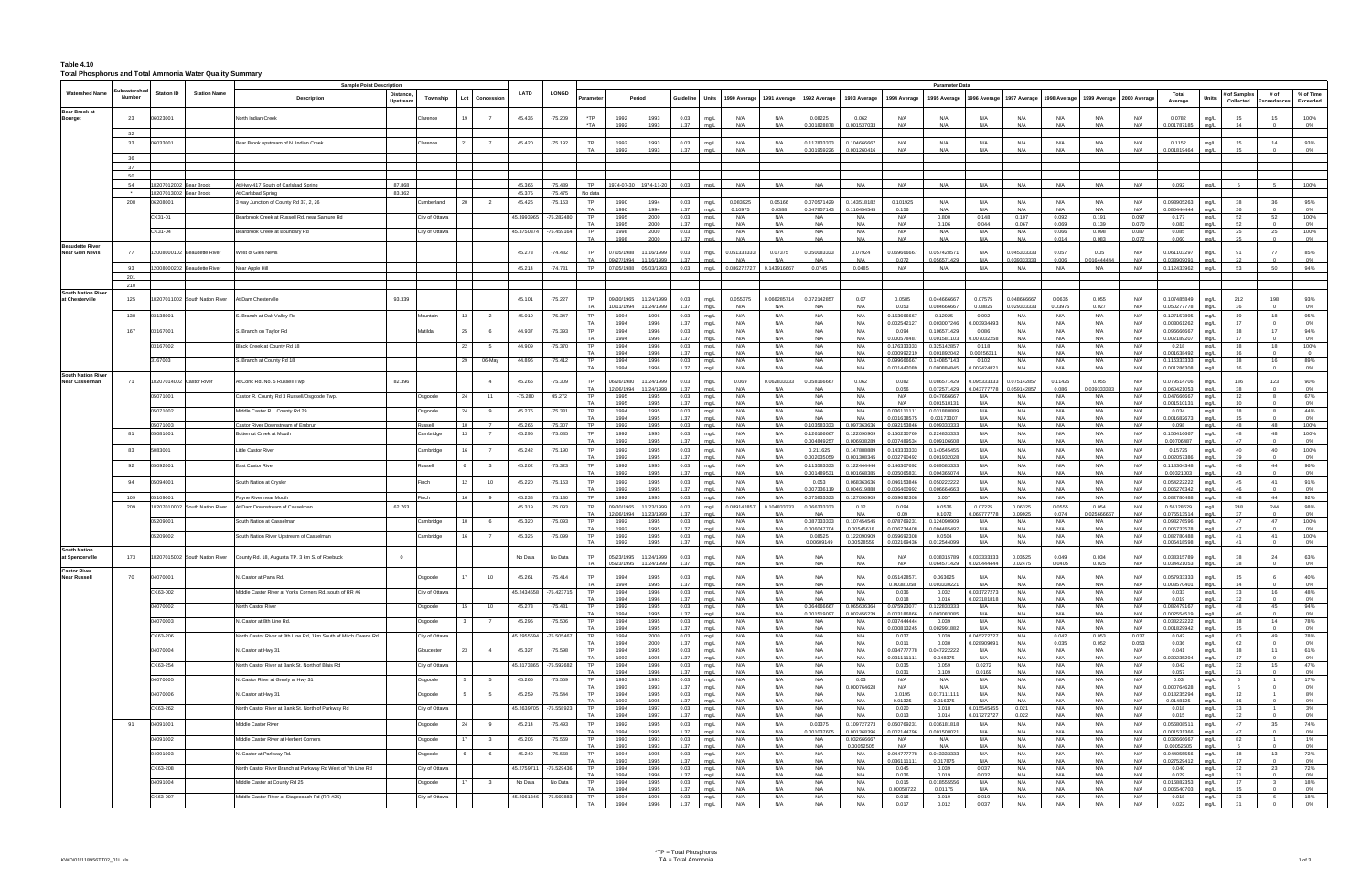#### **Table 4.10 Total Phosphorus and Total Ammonia Water Quality Summary**

|                                                        |                        |                           |                               | <b>Sample Point Description</b>                                                                                 |                |                               |                  |                        |                        |                                                                                |                      |                      |                     |                     |                            |                       |                             | <b>Parameter Data</b>             |                         |                                         |                            |                                   |                                      |                                         |                      |                           |                     |                              |
|--------------------------------------------------------|------------------------|---------------------------|-------------------------------|-----------------------------------------------------------------------------------------------------------------|----------------|-------------------------------|------------------|------------------------|------------------------|--------------------------------------------------------------------------------|----------------------|----------------------|---------------------|---------------------|----------------------------|-----------------------|-----------------------------|-----------------------------------|-------------------------|-----------------------------------------|----------------------------|-----------------------------------|--------------------------------------|-----------------------------------------|----------------------|---------------------------|---------------------|------------------------------|
| <b>Watershed Name</b>                                  | iubwatershec<br>Number | <b>Station ID</b>         | <b>Station Name</b>           | <b>Distance</b><br><b>Description</b><br>Upstrean                                                               | Township       | Lot<br>Concession             | LATD             | <b>LONGD</b>           | Paramete               | Period                                                                         | Guideline            | Units                | 1990 Average        | 1991 Average        | 1992 Average               | 1993 Average          | 1994 Average                | 1995 Average                      | 1996 Average            | 1997 Average                            | 1998 Average               | 1999 Average                      | 2000 Average                         | Total<br>Average                        | Units                | # of Samples<br>Collected | # of<br>Exceedances | % of Time<br><b>Exceeded</b> |
| <b>Castor River</b><br><b>Near Russell</b><br>(cont'd) | 108                    | 04108001                  |                               | South Castor at Ray Wilson Rd                                                                                   | रेussell       | 10<br>26                      | $-75.394$        | 45.252                 | TP<br>TA               | 1994<br>1995<br>1994<br>1995                                                   | 0.03<br>1.37         | mg/L<br>mg/L         | N/A<br>N/A          | N/A<br>N/A          | N/A                        | N/A<br>N/A            | 0.050666667<br>0.004553957  | 0.053222222<br>0.002656997        | N/A<br>N/A              | N/A<br>N/A                              | N/A<br>N/A                 | N/A<br>N/A                        | N/A<br>N/A                           | 0.051944444<br>0.003605477              | mg/L<br>mg/l         | 18                        | 18                  | 100%<br>$0\%$                |
|                                                        |                        | CK63-102                  |                               | South Castor River at Roy Wilson Rd West of Boundary Rd                                                         | City of Ottawa |                               | 45.2427414       | $-75.407245$           | TP<br>TA               | 1994<br>1996<br>1994<br>1996                                                   | 0.03<br>1.37         | mg/L<br>mg/L         | N/A<br>N/A          | N/A<br>N/A          | N/A<br>N/A                 | N/A<br>N/A            | 0.051<br>0.043              | 0.052<br>0.026                    | 0.044<br>0.039          | N/A<br>N/A                              | N/A<br>N/A                 | N/A<br>N/A                        | N/A<br>N/A                           | 0.049<br>0.035                          | mg/L<br>mg/L         | - 33<br>31                | -31                 | 94%<br>0%                    |
|                                                        |                        | 04108002                  |                               | South Castor River                                                                                              | Osgoode        | 10<br>26                      | $-75.410$        | 45.238                 | TP                     | 1992<br>1995                                                                   | 0.03                 | mg/L                 | N/A                 | N/A                 | 0.05725                    | 0.065636364           | 0.064583333                 | 0.0665                            | N/A                     | N/A                                     | N/A                        | N/A                               | N/A                                  | 0.063446809                             | mg/L                 | 47                        | 44                  | 94%                          |
|                                                        |                        | 04108003                  |                               | S. Castor at Hwy 31                                                                                             | Osgoode        | $\overline{7}$                | $-75.450$        | 45.151                 | TA<br><b>TP</b>        | 1994<br>1995<br>1994<br>1995                                                   | 1.37<br>0.03         | mg/L<br>mg/L         | N/A<br>N/A          | N/A<br>N/A          | 001766494<br>N/A           | 1.0014302<br>N/A      | 00365065<br>0.067444444     | .002364174<br>0.069666667         | N/A<br>N/A              | N/A<br>N/A                              | N/A<br>N/A                 | N/A<br>N/A                        | N/A<br>N/A                           | 002320525<br>0.068555556                | mg/L<br>mg/L         | 18                        | 9                   | 0%<br>50%                    |
|                                                        |                        | 04108004                  |                               | S. Castor at Vernon at Hwy 31                                                                                   | Osgoode        | 43<br>$\overline{7}$          | $-75.453$        | 45.155                 | TA<br><b>TP</b>        | 1994<br>1995<br>1993<br>1993                                                   | 1.37<br>0.03         | mg/L<br>mg/L         | N/A<br>N/A          | N/A<br>N/A          | N/A<br>N/A                 | N/A<br>0.058          | 0.002600787<br>N/A          | 0.004169297<br>N/A                | N/A<br>N/A              | N/A<br>N/A                              | N/A<br>N/A                 | N/A<br>N/A                        | N/A<br>N/A                           | 0.003332758<br>0.058                    | mg/L<br>mg/L         | 15<br>-5                  | - 5                 | 0%<br>100%                   |
|                                                        |                        |                           |                               |                                                                                                                 |                |                               |                  |                        | TA.                    | 1993<br>1993                                                                   | 1.37                 | mg/L                 | N/A                 | N/A                 | N/A                        | 1.000953027           | N/A                         | N/A                               | N/A                     | N/A                                     | N/A                        | N/A                               | N/A                                  | 0.000953027                             | mg/L                 |                           |                     | 0%                           |
|                                                        | 117<br>130             | No Data<br>Data           |                               |                                                                                                                 |                |                               |                  |                        |                        |                                                                                |                      |                      |                     |                     |                            |                       |                             |                                   |                         |                                         |                            |                                   |                                      |                                         |                      |                           |                     |                              |
|                                                        | 202                    |                           | 8207014502 Castor River       | At Conc. Rd. No. 3 Russell Twp.<br>85.615                                                                       |                |                               | 45.262           | $-75.356$              | TP.<br><b>TA</b>       | 06/26/1980<br>1/24/1999<br>12/06/1994<br>1/24/1999                             | 0.03<br>1.37         | mg/L<br>mg/L         | 0.055285714<br>N/A  | 0.155666667<br>N/A  | 0.045166667<br>N/A         | 0.042<br>N/A          | 0.083<br>0.044              | 0.062333333<br>0.034666667        | 0.062666667<br>02333333 | 0.052<br>0.025                          | 0.0415<br>0.01825          | 0.042666667<br>02333333           | N/A<br>N/A                           | 0.072881119<br>0.024947368              | mg/L<br>mg/L         | 143                       | 119                 | 83%<br>0%                    |
|                                                        |                        | 04202001                  |                               | Castor River at Russell                                                                                         | Russell        | $\overline{\mathbf{3}}$       | No Data          | No Data                | TP<br>TA               | 1992<br>1995<br>1994<br>1995                                                   | 0.03<br>1.37         | mg/L<br>mg/L         | N/A<br>N/A          | N/A<br>N/A          | 0.061833333<br>0.002674805 | 0.068<br>002258601    | 0.061615385<br>0.004486345  | 0.059666667<br>0.003395405        | N/A<br>N/A              | N/A<br>N/A                              | N/A<br>N/A                 | N/A<br>N/A                        | N/A<br>N/A                           | 0.062645833<br>0.00324052               | mg/L<br>mg/L         | 48                        | 42                  | 88%<br>0%                    |
|                                                        |                        | CK63-001                  |                               | South Castor River at Gregoire Rd, 250m South of Victoria Rd                                                    | City of Ottawa |                               | 45.2524132       | -75.395159             | TP                     | 1995<br>2000                                                                   | 0.03                 | mg/L                 | N/A                 | N/A                 | N/A                        | N/A                   | N/A                         | 0.047                             | 0.052                   | 0.053                                   | 0.085                      | 0.067                             | 0.048                                | 0.058                                   | mg/L                 | 76                        | 65                  | 86%                          |
|                                                        |                        | CK63-002                  |                               | Middle Castor River at Yorks Corners Rd, South of RR #6                                                         | City of Ottawa |                               | 45.243           | $-75.423715$           | TA<br>TP.              | 1995<br>2000<br>1994<br>1996                                                   | 1.37<br>0.03         | mg/L<br>mg/L         | N/A<br>N/A          | N/A<br>N/A          | N/A<br>N/A                 | N/A<br>N/A            | N/A<br>0.036                | 0.016<br>0.032                    | 0.023<br>0.032          | 0.037<br>N/A                            | 0.040<br>N/A               | 0.058<br>N/A                      | 0.054<br>N/A                         | 0.036<br>0.033                          | mg/L<br>mg/L         | - 33                      | 16                  | 0%<br>48%                    |
|                                                        |                        | CK63-264                  |                               | North Castor River at Old Prescott Rd South of Parkway Rd                                                       | City of Ottawa |                               | 45.2570096       | $-75.567116$           | <b>TA</b><br><b>TP</b> | 1994<br>1996<br>1996<br>1997                                                   | 1.37<br>0.03         | mg/L<br>mg/L         | N/A<br>N/A          | N/A<br>N/A          | N/A<br>N/A                 | N/A<br>N/A            | 0.018<br>N/A                | 0.016<br>N/A                      | 0.023<br>0.045          | N/A<br>0.043                            | N/A<br>N/A                 | N/A<br>N/A                        | N/A<br>N/A                           | 0.019<br>0.045                          | mg/L<br>mg/L         | 32<br>13                  | 10                  | 0%<br>77%                    |
|                                                        |                        | CK63-265                  |                               | Middle Castor River at Hwy 31, 0.5 km South of Victoria Rd                                                      |                |                               | 45.2221634       | -75.493060             | TA<br>TP.              | 1997<br>1996<br>1998<br>2000                                                   | 1.37<br>0.03         | mg/L                 | N/A<br>N/A          | N/A<br>N/A          | N/A                        | N/A<br>N/A            | $N/\rho$<br>N/A             | N/A<br>N/A                        | 0.041<br>N/A            | 0.003<br>N/A                            | N/A<br>0.023               | 0.055                             | N/A<br>0.031                         | 0.038<br>0.037                          | mg/L                 | - 29                      | 12                  | 0%<br>41%                    |
|                                                        |                        |                           |                               |                                                                                                                 | City of Ottawa |                               |                  |                        | TA                     | 1998<br>2000                                                                   | 1.37                 | mg/L<br>mg/L         | N/A                 | N/A                 | N/A                        | N/A                   | N/A                         | N/A                               | N/A                     | N/A                                     | 0.011                      | 0.056                             | 0.035                                | 0.036                                   | mg/L<br>mg/L         |                           |                     | 0%                           |
|                                                        |                        | CK63-266                  |                               | Middle Castor/North Castor Rivers at Gregorie Rd and Victoria Rd                                                | City of Ottawa |                               | 45.2547333       | -75.396759             | TP.<br>TA.             | 1998<br>2000<br>2000<br>1998                                                   | 0.03<br>1.37         | mg/L<br>mg/L         | N/A<br>N/A          | N/A<br><b>N/A</b>   | N/A<br>N/A                 | N/A<br>N/A            | N/A<br>N/A                  | N/A<br>N/A                        | N/A<br>N/A              | N/A<br>N/A                              | 0.024<br>0.009             | 0.053<br>0.057                    | 0.041<br>0.040                       | 0.041<br>0.038                          | mg/L<br>mg/L         | 29<br>29                  | 16                  | 55%<br>0%                    |
|                                                        |                        | CK63-108                  |                               | South Castor River at Bank St. North of Kennedy Rd                                                              |                |                               | 45.1505323       | -75.449743             | TP<br>TA               | 1994<br>1996<br>1994<br>1996                                                   | 0.03<br>1.37         | mg/L<br>mg/L         | N/A<br>N/A          | N/A<br>N/A          | N/A<br>N/A                 | N/A<br>N/A            | 0.067<br>0.035              | 0.069<br>0.044                    | 0.051<br>0.039          | N/A<br>N/A                              | N/A<br>N/A                 | N/A<br>N/A                        | N/A<br>N/A                           | 0.063<br>0.040                          | mg/L<br>mg/L         | 33                        | 30                  | 91%<br>$0\%$                 |
| <b>Delisle River</b><br>Near Alexandria                | 72                     | 12008600302 Garry River   |                               | At CNR Tressle Alexandris                                                                                       |                |                               | 45.316           | $-74.627$              | <b>TP</b>              | 1980-03-10<br>1999-11-16<br>1994-09-21<br>999-11-16                            | 0.03<br>1.37         | mg/L<br>mg/L         | 0.118<br>N/A        | 0.06575<br>N/A      | 0.03975<br>N/A             | 0.0483<br>N/A         | 0.063571429<br>0.055        | 0.024<br>0.0268                   | N/A<br>N/A              | 0.024<br>0.018                          | 0.014666667<br>0.003333333 | 0.018666667<br>0.042222222        | 0.053972222<br>0.031272727           | 0.097869318<br>0.031272727              | mg/L<br>mg/L         | 176                       | 99                  | 56%<br>0%                    |
|                                                        |                        | 2008600402 Garry River    |                               | At First Bridge Upstream of Alexandria                                                                          |                |                               | 45.302           | $-74.638$              | TP<br><b>TA</b>        | 1999-11-16<br>1980-03-10                                                       | 0.03                 | mg/L                 | 0.035636364         | 0.01475             | 0.026333333<br>N/A         | 0.0152<br>N/A         | 0.016857143                 | 0.031142857                       | N/A<br>N/A              | 0.019333333                             | 0.014                      | 0.017333333                       | 0.022123288                          | 0.035571429                             | mg/L                 | 175                       | 40                  | 23%                          |
|                                                        |                        | 12008600102 Delisle River |                               | At CNR Trestle Downstream of Alexandria                                                                         |                |                               | 45.323           | $-74.603$              | TP.                    | 1994-09-27<br>1999-11-16<br>1980-03-10<br>1999-11-16                           | 1.37<br>0.03         | mg/L<br>mg/L         | N/A<br>0.106416667  | N/A<br>0.102916667  | 0.064090909                | 0.080555556           | 0.035<br>0.076571429        | 0.016857143<br>0.075714286        | N/A                     | 0.02<br>0.076666667                     | 0.005<br>0.064             | 0.032444444<br>0.107111111        | 0.023913043<br>0.086851351           | 0.023913043<br>0.215638418              | mg/L<br>mg/L         | 23<br>177                 | 173                 | 0%<br>98%                    |
|                                                        |                        | 12008600602 Garry River   |                               | Catherine Street, Alexandria                                                                                    |                |                               | 45.308           | $-74.638$              | <b>TA</b><br>TP        | 999-11-16<br>1994-09-21<br>1997-06-11<br>1998-10-26                            | 1.37<br>0.03         | mg/L<br>mg/L         | N/A<br>N/A          | N/A<br>N/A          | N/A                        | N/A<br>N/A            | 0.272<br>N/A                | 0.113714286<br>N/A                | N/A<br>N/A              | 0.34666666<br>0.0185                    | 19933333<br>0.0195         | 0.248<br>N/A                      | 0.217083333<br>0.01575               | .217083333<br>0.01575                   | mg/l<br>mg/L         |                           | $\Omega$            | 0%<br>0%                     |
|                                                        | 79                     | 2008600902 Garry Rive     |                               | Fillions Landing, Loch Garry Lake                                                                               |                |                               | 45.262           | $-74.710$              | TA<br>TP               | 1997-07-03<br>1998-10-26<br>1997-06-1<br>998-10-26                             | 1.37<br>0.03         | mg/L<br>mg/L         | N/A<br>N/A          | N/A<br>N/A          | N/A<br>N/A                 | N/A<br>N/A            | N/A<br>N/A                  | N/A<br>N/A                        | N/A<br>N/A              | 0.036<br>0.0205                         | 0.0195<br>0.0228           | N/A<br>N/A                        | 0.026571429<br>0.021777778           | 0.026571429<br>0.021777778              | mg/L<br>mg/L         |                           | $\overline{0}$      | 0%<br>0%                     |
|                                                        |                        | 2008601002 Garry River    |                               | Girl Guide Camp, Loch Garry Lake                                                                                |                |                               | 45.243           | $-74.733$              | <b>TA</b><br>TP.       | 1997-07-03<br>1998-10-26<br>1997-07-03<br>1998-10-26                           | 1.37<br>0.03         | mg/L<br>mg/L         | N/A<br>N/A          | N/A<br>N/A          | N/A<br>N/A                 | N/A<br>N/A            | N/A<br>N/A                  | N/A<br>N/A                        | N/A<br>N/A              | 0.124<br>0.023333333                    | 0.0312<br>0.031            | N/A<br>N/A                        | 0.066<br>0.0264                      | 0.066<br>0.0264                         | mg/L<br>mg/L         |                           |                     | 0%<br>20%                    |
|                                                        | 200                    |                           | 2008600202 Delisle River      | At First Bridge Upstream of Alexandria                                                                          |                |                               | 45.329           | $-74.618$              | TA<br>TP<br>TA         | 1997-07-03<br>1998-10-26<br>1980-03-10<br>999-11-16<br>1994-09-2<br>1999-11-16 | 1.37<br>0.03<br>1.37 | mg/L<br>mg/L         | N/A<br>0.035<br>N/A | N/A<br>0.045<br>N/A | N/A<br>0.037166667         | N/A<br>0.05139<br>N/A | N/A<br>0.051714286<br>0.041 | N/A<br>0.044285714<br>0.018285714 | N/A<br>N/A<br>N/A       | 0.65533333<br>0.044666667<br>.022666667 | 0.053<br>0.032<br>0.005    | N/A<br>0.041111111<br>0.021333333 | 0.4144<br>0.042701351<br>0.020869565 | 0.4144<br>0.055192614<br>020869565      | mg/L<br>mg/L<br>mg/L | 176                       | 123                 | $0\%$<br>70%<br>$0\%$        |
| Payne River at<br><b>Berwick</b>                       | 204                    | 08204001                  |                               | No Description                                                                                                  | Finch          | 16<br>-9                      | 45.224           | $-75.124$              | <b>TP</b>              | 1987<br>1990                                                                   | 0.03                 | mg/L<br>mg/L         | 0.04                | N/A                 | N/A                        | N/A                   | N/A                         | N/A                               | N/A                     | N/A                                     | N/A                        | N/A                               | 0.04                                 | 0.048777778                             | mg/L                 | 18                        | 11                  | 61%                          |
|                                                        |                        | 08204002                  |                               | No Description                                                                                                  | Finch          | 17<br>8                       | 45.213           | $-75.107$              | TA<br>TP<br><b>TA</b>  | 1987<br>1990<br>1987<br>1989<br>1987<br>1989                                   | 1.37<br>0.03<br>1.37 | mg/L<br>mg/L         | 0.028<br>N/A<br>N/A | N/A<br>N/A<br>N/A   | N/A<br>N/A<br>N/A          | N/A<br>N/A<br>N/A     | N/A<br>N/A<br>N/A           | N/A<br>N/A<br>N/A                 | N/A<br>N/A<br>N/A       | N/A<br>N/A<br>N/A                       | N/A<br>N/A<br>N/A          | N/A<br>N/A<br>N/A                 | 0.028<br>N/A<br>N/A                  | 036666667<br>0.054923077<br>0.055384615 | mg/L<br>mg/L         | 13<br>13                  | 8                   | 6%<br>62%<br>8%              |
|                                                        |                        | 08204003                  |                               | No Description                                                                                                  | Finch          | $\overline{7}$                | 45.203           | $-75.103$              | TP.<br><b>TA</b>       | 1987<br>1989<br>1987<br>1989                                                   | 0.03<br>1.37         | mg/L<br>mg/L<br>mg/L | N/A<br>N/A          | N/A<br>N/A          | N/A<br>N/A                 | N/A<br>N/A            | N/A<br>N/A                  | N/A<br>N/A                        | N/A<br>N/A              | N/A<br>N/A                              | N/A<br>N/A                 | N/A<br>N/A                        | N/A<br>N/A                           | 0.052307692<br>0.051428571              | mg/L<br>mg/L<br>mg/L | 13<br>14                  | 10<br>10            | 77%<br>71%                   |
|                                                        |                        | 08204004                  |                               | No Description                                                                                                  | Finch          | 15<br>6                       | 45.186           | $-75.108$              | TP.                    | 1987<br>1991                                                                   | 0.03                 | mg/L                 | 0.3225              | 0.07                | N/A                        | N/A                   | N/A                         | N/A                               | N/A                     | N/A                                     | N/A                        | N/A                               | 0.272                                | 0.114333333                             | mg/L                 | 18                        | 12                  | 67%                          |
|                                                        |                        | 08204005                  |                               | No Description                                                                                                  | Finch          | 17<br>5                       | 45.180           | $-75.086$              | ТA<br>TP.              | 1987<br>1991<br>1987<br>1989                                                   | 1.37<br>0.03         | mg/L<br>mg/L         | 0.0175<br>N/A       | 0.05<br>N/A         | N/A                        | N/A<br>N/A            | $N/\rho$<br>N/A             | N/A<br>N/A                        | N/A<br>N/A              | N/A<br>N/A                              | N/A<br>N/A                 | N/A                               | 0.024<br>N/A                         | 0.42222222<br>0.047076923               | mg/L<br>mg/L         | 13                        |                     | 6%<br>54%                    |
|                                                        |                        | 08204006                  |                               | No Description                                                                                                  | Finch          | 14<br>$\overline{4}$          | 45.160           | $-75.093$              | TA.<br>TP.             | 1987<br>1989<br>1987<br>1989                                                   | 1.37<br>0.03         | mg/L<br>mg/L         | N/A<br>N/A          | N/A<br>N/A          | N/A<br>N/A                 | N/A<br>N/A            | N/A<br>N/A                  | N/A<br>N/A                        | N/A<br>N/A              | N/A<br>N/A                              | N/A<br>N/A                 | N/A<br>N/A                        | N/A<br>N/A                           | 0.048461538<br>0.049769231              | mg/L<br>mg/L         | 13<br>13                  | 8                   | 8%<br>62%                    |
|                                                        |                        |                           |                               |                                                                                                                 |                | 14                            |                  |                        | <b>TA</b>              | 1987<br>1989                                                                   | 1.37                 | mg/L                 | N/A                 | N/A                 | N/A                        | N/A                   | N/A                         | N/A                               | N/A                     | N/A                                     | N/A                        | N/A                               | N/A                                  | 0.047692308                             | mg/L                 |                           | $\overline{7}$      | 8%                           |
|                                                        |                        | 08204007                  |                               | No Description                                                                                                  | Finch          | $\overline{\mathbf{3}}$       | 45.151           | $-75.090$              | TP<br>TA               | 1987<br>1989<br>1987<br>1989                                                   | 0.03<br>1.37         | mg/L<br>mg/L         | N/A<br>N/A          | N/A<br>N/A          | N/A<br>N/A                 | N/A<br>N/A            | N/A<br>N/A                  | N/A<br>N/A                        | N/A<br>N/A              | N/A<br>N/A                              | N/A<br>N/A                 | N/A<br>N/A                        | N/A<br>N/A                           | 0.044769231<br>0.052857143              | mg/L<br>mg/L         | 13<br>131                 |                     | 54%<br>0%                    |
|                                                        |                        | 08204008                  |                               | No Description                                                                                                  | Finch          | 14<br>$\overline{2}$          | 45.142           | $-75.082$              | TP<br><b>TA</b>        | 1987<br>1991<br>1987<br>1991                                                   | 0.03<br>1.37         | mg/L<br>mg/L         | 0.05625<br>0.0275   | 0.09<br>0.07        | N/A                        | N/A<br>N/A            | N/A<br>N/A                  | N/A<br>N/A                        | N/A<br>N/A              | N/A<br>N/A                              | N/A<br>N/A                 | N/A<br>N/A                        | 0.063<br>0.036                       | 0.053294118<br>0.045                    | mg/L<br>mg/L         | 17                        | 11                  | 65%<br>6%                    |
|                                                        |                        | 08204009                  |                               | No Description                                                                                                  | Finch          | 19<br>$\overline{\mathbf{2}}$ | 45.155           | $-75.043$              | TP<br>TA.              | 1987<br>1989<br>1987<br>1989                                                   | 0.03<br>1.37         | mg/L<br>mg/L         | N/A<br>N/A          | N/A<br>N/A          | N/A<br>N/A                 | N/A<br>N/A            | N/A<br>N/A                  | N/A<br>N/A                        | N/A<br>N/A              | N/A<br>N/A                              | N/A<br>N/A                 | N/A<br>N/A                        | N/A<br>N/A                           | 0.053666667<br>0.036923077              | mg/L<br>mg/l         | 12<br>13                  |                     | 58%<br>8%                    |
|                                                        |                        | 08204010                  |                               | No Description                                                                                                  | Finch          | 21<br>$\overline{1}$          | 45.143           | $-75.018$              | TP.                    | 1987<br>1989                                                                   | 0.03                 | mg/L                 | N/A<br>N/A          | N/A                 | N/A                        | N/A                   | N/A                         | N/A                               | N/A                     | N/A<br>N/A                              | N/A                        | N/A                               | N/A                                  | 0.055166667                             | mg/L                 | 12                        | 9                   | 75%                          |
|                                                        |                        | 08204011                  |                               | No Description                                                                                                  | Finch          | 14<br>$\overline{1}$          | 45.126           | $-75.060$              | TA<br>TP               | 1987<br>1989<br>1987<br>1991                                                   | 1.37<br>0.03         | mg/L<br>mg/L         | 0.126               | <b>N/A</b><br>0.05  | N/A                        | N/A<br>N/A            | N/A<br>N/A                  | N/A<br>N/A                        | N/A<br>N/A              | N/A                                     | N/A<br>N/A                 | N/A<br>N/A                        | N/A<br>0.1108                        | 0.040714286<br>0.124222222              | mg/L<br>mg/L         | 14<br>18                  | $\Omega$<br>-14     | $0\%$<br>78%                 |
|                                                        |                        | 08204012                  |                               | No Description                                                                                                  | Roxborough     | 27<br>$\overline{\mathbf{3}}$ | 45.180           | $-74.953$              | TA<br><b>TP</b>        | 1987<br>1991<br>1987<br>1989                                                   | 1.37<br>0.03         | mg/L<br>mg/L         | 0.085<br>N/A        | 0.02<br>N/A         | N/A<br>N/A                 | N/A<br>N/A            | N/A<br>N/A                  | N/A<br>N/A                        | N/A<br>N/A              | N/A<br>N/A                              | N/A<br>N/A                 | N/A<br>N/A                        | 0.072<br>N/A                         | 0.142222222<br>0.133384615              | mg/L<br>mg/L         | 18<br>13                  | - 9                 | 11%<br>69%                   |
|                                                        |                        | 08204013                  |                               | No Description                                                                                                  | Roxborough     | 18<br>$\overline{4}$          | 45.206           | -74.924                | TA<br>TP               | 1987<br>1989<br>1987<br>1989                                                   | 1.37<br>0.03         | mg/L                 | N/A<br>N/A          | N/A<br>N/A          | N/A<br>N/A                 | N/A<br>N/A            | N/A<br>N/A                  | N/A<br>N/A                        | N/A<br>N/A              | N/A<br>N/A                              | N/A<br>N/A                 | N/A<br>N/A                        | N/A<br>N/A                           | 0.797692308<br>0.439416667              | mg/L<br>mg/L         | 13<br>12                  | 6                   | 15%<br>50%                   |
|                                                        |                        |                           |                               |                                                                                                                 |                |                               |                  |                        | <b>TA</b>              | 1987<br>1989                                                                   | 1.37                 | mg/L<br>mg/L         | N/A                 | N/A                 | N/A                        | N/A                   | N/A                         | N/A                               | N/A                     | N/A                                     | N/A                        | N/A                               | N/A                                  | 0.153333333                             | mg/L                 |                           |                     | 8%                           |
|                                                        |                        | 08204014                  |                               | No Description                                                                                                  | Roxborough     | 12<br>4                       | 45.220           | -74.900                | TP<br>TA               | 1987<br>1991<br>1987<br>1991                                                   | 0.03<br>1.37         | mg/L<br>mg/L         | 0.0505<br>0.02      | 0.02<br>0.02        | N/A<br>N/A                 | N/A<br>N/A            | N/A<br>N/A                  | N/A<br>N/A                        | N/A<br>N/A              | N/A<br>N/A                              | N/A<br>N/A                 | N/A<br>N/A                        | 0.0444<br>0.02                       | 0.093277778<br>0.117368421              | mg/L<br>mg/L         | 18<br>19                  | 12                  | 67%<br>0%                    |
|                                                        |                        | 08204015                  |                               | No Description                                                                                                  | Finch          | 12<br>10                      | 45.219           | $-75.149$              | TP.<br>TA              | 1990<br>1991<br>1990<br>1991                                                   | 0.03<br>1.37         | mg/L<br>mg/L         | 0.06825<br>0.0625   | 0.032<br>0.03       | N/A<br>N/A                 | N/A<br>N/A            | N/A<br>N/A                  | N/A<br>N/A                        | N/A<br>N/A              | N/A<br>N/A                              | N/A<br>N/A                 | N/A<br>N/A                        | 0.061<br>0.056                       | 0.061<br>0.056                          | mg/L<br>mg/L         | 6                         | - 5                 | 83%<br>$0\%$                 |
| <b>Raisin River Near</b>                               |                        | 08204016                  |                               | No Description                                                                                                  | Cambridge      | 10                            | 45.242           | $-75.131$              | <b>TP</b>              | 1990<br>1991                                                                   | 0.03                 | mg/L                 | 0.09325             | 0.044               | N/A                        | N/A                   | N/A                         | N/A                               | N/A                     | N/A                                     | N/A                        | N/A                               | 0.0834                               | 0.0834                                  | mg/L                 | -5                        | -5                  | 100%                         |
| Williamstown                                           |                        |                           | 2007300202 Raisin River       | Br. Between Williamstown and Lancaster                                                                          |                |                               | 45.133           | $-74.543$              | <b>TP</b>              | 11/17/1976<br>1/26/1984                                                        | 0.03                 | mg/L                 | N/A                 | N/A                 | N/A                        | N/A                   | N/A                         | N/A                               | N/A                     | N/A                                     | N/A                        | N/A                               | N/A                                  | 0.058878788                             | ma/l                 |                           |                     | 88%                          |
|                                                        | 104                    | 12007300602 Raisin River  | 2007300702 Raisin River       | .4 Miles Downstream from Martintown<br>At First Bridge Upstream of Martintown                                   |                |                               | 45.144<br>45.143 | $-74.696$<br>$-74.730$ | <b>TP</b>              | 11/17/1976<br>12/17/1979<br>TP 11/17/1976<br>12/17/1979                        | 0.03<br>0.03         | mg/L<br>mg/L         | N/A<br>N/A          | N/A<br>N/A          | N/A<br>N/A                 | N/A<br>N/A            | N/A<br>N/A                  | N/A<br>N/A                        | N/A<br>N/A              | N/A<br>N/A                              | N/A<br>N/A                 | N/A<br>N/A                        | N/A<br>N/A                           | 0.060333333<br>0.043875                 | mg/L<br>mg/L         | 30<br>32                  | 24<br>23            | 80%<br>72%                   |
|                                                        |                        |                           | 2007301302 North Raisin River | At Hwy 43 Monckland                                                                                             |                |                               | 45.199           | $-74.868$              | <b>TP</b>              | 11/18/1976<br>11/11/1984                                                       | 0.03                 | mg/L                 | N/A                 | N/A                 | N/A                        | N/A                   | N/A                         | N/A                               | N/A                     | N/A                                     | N/A                        | N/A                               | N/A                                  | 0.050272727                             | mg/L                 | 33                        | 20                  | 61%                          |
|                                                        | 105                    | 12007300302 Raisin River  |                               | First Bend Downstream from Williamstown                                                                         |                |                               | 45.143           | $-74.576$              | TP.<br><b>TA</b>       | 11/17/1976<br>11/16/1999<br>09/27/1994<br>1/16/1999                            | 0.03<br>1.37         | mg/L<br>mg/L         | 0.06<br>N/A         | 0.048416667<br>N/A  | 0.039727273<br>N/A         | 0.0455<br>N/A         | 0.058333333<br>0.044        | 0.041333333<br>0.044333333        | N/A<br>N/A              | 0.044666667<br>0.036                    | 0.036<br>0.008             | 0.045777778<br>0.022444444        | N/A<br>N/A                           | 0.060360976<br>0.030285714              | mg/L<br>mg/L         | 205<br>21                 | 169                 | 82%<br>0%                    |
|                                                        |                        |                           | 2007300402 Raisin River       | At CPR Bridge Upstream of Williamstown                                                                          |                |                               | 45.147           | $-74.589$              |                        | TP 11/17/1976<br>12/17/1979                                                    | $0.03$ mg/L          |                      | N/A                 | N/A                 | N/A                        | N/A                   | N/A                         | N/A                               | N/A                     | N/A                                     | N/A                        | N/A                               | N/A                                  | 0.0474375 mg/L                          |                      | 32                        | 27                  | 84%                          |
|                                                        | 115                    | 12007300102 Raisin River  |                               | Hwy 401, Lancaster                                                                                              |                |                               | 45.132           | $-74.506$              | <b>TP</b>              | 08/21/1972<br>10/23/1979                                                       | 0.03                 | mg/L                 | N/A                 | N/A                 | N/A                        | N/A                   | N/A                         | N/A                               | N/A                     | N/A                                     | N/A                        | N/A                               | N/A                                  | 0.061851064                             | mg/L                 | 47                        | 43                  | 91%                          |
|                                                        | 129                    | 12007300802 Raisin River  |                               | First Bridge Downstream from St. Andrews                                                                        |                |                               | 45.110           | $-74.773$              | <b>TP</b><br><b>TA</b> | 11/18/1976<br>11/16/1999<br>09/27/1994<br>11/16/1999                           | 0.03<br>1.37         | mg/L<br>mg/L         | 0.043333333<br>N/A  | 0.039833333<br>N/A  | 0.027666667<br>N/A         | 0.039333333<br>N/A    | 0.049333333<br>0.014        | 0.032666667<br>0.010333333        | N/A<br>N/A              | 0.042666667<br>0.014666667              | 0.023<br>0.002             | 0.035111111<br>0.013111111        | N/A<br>N/A                           | 0.047405797<br>0.01152381               | mg/L<br>mg/L         | 207                       | 131                 | 63%<br>0%                    |
|                                                        | 132                    |                           | 2007300902 Raisin River       | At First Bridge Upstream of St. Andrews<br>12007301602 South Raisin River At Bridge on McConnel Ave. (Cornwall) |                |                               | 45.091<br>45.056 | $-74.836$<br>$-74.742$ |                        | TP 11/18/1976<br>12/18/1979<br>TP 11/17/1976<br>12/17/1979                     | $0.03$ mg/L<br>0.03  |                      | N/A<br>N/A          | N/A<br>N/A          | N/A<br>N/A                 | N/A<br>N/A            | N/A<br>N/A                  | N/A<br>N/A                        | N/A<br>N/A              | N/A<br>N/A                              | N/A<br>N/A                 | N/A<br>N/A                        | N/A<br>N/A                           | 0.049451613 mg/L<br>0.092333333         | mg/L                 | 31<br>30                  | 21<br>26            | 68%<br>87%                   |
|                                                        |                        |                           |                               |                                                                                                                 |                |                               |                  |                        |                        |                                                                                |                      | mg/L                 |                     |                     |                            |                       |                             |                                   |                         |                                         |                            |                                   |                                      |                                         |                      |                           |                     |                              |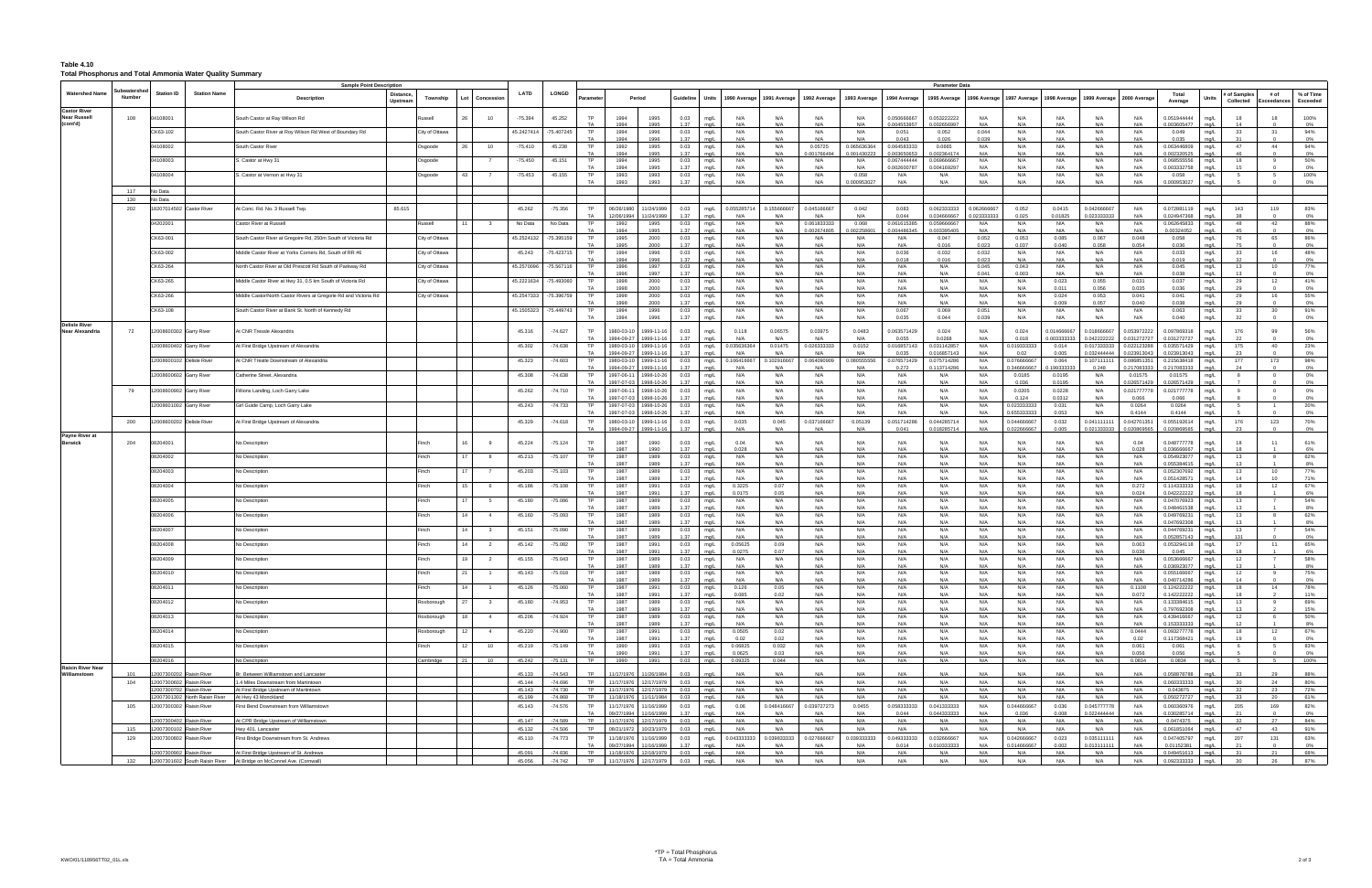#### **Table 4.10 Total Phosphorus and Total Ammonia Water Quality Summary**

|                       |              |                         |                                | <b>Sample Point Description</b>                  |           |                |    |                         |           |              |                 |                          |            |                         |                  |                |               |               |                        |                            |                            | <b>Parameter Data</b>      |                            |                    |                    |                            |            |                            |              |                       |                  |                 |
|-----------------------|--------------|-------------------------|--------------------------------|--------------------------------------------------|-----------|----------------|----|-------------------------|-----------|--------------|-----------------|--------------------------|------------|-------------------------|------------------|----------------|---------------|---------------|------------------------|----------------------------|----------------------------|----------------------------|----------------------------|--------------------|--------------------|----------------------------|------------|----------------------------|--------------|-----------------------|------------------|-----------------|
| <b>Watershed Name</b> | ubwatershed  | <b>Station ID</b>       | <b>Station Name</b>            |                                                  | Distance, |                |    |                         | LATD      | <b>LONGD</b> |                 |                          |            |                         |                  |                |               |               |                        |                            |                            |                            |                            |                    |                    |                            |            | Total                      |              | t of Samples          | # of             | % of Time       |
|                       | Number       |                         |                                | <b>Description</b>                               | Upstream  | Township       |    | Lot Concession          |           |              | Paramete        |                          | Period     |                         | <b>Guideline</b> | Units          | 1990 Average  | 1991 Average  | 1992 Average           | 1993 Average               | 1994 Average               | 1995 Average               | 1996 Average               | 1997 Average       | 1998 Average       | 1999 Average 2000 Average  |            | Average                    | Units        | Collected             | Exceedances      | <b>Exceeded</b> |
| <b>South Nation</b>   |              |                         |                                |                                                  |           |                |    |                         |           |              |                 |                          |            |                         |                  |                |               |               |                        |                            |                            |                            |                            |                    |                    |                            |            |                            |              |                       |                  |                 |
|                       | $\mathbf{R}$ |                         | 18207003002 South Nation River | At CPR Bridge Plantagenet Spring                 | 12.874    |                |    |                         | 45,519    | $-74.978$    | <b>TP</b>       | 01/13/1970               |            | 1/25/1971               | 0.03             | m <sub>0</sub> | N/A           | N/A           | N/A                    | N/A                        | N/A                        | N/A                        | N/A                        | N/A                | N/A                | N/A                        | N/A        | 0.142947368                | mg/L         | 19                    | 19               | 100%            |
|                       | 19           | 07019001                |                                | South Nation at Seguin bridge (County Rd 9)      |           | 3. Plantagenet |    | 11                      | 45.456    | $-74.942$    | <b>TP</b>       | 1993                     |            | 1995                    | 0.03             | mg/L           | N/A           | N/A           | N/A                    | 0.506857143                | 0.148333333                | 0.126416667                | N/A                        | N/A                | N/A                | N/A                        | N/A        | 0.220806452                | mg/L         | 31                    | 31               | 100%            |
|                       |              |                         |                                |                                                  |           |                |    |                         |           |              | <b>TA</b>       | 1993                     |            | 1995                    | 1.37             | ma/L           | N/A           | <b>N/A</b>    | N/A                    | 0.007417187                | 0.004500366                | 0.004791621                | N/A                        | N/A                | N/A                | N/A                        | N/A        | 0.005271747                | mg/L         |                       |                  | $0\%$           |
|                       | 25           | 7025001                 |                                | Mouth of Scotch River                            |           | S. Plantagenet |    | 11                      | 45.454    | $-74.990$    | <b>TP</b>       | 1992                     |            | 1995                    | 0.03             | mg/L           | N/A           | N/A           | 0.198333333            | 0.235363636                | 0.251769231                | 0.126166667                | N/A                        | N/A                | N/A                | N/A                        | N/A        | 0.20325                    | mg/L         | 48                    | 46               | 96%             |
|                       |              |                         |                                |                                                  |           |                |    |                         |           |              | TA              | 1992                     |            | 1995                    | 1.37             | ma/l           | N/A           | N/A           | 0.005078512            | 0.004750227                | 0.005715702                | 0.003787626                | N/A                        | N/A                | N/A                | N/A                        | N/A        | 0.004853131                | mg/L         | $\Delta$ <sub>R</sub> |                  | $0\%$           |
|                       |              | 07025002                |                                | Cobb's Lake Creek at Mouth                       |           | S. Plantagenet |    | 10                      | 45.444    | $-75.051$    | <b>TP</b><br>TA | 1992<br>1992             |            | 1995<br>1995            | 0.03<br>1.37     | mg/L<br>ma/L   | N/A<br>N/A    | N/A<br>N/A    | 0.22325<br>0.002188673 | 0.491222222<br>0.001328801 | 0.259538462<br>0.002057128 | 0.2498<br>0.001863676      | N/A<br>N/A                 | N/A<br>N/A         | N/A<br>N/A         | N/A<br>N/A                 | N/A<br>N/A | 0.301975<br>0.004669883    | mg/L<br>ma/L | 40<br>40              | 40<br>$\sqrt{2}$ | 100%<br>$0\%$   |
|                       | 27           | 07027001                |                                | Bear Brook at Mouth                              |           | Clarence       | 26 |                         | 45.419    | $-75.071$    | <b>TP</b>       | 1992                     |            | 1995                    | 0.03             |                | N/A           | $N/\rho$      | 0.137083333            | 0.146727273                | 0.1465                     | 0.1435                     | N/A                        | N/A                | N/A                | N/A                        | N/A        | 0.143382979                |              | 47                    | 47               | 100%            |
|                       |              |                         |                                |                                                  |           |                |    |                         |           |              | <b>TA</b>       | 1992                     |            | 1995                    | 1.37             | mg/L<br>ma/l   | N/A           | N/A           | 0.001264287            | 0.001224897                | 0.001660768                | 0.001174029                | N/A                        | N/A                | N/A                | N/A                        | N/A        | 0.001343609                | mg/L<br>mg/L | 47                    | $\sqrt{2}$       | $0\%$           |
|                       | - 28         | 07028001                |                                | South Nation River at Pendleton                  |           | 3. Plantagenet | 20 | 11                      | 45.426    | $-75.050$    | <b>TP</b>       | 1992                     |            | 1995                    | 0.03             | mg/L           | N/A           | N/A           | 0.122416667            | 0.214                      | 0.151692308                | 0.126333333                | N/A                        | N/A                | N/A                | N/A                        | N/A        | 0.1523125                  | mg/L         | 48                    | 47               | 98%             |
|                       |              |                         |                                |                                                  |           |                |    |                         |           |              | TA              | 1992                     |            | 1995                    | 1.37             | mg/L           | N/A           | N/A           | 0.006795375            | 0.005601328                | 0.006737702                | 0.15                       | N/A                        | N/A                | N/A                | N/A                        | N/A        | 0.042307276                | mg/L         | 48                    | $\sqrt{2}$       | $0\%$           |
|                       | 34           | 8207009502 Scotch River |                                | At County Rd South of St. Isidore                | 51,980    |                |    |                         | 45.370    | $-74.899$    | <b>TP</b>       | 10/21/1965               |            | 04/10/1967              | 0.03             | mg/L           | N/A           | N/A           | N/A                    | N/A                        | N/A                        | <b>N/A</b>                 | N/A                        | N/A                | N/A                | N/A                        | N/A        | 0.623266667                | mg/L         | 12                    |                  | 75%             |
|                       |              |                         | 18207004002 Scotch River East  | At Conc. 17 Downstream from St. Isidore          | 48.601    |                |    |                         | 45.383    | $-74.925$    | <b>TP</b>       | 09/16/1965               |            | 1/23/1999               | 0.03             | mg/L           | 0.15842857    | 0.0914        | 0.2048                 | 0.21                       | 0.237                      | 0.136333333                | .15311111                  | 0.11725            | 0.08025            | 0.097428571                | N/A        | 0.388847458                | mg/L         | 236                   | 233              | 99%             |
|                       |              |                         |                                |                                                  |           |                |    |                         |           |              | <b>TA</b>       | 2/06/1994                |            | 23/1999                 | 1.37             | ma/l           | N/A           | N/A           | N/A                    | N/A                        | 0.086                      | 150666661                  | 0.258                      | 0.09375            | 0.03875            | .033714286                 | N/A        | 0.118153846                | ma/l         |                       |                  | 3%              |
|                       | 35           | 07035001                | <b>Black Creek</b>             | Wouth of Bourget, County Rd 8                    |           | Cambridge      |    |                         | $-75.102$ | 45.405       | <b>TP</b>       | 1990                     |            | 1994                    | 0.03             | mg/L           | 0.032875      | 0.04114       | 0.033421429            | 0.039158333                | 0.056575                   | N/A                        | N/A                        | N/A                | N/A                | N/A                        | N/A        | 0.038494872                | mg/L         | 39                    | 27               | 69%             |
|                       |              |                         |                                |                                                  |           |                |    |                         |           |              | <b>TA</b>       | 1992                     |            | 1994                    | 1.37             | ma/L           | 0.04625       | 0.0422        | 0.031714286            | 0.113                      | 0.268                      | <b>N/A</b>                 | N/A                        | N/A                | N/A                | N/A                        | N/A        | 0.073837838                | ma/L         |                       |                  | $0\%$           |
|                       | 38           | 8207005002              | Scotch River East              | Jpstream from Dunvegan Creek                     | 50.21     |                |    |                         | 45.376    | $-74.910$    | <b>TP</b>       | 9/18/1967                |            | 0/19/1971               | 0.03             | mg/l           | N/A           | N/A           | N/A                    | N/A                        | N/A                        | N/A                        | N/A                        | N/A                | N/A                | N/A                        | N/A        | 146967742                  | mg/L         | 31                    | 29               | 94%             |
|                       |              | 7038001                 |                                | West Branch of Scotch River at County Rd 3       |           | S. Plantagenet | 11 | $\overline{\mathbf{3}}$ | 45.379    | $-74.914$    | <b>TP</b>       | 1992                     |            | 1993                    | 0.03             | mg/L           | N/A           | N/A           | 0.128                  | 0.13                       | N/A                        | N/A                        | N/A                        | N/A                | N/A                | N/A                        | N/A        | 0.128588235                | mg/L         | 17                    |                  | 0%              |
|                       |              |                         |                                |                                                  |           |                |    |                         |           |              | TA              | 1992                     |            | 1993                    | 1.37             | mg/L           | N/A           | N/A           | 0.002062764            | 0.001099369                | N/A                        | N/A                        | N/A                        | N/A                | N/A                | N/A                        | N/A        | 0.001761703                | mg/L         | 16                    |                  | 0%              |
|                       | 39           | No Data                 |                                |                                                  |           |                |    |                         |           |              |                 |                          |            |                         |                  |                |               |               |                        |                            |                            |                            |                            |                    |                    |                            |            |                            |              |                       |                  |                 |
|                       | 41           | 07041001                |                                | Mouth of Moose Creek                             |           | . Plantagenet  |    | 14                      | 45.389    | $-75.061$    | <b>TP</b>       | 1992                     |            | 1995                    | 0.03             | mg/L           | N/A           | N/A           | 0.232333333            | 0.3064                     | 0.415384615                | 0.455833333                | N/A                        | N/A                | N/A                | N/A                        | N/A        | 0.355787234                | mg/L         | 47                    | 47               | 100%            |
|                       |              |                         |                                |                                                  |           |                |    |                         |           |              | <b>TA</b>       | 06/14/1905               |            | 06/17/1905              | 1.37             | ma/L           | N/A           | N/A           | 0.002983962            | 0.003916459                | 0.006119577                | 0.002771731                | N/A                        | N/A                | N/A                | N/A                        | N/A        | 0.00402208                 | ma/L         | 46                    | $\sqrt{2}$       | $0\%$           |
|                       | 44           | 7044001                 |                                | South Nation at Lemieux                          |           | S. Plantagenet | 23 | 14                      | 45.396    | $-75.064$    | <b>TP</b>       | 06/14/1905               |            | 06/17/1905              | 0.03             | mg/L           | N/A           | N/A           | 0.137083333            | 0.146727273                | 0.1465                     | 0.1435                     | N/A                        | N/A                | N/A                | N/A                        | N/A        | 0.124777778                | mg/L         | 45                    | 45               | 100%            |
|                       |              |                         |                                |                                                  |           |                |    |                         |           |              | <b>TA</b>       | 1992                     |            | 1995                    | 1.37             | ma/l           | N/A           | N/A           | 0.008369742            | 0.007527643                | 0.010796654                | 0.005916827                | N/A                        | N/A                | N/A                | N/A                        | N/A        | 0.008267033                | mg/L         | 45                    |                  | $0\%$           |
|                       | 48           | No Data                 |                                |                                                  |           |                |    |                         |           |              | TA              |                          | 12/06/1994 | 11/24/1999              | 1.37             | ma/L           | N/A           | N/A           | N/A                    | N/A                        | 0.044                      | C034666667                 | 023333333                  | 0.025              | 0.01825            | 0.023333333                | N/A        | 0.024947368                | ma/L         | 38                    | $\sqrt{2}$       | $0\%$           |
|                       | 51           | No Data                 |                                |                                                  |           |                |    |                         |           |              |                 |                          |            |                         |                  |                |               |               |                        |                            |                            |                            |                            |                    |                    |                            |            |                            |              |                       |                  |                 |
|                       | 52           | No Data                 |                                |                                                  |           |                |    |                         |           |              |                 |                          |            |                         |                  |                |               |               |                        |                            |                            |                            |                            |                    |                    |                            |            |                            |              |                       |                  |                 |
|                       | 53           | No Data                 |                                |                                                  |           |                |    |                         |           |              |                 |                          |            |                         |                  |                |               |               |                        |                            |                            |                            |                            |                    |                    |                            |            |                            |              |                       |                  |                 |
|                       | 55           |                         | 18207006002 Scotch River East  | At Conc. 19 Upstream from St. Isidore            | 51.015    |                |    |                         | 45.374    | $-74.908$    | <b>TP</b>       | 09/18/1967               |            | 1/23/1999               | 0.03             | mg/L           | 0.09566666    | 0.167         | 0.087                  | N/A                        | 0.183                      | 0.086666667                | 0.04675                    | 0.132              | 0.069428571        | 0.084571429                | N/A        | 0.164960591                | mg/L         | 203                   | 192              | 95%             |
|                       |              |                         |                                |                                                  |           |                |    |                         |           |              | <b>TA</b>       | 12/06/1994               |            | 1/23/1999               | 1.37             | ma/l           | N/A           | N/A           | N/A                    | N/A                        | 0.06                       | 0.047                      | 0.018                      | 0.075              | 0.041714286        | 0.139714286                | N/A        | 0.062473684                | mg/L         | 38                    | $\sqrt{2}$       | $0\%$           |
|                       |              | 7055001                 |                                | East Branch of Scotch River at County Rd 3       |           | S. Plantagenet |    | $\mathbf{3}$            | 45.354    | $-74.889$    | <b>TP</b>       | 1992                     |            | 1993                    | 0.03             | mg/L           | N/A           | N/A           | 0.230833333            | 0.2668                     | N/A                        | N/A                        | N/A                        | N/A                | N/A                | N/A                        | N/A        | 0.241411765                | mg/L         | 17                    |                  | 0%              |
|                       |              |                         |                                |                                                  |           |                |    |                         |           |              | TA              | 1992                     |            | 1993                    | 1.37             | mg/L           | N/A           | N/A           | 0.003168179            | 0.004028452                | N/A                        | N/A                        | N/A                        | N/A                | N/A                | N/A                        | N/A        | 0.003421201                | mg/L         | 17                    |                  | 0%              |
|                       | 56           | No Data                 |                                |                                                  |           |                |    |                         |           |              |                 |                          |            |                         |                  |                |               |               |                        |                            |                            |                            |                            |                    |                    |                            |            |                            |              |                       |                  |                 |
|                       | 75           | No Data                 |                                |                                                  |           |                |    |                         |           |              |                 |                          |            |                         |                  |                |               |               |                        |                            |                            |                            |                            |                    |                    |                            |            |                            |              |                       |                  |                 |
|                       | $90^{\circ}$ | No Data                 |                                |                                                  |           |                |    |                         |           |              |                 |                          |            |                         |                  |                |               |               |                        |                            |                            |                            |                            |                    |                    |                            |            |                            |              |                       |                  |                 |
|                       | 211          | 7211001                 |                                | South Nation at Hwy 17                           |           | N. Plantagenet | 20 |                         | 45.559    | $-75.066$    | TP              | 1992                     |            | 1995                    | 0.03             | mg/L           | N/A           | N/A           | 0.1585                 | 0.137363636                | 0.215692308                | 0.137666667                | N/A                        | N/A                | N/A                | N/A                        | N/A        | 0.1639375                  | mg/L         | 48                    | 48               | 100%            |
|                       |              |                         |                                |                                                  |           |                |    |                         |           |              | TA              | 1992                     |            | 1995                    | 1.37             | mg/L           | N/A           | N/A           | 0.027333171            | 0.008964477                | 0.008086988                | 0.004320355                | 0.049777778                | 0.13425            | 0.06425            | 0.084857143                | N/A        | 0.012324724                | mg/L         | 36                    |                  | $0\%$           |
|                       |              | 7211002                 |                                | South Nation at Plantagenet (County Rd 26)       |           | N. Plantagenet |    | $\overline{4}$          | 45.549    | $-75.042$    | <b>TP</b>       | 1993                     |            | 1995                    | 0.03             | mg/L           | N/A           | N/A           | N/A                    | 0.102333333                | 0.241846154                | 0.1121                     | N/A                        | N/A                | N/A                | N/A                        | N/A        | 0.168241379                | mg/L         | 29                    | 28               | 97%             |
|                       |              |                         |                                |                                                  |           |                |    |                         |           |              | <b>TA</b>       | 1993                     |            | 1995                    | 1.37             |                | N/A           | N/A           | N/A                    | 0.005691348                | 0.003570827                | .003275392                 | N/A                        | N/A                | N/A                | N/A                        | N/A        | 0.003930263                | ma/l         |                       |                  | $0\%$           |
|                       |              |                         |                                | 18207002002 South Nation River Hwy 17 Plantagene | 10.3      |                |    |                         | $-75.064$ | 45.559       | <b>TP</b><br>TA | 10/26/1966<br>09/27/1994 |            | 1/23/1999<br>11/23/1999 | 0.03<br>1.37     | mg/L<br>ma/l   | 0.1449<br>N/A | 0.1015<br>N/A | 0.117818182<br>N/A     | 0.112416667<br>N/A         | 0.1612<br>0.1315           | 0.093666667<br>0.038666667 | 0.170888889<br>0.049777778 | 0.10275<br>0.13425 | 0.09075<br>0.06425 | 0.075428571<br>0.084857143 | N/A<br>N/A | 0.133833935<br>0.083897436 | mg/L         | 277<br>39             | 273<br>$\Omega$  | 99%<br>$0\%$    |
|                       |              |                         |                                |                                                  |           |                |    |                         |           |              |                 |                          |            |                         |                  |                |               |               |                        |                            |                            |                            |                            |                    |                    |                            |            |                            | mg/L         |                       |                  |                 |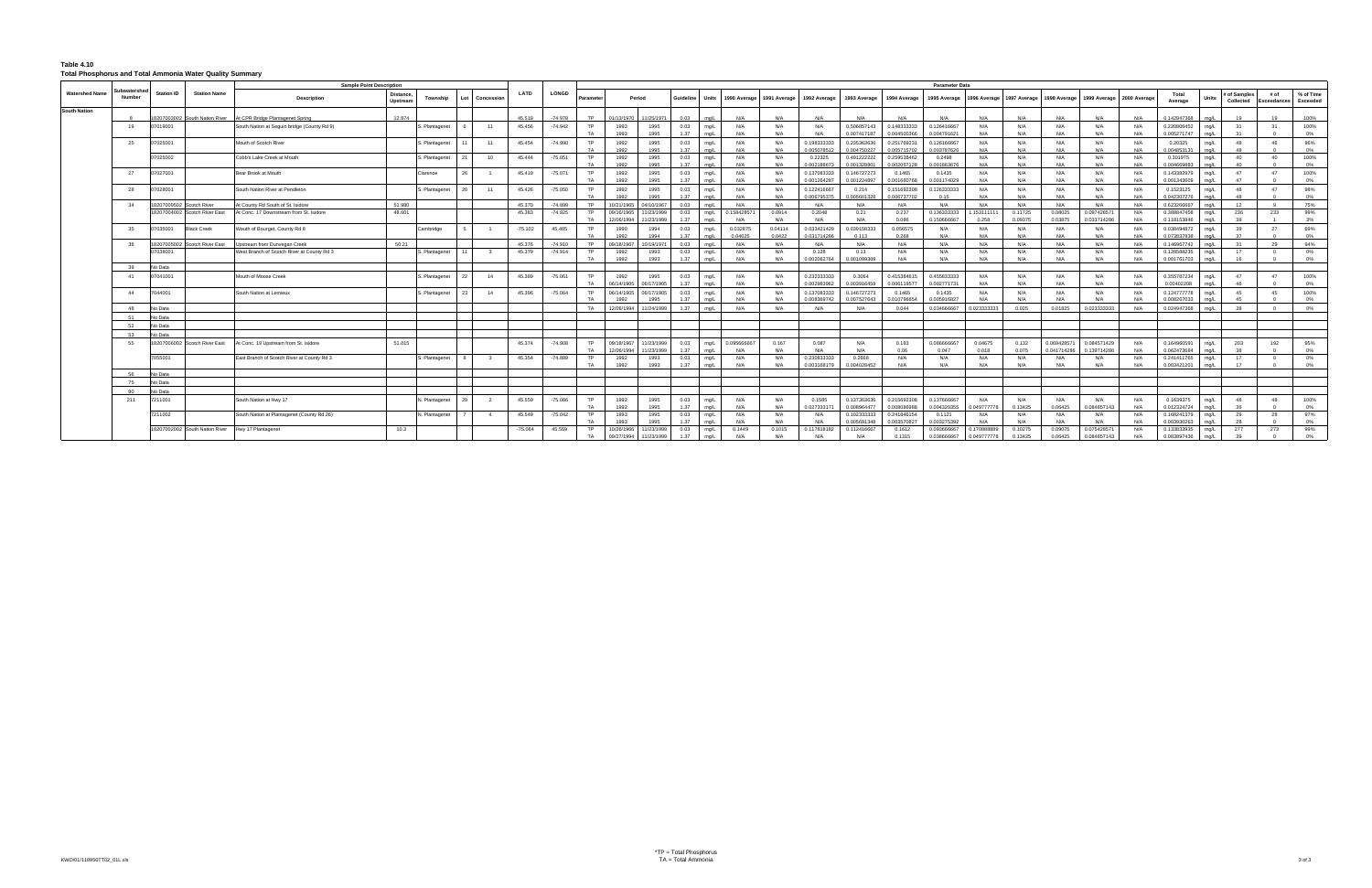The other principal parameters that are available for some of the sample locations are metals such a copper, iron, cadmium, chromium, and zinc. On a subwatershed or watershed basis, these numbers can be useful in developing an understanding of the current contaminant conditions.

From our analysis of the data available for the study area it is evident that a number of the metals parameters exceed the available provincial guidelines for the protection of aquatic life. Within the study area, the data indicates that the following selected parameters exceeded guidelines with the most regularity:

Iron – Provincial water quality objective is 0.3 mg/L. This level is defined to provide protection to fish and invertebrates. Iron exceeded this guideline in samples from most watersheds. The toxicity of iron is, however, quite variable to different species of invertebrates and fish.

Copper – Provincial water quality objective is 0.5 mg/L. The toxicity of copper increases as the hardness of water and the level of dissolved oxygen goes down. Copper is also bioaccumulated in some organisms. The objective for copper was exceeded in the majority of watersheds in the study area.

Cadmium – Provincial water quality objective is 0.2 mg/L. The toxicity of cadmium increases as the hardness of water and the level of dissolved organic matter goes down. Cadmium is also bioaccumulated in some organisms. The objective for cadmium was exceeded in the majority of watersheds in the study area.

Mercury – Provincial water quality objective is 0.0002 mg/L. The level recommended for protection of marketability of freshwater fish is 0.0001 mg/L. Methylmercury is the most toxic form of mercury. The mercury as it is measured in the study area is comprised of only small amounts of methylmercury. Mercury exceeded the 0.0002 mg/L guideline on occasion in the Black Creek and South Nation watersheds. Mercury is bioaccumulated in some organisms.

Nickel – Provincial water quality objective is 0.025 mg/L. Nickel is more toxic at lower hardness levels. It is removed from solution by high levels of suspended solids. Nickel is more acutely toxic to juvenile fish than adults. It is also more toxic in the presence of copper. Nickel is not biomagnified but can be bioaccumulated in some organisms.

Zinc – Provincial water quality objective is 0.03 mg/L. Acute toxicity of zinc is lowered by higher water hardness and low pH. It is exceeded on occasion in the South Nation River watershed. Zinc bioaccumulates but is not suspected of biomagnifying.

Cobalt – Provincial water quality objective is 0.0009 mg/L. Cobalt guidelines are exceeded in a number of areas in the South Nation watershed.

The assessment of the metal parameters exceedences were carried out on a regional basis to provide some indication of the relative significance of the other parameters available in the database. The concentrations and distribution of the metal parameters in the study area suggests that there is significant contamination from a variety of sources. However, no statistical analysis of the significance of these parameters has been carried out.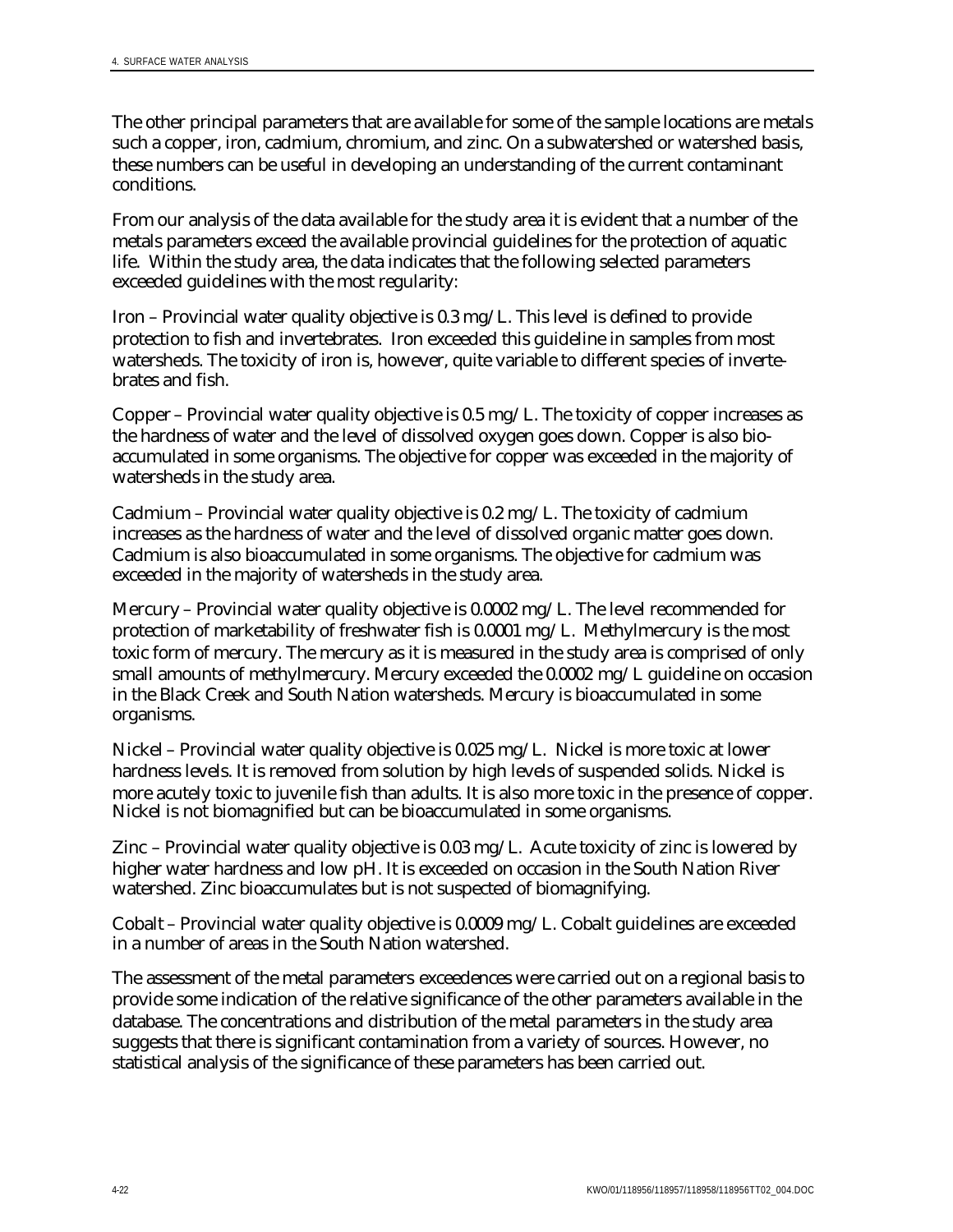#### Road Salt

During the study, members of the steering committees and the public expressed some concern over potential environmental impacts of road salt. This concern was particularly heightened following the release of a draft report by the federal government recommending that road salt be considered "toxic" as defined by Section 64 of the Canadian Environmental Assessment Act (Environment Canada and Health Canada, 2000). Substances that are assessed as toxic may be placed on Schedule I of the Act and considered for possible risk management measures, such as regulations, guidelines, pollution prevention plans or codes of practice to control any aspect of their life cycle, from the research and development stage through manufacture, use, storage, transport and ultimate disposal.

Road salts enter the Canadian environment through their storage and use and through disposal of waste snow. Road salts are used for de-icing and anti-icing winter road maintenance, with some use as summer dust suppressants. Inorganic chloride salts considered in the Environment Canada report include sodium chloride, calcium chloride, potassium chloride, and magnesium chloride. In the environment, these chloride salts dissociate into the chloride anion and the corresponding cation. In addition, ferrocyanide salts, which are added as anti-caking agents in road salts formulations, were assessed. These compounds enter surface water, soil and groundwater after snowmelts, and are dispersed by splash and spray through the air. Approximately five million tons of road salts used across the country every winter contaminate groundwater and surface water, poison wildlife, and harm vegetation.

Management of road salt impact should focus on key source areas including patrol yards, road application and snow disposal. Environment Canada recommends that patrol yards implement better storage of salt and abrasives to reduce losses through weathering. Management practices to reduce losses during transfers, and management of stormwater and equipment washwater to minimize releases should be started. When handling disposal of snow, measures should be considered to minimize percolation into soil and groundwater and direct release into water. In cases of release into surface water via storm sewer systems, the salted snow should be diluted before release. The selection of alternative products or of appropriate technology or practices to reduce salt use should be considered while ensuring maintenance of roadway safety.

#### Relative Source Contributions for Parameters of Concern

As noted above, the primary surface water quality issue within the study area is nutrient enrichment in the form of high levels of phosphorus. This conclusion is based on the representative database, the emphasis placed on enrichment problems and toxicity from these two parameters of concern and the regulatory issues determined to be most predominant by the MOE. The MOE has the regulatory mandate within the Province of Ontario to set guidelines for the levels of surface water contaminants that will allow for an acceptable level of aquatic habitat protection and the limits of contaminants allowed to be discharged from point sources including municipal wastewater treatment plants and industrial treatment facilities. The MOE also regulates the discharge of surface waters through their Municipal and Industrial strategies for abatement.

Ammonia can also pose a problem with respect to being toxic to aquatic life, depending on water temperature and water alkalinity. The net effect of nutrient enrichment, primarily in the form of phosphorus, is excessive weed and algae growth within creeks and rivers, which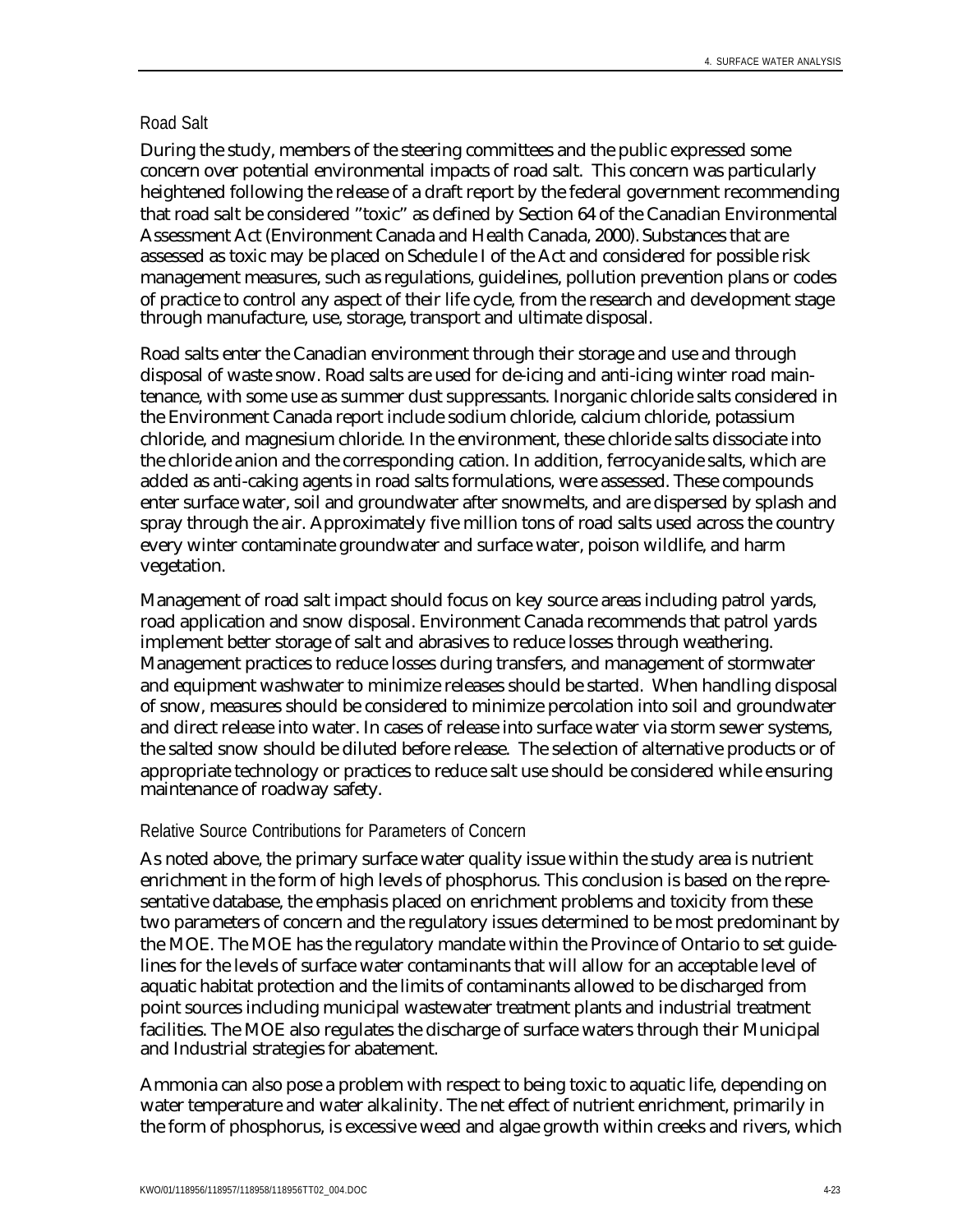can, in turn, result in high water turbidity and wide fluctuations in dissolved oxygen levels, making watercourses unsuitable for certain species of aquatic life. As well, algae growth and high turbidity can cause problems at water treatment facilities that draw their water from surface supplies. Phosphorus and ammonia are often derived from non-point sources from a variety of land uses. Phosphorus and ammonia can also be directly discharged from point source municipal wastewater treatment facilities. These point sources can represent zones of ammonia toxicity in the discharge plume.

Earlier studies have examined this issue in some detail within the South Nation River watershed, in order to determine the source of the problem and provide guidance on what management measures would provide the most benefit. The South Nation River Basin Management Study (Water Resources Component, Maclaren Plansearch, 1982) concluded that wastewater discharges from regulated point sources such as municipal and industrial sewage treatment systems accounted for approximately 5 percent of the total phosphorus load and 1 percent of the total nitrogen load carried by the River. An updated analysis was presented in the South Nation River Wastewater Allocation Study (Gore & Storrie Limited, 1992), and this analysis showed that regulated point sources accounted for 3 to 7 percent of the total phosphorus load, about 1 percent of the total nitrogen load and approximately 5 percent of the ammonia load. The 1992 study therefore concluded that no significant change had occurred over the 10 years. In the Raisin River watershed, there are no municipal point sources, which would suggest that non-point sources of contaminants could represent an even greater percentage (than that of the South Nation) of contaminant loads to the river system.

While EOWRMS has not included a detailed update of the loading analysis, it is reasonable to presume that since the 1992 analysis, the relative contribution of regulated point discharges has not changed significantly and very likely remains at less than 10 percent of the total load entering the river system. As concluded in the 1992 study, the bulk of the nutrient loading originates from so-called "non-point sources" (NPS). Non-point sources include a wide range of possible sources including soil erosion and runoff from agricultural land, leakage from domestic septic systems, livestock access to watercourses, and background levels from watercourse erosion.

From a management perspective, the dominant role of NPS needs to be recognized. Many forms of NPS are not subject to any form of direct regulation. What is therefore needed are watershed-based programs that identify areas and land parcels that are mostly likely to contribute to NPS, and which are then based on working with land owners to find practical and economical ways of reducing such processes as direct surface runoff and associated soil erosion (see Section 6). The project partners have recognized this need and have in place a number of programs and projects designed to address this issue. These programs include the Clean Water Program (SNC), the Rural Clean Water Program (City of Ottawa), and the Tributary Restoration Program (RRCA). In addition the SNC is currently using the AGNPS model to characterise and target high potential NPS source areas within the watershed.

## 4.3 Relevance to Regional Water Strategy

### Surface Water Quantity

The review of streamflow data has resulted in the following findings that are particularly relevant to the development of a long-term regional water resources management strategy: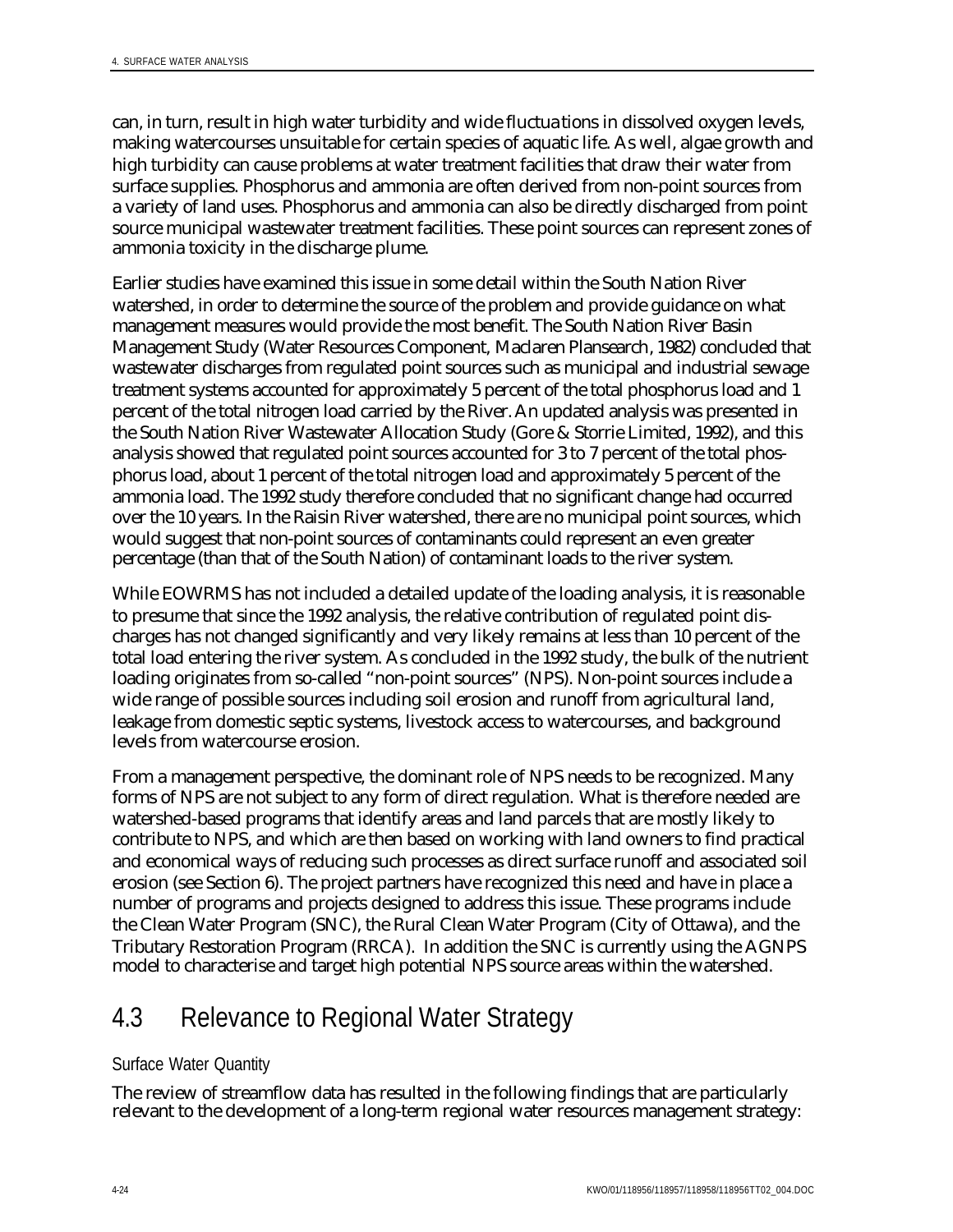- Streamflow regime throughout the study area has high seasonal variability. Roughly 60 percent of surface water yield is delivered during the spring freshet (March and April). A low-flow period then extends through the summer growing season and into early autumn. The magnitude and duration of low-flows likely presents constraints on the expanded use of surface waters as sources for water supply for purposes such as irrigation, livestock watering or communal water supply systems.
- The magnitude and duration of low-flows also presents constraints on development by virtue of the resulting limits on the ability of watercourses to assimilate contaminant loadings. As discussed below, the low summer flow period means that waste discharges and overall contaminant loadings must be carefully managed if water quality is to be protected and enhanced to meet environmental objectives such as those related to protection of aquatic habitat and ecosystems.

In terms of surface water quantity, these findings point to the need for careful management of water resources to ensure that sources of streamflow such as groundwater discharge zones and wetlands are protected through appropriate land-use planning, and that surface water withdrawals are managed and allocated in a way that recognizes the limits of the available resource.

A fundamental requirement for managing surface water quantity is a set of clear targets with respect to the amount of streamflow that should be maintained through critical periods (especially the summer low-flow period) for the purposes of meeting overall objectives for ecosystem and aquatic habitat protection. The total amount of acceptable surface water withdrawal during critical period can only be determined once such ecosystem-based management targets are set. The need for such management is iterated in the recommendations below.

#### Surface Water Quality

In the context of the Regional Water Strategy, the findings of high levels of total phosphorus in most surface waters, as indicated by the analyzed data, shows that there is very little opportunity for surface waters to assimilate additional waste loads. In fact, the data indicates that surface waters are generally deteriorated below what is considered to be a level (of total phosphorus) sufficient to protect aquatic life in many areas. Effectively, there is no capacity for watercourses to assimilate increased phosphorus loadings.

The current state of the receiving waters indicates that habitat conditions are deteriorated and measures need to be taken to improve the quality of surface waters. Therefore, a number of strategies must be employed that will manage wastes discharged to receiving streams in a manner that promotes the improvement of water quality across the region.

## 4.4 Recommendations

#### Protection of Streamflow Sources

As noted above, an important management objective is the protection of sources of streamflow, particularly those that sustain streamflow during dry periods. It is recommended that land-use planning policies and regulations be put in place to protect identified sources of stream baseflow. This could include protection of specific areas where groundwater discharge is occurring, possibly including wetland areas that are known to be supplied by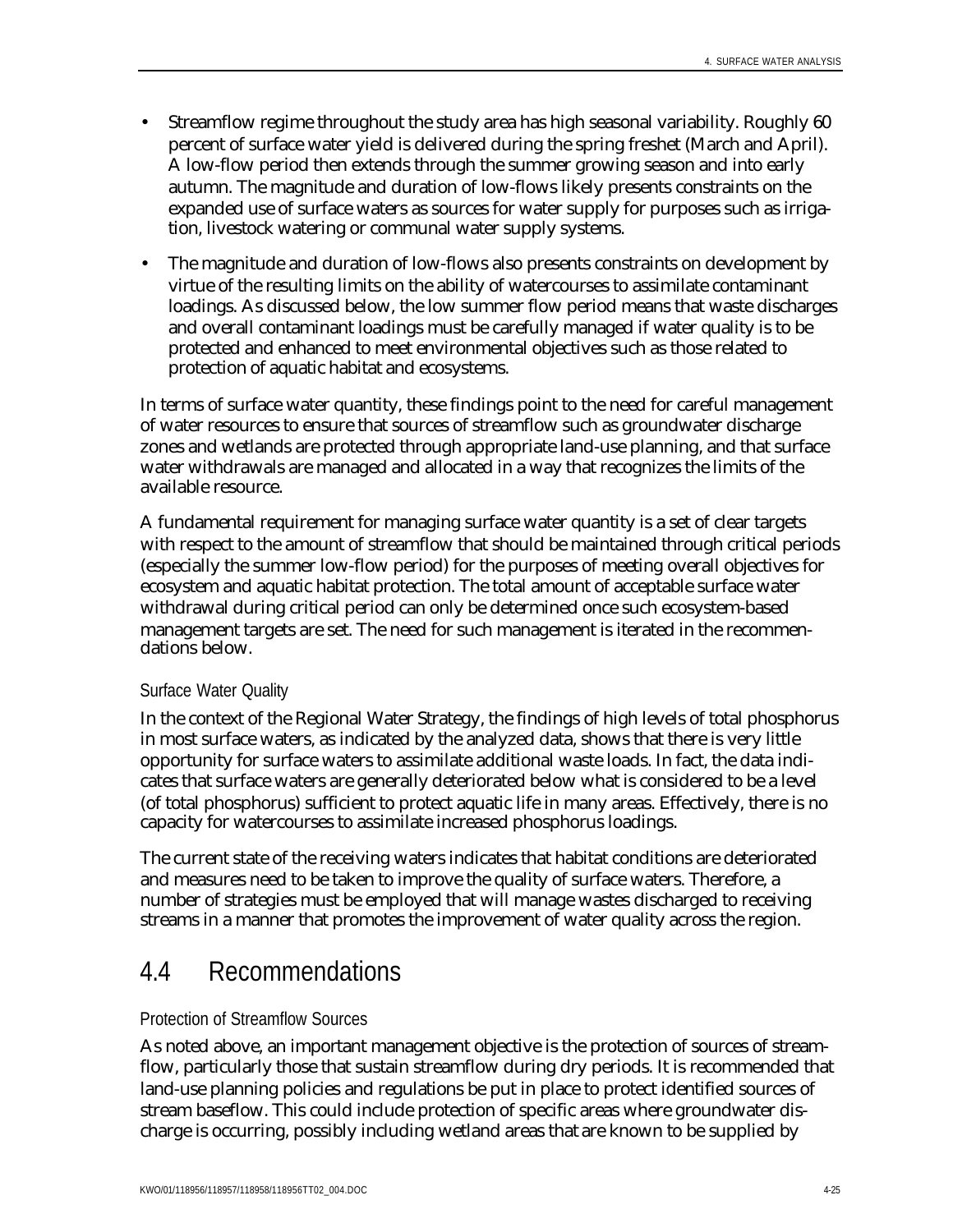groundwater upwelling. Protection of such discharge areas or zones should be considered as part of an overall strategy to protect groundwater resources in a way that protects the annual amount of water recharge to groundwater aquifers.

Identification and mapping of groundwater discharge zones and other sources of stream baseflow is needed to assist with long-term protection of streamflow sources through land development planning and land-use regulation. It is recommended that the location of these sources of streamflow be identified through a watercourse baseflow source investigation. Such an investigation would involve a program of systematic measurement of baseflow at a number of locations within each subwatershed, to determine where flow is originating in dry-weather periods. The program should consist of spot measurements of volumetric streamflow rate during dry periods in the summer. The program should be structured such that investigations proceed in an upstream direction along the major watercourses and then upstream along various tributaries. The initial program could consist of baseflow measurements at all roadway crossings. The program might need to extend over a number of weeks or months depending on resources available. As the flow readings are made, they must be recorded in a consistent format and collated in a central data record. Once sufficient readings are made, data can be mapped. When observed baseflow rates are considered, along with information on estimated upstream surface drainage area, flow sources and probable groundwater discharge locations should reveal themselves. Additional flow measurements would then be required to home in on discharge zones.

Later sections of this report provide information on the groundwater conditions across the study area, including generalized mapping of probable groundwater discharge zones, as determined through the water budget analyses carried out during this project. This information can be used to help guide the flow measurement program.

### Management of Surface Water Withdrawals

The seasonal variation in streamflow and the magnitude and duration of low-flow periods that characterizes the streamflow regime throughout the study area means that surface water withdrawals need to be carefully managed.

At present, there are generally two types of withdrawals: those that are subject to regulation (Permit to Take Water for withdrawal of more than 50,000 L per day) under the Ontario Water Resources Act, such as communal water supply systems and industrial/commercial operations, and those that do not require a formal permit to take water, such as livestock watering.

The number of water takers and total water usage associated with unregulated withdrawals is largely unknown or unconfirmed and must be estimated (see Section 7). This presents a water management difficulty insofar as it limits the ability to make decisions on how much increase in regulated withdrawals can be permitted.

It is therefore recommended that an inventory of all surface water users and their estimated water withdrawal amounts be created and maintained, for the purpose of allowing better management of regulated water takers. It is recommended that this inventory be a watershed-based activity that is best lead by the MOE and could carried out with the assistance of Conservation Authorities in cooperation with member municipalities and local agricultural groups. This information is critical for the MOE to fulfill its responsibilities as outlined in the Water Taking and Transfer Regulation (O. Reg. 285/95).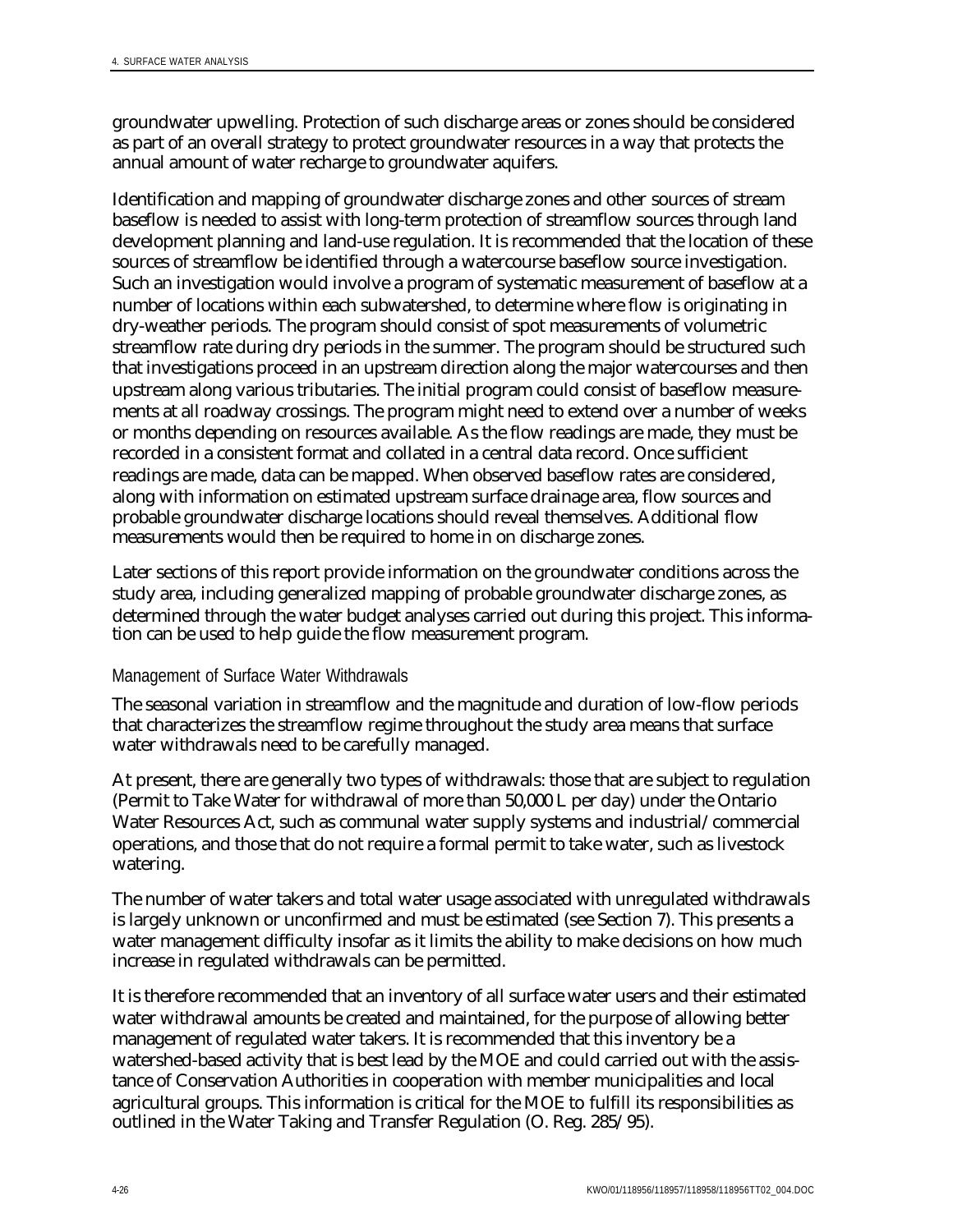It is recommended that applications for new Permits to Take Water or renewal of existing Permits to Take Water be based on a watershed-based surface water allocation strategy. It is recommended that this strategy be based on the data and statistics on streamflow and regional water budget presented in this report, along with the information that would result from the recommended inventory of all surface water withdrawals. It is recommended that the allocation strategy be based on targets for the total allowable streamflow withdrawal at various locations within each watershed. These targets or limits should be based on statistics on streamflow presented in this report and the level of streamflow that should be maintained to protect aquatic habitat and other water-related environmental features.

#### Surface Wastewater Discharge Management

As explained above, nutrient enrichment of watercourses is the dominant concern for surface water quality. A significant challenge is to address the acknowledged importance of non-point sources (NPS), which include soil erosion and direct runoff from agricultural land, watercourse channel erosion and leakage from faulty septic systems.

From a practical management perspective, it needs to be recognized that there are various forms of NPS distributed throughout each watershed, some of which may be active only at certain times of the year. Dealing with all of these potential sources in an efficient and economical manner will require time, and will also require the cooperative effort of landowners and various regulatory agencies that have a mandate to deal with water quality and land-use regulation.

A number of programs exist in the study area that are helping to improve surface water quality and habitat by targeting and reducing NPS contributions. These programs include the Clean Water Program (SNC), the Rural Clean Water Program (City of Ottawa), and the Tributary Restoration Program (RRCA). Funding and support for these programs should be at least maintained or expanded.

Part of the solution is to continue to work towards higher levels of sewage treatment at municipal treatment facilities; this is being pursued on case-by-case basis by municipalities in cooperation with the regulatory agency, the MOE. However, because of the dominant effect of NPS, it needs to be recognized that improved nutrient removal at municipal sewage treatment facilities will not have any substantial effect unless NPS is also dealt with, as stated in the 1992 South Nation River Wastewater Allocation Study.

The need to manage NPS has been recognized through the development of the "Total Phosphorus Management" pilot program for the South Nation River watershed. This program is a cooperative effort of the MOE, South Nation Conservation, and local farm operators and landowners.

In a regional context, the opportunities presented by the MOE's Total Phosphorus Management (TPM) program for the South Nation River watershed should be explored and incorporated into other watersheds in the study area. When there is a recognized need to expand a municipal or industrial waste treatment system, this program allows for two options: provide higher levels of phosphorus treatment and removal or put resources toward non-point source control measures. The NPS control measures option, as a method of improving receiving stream conditions and allow for additional waste discharge from a municipal or industrial source, currently requires a number of conditions to be met. These conditions include: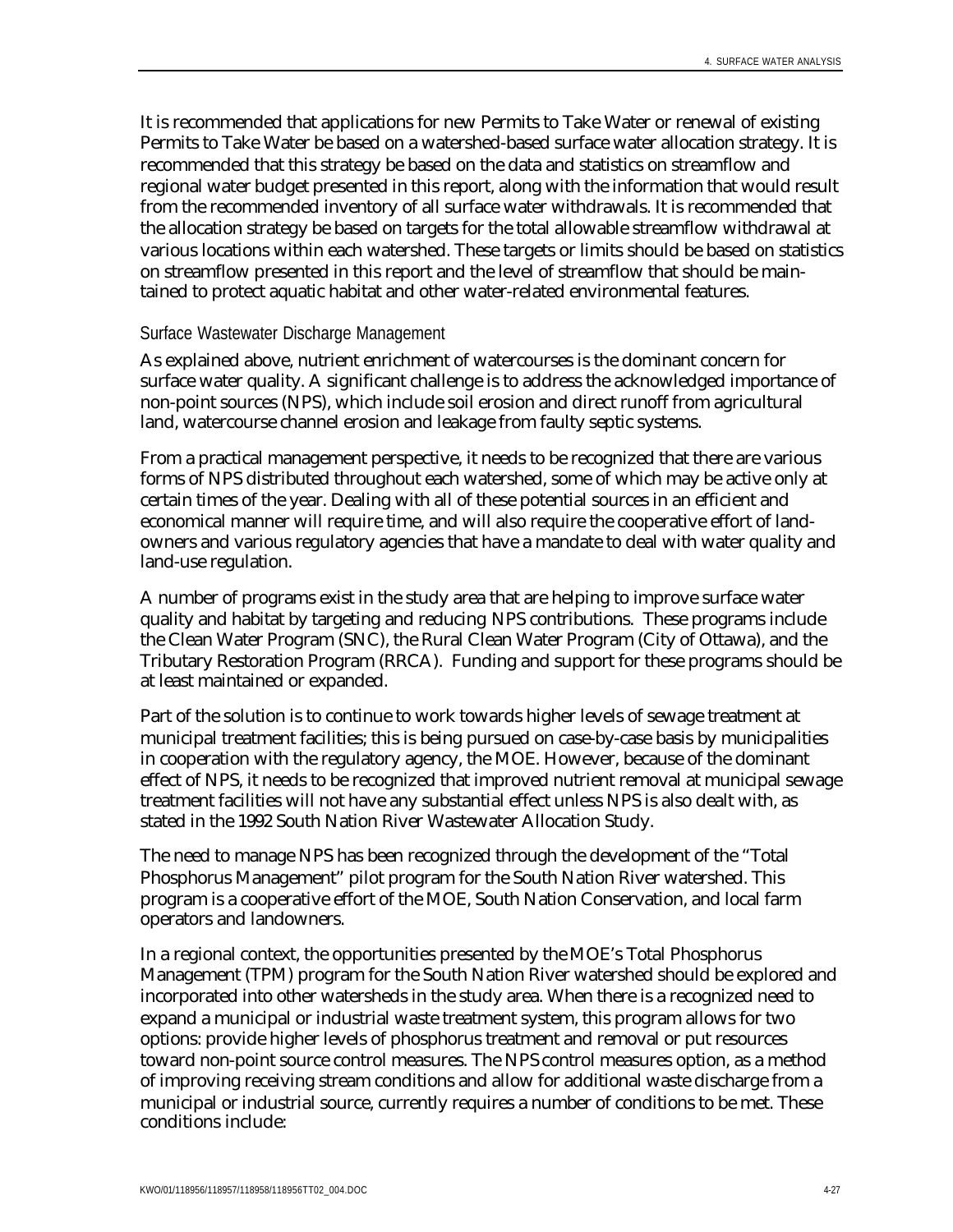- Analysis that clearly shows environmental benefit
- Assurance of investment
- A 4:1 offset ratio for phosphorus reduction such that the estimated TP load reduction caused by the NPS controls would be 4 times that of the proposed discharge from the regulated point source

Opportunities for a regional strategy, coordinated on a watershed basis, for seasonal discharge from municipal lagoons should be examined. Currently, there are a variety of strategies exercised in the region for the seasonal (spring) discharge from municipal treatment lagoons. A program for discharge from the lagoons, coordinated on a regional basis, may provide additional stream water quality benefit. Such a program might also ease some seasonal capacity issues at municipal facilities.

There may also be additional opportunities for effluent polishing from municipal lagoons that could provide significant reductions in total phosphorus loading to receiving streams. Effluent polishing technologies such as treatment wetlands, which provide additional habitat and ecological benefit, should be examined. In addition to the conventional methods now employed across the region, other waste management technologies, such as communal wastewater treatment systems, should be examined for new developments.

The stream water quality sampling programs of the various agencies should be incorporated into a regional program to ensure that adequate data is collected over the next 20 years in the most effective and efficient manner possible.

The impact of additional development should be a component of all Official Plans in the region, both from a rural and an urban perspective. Additional development opportunities would be required to provide sufficient evidence of proper waste management to ensure that additional receiving water deterioration is not a factor.

Southern Ontario uses particularly high volumes of road salt. Municipalities and road maintenance contractors in Eastern Ontario should be made aware of the potential and persistent effects to the environment from road salt as described in the Environment Canada, Health Canada 2000 assessment report. They should also be encouraged to voluntarily adopt the suggested mitigation strategies and actions in advance of likely future federal requirements.

### St. Lawrence River Remedial Action Plan (RAP) Recommendations

There are a number of recommendations that were put forward in the St. Lawrence River RAP (Dreier et al., 1997) that are relevant to the finding and recommendations of EOWRMS. The consultant team generally concurs with the recommendations. The RAP recommendations pertaining to regional surface water management are listed here along with their RAP recommendation number. RAP recommendations specific to particular industrial sources or particular site specific contaminant sources have been omitted from the list presented here because they are not regional in nature.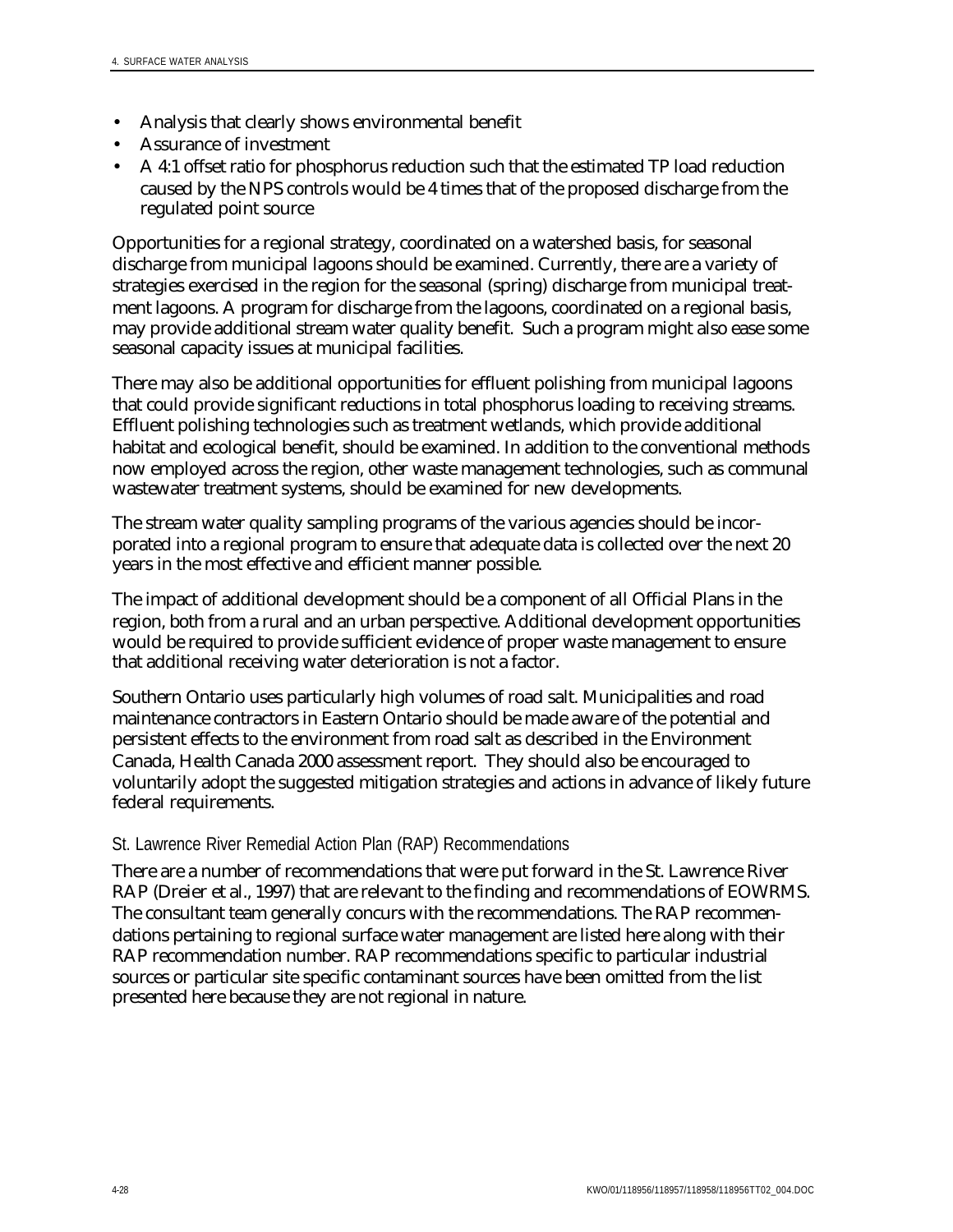#### TABLE 4.11

÷, L

ST. LAWRENCE RIVER REMEDIAL ACTION PLAN RECOMMENDATIONS

| <b>Number</b>  | Recommendation                                                                                                                                                                                                                                                                                                                                                                                                                                                                                  |
|----------------|-------------------------------------------------------------------------------------------------------------------------------------------------------------------------------------------------------------------------------------------------------------------------------------------------------------------------------------------------------------------------------------------------------------------------------------------------------------------------------------------------|
| 1.             | Ask the federal and provincial governments to show more tangible evidence of their commitment to<br>the goal of virtual elimination of persistent toxic contaminants by using their legislative authorities<br>to ban the use of mercury and production of persistent toxic compounds like dioxins and<br>dibenzofurans.                                                                                                                                                                        |
| 5.             | Establish federal and provincial regulations banning the manufacture and sale of all detergents<br>containing phosphates.                                                                                                                                                                                                                                                                                                                                                                       |
| 6.             | Recommend that OMAFRA vigorously pursue its pesticides reduction goal in the Great Lakes-St.<br>Lawrence River Basin by encouraging improved chemical herbicide/pesticide application practices,<br>integrated pest management and other alternative farming practices that reduce the environmental<br>impact of pest and weed control.                                                                                                                                                        |
| 7 <sub>1</sub> | Recommend that all authorities involved in managing public lands, transportation routes and<br>transmission corridors in the Great Lakes-St. Lawrence River Basin do the following:                                                                                                                                                                                                                                                                                                             |
|                | Provide an inventory of their herbicide and pesticide use<br>$\bullet$                                                                                                                                                                                                                                                                                                                                                                                                                          |
|                | Develop and implement strategies that will reduce their use of these chemicals in the Basin by<br>$\bullet$<br>50 percent by the year 2002                                                                                                                                                                                                                                                                                                                                                      |
| 31.            | Control stormwater discharges from municipalities other than Cornwall, particularly roads and<br>communities along the Raisin and St. Lawrence Rivers, by collecting and treating stormwater.                                                                                                                                                                                                                                                                                                   |
| 32.            | Install proper septic systems on private shoreline properties where land is sufficient and can meet<br>existing regulations; carry out inspections to ensure compliance.                                                                                                                                                                                                                                                                                                                        |
| 34.            | As a long-term plan, install sewage treatment plants for river communities, including<br>Summerstown, South Lancaster, Pilon Island, Cornwall Island and Bainsville.                                                                                                                                                                                                                                                                                                                            |
| 35.            | Inspect park and campground sewage disposal systems and correct deficient systems.                                                                                                                                                                                                                                                                                                                                                                                                              |
| 37.            | Eliminate livestock access to surface waters by providing education and financial incentives to<br>farmers and by enforcing existing regulations.                                                                                                                                                                                                                                                                                                                                               |
| 38.            | Inspect manure piles and milkhouse waste disposal systems which have the potential to be<br>sources of surface water contamination, and correct by:                                                                                                                                                                                                                                                                                                                                             |
|                | Providing education to farmers on how to correct the problem<br>$\bullet$                                                                                                                                                                                                                                                                                                                                                                                                                       |
|                | Providing financial incentives to farmers<br>$\bullet$                                                                                                                                                                                                                                                                                                                                                                                                                                          |
|                | Enforcing existing regulations<br>$\bullet$                                                                                                                                                                                                                                                                                                                                                                                                                                                     |
|                | Incorporating into municipal zoning by-laws, the Agricultural Code of Practice regarding<br>$\bullet$<br>manure/milkhouse wastes                                                                                                                                                                                                                                                                                                                                                                |
|                | Establishing a bioconversion facility for production of fertilizer from manure and other organic<br>sludges pending feasibility study (to determine available manure supply, interest in<br>participation etc.)                                                                                                                                                                                                                                                                                 |
| 39.            | Endorse the Farm Environmental Plan program described in Our Farm Environmental Agenda as<br>part of the development of an agricultural land stewardship program.                                                                                                                                                                                                                                                                                                                               |
| 48.            | Encourage municipalities to continue to implement the Provincial Natural Heritage Policy (1996)<br>which requires all planning agencies to have regard for provincially significant wetlands in their<br>planning decisions. The Policy calls for no development in provincially significant wetlands and no<br>development on adjacent lands if the wetland will be affected. This policy is to be interpreted as<br>part of all the new Planning Act policies by municipalities and agencies. |

49. Encourage municipalities to protect wetlands that are not designated provincially significant by requesting that they include development constraints and buffer zones around these areas.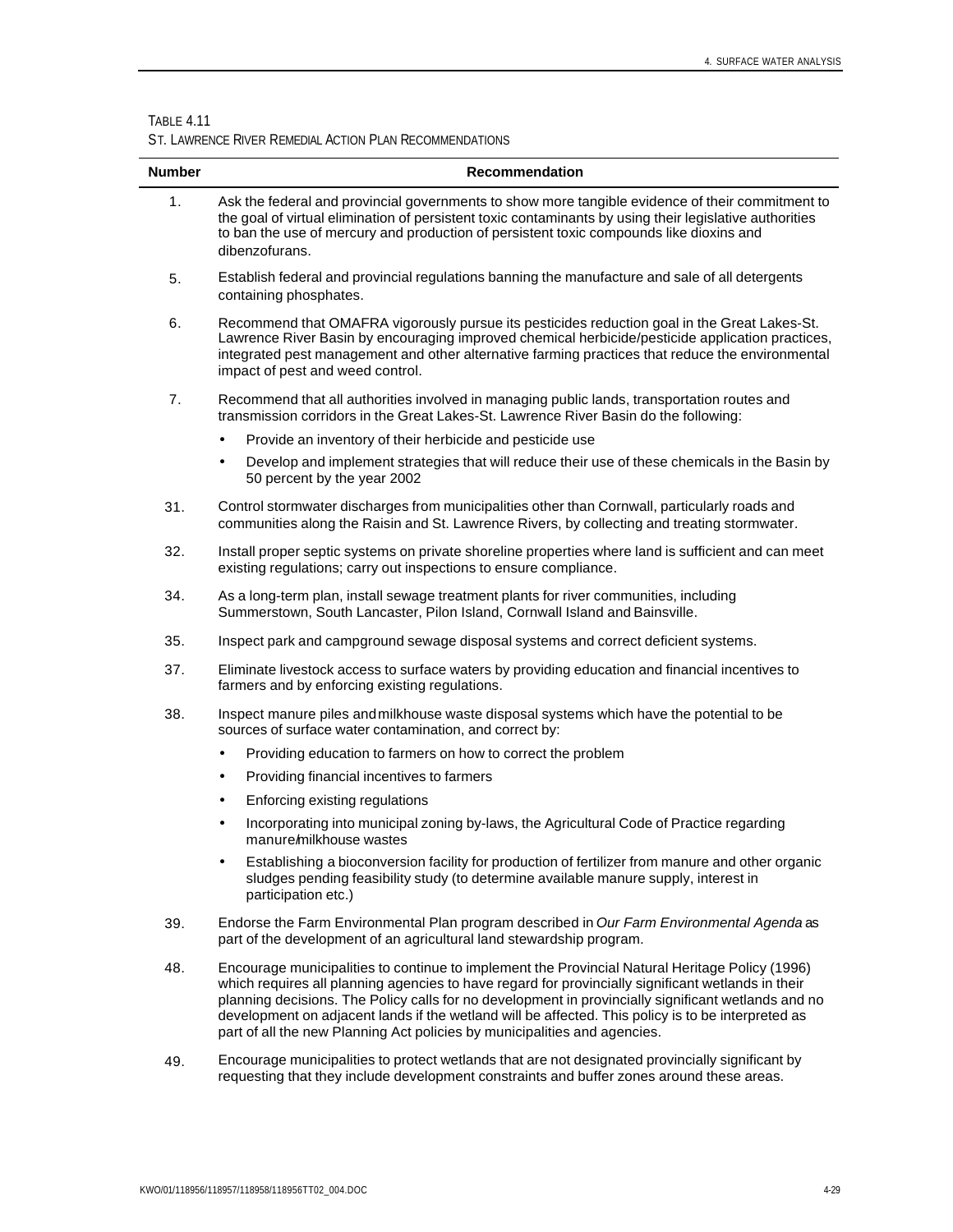### TABLE 4.11

ST. LAWRENCE RIVER REMEDIAL ACTION PLAN RECOMMENDATIONS

| <b>Number</b> | Recommendation                                                                                                                                                                                                                                                                                                                                                                                                                                                                                                                                                                                                                            |
|---------------|-------------------------------------------------------------------------------------------------------------------------------------------------------------------------------------------------------------------------------------------------------------------------------------------------------------------------------------------------------------------------------------------------------------------------------------------------------------------------------------------------------------------------------------------------------------------------------------------------------------------------------------------|
| 51.           | Continue to use existing legislation (including the federal Fisheries Act, Public Lands Act, Lakes<br>and Rivers Improvement Act, Conservation Authorities Act and Environmental Protection Act) to<br>protect aquatic habitats (including fish habitat and wetlands) where this legislation applies.<br>Continue to require a minimum compensation of 1:1 (new habitat created: habitat altered) for fish<br>habitat harmfully altered by development activities. Minimum compensation should be 1:1 for like<br>habitat onsite; 1:2 for like habitat offsite or replacement habitat onsite; and 1:4 for replacement<br>habitat offsite. |
| 58.           | Encourage the enhancement of the protection, number, size, quality, and distribution (i.e. reduce<br>fragmentation) of certain terrestrial habitats (i.e. mature and over-mature forests, riparian habitats)<br>and their dependent species.                                                                                                                                                                                                                                                                                                                                                                                              |
| 60.           | For specific problem areas, design the appropriate stabilization technique and implement the work<br>as a government initiative either with public funding only or on a cost-shared basis with the<br>landowner.                                                                                                                                                                                                                                                                                                                                                                                                                          |
|               |                                                                                                                                                                                                                                                                                                                                                                                                                                                                                                                                                                                                                                           |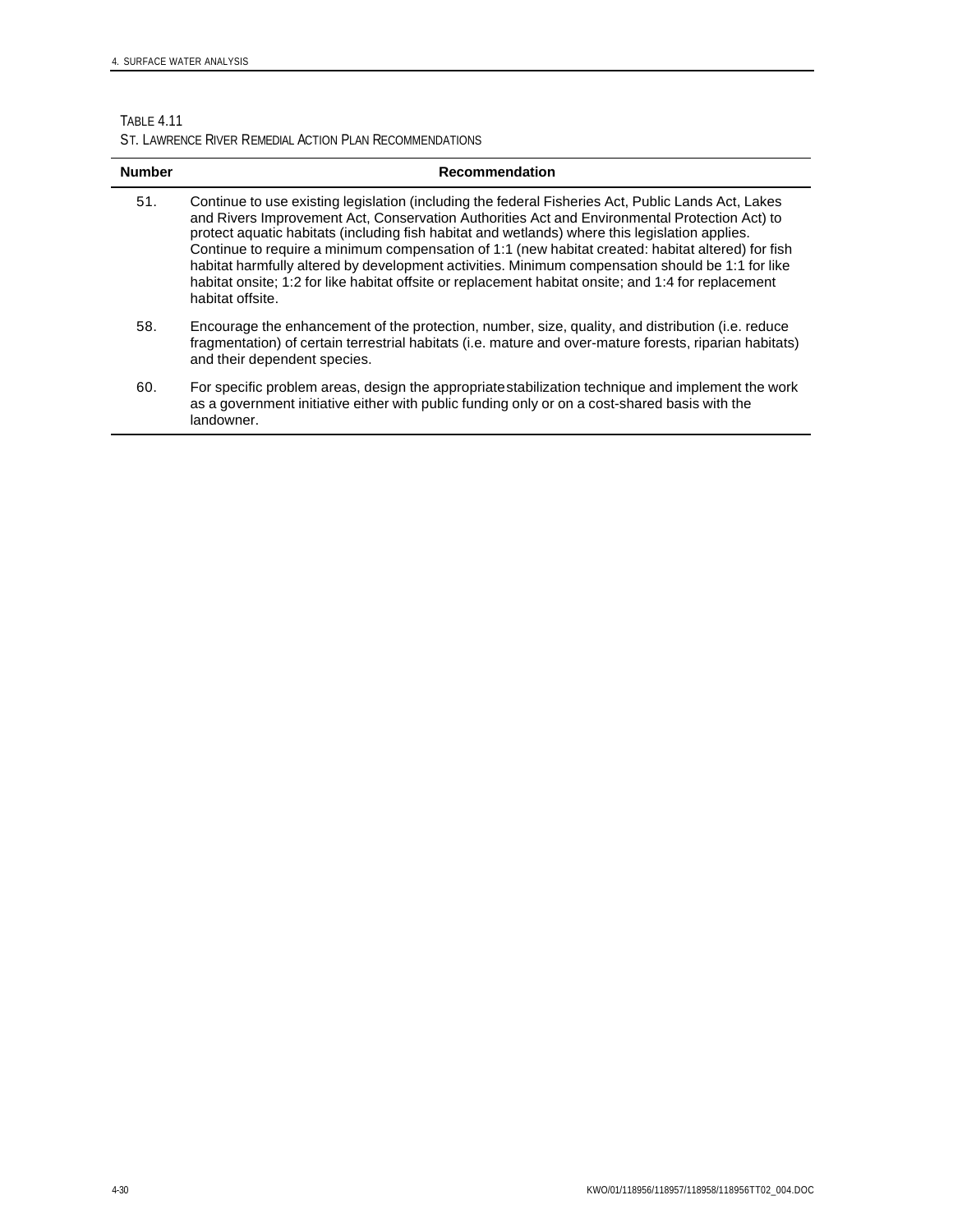This section of the report specifically addresses the analysis groundwater resources in the study area. Surface water was addressed in Section 4. Land use and servicing infrastructure are addressed in Sections 6 and 7, respectively.

## 5.1 Overview

One of Eastern Ontario's primary sources of water is groundwater. Groundwater is obtained from dug or drilled wells, which extract water from an aquifer. An aquifer is any geologic material such as sand, gravel, or limestone that is permeable enough to yield a significant amount of water to a well or spring. Water quality within aquifers can vary significantly depending on the natural setting or human induced impacts.

In the exploration for new groundwater sources, or aquifers with additional capability, it is necessary to identify the locations of aquifers, determine the long-term capability of the aquifer to yield water, and to determine the quality of the water the aquifer yields. In general, a groundwater source is less vulnerable to contamination than a surface water source because of the protection afforded by the overlying geologic units. However, dug and shallow drilled wells may have little geologic protection, making them vulnerable to contamination. Therefore, in evaluating the supply potential (capability) of an aquifer, it is important to consider its geologic (intrinsic) protection from potential contamination.

With these considerations in mind, the groundwater analysis component of the Eastern Ontario Water Resources Management Study (EOWRMS) was undertaken to:

- Define and map aquifer extents and connectivity
- Quantify groundwater recharge
- Characterize aquifer natural water quality
- Characterize current and additional aquifer capability
- Characterize the intrinsic aquifer vulnerability to contamination

The groundwater analysis presented in this section was completed on a regional scale to provide an overall characterization of the groundwater systems in Eastern Ontario. The analysis was completed by first developing a relational database of all available information, which was managed and interpreted within a Geographic Information System (GIS).

An overview of the groundwater analysis and data sources is presented in Figure 5-1.

## 5.2 Data Sources and Limitations

### 5.2.1 Data Sources

A number of data sources were used to meet the objectives of the groundwater analysis. Data and reports on water wells, geology, topography, climate, land cover, cadastre (lot and concession locations), and groundwater use were compiled and analyzed within a relational database and GIS system.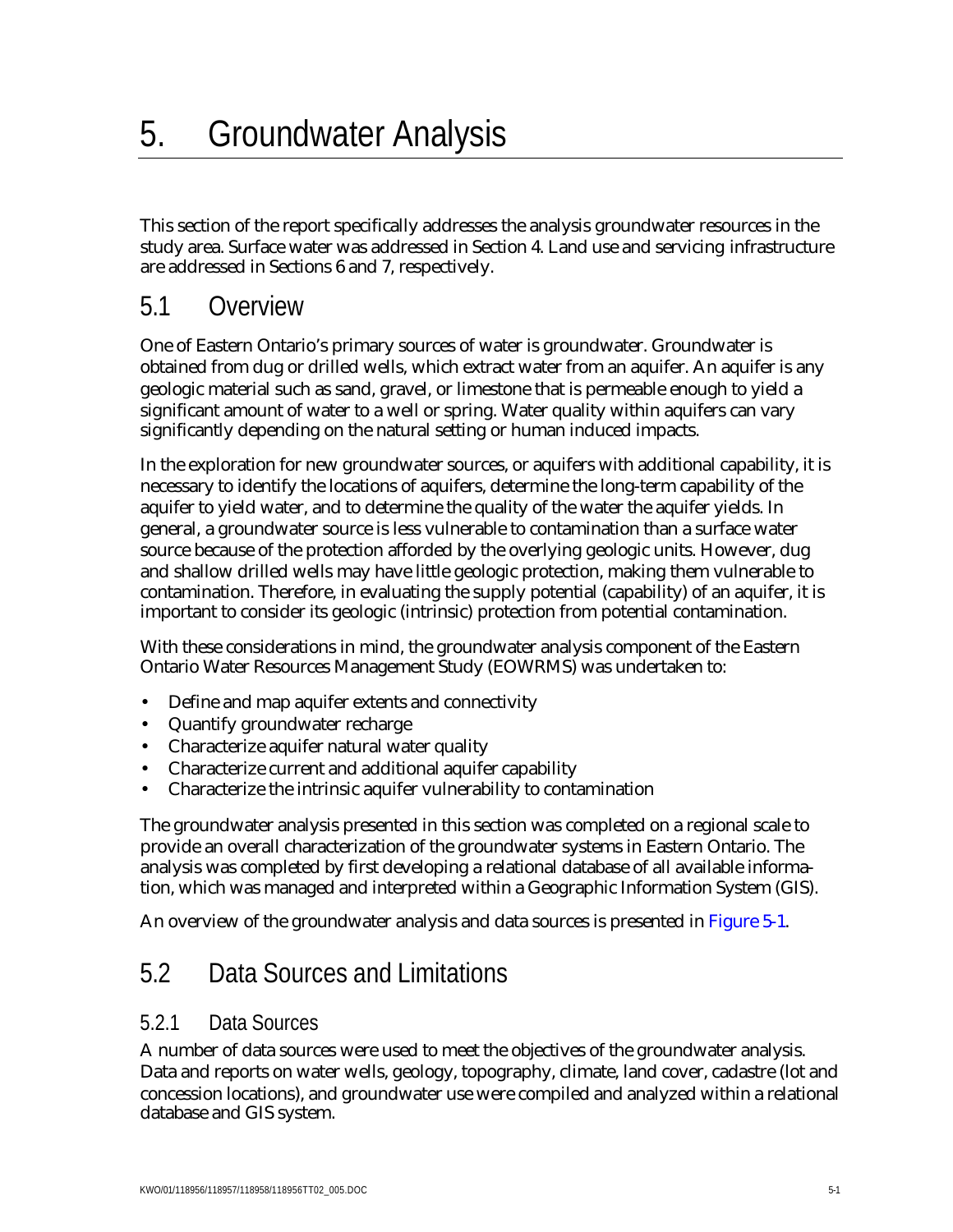The following is a list of the specific data sources used and the primary information these sources provided:

- Ministry of the Environment (MOE) Water Well Records
	- − Primary source of geologic and hydrogeologic information
	- − Location and elevation of all registered water wells
	- − Lithology information along the depth of the well (i.e. 5 m of gravel and 3 m of clay). Used to develop regional geologic/hydrogeologic maps
	- − Static water levels for groundwater head (pressure) and flow mapping
	- − Well details including depth of water bearing zones
	- − Well construction details such as depth of casing and recommended pumping rate
- Reports and Maps
	- − Geology and structure reports fill gaps in mapping and provide a check of maps created from water well records
	- − Physiography provides additional geologic data on landforms to aid in the interpretation of recharge and discharge
	- − Hydrogeology reports provide regional interpretations that often include field confirmation of smaller databases. These reports are used as a check of the large database used in this study
- Permits to Take Water
	- − Permits from the MOE for large groundwater withdrawals provide the location of potentially significant aquifers and an estimate of the current groundwater demand of that particular aquifer
- GIS Maps and Databases Created in Other Components of EOWRMS
	- − Digital Elevation Model. Ground surface elevation for developing hydrogeologic maps
	- − Cadastre (lot and concessions) used for verification of well locations
	- − Land cover maps used to determine type of likely groundwater use
	- − Water budget model used to partition precipitation, runoff, evapotranspiration, and groundwater recharge input
	- − Groundwater demand within each township from all sources (e.g. agriculture, private domestic, communal domestic)
	- − Miscellaneous maps showing roads, town names, county boundaries, and surface water features

### 5.2.2 Limitations of the Data

### MOE Water Well Records

For any particular water well, the quality of the reported data may be suspect in terms of:

- Overall data reporting quality
- Reported location and elevation of the well
- Consistency of terms used to describe geology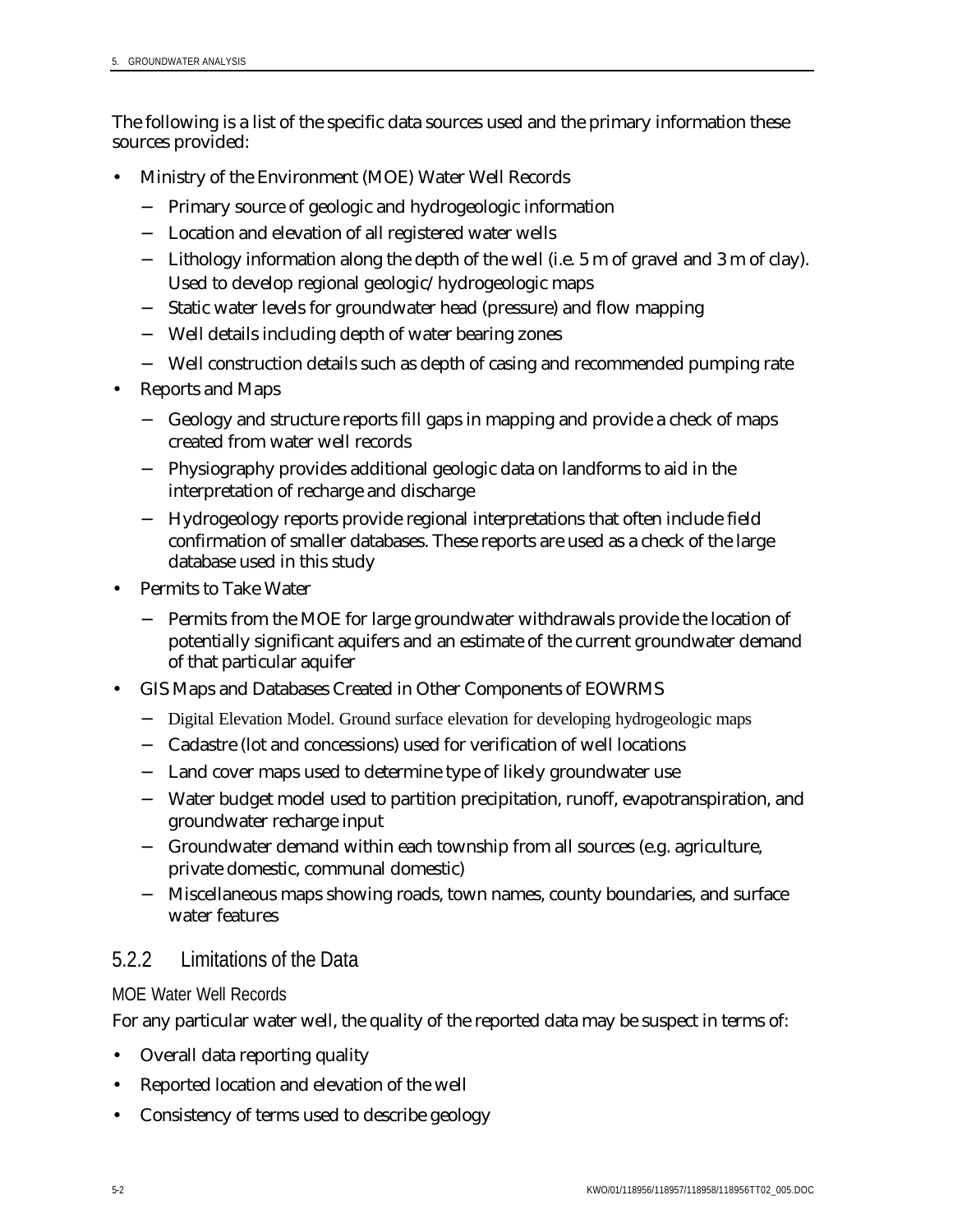- Consistency and completeness of the water quality reporting (no formal testing completed)
- Static water level, which, being measured after a well-yield pumping test, may not have fully recovered to a static level. In addition, static water levels may be affected by yearto-year variations in water levels and longer-term trends since the database contains records from 1930 to 2000.

The water well records database documents very few dug wells; however, the responses to the Water Resources Survey and discussions at the EOWRMS open houses indicate a number of dug wells may be in use. Because this data is not reported to the MOE and therefore not available in the MOE database for most of these wells, our analysis lacks water level data in the upper portion of overburden geologic deposits. However, deeper drilled wells penetrate these deposits and provide adequate geologic and hydrogeologic information. It may be possible to obtain records of some dug wells from the Eastern Ontario Health Unit as records are often included in septic system applications. The water well record database could then be updated with this information.

An additional limitation of the MOE water well record data is that it is point data, which must be spatially related to other points using professional judgement. The interpolation is accurate at a regional scale given the data being used but will have some error at a site scale.

#### Reports and Maps

A total of 52 hydrogeology reports completed in support of applications for proposed residential/commercial/industrial developments are on file with the MOE in Kingston. These reports provide site-specific groundwater data and there are no complementary reports for all areas. This incomplete coverage often limits the use of existing reports and maps. In addition, other reports and maps must be used with caution after ensuring that the methods used to create these documents are comparable with the database and methods used in EOWRMS.

#### Permits to Take Water

The data provided in the Permits to Take Water (PTTW) are often limited by the fact that some of the permits are expired and the quantity of water actually being extracted is not reported – only the maximum permitted amount is reported. In addition, only lot and concession information is provided for these permits rather than map coordinates, leading to inaccuracies in their locations.

### GIS Maps and Databases Created in Other Components of EOWRMS

The limitations of these data sources were discussed in the Sections 3 and 4 where they were first created or added to the database.

## 5.3 Assumptions

The most important assumption made in the groundwater analysis is that a twodimensional interpolation of point data can be used to represent and model a threedimensional hydrogeologic system. This assumption is valid at regional scale where the components of the flow system can be balanced. However, any interpretations of groundwater flow directions and recharge are based on the two-dimensional mapping of the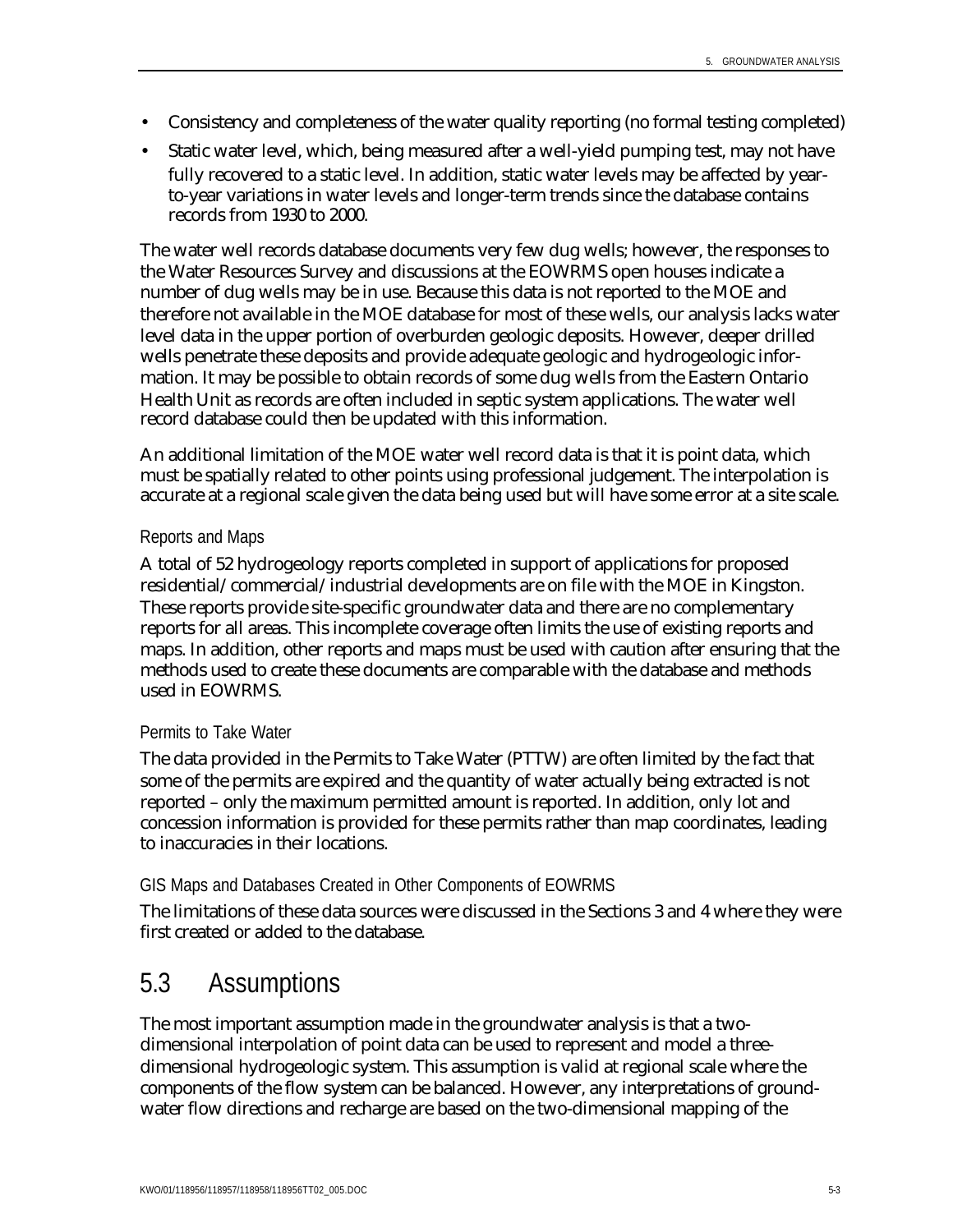systems. In reality, these processes are controlled by the three-dimensional hydrogeologic system and the regional analysis represents a reasonable approximation of this system.

The use of the MOE water well records, in consideration of the data limitations, requires that a number of assumptions be made with respect to the quality of data reported for any particular well. It is assumed that all wells are of acceptable quality and can be used in the analysis following a process of data verification and interpretation that involves:

- Verifying the location of a well using the reported lot and concession and the reported x and y coordinates
- Verifying the ground surface elevation of the well using the Digital Elevation Model (DEM)
- Interpreting the geologic descriptors used in the original well logs using a standard set of rules to reclassify the geologic description into one of 29 standard descriptions developed for Eastern Ontario
- Estimating the depth of the water-bearing zone in each well using information from well construction in conjunction with professional judgement where the water-bearing zone is not reported

## 5.4 Approach and Methods

The groundwater analysis approach is GIS-based and based on interpretation using professional judgement. The GIS approach incorporates the interpolation of point data to produce maps of components or properties of the groundwater flow system. Two or more maps can be combined within the GIS to produce a new map for interpretation of a property or parameter. For example, a map of the elevation of the bedrock surface can be numerically subtracted from a map of the ground surface elevation to produce a new map of the depth to the bedrock surface. More complex map operations can be completed to calculate hydrogeologic properties such as aquifer capability.

The process of modelling/mapping the groundwater system in Eastern Ontario is summarized in Figure 5-2. The first step in the analysis is to develop a conceptual model of the spatial relationships between aquifers and geologic layers. Once the conceptual model is developed, additional mapping can be completed. The mapping process uses all data sources, which have been verified and incorporated into the relational database to produce all of the component maps, needed to map and determine:

- Conceptual model development
- Aquifer locations
- Aquifer properties
- Groundwater quality
- Groundwater recharge
- Aquifer capability
- Aquifer vulnerability

The following sections describe the methodology and results of each component of the groundwater analysis.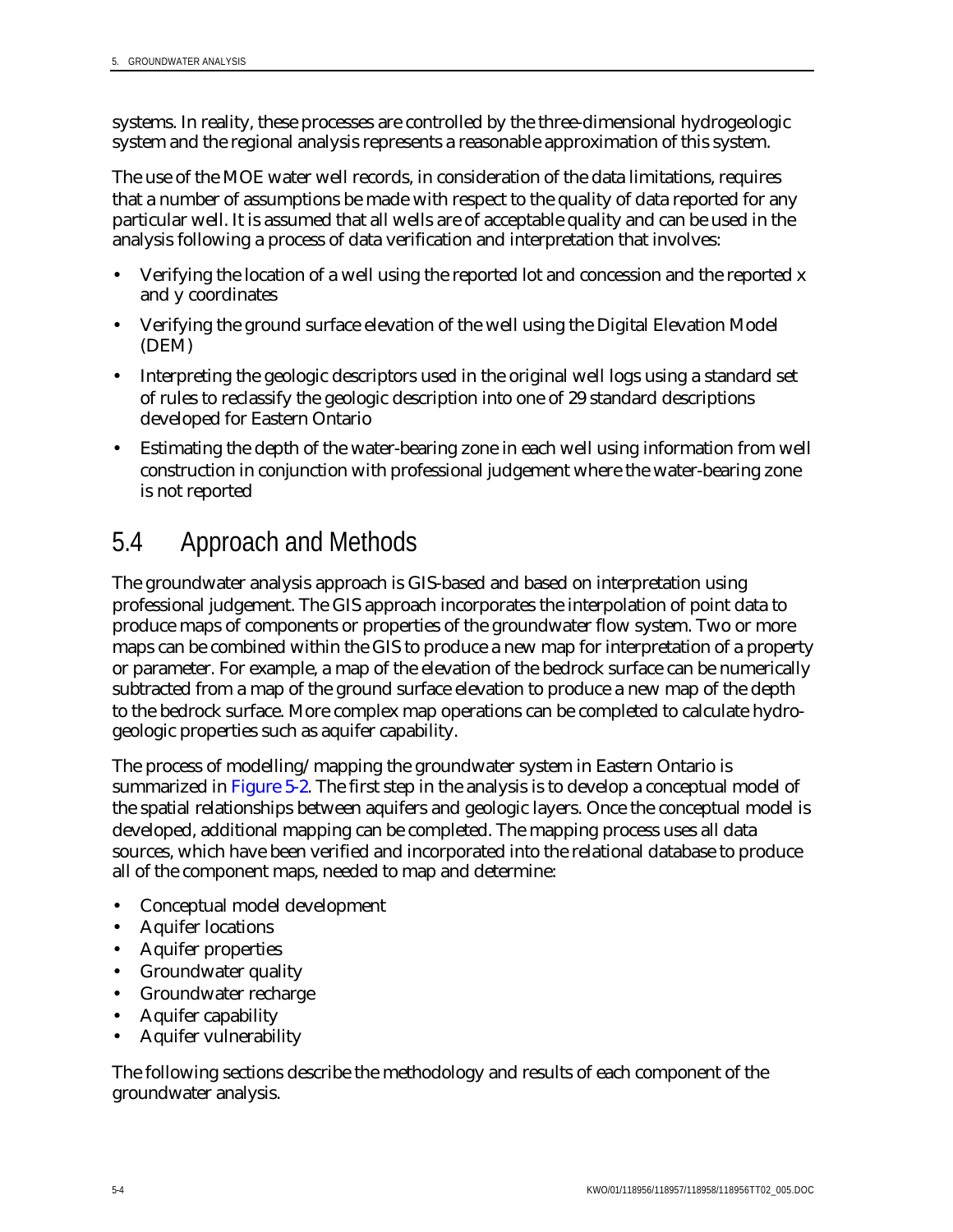## 5.5 Characterization

### 5.5.1 Conceptual Model

A conceptual model of groundwater flow was developed to understand what aquifers are present in Eastern Ontario, where they occur within the vertical geologic sequence, and how the units that comprise the aquifers were deposited or formed. The conceptual model was developed through the interpretation of a number of regional geologic cross-sections constructed from the MOE water well records and descriptions of the geology of Eastern Ontario (Wilson, 1964; Bélanger and Harrison, 1980; Charron, 1978; Chapman and Putnam, 1983; Brandon, 1960). Table 5.1 summarizes the distribution of wells throughout the study area and Figure 5-3 shows the spatial distribution of the wells.

TABLE 5.1

SUMMARY OF MOE WATER WELL RECORDS IN EASTERN ONTARIO

| Area   | <b>Total Number of</b><br>Wells | Number of<br><b>Located Wells</b> | <b>Upper</b><br>Overburden<br>Wells* | Lower<br>Overburden<br>Wells** | <b>Bedrock Wells</b> |
|--------|---------------------------------|-----------------------------------|--------------------------------------|--------------------------------|----------------------|
| P&R    | 6058                            | 6040                              | 0.8%                                 | 18.4%                          | 80.8%                |
| SD&G   | 11718                           | 11341                             | $0.1\%$                              | 10.4%                          | 89.5%                |
| Ottawa | 9856                            | 9430                              | 0.2%                                 | 10.3%                          | 89.5%                |

Notes: P&R = Prescott and Russell

SD&G = Stormont, Dundas and Glengarry

Ottawa = City of Ottawa

\*Upper Overburden Wells: Wells completed in the upper, shallow portion of the overburden (i.e. dug wells) \*\*Lower Overburden Wells: Wells completed in the lower, deep portion of the overburden

The development of the conceptual model is outlined in Figure 5-4 and identifies the major aquifers in Eastern Ontario. Two regional cross-sections and the interpretation of bedrock surface are presented in Figures 5-5 and 5-6.

The geologic history of Eastern Ontario can be summarized by the following succession of occurrences (Wilson, 1964):

- Formation of Precambrian deposits, followed by a period of erosion
- Deposition of Paleozoic deposits, which were later exposed to faulting and a long period of erosion
- Glaciation and withdrawal of the Champlain Sea (Quaternary deposits), and subsequent erosion

Pleistocene and recent deposits overlie the Paleozoic bedrock. These deposits are referred to as overburden or unconsolidated deposits and include pre-glacial sands, till and moraine, post-glacial sands and Champlain Sea deposits. Pockets of quaternary sand and gravel deposits directly overlie the Paleozoic bedrock throughout much of the area. Throughout most of Eastern Ontario, clays of the Champlain Sea overlie the bedrock and glacial till deposits. In some areas, sand and gravel deposits are essentially continuous from the soil horizon to the bedrock.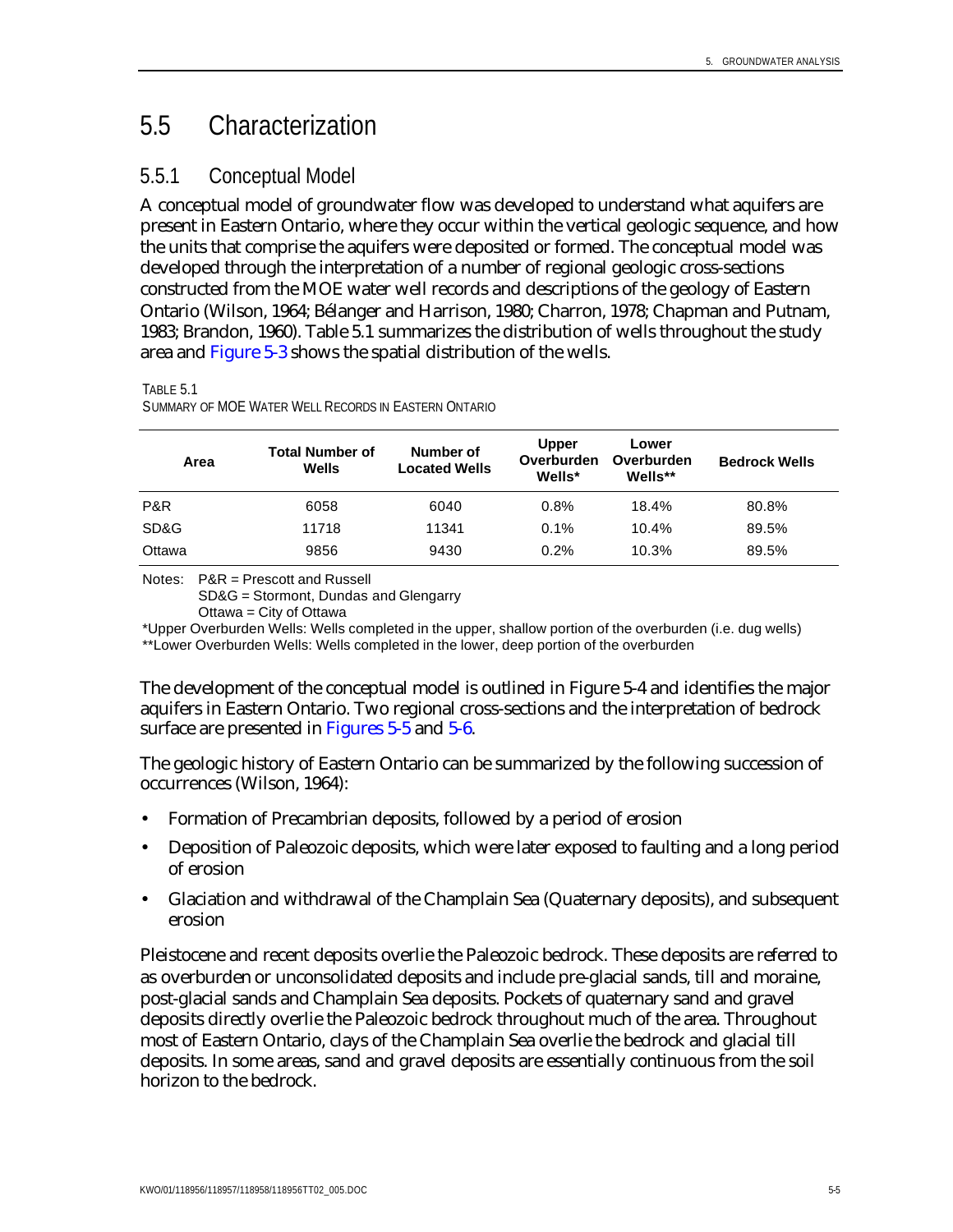Water may be obtained from fractures in the bedded Paleozoic sandstone, dolomite, and shale in the upper portion of these deposits. Faulting and fracturing within these units controls the amount of water that can be extracted and conducted through these units. Where fracturing is intensive, large quantities of water suitable to supply communal systems may be extracted.

The primary aquifer in Eastern Ontario consists of the upper portion of the fractured Paleozoic bedrock and sand and gravel deposits, which directly overlie the bedrock in the lower portion of the overburden. This aquifer system is referred to as the Contact Zone Aquifer. The clay and fine-grained deposits in the region act as a confining layer for the Contact Zone Aquifer. The low conductivity of the confining layer is instrumental in preserving the quality of water in the fractured bedrock and sand and gravel aquifer as it significantly decreases the downward migration of recharge from the surface to the aquifer. In regions where the glacial till is absent, the aquifer is more exposed to contamination (Brandon, 1960).

### 5.5.2 Aquifer Extents and Connectivity

Characterization of spatial aquifer extents and connectivity was completed to map the locations of all sand and gravel and bedrock aquifers in Eastern Ontario and any vertical connection that exists between the sand and gravel units. Figure 5-7 outlines the mapping process used to map aquifer locations. Table 5.2 summarizes the data used and the purpose of each map.

| Map                                                                 | <b>Purpose</b>                                                             | <b>Source</b>      | Methodology                                   | <b>Comment</b>                                                                   |
|---------------------------------------------------------------------|----------------------------------------------------------------------------|--------------------|-----------------------------------------------|----------------------------------------------------------------------------------|
| <b>Bedrock Surface</b><br>Elevation (Figure 5-8)                    | Define bedrock surface<br>variability                                      | Water well records | Interpreted from well<br>log lithologies      | Reported continuous<br>"bedrock" lithologies                                     |
| Overburden Thickness<br>$(Figure 5-9)$                              | Define thickness of<br>non-bedrock deposits                                | Water well records | Topography $-$<br>bedrock surface             |                                                                                  |
| Upper Overburden<br><b>Aquifer Thickness</b><br>(Figure 5-10)       | Define shallow sand<br>and gravel aquifers                                 | Water well records | Interpreted from well<br>log lithologies      | Represents shallow<br>deposits                                                   |
| Lower Overburden<br><b>Aquifer Thickness</b><br>(Figure 5-11)       | Define deep sand and<br>gravel aquifers                                    | Water well records | Interpreted from well<br>log lithologies      | Represents deep<br>deposits in contact<br>with bedrock                           |
| Connection with<br>Ground Surface<br>(Figure 5-12)                  | Define connectivity of<br>aquifers vertically                              | Water well records | Interpreted from well<br>log lithologies      | Represents vulnerable<br>areas                                                   |
| Histogram of<br><b>Productive Bedrock</b><br>Zones<br>(Figure 5-13) | Evaluate distribution of<br>productive zones<br>vertically within bedrock  | Water well records | Interpreted from<br>lowest permeable<br>zones |                                                                                  |
| Aquifer Location Map<br>(Figure 5-14)                               | Define areas where<br>lower overburden or<br>bedrock aquifers are<br>found | Water well records | Summary of above<br>mapping                   | Bedrock found to be<br>productive throughout<br>the study area, at some<br>depth |

TABLE 5.2 AQUIFER EXTENTS AND CONNECTIVITY MAPPING

Figures 5-8 and 5-9 show the bedrock surface elevations and the calculated overburden thickness, respectively. These maps show the variation in overburden thickness and the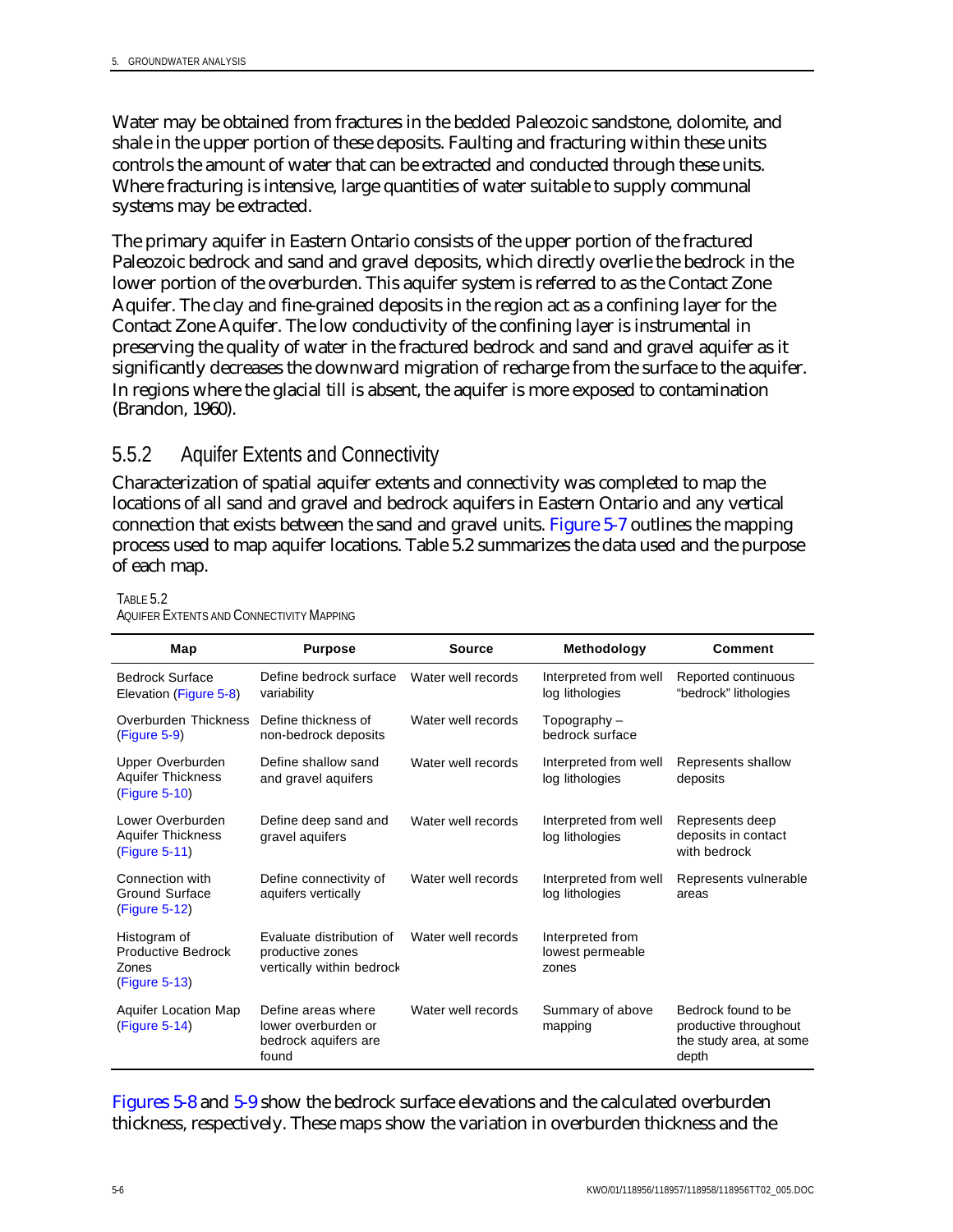bedrock surface within Eastern Ontario. Generally, areas with a large thickness of overburden are more likely to have large quantities of sand and gravel that can act as aquifers.

Figures 5-10 and 5-11 show the location and thicknesses of sand and gravel in the upper and lower portions of the overburden, respectively. Areas with a sand and gravel thickness of greater than 2 m are considered to be possible aquifers that could supply groundwater to a well. The larger the area, the greater the potential for the aquifer to supply water. In the context of the conceptual model, the lower overburden aquifers have the greatest potential for development when combined with the upper portion of the bedrock (discussed below).

The degree of geologic protection from contamination varies throughout the study area. In general, the lower overburden aquifers have a lesser potential for contamination than the upper overburden. However, in many cases, the two aquifers may be connected such that the lower overburden aquifer may be as vulnerable as the upper overburden aquifer. Figure 5-12 shows areas where the lower overburden and bedrock aquifers are near to the ground surface, where there is little protection from the overlying geologic material.

Bedrock aquifer locations are more difficult to map with the available data sources. The fracturing or porosity of bedrock units intersected by a well is reported inconsistently in the MOE water well records. Therefore an interpretation of fracturing using point data does not reflect the spatial distribution of wells extracting water from the bedrock. Anecdotal information and reports by Charron (1978), Bélanger and Harrison (1980), and Brandon (1960) support the interpretation that the first few metres of the bedrock is generally fractured from weathering and can provide a source of groundwater to a well at least for domestic use. This interpretation is supported by the distribution of bedrock wells throughout Eastern Ontario that provide groundwater from areas that are not reported as being fractured. Additional porous or fractured zones may exist within the bedrock and provide adequate amounts of groundwater.

Figure 5-13 presents a histogram showing the number of wells that obtain groundwater at each depth interval below the bedrock surface. The histogram indicates that most wells are completed within the first 10 m of the bedrock surface, which suggests that the rock is sufficiently fractured to supply groundwater. A number of wells are completed below this 10-m depth, but the number decreases with the increasing depth. No depth interval appears to stand out from another below the 10-metre depth, which might indicate a more permeable zone. Because of the bedded nature of the bedrock, it was further subdivided for analysis purposes into 10 to 20 m in depth and 20 m and greater in depth. All subsequent analysis is focussed on the upper 10 m of bedrock, because it has the greatest potential to yield groundwater.

The aquifer extents and connectivity mapping indicate that the lower overburden sand and gravel aquifers and the upper 10 m of bedrock have the greatest groundwater supply potential. Figure 5-14 combines the aquifer mapping of both of these units into a single map. Areas that have both lower overburden and bedrock aquifers have the greatest potential to supply groundwater.

### **5.5.3 Aquifer Properties**

An evaluation of groundwater potential must also include an estimate of the ability of an aquifer to conduct water to a well. Transmissivity is a measurable property of an aquifer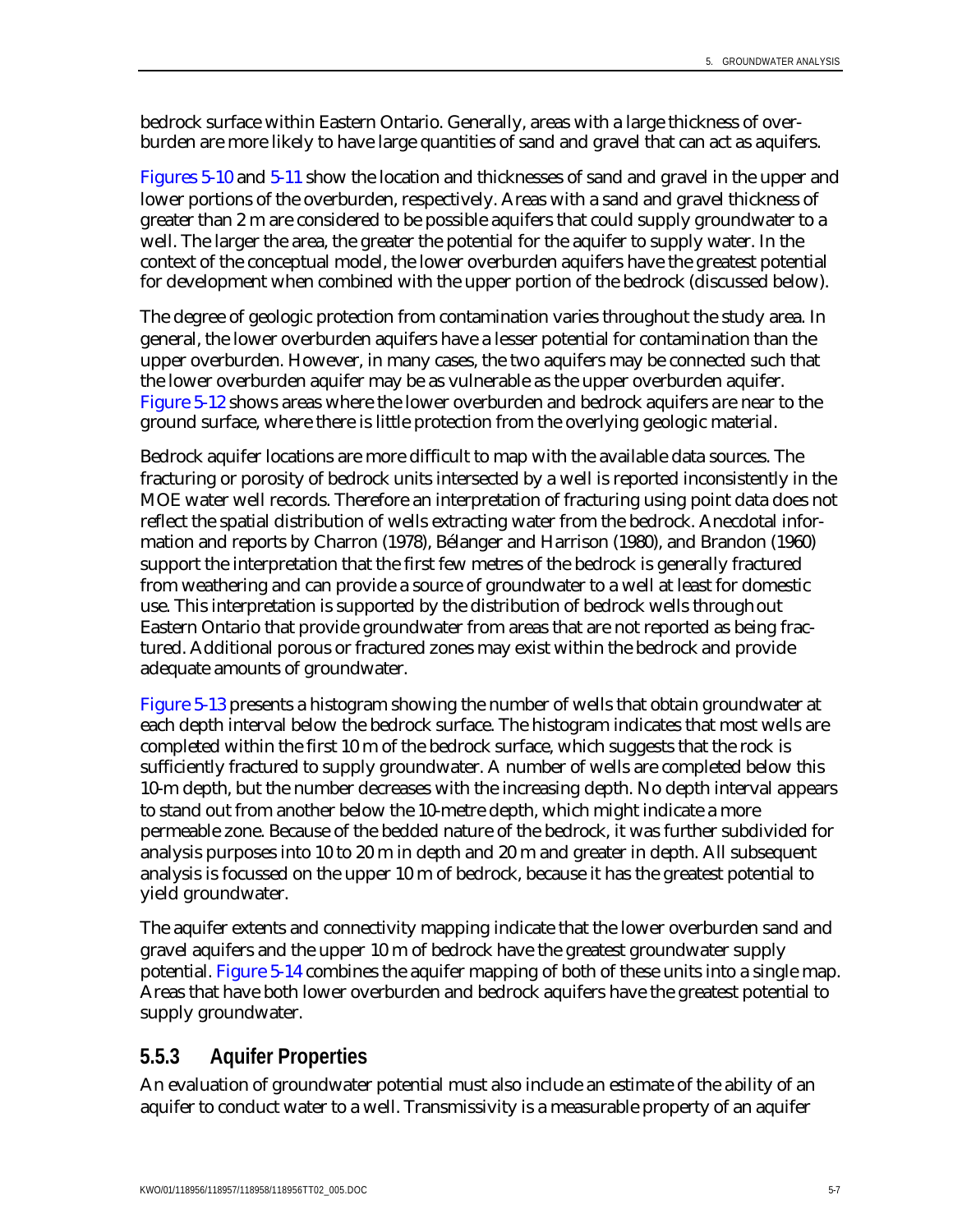that indicates its ability to transmit groundwater. Transmissivity is the product of the hydraulic conductivity of the aquifer material and the thickness of the aquifer.

The protection afforded an aquifer from contamination is a function of the thickness and the vertical hydraulic conductivity of the geologic material overlying the aquifer. Figure 5-15 presents the methodology used to determine the vertical hydraulic conductivity of the geologic material that overlies the bedrock. Figure 5-16 shows the vertical hydraulic conductivity of the geologic material overlying the aquifer. The red colours indicate the areas with the greatest vertical hydraulic conductivity and the blue indicates areas of lower hydraulic conductivity. Areas of low vertical hydraulic conductivity such as the Champlain Sea clays in Prescott and Russell (P&R) and the City of Ottawa, and tills of the Glengarry Till Plain restrict the vertical flow of groundwater and associated contaminants. The weighted harmonic mean underestimates the vertical hydraulic conductivity at a regional-scale, which results in lower (conservative) estimates of recharge to the Contact Zone Aquifer.

Transmissivity is usually measured with a pumping test of a well, but it can be estimated using regional estimates of hydraulic conductivity and the aquifer thickness. Figure 5-15 describes the process for estimating transmissivity, using GIS. Representative hydraulic conductivities (K) were estimated for each geologic unit using professional judgement and typical values presented by Freeze and Cherry (1979). The transmissivity estimate should only be considered an approximation to allow for comparison between aquifers. The arithmetic average used to calculate a bulk K for each aquifer may overestimate the value at a regional scale. Figure 5-17 shows the relative transmissivity of the lower overburden aquifer. The red colours indicate the aquifers with the greatest transmissivity and the blue indicates areas of lower transmissivity.

Table 5.3 summarizes the purpose, data source, and methodology used to develop these maps.

| Map                                                                   | <b>Purpose</b>                                                                 | Source                | <b>Methodology</b>                                   | Comment                                      |
|-----------------------------------------------------------------------|--------------------------------------------------------------------------------|-----------------------|------------------------------------------------------|----------------------------------------------|
| Vertical Overburden<br><b>Hydraulic Conductivity</b><br>(Figure 5-16) | Define areas where<br>recharge can readily flow to<br>the Contact Zone Aquifer | Water well<br>records | Conductivity calculated<br>from well log lithologies | Harmonic average of<br>conductivities used   |
| Lower Overburden<br><b>Aquifer Transmissivity</b><br>(Figure 5-17)    | Define highest yield aguifer<br>zones                                          | Water well<br>records | Conductivity calculated<br>from well log lithologies | Arithmetic average of<br>conductivities used |

| TABLE 5.3                       |  |
|---------------------------------|--|
| <b>AQUIFER PROPERTY MAPPING</b> |  |

### **5.5.4 Groundwater Recharge and Flow Directions**

Groundwater recharge refers to the portion of precipitation flow downward to the saturated portion of an aquifer. Recharge of an aquifer is important to quantify as it limits the maximum (theoretical) amount of groundwater that can be sustainably extracted from the aquifer. The process of estimating groundwater recharge to the Contact Zone Aquifer is summarized in Figure 5-18.

Groundwater flow can be summarized as a process whereby water flows from areas of high potential (elevation) to areas of low potential (elevation). The high potential areas represent recharge areas where groundwater flow is generally downwards into an aquifer, such as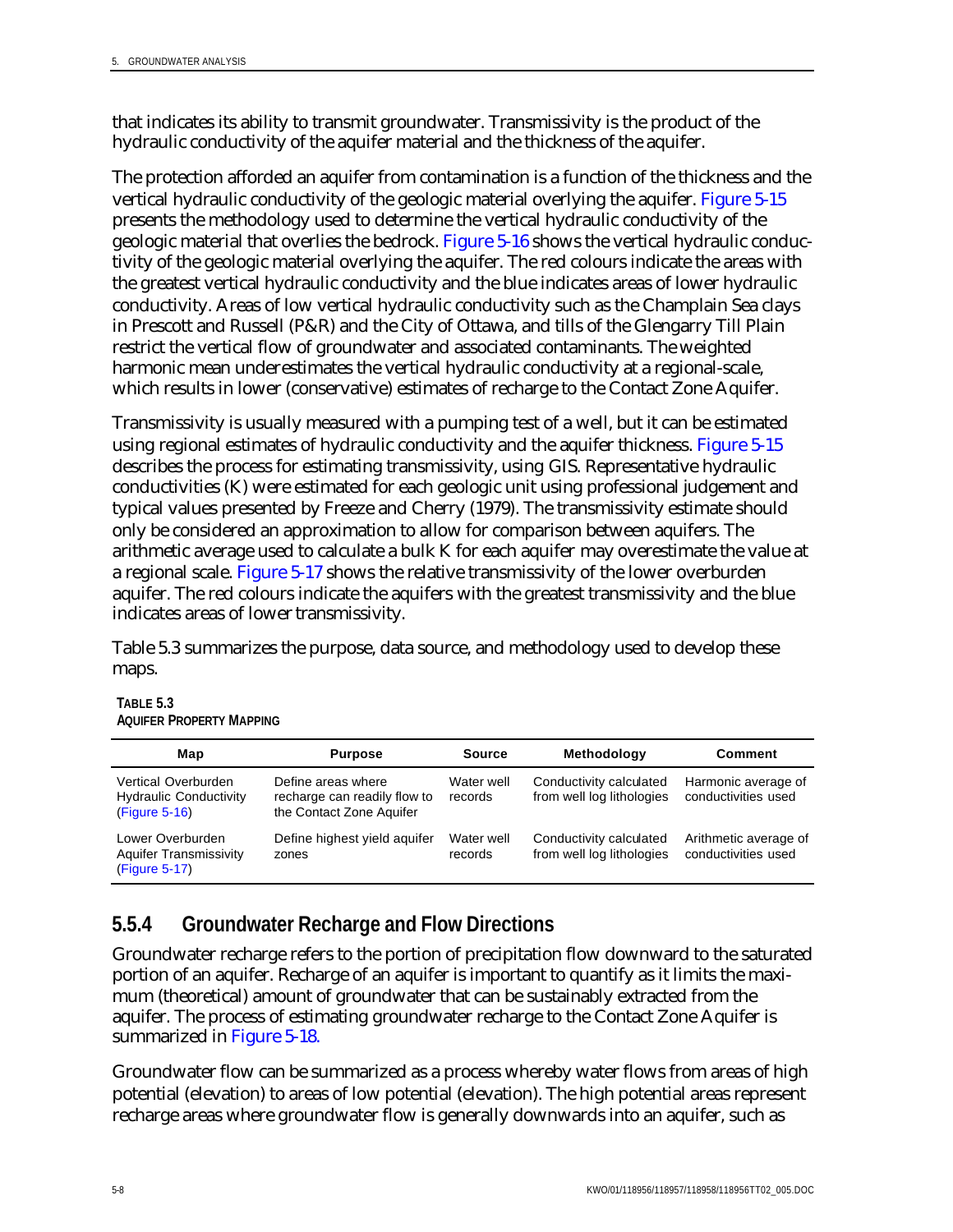topographic highs. Areas of low potential are discharge zones where groundwater flow is generally upwards towards surface water features such as streams. Aquifers lose water by discharge to surface water features.

Figures 5-19 and 5-20 show the elevation of the piezometric surfaces (static water levels) of the Contact Zone Aquifer and the deep bedrock. The higher potential areas are shown in red, while the low potential areas are shown in blue. The direction of groundwater flow from recharge zones to discharge zones is from the red areas to the blue areas. Ground watersheds are presented in Figure 5-19 for the Contact Zone Aquifer. These maps can be used to develop groundwater water budgets in a similar manner to surface watersheds whereby recharge to a ground watershed should equal discharge, at a regional scale.

The distribution of recharge and discharge to/from the Contact Zone Aquifer is controlled by the ability of the overlying materials to transmit water (hydraulic conductivity) and the vertical hydraulic gradient (driving force). The vertical hydraulic gradient can be approximated by subtracting the piezometric surface of the Contact Zone Aquifer from the ground surface elevation and dividing by the depth to the aquifer.

A better approximation of the gradient would be calculated using the static water levels in the upper overburden rather than ground surface; however, there is not enough static water level information available for the upper overburden to map the water table. The approximation of the water table with the ground surface may overestimate the magnitude of the recharge/discharge, but this error is negligible in comparison to the error in the calculation of vertical hydraulic conductivity.

Groundwater recharge is quantified using the Darcy Flux Equation (Figure 5-18), which incorporates the vertical hydraulic conductivity of the material overlying the aquifer and the downward vertical gradient. Figure 5-21 presents the Darcy Flux values for the recharge zones as a Recharge Flux Potential. Red areas on the map have the greatest potential for water to move downwards. White areas represent discharge zones.

Although a potential for recharge may exist as presented above, the flow system still requires water to be supplied through precipitation partitioning for recharge to the Contact Aquifer Zone to occur. In Section 3, the regional water budget map indicates the amount of water available for groundwater. This map, when combined with the recharge flux potential map (Figure 5-21), can be used to compute the recharge the Contact Zone Aquifer. The process of combining these two maps is described in Figure 5-18.

Figure 5-22 presents the estimated groundwater recharge to the Contact Zone Aquifer. Red areas represent the highest recharge while white areas have zero recharge and represent discharge zones. The Champlain Sea deposits in P&R and the City of Ottawa have the least amount of recharge to the Contact Zone Aquifer, while more permeable deposits throughout Eastern Ontario have moderate to high values of recharge. The highest values of recharge occur on topographic highs where the largest downward gradients exist and in areas of thinner and/or permeable overburden such as in southwest Stormont, Dundas, and Glengarry (SD&G) and near Maxville.

Table 5.4 summarizes the purpose, data source, and methodology used to develop these groundwater recharge and flow maps.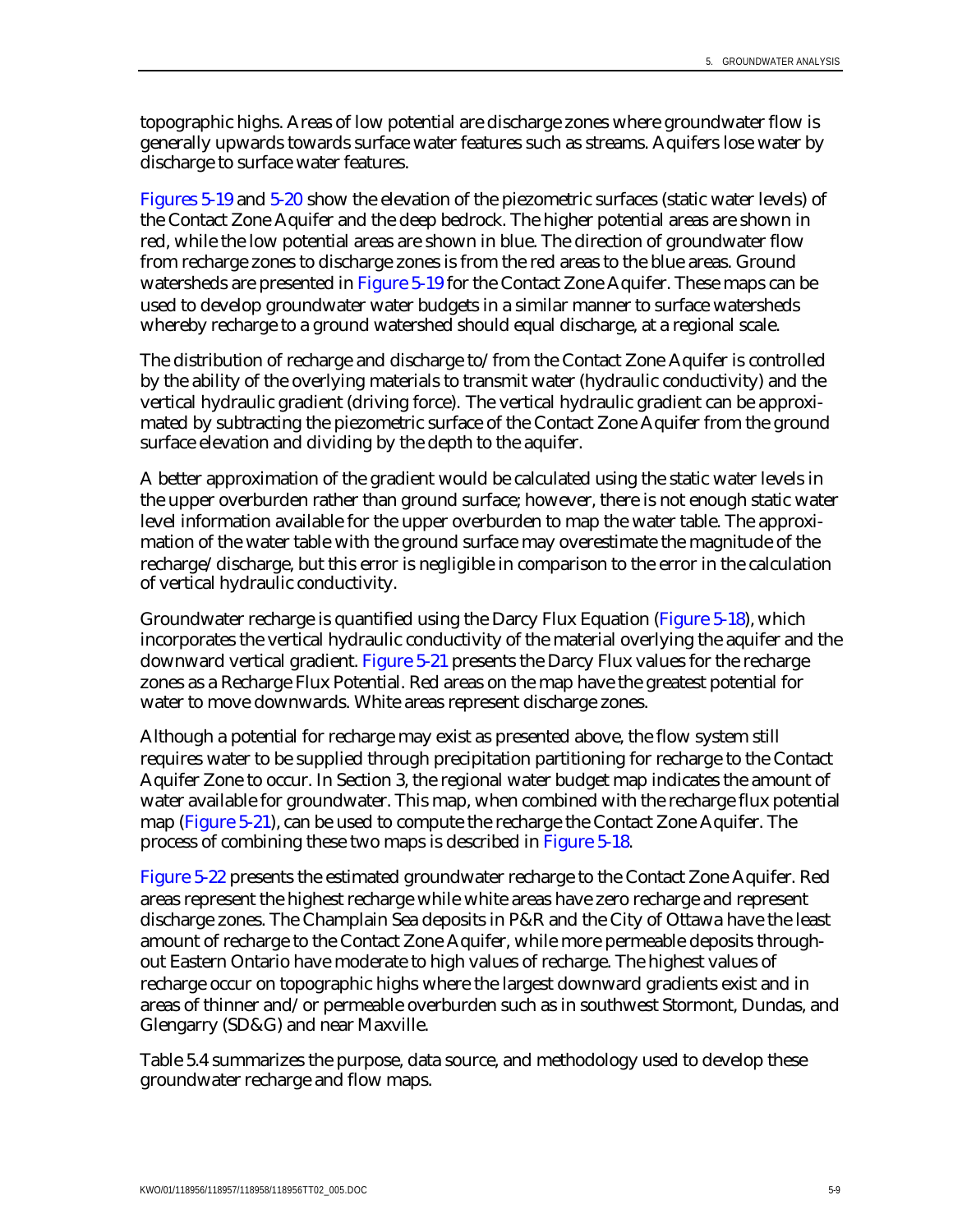| Map                                                          | <b>Purpose</b>                                                             | <b>Source</b>                             | <b>Methodology</b>                                                                                  | <b>Comment</b>                                                                                                        |
|--------------------------------------------------------------|----------------------------------------------------------------------------|-------------------------------------------|-----------------------------------------------------------------------------------------------------|-----------------------------------------------------------------------------------------------------------------------|
| Contact Zone Aquifer<br>Piezometric Surface<br>(Figure 5-19) | Define water levels<br>within the Contact<br>Zone Aquifer                  | Water well records                        | Static water levels<br>from well records                                                            | Assumed no regional<br>temporal trend                                                                                 |
| Deep Bedrock<br>Piezometric Surface<br>(Figure 5-20)         | Define water levels<br>within the lower<br>bedrock                         | Water well records                        | Static water levels<br>from well records                                                            | Assumed no regional<br>temporal trend                                                                                 |
| Recharge Flux Potential<br>(Figure 5-21)                     | Evaluate potential<br>for groundwater to<br>recharge through<br>overburden | Water well records                        | Compute Darcy Flux<br>vertically from<br>estimated conductivity<br>values and hydraulic<br>gradient | Vertical hydraulic<br>conductivity is the<br>most uncertain<br>parameter.<br>Gradient assumed<br>from ground surface. |
| <b>Estimated Groundwater</b><br>Recharge<br>(Figure 5-22)    | $Recharge = max$ .<br>possible water<br>extraction                         | Water well records/<br>Water budget model | Lesser of recharge<br>potential and available<br>recharge controls                                  |                                                                                                                       |

### **TABLE 5.4**

### **GROUNDWATER RECHARGE AND FLOW MAPPING**

### **5.5.5 Natural Groundwater Quality**

Groundwater quality is also an important consideration when selecting a water supply source. The quality of the water supply will determine the treatment technologies necessary and the associated costs of using that water supply.

The MOE water well records and a report by Charron (1978) represent the major sources of water quality data in Eastern Ontario. All observations of water quality noted in the water well records are based on visual, taste, and smell observations and do not reflect any water testing results. Charron (1978) provides some chemical analysis, but this data is sparse and only reports concentrations for a few substances. The majority of this water quality data is for the deep aquifer systems and may not be representative of shallow groundwater quality. Some of the hydrogeology reports on file with the MOE that were completed for developments, include groundwater quality data. It is expected that other reports filed with the MOE also provide groundwater quality data. However, these reports represent somewhat limited localized data that has not been compiled in a common database. Therefore, a large data gap currently exists in the understanding of groundwater quality in Eastern Ontario. The compilation of groundwater quality data from a variety of sources into a database would significantly improve this understanding and would assist in developing watershedbased monitoring programs.

Figure 5-23 summarizes the groundwater quality information that was incorporated into the EOWRMS database. Despite the shortcomings of the data, some generalizations can be made about groundwater quality. Figure 5-24 presents a map of water quality in Eastern Ontario as reported in the MOE water well records. Water quality issues associated with the Contact Zone Aquifer are primarily focussed on iron or other minerals that cause staining of fixtures or precipitate build-ups. In localized areas, particularly in SD&G, natural sulphur deposits generate hydrogen sulphide gas (rotten egg smell). Champlain Sea deposits, which underlie P&R, contain natural salts that are remnants of the seawater in which they were deposited. These water quality issues are aesthetic concerns, which are treatable with readily available technology (see City of Ottawa's *How Well is Your Well: Homeowner's Guide to Safe Wells and Septic Systems*).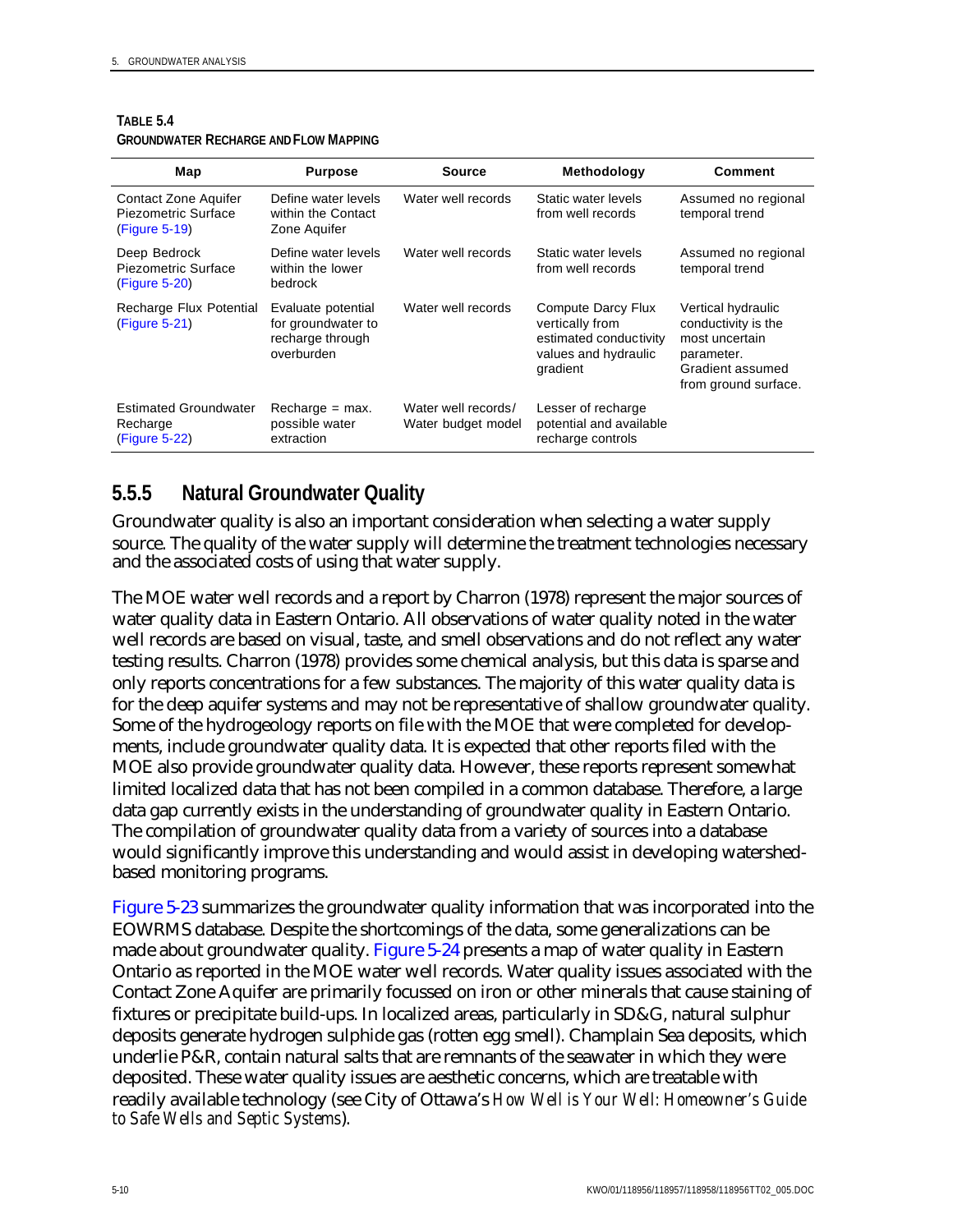Table 5.5 summarizes the available groundwater quality data and mapping.

| TABLE 5.5                          |
|------------------------------------|
| <b>NATURAL GROUNDWATER QUALITY</b> |

| Map                                           | <b>Purpose</b>                                                |  | Methodology                     | <b>Comment</b>                                                        |  |
|-----------------------------------------------|---------------------------------------------------------------|--|---------------------------------|-----------------------------------------------------------------------|--|
| <b>Natural Water</b><br>Quality (Figure 5-24) | Present available<br>Water Well Records<br>water quality data |  | Water kind from<br>well records | Based on rudimentary<br>taste and smell tests<br>when well is drilled |  |

### **5.5.6 Aquifer Capability**

Aquifer capability refers to quantity of water that is theoretically available for extraction from an aquifer beyond the current extraction amount. By convention and to incorporate a factor of safety, the total amount of groundwater available for extraction should not exceed 50 percent of the recharge to that aquifer. The groundwatersheds presented in Figure 5-19 were used in conjunction with the groundwater recharge to the Contact Zone Aquifer (Figure 5-22), and current groundwater demand values (see Section 3) were individually summed for each groundwatershed to compute aquifer capability.

The methodology used to estimate the capability of the Contact Zone Aquifer is presented in Figure 5-25 and the maps used in the analysis are presented in Table 5.6. The map of capability is presented in Figure 5-26. Throughout Eastern Ontario, the Contact Zone Aquifer has excess capability. The majority of wells intersect this Contact Zone Aquifer and yield enough water to support a domestic supply.

The results presented should be used as a guide to local water supply development since they represent a regional average estimate of excess capability and do not reflect the spatial variability of the aquifer. Localized mass balance efforts will be needed to confirm/refine available water supplies.

The simple water balance approach only accounts for the vertical flow of water within the ground watersheds. The two-dimensional representation of the flow system does not represent the three-dimensional nature of the system, including interaction between the bedrock and overburden aquifers. The construction and calibration of a three-dimensional groundwater flow model would better reflect this complex flow system.

Monitoring of current and future withdrawals should be undertaken to ensure that demand does not exceed 50 percent of the recharge within a groundwatershed. The capability methodology presented here could be used as a tool to predict the capability within a ground watershed under projected future groundwater demand and/or the predicted effect of water conservation initiatives.

#### **TABLE 5.6 AQUIFER CAPABILITY**

| Map                                        | <b>Purpose</b>                                                     | Source                                                       | <b>Methodology</b>                                            | <b>Comment</b>                                                                   |  |
|--------------------------------------------|--------------------------------------------------------------------|--------------------------------------------------------------|---------------------------------------------------------------|----------------------------------------------------------------------------------|--|
| <b>Aquifer Capability</b><br>(Figure 5-26) | Define sustainable<br>water quantity avail-<br>able for extraction | Evaluated from above<br>mapping and available<br>demand data | Aquifer Capability $=$<br>50% of Recharge -<br>current Demand | 50% is a rule of<br>thumb to ensure flow<br>to downstream users<br>is maintained |  |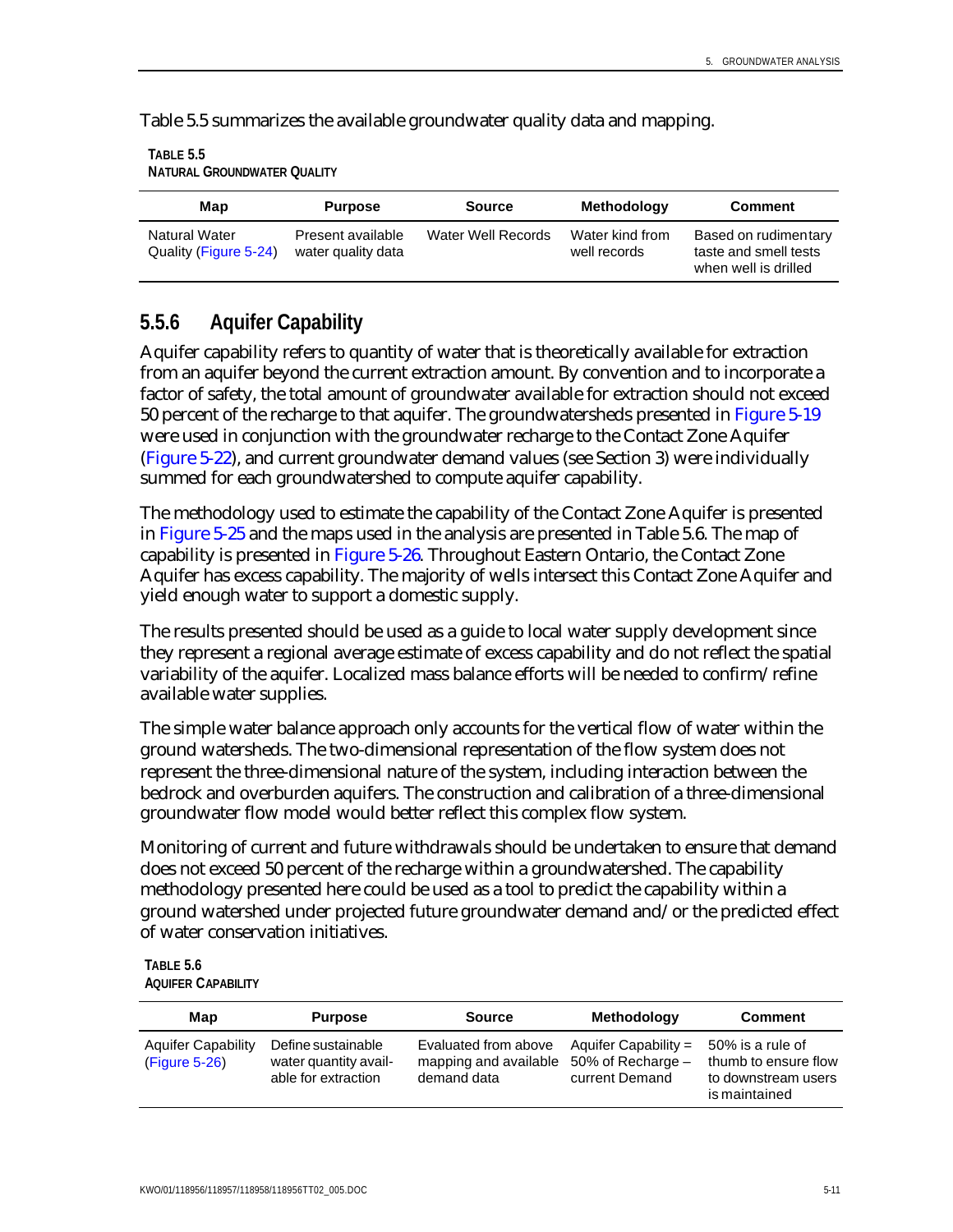## **5.5.7 Intrinsic Aquifer Vulnerability**

Intrinsic aquifer vulnerability refers to the geologic protection an aquifer has to potential contaminant sources. Potential contaminant sources include inorganic and organic chemicals, which may be released into the groundwater system through common agricultural, industrial, and domestic activities. In this section, the analysis identifies areas that are more vulnerable to contamination than another based solely on the geologic protection overlying the Contact Zone Aquifer. This type of analysis does not account for the specific vulnerability to contamination, or actual risk of a contaminant entering the aquifer. That aspect of vulnerability can be addressed through a land use analysis to identify potential contaminants in each area. A regional land use analysis is presented in Section 6.

The geologic protection afforded an aquifer is primarily a function of the thickness (D), vertical hydraulic conductivity of geologic material overlying the aquifer  $(K<sub>z</sub>)$  as well as the direction and magnitude of the hydraulic gradient (i). As described earlier, the vertical hydraulic conductivity and the gradient determine the recharge to the aquifer (see Section 5.5.4). Other factors, such as attenuation ability of the overlying soil, may also provide a degree of protection to an aquifer. The analysis presented here does not account for the attenuation ability of the soil as it is expected to be less important than the other factors. Figure 5-27 presents the methodology used to determine the intrinsic vulnerability of the Contact Zone Aquifer in Eastern Ontario.

The vulnerability analysis uses the thickness of the material overlying the aquifer divided by the recharge flux potential to determine a vertical travel time to the aquifer. The vertical travel time is an estimate of how long it would take for a dissolved and non-interacting contaminant to reach the aquifer.

The estimated intrinsic vulnerability of the Contact Zone Aquifer is presented as a map in Figure 5-28. The dark green colour represents the highest aquifer vulnerability while the white areas represent discharge zones that have the least aquifer vulnerability because of the existence of upward hydraulic gradients. Table 5.7 lists the five classes of intrinsic vulnerability shown on the map, which are based on travel times.

#### **TABLE 5.7 AQUIFER VULNERABILITY CLASSES**

| <b>Intrinsic</b><br><b>Vulnerability Class</b> | <b>Travel Time</b>     | <b>Implication</b>                                                                                            |
|------------------------------------------------|------------------------|---------------------------------------------------------------------------------------------------------------|
| Class 1                                        | <5 years               | Water recharges the aquifer very quickly through high hydraulic<br>conductivity materials (sand/gravel)       |
| Class 2                                        | 5 to 10 years          | Water recharges the aquifer moderately quickly; materials and<br>distance to aquifer control rate of recharge |
| Class 3                                        | 10 to 100 years        | Water recharges the aquifer slowly; materials and distance to<br>aquifer control rate of recharge             |
| Class 4                                        | $100 + \mathrm{years}$ | Water recharges the aquifer very slowly through low hydraulic<br>conductivity materials (silt/clay)           |
| Class 5                                        | Discharge Zone         | Not vulnerable because water flow is upward from the aquifer                                                  |

The classes are based on typical values used in wellhead protection studies, such as those conducted by the Regional Municipality of Waterloo (WHI, 1995; WHI, 2000). The following limitations must be considered: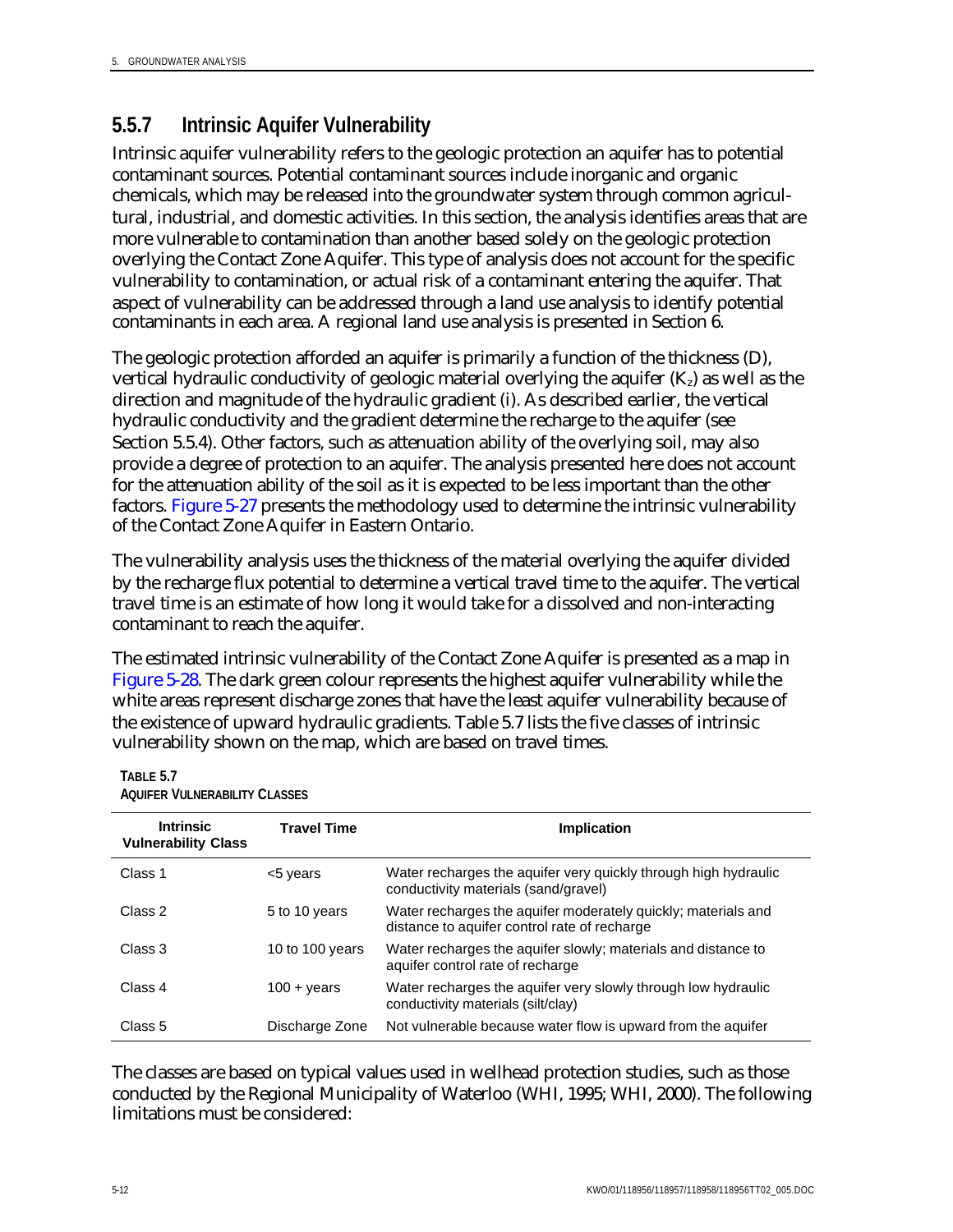- The travel time estimate may not be representative of contaminants that are more or less dense than water, those that interact with the soil, or those that are naturally degraded since the travel time assumes the contaminant has the mobility of water.
- Contaminant transport considerations such as concentration, sorption, and degradation are not accounted for, because these are contaminant specific and should be evaluated at a local scale or in a specific vulnerability analysis.
- The travel time estimate is presented in years. This estimate is subject to the previously presented error in vertical hydraulic conductivity and hydraulic gradients. The travel time is an approximation that allows classification of relative aquifer vulnerability.

Vulnerability Classes 1 and 2 are the most important classes to consider. Interpretation of the vulnerability map indicates that the Contact Zone Aquifer is least vulnerable where it is overlain by Champlain Sea Deposits in P&R and Ottawa. Outside these areas, particularly in the northern portion of SD&G and Osgoode Township, the aquifer vulnerability is dominated by Classes 1 and 2. The thin and permeable nature of the glacial deposits in these areas is reflected in their higher vulnerability classification. Where the Contact Zone Aquifer is overlain by glacial till (i.e. Glengarry Till Plain), the aquifer vulnerability is lower.

In consideration of the high vulnerability of many areas in Eastern Ontario, land use policies and guidelines should be created to manage development in these sensitive areas. Such policies and guidelines should include a requirement that the proponent of a development must perform a site-scale investigation of aquifer vulnerability and demonstrate that the proposed development will not contaminate the aquifer. This investigation would involve local characterization of the aquitard overlying the Contact Zone Aquifer and estimation of the travel time to the aquifer. At a minimum, this type of policy or guideline should be applied in areas identified as vulnerability classes 1 or 2, but would represent a good practice in all areas.

Table 5.8 summarizes the purpose, data source, and methodology used to develop these aquifer vulnerability maps.

**TABLE 5.8 AQUIFER VULNERABILITY MAPPING**

| Map                                       | <b>Purpose</b><br>Source                                                                           |                 | <b>Methodology</b>  | <b>Comment</b>                                                                            |  |  |
|-------------------------------------------|----------------------------------------------------------------------------------------------------|-----------------|---------------------|-------------------------------------------------------------------------------------------|--|--|
| Aquifer<br>Vulnerability<br>(Figure 5-28) | Define areas where Contact Based on maps<br>Zone Aquifer is vulnerable<br>to surface contamination | presented above | potential estimates | Modified AVI method Sensitive to hydraulic<br>- uses recharge flux conductivity estimates |  |  |

## **5.6 Key Findings**

The key study findings related to the groundwater analysis follow:

- Over 90 percent of water wells obtain water from the bedrock in Eastern Ontario.
- Groundwater can be found within the bedrock throughout Eastern Ontario in a quantity suitable for a domestic supply.
- Sand and gravel deposits in the lower portion of the overburden combined with the fractured upper portion of the bedrock comprise the Contact Zone Aquifer. The Contact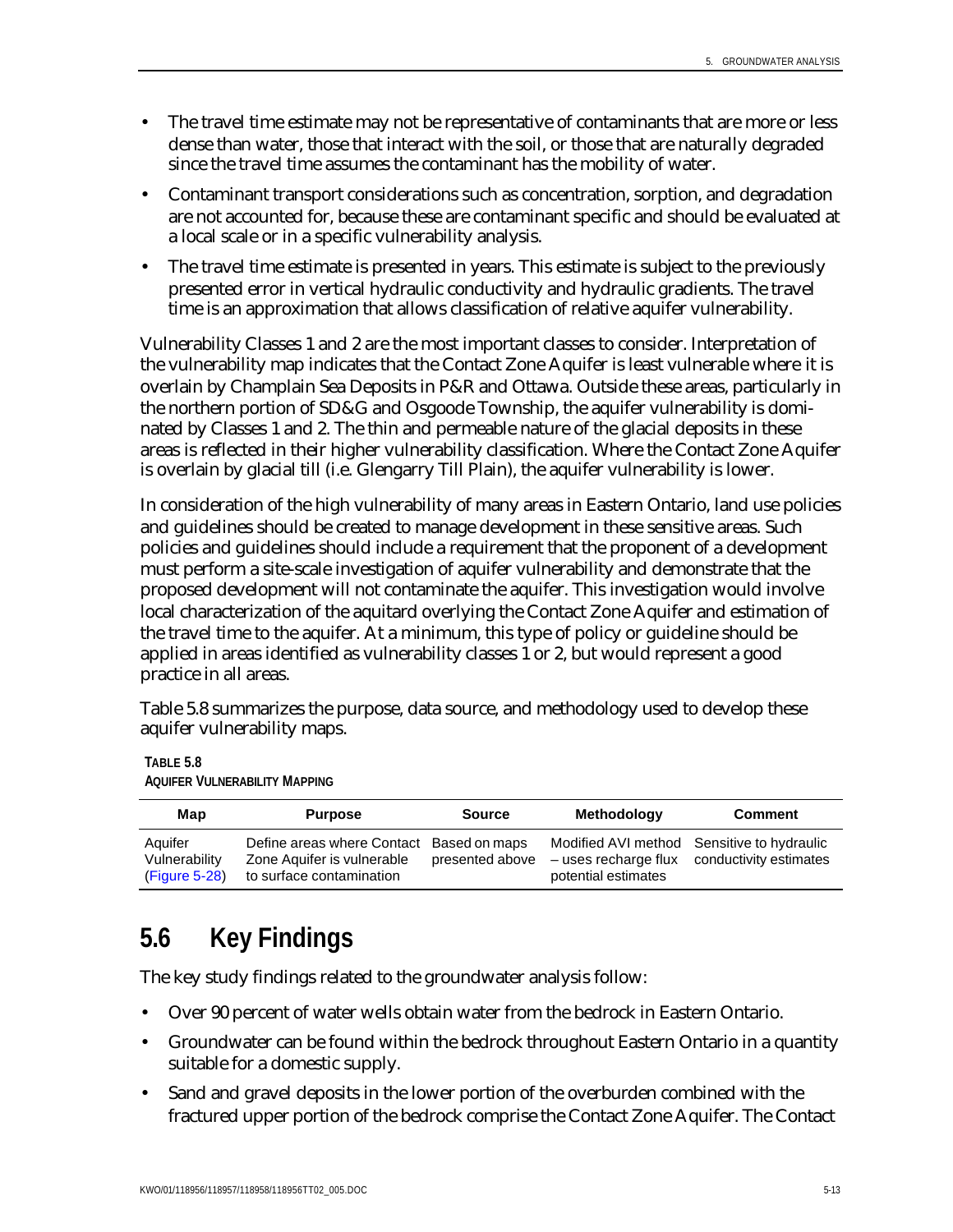Zone Aquifer is the aquifer with the greatest potential for supply and is generally the least vulnerable to contamination. Glacial esker features that comprise local portions of the Contact Zone Aquifer (like the Morewood esker) provide excellent sources of water.

- Recharge to the Contact Zone Aquifer varies throughout Eastern Ontario. Areas that have the largest contribution to shallow groundwater determined in the water budget model may not represent areas of high recharge to the Contact Zone Aquifer unless a downward flux gradient exists and the hydraulic conductivity of the overlying materials is sufficient.
- The analysis of groundwater capability indicates that within each ground watershed there is potential for additional extraction of groundwater from the Contact Zone Aquifer.
- There is a lack of detailed groundwater quality information for health-related drinking water parameters throughout Eastern Ontario.
- Water quality concerns reported throughout Eastern Ontario are primarily focussed on inorganic compounds that are derived from the geologic material through which the water flows. These compounds, such as sulphur, chloride, and iron, are aesthetic parameters (non-health-related drinking water objectives), which are treatable with readily available technology (see the City of Ottawa's *How Well is Your Well: Homeowner's Guide to Safe Wells and Septic Systems*).
- Shallow aquifers are more susceptible to contamination due to the lack of geologic protection; therefore, deeper aquifers are more preferred from the perspective of contamination susceptibility. It is recognized that shallow drilled and dug wells are used in areas where the natural quality of deeper aquifers is characterized by elevated levels of chloride, hydrogen sulphide, iron, or manganese. However, modern and relatively inexpensive water treatment systems should be considered when deeper wells yield water quality of this type. Owners of shallow wells must be made aware of the susceptibility to contamination, what they can do to reduce the susceptibility (see Section 9), and the need to frequently monitor water quality.
- Areas within the Contact Zone Aquifer that are the most vulnerable to contamination have thin and permeable geologic protection and a strong downward flow gradient such that the vertical travel time for a contaminant released at the ground surface will reach the aquifer in less than 5 years.

## **5.7 Relevance to Regional Water Strategy**

Groundwater represents one of the safest forms of water supply when compared with surface water. The groundwater analysis of Eastern Ontario indicates that a quantity of groundwater can be extracted from the bedrock that will supply domestic needs. A number of large aquifers that have good potential to meet the future supply needs of Eastern Ontario have been mapped.

The geologic deposits from which the water is derived control the water quality found throughout Eastern Ontario. Groundwater extraction throughout SD&G and Ottawa are primarily derived from the underlying limestone bedrock aquifers. Water quality issues associated with this aquifer are primarily focussed on iron or other minerals that cause staining of fixtures or precipitate build-ups. In localized areas, natural sulphur deposits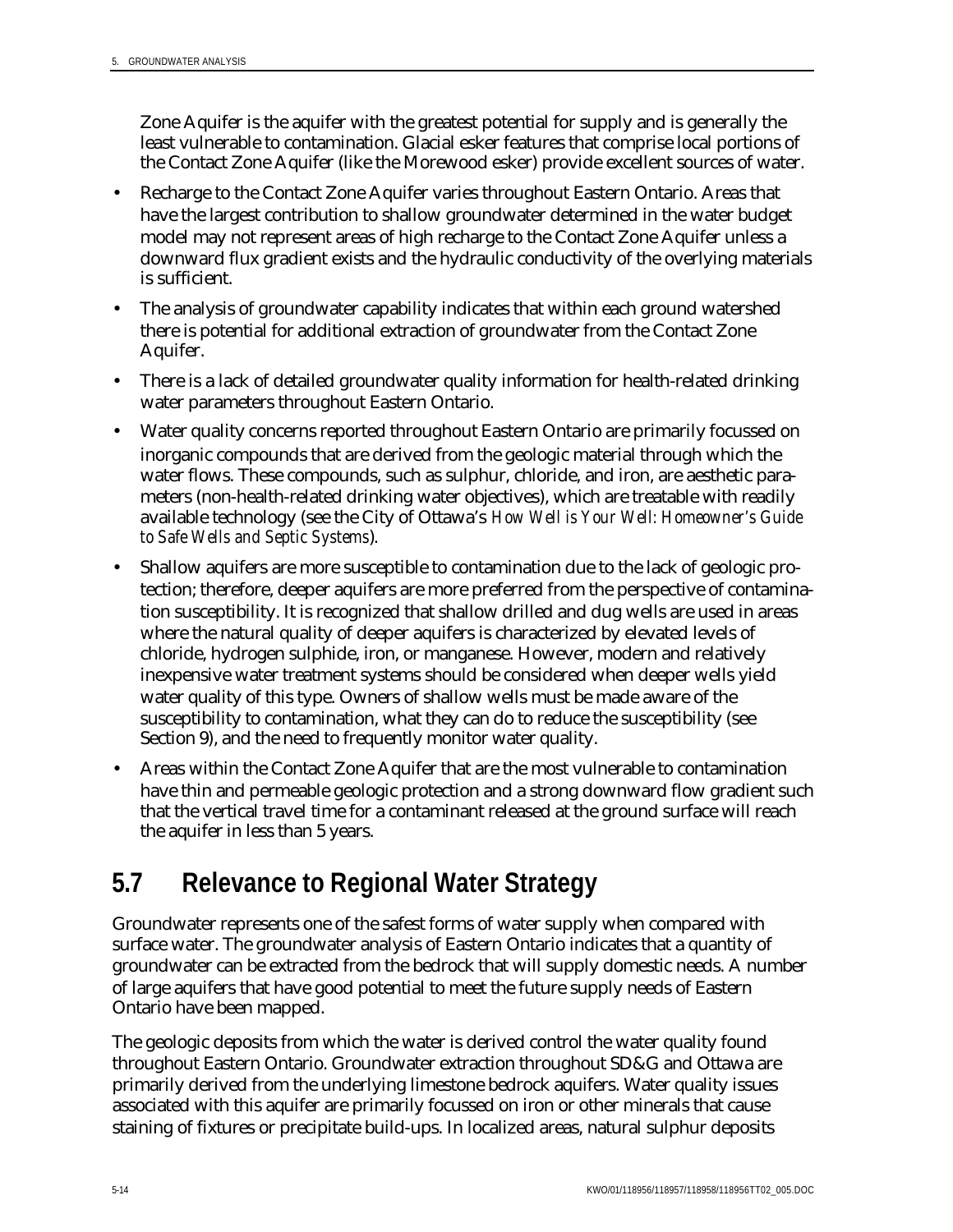generate hydrogen sulphide gas (rotten egg smell). Champlain Sea deposits, which underlie P&R, contain natural salts that are remnants of the seawater in which they were deposited. These water quality issues are aesthetic concerns, which are treatable with readily available technology. Such treatment does, however, raise the installation and operation and maintenance costs for each individual water supply.

The vulnerability of the groundwater supply aquifer(s) is controlled by the degree of geologic protection provided by the aquitard material overlying the aquifers. Throughout P&R, many of the aquifers exhibit a large degree of geologic protection from groundwater contamination due to the thick silt and clay Champlain Sea deposits; however, these aquifers also contain the natural salts. Lower overburden aquifers within SD&G that are overlain by till aquitard materials (such as portions of the Morewood aquifer) represent the greatest potential for new or expanded groundwater supply in SD&G. Throughout the City of Ottawa, there are few protected overburden deposits for use as water supply aquifers: bedrock is the predominant aquifer. The exception is near Osgoode, where lower overburden aquifer material is protected by overlying aquitard deposits, representing a good potential for additional water supply.

Areas mapped as vulnerability classes 1 or 2 should be considered areas where the drinking water supply is sensitive to surficial activity. In accordance, these areas should have:

- Tighter constraints and more stringent requirements for proposed land developments
- More stringent chemical storage and handling procedures for existing businesses and residences
- Focussed education programs to raise awareness of the potential effects of surficial activities on local water quality

In addition, action plans should be developed to deal with spill events within these sensitive areas. These planning efforts should be most rigorous within vulnerability class 1 areas.

While the protection of a groundwater supply is primarily controlled by the geologic deposits overlying the aquifer, the safety of the supply can be improved with the implementation of best management practices for potential contaminants. In addition, proactive protection initiatives such as standard well construction and abandonment procedures and long-term monitoring of water quality trends near municipal/communal production wells will help to avoid water quality problems.

Many of the aquifers exhibit a large degree of geologic protection from groundwater contamination. These areas have the greatest potential for new or expanded groundwater supply. The safety of a groundwater supply can be improved with the implementation of a number of standard well construction and abandonment procedures. Long-term monitoring of water levels and water quality will provide baseline information that can be used to monitor the integrity of the groundwater system. Areas with higher vulnerability should have a greater emphasis on best management activities to minimize contamination risks and tighter constraints on development requests.

The groundwater analysis as presented in this report provides a regional summary of the groundwater in Eastern Ontario. The analysis is applicable at the regional scale but requires additional site-scale investigations to refine the results when any new water supply or protection effort is undertaken on a site-specific basis.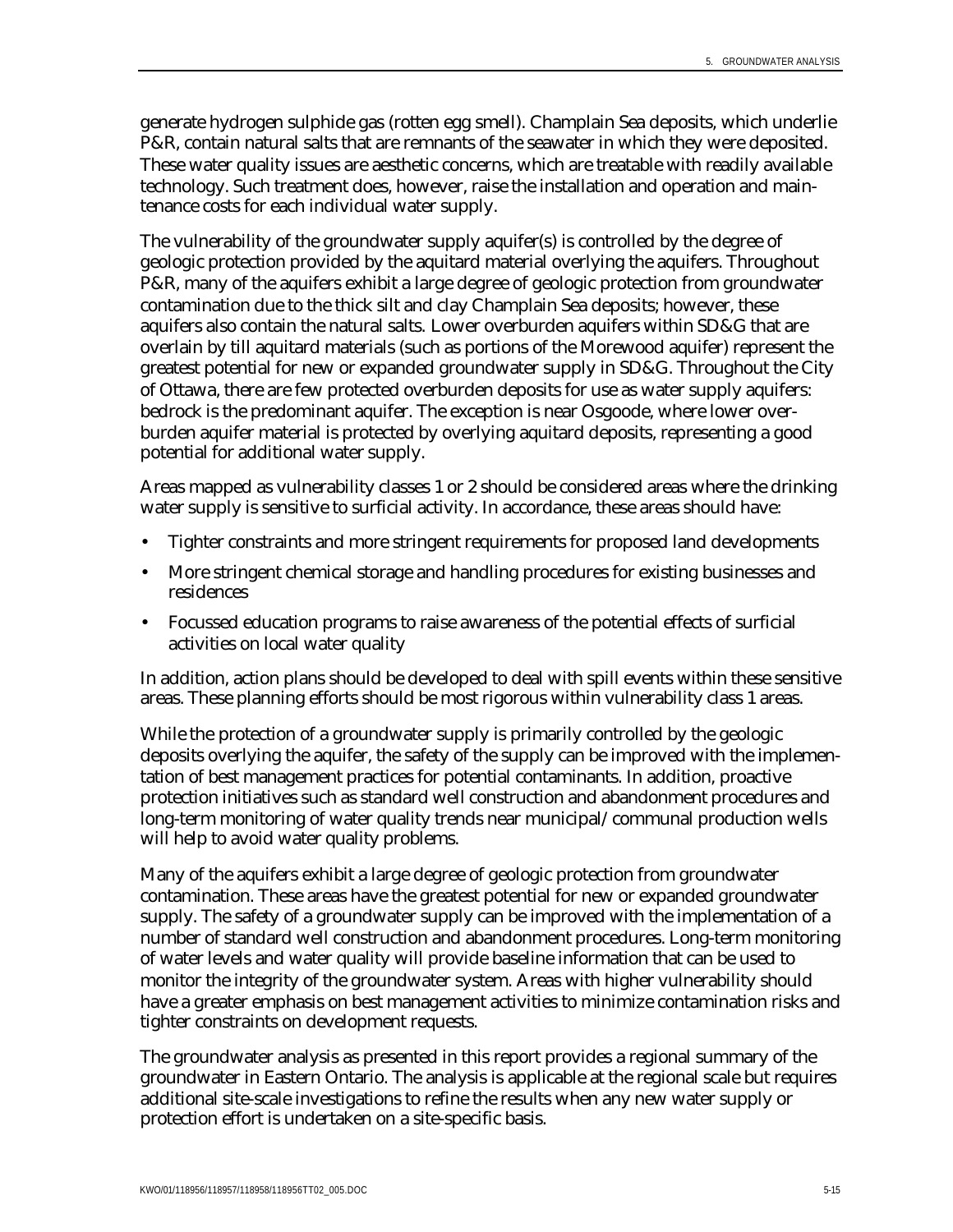## **5.8 Recommendations**

The groundwater analysis provides an excellent two-dimensional model of the regional groundwater systems in Eastern Ontario. This analysis has highlighted the Contact Zone Aquifer as having the greatest supply potential but has also identified areas that are vulnerable to contamination. The results of this regional-scale analysis should be used as a guide for water supply and protection efforts and should be augmented with local-scale studies for site-specific decision-making.

### **5.8.1 Additional Data**

The following are recommendations for additional data regarding the groundwater system (listed in no particular order):

- The vulnerability analysis should be expanded to incorporate municipal/communal well capture zones, where available. Well capture zones will outline the surficial areas where recharge eventually reaches the existing supply well(s). Overlaying the well capture zones with the vulnerability classes will highlight the most sensitive areas for the current water supply wells, and protection and education efforts can be focussed in those essential areas.
- An inventory of abandoned wells should be carried out to evaluate their potential as conduits for surficial contamination to reach otherwise protected aquifers. Improperly abandoned wells can be a significant problem even in vulnerability classes 3 and 4 areas.
- A contaminated sites inventory should be completed to highlight areas of concern within the mapped vulnerable areas and evaluate the risk of aquifer contamination. This information can be used to identify areas that should have development restrictions because of the vulnerability of the aquifer.
- Water quality data is sparse and outdated, and represents the greatest data gap in the groundwater analysis. Prior to developing a local groundwater supply, additional localscale investigations should be designed to better characterize the local water quality, both from natural geologic and surficial contaminant sources. Once this data is available, potential groundwater supplies can be better evaluated considering the operational treatment costs of the water supply.
- A large data gap currently exists in the understanding of groundwater quality in Eastern Ontario. The compilation of groundwater quality data from a variety of sources (e.g. bacteriological testing reports, hydrogeology reports, engineering reports) into a database would significantly improve this understanding and would assist in developing watershed-based monitoring programs.
- Well location accuracy checks should be undertaken locally in areas of potential additional groundwater supply to verify the water well data used to generate the maps in this study.
- Additional local-scale investigations are needed in the vicinity of fault zones to characterize groundwater flow conditions along faults. These fault zones are potentially higher yield aquifer zones and thus may warrant additional study.
- Additional local-scale investigations are needed along the suspected esker (or moraine) features to more accurately map and characterize local groundwater flow conditions.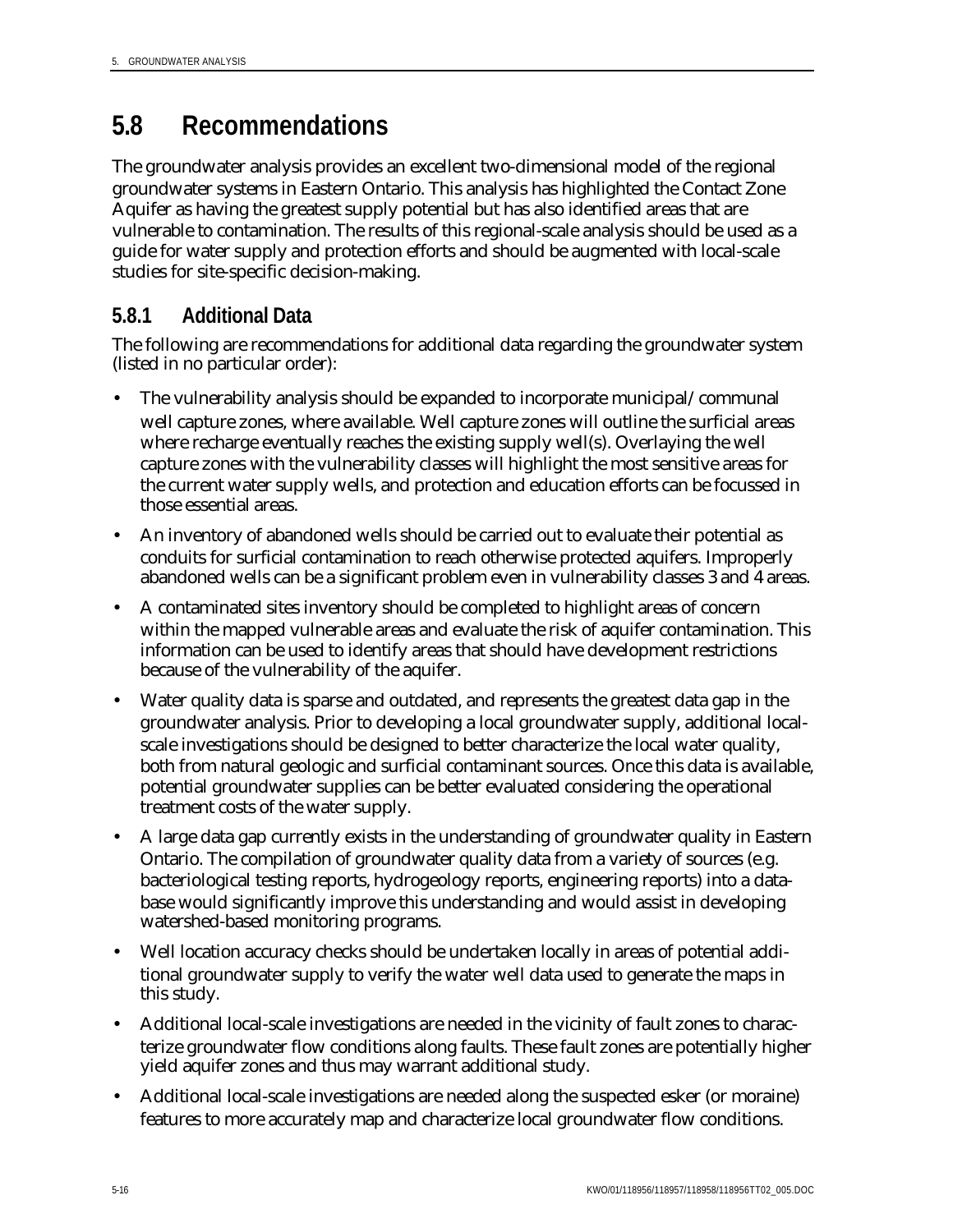These permeable overburden features are potentially higher-yield aquifer zones that are typically an excellent supply of fresh water and may warrant additional study.

• Long-term monitoring programs, such as those currently being implemented by MOE (in cooperation with SNC and RRCA) and OFA, of water levels and water quality must be implemented to develop baseline data. This baseline data can be used to assess a change in conditions over time. The ability to detect changes in quantity or quality of water will allow for planning to mitigate the effects of deterioration, and to measure the effects of water conservation initiatives and/or aquifer protection strategies.

### **5.8.2 Application of Groundwater Analysis Results for Groundwater Management Initiatives**

The groundwater analysis developed in this study provides a strong basis for developing groundwater management plans and undertaking further management initiatives. Groundwater management plans will undoubtedly have the following components:

- Water Supply: planned development to ensure the existing groundwater supply is not over-extracted; recharge to the Contact Zone Aquifer is maintained; and discharge to streams, lakes, and wetlands is sufficient to continue to support the existing local ecology
- Water Quality: planned water supply treatment initiatives to ensure that the water supply is aesthetically pleasing even under additional pumping conditions
- Source Vulnerability: planned development of supplies in low vulnerability areas (ensuring proper sealing of any abandoned wells) to avoid the likelihood of contamination events impacting water supply wells. Additionally, an inventory of potential contaminant sources and plans to minimize high-risk surficial activities should be implemented, particularly in vulnerable areas that might impact water supply wells, as described above.

Local-scale analyses (well capture zone scale) should be undertaken to confirm/refine this regional analysis. The local-scale analysis should include a series of standard tests to refine the delineation of aquifer extents and determine the specific characteristics of the aquifer and overlying aquitard material.

In consideration of the high vulnerability of many areas in Eastern Ontario, land use policies and guidelines should be created to manage development in these sensitive areas. Such policies and guidelines should include a requirement that the proponent of a development must perform a site-scale investigation of aquifer vulnerability and demonstrate that the proposed development will not contaminate the aquifer. This investigation would involve local characterization of the aquitard overlying the Contact Zone Aquifer and estimation of the travel time to the aquifer. At a minimum, this type of policy or guideline should be applied in areas that are identified as vulnerability classes 1 or 2, but would represent a good practice in all areas.

Areas mapped as vulnerability classes 1 or 2 should be considered areas where the drinking water supply is sensitive to surficial activity. In accordance, these areas should have:

- Tighter constraints and more stringent requirements for proposed land developments
- More stringent chemical storage and handling procedures for existing businesses and residences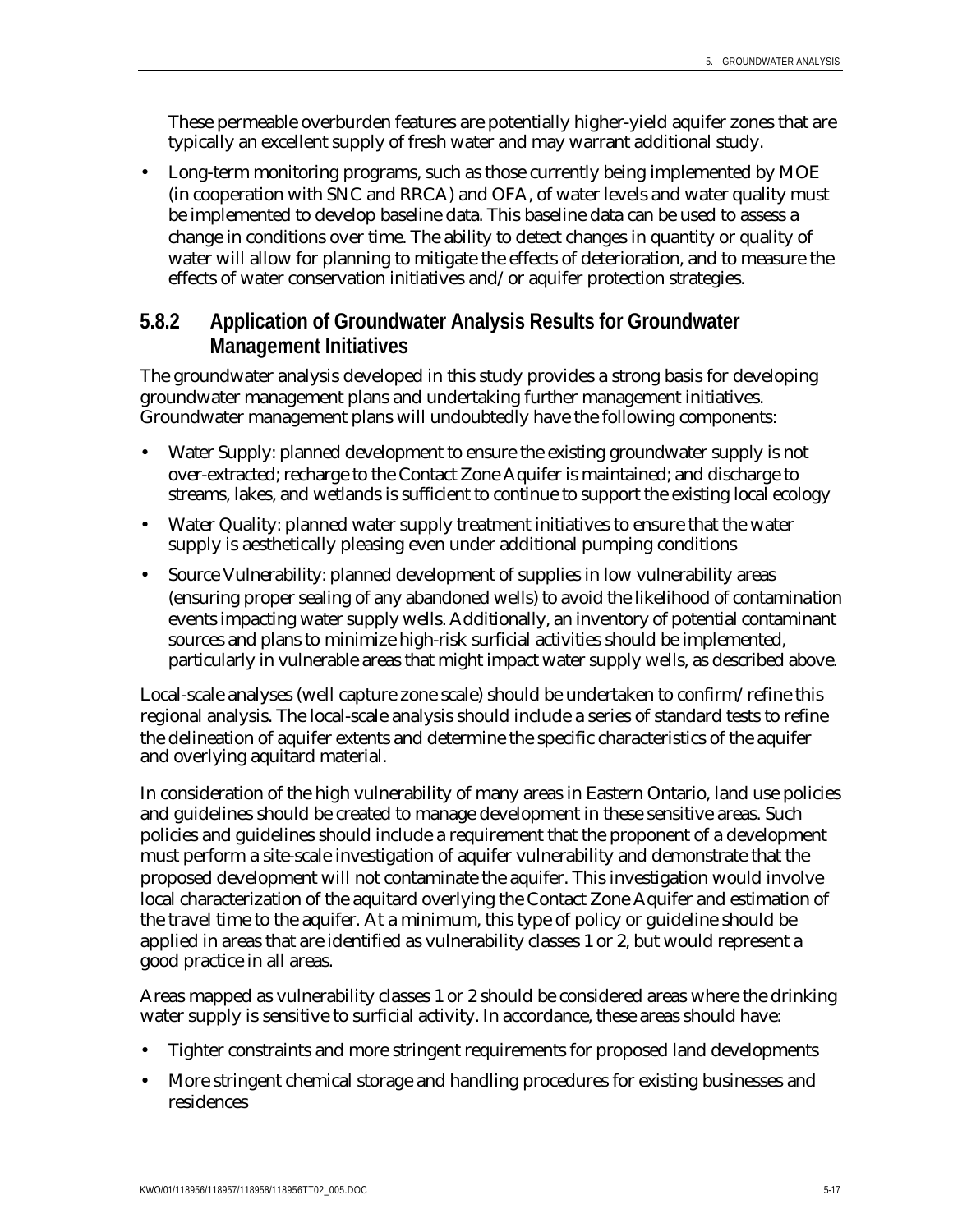• Focussed education programs to raise awareness of the potential effects of surficial activities on local water quality

In addition, action plans should be developed to deal with spill events within these sensitive areas. These planning efforts should be most rigorous within vulnerability class 1 areas.

As part of the public education plans, individuals relying on shallow groundwater supplies, either through dug or shallow drilled wells, should be made aware of the vulnerability of their water supply to surface contamination. These individuals should be advised to have their wells tested regularly for common bacterial contamination, as a minimum. They should also be aware of alternative water sources and the potential costs associated with developing an alternative (i.e. deep groundwater) source and applying appropriate treatment technologies, as needed.

The principal components of a proposed groundwater resources protection plan are summarized in Section 10.

### **5.8.3 Further Groundwater Analysis**

The limitations of the two-dimensional model of the groundwater systems should be addressed by three-dimensional flow modelling. A three-dimensional groundwater flow model would provide a more reliable estimation of the groundwater flow budget and the supply capability of aquifer units. In addition, a groundwater model could be used to evaluate future water quantity and quality conditions, such as the impacts of best management practices, water conservation, climate change, etc. The groundwater mapping developed in this study provides the basis for constructing the three-dimensional groundwater model. The model can provide a useful tool to guide additional data collection efforts based on the most uncertain parameters, which will enhance understanding of groundwater quantity and quality predictions.

Local-scale groundwater modelling should be used to define capture zones of municipal/ communal well fields and evaluate their vulnerability.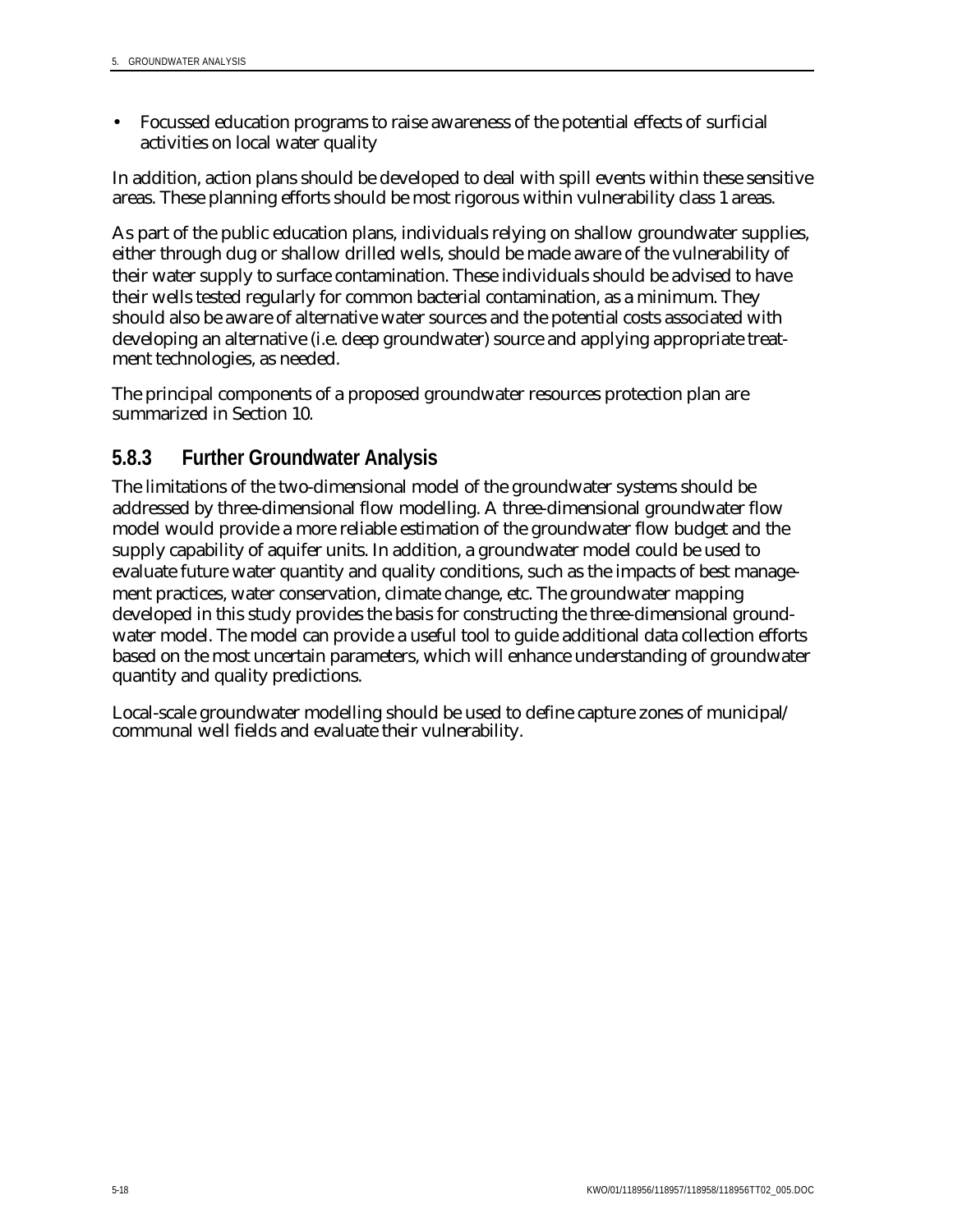# **6. Land Use Analysis (Agriculture)**

This section of the report specifically addresses land use and focuses on agriculture as the major land use in the study area. Surface water and groundwater resources were addressed in Sections 4 and 5, respectively. Servicing infrastructure is addressed in Section 7.

## **6.1 Overview**

An area of approximately 6,800 km2 across the South Nation River and the Raisin River watershed and the associated peripheral watersheds receives on average about 930 mm of precipitation annually, of which approximately 420 mm is lost through evaporation and transpiration. The remaining 510 mm of water is partitioned between the surface water drainage network and the deep groundwater reserves. In areas close to the surface drainage network, a larger proportion of water moves either by overland flow or lateral flow through the upper overburden to the surface reserves. Even higher amounts will move in areas that slope to the drainage network or where tile drains shunt the excess water directly to the surface network. Areas farther away from the surface drainage pathways are more likely to contribute water to the deep groundwater reserves, particularly where the soil and geological materials are relatively porous. The mix of land uses in these water resource "contributing areas" determines to some extent the quantity of water moving into the water resource and directly influences the quality of water replenishing the resources. Figure 6-1 illustrates the regional distribution of different land uses, as defined by land cover classification from Landsat satellite imagery. The relative distribution of the different land cover classes is shown in Table 6.1.

| County                     | <b>Prescott and Russell</b> |       | <b>Stormont, Dundas</b><br>and Glengarry |       | City of Ottawa |       | <b>EOWRMS Study</b><br>Area |       |
|----------------------------|-----------------------------|-------|------------------------------------------|-------|----------------|-------|-----------------------------|-------|
|                            | ha                          | %     | ha                                       | %     | ha             | %     | Ha                          | %     |
| Corn                       | 23,919                      | 11.9% | 40.963                                   | 12.6% | 8.734          | 8.7%  | 73.616                      | 11.7% |
| Soybean                    | 10,757                      | 5.3%  | 19,283                                   | 5.9%  | 3,978          | 4.0%  | 34,018                      | 5.4%  |
| Grain                      | 7.975                       | 4.0%  | 10.186                                   | 3.1%  | 3,612          | 3.6%  | 21,773                      | 3.5%  |
| Hay                        | 67,243                      | 33.4% | 101,631                                  | 31.2% | 32,191         | 32.1% | 201,066                     | 32.1% |
| Bare                       | 14,874                      | 7.4%  | 16,353                                   | 5.0%  | 6,963          | 6.9%  | 38,190                      | 6.1%  |
| <b>Coniferous Forest</b>   | 6,325                       | 3.1%  | 19,180                                   | 5.9%  | 943            | 0.9%  | 26,447                      | 4.2%  |
| Deciduous Forest           | 38,050                      | 18.9% | 61,666                                   | 18.9% | 20,401         | 20.4% | 120,118                     | 19.2% |
| <b>Mixed Forest</b>        | 10,709                      | 5.3%  | 19,383                                   | 5.9%  | 5,781          | 5.8%  | 35,874                      | 5.7%  |
| Open/Sparse Forest         | 2,520                       | 1.3%  | 7278                                     | 2.2%  | 3,439          | 3.4%  | 13,237                      | 2.1%  |
| <b>Unclassified Forest</b> | 15,345                      | 7.6%  | 25,081                                   | 7.7%  | 7,316          | 7.3%  | 47,742                      | 7.6%  |
| Urban Areas                | 2,516                       | 1.3%  | 1,958                                    | 0.6%  | 6,698          | 6.7%  | 11,172                      | 1.8%  |
| Water                      | 875                         | 0.4%  | 2,891                                    | 0.9%  | 138            | 0.1%  | 3,905                       | 0.6%  |
| Total (ha)                 | 201,108                     | 100%  | 325,854                                  | 100%  | 100,195        | 100%  | 627,158                     | 100%  |

**TABLE 6.1 LAND COVER\***

\*Land cover is based on satellite imagery enhanced with forest data from MNR. Wetland information from various sources including NRVIS and soil survey was evaluated but not used in anticipation of the revised wetland classification prepared by MNR. Unfortunately, the revised wetland data was not available in time for inclusion in this analysis. It is now available and would enhance this table by providing specific data on wetland area across the project. These data can be incorporated into the project database for use by the project partners in the future.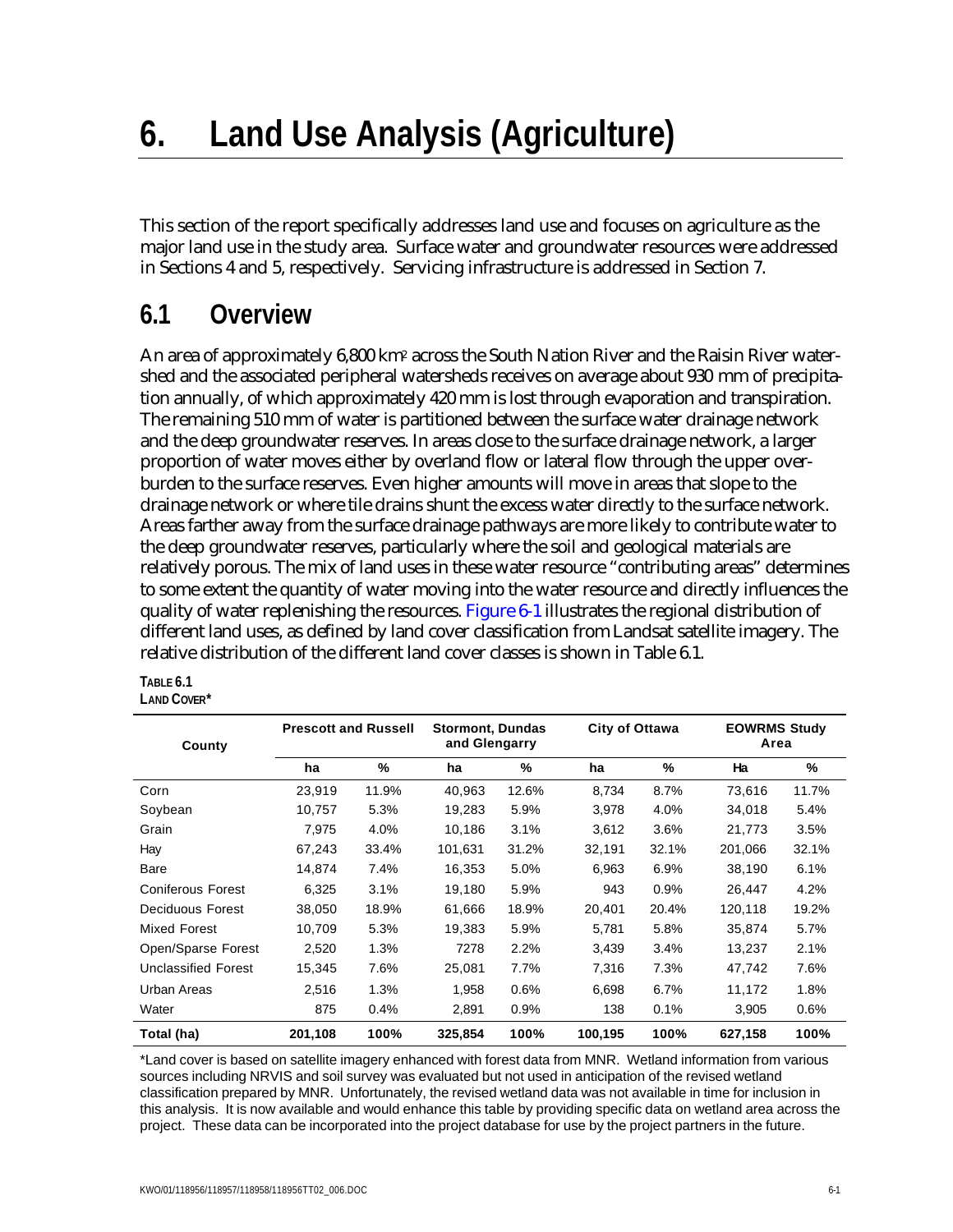Approximately 55 percent of the Eastern Ontario Water Resources Management Study (EOWRMS) project area is in agricultural use, which involves active land management. Forest is the next major category. Various water resource management aspects of urban areas are considered in the next chapter, which discusses servicing infrastructure.

Consequently, agricultural activities impact more than half of the annual contribution from precipitation to the surface water and groundwater resources of the region. The kinds and intensities of agricultural activities in the study area have been assessed. For this analysis, the intensity of agricultural activities across the study area was compared with intensities in other parts of the province or to levels that are within Ontario Ministry of Agriculture, Food and Rural Affairs (OMAFRA) recommendations for environmental sustainability. The results are expressed as a fraction showing the degree to which the specific agricultural activities under consideration approach, match, or exceed the average or recommended level.

This section presents a characterization of the location, nature, and extent of agricultural land use within subwatersheds related to surface water resources in the project area. The subwatersheds represent land units that contribute to the surface water within a defined area of the surface drainage network, but they also include areas where the partitioning of excess water is primarily to deep groundwater resources.

Analysis was done to show the relationship between agricultural activities and major aquifers, areas of recharge and discharge. The combined analysis allows for the identification of sensitive areas and areas with development potential or constraints.

In the development of a regional water strategy, it is important to recognize that managed land areas tend to have a greater impact on water quality than most natural areas. Schnoor (1996) presents data compiled by the United States Environmental Protection Agency showing mean total phosphorus and nitrogen concentrations in surface waters by land use type and region of the United States. These summaries suggest that the concentrations for agricultural land uses are 2.5 times the levels found in land that is mostly forest and that urban land uses are slightly lower but generally about double. These findings suggest that the quality of surface water in a subwatershed is directly influenced by the proportion of the subwatershed area in agricultural or urban use.

## **6.2 Data Sources and Limitations**

The data sources used for the land use analysis and limitations of these sources are summarized below:

- Satellite imagery with supervised classification for agriculture (beans, corn, small grains, hay, and pasture, and bare soil) and non-agricultural land (forest, urban, and water). These results are limited to one year of analysis, so it has been assumed that the agricultural uses will occur within a crop rotation. Furthermore, it is not possible to determine whether the bare soil represents land in agricultural use or others, such as aggregate extraction or development. A multi-year analysis would resolve this.
- Soil inventory maps for the City of Ottawa Gloucester, Prescott and Russell (P&R), and Stormont, Dundas and Glengarry (SD&G). These maps are of variable quality and scale such that the analysis is not completely comparable across the study area.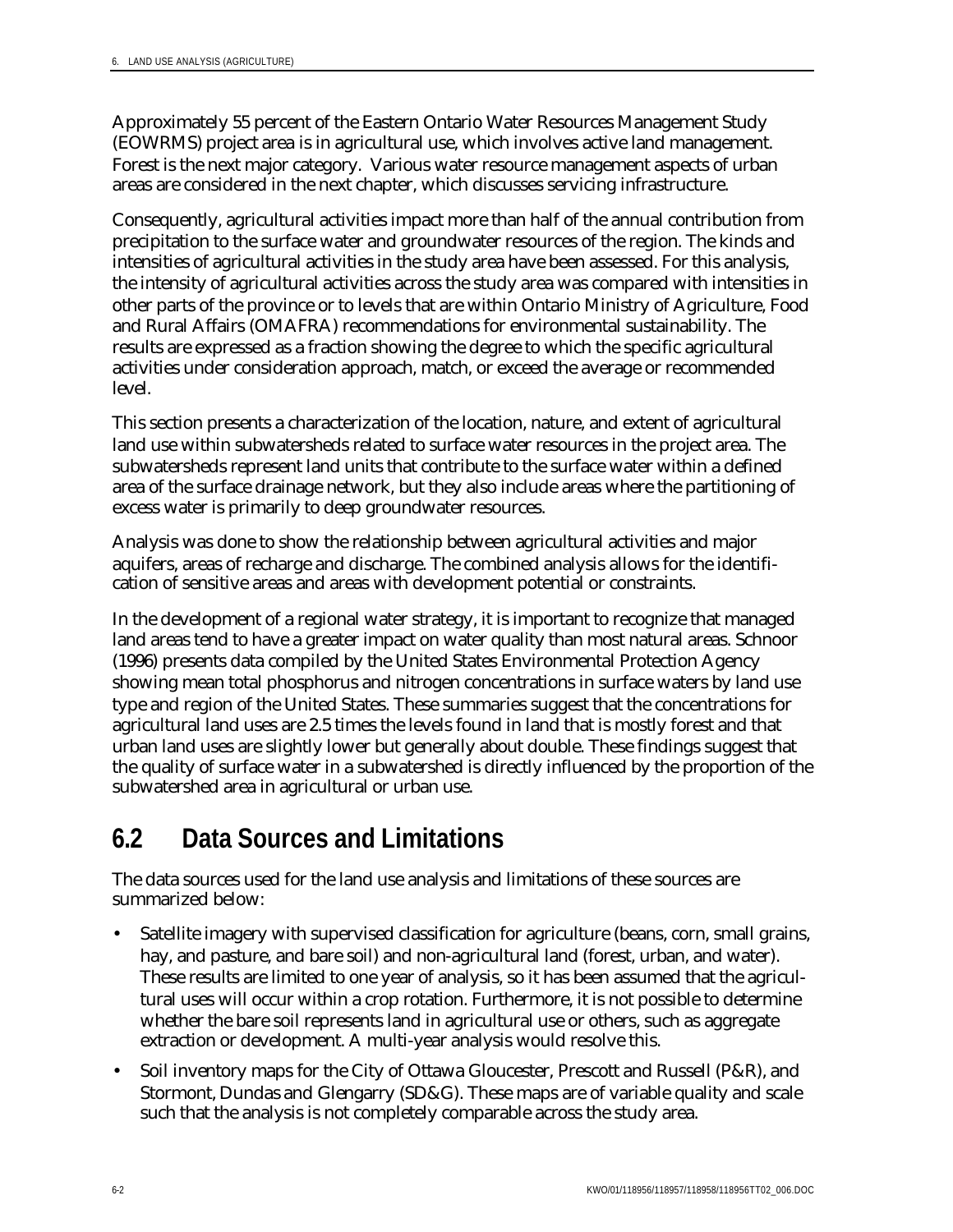- Tile drainage maps digitized by Agriculture and Agri-Food Canada (AAFC) from manuscript copy provided by OMAFRA. These maps are the most recent and complete available but they may miss some areas that are tile drained and not yet reported or incorporated into the manuscript.
- Census of Agriculture (CoA) data by enumeration grouping provided by AAFC. While this is the most detailed information possible, it is still relatively general in nature in order to preserve confidentiality. The results are reported based on the location of the farm headquarters, which may not accurately represent the actual area where the farming operations take place.
- Surface drainage network data from the Ontario Ministry of Natural Resources (MNR).
- Subwatershed delineations calculated by the consultant team from digital elevation data. There may be slight discrepancies between these boundaries and the actual subwatershed boundaries and also from boundaries used by other agencies.
- Groundwater watersheds and groundwater vulnerability classes were delineated by the consultant team.

While there are a number of data limitations noted, the data appear to be of reasonable quality for the regional level of analysis carried out within this project.

## **6.3 Assumptions**

The land use analysis is based on the following assumptions:

- Tile-drained areas are adequately represented by the OMAFRA maps.
- Good agricultural management practices are followed nutrient management, manure management, stream buffers, etc. The analysis addresses the potential impacts of the agriculture industry, not risks associated with known problematic practices. Some specific implications are described in the next two assumptions.
- Environmentally sound manure management practices will be followed. There is no attempt to distinguish manure management technology. It would be possible to estimate the manure handling systems based on livestock type. There is a strong correlation between livestock type and type of manure management system (e.g. the Farm Inputs Management Survey [FIMS] [Koroluk et al, 1995] provides information for the Mixedwood plain, which suggests that manure is managed in liquid form on 25 percent of the dairy, 5 percent of the beef, 77 percent of the hog, and 36 percent of the poultry and egg farms). Since that time, the proportion of manure handled in liquid form has increased.
- Livestock and manure handling systems are environmentally sustainable (neglecting practices such as grazing livestock, which may interact with the surface drainage network as well as deposit some manure directly on pasture; manure storage systems, which may be susceptible to losses and direct leakage to surface and groundwater resources and wells).
- The CoA provides a good characterization of agricultural activities and problems, such as reporting based on farm headquarters, do not introduce serious errors.
- Agricultural activities are uniform across an enumeration area (EA) grouping.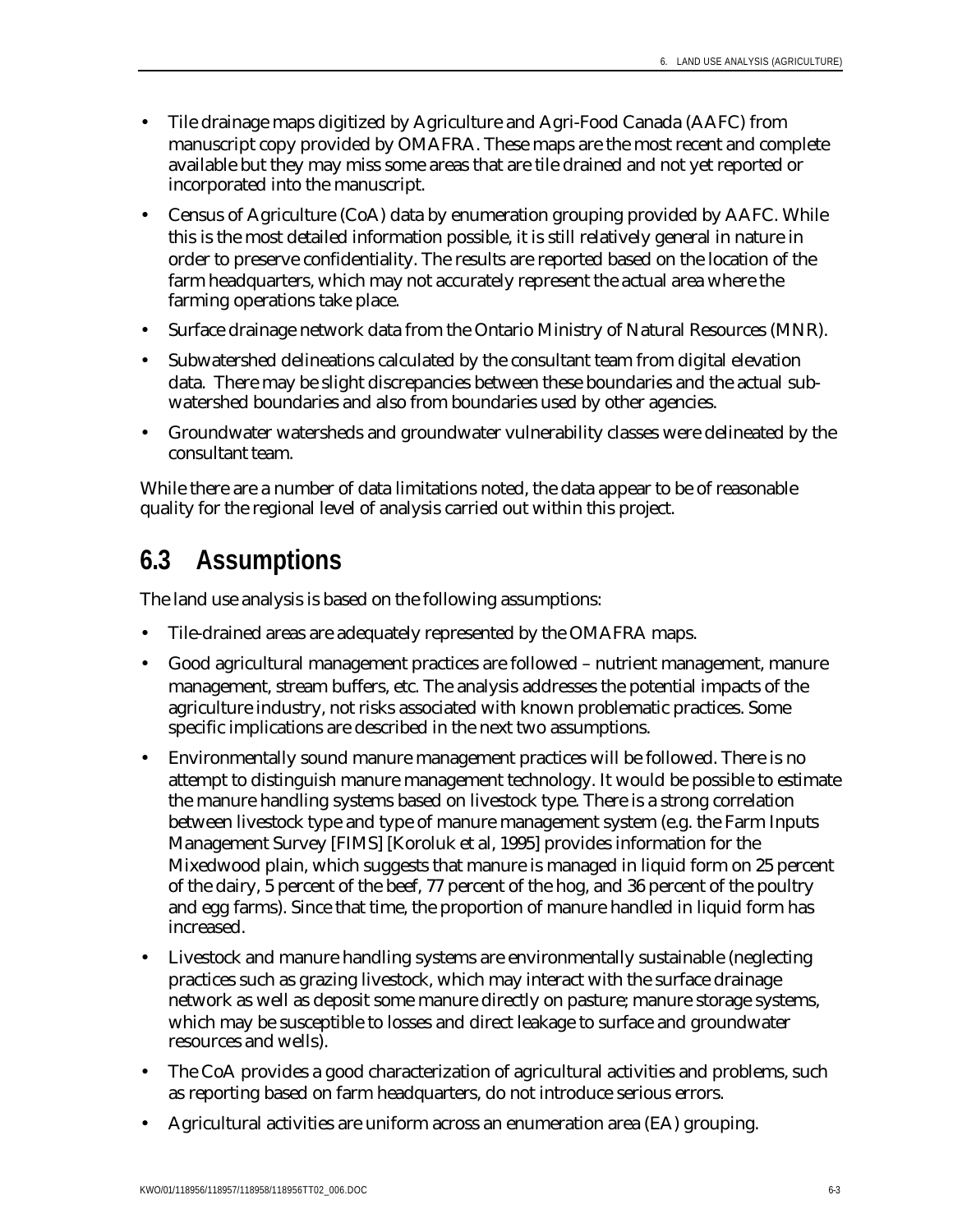- Agricultural activities are uniform across a subwatershed and are adequately represented by a weighted average.
- The dominant soil provides a reasonable assessment of potential soil loss from bare soil.
- The satellite image classes of beans, corn, small grains, and forage for 1998 provide a reasonable determination of the extent and location of agricultural land use within the study area.
- The distribution of livestock within a commodity group (e.g. dairy, beef, hogs, or poultry) is adequately represented by the Ontario 1997 data presented by Barnett (1996).

# **6.4 Approach and Methods**

## **6.4.1 Introduction**

At a regional level, there are two major water resource management components:

- Surface water resources (from rivers, streams, creeks, ditches, ponds, lakes, and wetlands)
- Groundwater resources (from aquifers found in overburden [shallow and deep] and bedrock)

The characteristics (quality and quantity) of water resources in each component reflect the mix of land uses in the contributing area as well as the inflow of water.

The land use categories include:

- Urban residential, industrial, commercial, institutional
- Rural residential, industrial, commercial, institutional
- Agricultural
- Transportation corridors roads, railways, powerlines
- Forest and wetlands
- Watercourses and water bodies

Of these, the major managed land use activities include agricultural, residential/industrial/ commercial, and institutional. This section deals primarily with the potential impact of agriculture on regional water resources. The impact of other managed land uses is addressed in other sections.

The impact of agriculture on water quality can be evaluated at a variety of scales ranging from individual land parcels through farms up to larger spatial units such as watersheds or municipalities. Approximately 200 subwatersheds were identified across the study region as defined by digital elevation data. The analysis was done for each subwatershed in the project area.

This section describes the four major steps used to assess the impact of agricultural on surface water quality and quantity.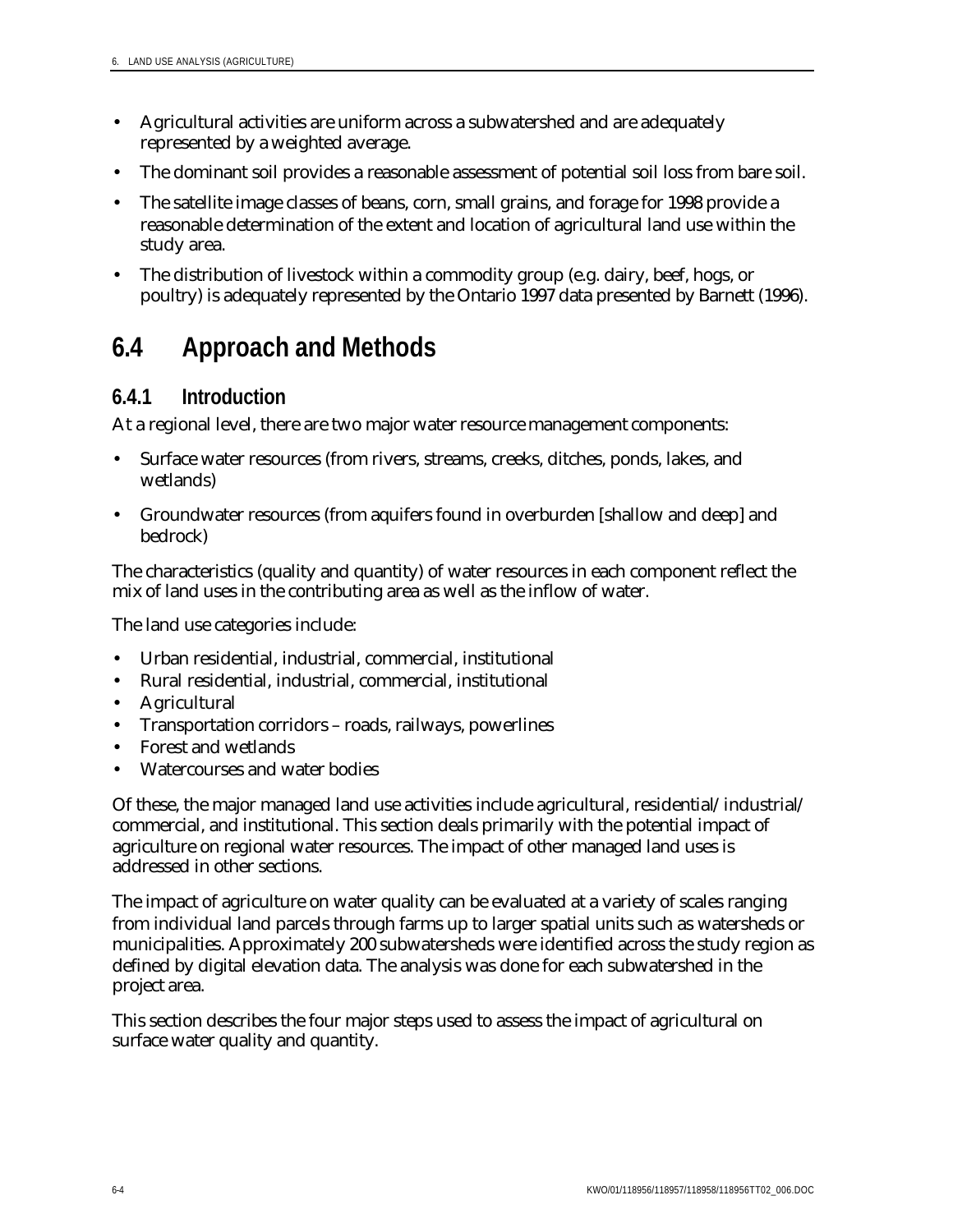# **6.4.2 Step 1: Recognizes that Agriculture is Only One of the Land Uses Influencing Water Resource Quantity and Quality within a Subwatershed**

Land use was determined using classified satellite imagery for 1998 (Figure 6-1). The results were gridded (with each pixel representing a 30-m square) and combined with subwatershed boundaries. Agricultural pixels are those classified as beans, corn, forage, small grains, or bare soil. Non-agricultural pixels are those classified as forest, urban, or water. The proportion of agricultural land was determined as the percent of land within each subwatershed classified as agricultural (Figure 6-2). This analysis determined the **extent** of agriculture within each subwatershed for the project area and provided an indication of the quantity of water moving from land in agricultural or non-agricultural uses (represented by Equation 1 below). A similar analysis could be carried out for boundaries other than subwatershed (e.g. major recharge areas, municipal or urban regions, etc.).

 $Extent<sup>a</sup> = Watershed Boundaries + Land Cover$  (1)

a Column 1 of Table 6.2; i.e. how much of the watershed is occupied by agriculture

# **6.4.3 Step 2: Recognizes that the Location of Agriculture within a Subwatershed can Influence the Impact on the Quality and Quantity of Water Resources**

In addition to considering the simple quantities of water from agricultural and nonagricultural lands, it is also relevant to consider whether or not there is a direct pathway for transport of potential contaminants or whether conditions are such that potential contaminants will likely be filtered out by natural processes before the water reaches the surface drainage network. The data are not sufficiently detailed to show where best management practices such as stream buffers, or the distance provisions of nutrient management plans, have been adopted.

The impact of a particular land use on a water resource (surface or ground) depends on the directness of the pathway between water moving from the land to the water resource. For the surface water resources, this can be estimated by characterizing the mix of land uses close to streams, ditches, etc. Traditional field sizes for agriculture have been about 10 acres or 4 ha. More recently, field sizes have increased substantially. However, recognizing that a square field of 10 acres would have dimensions of 40 x 40 rods or 200 m on the side, a distance of 200 m was chosen for this project to represent agricultural activities with a potential to influence surface water resources directly. This distance was also used in the partition model component of the regional water budget to define the proportion of water moving to surface water resources compared to that moving to groundwater resources.

Subsurface tiles at less than 1 m below the soil surface provide a direct shunt for potential contaminants with only minimal natural filtering capability. Cracking soils may be a direct channel from the soil surface, through soil macropores directly to the tile line and through it to the surface watercourse. Irrigation can also alter the natural water balance by drawing water from deep groundwater reserves and using it for crop production while a portion of it is diverted to surface water resources. However, irrigation appears to be only a minor water use in the study area.

Areas of direct influence to surface water resources were determined by buffering the surface drainage network to delineate all areas within 200 m and adding additional areas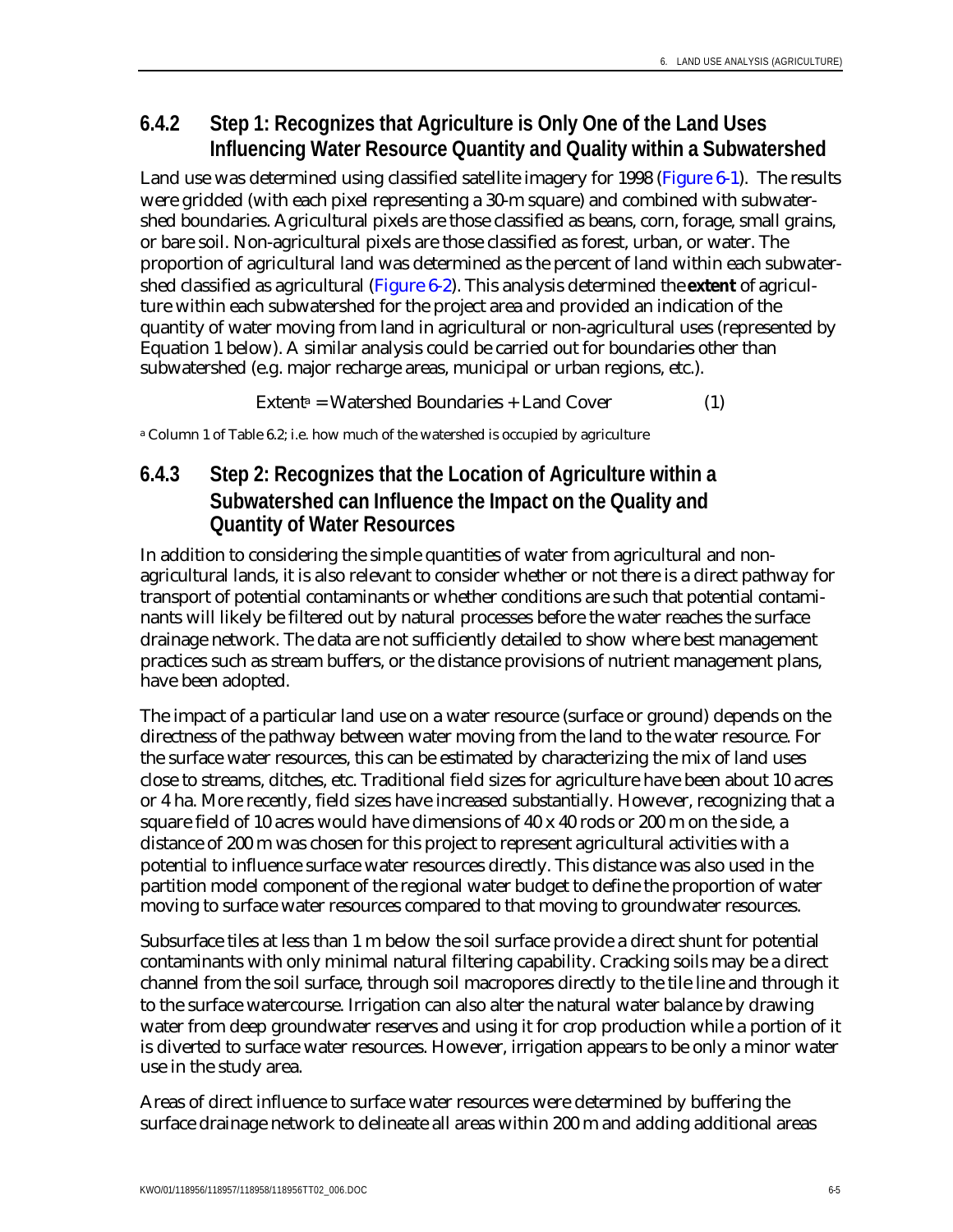mapped as tile drained. This area was gridded (30 m x 30 m) and intersected with the satellite imagery of land use to determine areas in proximity to the surface drainage network for which the land use was agriculture for each subwatershed. This area was expressed as a percent of the total agricultural area in the subwatershed. (Figure 6-3)

This analysis determines the **proximity** of agriculture to the surface drainage system (e.g. streams, rivers, municipal drains) for each subwatershed (represented by Equation 2).

Proximitya = Watershed Boundaries + Land Cover + Sensitive Areas (2)

a Column 2 of Table 6.2; i.e. the amount of agricultural land in the watershed that is within a sensitive area

# **6.4.4 Step 3: Recognizes that Different Agricultural Activities may have Different Kinds and Degrees of Impact on Water Resources**

The potential impacts of agricultural activities on water resource quality include contamination from excessive levels of nutrients, pathogenic organisms, sediment, pesticides and organics that affect colour, smell, and taste of the water resource. Data collected for the 1996 CoA were used to characterize agricultural activities. The data, obtained from AAFC, were compiled on the basis of groupings of enumeration areas (referred to as EA groupings). EAs represent the smallest area for which Statistics Canada compiles information. The actual processing of the census data into EA groupings was directed by AAFC personnel. It was done to minimize the amount of data suppressed due to confidentiality regulations.

The nature and intensity of agricultural activities is characterized for each EA grouping. For this analysis, the intensity of agricultural activities across the study area was compared with intensities in other parts of the province or to intensities that fall within OMAFRA recommendations for environmental sustainability. The results are expressed as a fraction showing the degree to which the specific agricultural activities approach, match, or exceed the average or recommended level.

These data were then used to estimate the levels of agricultural activities for each subwatershed. The estimate relies on the assumption that agricultural activities are uniform across the entire area of the EA grouping. The procedure used was to convert the EA grouping theme to a grid (30 x 30 m) and to tag the grid cells classified as agricultural from the satellite imagery with the agricultural characteristics of the EA grouping. A weighted average of agricultural activities was then calculated for each subwatershed. A similar approach was used to estimate soil loss. The potential loss from bare soil was calculated for each soil unit in the study area. The result was converted to a grid (30 x 30 m) to tag the grid cells classified as agricultural from satellite imagery with a potential soil loss, which was modified by the crop factor obtained from the CoA data.

The evaluation of nature and intensity are represented by Equation 3.

Nature & Intensity<sup>a</sup> = Watershed Boundaries + Characteristics of Agriculture<sup>b</sup> (3)

a Incorporates comparative levels of agricultural intensity

b Column 2 of Table 6.2; i.e. current land use as a percent of comparative standards for each watershed

In general, there are two major types of agricultural production activities: those related to crop production and those related to livestock production.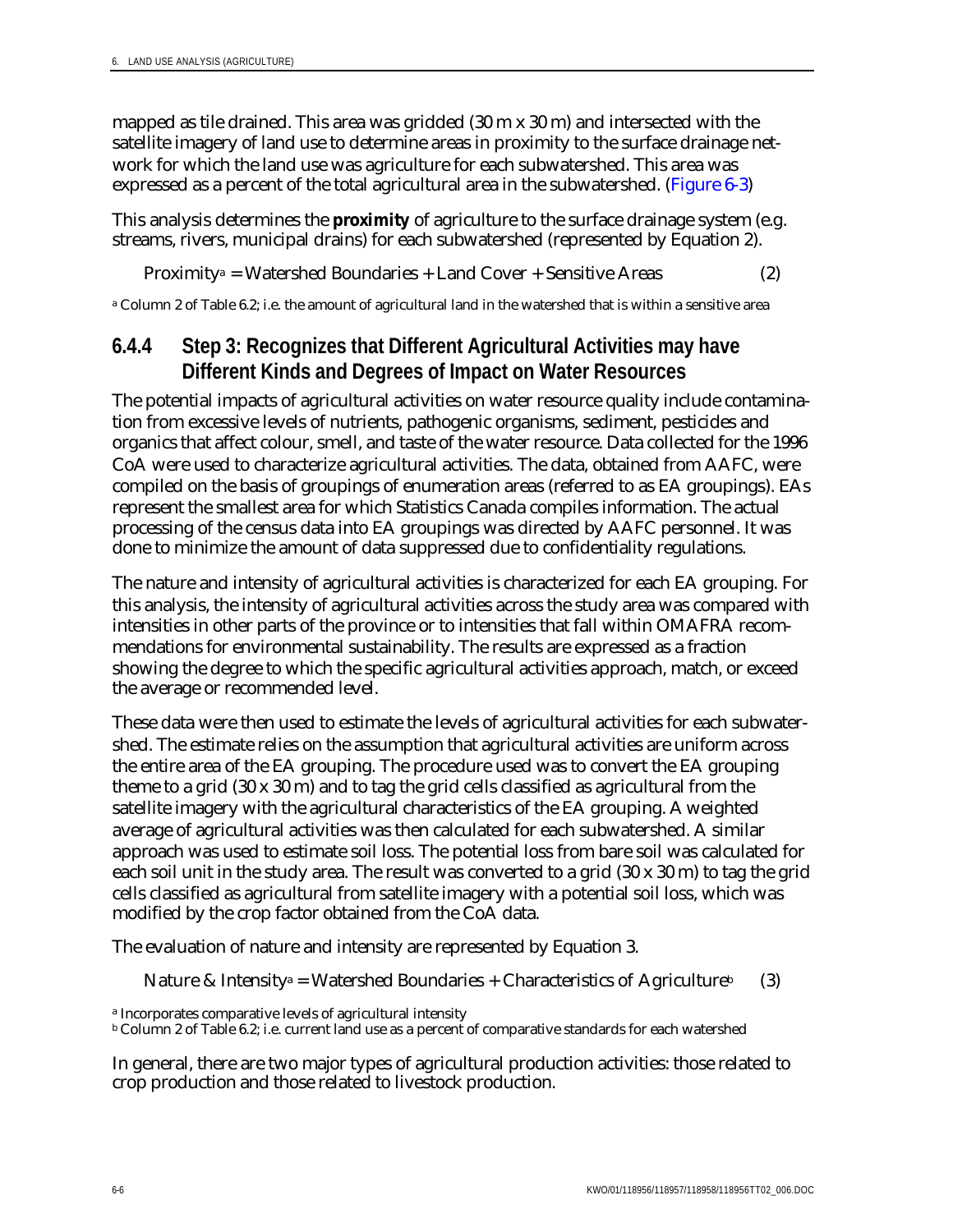### **Crop Production**

Crop production management practices are designed to enhance the quality and quantity (yield) of a selected suite of crops through such practices as:

- Seedbed preparation and residue management (tillage)
- Plant nutrition through nutrient amendments (organic and inorganic)
- Disease, weed, and insect control (pesticides, crop rotations, tillage)
- Water management (tile drainage, irrigation)

As well as enhancing crop production, these practices affect the health of the agroecosystem. For example, good residue management will reduce the impact of raindrops and mitigate compaction of bare soil and detachment of soil particles and subsequent erosion; tillage generally loosens the soil surface to enhance infiltration but also potentially to make the soil more susceptible to soil erosion. Similarly, amendments of nutrients of crop protection products (pesticides) introduce new materials (pesticides) or higher levels of naturally occurring chemicals (nutrients) into the environment. When these are transported into surface or groundwater resources, water quality is reduced.

For crop production, the risks to water quality were determined by estimating the intensity of cropping activities and by estimating the level of soil loss due to erosion by water. This approach provides a broad regional scale characterization. More detailed models such as Agricultural Non-point Source (AGNPS) (being developed for the South Nation River watershed) are appropriate for more specific, localized analysis.

**Crop Intensity Factor** (Figure 6-4). Cropping practices across the EOWRMS area were compared with those in other parts of the province. This was done by defining an intensive crop rotation that provides maximum economic productivity in an environmentally sustainable fashion as a three-year cash crop rotation of corn, soybeans, and cereals. This rotation was used as an example of an optimal intensive rotation and the actual cropping practices across the study area were compared with it. The comparison was based on area of cropland including the forage component of the rotation and annual cropping with relatively large quantities of supplemental nutrients, a mix of pesticides, and substantial tillage operations. The current crop intensity was approximated by calculating the quantity of supplemental nitrogen required for annual crop production as reported in the CoA (based on OMAFRA recommendations in publication 296) and expressing this nitrogen level as a fraction of the nitrogen required for the optimal intensive rotation. When this calculation was done for Ontario, the average intensity level was 60 percent.

For much of Ontario, a three-year rotation consisting of corn, soybeans, and winter wheat would constitute an optimal intensive crop rotation. However, very little winter wheat is grown in Eastern Ontario due to problems with winterkill. Data in the 1996 CoA reported an area of 36,710 ha of spring grains and 2,122 ha of winter wheat. An area-weighted calculation was done to estimate that the average nitrogen requirement for the cereal portion of the crop rotation was 47 kg/ha (using a recommendation of 75 kg/ha for winter wheat and 45 kg/ha for spring grains). For corn, the nitrogen recommendation was estimated based on the yield levels as reported at the county level. This resulted in a nitrogen recommendation for corn of 115 kg/ha. The nitrogen recommendation for a three-year rotation was estimated to be 55 kg/ha. The ratio of current crop intensity to the optimal intensive rotation exceeded one for some of the EA groupings in the study area. This reflects areas where corn in the census year occupied greater than a third of the cropland. This does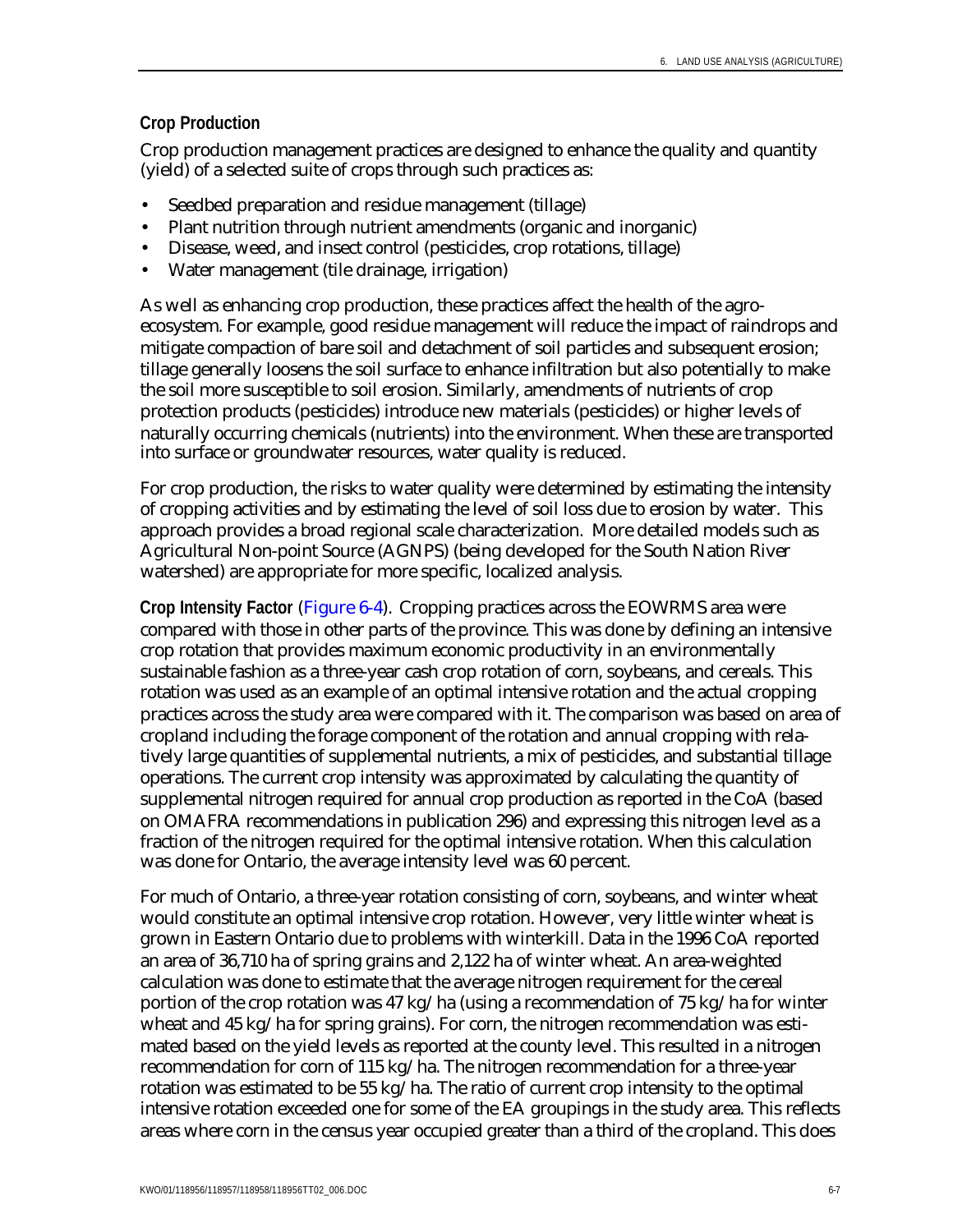not necessarily reflect an environmental risk but more likely is an indication of current market conditions.

**Soil Sediment and Bound Phosphorus Loss.** The risks to surface water resources from agricultural activities include runoff and leaching of nutrients and pesticides as well as the transport of sediment (and associated bound phosphorus) to streams as a result of water erosion. Phosphorus transport with sediment is considered to be a major source of phosphorus from agricultural land. This factor was estimated using the RUSLEFAC (Revised Universal Soil Loss Equation for Application in Canada) model to estimate soil loss from agricultural lands (Figure 6-5). Details of the procedures are described in Appendix D. In interpreting the results of this model it should be noted that:

- The model output is a theoretical estimate that attempts to present the results of the sporadic episodes of erosion in terms of an annual average
- The estimate of soil loss is an indication of soil displacement and only a small fraction (normally less than 15 percent [G. Wall, personal communication, see also Wall et al, 1982 or Snell, 1985]) will be deposited as sediment in surface water
- Loss levels of 6 tonnes/ha/year (or less) are considered tolerable from the standpoint of sustained production. This amount corresponds to a thickness of soil of less than half a mm/year.

Areas susceptible to erosion are more likely to have an accumulation of sediment in the surface watercourses, which will gradually release phosphorus and other contaminants over time regardless of whether or not current practices result in additional erosion and sediment accumulation.

## **Livestock Production**

Livestock production represents the other major agricultural activity. It is related to crop production since a portion of the crop production is determined by the needs of livestock and animal manure is a major byproduct of livestock production. It is normally managed by application to cropland so that the nutrients can be used for crop production and the organic matter improves soil tilth. It is the manure management component of livestock production that is predominantly related to the environmental aspects of the water resource. Some specific aspects follow.

**Livestock Intensity Factor** (Figure 6-6). A density of livestock that is no greater than the capacity for the agricultural crops to take up and use the available nutrients from the manure produced. [For EOWRMS, the guideline from the 1976 Agricultural Code of Practice (one livestock unit per cropped acre)] was used as an example. Areas with high livestock densities may indicate locations where water resources may be degraded in colour, odour, taste, and bacterial content if precautions are not taken to ensure proper storage, handling, and application of manure. The procedures used to estimate livestock units from the 1996 CoA are described in Appendix D.

Livestock type determines to some extent the quantity of nutrients that will be excreted on an annualized base (the quantity of nutrients and particularly phosphorus should be in balance with the quantity harvested in the course of crop production to avoid undesirable accumulation in the environment).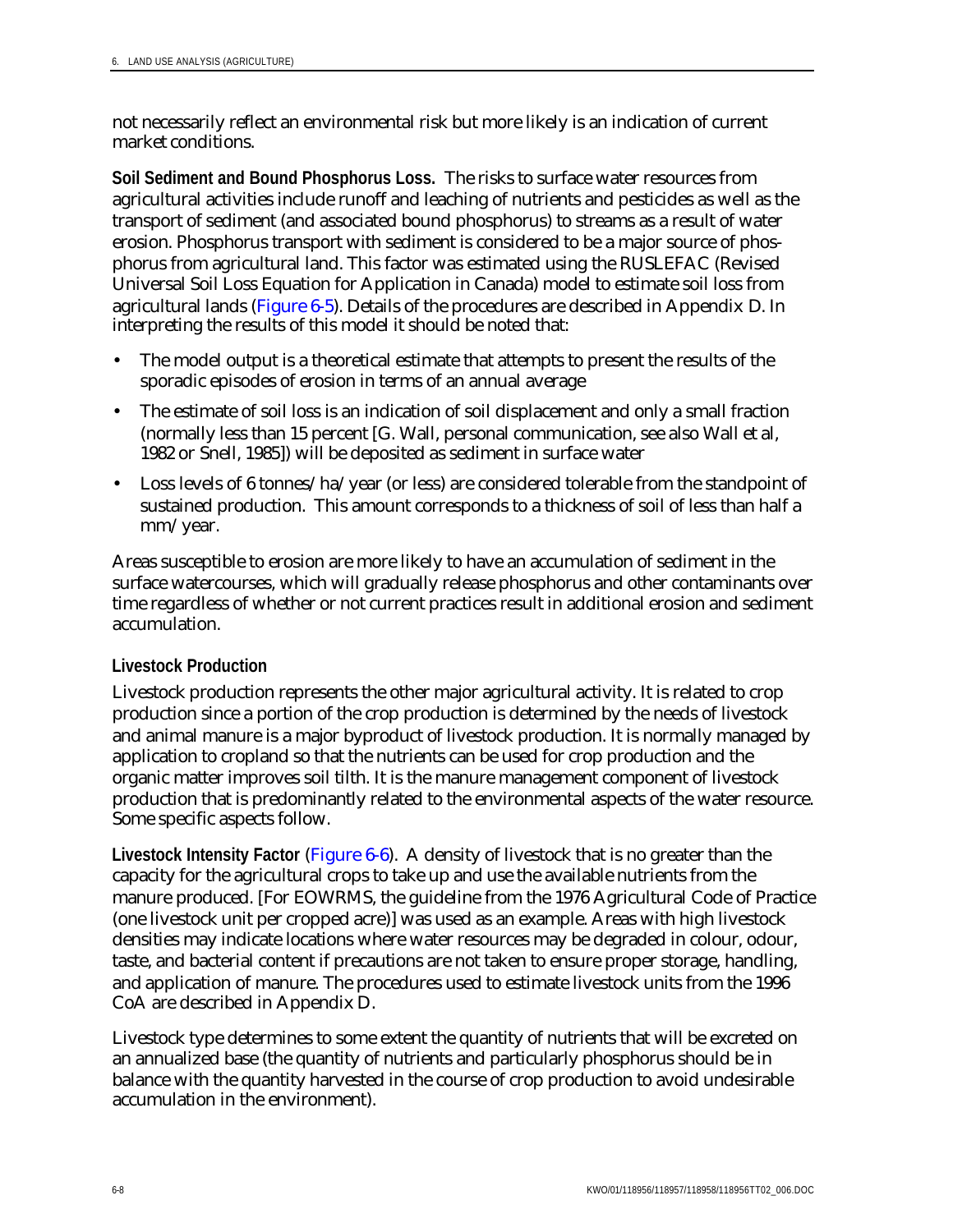**Phosphorus Balance** (Figure 6-7). Nutrient management planning provides a more comprehensive and explicit way of matching the quantity of nutrients from manure sources to crop requirements. It involves an accounting of nutrients from all sources including soil reserves, chemical fertilizers, crop residues, manure, and biosolids (municipal and industrial sludges). While it was not possible to do a complete nutrient management plan at the level of the EOWRMS, the phosphorus balance calculation shows the quantity of phosphorus excreted in livestock manure as a fraction of the total quantity harvested in crops. The intent of the calculation is to show whether or not there is a sufficient demand for phosphorus in the crops grown and harvested to use the annual addition of phosphorus from manure. When the amount of manure phosphorus is only a small portion of the crop uptake, it should be relatively easy to manage this manure nutrient. As the amount of manure phosphorus approaches the amount taken up in the crops and harvested, greater attention to nutrient management is required to ensure that the conditions of balance are met across the cropped area. Details of the calculation are provided in Appendix D.

# **6.4.5 Step 4: Recognizes that the Net Impact of Agricultural Activities is the Result of a Combination of the Previous Three Steps to Identify Sensitive Areas**

The following discussion presents a procedure to identify sensitive areas based on three aspects of the agro-ecosystem:

- **Extent** of agriculture within an area defined either by agricultural area as a fraction of the total area.
- **Proximity** indicates the directness of the connection pathway agricultural activities and the water resource under consideration. For example, crop production on tile-drained land or adjacent to streams or drainage ditches is more likely to result in contamination of surface water than crop production on land that is at a distance from the surface drainage network.
- **Intensity** of the agricultural activities as indicated by the levels of management (tillage, nutrient amendments and pesticides) normally used for production

Each of these components is expressed in relative terms on a continuous scale. The presence of sensitive areas is indicated by the product of the three components. Therefore, only those areas that have a significant amount of each component will be identified. The presence of a sensitive area does not directly indicate a problem but simply an area where greater care and good management will likely be required to sustain environmental (water) quality.

$$
Sensitivity = Extent*Intensity*Proximity \tag{4}
$$

A series of maps was produced to illustrate the various aspects of agricultural practices across the study area. Maps based on satellite imagery of land cover show the relative concentration (extent) of agriculture in the surface water subwatersheds and the groundwater watersheds. The location of agriculture within the watersheds or subwatersheds was mapped to show the proximity of agricultural activities to vulnerable groundwater zones or surface water resources. Maps were also generated to show the intensity of agricultural activities across the region. Finally, combined maps were produced to show sensitivity of surface water and groundwater resources to impact from agriculture. Table 6.2 summarizes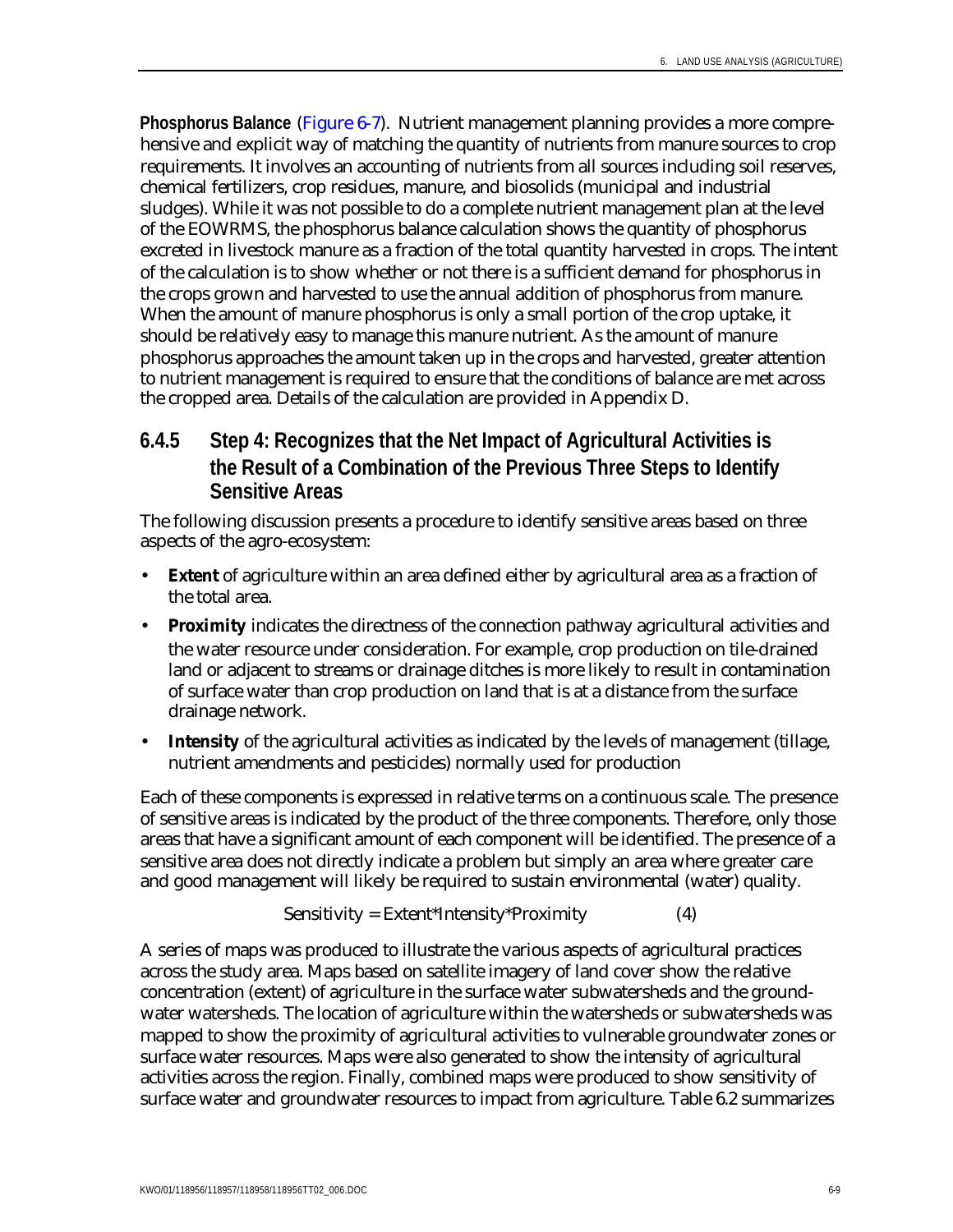the series of maps produced and indicates how the maps have been combined (based on Equation 4) to illustrate sensitive areas.

**TABLE 6.2**

**LAND USE ANALYSIS MAPS SHOWING EXTENT, PROXIMITY, AND INTENSITY OF AGRICULTURE IN EOWRMS**

| <b>Extent</b><br><b>Proportion of Total</b><br><b>Area in Agriculture</b><br>$(\%)$ | <b>Proximity</b><br><b>Proportion of</b><br><b>Agricultural Lands</b><br><b>Close to Sensitive</b><br><b>Water Resource</b><br>$(\%)$   | <b>Nature and Intensity</b><br>of Agricultural<br><b>Activity Relative to</b><br>other areas of<br>Ontario                      | <b>Sensitivity of Water</b><br><b>Resource to</b><br><b>Agricultural Impacts</b><br>(Combined Extent,<br>Proximity, and<br>Intensity) | Interpretation or<br><b>Potential Impacts</b><br>from Agriculture                                           |
|-------------------------------------------------------------------------------------|-----------------------------------------------------------------------------------------------------------------------------------------|---------------------------------------------------------------------------------------------------------------------------------|---------------------------------------------------------------------------------------------------------------------------------------|-------------------------------------------------------------------------------------------------------------|
| Extent of agriculture<br>in surface subwater-<br>sheds (Figure 6-2)                 | Proportion of agricul-<br>ture close to surface<br>subwater sheds<br>$(Figure 6-3)$                                                     | Relative crop inten-<br>sity within surface<br>subwatersheds<br>$(Figure 6-4)$                                                  | Sensitivity of surface<br>subwatersheds to<br>cropping impact<br><b>(Figure 6-8)</b>                                                  | Transport of soluble<br>contaminants (e.g.<br>nitrate, soluble<br>pesticides)                               |
| Extent of agriculture<br>in surface subwater-<br>sheds (Figure 6-2)                 | Proportion of agricul-<br>ture close to surface<br>subwatersheds<br>$(Figure 6-3)$                                                      | Erosion risk as<br>estimated by RUSLE<br>$(Figure 6-5)$                                                                         | Soil Erosion and<br>sediment sensitivity to<br>surface subwatersheds<br>(map not shown)                                               | Risks for insoluble<br>contaminants (e.g.<br>bound P)                                                       |
| Extent of agriculture<br>in surface subwater-<br>sheds (Figure 6-2)                 | Proportion of agricul-<br>ture close to surface<br>subwatersheds<br>$(Figure 6-3)$                                                      | Estimated P excreted<br>in manure/estimated<br>P harvested in crops<br>$(Figure 6-7)$                                           | Livestock excreted<br>sensitivity to surface<br>subwatersheds<br>(map not shown)                                                      | Risk of phosphorus<br>contamination in<br>surface waters from<br>livestock manure<br>causing a P buildup    |
| Extent of agriculture<br>in surface subwater-<br>sheds (Figure 6-2)                 | Proportion of agricul-<br>ture close to surface<br>subwatersheds<br>$(Figure 6-3)$                                                      | Estimated number of<br>livestock units/ha of<br>cultivated land com-<br>pared with guideline<br>of 1 LU/acre<br>$(Figure 6-6)$  | Livestock surface sub-<br>watershed sensitivity<br><b>(Figure 6-9)</b>                                                                | General risk from all<br>aspects of livestock<br>(N, P, bacteria,<br>viruses, odour, taste,<br>smell, etc.) |
| Extent of agricultural<br>land in groundwater<br>watersheds<br><b>(Figure 6-10)</b> | Proportion of agricul-<br>tural land within<br>groundwater water-<br>sheds and within<br>vulnerability classes 1<br>and 2 (Figure 6-11) | Relative crop inten-<br>sity within ground-<br>water subwatersheds<br>(map not shown)                                           | Sensitivity of ground-<br>water watersheds to<br>cropping impact<br><b>(Figure 6-12)</b>                                              | Risk from soluble con-<br>taminants (e.g. nitrate,<br>soluble pesticides)                                   |
| Extent of agricultural<br>land in groundwater<br>watersheds<br>(Figure 6-10)        | Proportion of agricu-<br>Itural land within<br>groundwater water-<br>sheds and within<br>vulnerability classes 1<br>and 2 (Figure 6-11) | Estimated number of<br>livestock units/ha of<br>cultivated land com-<br>pared with guideline<br>of 1 LU/acre<br>(map not shown) | Livestock groundwater<br>watershed sensitivity<br>(Figure 6-13)                                                                       | General risk from all<br>aspects of livestock<br>(N, P, bacteria,<br>viruses, odour, taste,<br>smell, etc.) |

Notes: N = nitrogen

 $P =$ phosphorus

The analysis completed for Figures 6-10 to 6-13 is preliminary and is under review.

# **6.5 Characterization**

The extent of agriculture across the study area is characterized at the subwatershed level in Figure 6-2 – a map of project area showing surface subwatersheds and indicating the proportion of the area in agriculture (%).

The relationship between agricultural activities and the surface drainage network is shown in Figure 6-3 – a map of the proximity of agriculture to surface water resources. The map shows percent of watershed in agricultural activities AND close to surface water network (within 200 m of drainage network and/or tile drained).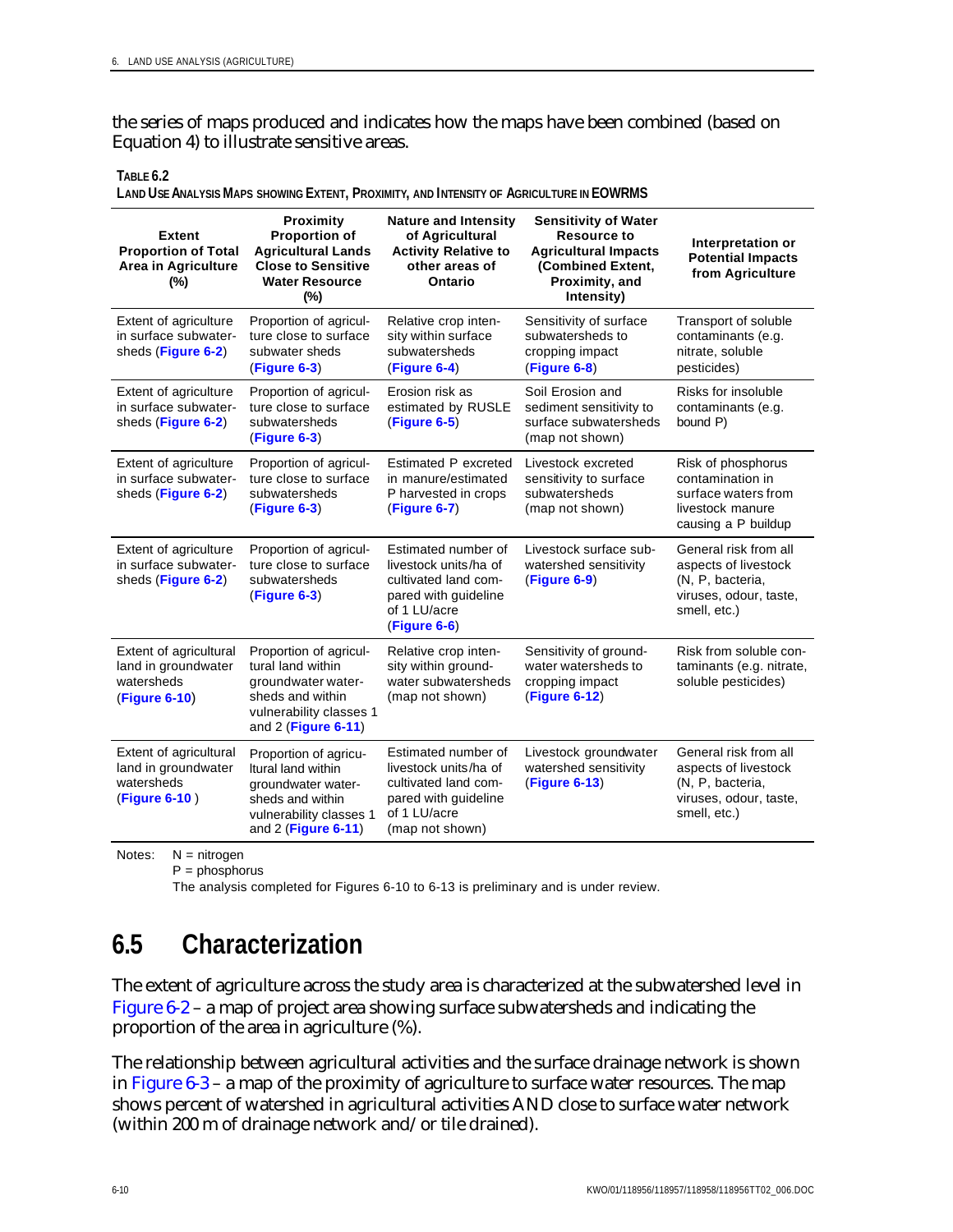Figure 6-4 and 6-6 provide an indication of the potential for agricultural development of crop-based and livestock-based agriculture respectively. Clearly, the actual potential is contingent on many more factors including the risk of erosion (Figure 6-5) and a full nutrient balance (Figure 6-7 represents only one component of this balance).

Figures 6-8 and 6-9 show the results of combining the analysis of extent (Figure 6-2) with proximity (Figure 6-3) and agricultural intensity. Figure 6-8 provides a relative assessment of the sensitivity of surface water resources to cropping activities. Areas where the rating is moderately high to high occur throughout much of the South Nation River watershed and also in the south eastern region of the study area. The use of best management practices, such as buffer stripalong the drainage network and tillage and residue management to minimize erosion, will be particularly important in these areas. Figure 6-9 provides a similar relative assessment of the sensitivity of surface water resources to livestock based activities. Clearly there are similarities between the area of cropping and livestock activities but also some substantial areas of difference. Throughout the area where livestock based activities are rated moderately high to high the use of best management practices, such as fencing or water courses and good manure management, will be most useful to minimize the reduction in surface water quality due to agricultural activities.

The potential impact of agriculture on groundwater is assessed in Figures 6-10 to 6-13. This analysis shows the information comparable to the surface water analysis for the extent of agriculture relative to groundwater watersheds (Figure 6-10); the proximity of agriculture to groundwater vulnerability classes within the watersheds (Figure 6-11); and the integrated sensitivity to groundwater from crop activities (Figure 6-12) and livestock production (Figure 6-13).

# **6.6 Key Findings**

The maps showing the distribution of agriculture across the study area clearly identify areas where agriculture is the predominant land use and areas where agriculture makes up smaller proportions of the total land use classes. In addition, the maps of proximity show areas where surface or groundwater resources may be most sensitive to impacts from agricultural activities.

The analysis of agricultural intensity tends to show areas of greatest intensity are also areas where agriculture is the predominant land use. An important finding of the intensity analysis was that, in general, the agricultural activities in the study region were not excessively intensive. In fact, they were generally lower than the level used as recommended or average for the province.

A series of maps was prepared showing the results of the combined analysis incorporating the extent of agriculture, proximity to the surface drainage network, and the agricultural intensity. These maps are referred to as EPI maps. These maps provide the sharpest focus of potential agricultural impact on the water resources.

- **Figure 6-8 shows the EPI map of crop intensity relative to surface water subwatersheds**
- Figure 6-9 shows the EPI map of livestock intensity relative to surface water subwatersheds
- Figure 6-12 shows the EPI map of crop intensity relative to groundwater watersheds
- Figure 6-13 shows the EPI map of livestock intensity relative to groundwater watersheds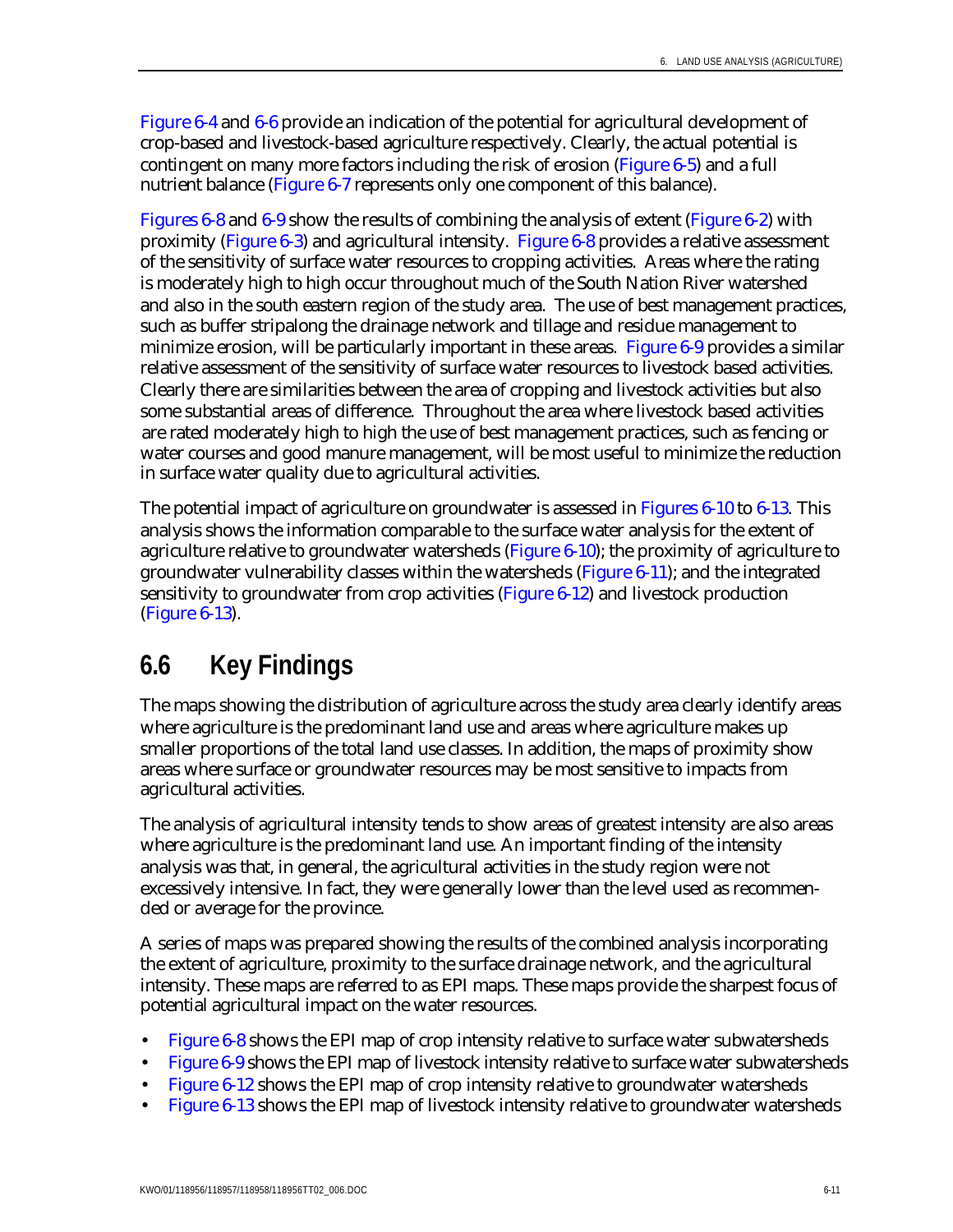Throughout most of the study area a high proportion of agricultural activities take place close to the surface drainage network (Figure 6-3). However, the proportion of agriculture that occurs within vulnerability classes 1 and 2 is much lower (Figure 6-11). This is reflected in the lower relative sensitivities of groundwater to agricultural activities as shown in Figures 6-12 and 6-13. To a large extent this result occurs because the actual areas of vulnerability classes 1 and 2 are relatively small. However, for most of the South Nation River watershed as well as the eastern region of the study area, vulnerability classes 1 and 2 are 50 percent or more in agricultural uses. Consequently, while the area may be small, the potential impact of agriculture on groundwater quality can be significant if appropriate best management practices are not followed.

# **6.7 Relevance to Regional Water Strategy**

This analysis shows the importance of agriculture across the entire study area. Consequently, it will be important to consider the impact of any proposed (non-agricultural) development on the adjacent agriculture.

The maps showing distribution of agriculture and proximity of agriculture to surface and groundwater resources clearly show areas where agriculture is concentrated. The analysis of the kind and intensity of agriculture provide additional detail of the agricultural activity. These factors are most clearly shown in the combined maps showing extent, proximity, and intensity. The spatial distribution of agriculture becomes important when further agricultural development is being considered. Based on the current analysis, agricultural development can occur throughout the region, provided the land resource base is appropriate and it is consistent with planning guidelines. However, this analysis shows areas where agriculture is currently relatively concentrated and intensive and suggests that additional development in these areas should proceed with careful attention to best management practices. Possibly, there may be a requirement for additional environmental safeguards (e.g. wider stream buffer strips or limitations to crop management practices on vulnerable zones).

Similarly, for non-agricultural development that requires access to surface water and/or groundwater resources, the agricultural land use analysis shows the current levels of agriculture and potential sensitivity of the water resources. The analysis provides a background to the complete development analysis and indicates areas where the agricultural activities need to be analyzed in greater detail to ensure a reliable and safe water supply to the proposed development.

In general, this analysis provides additional layers of information to be used in conjunction with other data to respond to proposed or desired developments. In terms of the regional water strategy, this analysis primarily provides:

- Indications of areas where agriculture may impact water quality
- Preliminary identification of areas to target for further study and management
- Identification of possible areas where incentives and conservation programs would play an important role in ensuring water quality
- The nature of agricultural activities in various areas will suggest a possible suite of best management practices, which can be confirmed by gathering information at greater detail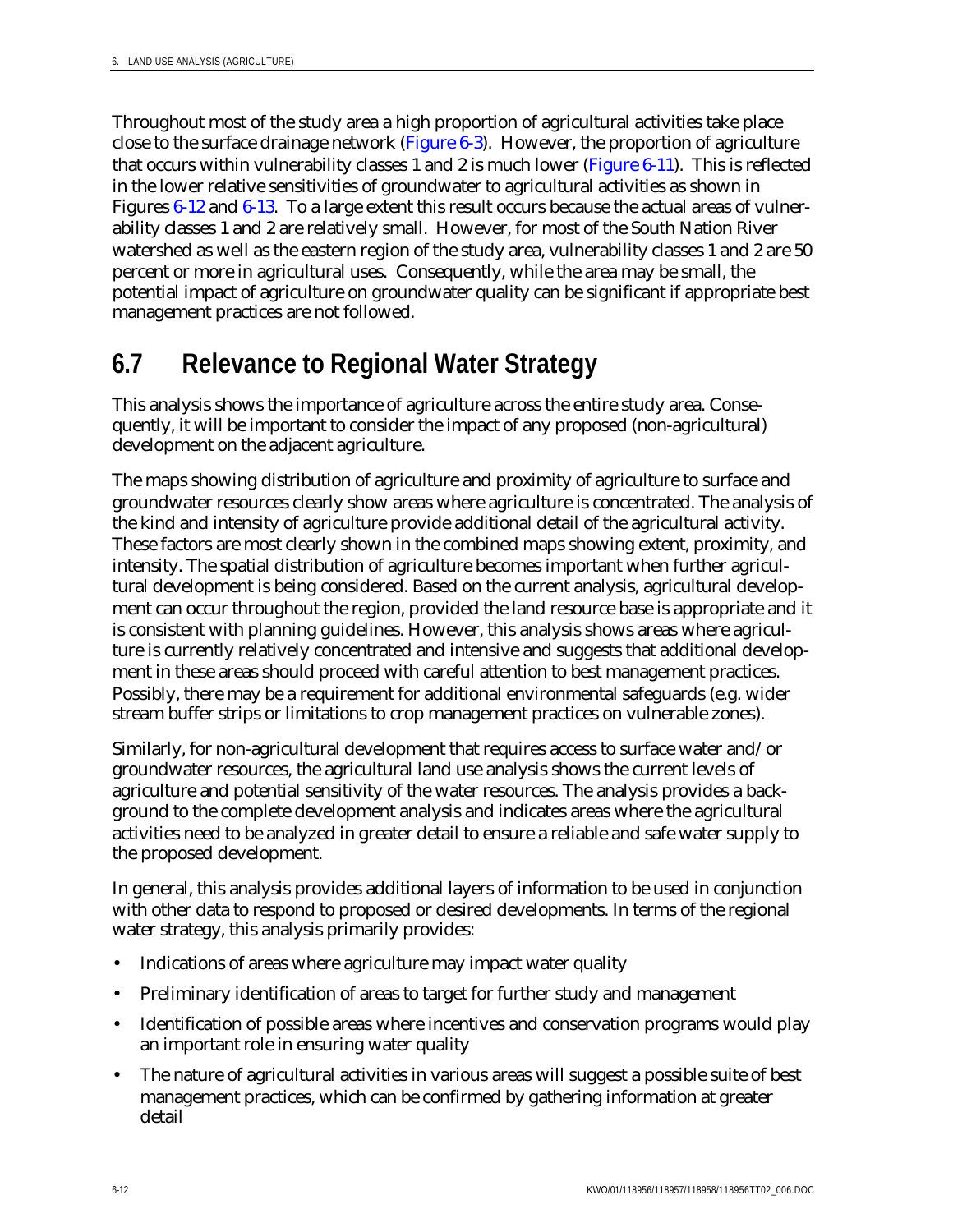For example, the estimated groundwater vulnerability map (Figure 5-28) shows a greater proportion of areas where vulnerability is high in SD&G and a lower proportion in P&R. When these data are combined with the land use analysis (Figures  $6-10$  to  $6-13$ ), they show that while the area is greater in SD&G, the proportion of crop-based agriculture within the vulnerability classes 1 and 2 is higher in P&R. The vulnerability classes 1 and 2 represent areas to target for analysis of land use and its potential impacts. This analysis highlights the agricultural component of the land use and points out the need to look at multiple layers of information in developing a regional water strategy.

# **6.8 Recommendations**

The land use analysis results in the following recommendations:

- It is recommended that the agricultural land use analysis be used to provide general guidelines and interpretations and identification of target areas at a regional level. For example:
	- − From the standpoint of surface water quality, the central area of the South Nation River watershed has a high proportion of the land in agriculture and a substantial proportion of that agricultural land is close to the surface drainage network. Annual crops are an important part of agricultural practice in this area and the estimated soil loss from erosion is moderate. It would be appropriate to target this area for best management practices, which buffer streams from nutrients and sediment. These practices would deal with cropped area and would relate to both overland flow and tile flow.
	- − Similarly, the land in the southeastern part of the study area appears to be significant from the standpoint of crop production and potential for soil erosion. It should also be targeted for more detailed study
	- From the standpoint of livestock production, areas around Casselman through to St. Isidore appear to be most intense. These areas would be appropriate to target for best management practices related to livestock rearing and manure management, such as fencing to restrict livestock access to streams and manure management practices consistent with nutrient management guidelines.
	- − In many cases these target areas and the nature of agricultural activities have already been recognized locally and programs such as RAPs, Environmental Farm Plans, Total Phosphorus Management, Clean Water Programs and Tributary Restoration are already in progress. The regional analysis can be used to ensure that local programs target the most appropriate areas and also it can be used to track changes over time as agricultural development proceeds.
- It is recommended that additional more detailed analysis be conducted to support any local water management strategy or development. The application of AGNPS within the South Nation River watershed is an example of such analysis.
- Because the areas defined as groundwater watersheds are substantially larger than the surface subwatersheds, this analysis does not provide the same level of resolution and is subject to a higher degree of uncertainty. This uncertainty results from the transfer of information about the nature and intensity of agricultural activities from EA groupings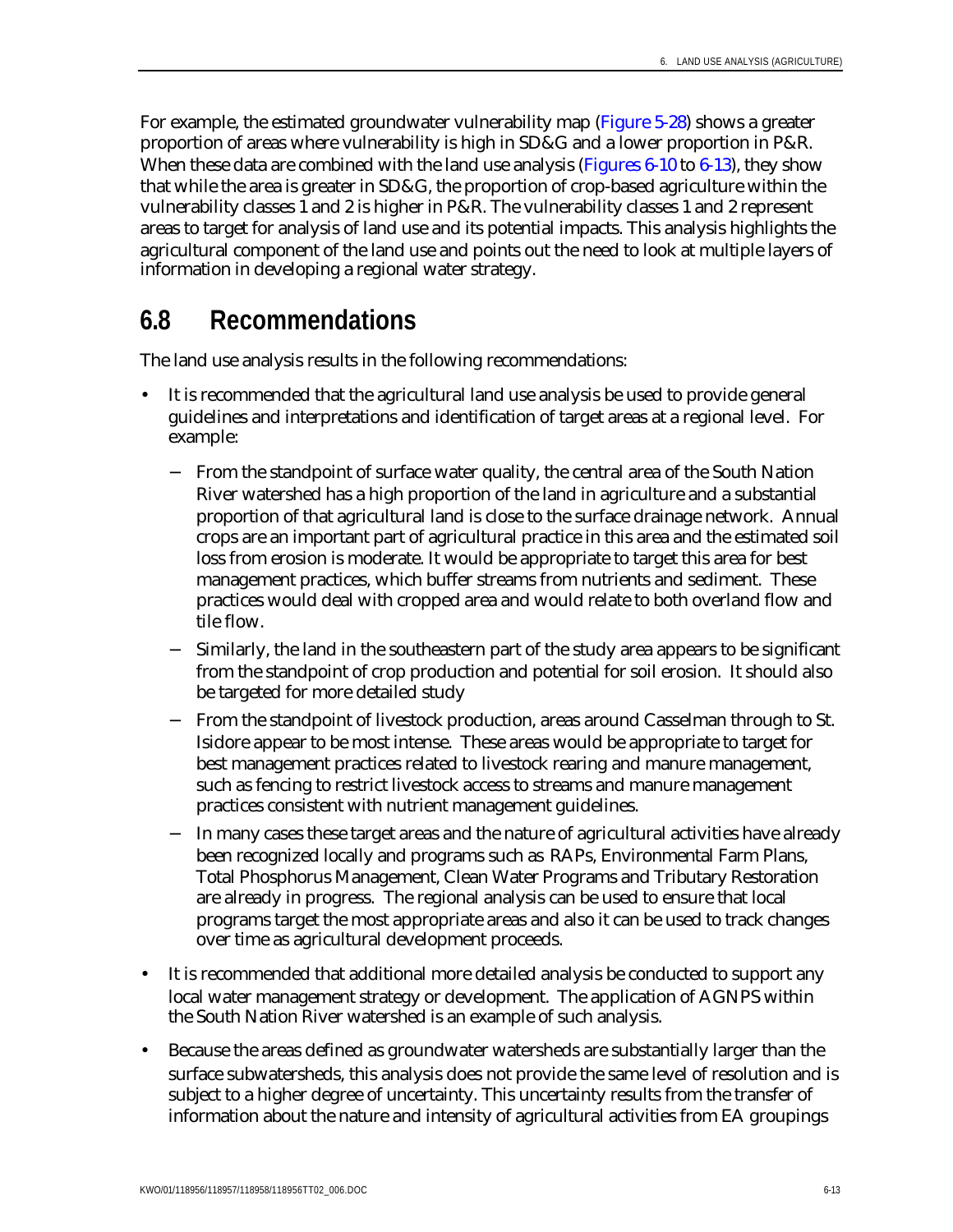to these relatively large watershed areas. Similarly, the averaging process used to transfer information from satellite imagery to these areas increases the level of uncertainty. It is recommended that more localized areas of interest for groundwater be defined and the analysis repeated for use in assessing development potential.

- In light of the limitations noted above, it is not appropriate to make recommendations related to specific kinds of agricultural activities within vulnerability classes 1 and 2. However, it should be noted that while the proportion of agriculture within these zones is relatively small the land use within vulnerability classes 1 and 2 is generally greater than 50 percent agricultural over much of the project area. It is therefore recommended that the kinds of agricultural activities within vulnerability classes 1 and 2 be characterized and that programs promoting management practices that protect groundwater resources be implemented. These include careful nutrient and pesticide management in areas where the connection between the land surface and the aquifer is most direct.
- Several of these recommendations have identified the need for nutrient management plans (NMPs). These plans are an equally important part of minimizing the impact of agricultural activities on both surface and groundwater. Currently they are promoted as most important for livestock based activities where the farmer must manage nutrients from both organic and inorganic sources. With increasing urbanization and industry, there is an increasing need for land on which to manage nutrients from biosolids (sewage sludges, industrial sludges, composts etc). In recognition of the need for land to receive biosolids, it is recommended that, in addition to the MOE requirements for a Certificate of Approval, an NMP be developed and adhered to for all areas receiving these materials. The application of biosolids in accordance with a valid NMP will ensure the appropriate rate of nutrient application for crop requirements, regulate time of application and incorporation to minimize loss to the environment and establish appropriate buffer areas around sensitive water resources.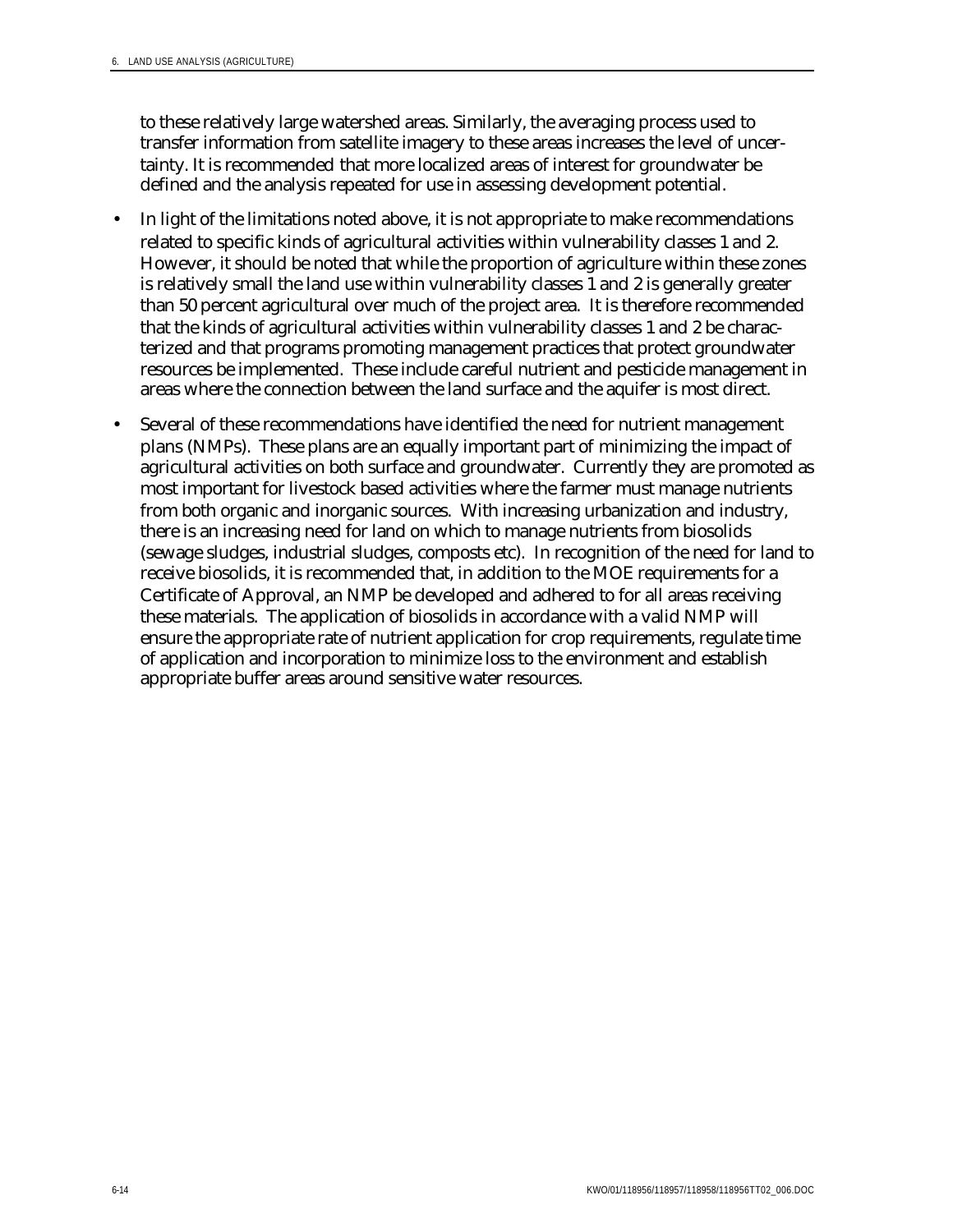This section of the report specifically addresses servicing infrastructure and focuses on municipal water and wastewater facilities and private services. Surface water, groundwater, and land use were addressed in Sections 4, 5, and 6, respectively.

# **7.1 Overview**

Infrastructure, including water, wastewater, and stormwater services has a direct impact on the maintenance of our high health standards, productivity, and our environment. As health and environmental standards increase, water and wastewater servicing standards need to keep pace.

Approval standards for treatment plants and conveyance systems moved from being almost non-existent in the 1930s and 1940s to the departments of health setting modest standards in the 1950s and 1960s. The 1970s saw the development of detailed "design guidelines" by provincial ministries of environment. These guidelines prescribed minimal acceptable standards to all municipalities. Still, in the 1970's stormwater management meant preventing flooding; no consideration was given to environmental impacts.

Many municipalities constructed their first water treatment plants between 1930 and 1960. Most of the early wastewater treatment plants were constructed after 1950. However, as urbanization increased and treatment technology advanced, the number of treatment plants increased significantly. The early plants also needed upgrading to improve their performance to meet new standards.

Recently, some provinces have started to give more of the responsibility to the design engineer and the municipality for developing area-specific standards and ensuring that these standards are met. This transfer of responsibility provides some opportunity to customize the approach to the development to account for variables including:

- Raw water quality: river, lake, groundwater
- Wastewater composition: strong, weak
- Distribution system, topography
- Sewage collection system: combined, separated, mixture
- Seasonal variations in water demand and wastewater flow
- Leakage from water mains, unaccounted-for losses
- Infiltration/inflow into the sewer system
- Receiving stream requirements, nitrification, phosphorus limits
- Age of the system

Current water, wastewater, and stormwater servicing in each community has been shaped by many different factors, and it is critical to understand these factors before determining how needs can best be met from a regional perspective.

Servicing infrastructure was evaluated based on the existing conditions within the Eastern Ontario Water Resource Management Study (EOWRMS) study area, the relevancy of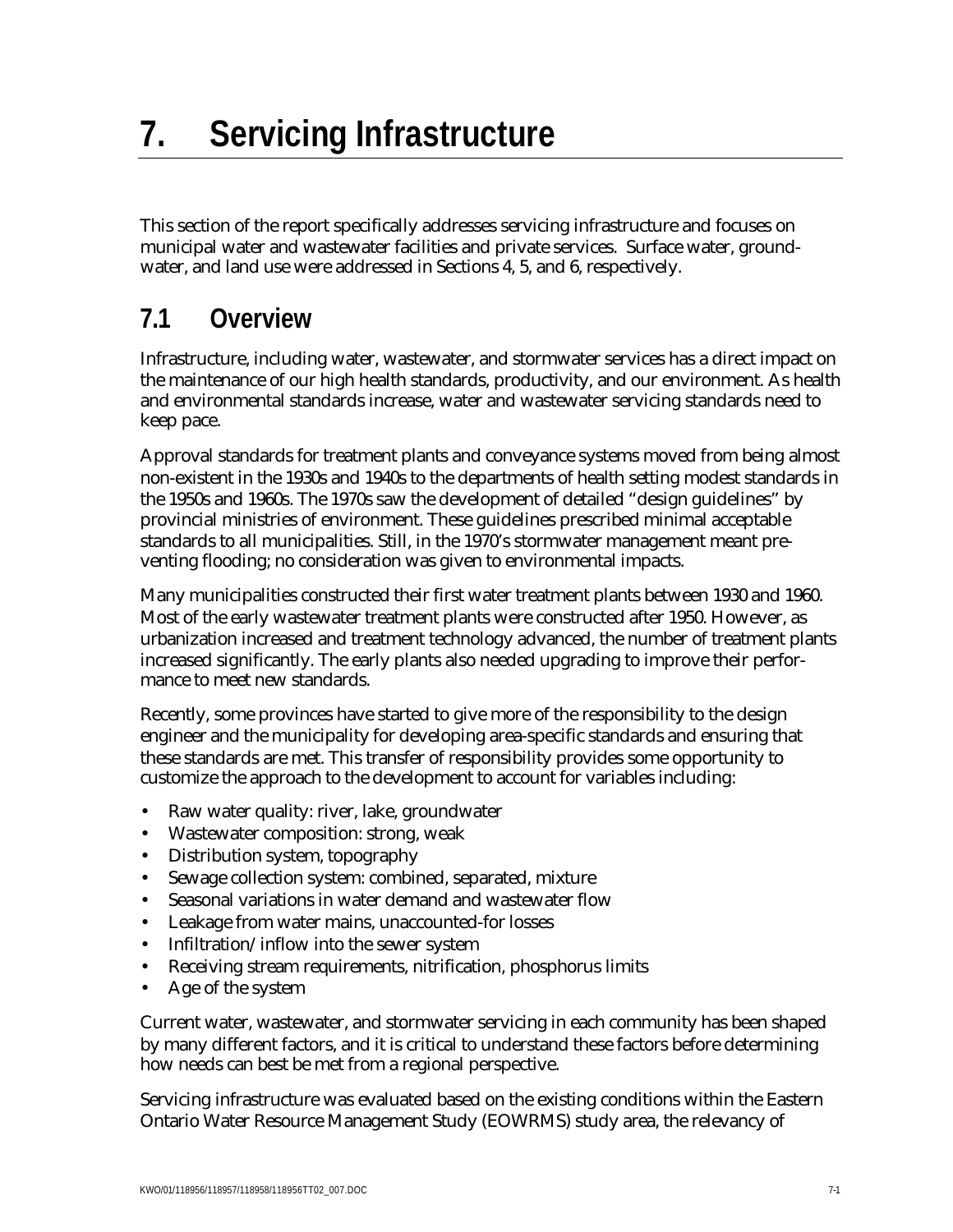policies and guidelines and the available alternatives for upgrading the existing systems or developing new infrastructure. The objective of this evaluation is to provide relevant discussion on the opportunities to manage water resources more effectively and more efficiently on a regional basis.

The relevant infrastructure components assessed include:

- Wastewater treatment infrastructure
- Water treatment infrastructure
- Stormwater management infrastructure
- Water efficiency alternatives

In addition, a regional analysis of water demand was conducted. No evaluation of industrial point sources was undertaken.

# **7.2 Data Sources and Limitations**

Existing infrastructure characterizations were based on the responses to the infrastructure survey carried out as part of the study. This survey has been described in greater detail in Section 2. Copies of the questionnaire are located in Appendix A. The information obtained from the survey is fairly comprehensive. The data collected through the survey and assessed as part of the infrastructure analysis included information on:

- **Wastewater** 
	- − Types and conditions of municipal wastewater treatment infrastructure
	- − Areas serviced by single unit septic systems
	- − Areas serviced by and the condition of communal septic systems
- **Water** 
	- − Types of and conditions of municipal surface water treatment infrastructure
	- − Types of and conditions of municipal groundwater treatment infrastructure
	- − Indications of municipal water supply shortages
	- − Indications of municipal water supply quality
	- − Concerns from the public in regard to water supply shortages
	- − Concerns from the public in regard to water supply quality
	- − Concerns of the public in regard to changes in water supply availability and quality
- **Stormwater** 
	- − No survey data available
- Water Efficiency
	- − Indications of municipal water supply shortages
	- − Concerns from the public in regard to water supply shortages
	- − Concerns of the public in regard to changes in water supply availability and quality
	- − Opinion of residents in regard to implementation of water efficiency measures

Data collected from this questionnaire represents a snapshot of one point in time. It is very likely that infrastructure characteristics of any one municipality have changed since the data was collected.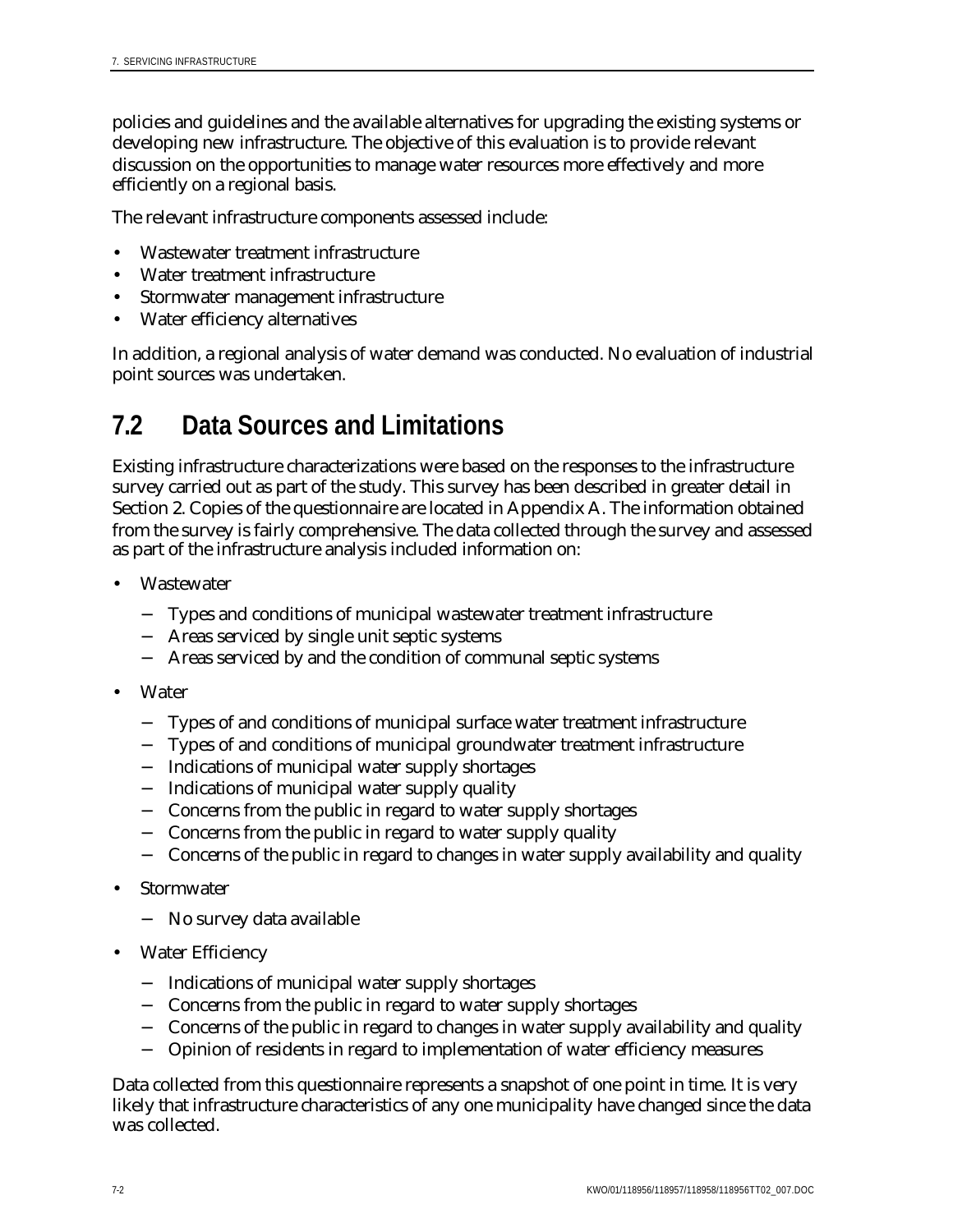Limited data was available on the existence of and/or implementation of water efficiency programs in either Prescott and Russell (P&R) or Stormont, Dundas and Glengarry (SD&G) from the survey results. The City of Ottawa (Ottawa) has an aggressive water efficiency program. However, this program is focused more on water infrastructure as there are virtually no municipal water services in the City of Ottawaportion of the EOWRMS area. This limits our characterization of the study area in regard to measures that may have already been put in place and the nature of those measures, if any. The referenced information source *Regional Municipality of Ottawa Carleton, Water Efficiency Strategy*, April 1992 report from EOWRMS Phase 1A, contains information from the City of Ottawa that describes their own Water Efficiency Program.

Data on stormwater management programs and practices implemented in Eastern Ontario was requested through the municipal infrastructure survey. Although there are many municipal stormwater management programs in place, no data was provided to the consultant team on stormwater management in P&R, SD&G, and Ottawa from the survey results. This lack of survey data limited our ability to complete a regional characterization of current stormwater management practices that have been put in place in the study area.

In regard to the biological components of stream corridors and habitats that require enhancement or protection from surface water runoff, no data was available to the consultant team.

The referenced sources of information from the Phase 1A report were reviewed for content related to regional servicing infrastructure. Information from these sources was compiled and summarized in a variety of formats for inclusion in the analysis of servicing infrastructure and infrastructure alternatives. The referenced documentation from the Phase 1A report was very comprehensive and provided sufficient information to complete the infrastructure servicing alternatives and regulations components of Phase 2.

Information related to private water supply and septic systems and information on public concerns, attitudes and experiences with water quality and quantity were collected through the EOWRMS Water Resources Survey. This survey is described in more detail in Section 2 and a copy is found in Appendix A.

# **7.3 Assumptions**

In developing the infrastructure assessment, there were a number of assumptions made in regard to the quality of data and information and the requirements for servicing.

The data from the surveys were assumed to be the most current information available on existing characterization of servicing infrastructure. The information from the referenced documentation from Phase 1A was regarded as comprehensive and it was assumed that the most current and available information on infrastructure alternatives was accessible through the documentation.

In developing an assessment of stormwater management options it was assumed that the focus of the assessment would be on new rural developments or the upgrading of urban systems to conform with more stringent requirements for water quality management, as put forth by the Ministry of the Environment (MOE) and included in some Official Plans. The assessment, therefore, combines three important components of an integrated stormwater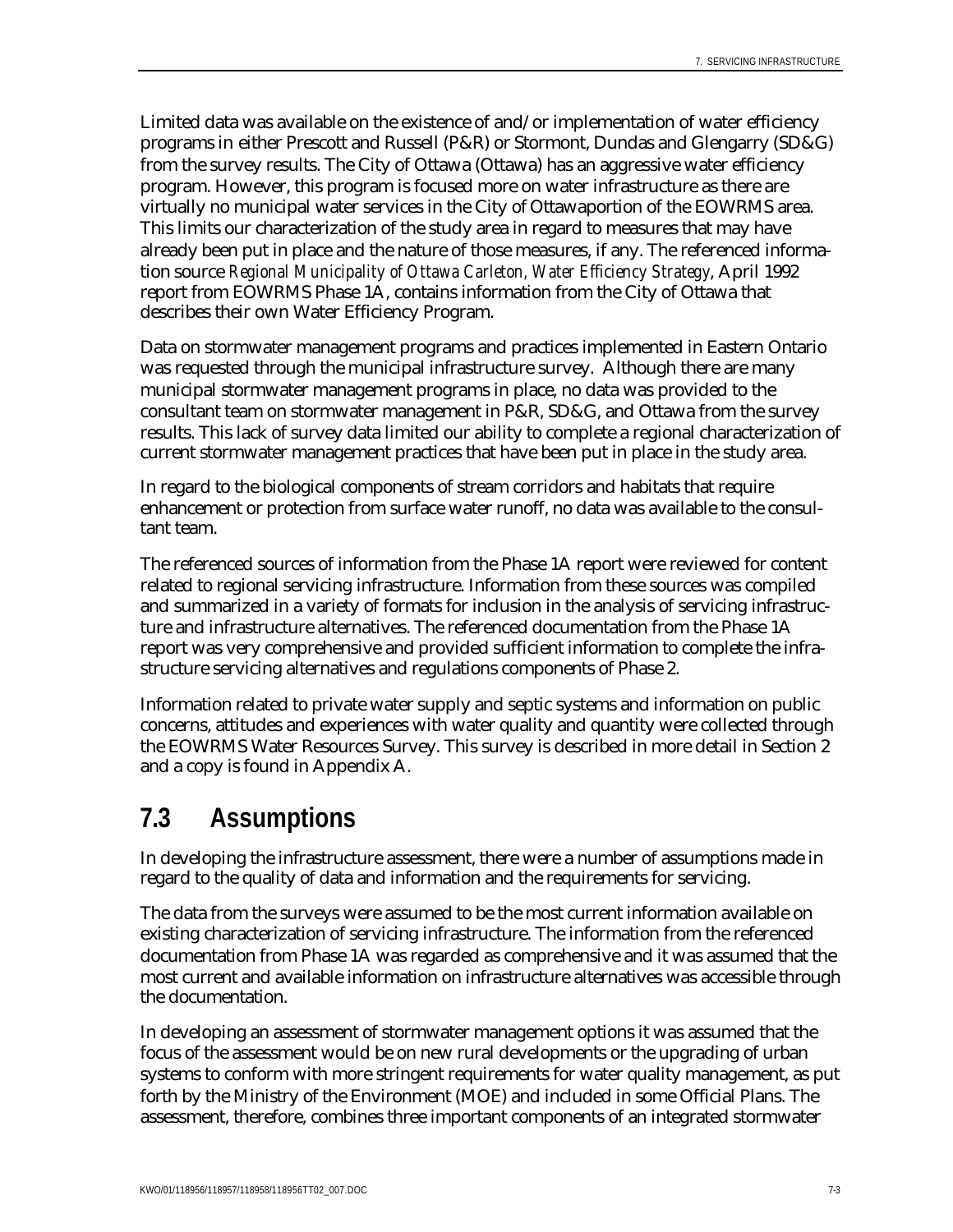management plan; stormwater quantity and quality control, stream protection and enhancement, and erosion control.

Because no information was available on the existing stormwater management practices in the region, it was assumed that most stormwater management infrastructure components that may already be in place are primarily designed to water quantity criteria.

# **7.4 Approach and Methods**

During Phase 1A of EOWRMS, the information sources relevant to the analysis of the regional infrastructure components were collected and included in the Phase 1A report. This information was reviewed and the relevant alternatives for the various infrastructure components were assessed for their applicability to the study.

The infrastructure survey conducted as part of the study was used to gather information on the existing infrastructure components.

Stormwater was addressed through the development of an integrated plan that looked at stormwater quality enhancement, stormwater quantity control, stream protection and enhancement, and erosion control. The presence of significant stormwater facilities in the study area is limited.

# **7.5 Wastewater Infrastructure Assessment**

# **7.5.1 Overview**

The intent of this phase of work is to expand upon the information presented in Phase 1A of the EOWRMS and to evaluate the alternatives in regard to their ability to resolve issues related to water resources management including water quality impairment. Water quality impairment of water resources through the application of existing treatment technologies has been a factor in constraining development and will continue to be a factor. The use of alternative treatment methods that cost effectively reduce these constraints and will potentially allow development to proceed without the need for new capital investments will be the focus of this discussion on treatment alternatives.

The existing infrastructure information from the EOWRMS survey data is used characterize the current wastewater infrastructure and to assist in the determination of additional treatment alternatives that may be used within the EOWRMS area to augment or upgrade existing systems or to allow development to proceed in currently undeveloped areas in the most effective way possible. A digital database of this data is available to the project partners as part of this study.

# **7.5.2 Characterization and Key Findings**

The survey information from the servicing jurisdictions in the EOWRMS area indicates that the management of domestic wastewater is generally accomplished through individual septic systems, communal septic systems, conventional wastewater treatment plants (WWTPs), or lagoon systems. The following is a short summary of wastewater infrastructure within the study area: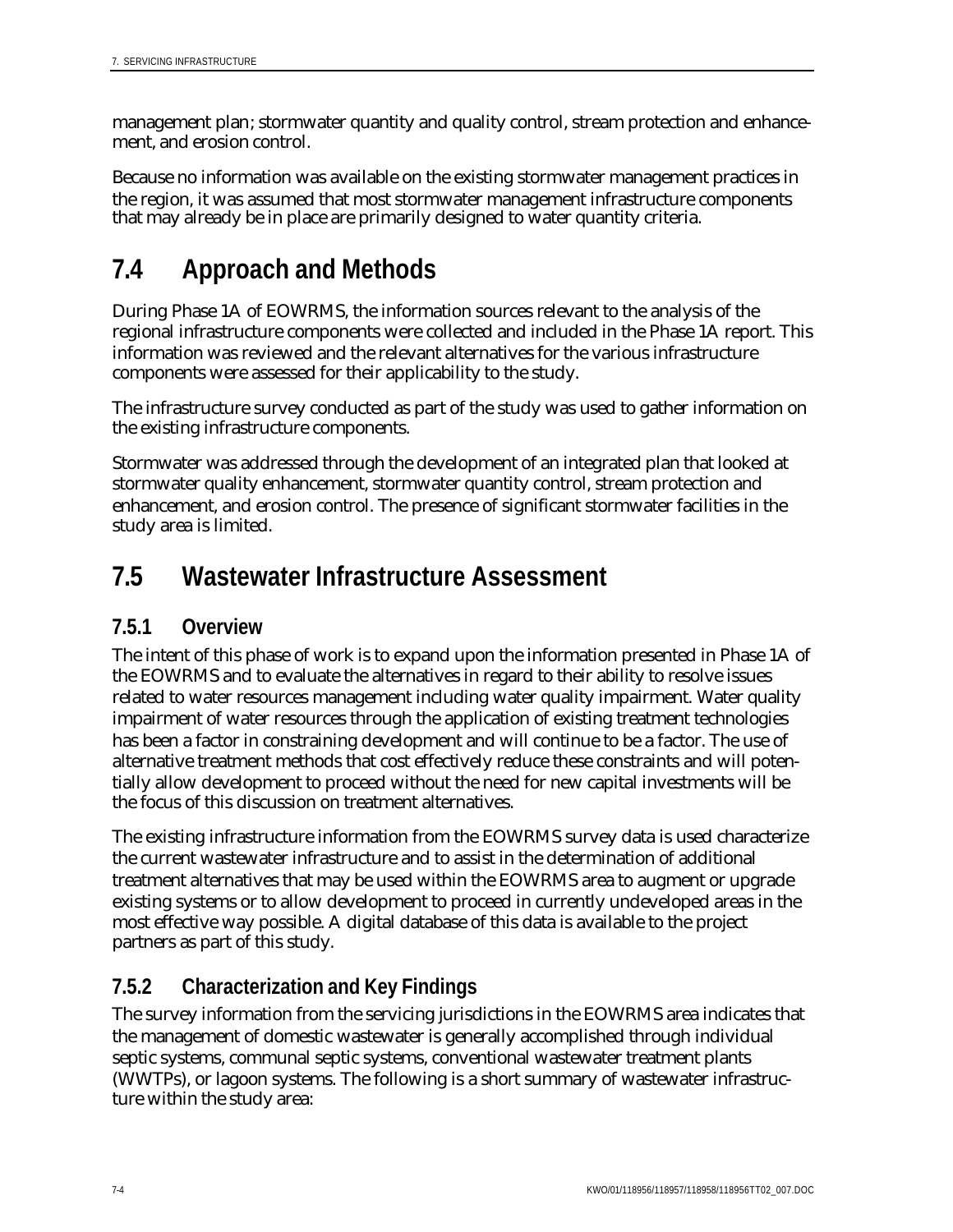### **Septic Systems**

Responses to the survey distributed to area residents indicated that 61 percent of the respondents from P&R were on a private septic system while 65 percent of the SD&G respondents indicated the same. The responses from survey participants in the City of Ottawa indicated that 98 percent of the people that responded to the survey were on individual septic systems.

A summary of responses to the infrastructure survey that indicated the use of private septic systems are listed below:

| Casselman                   | Only residents on the North side of the South Nation and the residents on the<br>South side of 417 highway are on private septic systems.          |
|-----------------------------|----------------------------------------------------------------------------------------------------------------------------------------------------|
| Township of West Hawkesbury | Several homes connected to Vankleek Hill indicated the use of a private septic<br>system.                                                          |
| Township of East Hawkesbury | The entire township is on private septic systems, except for portions of Ste.<br>Anne, Ste. Eugene, and Chute-a-Blondeau.                          |
| Cumberland                  | A study is in progress to determine the cause of contamination in ditches in<br>this area.                                                         |
| Gloucester                  | Approximately 500 ha designated urban is to receive central sewer service in<br>2002/2003.                                                         |
| Osgoode                     | The Village of Metcalfe is undergoing Phases 1 and 2 of an environmental<br>assessment for water and wastewater services.                          |
| Township of South Stormont  | The population throughout the Township of South Stormond, except the<br>hamlets of long Sault and Ingleside, are served by private septic systems. |

The municipal respondents indicated that there were a number of communal septic systems. The locations of these systems were described as:

| Fournier                      | Constructed communal septic systems are not yet in operation. Life<br>expectancy is anticipated to be more than 20 years. |
|-------------------------------|---------------------------------------------------------------------------------------------------------------------------|
| St. Eugene                    | Services 20.5 residential units and 1.5 recreational units. Life expectancy is<br>more than 20 years.                     |
| Ste. Anne-de-Prescott Village | Life expectancy is over 20 years.                                                                                         |

#### **Wastewater Treatment**

Table 7.1 provides a summary of the flows and capacity of wastewater treatment plants (WWTP) and lagoons as reported by municipalities in the infrastructure. Additional information is provided below. Conditions in any particular municipality may have changed since the data was collected.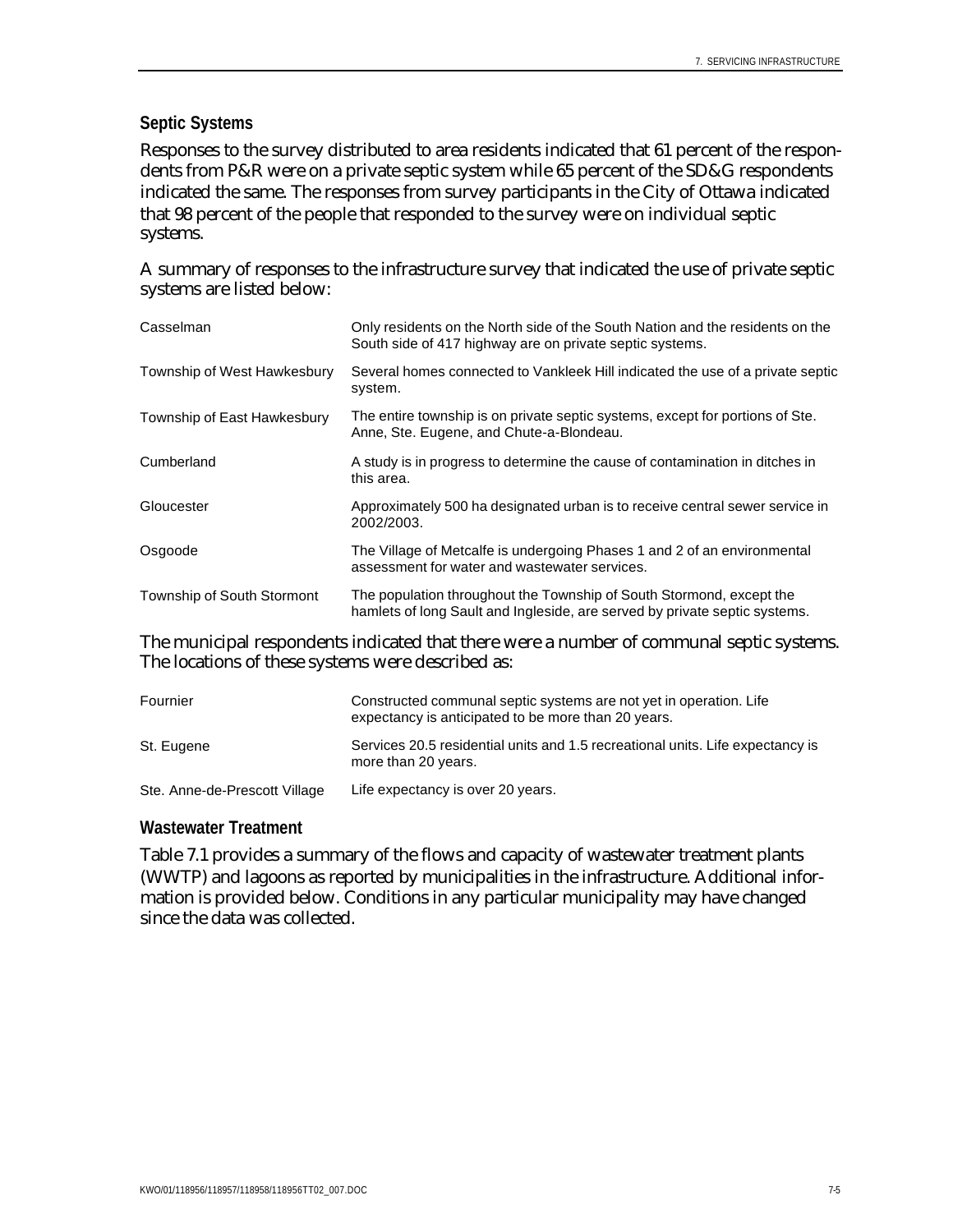| TABLE 7.1                                                                    |  |
|------------------------------------------------------------------------------|--|
| <b>FLOW AND CAPACITY OF REPORTED WASTEWATER TREATMENT PLANTS AND LAGOONS</b> |  |

| <b>Area Name</b>                      | <b>WWTP</b>  | <b>LAGOON</b> | <b>Tot Pop</b><br><b>Served</b> | Avg.<br><b>Inflow</b><br>$(m^3/day)$ | Capacity<br>$(m^3/day)$ | <b>Capacity</b><br><b>Utilization</b> | Per cap<br><b>Inflow</b><br>(m3/d) |
|---------------------------------------|--------------|---------------|---------------------------------|--------------------------------------|-------------------------|---------------------------------------|------------------------------------|
| <b>Prescott and Russell</b>           |              |               |                                 |                                      |                         |                                       |                                    |
| Rockland                              | $\mathbf{v}$ |               | 8,100                           | 3,120                                | 6,800                   | 45.90%                                | 0.39                               |
| Limoges                               |              | $\mathbf{v}$  | 1,300                           |                                      | 1,073                   |                                       |                                    |
| St. Albert                            |              | $\mathbf{v}$  |                                 | 166                                  | 720                     | 23.10%                                |                                    |
| St. Isidore                           |              | V             |                                 | 394                                  | 655                     | 60.20%                                |                                    |
| Embrun                                |              | v             | 3,717                           | 1,287                                | 1,798                   | 71.60%                                | 0.35                               |
| Russell                               |              | $\mathbf{v}$  | 2,422                           | 714                                  | 1,000                   | 71.40%                                | 0.29                               |
| Casselman                             |              | $\mathbf{v}$  | 2,382                           | 1082                                 | 1,364                   | 79.30%                                | 0.45                               |
| Hawkesbury                            | $\mathbf{v}$ |               | 10,266                          | 9,649                                | 12,274                  | 78.60%                                | 0.94                               |
| Alfred                                |              | $\mathbf{v}$  | 1,231                           | 1072                                 | 713                     | 150.40%                               | 0.87                               |
| Plantagenet                           |              | v             | 980                             | 665                                  | 561                     | 118.50%                               | 0.68                               |
| Wendover                              | $\mathbf v$  |               | 984                             | 355                                  | 511                     | 69.50%                                | 0.36                               |
| L'Orignal                             | $\mathbf{v}$ |               | 1,700                           | 786                                  | 955                     | 82.30%                                | 0.46                               |
| Vankleek Hill                         | $\mathbf{v}$ |               | 1,753                           | 801                                  | 1,534                   | 52.20%                                | 0.46                               |
| Chute a Blondeau                      | $\mathbf{v}$ |               |                                 | 68                                   | 109                     | 62.40%                                |                                    |
| <b>Stormont, Dundas and Glengarry</b> |              |               |                                 |                                      |                         |                                       |                                    |
| Alexandria                            |              | $\mathbf{v}$  | 3,500                           |                                      |                         |                                       |                                    |
| Maxville                              |              | v             | 800                             |                                      | 450                     |                                       |                                    |
| Glen Walter                           | $\mathbf{v}$ |               | 600                             | 525                                  | 525                     | 100.00%                               | 0.88                               |
| <b>Green Valley</b>                   |              | $\mathbf{v}$  | 325                             |                                      | 300                     |                                       |                                    |
| Lancaster                             |              | $\mathbf{v}$  | 750                             |                                      | 1,000                   |                                       |                                    |
| Chesterville                          |              | v             | 1,563                           | 646                                  | 1,046                   | 61.8                                  | 0.41                               |
| Winchester                            |              | v             | 2,600                           | 1,424                                | 1,725                   | 82.60%                                | 0.55                               |
| Crysler                               |              | $\mathbf{v}$  |                                 | 194                                  | 810                     | 24.00%                                |                                    |
| Moose Creek                           |              | $\mathbf{v}$  |                                 | 118                                  | 302                     | 39.10%                                |                                    |
| Iroquois                              | $\mathbf{v}$ |               | 1,368                           | 2,700                                | 45,000                  | 6.00%                                 | 1.97                               |
| Morrisburg                            | $\mathbf{v}$ |               | 5,140                           | 4,561                                | 2,273                   | 200.70%                               | 0.89                               |
| Williamsburg                          |              | $\mathbf{v}$  | 350                             |                                      |                         |                                       |                                    |
| Ingleside                             | $\mathbf{v}$ |               | 1,500                           | 3,392                                | 4,045                   | 83.9                                  | 2.26                               |
| Long Sault                            | $\mathbf{v}$ |               | 1,683                           | 1,487                                | 8,000                   | 18.6                                  | 0.88                               |

Note: Includes only municipalities where data was reported in the survey.

## **Wastewater Treatment Plants**

| Rockland      | Constructed new secondary plant, which is an SBR plant in 1997 and is operating at 46<br>percent of capacity. Current need is for a biosolids management plan.           |
|---------------|--------------------------------------------------------------------------------------------------------------------------------------------------------------------------|
| Hawkesbury    | Has a 22-year-old secondary plant which is a modified activated sludge plant operating at<br>79 percent of capacity. Biosolids are aerobically treated and land applied. |
| Wendover      | Has a 22-year-old secondary RBC plant operating at 69 percent of capacity. Biosolids are<br>aerobically treated and land applied.                                        |
| L'Original    | Has a 27-year-old secondary plant which is an extended aeration system operating at 82<br>percent of capacity. Biosolids are aerobically treated and land applied.       |
| Vankleek Hill | Has a 3-year-old secondary plant which is an RBC system with polishing ponds operating<br>at 52 percent of capacity. Biosolids are treated anaerobically.                |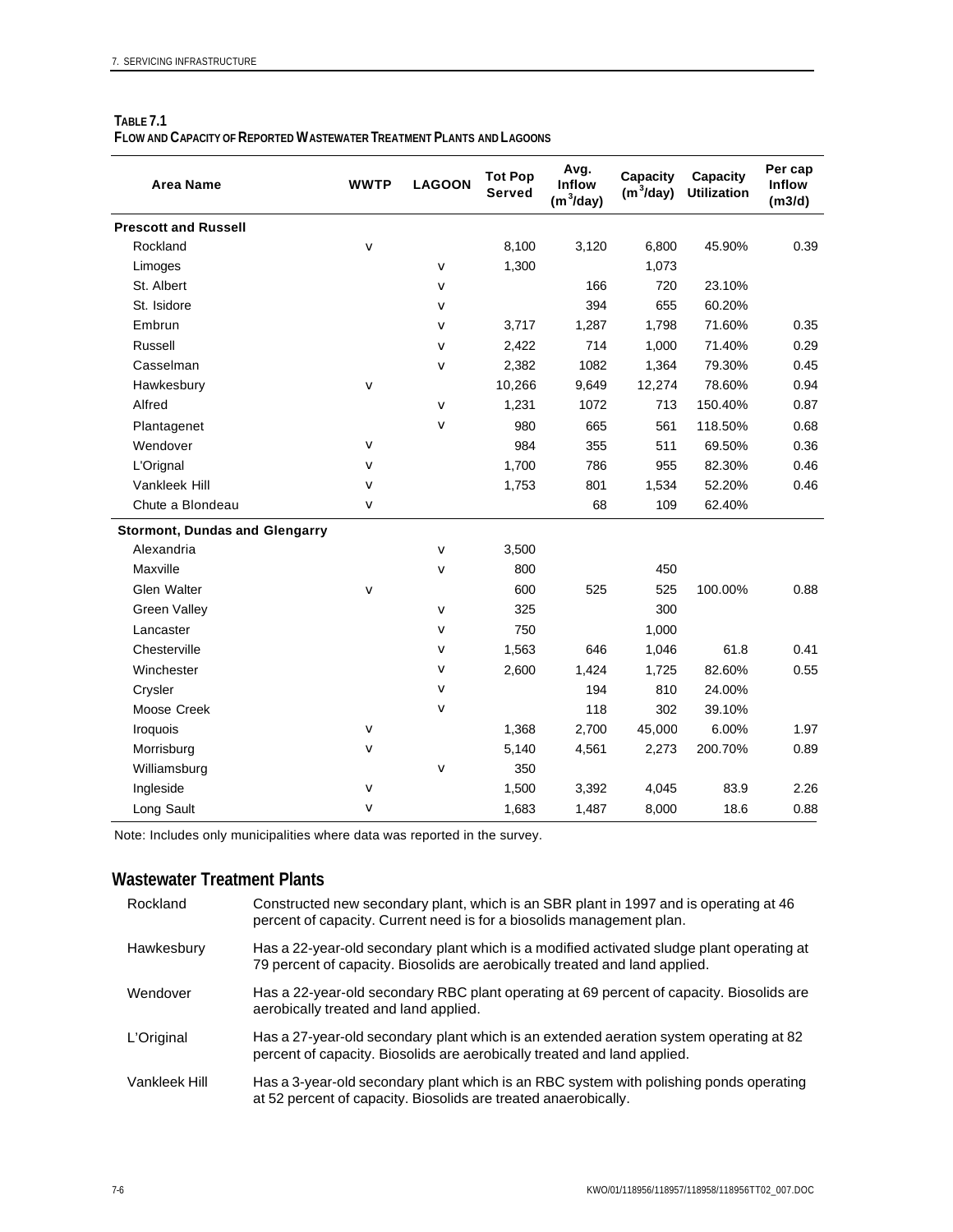| Chute a<br>Blondeau | Has a 16-year-old secondary plant which is an extended aeration package plant operating<br>at 62 percent capacity. Biosolids are aerobically treated and land applied. |
|---------------------|------------------------------------------------------------------------------------------------------------------------------------------------------------------------|
| Glen Walter         | Has an 11-year-old secondary plant which is an aeration system operating at 100 percent<br>of capacity.                                                                |
| Iroquois            | Has a 45-year-old secondary plant classed as an anaerobic digester with land applied<br>sludge. The plant currently operates at 6 percent of capacity.                 |
| Ingleside           | Has a 3-year-old secondary plant which is an extended aeration system operating at 84<br>percent Of capacity. Biosolids are treated aerobically.                       |
| Long Sault          | Has a secondary system which is an SBR operating at 19 percent of capacity. Sludge is<br>anaerobically treated.                                                        |
| Limoges             | Has a secondary plant that is currently under construction.                                                                                                            |
| Lagoons             |                                                                                                                                                                        |
| Morrisburg          | Has a 45-year-old primary system which is a lagoon operating at 201 percent of<br>capacity.                                                                            |
| St. Albert          | Has a 6-year-old waste stabilization pond (lagoon) with P (Phosphorous) removal<br>operating at 23 percent of capacity.                                                |
| St. Isidore         | Has a 24-year-old waste stabilization pond (lagoon) with P removal operating at 60<br>percent of capacity.                                                             |
| Embrun              | Has a 14-year-old waste stabilization pond (lagoon) with P removal operating at 72<br>percent of capacity.                                                             |
| Russell             | Has a 23-year-old waste stabilization pond (lagoon) with P removal operating at 71<br>percent of capacity.                                                             |
| Casselman           | Has a 30-year-old secondary lagoon system operating at 79 percent of capacity                                                                                          |
| Alfred              | Has a 5-year-old wastestabilization pond (lagoon) with P removal operating at 150<br>percent of capacity, followed with wetland treatment pilot project                |
| Plantagenet         | Has a 27-year-old waste stabilization pond (lagoon) with P removal operating at 71<br>percent of capacity.                                                             |
| Alexandria          | Has a 40-year secondary old lagoon system.                                                                                                                             |
| Maxville            | Has a 10-year secondary old lagoon system.                                                                                                                             |
| <b>Green Valley</b> | Has a 9-year secondary old lagoon system.                                                                                                                              |
| Chesterville        | Has a 35-year secondary old lagoon system.                                                                                                                             |
| Winchester          | Has a 35-year secondary old lagoon system.                                                                                                                             |
| Crysler             | Has a 5-year secondary old lagoon system.                                                                                                                              |
| Moose Creek         | Has a 5-year secondary old lagoon system.                                                                                                                              |
| Morrisburg          | Has a 50-year old primary lagoon system.                                                                                                                               |
| Williamsburg        | Has an 11-year-old primary lagoon system.                                                                                                                              |

# **7.5.3 Wastewater Treatment Alternatives**

## **Types of Systems**

Sewage disposal and treatment systems range from small single unit applications to communal systems and finally to large municipal treatment plants. There is a range of technologies and applications for each. The focus of this review is on small-scale rural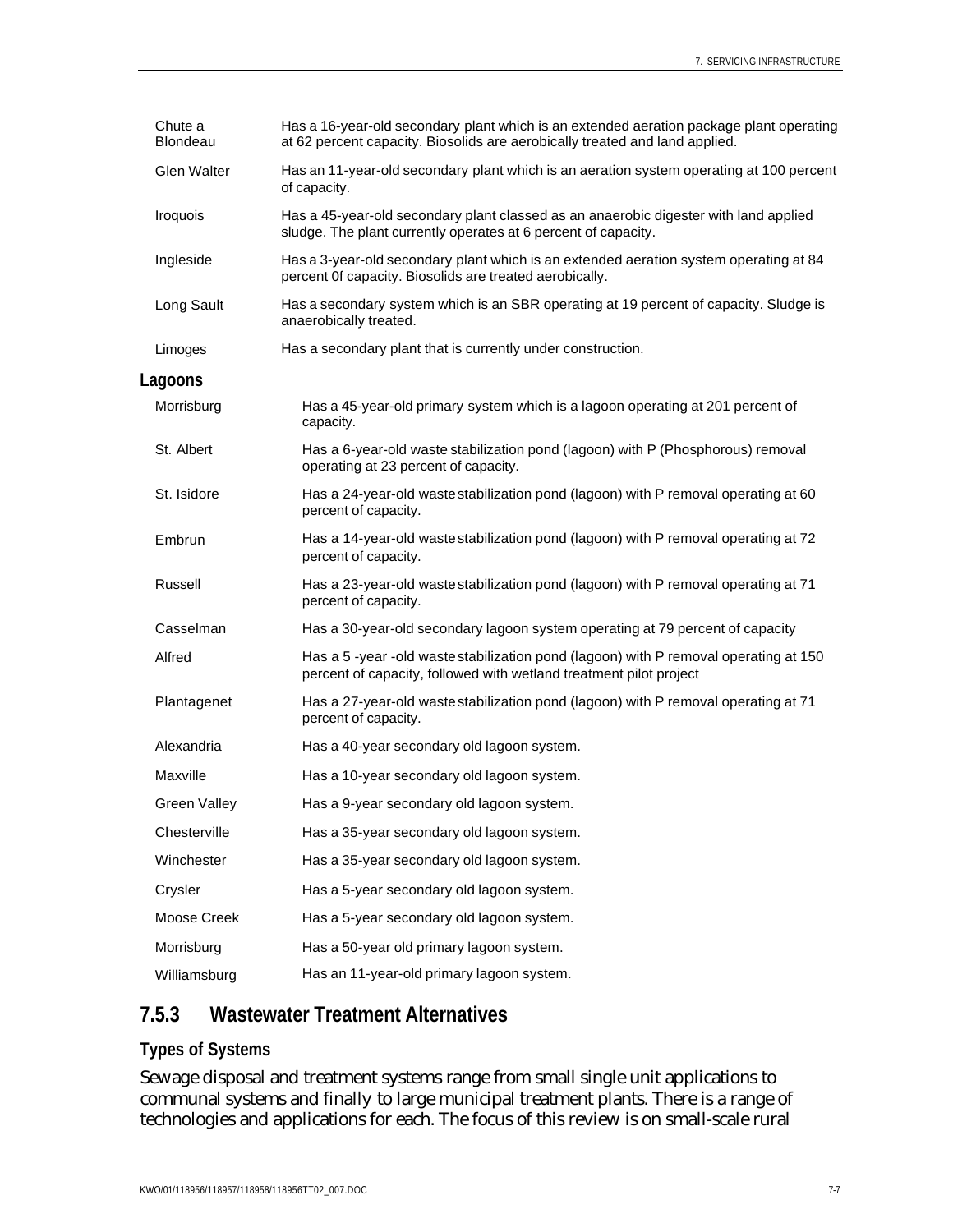development opportunities with an emphasis on communal wastewater treatment systems and upgrading of existing municipal infrastructure. There are a number of alternatives presented here, all of which may be suitable to Eastern Ontario. Most of the alternatives represent conventional technologies. Wetlands, as a wastewater treatment alternative, are not a new technology but are still not widely accepted by the MOE as a regulated treatment technology. In the EOWRMS area, the applications that have the potential to be used as cost effective servicing alternatives in these areas are:

### **Septic Tank Systems**

Septic tank systems are a MOE Class 4 sewage system and consist of a septic tank (connected to a building sewer), a leaching bed and the piping that transports the tank effluent to the leaching bed. A Certificate of Approval is required for the construction or alteration of a Class 4 sewage system.

The basic function of a septic system is to receive the waste from the building and partially treat it before discharging the liquid portion to the leaching bed. Solids are retained in the tank for later removal.

Septic systems can be designed for single family dwellings in residential areas and for nonresidential applications such as shopping plazas and clubs, restaurants and bars. The effectiveness of septic systems can be increased by using water conservation devices in conjunction with the septic system.

Septic systems can be designed for multi-unit applications but are more typically applied to single units.

There is wide application of septic tank technologies in Ontario. Their application in Ontario is governed by appropriate design standards and implementation policy/guideline. Septic systems are considered a cost effective and technically effective treatment alternative.

#### **Small Communal Systems**

These types of wastewater treatment systems include many process types and configurations.

The term "Communal Wastewater Treatment Systems" (CWTS) has several connotations. The MOEE (MOEE, 1992, 3) and the MMA (1992, 3) defined communal systems as:

...those sewage works, sewage systems and water works to be approved, or approved under Sections 2 & 53, Ontario Water Resources Act RSO 1990 [surface discharges], or those under Part VIII, Environmental Protection Act RSO 1990 [subsurface discharges] for the common use of more than five units of full-time or seasonal residential or industrial/commercial occupancy or other occupancy as determined by MOEE staff.

Taken literally, a CWTS can be defined as any sewage works that services more than one unit or residence. Definitions do not generally differentiate between CWTS and centralized municipal wastewater treatment systems from a technical standpoint because, with the exception of scale/size, there is no technical difference. Rather, Ontario's legislation refers to sewage treatment works and sewage systems on the basis of their point of discharge (i.e. surface or subsurface).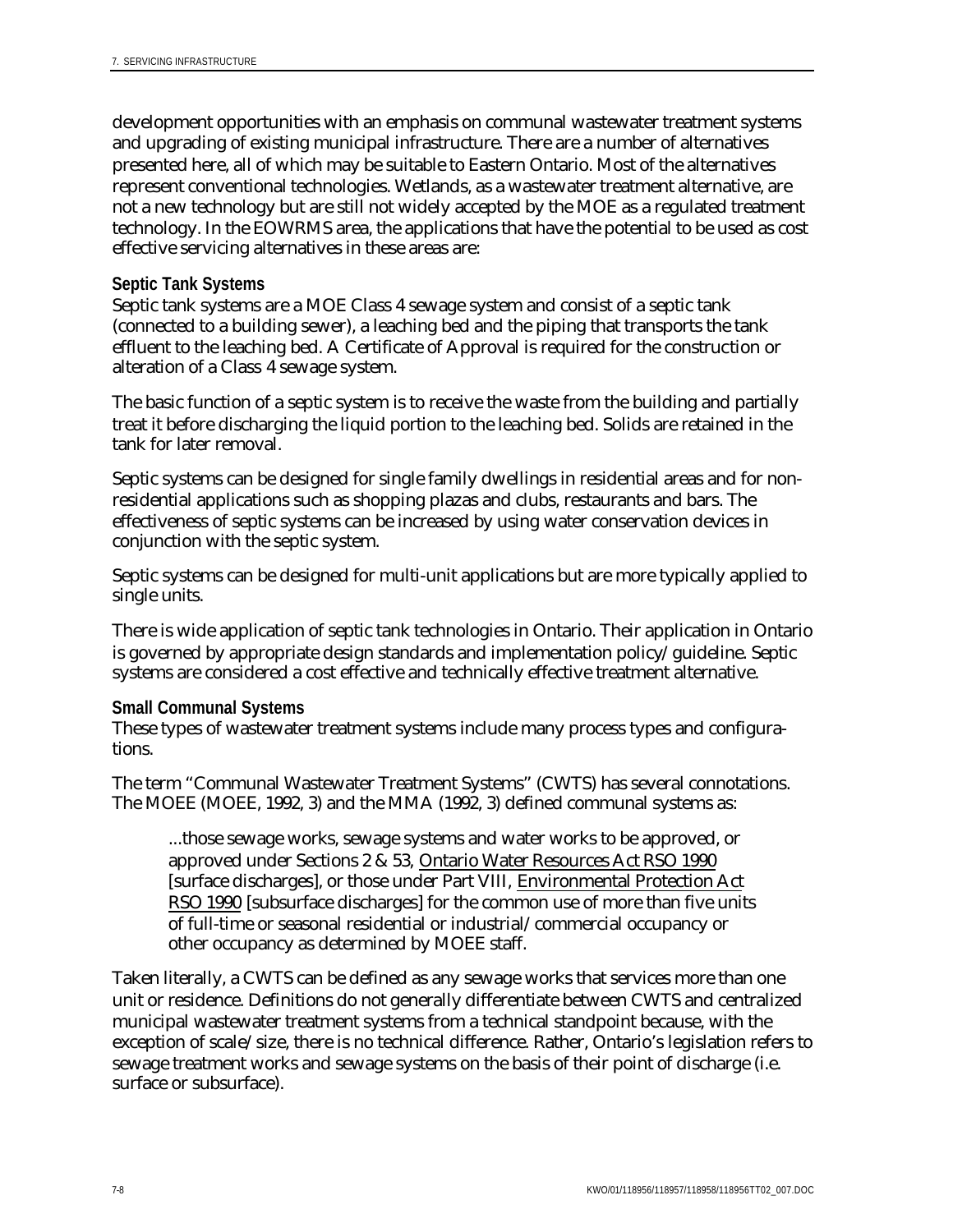A background review was completed to establish the most appropriate technologies for application, taking into consideration Ontario's regulatory environment and the system's expected performance, capital and ongoing operating and maintenance costs. The systems that were selected include:

**Secondary Processes**

- Fixed Film Processes
	- − Rotating Biological Contactors (RBC)
	- − Trickling Filters (TF)
- Suspended Growth Process
	- − Sequencing Batch Reactor (SBR)
	- − Extended Aeration (EA)
	- − Facultative Lagoons
	- − Aerated Lagoons
- Hybrid Systems
	- − Biological Aerated Filters (BAF)

Because of the effluent constraints in the EOWRMS area it is assumed that tertiary treatment methods for phosphorus removal, ammonia removal and disinfection would be required in a number of areas. The tertiary treatment possibilities examined include:

**Tertiary Processes**

- Phosphorus Removal
	- − Polishing Ponds
	- − Constructed Wetlands
	- − Physical/Chemical Treatment
- Nitrogen Removal
	- − Biological Nitrification/Denitrification
	- − Natural Processes
- Disinfection
	- − Chlorination/Dechlorination
	- − Ultraviolet Disinfection
	- − Ozonation

Complete system descriptions, including selected environmental and health objectives characteristics for these technologies are included in this report as Appendix E.

## **7.5.4 Biosolids Management**

The treatment of wastewater from municipal and industrial sources typically produces two products: clean effluent that is discharged from the system to a nearby water course, and organic biosolids that are retained for future processing. Additional processing is necessary to stabilize the organic material to destroy pathogens and minimize its odour producing potential. Once stabalized, biosolids are typically disposed of through land application,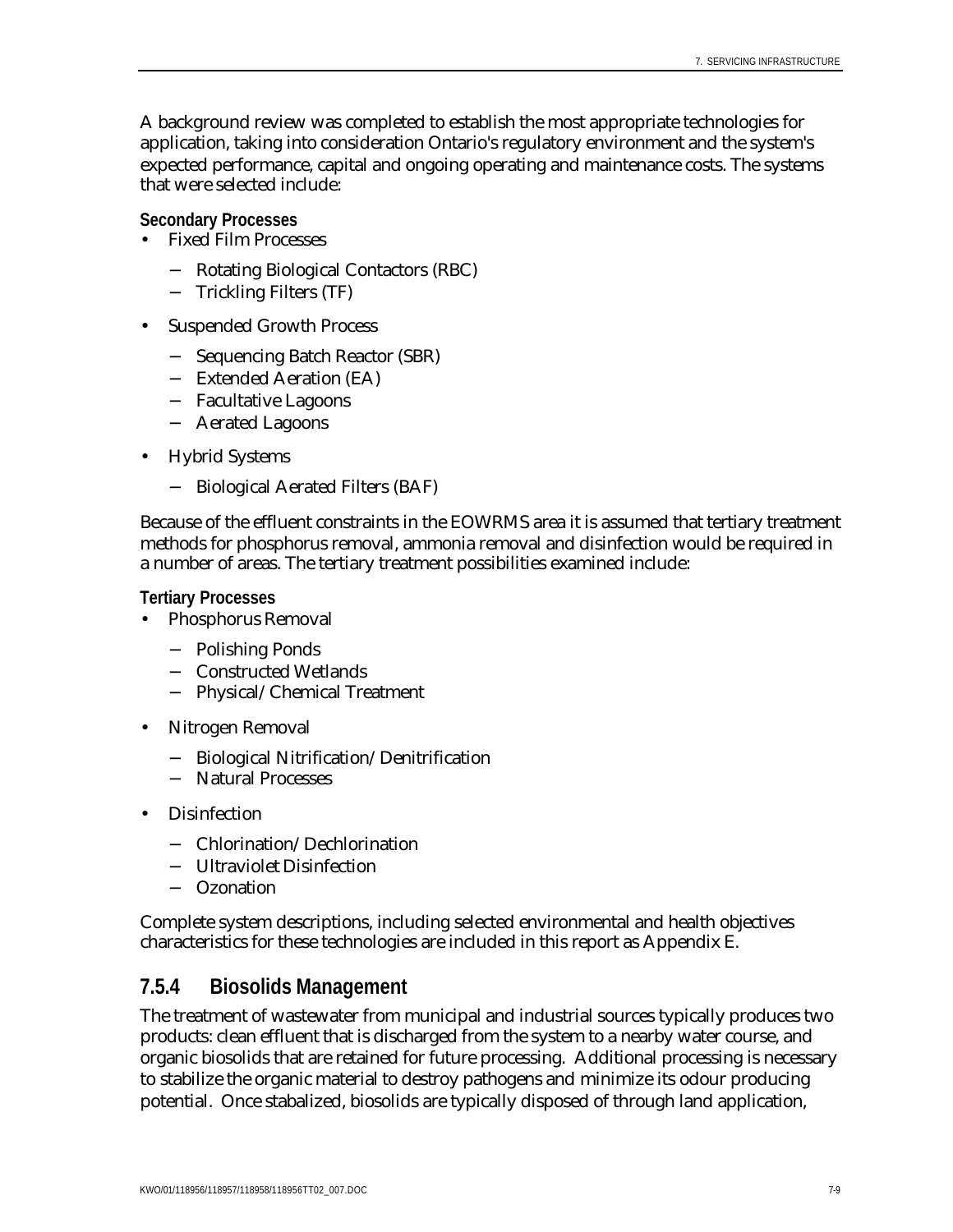landfilling or incineration. Some biosolids are further processed for reuse as compost or fertilizer

Biosolids can be removed for further processing from each stage of wastewater treatment: primary, secondary or tertiary.

Solids removed during primary treatment are pumped in a slurry form to treatment, usually 3 percent to 5 percent solids by weight. Waste activated sludge is typically taken from the bottom of clarifiers or recycle pipes and has 8,000 mg/L to 12,000 mg/L or 0.8 percent to 1.2 percent solids by weight. Solids from the two processes can be combined directly prior to stabilization; alternatively, one or both can be thickened to reduce the volume that needs to be treated. Thickening can be by gravity, or by mechanical means, such as gravity belt thickeners, resulting in solids concentrations of about 6 percent. Waste activated sludge can be thickened by a variety of methods, including dissolved air flotation, centrifugation and gravity belt thickening. Resulting solids concentrations are usually 5 percent to 7 percent by weight.

Biological methods have traditionally been employed for biosolids stabilization. The most common are anaerobic and aerobic digestion. Anaerobic digestion utilizes anaerobes, bacteria that work without oxygen, to react with the organic matter. The result is a stabilized biosolid product that has undergone about 50 percent reduction in its organic content. These organics have been converted to digester gas.

Aerobic digestion utilizes aerobic bacteria to convert organic matter and stabilize the biosolids. The organic matter is converted to carbon dioxide and water. Aerobic digestion does not provide energy recovery opportunities.

Most anaerobically or aerobically digested biosolids may be directly applied to agricultural land as a liquid or are further treated to reduce their volume, prior to final use. Further volume reduction is achieved by mechanical dewatering utilizing belt filter presses, centrifuges or filter presses. This process results in a solid earth-like material with a solids content of 20 percent to 30 percent.

The recent concerns with water supplies (municipal and private) and their protection resulting from the compromise of the Walkerton water system has heighten public interest in biosolids and manure management. During the course of the EOWRMS project a degree of concern was expressed by the study partners as well as the public regarding biosolids management, particularly with respect to land application. Within the study areas some biosolids from municipal, industrial and privates septic haulers are disposed of through land application, primarily on agricultural land.

There are a number of regulations and guidelines that address how treatment facilities should be designed and govern how biosolids can be utilized or disposed of in Ontario. The guidelines stipulate product quality and, in some cases, the processing requirements and characteristics of the site where the biosolids are utilized/disposed. These regulations and guidelines are discussed in the following sections.

The Ontario Ministry of Agriculture, Food and Rural Affairs (OMAFRA) (2000) lists three keys to successful biosolids management: proper application methods, the use of Best Management Practices (BMPs), and nutrient management planning. When applied according to best management practices, biosolids can improve soil fertility and add organic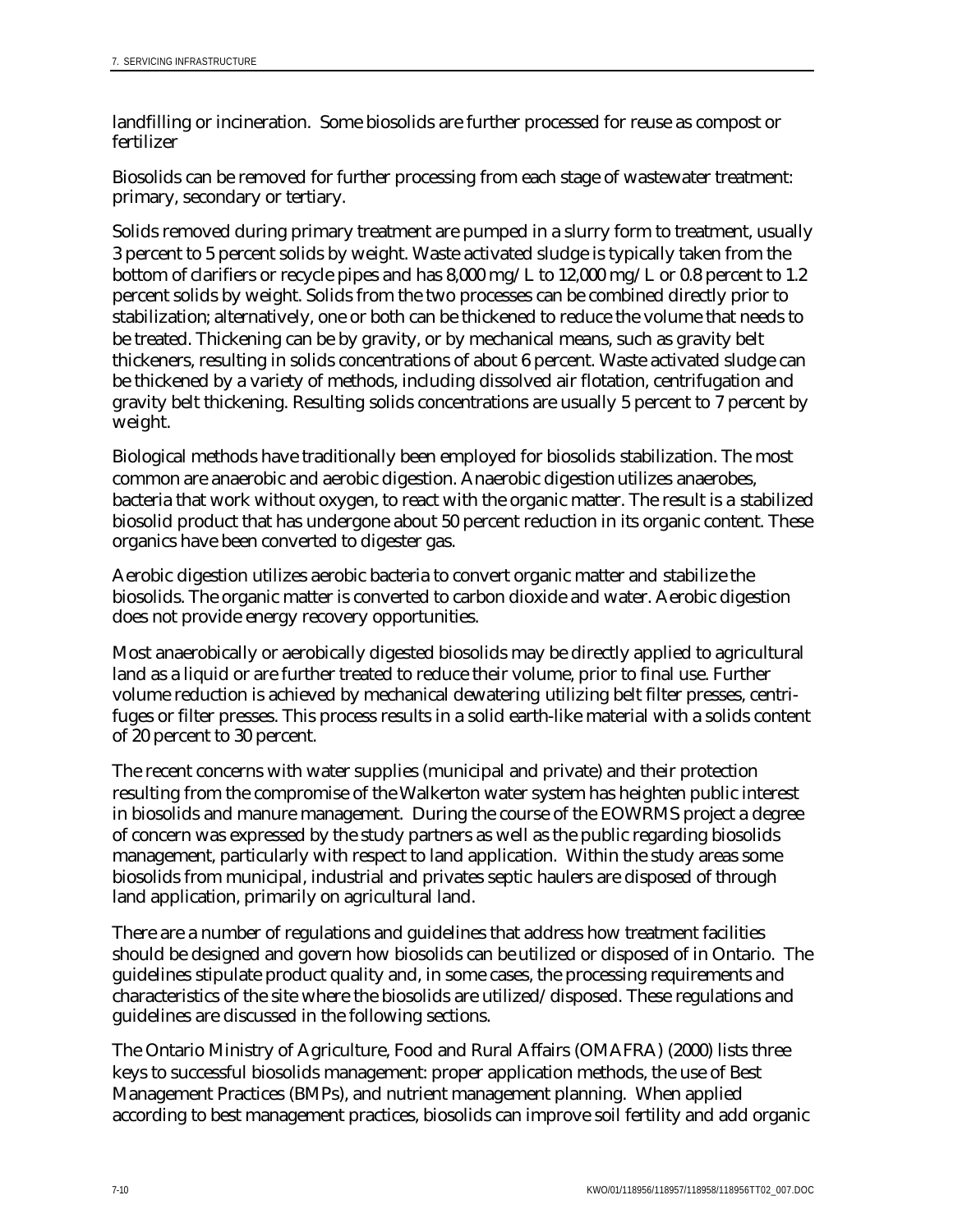matter; therefore, offsetting the need for some commercial fertilizers and enhancing the overall soil structure. Improperly applied, biosolids (as well as other nutrient sources) can have negative effects on soil and water resources and possibly on human and animal health.

## **7.5.5 Relevance to Regional Water Strategy**

## **EOWRMS Water Quality Issues and Provision of Adequate Wastewater Treatment**

Several surface water quality concerns have been identified within the EOWRMS areas. Our review of surface water quality data indicates that in some river systems the PWQOs have been exceeded for phosphorus and for ammonia (Section 4). The exceedance of phosphorus levels is fairly widespread, while ammonia is exceeded less frequently. In some areas water quality is improving over the time period indicated by available data and in some cases water quality is deteriorating.

The MOE specified its water quality and quantity management approach in its Blue Book (1984). Blue Book Provincial Water Quality Objectives (PWQO) and revised 1991 Objectives and Guidelines set forth surface water quality guidelines and objectives for Ontario streams that will protect the vitality of aquatic life and recreation in the water. Whereas objectives are distinct numerical criteria representing desired levels of water quality in the province, guidelines are based on incomplete scientific evidence and are meant to be augmented with site-specific studies. Canadian Water Quality Guidelines (CWQG) have also been put forward that address many issues, including safe levels for many contaminants of concern.

The following are the surface water quality guidelines and objectives for total phosphorus and ammonia for Ontario streams.

> **Guidelines Concentration** Total Phosphorus  $(P)$   $\leq 0.03 \text{ mg/L}$  (MOE)

Total Ammonia <1.37 mg/L (CWQG)

## **Objective**

Un-ionized Ammonia Nitrogen  $(NH_3-N)$   $< 0.02$  mg/L (MOE)

There is a possibility that development and associated wastewater discharges to surface waters in the EOWRMS area have the potential to cause additional localized noncompliances with PWQO with regard to phosphorus and ammonia. The MOE Blue Book Surface Water Quality Management Policy 3 emphasizes that the MOE's approach in setting effluent requirements for waste discharges is based on a site-specific assessment of the assimilative (self-purification) capacity of the receiving waters.

Phosphorus discharges, in some reaches within the EOWRMS area, are subject to the MOE Blue Book Surface Water Quality Management Policy 2 which states that "water quality which presently does not meet the Provincial Water Quality Objectives shall not be degraded further and all practical measures shall be taken to upgrade the water quality to the Objectives". Policy 2 also states "where new or expanded discharges are proposed, no further degradation will be permitted ... however, it is recognized that, in exceptional circumstances, it may not be technically feasible, physically possible or socially desirable to achieve this condition in all water bodies in the Province". The objectives for the protection of surface waters are evident in the requirements put forth in the Certificates of Approval (C of As) for all wastewater treatment facilities in the province of Ontario. Meeting these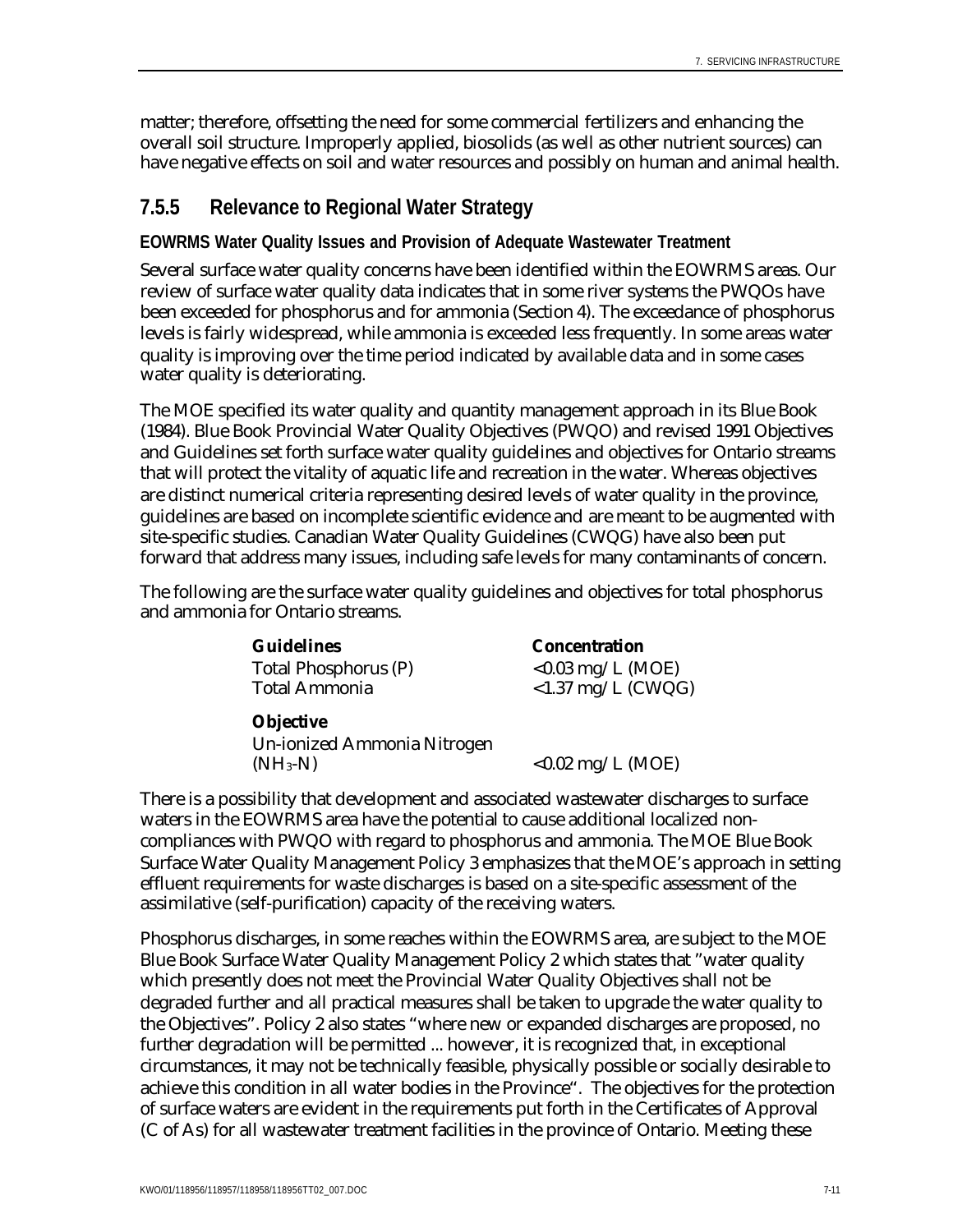regulations can pose significant challenges for municipalities and can represent significant barriers to implementation of alternative treatment options that are not already in service in Ontario. Many of the existing wastewater treatment facilities in the study area use lagoons and depend on a prescribed window of time (spring months) in which they are required to discharge. Implementation of alternative discharge strategies may also be hindered by these existing regulatory constraints.

From a regional planning perspective, it would be beneficial to develop a wastewater treatment planning tool that would allow for the most effective and efficient servicing and treatment alternatives to be selected for each application on a watershed basis The planning tool could provide some level of consistency in implementation within each watershed and subsequently across the region.

An example of such a regional planning tool is provided:

#### *Option 1 – Which development category does the proposal fall under: near border, just beyond border, or rural area?*

Near border: Can the development be linked to full municipal service? Issues such as transmission costs, boundary considerations and operating agreements must be considered. If connection to full municipal service is not possible, then a communal system should be considered, see Option 3. Other development situations for Option 3 include development in rural areas. If connection to full municipal service is possible, then go to Option 2.

#### *Option 2 – Is there adequate capacity at the full service facilities?*

A plant capacity assessment should be performed using the MOE guideline document *Calculating and Reporting Uncommitted Reserve Capacity at Sewage and Water Treatment Plants*. If there is insufficient capacity go to Option 5. If there is sufficient capacity then the new development can be serviced by full municipal service facilities.

#### *Option 3 – Can the facilities be expanded?*

A receiving water assessment should be performed based on the proposed loads from the expanded Sewage Treatment Plant. If the receiving water cannot accept additional loads, then consider Option 3. If the receiving water can accept additional loads then expansion of the Sewage Treatment Plant should be pursued to accommodate the new development.

#### *Option 4 – Are there sufficient households for a public communal system?*

A public communal system which does not have surface discharge should be considered if surface discharge cannot exist. If there are more than 5 households and surface discharge is possible then a surface discharge public communal system should be investigated.

#### *Option 5 – Is a public communal system favourable?*

Issues such as future growth, the land use and availability and the soil conditions, are some of the factors that need to be considered. There should be at least five (5) households for a public communal system. There are a number of manuals that should be consulted when considering this option. For example: *Manual of Policy, Procedures and Guidelines for Private Sewage Disposal Systems, 1982*; *An Introduction to Communal Sewage Systems, 1994*; and *MOEE Guidelines B-7, Incorporation of the Reasonable Use Concept into MOEE Groundwater Management Activities*. If these issues are not favourable for a public communal system then individual private on-site systems should be considered, see Option 6.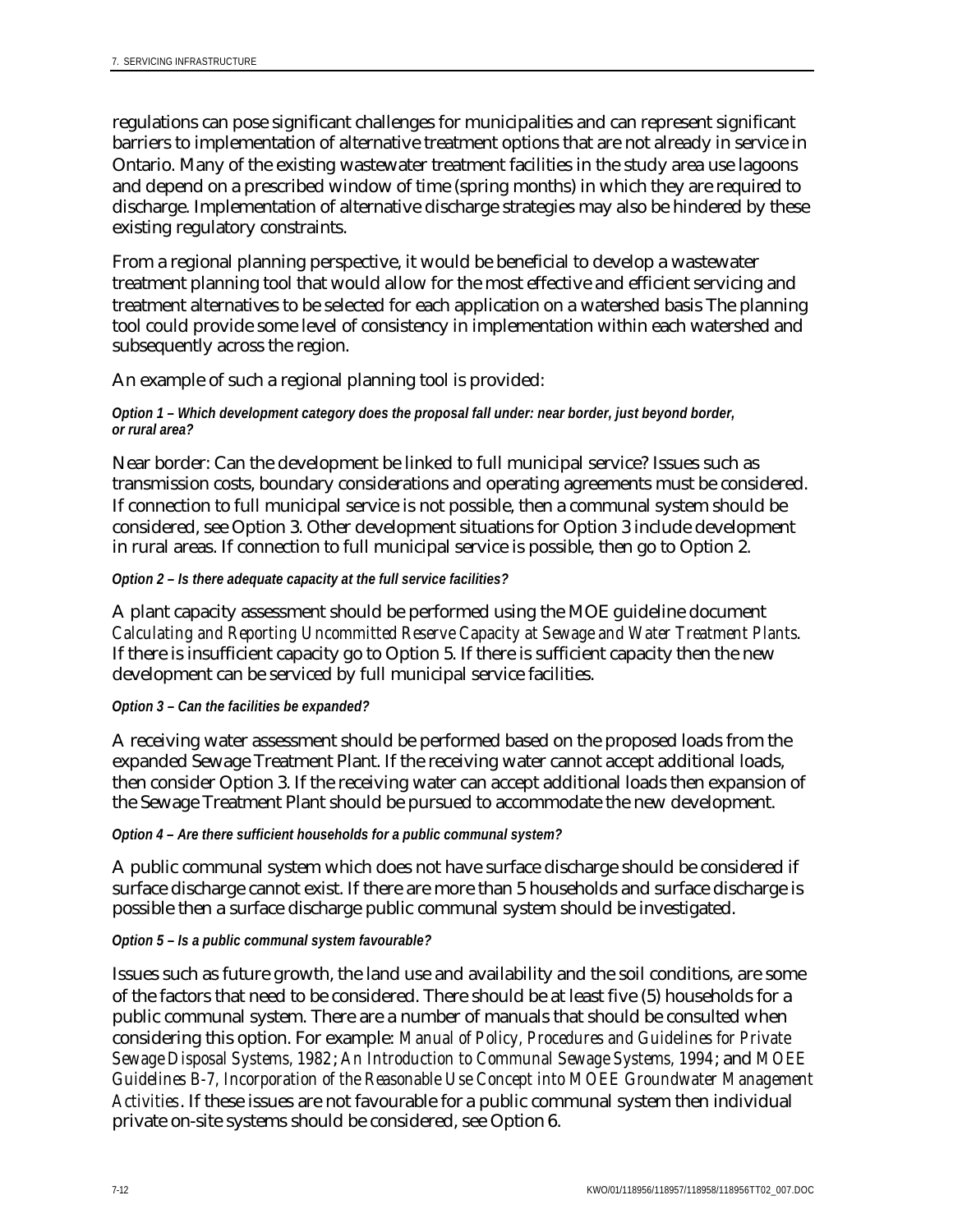#### *Option 6 – Are there less than five (5) households that require sewage service?*

If there are less than five households, future growth is projected to be minimal, and site and public conditions are favourable, then individual private onsite systems are to be considered. The following manuals and guidelines should be evaluated when considering private systems: *Manual of Policy, Procedures and Guidelines for Private Sewage Disposal Systems, 1982*; *Technical Guidelines for Septic Systems: Water Quality Impact Risk Assessment;* Ontario Regulation 358 of the Environmental Protection Act; and Ontario Regulation 903 of the Ontario Water Resources Act.

In applying a wastewater treatment planning tool, there are a number of considerations that must be taken into account. These may include:

- Treatment Technology Issues
	- − Ranges of effluent quality required
	- − Appropriate technologies
	- − Operating experiences of technology in Ontario and other jurisdictions
	- − Appropriate hydrogeological investigation/impact assessment
	- − Design standards/guidelines from other jurisdictions
- Financial Issues
	- − Approaches used to finance various aspects of technology, including long-term operating, maintenance, and replacement costs
	- − Cost data comparisons between individual septic systems communal systems and full municipal servicing options

#### **Applicability of Policy and Guidelines**

In mid-1992, the MOE and the Ministry of Municipal Affairs (MMA) released guidelines that specifically outlined Ministry positions with regard to the use of CWTS. Both sets of guidelines aim to encourage an effective land use planning process by ensuring environmentally and economically sound growth. In late 1992, the MOE released several interim guidelines that set forth Ministry positions aimed at improving the effectiveness of the MOE Land Use Plan Review Program in the future.

In May of 1996, the Provincial Policy Statement was issued under the authority of Section 3 of the Planning Act. It provides policy direction on matters of provincial interest related to land use planning and development. Section 3 of the Planning Act requires that, in exercising any authority that affects planning matters, planning authorities "shall have regard to" policy statements issued under the Act. The Policy Statement is intended to promote a policy-led system that recognizes that there are complex inter-relationships among environmental, economic, and social factors in land use planning.

Many of the design and implementation guidelines presented here can represent barriers to implementation of alternative treatment options that are not specifically outlined in policies. The approval of specific treatment works and issuance of appropriate C of A's for technologies outside of provincial design guidelines can represent more of a challenge to municipalities.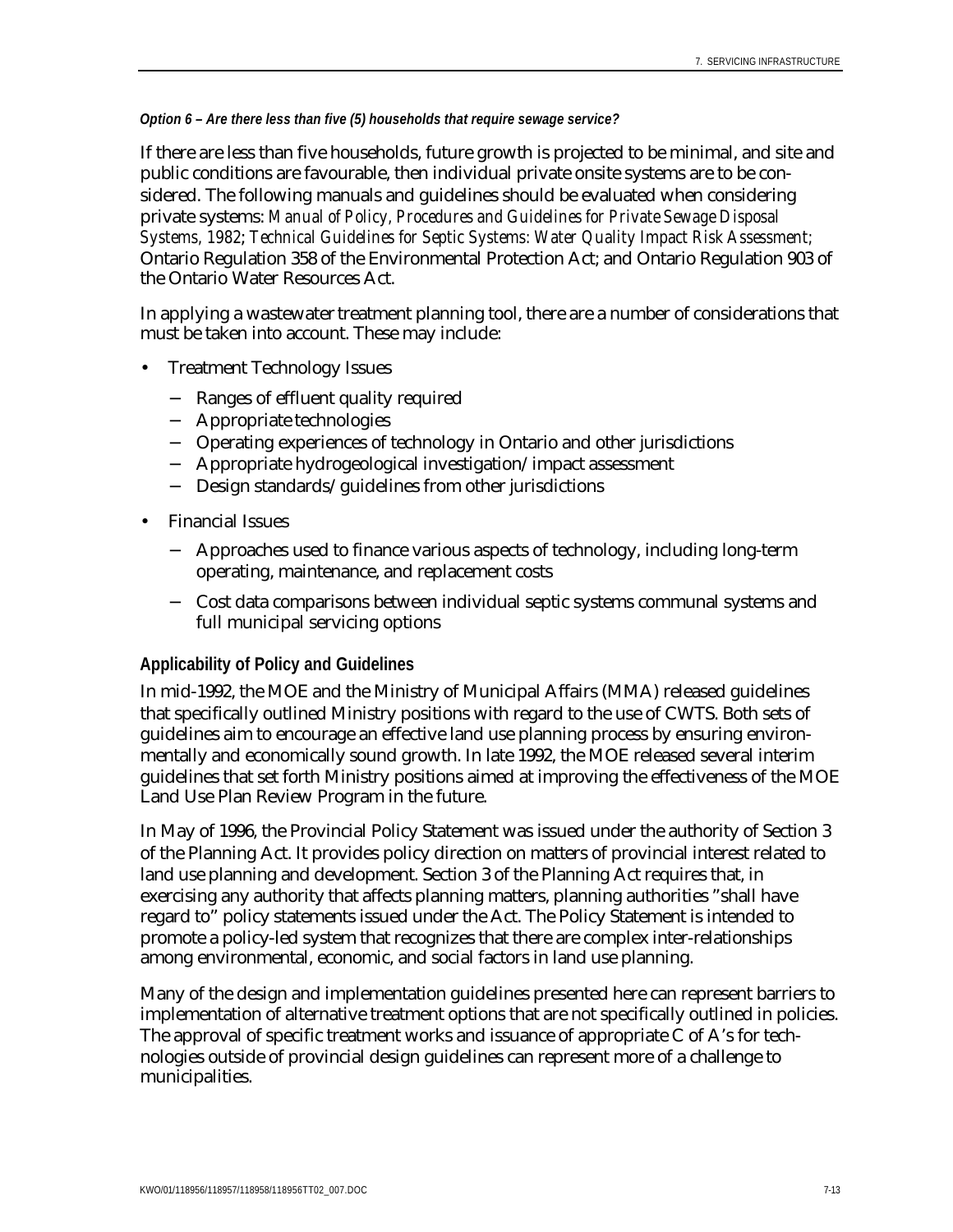Specific components of these guidelines and other relevant MOE policy/guidelines/notices, are summarized below as related to CWTS in Ontario.

### **MOE Policy Manual**

- Catalogues MOE polices; including infrastructure, land use, municipal abatement and approvals, and water quality and quantity policy sections
- Policies could affect several aspects of CWTS development, including location, design and approvals

**Manual of Policy, Procedures and Guidelines for Onsite (Private) Sewage Systems (MOE, 1982)**

- Includes first principles, advice and guidance with respect to the design of onsite sewage systems, including section on soils, Class 4 septic systems, Class 6 proprietary aerobic treatment plants, leaching beds, and large subsurface sewage disposal systems
- Authorities issuing approvals for large subsurface disposal systems adjacent to areas with municipal servicing must ensure compliance with local zoning by-laws and area Official Plans (OP)
- The application of large subsurface disposal systems may be appropriate in areas not likely to be serviced by central municipal systems in the future

## **MOE Part VIII Notices: Large Subsurface Sewage Disposal Systems**

- Notice 7/83: Announces the distribution of Article 14.1 of the Manual of Policy, Procedures and Guidelines for Onsite (Private) Sewage Disposal Systems, which provides a guideline for the design, approval, construction, operation, and maintenance of large subsurface sewage disposal systems
- Notice 3/84: Notes that Part VIII Directors, including Health Unit Directors where Part VIII authority has been delegated, are responsible for the approval of communal sewage collection and disposal systems. The Part VIII Director may request the MOE Approvals Section to review and comment on final plans for communal sewage collection systems discharging to the subsurface in accordance with the Ministry's Guidelines for the Design of Sanitary Sewage Systems and Manual of Policy, Procedures and Guidelines For Onsite (Private) Sewage Systems
- Notice 2/86: Notifies Part VIII Directors that a revised Plumbing Code requires certain works previously deemed "plumbing" (e.g. common piping on private property) be approved under Part VIII as part of a "sewage system" in the future

**Guidelines for the Design of Sewage Treatment Works (MOE, 1984)**

- Describes MOE first principle design guidelines for municipal sewage treatment plants, including mechanical plants and lagoon systems
- The Guideline describes the MOE's interim position that municipalities accept responsibility (primarily through ownership) for privately built communal water and sewage systems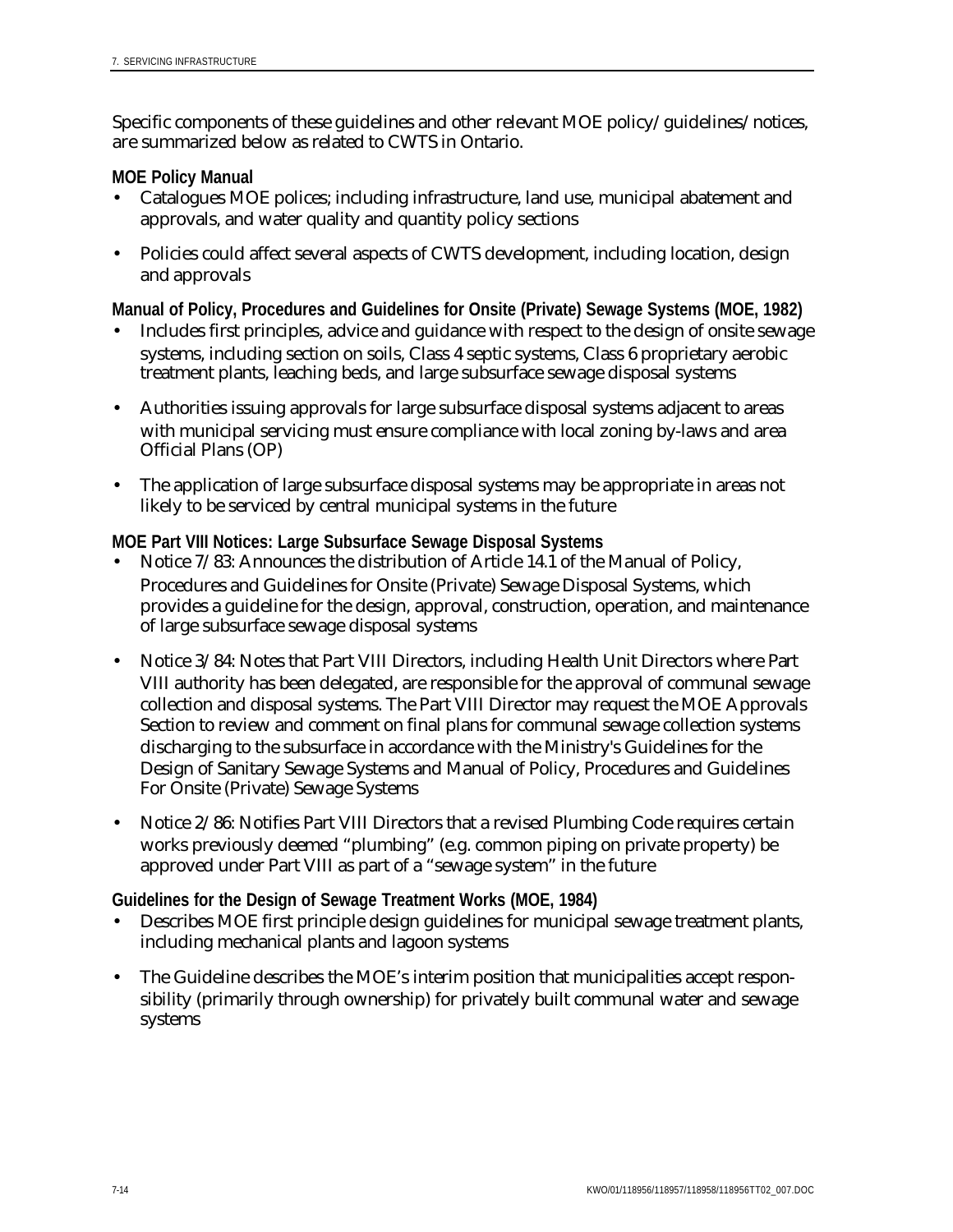#### **Provincial Policy Statement** The Policy states:

Planning for sewage and water systems will recognize that:

- a. Full municipal sewage and water services are the preferred form of servicing for urban areas and rural settlement areas. In areas serviced by full municipal sewage and water services, lot creation will be permitted only if sufficient reserve water and sewage plant capacity will be available to accommodate it.
- b. Communal services are the preferred means of servicing multiple lots/units in areas where full municipal sewage and water services are not or cannot be provided, where site conditions are suitable over the long term.
- c. Lot/unit creation may be serviced by individual on-site systems where the use of communal systems is not feasible and where site conditions are suitable over the long term.
- d. Partial services will be discouraged except where necessary to address failed services, or because of physical constraints.

Although certain proprietary CWTS technologies are "classified" by the MOE for use under Part VIII of the Environmental Protection Act, actual Certificates of Approval (C of A) are issued on a site-specific, as opposed to technology-specific, basis.

#### **Biosolids**

In Ontario, the treatment of wastewater, which includes biosolids treatment and processing at a wastewater treatment plant, is regulated by the Ontario Water Resources Act . For biosolids processed at a site other than the wastewater treatment plant, the transportation and utilization/disposal are regulated by the Environmental Protection Act and Regulation 347, which regulate odour issues, air emissions and noise. The MOE administers these acts and regulations. Certificates of Approval (C of A) are required by these Acts for the construction and operation of facilities to treat wastewater and biosolids, the processing of biosolids, the transportation of biosolids, and the utilization and disposal of biosolids. The MOE develops guidelines to assist them and proponents in meeting these acts and regulations. Although the guidelines are not legislated, the MOE uses them to assist in preparing C of As. The C of As are legal instruments under the Acts and normally contain enforceable conditions that regulate how the facility must be operated, etc.

The guidelines for the application of biosolids on agricultural land are discussed below. Guidelines are also available for landfilling, landfill cover material production, and composting and fertilizer products.

#### *Biosolids Utilization on Agricultural Land*

The MOE's *Guidelines for the Utilization of Biosolids and Other Wastes on Agricultural Lands* contains the criteria for application of digested, dewatered and dried biosolids on agricultural land. The guidelines contain several restrictions on biosolids quality, application rates, handling and spreading of the biosolids and characteristics of the agricultural site to be used. Each agricultural site must be approved by the MOE for biosolids application.

The purpose of the MOE guidelines is to facilitate the use of biosolids and other waste materials on agricultural land, while protecting environmental quality, consumer and animal health, food quality and the productivity of the land. They outline criteria that must be met before biosolids or other waste materials can be considered for use on agricultural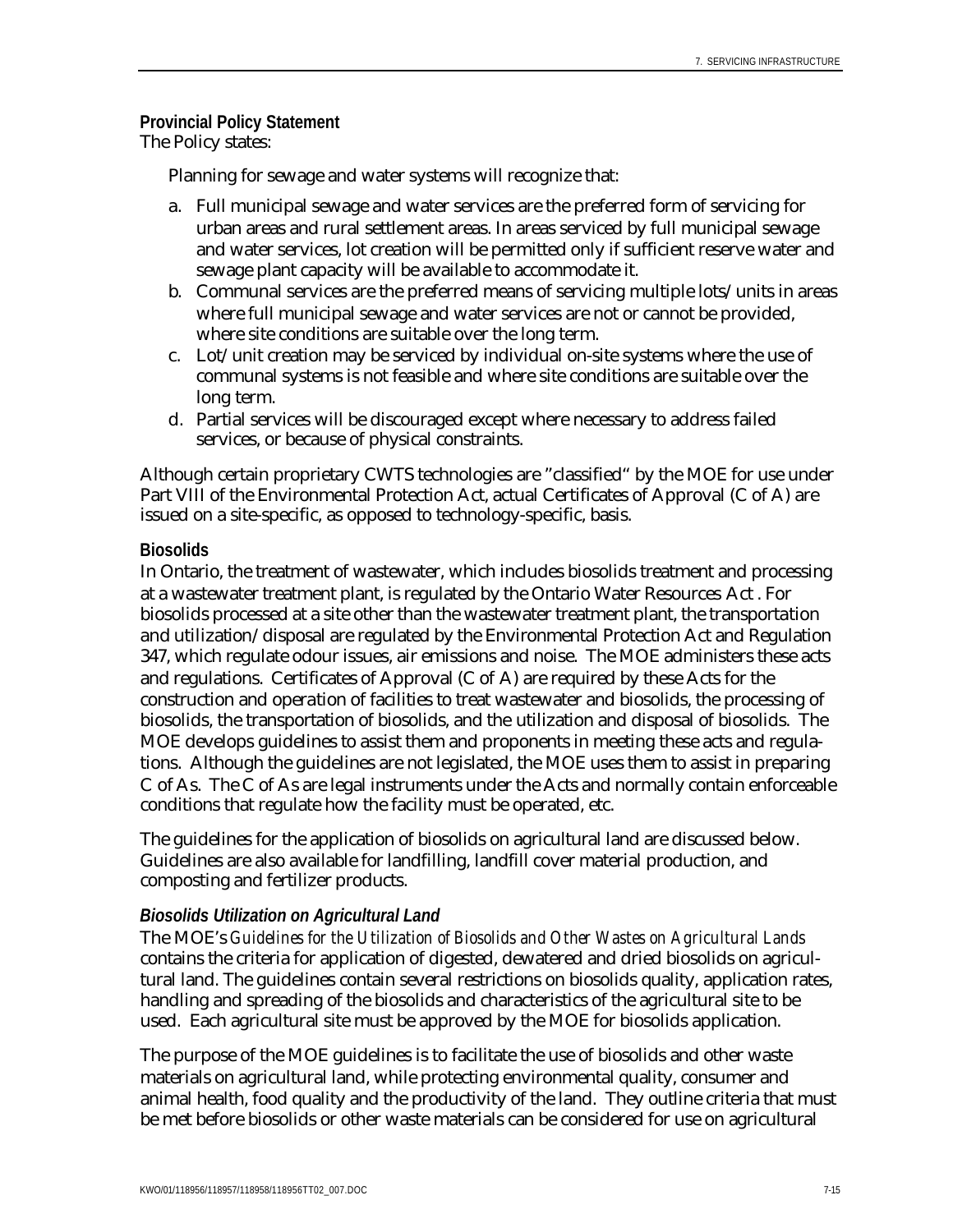land and before approval for use will be given by the MOE. In essence, these materials must be of benefit to crop production or soil health and not degrade the natural environment. The materials should supply essential plant nutrients or organic matter, or other constituents that will maintain crop production of soil health.

The guidelines specifically address the following areas:

- Procedures for obtaining approvals, analytical requirements and for providing monitoring and quality control plans
- Waste material stabilization
- Criteria relating to waste materials, including nutrients, metals, and micro-nutrients
- Criteria related to acceptable spreading rates for anaerobically digested, aerobically digested, dewatered, and dried biosolids
- Criteria related to spreading sites, including separation distances, soil criteria, snow covered and frozen ground, slopes, reducing runoff and soil compaction and suitable crops and waiting periods after spreading
- Waste material handling and spreading, including requirements for storage, blending, and spreading
- Responsibilities and rights of generators, regulators, haulers/applicators, and farmers to ensure utilization is successfully carried out in an environmentally friendly manner with beneficial effects for the agricultural soil
- Complaints regarding spreading methods and interpretation of the guidelines

The guidelines require that biosolids be treated to minimize odour potential and reduce the number of pathogenic organisms and other potentially harmful constituents to an acceptable level. MOE approved anaerobic or aerobic digestion processes provide appropriate stabilization. The MOE reviews other stabilization methods on an individual basis.

The management and approvals for land application could be made more effective if they were coordinated via a total nutrient management planning process on a watershed or subwatershed basis involving a range of stakeholders.

## **Local Partnerships**

The Ontario Rural Wastewater Centre was created by the University of Guelph (Collège d'Alfred and the School of Engineering) in partnership with the Rideau Valley Conservation Authority and many industry and government stakeholders. The mission of the Centre is to promote environmentally sustainable development of rural and unsewered areas through the effective use of wastewater disposal technologies. The center emphasizes technology and solutions in the areas of onsite disposal of household septage nutrient, agri-food waste management and rural municipal wastewater treatment.

The Centre has demonstration sites in Central Ontario at the University of Guelph and paired sites in Eastern Ontario at Collège d'Alfred and at the Baxter Conservation Area. The sites offer a wide variety of wastewater courses using demonstration technologies to provide a truly hands-on learning experience. The Centre researchers bring decades of applied research experience to bear on problems related to rural and unsewered wastewaters.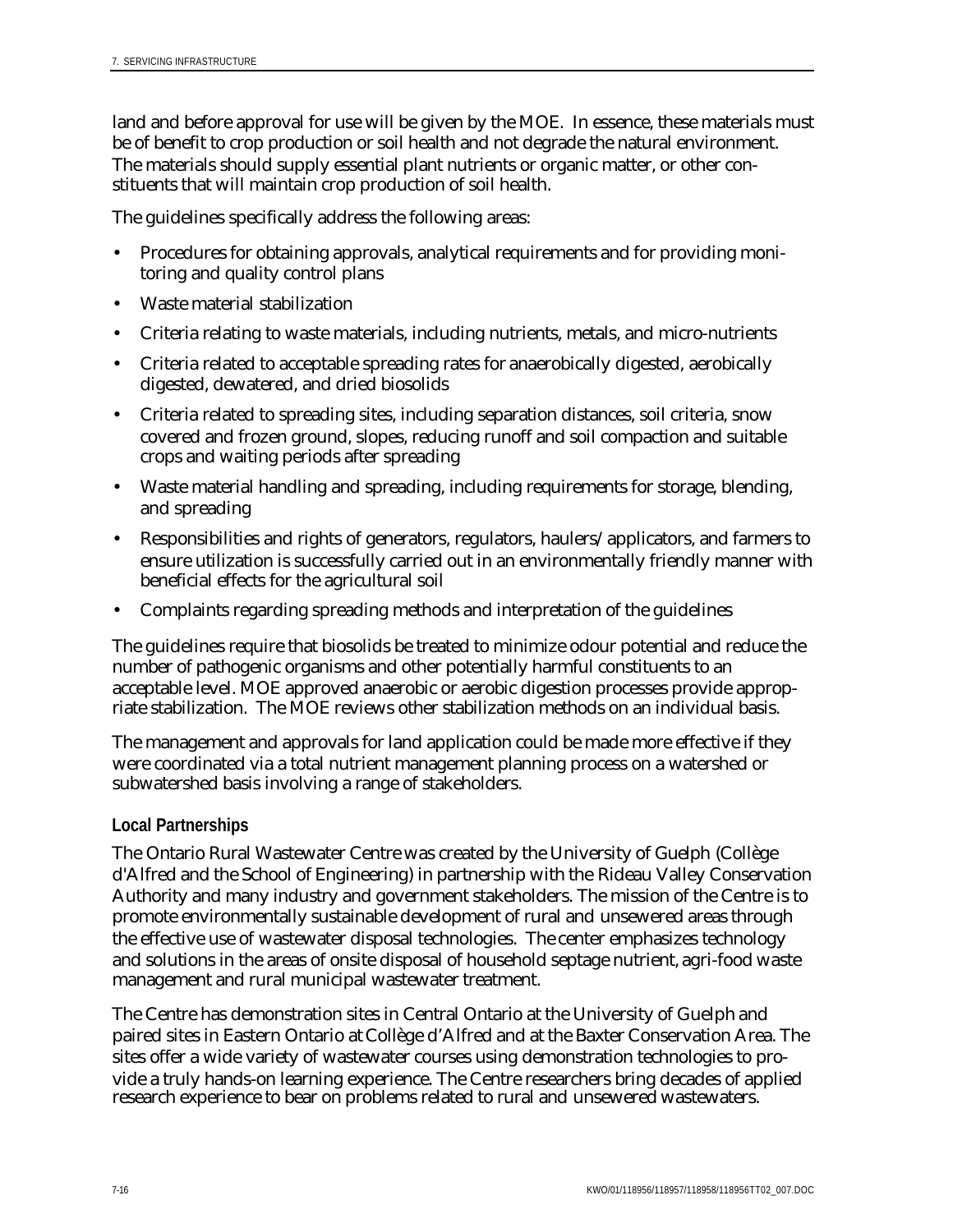The location of this centre in eastern Ontario provides and excellent opportunity for the EOWRMS partners to make their residents aware of the activities of the Centre and promote the use of innovative technologies in addressing individual or small communal onsite wastewater issues. The centre is discussed further in Section 9.

## **7.5.6 Recommendations**

The utility of a servicing and treatment planning tool similar to that described in this report should be examined in a regional context.

Also, in a regional context, the opportunities represented by the MOE's Total Phosphorus Management Program for the South Nation River watershed should be incorporated into the assessment of treatment alternatives in the study area. This program was described in this report under Section 4, Surface Water Analysis.

A comprehensive analysis of the level of treatment provided to domestic and industrial discharges across the region should be carried out to determine the potential for application of various servicing options and the net benefit that would be achieved through various implementation strategies.

Opportunities for a regional strategy for seasonal discharge from municipal lagoons should be examined in a watershed context. Currently, there are a variety of strategies exercised in the region for the seasonal (spring) discharge from municipal treatment lagoons. This recommendation was also made in the context of improving surface water quality in the region.

In association with a regional strategy for seasonal discharge, it is recommended that a wastewater allocation study be undertaken to determine the appropriate levels of discharge on a subwatershed basis in Eastern Ontario. This study should include all municipal and industrial point source discharges.

Opportunities to optimize existing capacity at wastewater treatment facilities should be taken where feasible.

The regulatory and monitoring framework for land application of biosolids needs to be reviewed in the context of voluntary compliance and monitoring, watershed management, and total nutrient management planning. The MOE should engage the EOWRMS partners in this process.

Land applied biosolids should be managed on a total nutrient management planning approach and on watershed and subwatershed basis. This would include involving other major nutrient users including golf course operators, the farm community and other land managers (i.e. Conservation Authorities and municipalities). Municipalities should reflect this in current or planned nutrient management bylaws and Official Plans.

# **7.6 Water Infrastructure Assessment**

## **7.6.1 Overview**

The intent of this phase of work is to expand upon the information presented in Phase 1 of the EOWRMS and to evaluate the alternatives in regard to their ability to resolve issues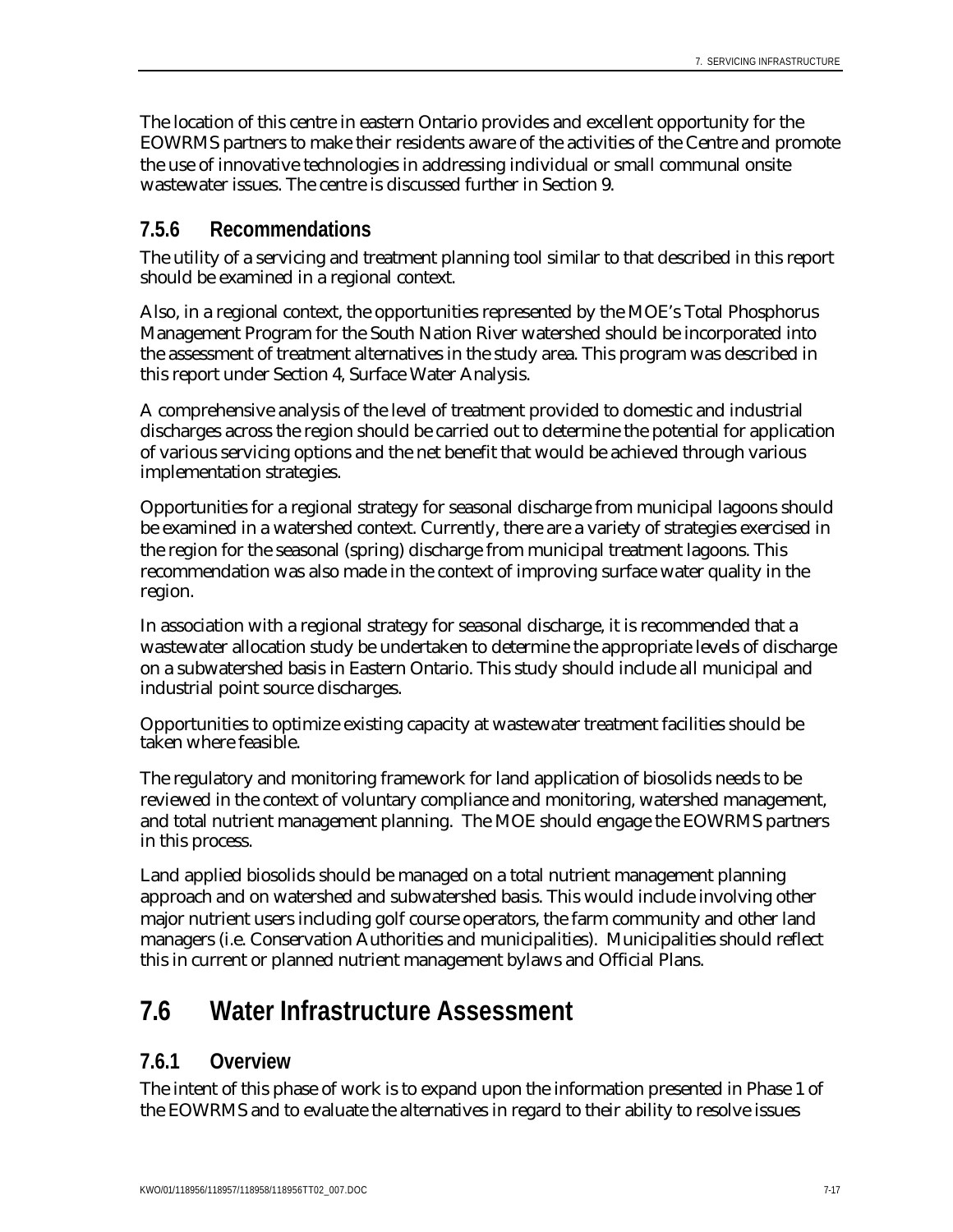related to existing water supply quality impairment and available water supply quantities. Availability of potable water sources has been a factor in constraining development and will continue to be a factor. The use of alternative water treatment methods that cost effectively reduce these constraints and will potentially allow development to proceed without the need for new capital investments will be the focus of this discussion on treatment alternatives.

The existing infrastructure information from the EOWRMS survey data is used to assist in the determination of additional water treatment alternatives, which may be used within the EOWRMS area to augment or upgrade existing systems or to allow development to proceed in currently undeveloped areas in the most effective way possible.

# **7.6.2 Characterization and Key Findings**

From the survey of area residents, 54 percent of responding residents in P&R and 62 percent of responding residents in SD&G indicated that they were very concerned about the quality of their drinking water. In Ottawa, 60 percent of survey respondents were very concerned about drinking water quality. When asked about their concerns in regard to the quantity of water available, 42 percent of P&R responding residents indicated that they were very concerned while 50 percent of SD&G and 52 percent of Ottawa responding residents indicated that they were very concerned.

Of the residents that responded to the questions on their concerns in regard to water supplies, the most predominant concerns were in regard to iron and sulphur contamination and odour and taste. In P&R, 25 percent of the respondents indicated that they had experienced some change in their water quality while 28 percent of the respondents in SD&G and Ottawa indicated the same. Most indicated that the changes occurred primarily in the physical properties such as taste, odour and colour and that the primary causes may be linked to seasonal/climactic influences or neighbouring land use activity. The survey indicated that approximately 40 percent of the respondents from P&R, 49 percent from SD&G and 60 percent from Ottawa treat their water through some type of treatment system.

The survey information from the municipal servicing jurisdictions in the EOWRMS area indicates that the treatment of municipal potable water supplies is generally accomplished through conventional treatment technologies applied to both groundwater and surface water sources.

The predominant treatment technologies are conventional mechanical plants with clarification and filtration and disinfection. The predominant method of disinfection is the addition of chlorine.

The following is a short summary of the results acquired through survey questions regarding the nature of water treatment. Conditions in any particular municipality may have changed since the data was collected.

## **Groundwater Systems**

| Bourget               | Chlorination of poor water quality wells requiring upgrades in less than five years                        |
|-----------------------|------------------------------------------------------------------------------------------------------------|
| Cheney                | Chlorination of poor water quality wells requiring upgrades in less than five years                        |
| <b>Clarence Creek</b> | Chlorination and sand filtration of poor water quality wells requiring upgrades in less<br>than five years |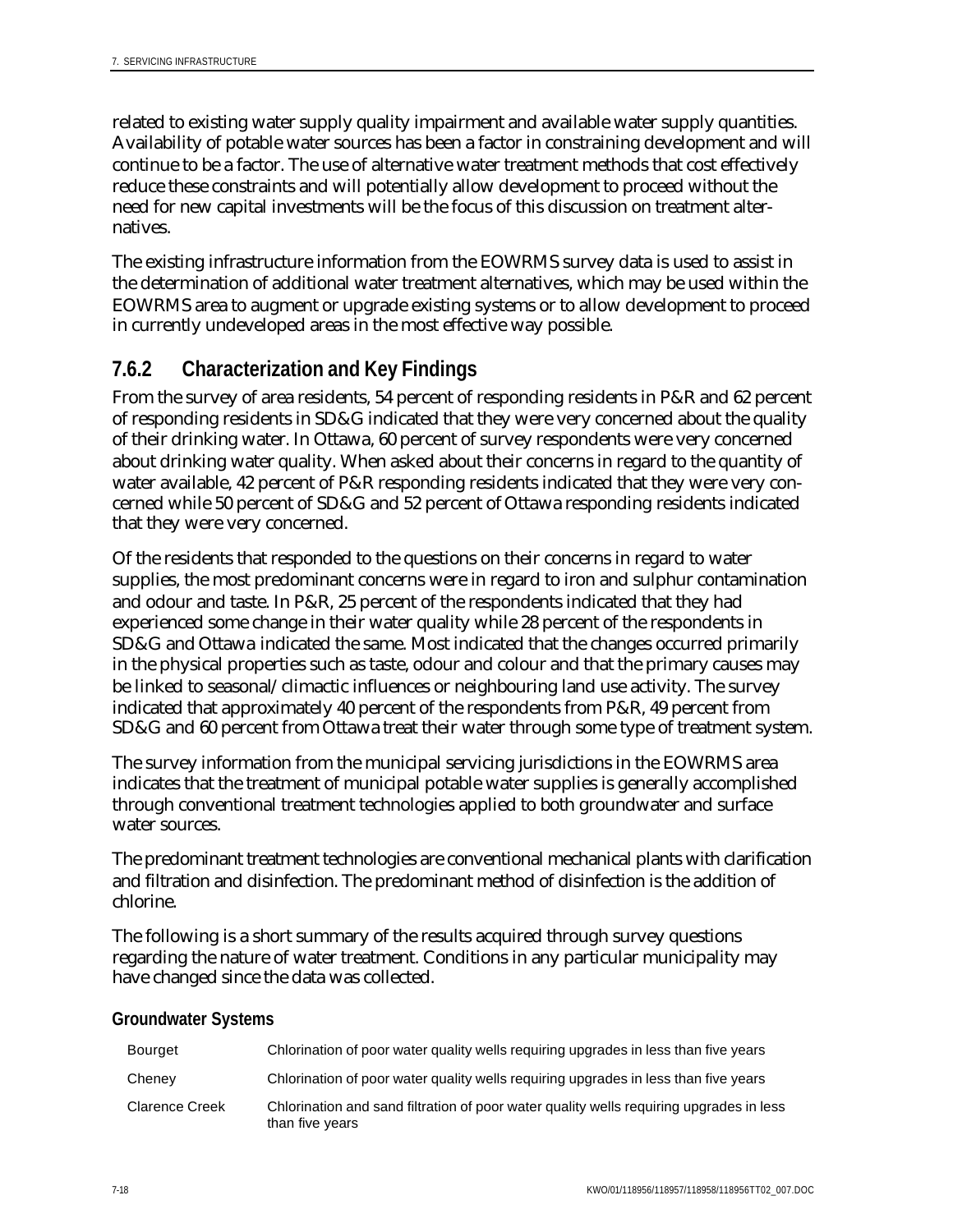| Hammond                    | Chlorination of poor water quality wells requiring upgrades in less than five years                    |
|----------------------------|--------------------------------------------------------------------------------------------------------|
| St. Pascal Baylon          | Hydrogen Peroxide, chlorination and granulated carbon filtration requiring upgrade in<br>5 to 10 years |
| <b>Forest Park</b>         | Disinfection of poor quality groundwater to be replaced by new system from Limoges<br>in 2001          |
| St. Isidore                | New aeration tower and chemical treatment system                                                       |
| Embrun                     | New treatment system in 1996 with iron removal                                                         |
| Russell                    | Aeration and chlorination system replacement anticipated in 11 to 20 years                             |
| L'Original                 | Poor quality water chlorinated at present, new supply from Hawkesbury in next 5 years                  |
| Greely (private<br>system) | Private chlorinated system                                                                             |
| Glen Robertson             | Chlorination system replacement in 5 to 10 years                                                       |
| Lancaster                  | Chlorination                                                                                           |
| Chesterville               | Chlorination system to be replaced in less than 5 years                                                |
| Winchester                 | Chlorination system to be replaced in less than 5 years                                                |
| Crysler                    | Chlorination system to be replaced in 5 years to 10 years                                              |
| Finch                      | Pressure filters, aeration tower and chlorination needing replacement in less than 5<br>years          |
| Moose Creek                | Chlorination system to be replaced in less than 5 years                                                |
| Newington                  | Chlorination needing replacement in 20 years                                                           |
| <b>Osnabruck Centre</b>    | Chlorination system to be replaced in less than 5 years                                                |
| Vars                       | Chlorination and granular activated carbon filtration requiring replacement in more<br>than 20 years   |

## **Surface Water Systems**

| Rockland          | Conventional clarification and filtration and disinfection plant to be upgraded in 5 to<br>10 years       |
|-------------------|-----------------------------------------------------------------------------------------------------------|
| Casselman         | Conventional clarification and filtration and disinfection plant                                          |
| Alfred - Lefaivre | Conventional mechanical plant with clarification and filtration with replacement in<br>more than 20 years |
| Plantagenet       | Conventional mechanical plant with clarification and filtration with replacement in<br>more than 10 years |
| Wendover          | New mechanical clarification and filtration plant in 1999                                                 |
| Hawksbury         | Conventional plant with chlorination                                                                      |
| Vankleek Hill     | Chlorinated water from Hawksbury                                                                          |
| Alexandria        | Flouration, sedimentation and filtration to be replaced in over 10 years                                  |

## **Alternative Technologies**

Surface water supplies in the EOWRMS area require conventional treatment and disinfection according to the MOE regulations. Groundwater sources for potable water supplies in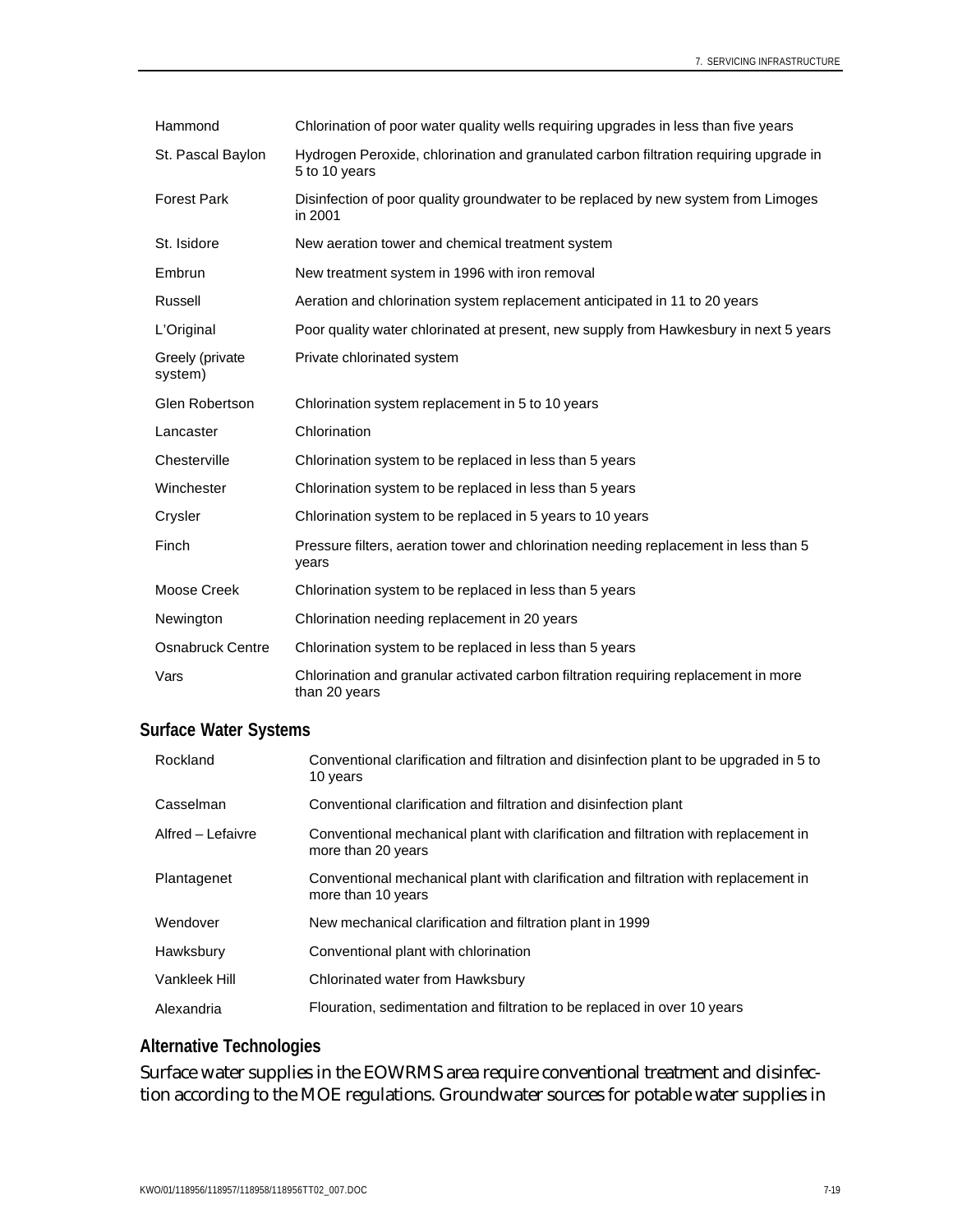many areas experience poor water quality and many groundwater sources require treatment beyond the regulated levels of disinfection.

The review of water treatment options that are applicable to the EOWRMS area produced the following alternatives:

- Conventional Clarification Processes/Technologies
	- − Conventional Clarification
	- − Dissolved Air Flotation (DAF)
	- − Upflow Solids Contact Units
- Filtration Technologies
	- − Granular Media Filters
	- − Biologically Active GAC Filters (BAC)
	- GAC Packed Bed Adsorption
- **Membranes**
- Oxidants/Disinfectants
	- − Chlorine
	- − Chloramines
	- − Chlorine Dioxide
	- − Ozone
	- − Ultraviolet Light (UV)
	- − Potassium Permanganate
- Backwash Treatment and Recycle
- Filter Backwash Treatment
- Membrane Concentrate Treatment
- Solids Handling Processes
- Thickening
	- − Gravity Thickeners
	- − Gravity Belt Thickening
	- − Dissolved Air Flotation
- **Dewatering** 
	- − Centrifuges
	- − Belt Filter Press
- Solids Disposal

Complete descriptions of these technologies, including selected environmental and health objectives characteristics for these technologies are included in this report as Appendix E.

## **7.6.3 Relevance to Regional Water Strategy**

From a regional planning perspective, it would be beneficial to develop a water treatment planning tool similar to that put forth in this report for wastewater treatment applications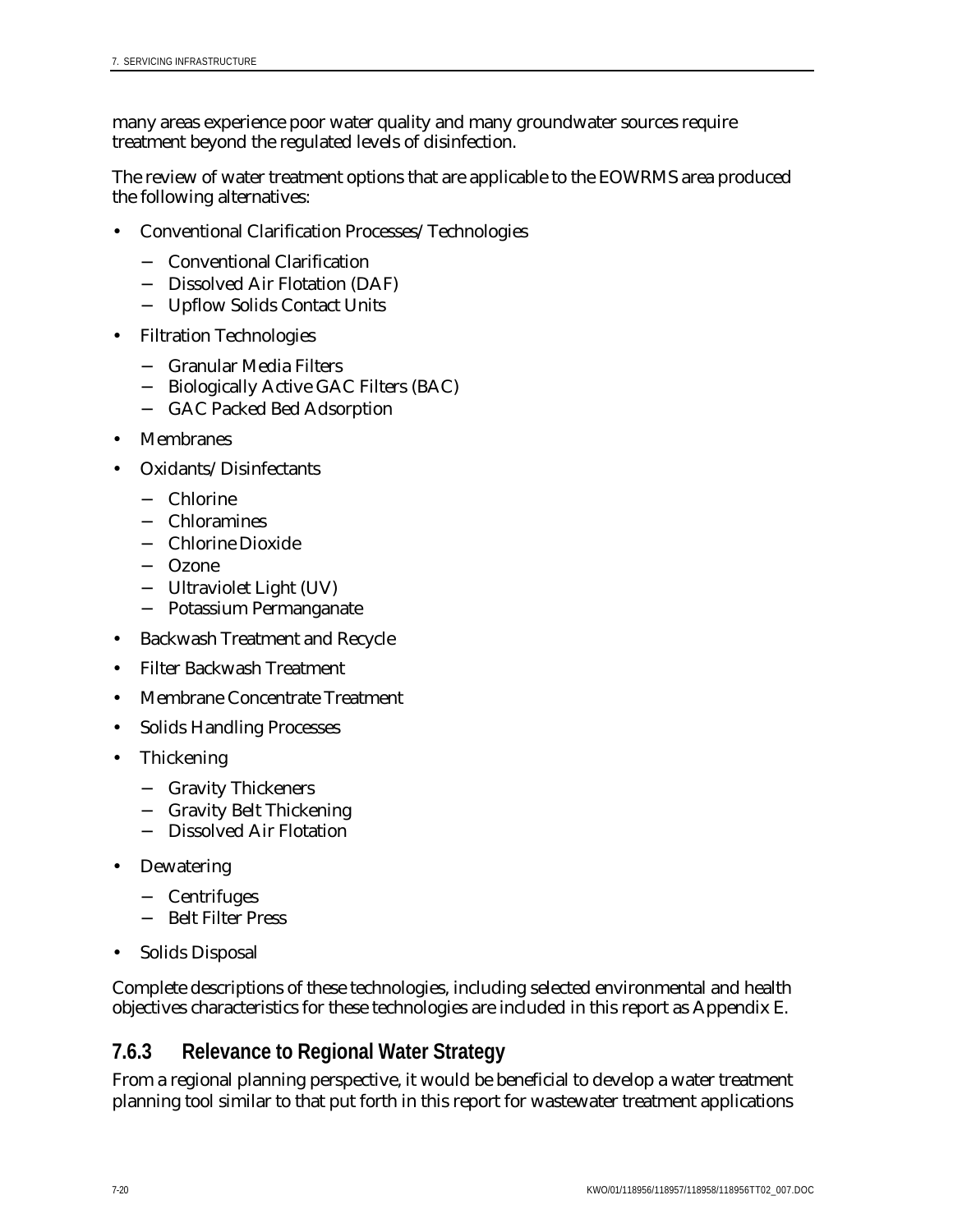that would allow for the most effective and efficient treatment alternative to be selected for each application across the region.

An example of such a planning tool is provided below:

### *Option 1 – Which development category does the proposal fall under: near border, just beyond border, or rural area?*

Near border: Can the development be linked to an existing municipal service? Issues such as transmission costs, boundary considerations and operating agreements must be considered. If connection to full municipal service is not possible, then a communal system should be considered, see Option 5. Other development situations for Option 3 include development in rural areas. If connection to full municipal service is possible, then go to Option 2.

#### *Option 2 – Is there adequate capacity at the full service facilities?*

A plant capacity assessment and a water source availability study should be performed. If there is insufficient capacity or not enough source water then go to Option 5. If there is sufficient capacity and available source water then the new development can be serviced by full municipal service facilities.

#### *Option 3 – Can the facilities be expanded?*

The existing water treatment facility should be assessed to determine if there is opportunity to expand the treatment capacity at the facility and if there is adequate water supply available to accommodate the anticipated growth. If there is adequate available supply then this option should be examined. If there is not then another source must be found to accommodate the new development (see Option 5).

#### *Option 4 – Are there sufficient households for a public communal system?*

Individual well systems are normally cost-effective for individual or small development units. If there are 5 or more units in a development then a communal system application should be examined from a water availability and cost-effectiveness standpoint.

#### *Option 5 – Is a public communal system favourable?*

If it has been determined that an existing full service facility nearby cannot supply enough potable water then the a new communal system should be considered. Communal systems verses individual private systems must be examined from a treatment and supply cost effective perspective.

#### *Option 6 – Are there less than five (5) households that require sewage service?*

If there are less than five households, future growth is projected to be minimal, and site and public conditions are favourable, then individual private onsite well systems are to be considered.

The treatment technology issues that must be incorporated into the decision making process for selection of the most effective and efficient water treatment option from a regional perspective are the same as those listed for the application of the tool to waster treatment options.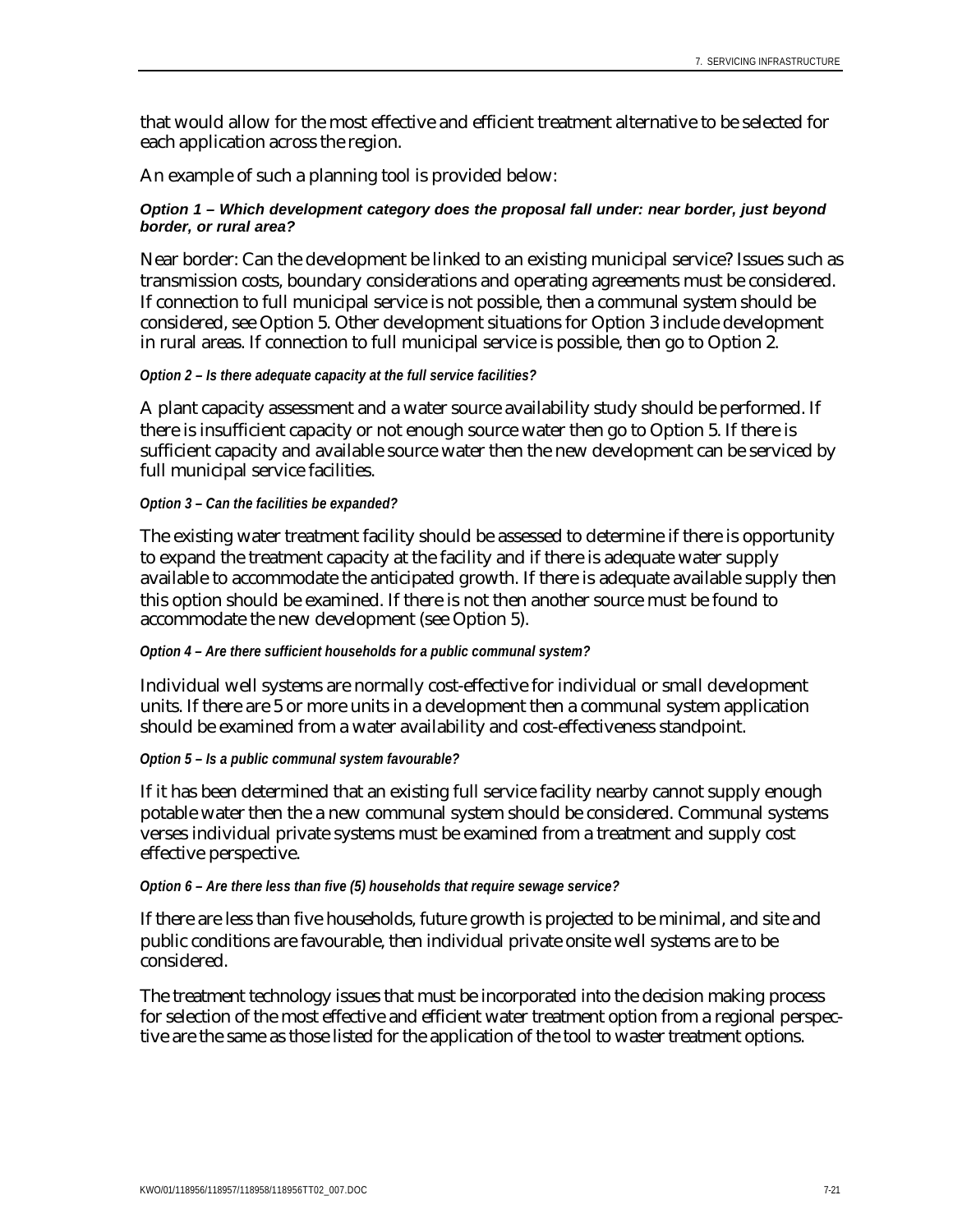## **Applicability of Policy and Guidelines**

## **New MOE Regulations**

In mid-2000, the MOE released new regulations that govern the delivery of potable water from municipal treatment systems. The new policy addresses medium sized to large size delivery systems. Regulations are being developed that will address smaller communal type systems. Private well systems are not yet included in the regulations.

The new MOE regulations apply to all water treatment plants capable of supplying more than 250,000 litres of water per day or a system that serves more than 5 residences. The detailed regulations are available from the MOE or can be located on the MOE web site.

The new regulations are meant to provide more guidance to water suppliers in regard to the required reporting procedures, sampling procedures and treatment requirements for potable water supplies across all of Ontario. The regulations have been in place since the latter part of the summer, 2000, and also require that all water suppliers capable of supplying more than 250,000 litres of water per day or a system that serves more than 5 residences have an engineering report on the condition of their water supply system and the maintenance and operations of that system completed by a stipulated time.

The treatment minimums for supplies have also changed and, in a summary form, are:

- The minimum level of treatment is disinfection for groundwater sources.
- The minimum level of treatment for surface water sources is chemically assisted filtration and disinfection or some other treatment that delivers water of equal or better quality.

These new regulations have a few implications for EOWRMS municipalities. All supply systems have been or are being inspected and audited. Results of these audits are now pending to the MOE. It is possible that, in some cases, significant equipment upgrades or replacements will be necessary. Once all of the results are in, the requirements should be reviewed to explore possibilities for regional servicing opportunities.

The regulations do not present technical barriers to small communities in Eastern Ontario. There are technologies available that will effectively meet the regulations. There may, however, be an additional cost of implementation and monitoring in some communities that would not have been required prior to the introduction of the new regulations.

## **7.6.4 Recommendations**

The new MOE regulations set forth a comprehensive set of requirements for the operation and maintenance of water treatment facilities. Once a supply and treatment technology has been selected, the regulations govern their application.

In the determination of the most appropriate servicing options from a supply perspective, the most appropriate water supply and distribution option may be best determined through a strategy that is applied region wide. A simple planning tool, such as the one presented in this Section under "Relevance to Regional Water Strategy", for the selection of the most effective and efficient means of supplying water to regional residents should be developed and incorporated into official plans and regional planning documents. This planning tool could be developed in a similar format to the example provided earlier for the selection of the most effective and efficient wastewater servicing and treatment alternatives.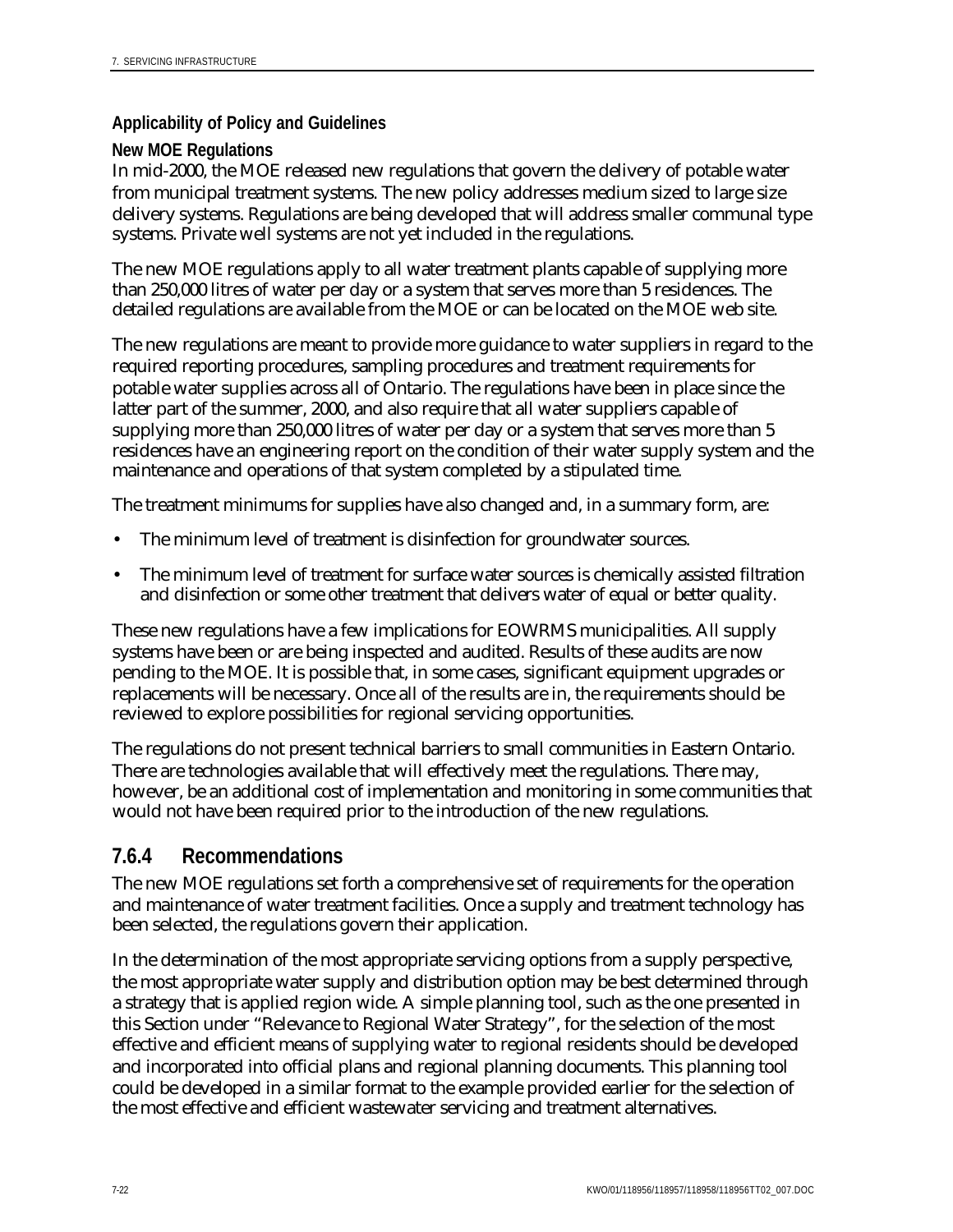It is recommended that the opportunities to most effectively and efficiently meet the requirements of the new MOE regulations be explored from a treatment and servicing perspective. The requirements of the new regulations should be a critical factor integrated into the planning tool for the selection of servicing and treatment options.

The development of this tool should be facilitated through a regional planning study carried out to assess the requirements for additional water supply and treatment in the region over the next 20-year planning period. The planning tool for water supply servicing would also incorporate the existing information about Permits to Take Water and the recommendations made in this report in regard to the decision making process required for additional permits to take water from surface water sources.

# **7.7 Stormwater Management, Stream Protection/ Remediation and Erosion Control**

## **7.7.1 Overview**

Management of stormwater, the protection and rehabilitation of stream corridors and erosion control along watercourses are best approached through an integrated strategy with coincidental best management practices. The selection of appropriate best management alternatives for the study area requires an evaluation of the options available. This evaluation has been carried out based on a review of the appropriate BMPs for stormwater management and watercourse protection including erosion control. The proper management of stormwater is an important consideration in an evaluation of the constraints that can impact the feasibility of development in areas that fall under the EOWRMS.

# **7.7.2 Characterization and Key Findings**

## **Stormwater Management (Hydrotechnical) BMPs**

The contribution of stormwater to receiving-stream impairment can be very site-specific. Therefore, it is necessary to look at a broad range of stormwater control options to develop the most efficient and effective methods for management.

In Ontario, the issues of management of stormwater quantity and quality have been addressed through the guidance of the MOE and the Ministry of Natural Resources (MNR). Stormwater quantity and quality management principles and design practices of the MOE and MNR have been documented in a number of reports, including: *Interim Stormwater Quality Control Guidelines for a New Development*, 1991, *Stormwater Quality Best Management Practices*, 1991 and, more recently, *Stormwater Management Practices Planning and Design Manual*, 1994 (currently being updated). A BMP approach to stormwater management on a watershed basis is the basic premise of the most recent MOE guidelines.

The approval of stormwater management practices is generally carried out through the municipality in conjunction with the local Conservation Authority, the MNR and DFO. Each authority has its own objectives, although the two principle goals are the safe conveyance of stormwater runoff and the protection of aquatic habitats. The MNR and DFO requirements for the protection of aquatic habitat can be a barrier to the implementation of some stormwater management practices that do not address habitat concerns. Similarly, the municipal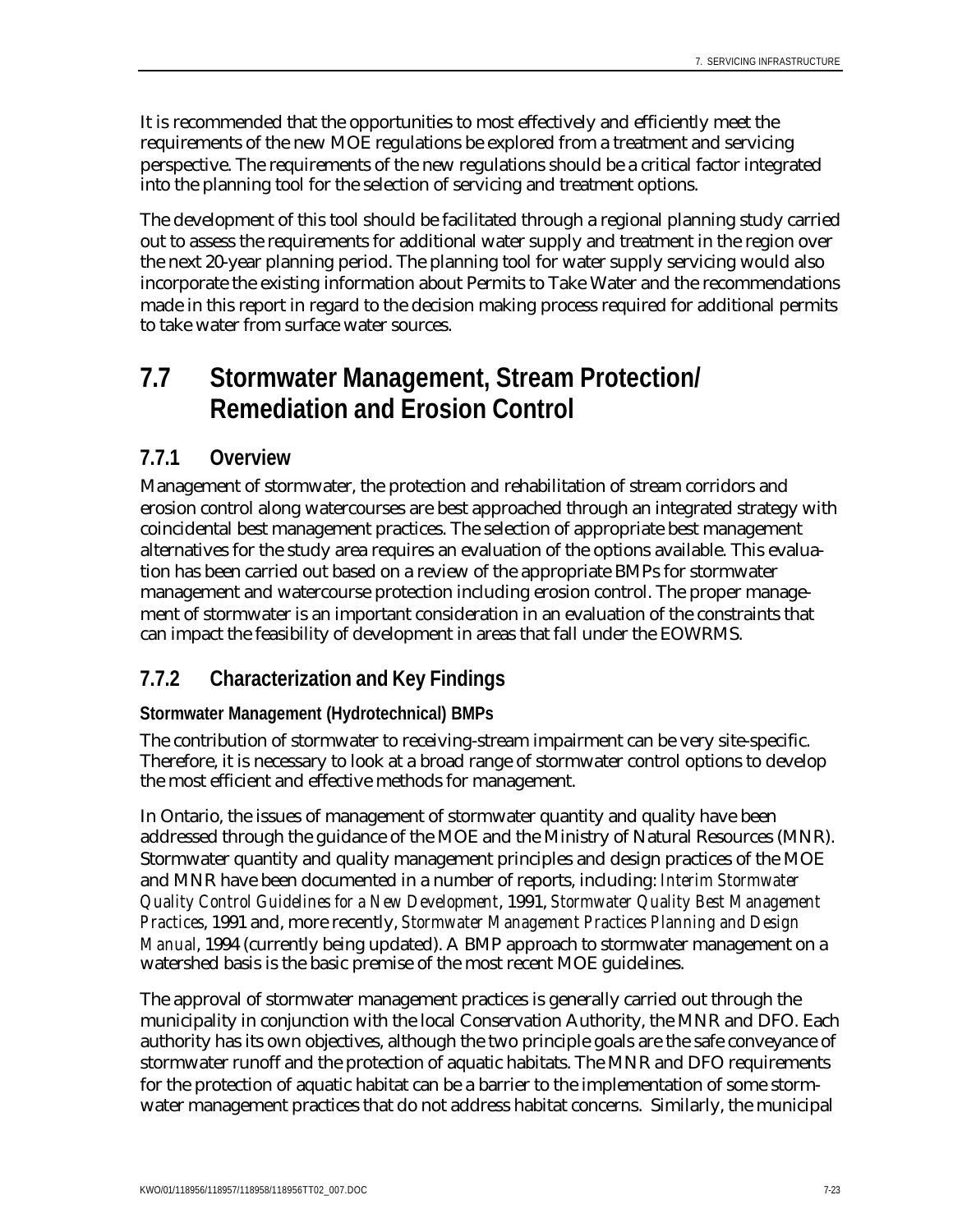requirements for flood protection and safety may be a barrier to the implementation of some stormwater management practices that do not provide adequate protection.

The control options have been organized as follows:

- Source control options
- Conveyance control options
- End-of-pipe control options
- Watercourse

## **Source Controls**

- Porous Pavement
- Erosion/Sediment Control
- Footing Drain Disconnection (to surface discharge)
- Water Quality Inlets
- Increase Pervious Areas (Land Use Control)
- Control of Road De-icers
- Control of Fertilizers and Pesticides
- Industrial Runoff Control
- Discharge Bylaw Review/Implementation
- Enforcement of Oil/Grease or Hazardous Material Disposal Bylaws
- Public Education

## **Conveyance Controls**

- Infiltration Trenches and Basins (can also be considered end-of-pipe control)
- Pervious Exfiltration Pipe
- Pervious Catchbasins or Manholes
- Grassed Swales
- Culvert Sizing

## **End-of-Pipe Controls**

- Wetlands
- Wet Ponds
- Dry Ponds

## **Stream Protection and Enhancement**

**TABLE 7.2**

**ALTERNATIVE SOLUTIONS TO STREAM DETERIORATION**

| <b>Condition or Process Observed</b>           | Alternative                                                                                                                                                                       |  |
|------------------------------------------------|-----------------------------------------------------------------------------------------------------------------------------------------------------------------------------------|--|
| Toe erosion and upper bank failure             | 1. Vegetated geogrid<br>2. Live cribwall<br>3. Rock toe with vegetation<br>4. Conventional riprap                                                                                 |  |
| Local bank scour                               | 1. Branchpacking<br>2. Vegetated geogrid<br>3. Live cribwall<br>4. Live fascine<br>5. Joint planting<br>6. Tree revetment<br>7. Conventional vegetation<br>8. Conventional riprap |  |
| Loss of riparian cover or green space linkages | 1. Establish Buffer Zones                                                                                                                                                         |  |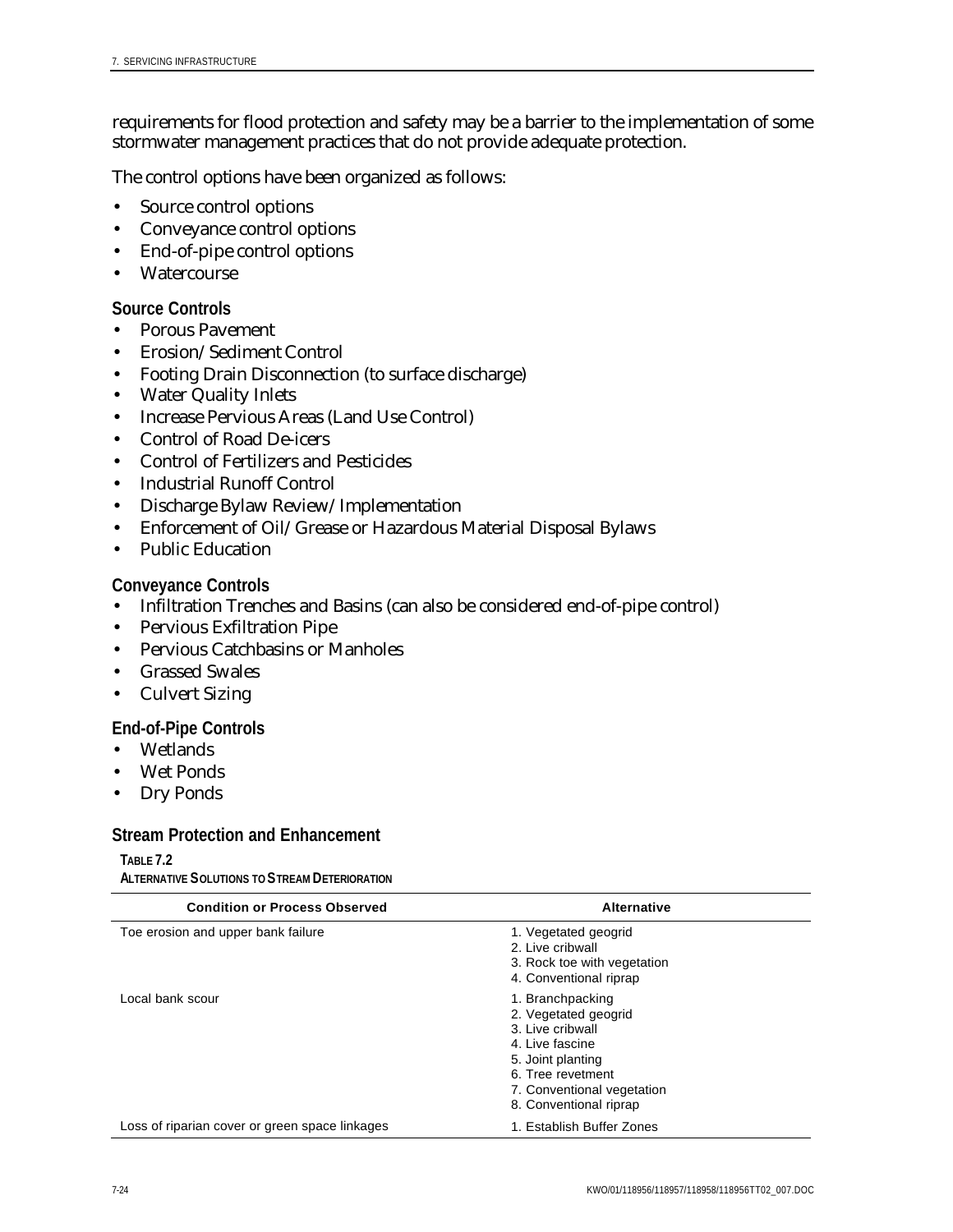#### **TABLE 7.2 ALTERNATIVE SOLUTIONS TO STREAM DETERIORATION**

| <b>Condition or Process Observed</b> | Alternative                                                       |  |
|--------------------------------------|-------------------------------------------------------------------|--|
|                                      | 2. Replant riparian areas<br>3. Establish protected habitat areas |  |

# **7.7.3 Relevance to Regional Water Strategy**

The current integrated planning approach to stormwater addresses both stormwater conveyance issues and ecological stability and enhancement. A brief description of the evolution of stormwater management will provide an understanding of the important considerations in this approach.

In the mid-1970s, concerns over watercourse stability and capacity provided the driving force behind the requirement for stormwater detention facilities in new subdivisions to protect property from flooding and erosion. One of the primary requirements was to maintain peak runoff rates at predevelopment levels for a specified return period. In short, the primary focus was on hydrotechnical solutions.

By the late 1980s, a watershed management approach was becoming an integral part of stormwater management and master drainage planning in Ontario. This approach was an outcome of the realization that facility designers had to take into consideration environmental planning and protection together with drainage design and layout of drainage facilities.

Today, concern for the environment has furthered the evolution of watershed management and drainage planning philosophy. One of the goals of the EOWRMS planning process is to examine an integrated stormwater management strategy that is hydrotechnically sound, environmentally responsible, and fiscally achievable.

Under the term, "integrated stormwater management plan," planning for stormwater management has five overall objectives:

- Ensure appropriate conveyance of urban runoff from developed areas to the stream
- Alleviate potential environmental, drainage, erosion, and flooding concerns
- Protect major stream resources, including riparian and aquatic habitat
- Remediate potential water quality problems
- Allow orderly and planned development to proceed

The goal is to develop an integrated stormwater management strategy that protects property while sustaining natural systems and accommodating growth.

An integrated stormwater management strategy comprises two distinct components:

| <b>Component</b>                              | <b>Management</b><br><b>Objective</b> | Hydrotechnical<br><b>Focus</b>         | <b>Type of Impact</b>                                                                                                       |
|-----------------------------------------------|---------------------------------------|----------------------------------------|-----------------------------------------------------------------------------------------------------------------------------|
| Hydrotechnical                                | Protect property                      | Infrequently occurring<br>large storms | Dramatic (flood and erosion damage<br>resulting from peak flows)                                                            |
| Environmental<br>(enhanced<br>hydrotechnical) | Protect ecosystems                    | Frequently occurring<br>small storms   | Insidious (water quality deterioration,<br>watercourse erosion, and sedimentation<br>resulting from the increased number of |

#### **TABLE 7.3 STORMWATER MANAGEMENT STRATEGY**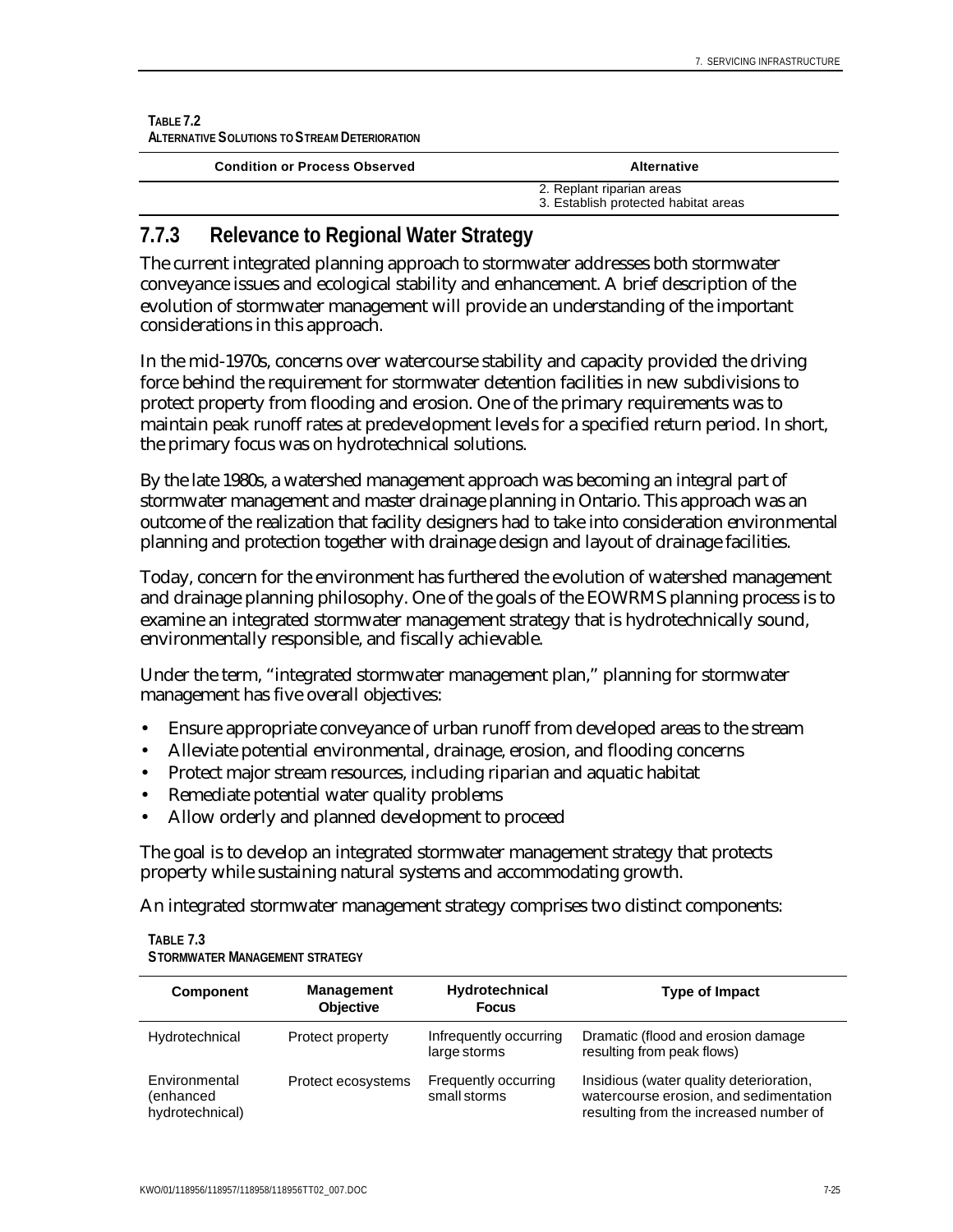### **Development of an Integrated EOWRMS Stormwater Management Plan**

A set of six strategic objectives that provide a framework for the development of an integrated stormwater management plan is presented in Table 7.4. The goal of the stormwater management plan would be to implement BMPs that mitigate the effects of development so that the rate of stream channel change is stabilized, and to minimize further loss of biodiversity and abundance.

**TABLE 7.4**

**FRAMEWORK FOR DEVELOPMENT OF AN INTEGRATED STORMWATER MANAGEMENT STRATEGY**

| <b>Action</b><br><b>Item</b> | <b>Identification of</b><br><b>Strategic Initiative</b>           | <b>Synopsis of Associated Strategic Objective</b>                                                                                                                                                                                                           |
|------------------------------|-------------------------------------------------------------------|-------------------------------------------------------------------------------------------------------------------------------------------------------------------------------------------------------------------------------------------------------------|
| 1                            | Adopt an ecosystem<br>approach to drainage<br>planning            | Bring together the environmental and technological paths in addressing the spectrum<br>of stormwater quality and environmental quality issues through the master drainage<br>planning process, and select environmental goals that are achievable           |
| 2                            | Protect environmental<br>resource values                          | Develop a practical aquatic habitat protection strategy that reflects understanding<br>of sustainability and biodiversity in an urban environment, and that attains a fair<br>and equitable balance between ecological protection and other community goals |
| 3                            | Integrate stormwater<br>management with land<br>use planning      | Adopt a watershed-based approach to sustainable development that considers the<br>relative placement of different land uses and the beneficial impact of alternative<br>stormwater management approaches on the hydrologic regime                           |
| 4                            | Construct facilities for<br>stormwater detention<br>and treatment | Assess the feasibility and effectiveness of constructing facilities at strategic<br>locations for peak flow attenuation and/or pollutant removal                                                                                                            |
| 5                            | Implement BMPs                                                    | Identify opportunities to apply other BMPs that are appropriate, that can be applied<br>at source, and that mitigate the more subtle changes in hydrology that would<br>otherwise result from increasingly higher percentages of impervious ground cover    |
| 6                            | Protect stream corridors<br>in the urban areas                    | Assess the cost-benefit implications of restoring ecological functions in greenways,<br>with the objective of preserving the environment while achieving a balance with<br>other demands and goals                                                          |

Proper stormwater management is essential for the protection of surface water resources. The development of consistent stormwater management strategies is particularly important from a regional perspective because implementation of these strategies is best accomplished on a watershed basis. Conservation Authorities are very proactive in stormwater management and have already initiated many of the strategies discussed above.

The Total Phosphorus Management Program, which is being tested in the region by the MOE, is dependent on the effective characterization of stormwater. The reductions in phosphorus from stormwater must be accurately quantified for the program to be effective.

Protection of surface water resources also includes the protection and enhancement of stream corridors and the limitation of erosion. The surface water quality of many streams can be protected and enhanced through the implementation of an integrated stormwater management program. Implementation of these programs in a regional program ensures that the most benefit is derived.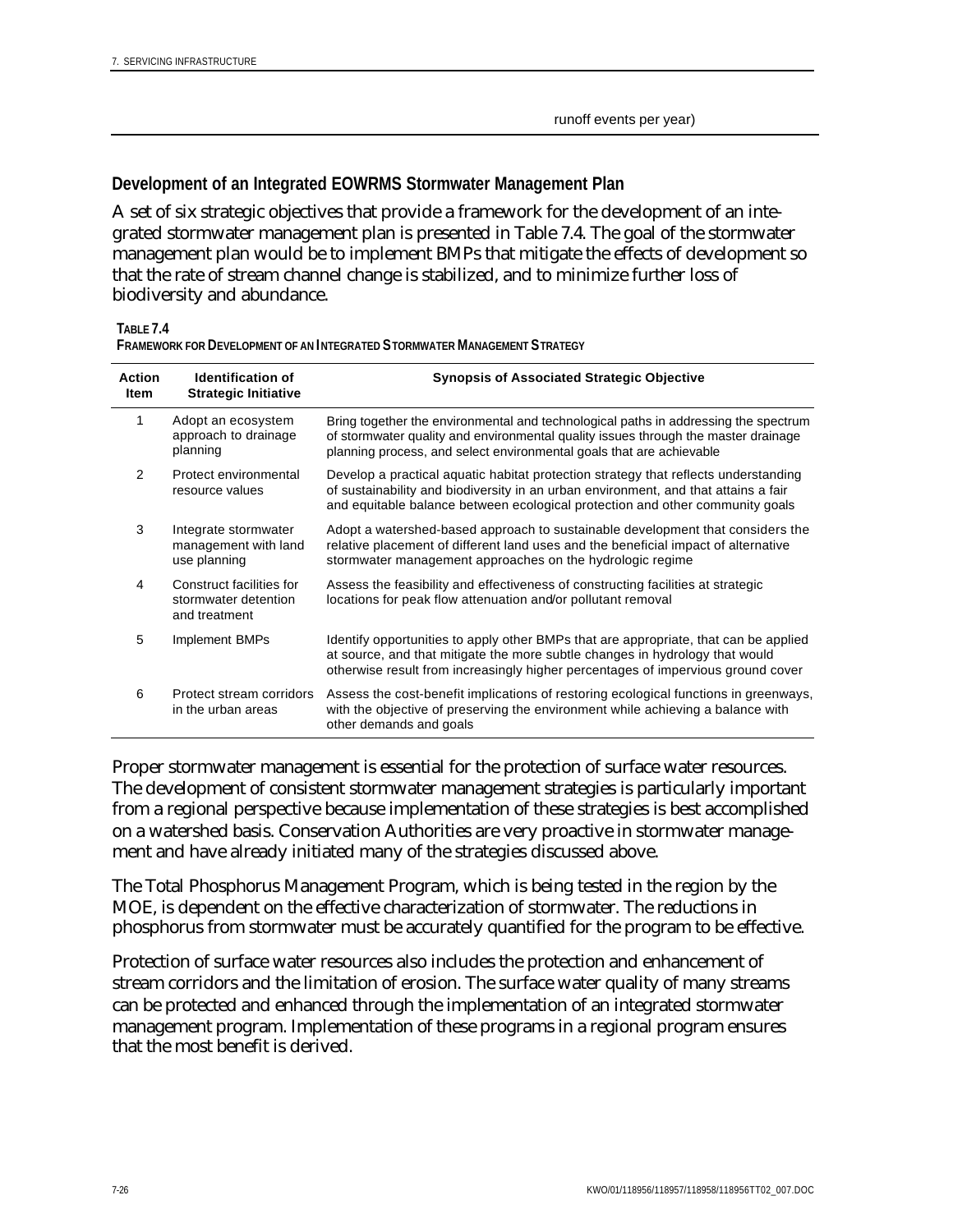## **7.7.4 Recommendations**

As this section has described, proper stormwater management has become an important consideration in the protection of surface water resources. To better protect surface water resources there are a number of recommendations for the management of stormwater. These recommendations include:

- The quality of stormwater should be more specifically addressed in Official Plans to include the objectives for stormwater management and applicable technologies that are to be promoted.
- Stormwater management strategies adopted in official plans should be consistent with a defined set of regional objectives for management of stormwater.
- The management of stormwater should be addressed from a subwatershed and watershed perspective that integrates regional objectives. A watershed-based approach will, in turn, provide the most benefit to the region in terms of surface water quality and protection of surface water resources.
- Strategies for improving the levels of contaminants contributed from non-point sources should be developed. These strategies should be developed on a regional basis and implemented on a subwatershed and watershed scale.
- The EOWRMS area has not been characterized in regard to the most effective stormwater management methods that have been applied locally or regionally. This characterization should be carried out to provide a useful starting point or baseline against which the performance of future management plan implementation and operation can be measured.
- It is recommended that stream corridor protection and enhancement measures be developed and implemented on a watershed basis. Stream corridor protection goals and strategies should be entrenched in official plans and consistent with a defined set of regional objectives for management of streams. Existing polices should be reviewed in light of this study.

# **7.8 Regional Water Demand**

## **7.8.1 Overview**

Human demand for and use of the water resource is one component of the hydrologic cycles described in Section 3, and is one of the main drivers of the EOWRMS project. Determining anthropogenic demand for water is a critical factor in assessing overall sustainability of the resource.

In 1996 Statistics Canada reported a total population in the EOWRMS area of approximately 168,400 (P&R 74,013; SD&G 63,898; and Ottawa 30,492) or 59,200 households. Results of the EOWRMS Municipal Infrastructure Survey (EMIS) indicate that approximately 35 percent (58,970) receive their water from municipal supply, while the remainder rely on private service, largely from groundwater.

Accurate figures are available for the water use or demand from municipal systems and some private industrial systems. However, there is very little documented empirical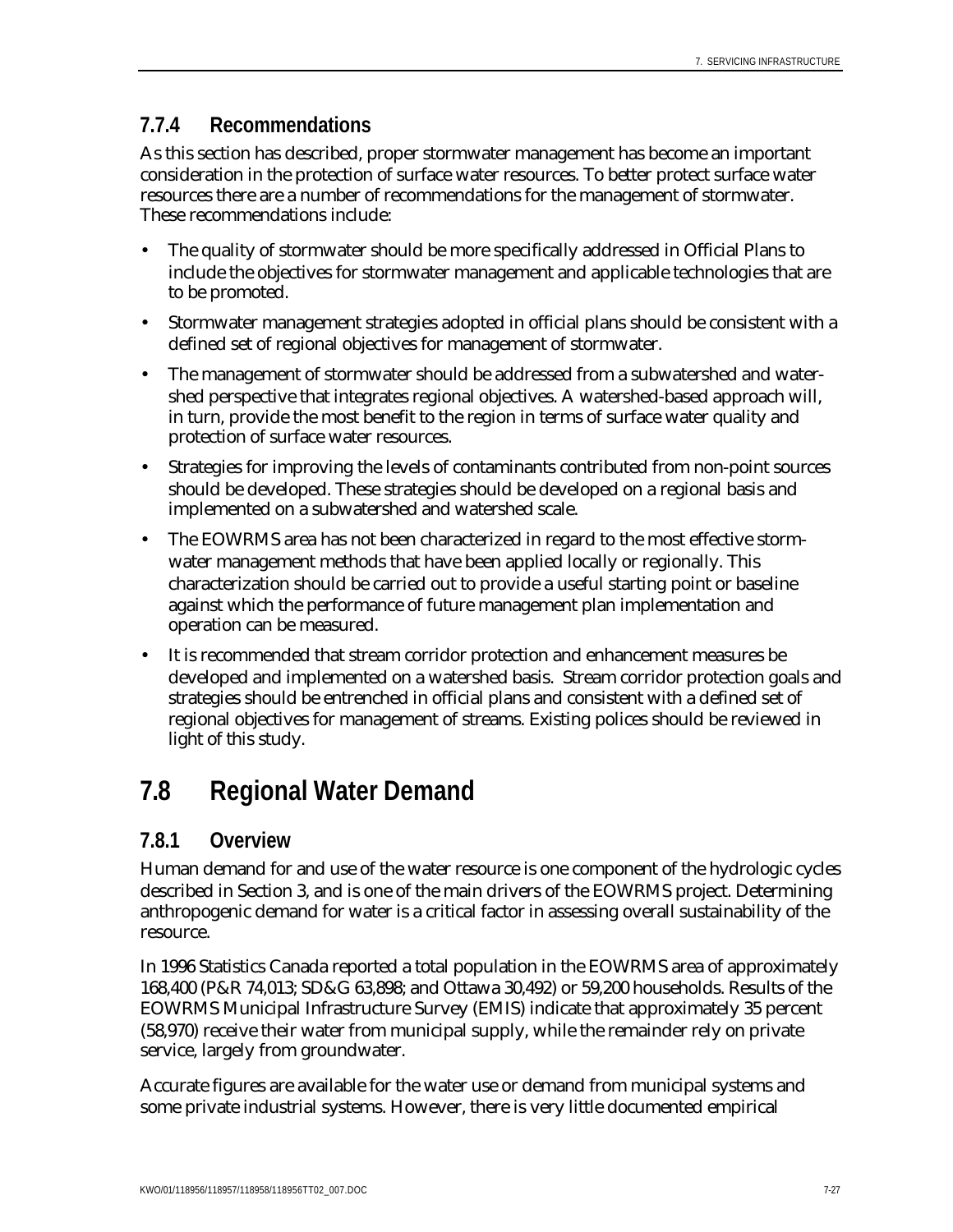evidence for the more than 300,000 private wells in rural Ontario. This section describes the approach used to estimate human demand for water in the study area.

## **7.8.2 Data Sources**

The paucity of water use data outside of municipal delivery services necessitated the use and application of a number of data sources in order to make reasonable estimates of water demand within the study area. The major sources employed include the following:

- Statistics Canada 1996 Census of Population
- MOE water-well record database
- MOE Permit to Take Water database
- EOWRMS Municipal Infrastructure Survey
- EOWRMS Water Resources Survey,
- Environment Canada's Municipal (water) Use Database (MUD)
- Research by Dr. Reid Kreutzwiser and Dr. Rob de Loë (University of Guelph 2000) and Ecologistics Limited (1993) on agriculture and rural water use
- Research by Marnie Vandierendock (1996) for the MNR on water use in Ontario

## **Limitations**

The MOE water well database is populated almost exclusively by records from drilled wells. Therefore, depending on the geology of a particular region, there can be significant underrepresentation from dug wells; this is believed to be the case in Eastern Ontario. This limitation has been partially addressed through results obtained from the EOWRMS Water Resources Survey.

There is no current requirement in the MOE Permit To Take Water process to record actual volumes of water used from permitted sites. Only information related to maximum permitted withdrawals is recorded.

There has been very little research in Ontario regarding water use patterns from users of private water supplies. Water use patterns between urban and rural dwellers are believed to be quite different (Vandierendonck, 1996), with rural users using less that their urban counterpart. The per captia estimates used in this study are based on research from the Grand River watershed. Their representativeness to the EOWRMS area has not been established.

## **7.8.3 Assumptions**

The consolidated census division (basically the former Townships in the study areas) was used as the minimum geographic unit of analysis.

Total demand is estimated as agricultural use + municipal supply + private domestic supply + permitted industrial/commercial supply and is expressed in m3/yr. One m3 is equal to 1000 litres.

Water use has been attributed to groundwater and surface water sources where possible.

Responses from the EOWRMS Water Resources Survey are assumed to be representative of the study area as a whole.

Responses from the EOWRMS Municipal Infrastructure survey are assumed to reliable.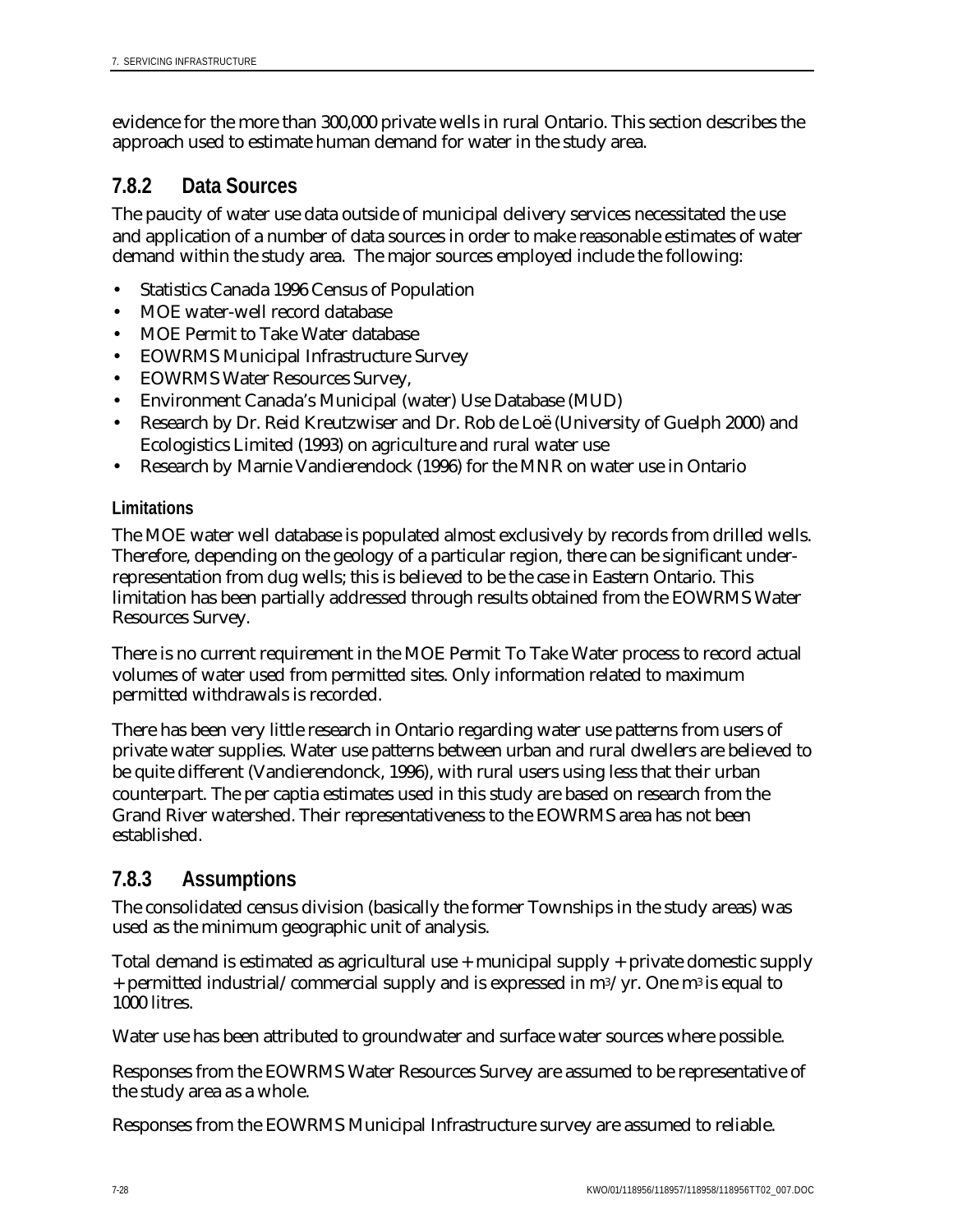For computational purposes, agricultural water demand is assumed to rely on ground water sources.

Permits to take water that could not be located geographically or that did not have sufficient data to calculate maximum permitted volumes have been excluded.

Future demand has been based on population projection estimates provided by the EOWRMS municipalities.

## **7.8.4 Approach and Methods**

Demand for water was estimated for the following major categories of water users:

- Rural Domestics Users
- Agricultural Production
- Municipal Supply
- Other non-municipal MOE permitted uses
- Golf Courses

### **Rural Domestic Water Use**

Rural domestic water use is defined as a typical private residential supply system in a rural area that is reliant on groundwater or surface water sources.

MOE water well records provide an indication of the number of drilled wells in the region; however they do not generally account for shallow dug wells or provide any information concerning the volume of water being withdrawn from individual wells or the population served by individual wells. Therefore well records do not provide a robust dataset for calculating estimates.

The estimate of rural domestic water use is therefore based on a population approach. Total population of the study areas is known from the census of population. The EOWRMS municipal infrastructure survey provides information on the population served by municipal water supply systems. Therefore, through deduction, the difference between total census population and population served by municipal water supply would indicate the population supplied by private sources of water.

The EOWRMS municipal infrastructure survey provides data on average annual volumes from municipal systems. These figures provide aggregate water volumes for the combines, residential, commercial, institutional and industrial customers hooked into the system.

The approach for estimating rural domestic water use is based on Vandierendock (1996) *Report to the Ontario Ministry of Natural Resources on Water Use in Ontario. The Water Network, University of Waterloo*. This approach assumes a per capita use of 159 litres per day (approx. 58 m3/yr) for rural users and is derived from empirical work undertaken in the Grand River Watershed for non-agricultural water use. Comparatively, urban water uses average approximately 300-350 litres per capita per day in Ontario.

## **Municipal Communal Supply**

Most municipal water supply systems in the EOWRMS area require a Permit to Take Water (PTTW) from the MOE. The permit database only contains information on maximum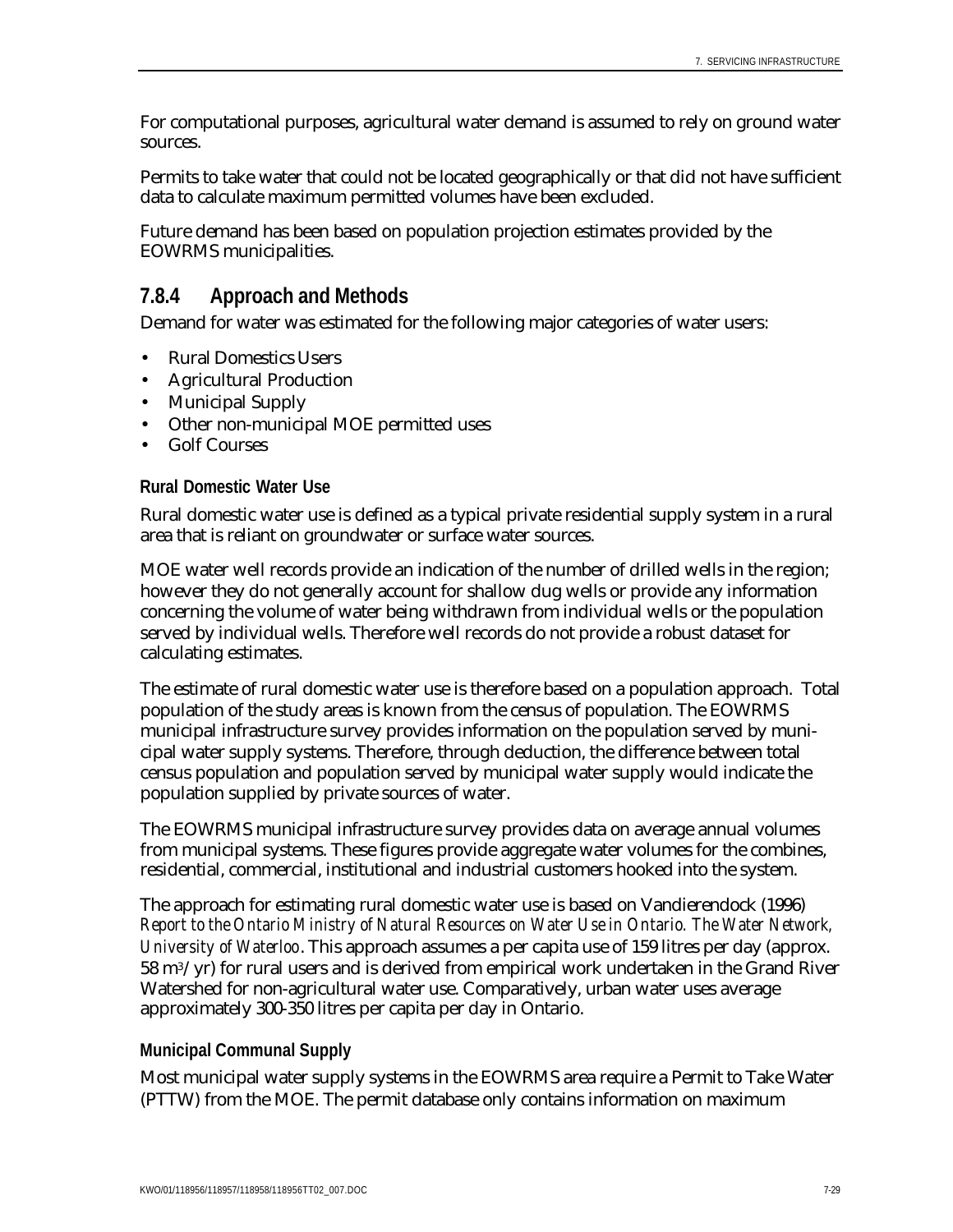allowable withdrawals. The permitting system and administration does not require or provide for recording of actual water use.

Municipal water supplies are based on the average annual production volumes reported for groundwater and surface water systems in the EOWRMS municipal infrastructure survey. This database provides a more accurate estimate of actual water use for individual municipal systems than the MOE permit database.

### **Agricultural Water Use**

Agriculture is a significant contributor to the economy of Eastern Ontario. Farmers can also be significant users of water for activities such as spraying, washing, cleaning, animal needs, and, in some cases, irrigation.

The agricultural water use estimates were developed by Ecologistics Limited (1993) under contract to the MOE and have been modified and improved by Kreutzwiser and de Loë, (2000). Use estimates are based on a series of coefficients for different activities/processes associated with animal and crop production.

### **Industrial Water Use**

Under the *Ontario Water Resources Act*, water users who plan to withdraw in excess of 50,000 litres (50 m3) per day require a PTTW from the MOE. Agriculture producers are exempt from this requirement. Permitting data are maintained in a database that includes, among other information, name of permit holder, location and source of withdrawal point, water source (surface or ground), and maximum permitted withdrawals. Maximum withdrawal figures likely overestimate actual withdrawals. Records of actual withdrawals are not required or recorded under the permitting system.

Non-municipal supply users have active permits to take water in the EOWRMS region. These include industry, golf courses, mineral extraction and selected miscellaneous users. Municipal withdrawals have been accounted for in the EOWRMS municipal infrastructure survey.

The study was supplied with permit data for the study area. The database was culled to remove records for expired permits and records that had insufficient information to calculate maximum permitted withdrawals.

## **Golf Courses**

A total of 26 golf courses were identified in the study area, 8 in P&R, 9 in SD&G and 9 in Ottawa. Of these courses, seven have permits to take water. These permitted volumes are accounted for in the permitted sources. For the remaining courses, an 18-hole water demand equivalent of 65,172  $\text{m}^3/\text{yr}$  was applied. This figure is derived from work completed by Ecologistics Limited (1993) that estimated golf course water use for the province on a regional basis. Water uses coefficients were developed for irrigation, spraying, equipment washing, and other uses.

### **Source of Supply**

Some of the data sources used for this portion of the study provide an indication of the sources (groundwater or surface water) of water supply for most users in the EOWRMS Area. Data sources that provide this information are: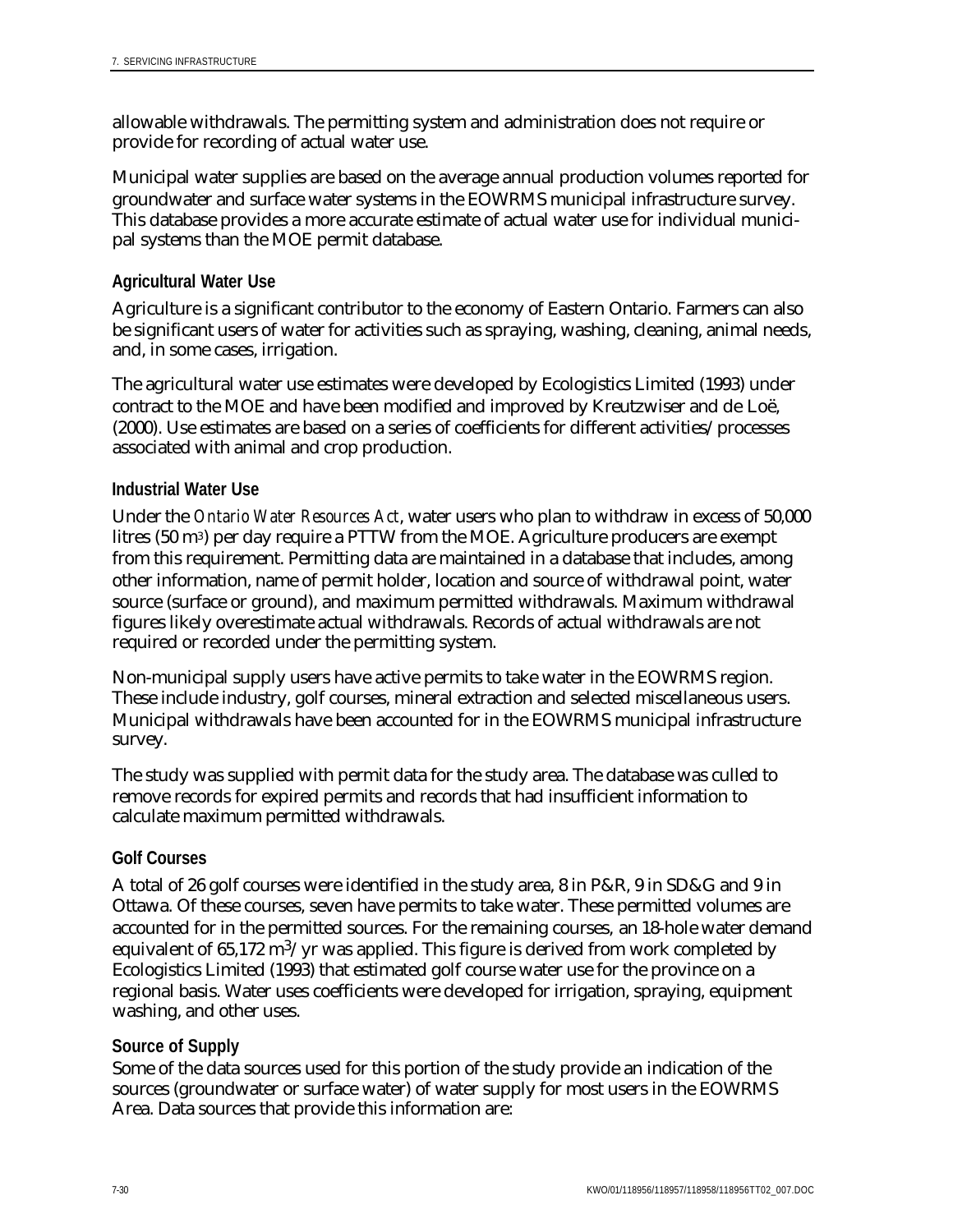- EOWRMS Municipal Infrastructure Survey
- EOWRMS Water Resources Survey
- MOE Permit to Take Water Database
- Environment Canada's MUD

These sources were used as the basis for partitioning water withdrawals between groundwater and surface water sources.

## **7.8.5 Future Demand**

Population projections were used to estimate future water demand to circa 2020. Projections were obtained from the EOWRMS co-operating municipalities and are provided in the following tables.

#### **TABLE 7.5**

**POPULATION PROJECTIONS FOR THE UNITED COUNTIES OF PRESCOTT AND RUSSELL, 2001 AND 2019**

|                | UCPR(L)<br>MMAH(M)<br>$ROC(H)$ * | 1996  | 2001  | 2019   | % change<br>1996 to 2019 |
|----------------|----------------------------------|-------|-------|--------|--------------------------|
| Clarence-      | L                                | 18633 | 22075 | 30915  | 70.6%                    |
| Rockland       | M                                | 19998 | 24136 | 35767  | 78.9%                    |
|                | H                                | 19898 | 24653 | 39700  | 99.5%                    |
| Hawkesbury     | L                                | 10163 | 10256 | 12023  | 18.3%                    |
|                | M                                | 10907 | 11214 | 13909  | 27.5%                    |
|                | H                                | 10852 | 11454 | 15439  | 42.3%                    |
| Casselman      | L                                | 2877  | 3368  | 5526   | 92.1%                    |
|                | M                                | 3088  | 3682  | 6393   | 107.7%                   |
|                | H                                | 3072  | 3761  | 7096   | 131%                     |
| Alfred-        | L                                | 8315  | 8423  | 10043  | 20.8%                    |
| Plantagenet    | M                                | 8924  | 9209  | 11619  | 30.2%                    |
|                | H                                | 8879  | 9407  | 12897  | 45.3%                    |
| Champlain      | L                                | 8375  | 8835  | 10455  | 24.8%                    |
|                | M                                | 8989  | 9660  | 12095  | 34.6%                    |
|                | H                                | 8943  | 9867  | 13426  | 50.1%                    |
| East           | L                                | 3296  | 3408  | 3948   | 19.8%                    |
| Hawkesbury     | M                                | 3538  | 3726  | 4568   | 29.1%                    |
|                | H                                | 3520  | 3806  | 5070   | 44.0%                    |
| Nation         | L                                | 10478 | 10742 | 12229  | 16.7%                    |
|                | M                                | 11246 | 11745 | 14149  | 25.8%                    |
|                | H                                | 11189 | 11997 | 14705  | 31.4%                    |
| Russell        | L                                | 11877 | 14007 | 22751  | 91.6%                    |
|                | M                                | 12747 | 15314 | 26322  | 106%                     |
|                | H                                | 12683 | 15643 | 29217  | 130%                     |
| Prescott-      | L                                | 74013 | 81541 | 107902 | 45.8%                    |
| <b>Russell</b> | M                                | 79436 | 89154 | 124837 | 57.2%                    |
|                | H                                | 79036 | 91065 | 138566 | 75.3%                    |

*The MMAH (H) scenario was used as the basis for estimating future water demand.*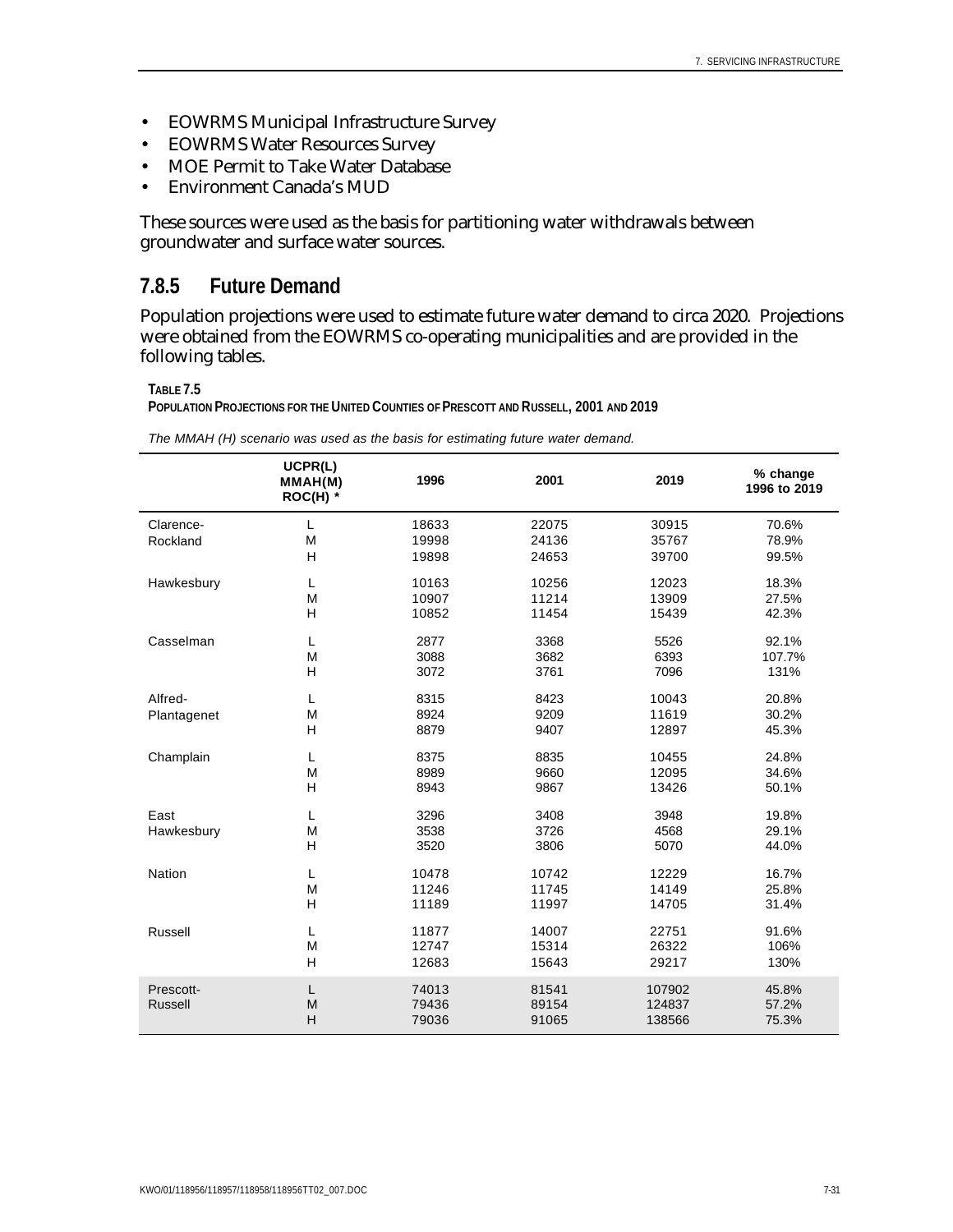#### **TABLE 7.5 POPULATION PROJECTIONS FOR THE UNITED COUNTIES OF PRESCOTT AND RUSSELL, 2001 AND 2019**

| UCPR(L)<br>MMAH(M)<br>$ROC(H)$ * | 1996 | 2001 | 2019 | % change<br>1996 to 2019 |
|----------------------------------|------|------|------|--------------------------|
|----------------------------------|------|------|------|--------------------------|

*The MMAH (H) scenario was used as the basis for estimating future water demand.*

\* Estimated housing requirements are based on population increase divided by average persons per dwelling for each municipality as stated in the census of 1996 of Statistics Canada.

Based on population projections prepared by the United Counties of Prescott and Russell Planning Department, the Ministry of Municipal Affairs and Housing (MMAH) and the Region of Ottawa-Carleton.

Source: United Counties of Prescott and Russell, 1999, Official Plan, Planning and Economic Development Department.

### **Stormont, Dundas and Glengarry**

The figures in the table below represent the "Diversification Scenario" that will be the basis for the SD&G forthcoming Official Plan.

#### **TABLE 7.6**

**POPULATION OF THE UNITED COUNTIES OF STORMONT, DUNDAS AND GLENGARRY ACTUAL IN 1996, PROJECTED FOR 2001 AND 2021**

*Diversification Scenario*

| <b>Population</b>          | 1996   | 2001   | 2021   | % change<br>1996 to 2021 |
|----------------------------|--------|--------|--------|--------------------------|
| South Dundas               | 10,866 | 11,440 | 13,656 | 25.7%                    |
| North Dundas               | 11.064 | 11,443 | 12,959 | 17.1%                    |
| South Stormont             | 11,584 | 12,126 | 14.293 | 23.4                     |
| North Stormont             | 6.960  | 7,079  | 7,557  | 8.6%                     |
| South Glengarry            | 12.649 | 13.287 | 15,838 | 25.2%                    |
| North Glengarry            | 10.755 | 11.527 | 14.616 | 35.9%                    |
| Total (excluding Cornwall) | 63,898 | 66,902 | 78.920 | 23.5%                    |

Source: Statistics Canada and Strategic Projections Inc. References: Strategic Projections Inc. 2000

#### **City of Ottawa**

**TABLE 7.7 POPULATION OF THE CITY OF OTTAWA ACTUAL IN 1996, PROJECTED FOR 2021**

| <b>Municipality</b>     | 1996*  | $2021**$ | % Change 1996-<br>2021 |
|-------------------------|--------|----------|------------------------|
| <b>Rural Gloucester</b> | 3.688  | 5.500    | 49.1%                  |
| <b>Rural Cumberland</b> | 10.900 | 15.000   | 37.6%                  |
| Osgoode                 | 15.904 | 25,300   | 59.1%                  |

\* Statistics Canada

\*\* Terry Van Kessel, City of Ottawa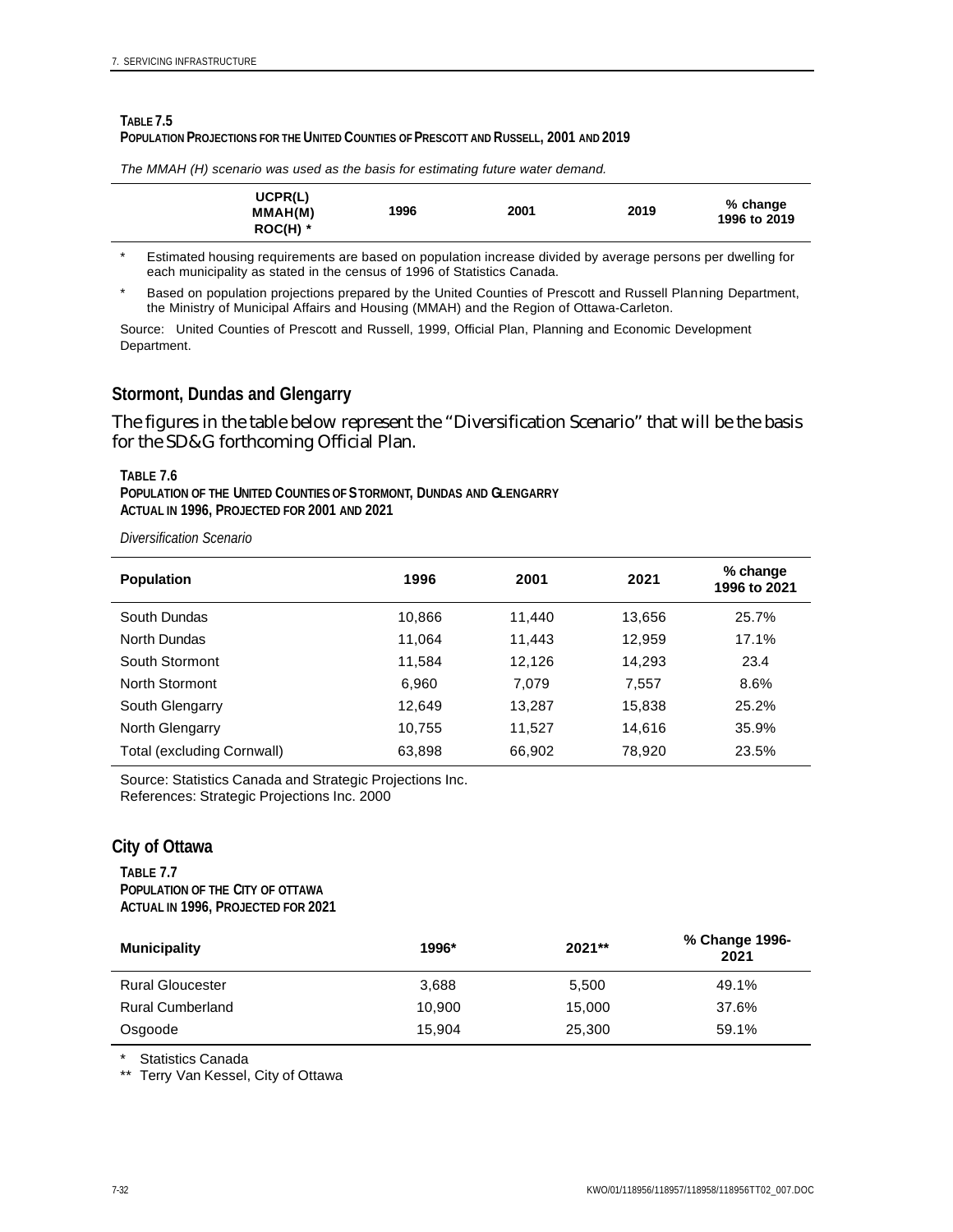## **7.8.6 Characterization**

### **Source of Supply**

Water demand was partitioned according to whether the supply was from groundwater or surface water. The principal surface water sources in the study areas include the Ottawa River, the St. Lawrence River, and the South Nation River.

### **Rural Domestic**

The MOE water well database provides a good source for determining the number of drilled wells in the study area. However, this dataset does not generally contain information on dug wells or private surface water intakes. The EOWRMS Community Survey provides information about the nature and sources of water supply for individual homes and business. Respondents were asked to indicate whether they had a dug well, a drilled well, or supplies from a lake or river. The results are listed below:

| <b>Municipality</b>                               | <b>Dug Wells</b> | <b>Drilled</b><br>Wells | <b>Surface</b><br>Water<br><b>Intakes</b> |
|---------------------------------------------------|------------------|-------------------------|-------------------------------------------|
| United Counties of Prescott and Russell           | 20%              | 30%                     | 2%                                        |
| United Counties of Stormont, Dundas and Glengarry | 11%              | 56%                     | 1%                                        |
| City of Ottawa                                    | 15%              | 77%                     | 0%                                        |

### **Municipal**

The municipal infrastructure survey provided information on the nature and extent of water supply sources. Data was provided for the following systems:

#### **TABLE 7.8**

**GROUNDWATER AND SURFACE WATER SUPPLY SYSTEMS**

| <b>Groundwater Supply</b>   | <b>Surface Water Supply</b>           |  |  |  |  |  |  |  |  |
|-----------------------------|---------------------------------------|--|--|--|--|--|--|--|--|
| <b>Prescott and Russell</b> |                                       |  |  |  |  |  |  |  |  |
| <b>Forest Park</b>          | Rockland                              |  |  |  |  |  |  |  |  |
| Embrun                      | Village of Casselman                  |  |  |  |  |  |  |  |  |
| Hammond                     | Town of Hawkesbury                    |  |  |  |  |  |  |  |  |
| Village of L'Original       | Village of Plantagenet                |  |  |  |  |  |  |  |  |
| <b>Clarence Creek</b>       | Town of Vancleek Hill                 |  |  |  |  |  |  |  |  |
| St. Isidore                 | Village of Alfred                     |  |  |  |  |  |  |  |  |
| Russell                     | <b>Hamlet of Lefaivre</b>             |  |  |  |  |  |  |  |  |
| Bourget                     | Hamlet of Wendover                    |  |  |  |  |  |  |  |  |
| St. Pascal Baylon           |                                       |  |  |  |  |  |  |  |  |
| Cheney                      |                                       |  |  |  |  |  |  |  |  |
|                             | <b>Ottawa</b>                         |  |  |  |  |  |  |  |  |
| Greely                      |                                       |  |  |  |  |  |  |  |  |
| Marionville                 |                                       |  |  |  |  |  |  |  |  |
| Vars                        |                                       |  |  |  |  |  |  |  |  |
|                             | <b>Stormont, Dundas and Glengarry</b> |  |  |  |  |  |  |  |  |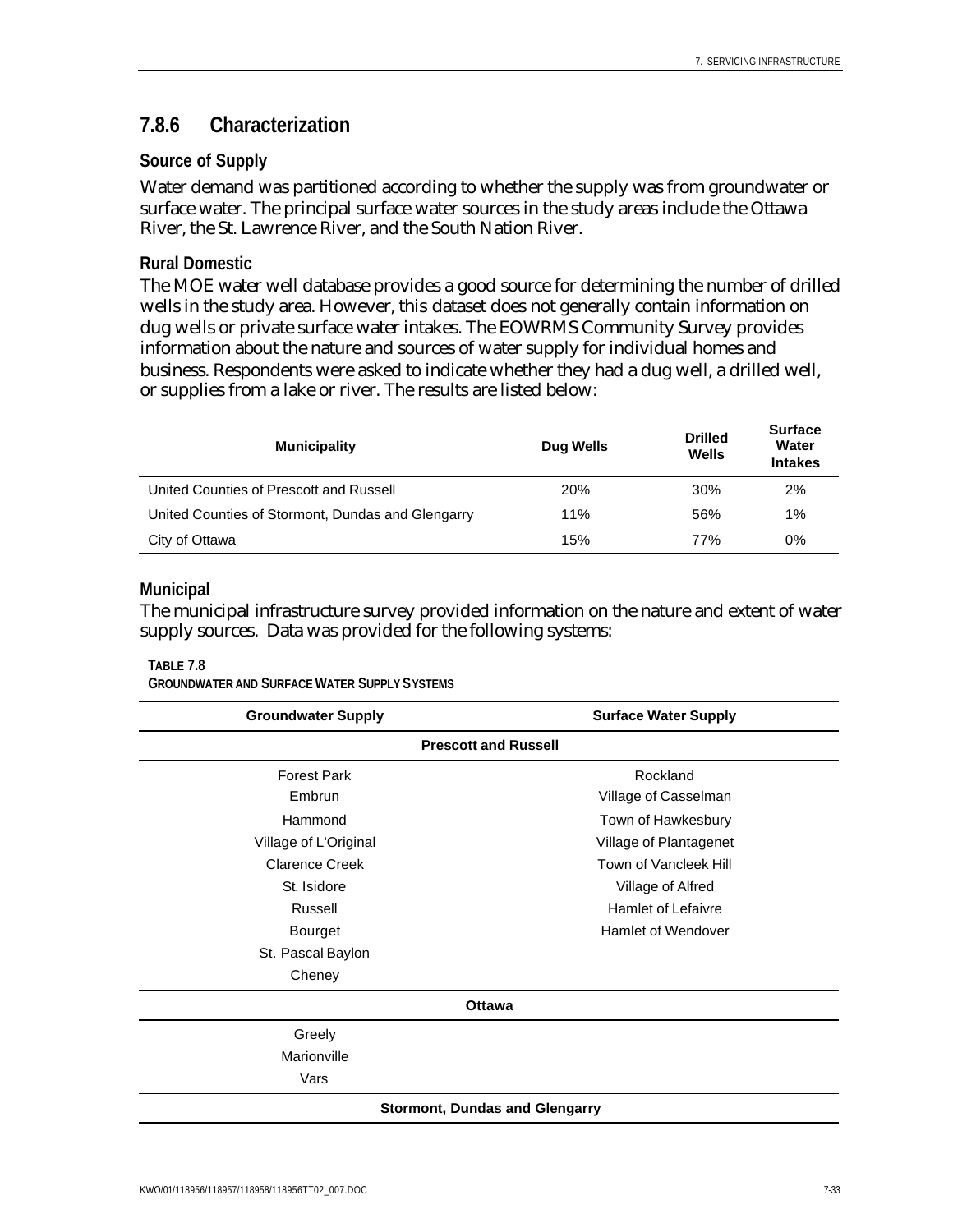| <b>Groundwater Supply</b> | <b>Surface Water Supply</b> |
|---------------------------|-----------------------------|
| Moose Creek               | Alexandria                  |
| Winchester                | Iroquois                    |
| Crysler                   | Long Sault                  |
| Glen Robertson            | Morrisburg                  |
| Chesterville              | Ingleside                   |
| Lancaster                 |                             |
| Newington                 |                             |
| <b>Redwood Estates</b>    |                             |
| Osnabruck Centre          |                             |

#### **TABLE 7.8 GROUNDWATER AND SURFACE WATER SUPPLY SYSTEMS**

### **Agriculture**

For computational purposes, agricultural water demand is assumed to rely on groundwater sources.

### **MOE Permit Data**

The MOE Permit to Take Water database records water withdrawals whether the sources of the withdrawals are from groundwater or surface water. The following table provides information on the number of permits used in the water demand calculations. Only data from active permits were included in the analysis

#### **TABLE 7.9**

**PERMIT TO TAKE WATER GROUNDWATER AND SURFACE WATER-WITHDRAWALS\***

|                     |              | <b>Groundwater</b>                      | <b>Surface Water</b> |                                          |  |  |
|---------------------|--------------|-----------------------------------------|----------------------|------------------------------------------|--|--|
| <b>Municipality</b> | # of Permits | <b>Max. Permitted</b><br>Use $(m^3/yr)$ | # of Permits         | <b>Max. Permitted</b><br>Use $(m^3$ /yr) |  |  |
| P&R                 | 13           | 1,413,020                               | 5                    | 425,897                                  |  |  |
| SD&G                | 3            | 163.250                                 | 0                    | ΝA                                       |  |  |
| City of Ottawa      | 16           | 4,525,867                               | 10                   | 3,655,653                                |  |  |

 $*$  Excludes approx. 32 million m<sup>3</sup>/yr permitted to Casselman Small Hydro, approximately 15 million max. permitted litres per day with missing data on number of days taking per year, and surface water diversions.

## **7.8.7 Current Water Demand**

Table 7.10 provides an aggregated summary of the water demand by various sectors and sources within the EOWRMS area.

Total annual water demand in the EOWRMS area is estimated at 34.3 million m<sup>3</sup>. Approximately two-thirds (63 percent) of the demand is from groundwater. The following chart provides a breakdown of water demand by user type used in the analysis.

## **Water Demand by Type**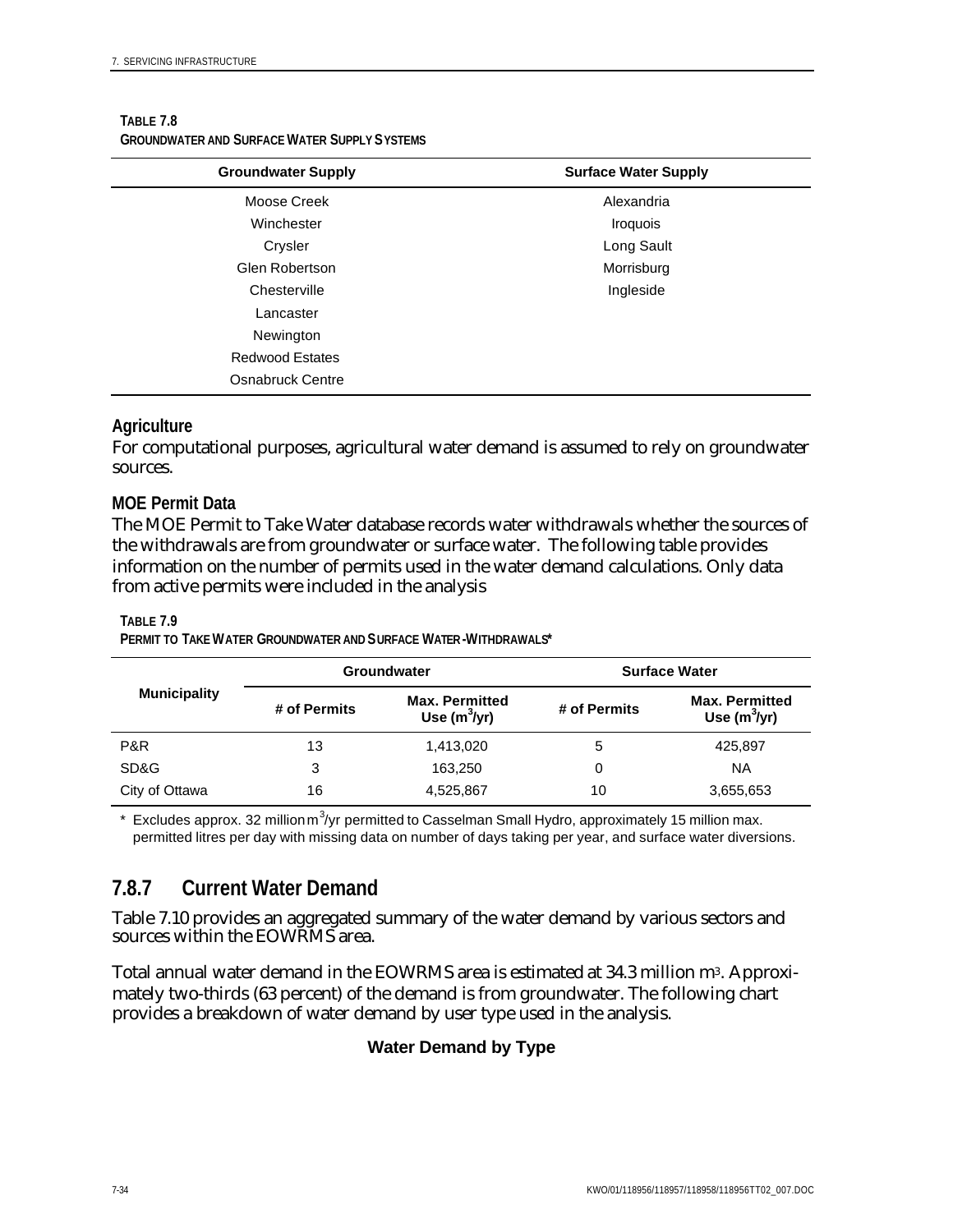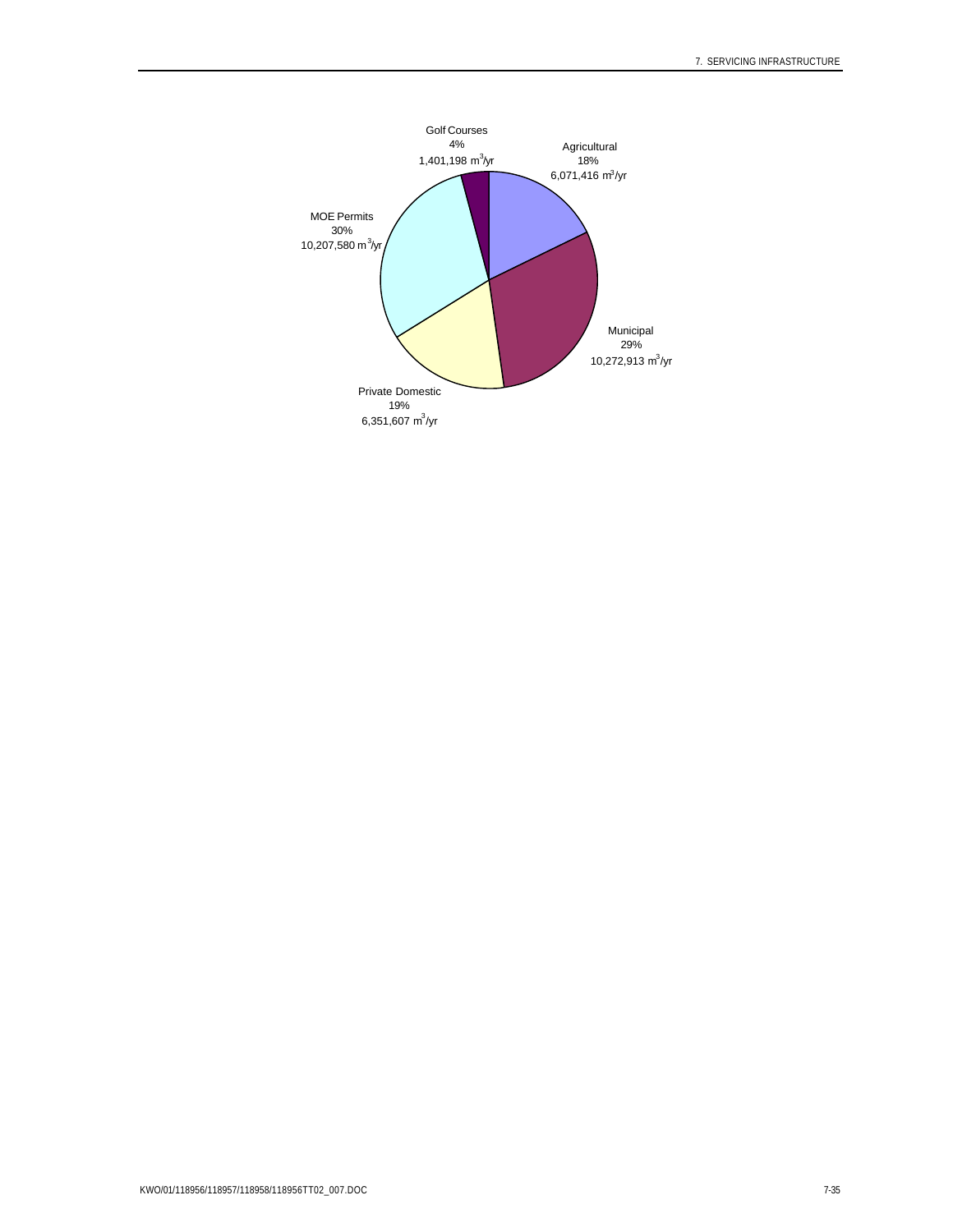#### **TABLE 7.10 WATER USE/CONSUMPTION CALCULATIONS**

*EOWRMS STUDY AREA WATER DEMAND*

| <b>Municipality</b>                 | <b>Water Use</b><br>from<br><b>Agriculture</b><br>(m3/yr)<br>(assume<br><b>GROUND-</b><br><b>WATER</b><br>source)* | Average<br>Annual<br><b>Production</b><br>from<br><b>Municipal</b><br>Groundwater<br>Systems<br>(m3/yr) ** | Average<br>Annual<br>Production<br>from<br><b>Municipal</b><br><b>Surface</b><br>Water<br>Systems<br>(m3/yr) ** | <b>TOTAL</b><br><b>Municipal</b><br>Water<br>Production<br>m3/yr (Y+Z) | <b>Domestic</b><br>Private<br><b>GROUND-</b><br><b>WATER Use</b><br>(based on<br>population)<br>m3/yr<br>$(S*58.04)$ *** | <b>Domestic</b><br><b>Private</b><br><b>SURFACE</b><br><b>WATER Use</b><br>(based on<br>population)<br>m3/yr<br>(R*58.04) *** | Total<br><b>Domestic</b><br><b>Private Water</b><br>Use (based<br>on<br>population)<br>m3/yr | <b>MOE</b><br><b>Permitted</b><br><b>GROUND-</b><br><b>WATER</b><br>Withdrawals<br>m3/y r@ | <b>MOE</b><br>Permitted<br><b>SURFACE</b><br><b>WATER</b><br>Withdrawals<br>@@ | <b>Golf Course</b><br>Use<br><b>GROUND-</b><br><b>WATER</b><br>based on 65,<br>172 m3/yr/18<br>hole<br>equivalent # | <b>Golf Course</b><br>Use<br><b>SURFACE</b><br><b>WATER</b><br>based on 65.<br>172 m3/yr/18<br>hole<br>equivalent # | <b>Total</b><br>Withdrawals<br>from<br><b>GROUND-</b><br><b>WATER</b><br><b>Sources</b><br>(including<br>PTTW data)<br>m3/yr | <b>Total</b><br>Withdrawals<br>from<br><b>SURFACE</b><br><b>WATER</b><br><b>Sources</b><br>(including<br>PTTW data)<br>m3/yr | Total<br>Withdrawals<br>from ALL<br><b>Sources</b><br>(including<br>PTTW data)<br>m3/yr |
|-------------------------------------|--------------------------------------------------------------------------------------------------------------------|------------------------------------------------------------------------------------------------------------|-----------------------------------------------------------------------------------------------------------------|------------------------------------------------------------------------|--------------------------------------------------------------------------------------------------------------------------|-------------------------------------------------------------------------------------------------------------------------------|----------------------------------------------------------------------------------------------|--------------------------------------------------------------------------------------------|--------------------------------------------------------------------------------|---------------------------------------------------------------------------------------------------------------------|---------------------------------------------------------------------------------------------------------------------|------------------------------------------------------------------------------------------------------------------------------|------------------------------------------------------------------------------------------------------------------------------|-----------------------------------------------------------------------------------------|
| Prescott & Russell U.C.             |                                                                                                                    |                                                                                                            |                                                                                                                 |                                                                        |                                                                                                                          |                                                                                                                               |                                                                                              |                                                                                            |                                                                                |                                                                                                                     |                                                                                                                     |                                                                                                                              |                                                                                                                              |                                                                                         |
| <b>Total P&amp;R</b>                | 2,273,189                                                                                                          | 1,311,037                                                                                                  | 2,731,979                                                                                                       | 4,043,016                                                              | 837,241.                                                                                                                 | 85,914                                                                                                                        | 923,155                                                                                      | 1,413,020                                                                                  | 425,897                                                                        | 179,223                                                                                                             | 179,223                                                                                                             | 7,013,710                                                                                                                    | 3,423,013                                                                                                                    | 10,436,723                                                                              |
| Stormont, Dundas & Glengarry U.C.   |                                                                                                                    |                                                                                                            |                                                                                                                 |                                                                        |                                                                                                                          |                                                                                                                               |                                                                                              |                                                                                            |                                                                                |                                                                                                                     |                                                                                                                     |                                                                                                                              |                                                                                                                              |                                                                                         |
| Total SD&G                          | 3,010,961                                                                                                          | 1,199,697                                                                                                  | 4,895,646                                                                                                       | 6,095,343                                                              | 2,682,494                                                                                                                | 37,086                                                                                                                        | 2,719,580                                                                                    | 163,250                                                                                    | 0                                                                              | 228,102                                                                                                             | 228,102                                                                                                             | 7,284,504                                                                                                                    | 5,160,834                                                                                                                    | 12,445,339                                                                              |
| <b>Region of Ottawa-Carleton</b>    |                                                                                                                    |                                                                                                            |                                                                                                                 |                                                                        |                                                                                                                          |                                                                                                                               |                                                                                              |                                                                                            |                                                                                |                                                                                                                     |                                                                                                                     |                                                                                                                              |                                                                                                                              |                                                                                         |
| <b>Total ROC</b>                    | 787,266                                                                                                            | 134,554                                                                                                    |                                                                                                                 | 134,554                                                                | 1,708,872                                                                                                                | 0                                                                                                                             | ,708,872                                                                                     | 4,549,761                                                                                  | 3,655,652                                                                      | 325,860                                                                                                             | 325,860                                                                                                             | 7,506,313                                                                                                                    | 3,981,512                                                                                                                    | 11,487,825                                                                              |
|                                     |                                                                                                                    |                                                                                                            |                                                                                                                 |                                                                        |                                                                                                                          |                                                                                                                               |                                                                                              |                                                                                            |                                                                                |                                                                                                                     |                                                                                                                     |                                                                                                                              |                                                                                                                              |                                                                                         |
| <b>EOWRMS</b><br><b>AREA Totals</b> | 6,071,416                                                                                                          | 2,645,288                                                                                                  | 7,627,625                                                                                                       | 10,272,913                                                             | 6,228,607                                                                                                                | 123,001                                                                                                                       | 6,351,607                                                                                    | 6,126,031                                                                                  | 4,081,549                                                                      | 0                                                                                                                   | 0                                                                                                                   | 21,804,527                                                                                                                   | 12,565,360                                                                                                                   | 34,369,887                                                                              |

NOTES \* from Kreutzwiser and de loe (1999)

\*\* from EOWRMS Infrastructure Questionnaire

\*\*\* 58.04 m3 is estimated per capta volume of rural water use per year from Vandierendonck 1996

@ excludes approx. 32 million m3/yr permitted to Casselman Small Hydro

@ excludes approximately 15 million max. permitted litres per day with missing usage (days taking per year) in MOE database

@@ excludes surface water diversions

# excludes MOE permitted use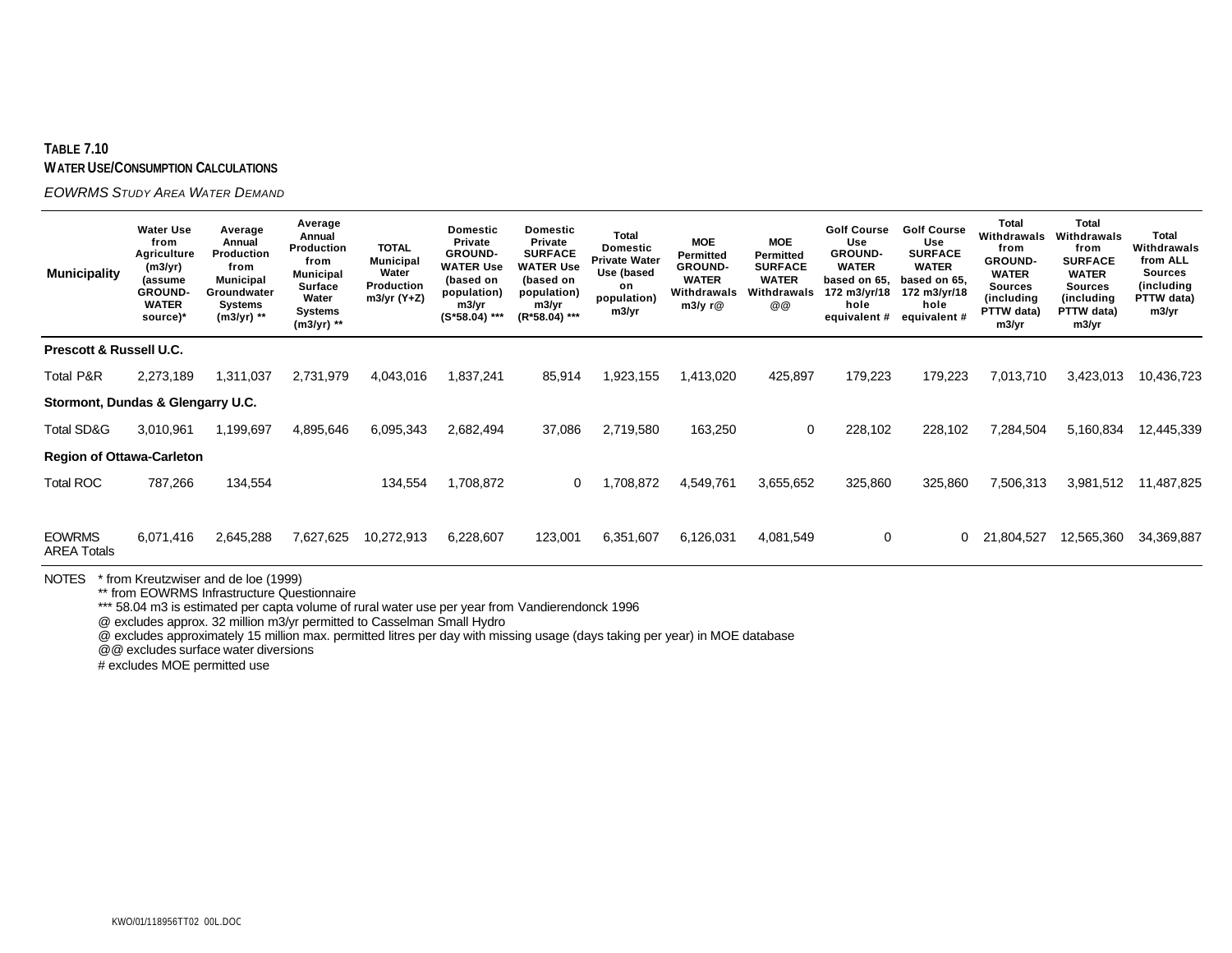## **7.8.8 Future Water Demand**

Future water demand for private and municipal sources was estimated based on population projections to approximately 2020. Estimates are based on current observed trends in water demand.

It is estimated that combined surface and groundwater water demand will increase by approximately 20 percent over the next 20 years as a result of projected population increases. Groundwater demand is projected in increase by 18 percent and surface water use by 25 percent. Table 7.11 provides a breakdown on a study area basis.

| <b>Municipality</b> |          | <b>2020 Estimated Future</b><br><b>Groundwater Demand</b> |          | <b>2020 Estimated Future</b><br><b>Surface Water Demand</b> | 2020 Estimated Future Total<br><b>Water Demand</b> |          |  |
|---------------------|----------|-----------------------------------------------------------|----------|-------------------------------------------------------------|----------------------------------------------------|----------|--|
|                     | $m3$ /yr | % Change                                                  | $m3$ /yr | % Change                                                    | $m3$ /yr                                           | % Change |  |
| P&R                 | 9156418  | $+30.5$                                                   | 5158663  | $+50.7$                                                     | 14315081                                           | $+37.2$  |  |
| SD&G                | 8074624  | $+11.3$                                                   | 6483248  | $+26.4$                                                     | 14557872                                           | $+17.6$  |  |
| City of Ottawa      | 8425876  | $+12.2$                                                   | 3981512  | $N/C^*$                                                     | 12407388                                           | 12.3     |  |

**TABLE 7.11 2020 ESTIMATED FUTURE WATER DEMAND**

\*Data on surface water withdrawals in the Ottawa portion of the study area is derived exclusively from the PTTW database. There is insufficient data to identify use trends to forecast future conditions.

## **7.8.9 Key Findings**

Annual estimated water demand in the study area is 34.3 million  $m^3/yr$ .

Sixty-three percent (28.1  $\text{m}^3/\text{yr}$ ) of this demand (of this demand is from groundwater sources).

The majority of surface water demand is associated with the Ottawa and St. Lawrence rivers as major sources of municipal supply.

Together municipal and private domestic demand accounts for almost half of the annual water demand in the study area (29 percent for municipal and 19 percent for private domestic).

Future demand will increase by 12 to 30 percent from groundwater and 26 to 51 percent from surface water based on existing use trends and population projections.

## **7.8.10 Relevance to Regional Water Strategy**

The importance of water resources cannot be overstated. In Ontario there are abundant supplies of fresh water from both groundwater and surface water sources. But the location and quality of these resources is diverse and not unlimited. The MOE has admitted that it does not know how much water is available in the province for taking purposes (Environmental Commissioner of Ontario, 2001). The MOE introduced the Water Taking and Transfer Regulation in 1999 (O. Reg. 285/99) that established criteria for MOE staff to consider when issuing PTTW, including a requirement to give precedence to the impact of the PTTW on natural functions of the ecosystem. A critical review of the PTTW system by the Environmental Commissioner of Ontario (2001) revealed that MOE is not effective in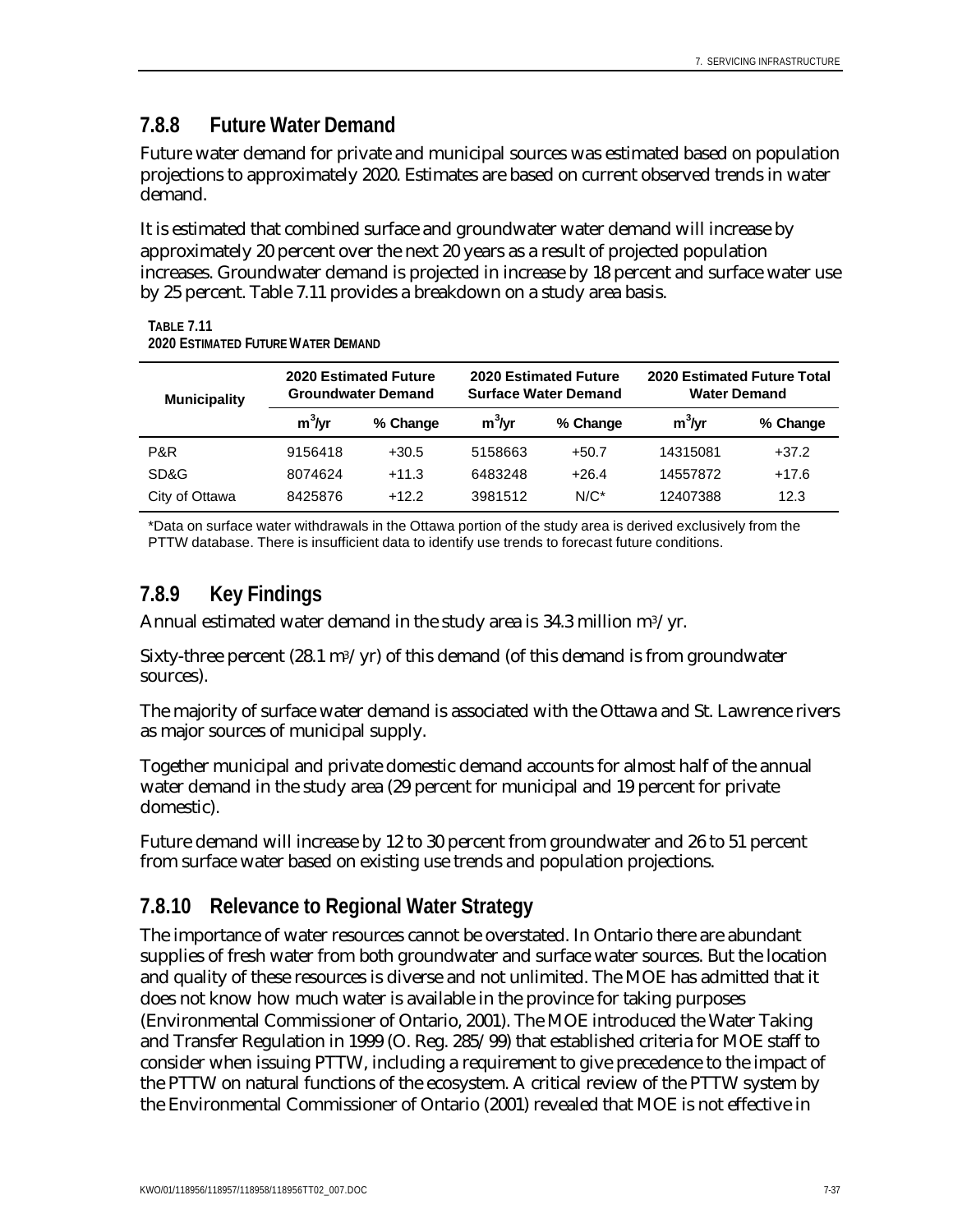administering the program, nor does it have the information or qualified staff to assess ecosystem impacts of permits.

In the absence of provincial leadership, a regional water budget approach is critical to quantifying how, where, when, and how much water is available in the system.

The regional water budget analysis demonstrates that, on a regional aggregate basis, there is an adequate availability of water in the system to support current and future rates of demand. However, the nature of the water resource is such that high quality supply (quantity and quality) is not uniformly distributed across the study area. But specific targets need to be developed, even on an interim basis, for the needs of different water uses, including natural systems.

The province of Ontario does not currently have an operation program to promote and achieve water conservation (McCullough and Muldoon, 1999). However, a number of municipalities have proactively implemented water efficiency and demand management programs. It has been demonstrated that these practices can reduce average daily water consumption in the 10-25 percent range and peak daily consumption by as much as 50 percent (CG&S, 1998).

Water conservation and demand management of water supplies makes good sense for a number of reasons including:

- Defer or reduce new infrastructure(water and wastewater) requirements<sup>1</sup>
- Reduce or moderate seasonal shortages, particularly on areas reliant on groundwater
- Reduce possible ecological impacts associated with waster shortages and drawdowns
- Increase efficiency of septic systems
- Increase public awareness of water use

# **7.9 EOWRMS Water Efficiency**

## **7.9.1 Overview**

Water efficiency should be an integral component of any water resources management strategy. Using water resources, both surface and groundwater, wisely and efficiently is simply good stewardship of a valuable resource.

There is very little information available on actual implementation strategies for water efficiencies and even less on success rates. Most programs have been established for municipalities but do not include a broader range of water users in the industrial, commercial, institutional, or rural water use sectors.

In this Section of the report, the results of the EOWRMS Water Resources survey, in regard to attitudes towards water supplies and the availability of supplies, are examined and options for implementation of water efficiency strategies are recommended.

 $\overline{a}$ 

<sup>&</sup>lt;sup>1</sup> A more detailed discussion of the implication for demand management for municipal infrastructure is found in Section 7 Servicing infrastructure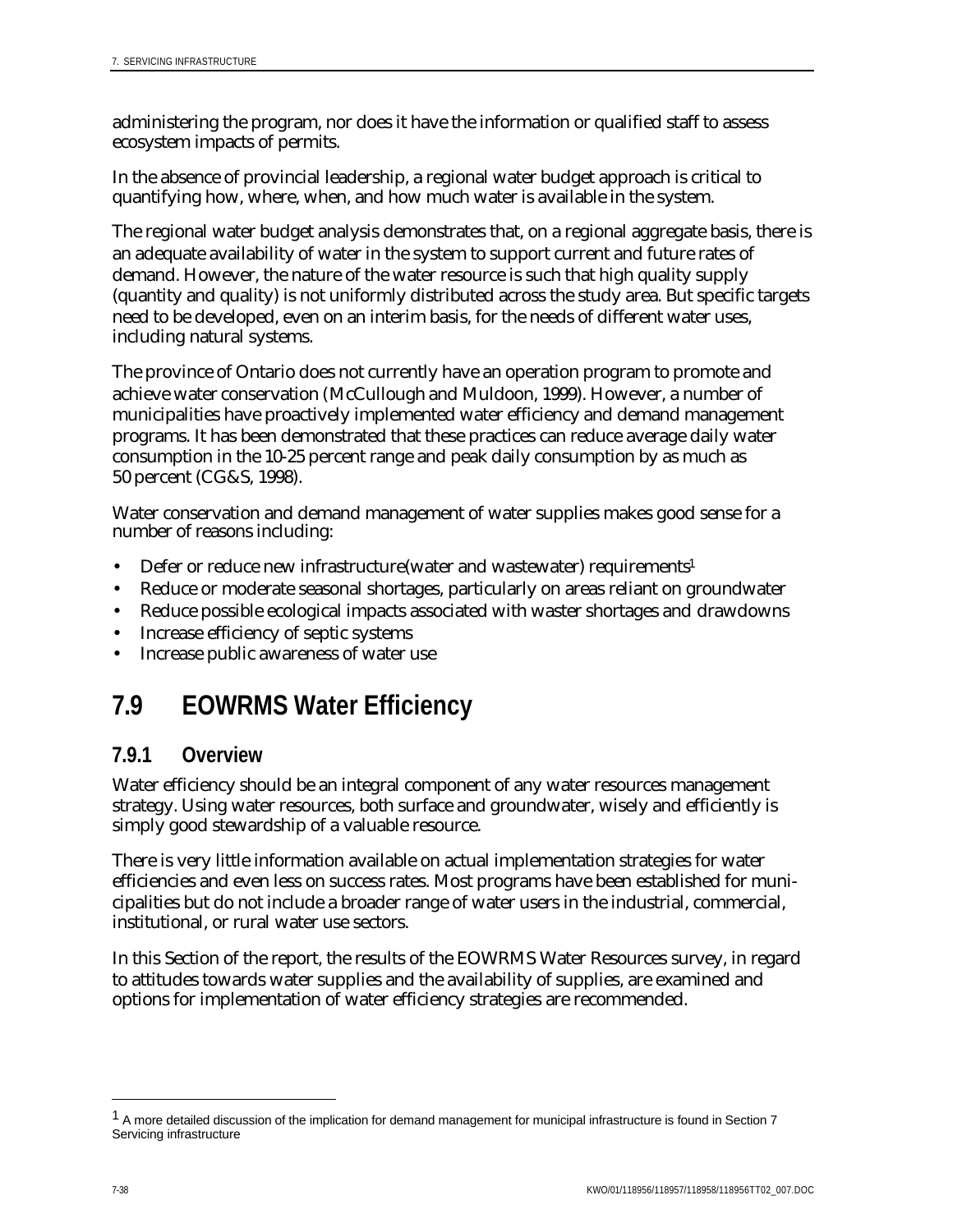# **7.9.2 Characterization and Key Findings**

The survey information collected from the area municipalities indicates a number of problems with the availability and quality of adequate water supplies. The following table provides information on system flows and capacity utilization, as reported by area municipalities.

| <b>Study Area</b>                | Groundwater<br>Supply | <b>Surface</b><br>Water<br><b>Supply</b> | <b>Served</b> | Tot Pop Avg Day<br>Prod | <b>Max Day</b><br>Prod | Capacity<br><b>Utilization</b> | Per cap<br>demand<br>$(m^3/d)$ | <b>Max Day</b><br><b>Factor</b> |
|----------------------------------|-----------------------|------------------------------------------|---------------|-------------------------|------------------------|--------------------------------|--------------------------------|---------------------------------|
| <b>Prescott Russell</b>          |                       |                                          |               |                         |                        |                                |                                |                                 |
| <b>Bourget</b>                   | $\mathbf{v}$          |                                          | 1,437         | 283                     | 535                    | 113.3%                         | 0.394                          | 1.89                            |
| Cheney                           | $\mathbf{v}$          |                                          | 407           | 19                      | 30                     | 18.3%                          | 0.093                          | 1.59                            |
| <b>Clarence Creek</b>            | $\mathbf{v}$          |                                          | 1,002         | 270                     | 480                    | 77.2%                          | .540                           | 1.78                            |
| Hammond                          | $\mathbf{v}$          |                                          | 490           | 103                     | 190                    | 158.3%                         | 0.420                          | 1.84                            |
| Rockland                         |                       | $\mathbf{v}$                             | 8,100         | 2,659                   | 4,442                  | 61.2%                          | 0.328                          | 1.67                            |
| St. Pascal Baylon                | $\mathbf{v}$          |                                          |               | 116                     | 260                    | 52.8%                          |                                | 2.25                            |
| <b>Forest Park</b>               | $\mathbf{v}$          |                                          | 537           | 142                     | 265                    | 19.2%                          | 0.265                          | 1.86                            |
| St. Isidore                      | $\mathbf{v}$          |                                          | 766           | 298                     | 469                    | 51.7%                          | 0.388                          | 1.58                            |
| Embrun                           | $\mathbf{v}$          |                                          | 4,040         | 1,311                   | 2,190                  | 40.4%                          | 0.325                          | 1.67                            |
| <b>Russell</b>                   | $\mathbf{v}$          |                                          | 3,311         | 943                     | 1,990                  | 70.7%                          | 0.285                          | 2.11                            |
| Casselman                        |                       | $\mathbf{v}$                             | 2,755         | 1,047                   | 1,716                  | 54.0%                          | 0.380                          | 1.64                            |
| Alfred - Lefaivre                |                       | $\mathbf{v}$                             | 2,200         | 977                     | 2,147                  | 74.0%                          | 0.444                          | 2.20                            |
| Plantagenet                      |                       | $\mathbf{v}$                             | 980           | 472                     | 689                    | 40.5%                          | 0.482                          | 1.46                            |
| Wendover                         |                       | $\mathbf{v}$                             | 984           |                         |                        |                                |                                |                                 |
| L'Orignal                        | $\mathbf{v}$          |                                          | 1,800         | 650                     | 860                    | 79.3%                          | 0.361                          | 1.32                            |
| Vankleek Hill                    |                       | $\mathbf{v}$                             | 1,803         | 570                     | 870                    | 20.9%                          | 0.316                          | 1.53                            |
| Hawkesbury                       |                       | $\mathbf{v}$                             | 12,207        |                         |                        |                                |                                |                                 |
| <b>Stormont Dundas Glengarry</b> |                       |                                          |               |                         |                        |                                |                                |                                 |
| Alexandria                       |                       | $\mathbf{v}$                             | 3,500         | 3,546                   | 5,455                  | 80.0%                          | 1.013                          | 1.54                            |
| Glen Robertson                   | $\mathbf{v}$          |                                          | 120           | 31                      | 43                     | 19.1%                          | 0.255                          | 1.40                            |
| Glen Walter                      |                       | $\mathbf{v}$                             | 450           | 357                     | 875                    | 87.9%                          | 0.793                          | 2.45                            |
| Lancaster                        | $\mathbf{v}$          |                                          | 750           | 200                     | 585                    |                                | 0.267                          | 2.93                            |
| Chesterville                     | $\mathbf{v}$          |                                          | 1,553         | 666                     | 1,078                  | 38.8%                          | 0.429                          | 1.62                            |
| Winchester                       | $\mathbf{v}$          |                                          | 2,600         | 1,750                   | 2,698                  | 59.5%                          | 0.673                          | 1.54                            |
| Iroquois                         |                       | $\mathbf{v}$                             | 1,368         | 2,720                   | 3,860                  | 91.9%                          | 1.988                          | 1.42                            |
| Morrisburg                       |                       | $\mathbf{v}$                             | 2,570         | 2,507                   | 5,301                  | 101.4%                         | 0.975                          | 2.11                            |
| Ingleside                        |                       | $\mathbf{v}$                             | 1,550         | 3,040                   | 4,438                  | 57.2%                          | 1.961                          | 1.46                            |
| Long Sault                       |                       | $\mathbf{v}$                             | 1,820         | 1,607                   | 4,010                  | 82.8%                          | 0.883                          | 2.50                            |
| Chrysler                         | $\mathbf{v}$          |                                          | 221           | 175                     | 408                    | 24.2%                          | 0.790                          | 2.33                            |
| Finch                            | v                     |                                          | 205           | 232                     | 465                    | 67.3%                          | 0.880                          | 2.00                            |
| Newington                        | $\mathbf{v}$          |                                          | 150           | 69                      | 92                     | 20.5%                          | 0.460                          | 1.33                            |
| <b>Osnabruck Centre</b>          | $\mathbf{v}$          |                                          | 12            |                         |                        |                                |                                |                                 |
| City of Ottawa                   |                       |                                          |               |                         |                        |                                |                                |                                 |
| Vars                             | $\mathbf{v}$          |                                          | 825           |                         |                        |                                |                                |                                 |
| Greely - private<br>subdivision  | $\mathbf{v}$          |                                          | 224           |                         |                        |                                |                                |                                 |

**TABLE 7.12 TYPE OF WATER SUPPLY – AS REPORTED BY SURVEY RESPONDENTS**

Note: Includes only municipalities where data was reported in the survey.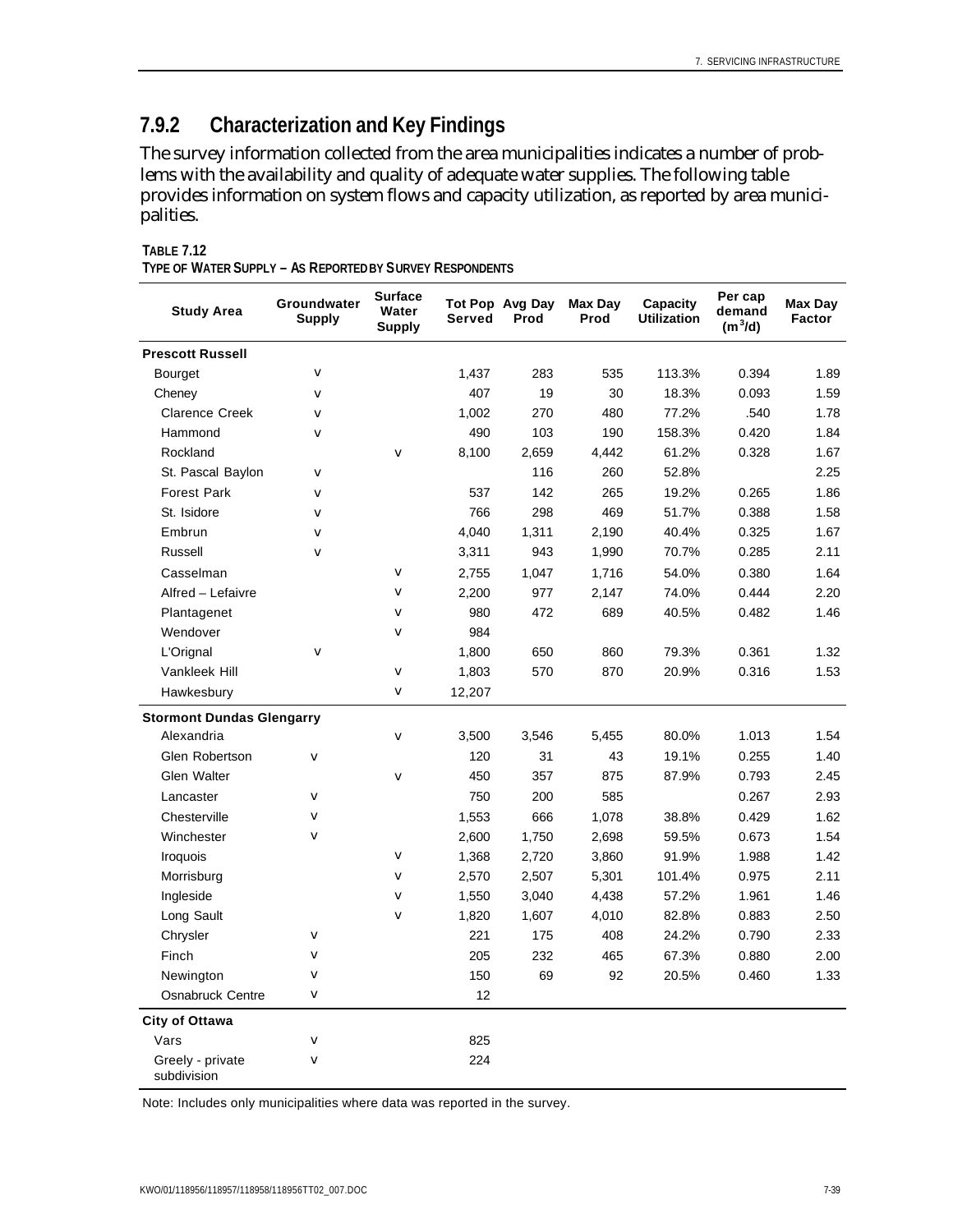### **Groundwater Systems**

| <b>Bourget</b> | Low water table impacts supply from poor water quality wells |
|----------------|--------------------------------------------------------------|
| Cheney         | Low water table impacts supply from poor water quality wells |
| Clarence Creek | Low water table impacts supply from poor water quality wells |
| Hammond        | Low water table impacts supply from poor water quality wells |
| Embrun         | Growth is limited by availability of supply                  |
| Russell        | Dry weather is limiting availability of supply               |
| L'Original     | Insufficient water supply                                    |
| Winchester     | Insufficient capacity                                        |

### **Surface Water Systems**

| Rockland          | High demand                              |
|-------------------|------------------------------------------|
| Alfred – Lefaivre | High demand                              |
| Hawkesbury        | Limitations on supply during peak demand |
| Vankleek Hill     | Limitations on supply during peak demand |
| Alexandria        | Limitations on supply during peak demand |

### **Water Efficiency Measures**

A number of water conservation measures have been initiated by municipalities in Canada, the United States, and worldwide in an effort to use water more efficiently. From previous experience, a comprehensive list of measures was developed that is applicable to the EOWRMS strategy.

These measures focus on both supply side and demand side management aspects of water efficiency as a means of reducing the amount of water used and the overall demand on the supply systems. The resulting decrease in water demand can have a positive impact on long-term capital expenditures, operating/maintenance and other infrastructure costs.

The wide range of conservation/efficiency measures adopted by other municipalities includes a number of alternatives. A list of those alternatives and a general description of their potential impacts on average or peak water demand is provided in Table 7.13.

Descriptions of the alternatives are included in this report as Appendix E.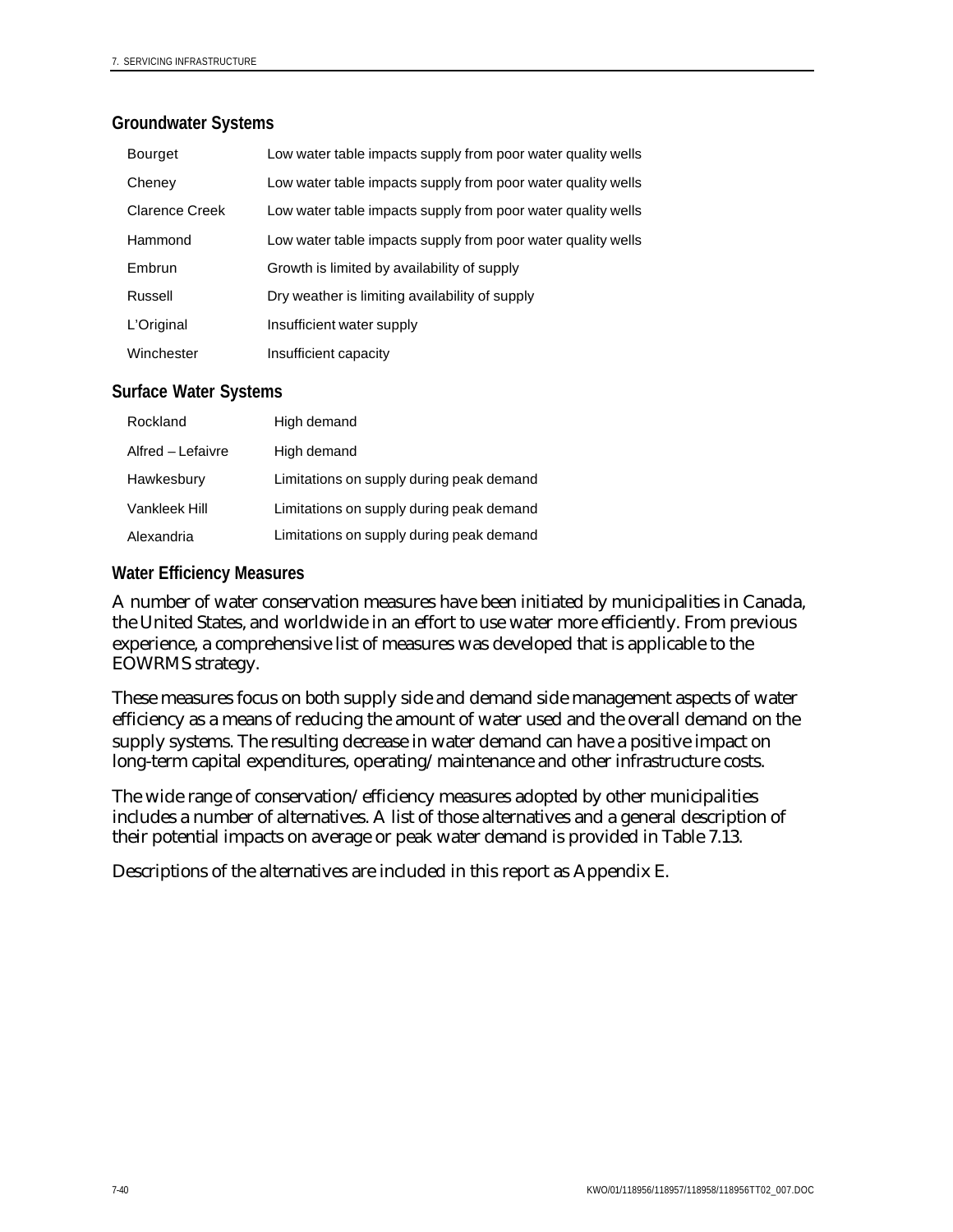| Conservation<br><b>Measure</b>        | <b>Target Sector</b>   | <b>Reported Ranges in Water</b><br><b>Reduction</b>                                                                                                                                                          | <b>Cost Range</b><br>(approx. 1993 dollars)                                               | <b>Comments</b>                                                                                                                                                                                                        |
|---------------------------------------|------------------------|--------------------------------------------------------------------------------------------------------------------------------------------------------------------------------------------------------------|-------------------------------------------------------------------------------------------|------------------------------------------------------------------------------------------------------------------------------------------------------------------------------------------------------------------------|
| Home<br>Conservation<br>Kits          | Residential            | 15 percent total supply (6)<br>10-17 percent per home (7)<br>10-40 percent per home (8)<br>5.5 percent per home (9)<br>5.3-13 percent per home (10)<br>22 percent per home (11)<br>18 percent per home (12)  | \$40-\$50 per home (13)<br>\$15 per home (10)<br>\$125 per home (11)<br>\$25 per home (9) | Installation of Low flow<br>showerheads, toilet flapper<br>valves and faucet aerators but<br>not low or ultra low volume<br>toilets                                                                                    |
| Home<br>Conservation<br>Retrofit      | Residential            | 33 percent per home (6)<br>25-30 percent per home (13)<br>30-50 percent per home (14)<br>35 percent per home (4)<br>up to 32% per home (32)<br>7-10% of total demand (32)<br>20% per single family home (29) | \$150-\$400 per home<br>(13)                                                              | Includes home conservation<br>kits above plus low or ultra low<br>volume toilets but not<br>replacements of dishwashers,<br>washing machines or water<br>softeners                                                     |
|                                       | High Den. Res.         | 30-40 percent per building (4)<br>40% per multi-family building (29)                                                                                                                                         | \$150-\$400 per home<br>(13)                                                              | Includes low or ultra low<br>volume toilets                                                                                                                                                                            |
| <b>Increased Meter</b><br>Reading     | Residential            | ND                                                                                                                                                                                                           | ND                                                                                        | Increased frequency of<br>reading                                                                                                                                                                                      |
| <b>Water Recycling</b>                | Residential            | 30 percent per home (17)                                                                                                                                                                                     | <b>ND</b>                                                                                 | Impractical in most homes                                                                                                                                                                                              |
| <b>Water Reuse</b>                    | Commercial             | <b>ND</b>                                                                                                                                                                                                    | ND.                                                                                       | Golf courses, car washes,<br>laundries, industrial facilities                                                                                                                                                          |
| Municipal<br><b>Bylaws</b>            | Residential            | Impacts future demand potential                                                                                                                                                                              | No direct cost                                                                            | No load development<br>agreements with developers                                                                                                                                                                      |
|                                       | Residential and<br>ICI | Impacts outdoor water use                                                                                                                                                                                    | Monitoring and<br>enforcement cost                                                        | lawn watering restrictions or<br>bans                                                                                                                                                                                  |
|                                       | Residential            | Impacts future demand potential                                                                                                                                                                              | No direct cost                                                                            | Require the development of a<br>conservation strategy as a<br>prerequisite to building permit<br>issue                                                                                                                 |
| <b>Public Education</b>               | System-wide            | 2-5 percent during non-crisis<br>period (22)<br>5-15 percent (14)<br>4-5 percent (1,28)<br>1% (33)                                                                                                           | \$1/person/yr for large<br>utility with aggressive<br>program (22)                        | Very dependent on the type of<br>program<br>Generally used to support<br>other initiatives, must therefore<br>be careful not to double count<br>impacts                                                                |
|                                       | Residential            | 5-10 percent (9)<br>9-16 percent L/CPD (18)<br>3% (29)                                                                                                                                                       | \$0.50 to \$1.00 per<br>person (29)                                                       |                                                                                                                                                                                                                        |
|                                       | Industrial             | ND                                                                                                                                                                                                           | ND                                                                                        |                                                                                                                                                                                                                        |
| Conservation<br><b>Rate Structure</b> | Residential            | 27 percent (4)<br>10 percent $(4)$<br>13 percent (4)<br>3-7 percent (19)<br>15-20 percent (10)                                                                                                               | No direct cost                                                                            | Data from Tampa, Fl.<br>Data from Tucson, Az.<br>Reduction represents percent<br>drop with a 10 percent<br>increase in price<br>Peak pricing strategy (70<br>percent increase) can involve<br>various price strategies |
|                                       |                        | 1% (34)                                                                                                                                                                                                      | ND                                                                                        | Increasing block rates in<br>Phoenix                                                                                                                                                                                   |
|                                       |                        | 8% (34)                                                                                                                                                                                                      | ND                                                                                        | Increasing block rates plus<br>water conservation program in<br>Seattle                                                                                                                                                |
|                                       |                        | 2% (35)                                                                                                                                                                                                      | ND.                                                                                       | Excess use rate, Windsor                                                                                                                                                                                               |
|                                       |                        | 19% residential use (35)                                                                                                                                                                                     | \$1.25 million/year total<br>program costs                                                | Very aggressive increasing<br>block rate structure combined<br>with a comprehensive water<br>conservation program, Irving<br>Ranch                                                                                     |

#### **TABLE 7.13 SELECTED DEMAND MANAGEMENT PRACTICES**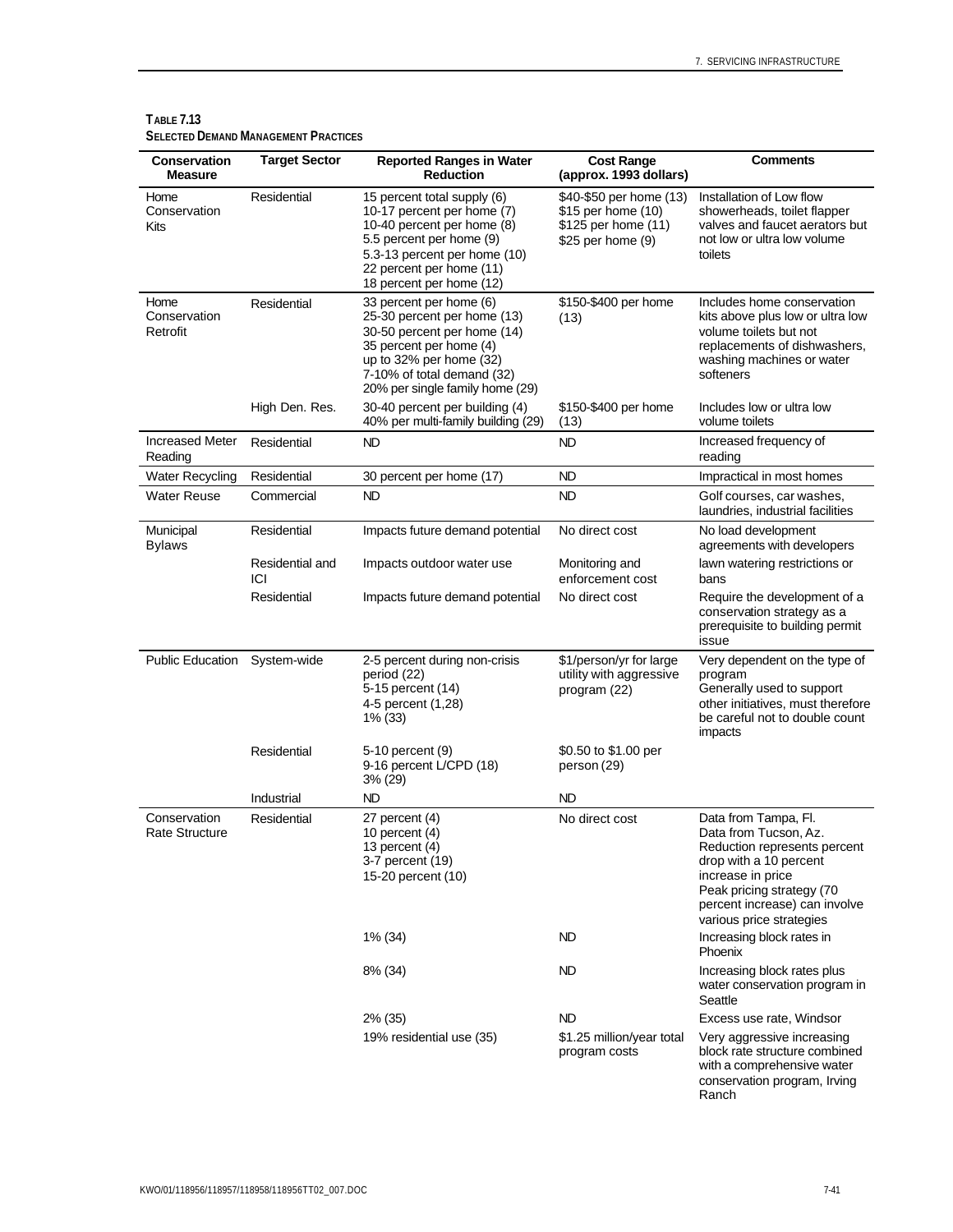| <b>Conservation</b><br><b>Measure</b>    | <b>Target Sector</b>             | <b>Reported Ranges in Water</b><br><b>Reduction</b>                                                                                                               | <b>Cost Range</b><br>(approx. 1993 dollars) | <b>Comments</b>                                                                         |
|------------------------------------------|----------------------------------|-------------------------------------------------------------------------------------------------------------------------------------------------------------------|---------------------------------------------|-----------------------------------------------------------------------------------------|
| Pressure<br>Reduction                    | Low Den, Res.                    | 1 percent (9)<br>3-6 percent per home (1)                                                                                                                         | ND<br>\$75 per home (1)                     | Results estimated for new<br>developments                                               |
|                                          | High Den. Res.                   | 12 percent (9)                                                                                                                                                    | ND                                          | From Edmonton, Canada<br>study                                                          |
| <b>Water Audits</b>                      | Residential                      | 180 L/d per home (20)                                                                                                                                             | \$65 per home (20)                          | From Everett, U.S. study                                                                |
|                                          | Industrial (large)               | 15-70 percent per facility (9)<br>10-51 percent per facility (20)                                                                                                 | \$5,750 per facility (20)                   | Laundry facilities<br>Car washes                                                        |
|                                          | Ind./Comm./Inst.                 | 15-80 percent per facility (10)                                                                                                                                   | ND                                          | From Reg. Mun. of Waterloo                                                              |
| Inventory of<br>Unmetered<br>Water Usage | System-wide                      | ND.                                                                                                                                                               | <b>ND</b>                                   | Will allow for better estimation<br>of effort required for leak<br>detection and repair |
| Fixture Meters/<br>Timers                | Residential                      | ND.                                                                                                                                                               | \$1 to \$20                                 | Meter/timer can be fixed to<br>shower or other fixture to<br>encourage user awareness   |
| Fixture Leakage<br>Repair                | Residential and<br>Institutional | 91 L/d per repaired toilet (30)<br>20 percent of homes have<br>plumbing leaks (8,30)<br>The average toilet after 6 years of<br>use, leaks bet. 27 & 455 L/day (8) | <b>ND</b>                                   |                                                                                         |

#### **TABLE 7.13 SELECTED DEMAND MANAGEMENT PRACTICES**

Notes: (a) Bracketed numbers refer to reference number of source documents

- (b) ND refers to no data available at the time of review
- 1. Environment Canada, 1991. Residential Water Conservation, A Review of Products, Processes and Practices. 2. Metro Toronto, 1991. Water Conservation Strategy.
- 3. CH2M HILL Inc., 1992. Water Shortage Contingency Plan, Boise, Idaho.
- 4. Rocky Mountain Inst., 1991. Water Efficiency: A Resource for Utility Managers, Community Planners and Other Decision Makers.<br>5. Gore and Storrie Ltd., 1993. Water Efficiency Workshop Report.
- 5. Gore and Storrie Ltd., 1993. Water Efficiency Workshop Report.
- 6. Town of Cochrane, 1993. Water Conservation Program.
- 7. World Watch Institute, 1993. Plug the Leak.
- 8. Environment Canada, 1991. Water Conservation: Every Drop Counts.
- 9. City of Edmonton, 1991. Water Conservation Program.
- 10. Regional Municipality of Waterloo, 1992. Water Efficiency in the RMOW: Demand Management and the Implications for Capital Spending.
- 11. City of Winnipeg, 1992. Water Conservation Report.
- 12. California Department of Water Res., 1990. Managing Limited Urban Water Supplies.
- 13. REIC Ltd., 1993. The Potential for Improving Water Efficiency in Existing Housing.
- 14. Regional Municipality of Waterloo, 1992. Water Conservation in the RMOW: An Assessment of Demand Management Potential and Implementation Strategies.
- 15. Regional Municipality of Waterloo, 1992. Development of a Plan for Equitable and Effective Water Rates in the Region of Waterloo.
- 16. City of Vancouver, 1993. Corporate Policy Recommendation to City Council.
- 17. Health and Welfare Canada, 1991. Domestic Water Conservation: The Light Grey Option.
- 18. CH2M HILL Inc., 1984. Tucson Water Resources Plan: 1990 to 2100, Tucson, Arizona.
- 19. CH2M HILL Inc., 1992. Water Conservation Plan and Drought Contingency Plan, Austin, Texas.
- 20. CH2M HILL, 1993. CH2M HILL Tech. Memo on Water Conservation.
- 21. CH2M HILL Inc., 1993. Aquifer Storage Recovery Catches on as Water Cache Recedes, Gainesville, Florida.
- 22. AWWA, 1993. Water Conservation Guidebook for Small and Medium Sized Utilities.
- 23. CANVIRO Consultants, 1988. An Evaluation of Point Source Discharges to the Bay of Quinte Ecosystem.
- 24. MOEE et al, 1990. Bay of Quinte Remedial Action Plan, Stage 1 Report.
- 25. Gore and Storrie, 1993(b). Environmental Study Report for the Belleville Water Supply Program.
- 26. State of California, 1990. Case Studies of Industrial Water Conservation in the San Jose Area.
- 27. CH2M HILL Engineering Ltd., 1994. Belleville Water Conservation/Efficiency Feasibility Study. For Belleville Utilities Commission and Environment Canada.
- 28. Maddaus, W.O., 1987. Water Conservation for AWWA.
- 29. Braun Consulting Engineers Ltd, M. Fortin, Maddaus Water Management and H. Cummings and Associates, 1999. "Water Conservation and Efficiency Study" . For the City of Guelph.
- 30. Maddaus, W.O., 1987. "The Effectiveness of Residential Water Conservation Measures". In Journal AWWA.
- 31. Adapted from CH2M HILL Engineering Ltd., 1994.
- 32. Ontario Waterworks Association, 1999. "Water Efficiency: a Guidebook for Small and Medium-sized Municipalities in Canada"
- 33. National Regulatory Research Institute, 1994. "Revenue effects of water conservation and conservation pricing: issues and practices"
- 34. R.W. Cuthbert and P.R. Lemoine, "Conservation-oriented Water Rates", Journal of the American Water Works Association, Vol. 88 (11), Nov. 1996
- 35. New East Consulting Services Ltd. , R.M. Loudon Ltd and M. Fortin, 2001. "Conservation Water Rate Study. Draft final Report." Prepared for Capital Regional District, BC.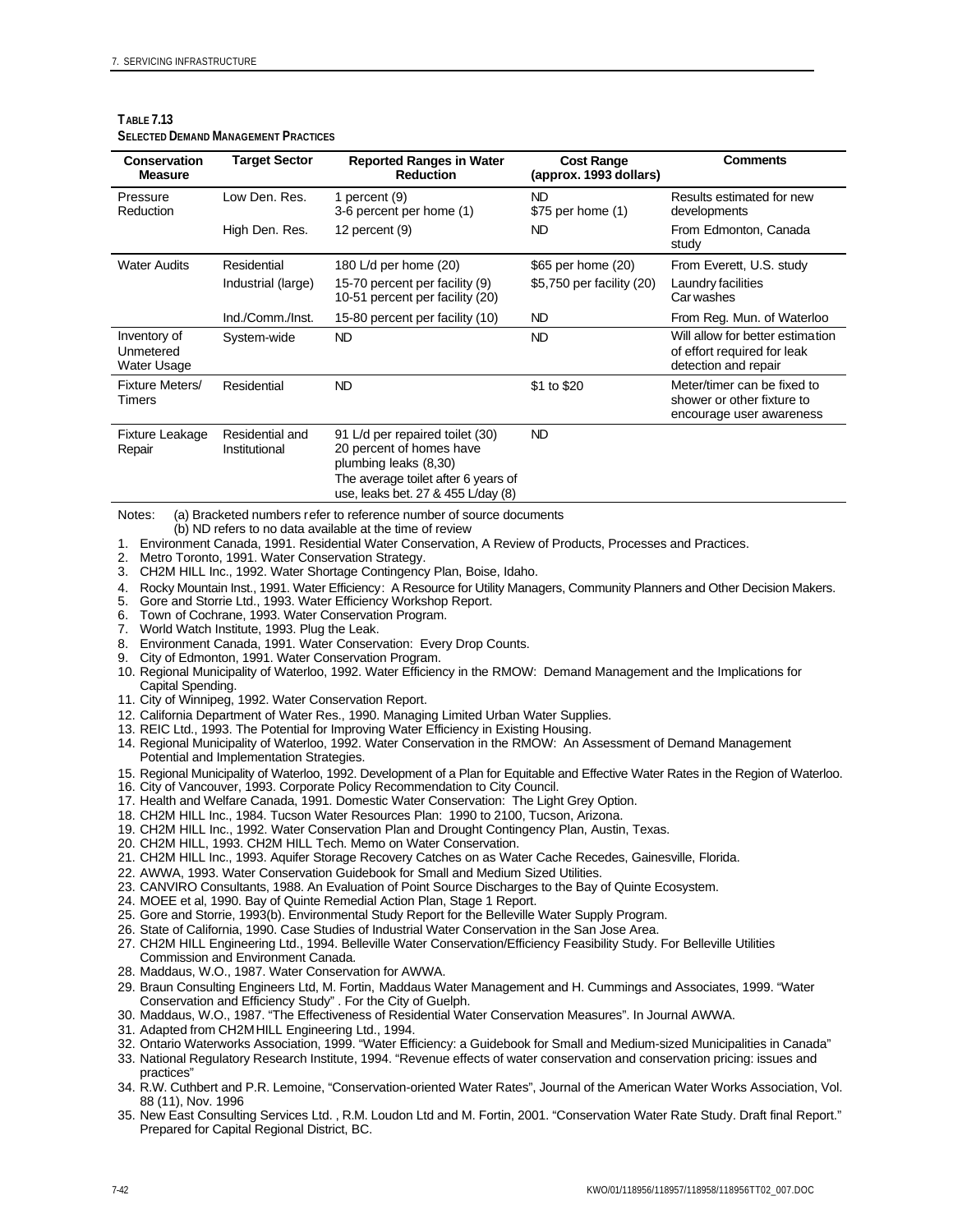A number of these options are discussed in more detail in the following section.

# **7.10 Non-Structural Servicing Options**

## **7.10.1 Overview**

Non-structural options for water supply and wastewater services are understood to be options that can be used to meet servicing requirements without relying on water or wastewater infrastructure investments, although they do not preclude other types of capital investment for resources management. Servicing requirements include capacity requirements for water and wastewater treatment plants, and quality requirements for wastewater discharge and for drinking water quality. Non-structural options may or may not be more cost-effective than structural options in meeting servicing requirements. Therefore, choice between structural and non-structural options requires a strategic planning analysis that considers servicing requirements and life cycle costs as well as planning considerations such as system reliability and the social and environmental impacts of alternative measures.

This section describes a number of non-structural servicing options and provides some information on cost and impact for these options.

## **7.10.2 Demand Management for Water Supply**

Demand management for water supply includes a variety of measures that can be used to reduce the volumetric requirement for water production and thereby increase the number of customers that can be serviced by a given capacity. Certain of these measures focus on the customer's demand for water while others address non-revenue water.

### **Customer Metering**

Customer metering is the single most significant measure that can be used to reduce the customer's demand for water. Metering works by linking the amount of water that a customer uses to the size of the water bill, thereby giving the customer an economic incentive to use less water. Metering is most effective when it is accompanied by a rate structure featuring a significant volumetric charge.

Typically, smaller communities will meter their non-residential customers but many do not meter residential customers. For instance in the study area, 21 percent of respondents to the municipal survey indicated that residential customers were metered, while provincially, 46 percent of small municipalities meter residential customers.

The impact of metering is evident in Table 7.14 which provides statistics on per capita water demands for metered and un-metered communities. Based on the sample averages, metering leads to a 22 percent reduction in average daily water flow per capita and a 27 percent reduction in maximum daily water flow per capita.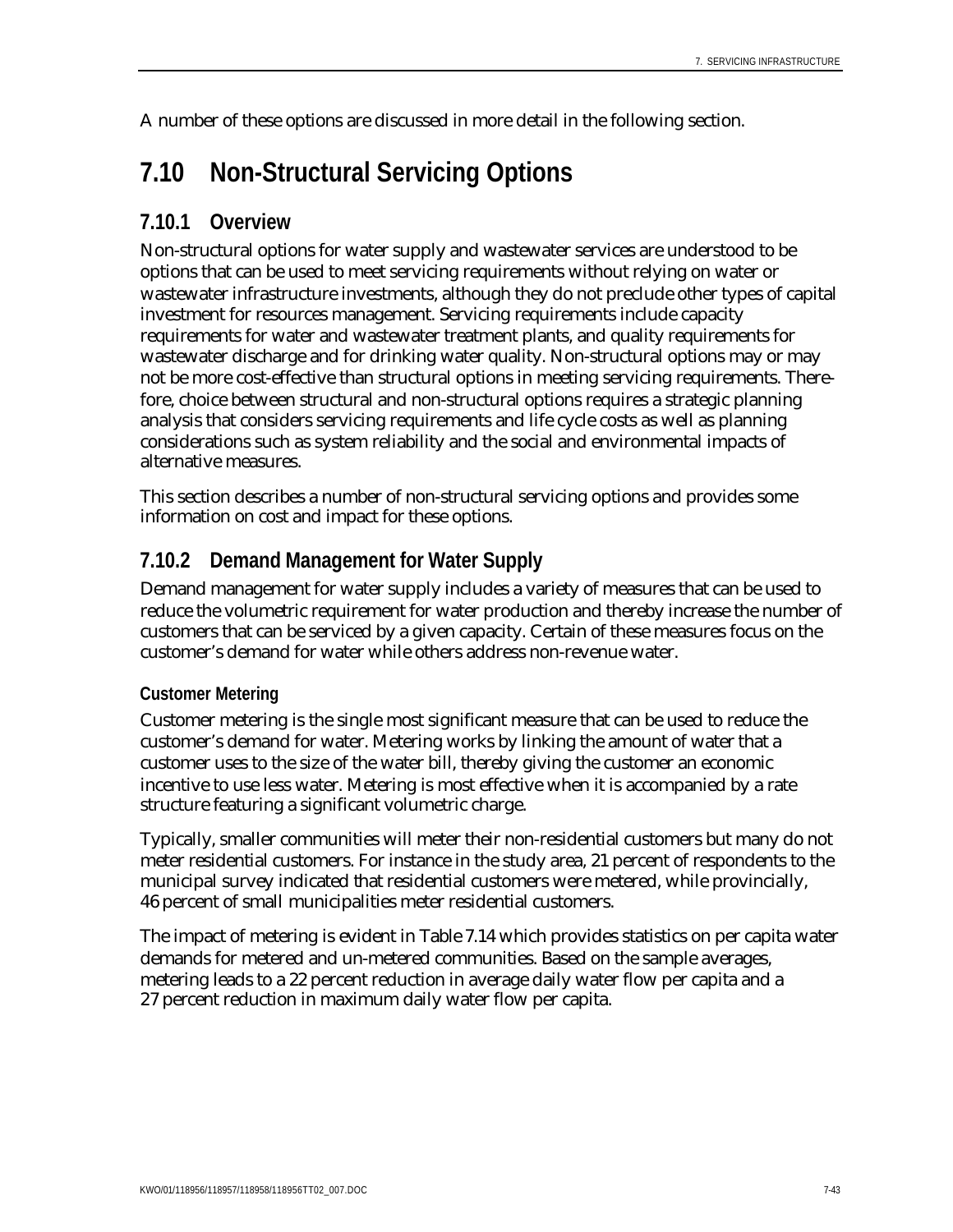|                                                                 | No. of<br><b>Observations</b> | Average | Median | <b>Minimum</b> | <b>Maximum</b> |
|-----------------------------------------------------------------|-------------------------------|---------|--------|----------------|----------------|
| <b>Metered</b> (at least 50% metered, average $= 97\%$ )        |                               |         |        |                |                |
| Service Population (#)                                          | 73                            | 2.256   | 2.183  | 35             | 4.836          |
| Average day per capita (L/d)                                    | 73                            | 477     | 437    | 126            | 1.060          |
| Maximum day per capita (L/d)                                    | 52                            | 944     | 778    | 305            | 4.130          |
| <b>Not Metered</b> (no more than 30% metered, average $= 1\%$ ) |                               |         |        |                |                |
| Service Population (#)                                          | 82                            | 2.182   | 1,950  | 300            | 4,985          |
| Average day per capita (L/d)                                    | 82                            | 612     | 557    | 273            | 2,065          |
| Maximum day per capita (L/d)                                    | 48                            | 1.286   | 1,003  | 442            | 4,671          |

#### **TABLE 7.14 IMPACT OF RESIDENTIAL METERING ON WATER DEMAND**

Source: Analysis of Environment Canada 1996 MUD data for Ontario

Meter installation in an un-metered community is usually contracted out to firms that specialize in metering and related services. Metering costs will depend on a variety of factors including manufacturer, meter reading methodology, and the total number of meters to be installed. For example, purchase and installation costs can range from \$200 to over \$400, with the lower end of the range representing the cost for a manual direct read system and the upper end representing the cost for automatic meter reading systems. Additional operating costs include the cost of reading the meters at \$1.00 or more per read and the cost of testing and changing out the meters every 10 to 20 years.

### **Municipal Water Efficiency**

Municipalities use water efficiency programs to reduce the amount of water that customers use. These programs are usually designed to reduce water use by 5 percent to 10 percent—a 10 percent target requires an aggressive program. Water efficiency programs for demand management are adopted in conjunction with supply management programs. Ideally, the two components are planned together in a master planning exercise in order to achieve a cost-effective mix of demand and supply management measures.

The target of the water efficiency program may be average day, maximum day, or seasonal demand, or a mix of these. The choice will depend on the nature of the water supply system and the constraints on supply that motivate the interest in water efficiency. For instance, a water supply system with an abundant source of surface water that is treated in a conventional plant operating close to capacity will be interested in reducing the maximum day demands that determine the timing of the next plant expansion. Conversely, systems that rely on limited sources such as groundwater aquifers and smaller surface water reservoirs will likely be interested in controlling average day or seasonal demands.

Water efficiency programs comprise a choice of water efficiency measures that are being promoted to reduce demand and a mix of promotional and educational efforts that are the program's delivery mechanisms.

There are currently no policies for the regulation of water use on a volume basis outside those imposed through municipal bylaws.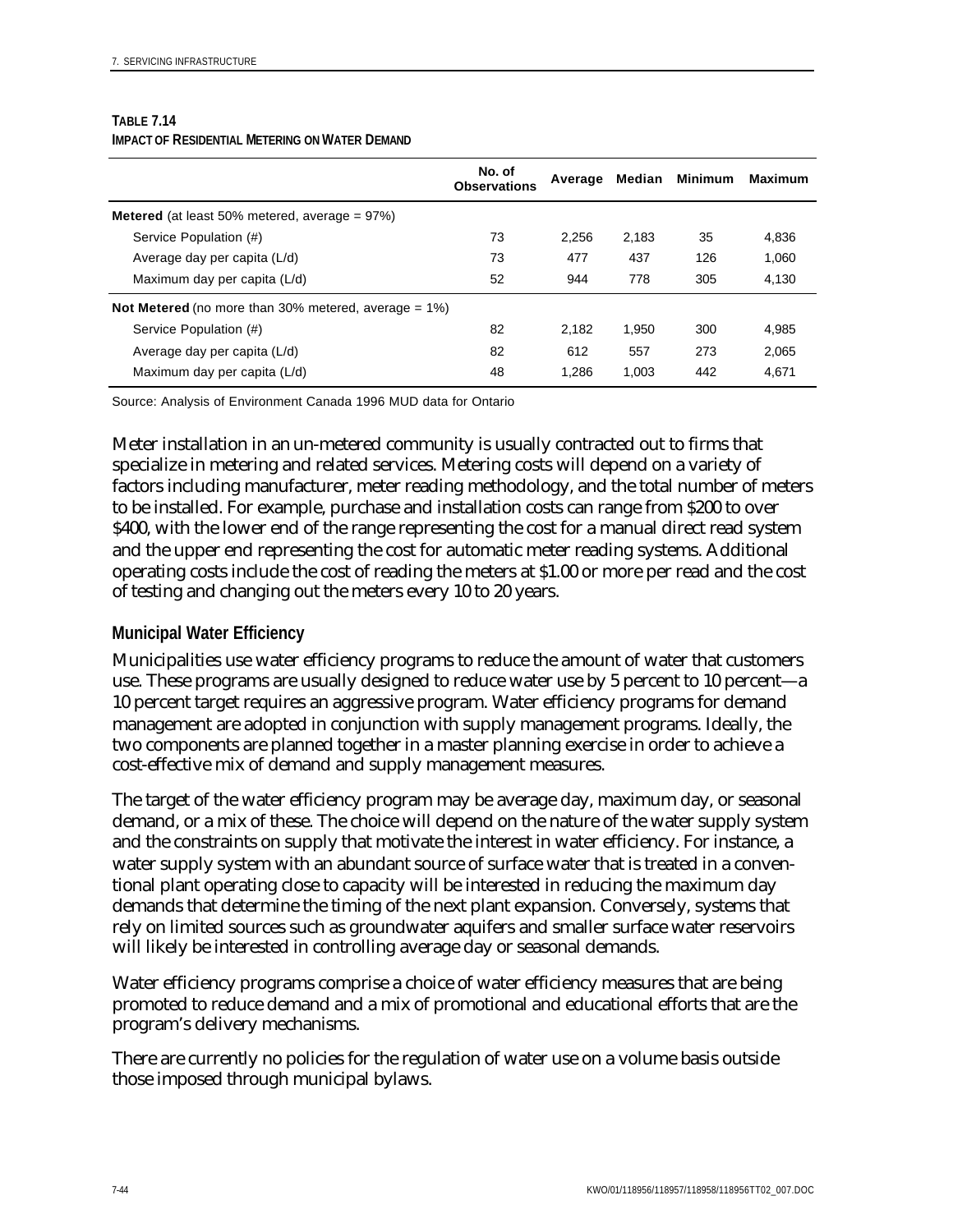### **Municipal Water Efficiency Measures**

Water efficiency measures include water saving practices, devices and appliances that can be used by residential and ICI (Industrial, Commercial, Institutional) customers. Water savings for a few measures that are commonly promoted in water conservation programs are described in Table 7.15.

| <b>Measure</b>                                                  | <b>Description</b>                                                                                                          | Savings (m <sup>3</sup> /year)                                                                                  |
|-----------------------------------------------------------------|-----------------------------------------------------------------------------------------------------------------------------|-----------------------------------------------------------------------------------------------------------------|
| Toilet replacement                                              | Replace 13 or 20 L flush toilets with 6 L<br>toilets, install water efficient commercial<br>urinals and flushomatic toilets | Residential – 15 to 30 m <sup>3</sup> /year per<br>toilet<br>ICI – 40 m <sup>3</sup> /year per toilet in a high |
|                                                                 |                                                                                                                             | use area                                                                                                        |
| Residential plumbing<br>retrofit kits                           | Low flow shower heads, faucet aerators,<br>toilet retrofit devices                                                          | less than 15 $m^3$ /year per household                                                                          |
| Clothes washer<br>replacement                                   | Replace standard top loading washing<br>machines with water efficient top or front<br>loading models.                       | Residential – 15 to 20 m <sup>3</sup> /year<br>ICI – 100 m <sup>3</sup> /year (high use<br>machine)             |
| Dish washer replacement                                         | Replace standard dish washer with water<br>efficient model.                                                                 | less than 10 $m^3$ /year per household                                                                          |
| Odd/even lawn watering<br>regulations                           | Lawn watering restricted to alternate days<br>of the week                                                                   | Shaves maximum day peaks but<br>does not likely affect total volume of<br>water used                            |
| Public awareness of best<br>management practices in<br>the home | Adoption of water saving practices (e.g.<br>repair leaks, wash only full loads in<br>dishwasher and washing machine)        | 3 to 6 $m^3$ /year per household                                                                                |
| <b>Efficient irrigation</b>                                     | Stop waste of 25% to 50% in poor<br>irrigation methods                                                                      | 3 to 5 m <sup>3</sup> /year per household in a<br>humid area like Ontario                                       |
| Rain barrels                                                    | Install rain barrels to capture roof run off                                                                                | 3 m <sup>3</sup> /year per rain barrel                                                                          |
| ICI water audits                                                | 5%+ reduction of ICI customer's water<br>use                                                                                | varies by customer                                                                                              |

**TABLE 7.15 WATER EFFICIENCY MEASURES**

The municipal cost of water efficiency measures will be the cost of general advertising, education and promotion, plus the direct costs of financing device rebates and free products. Rebates are used to promote the adoption of water efficient fixtures and appliances. Typically, a rebate of \$50 to \$100 would be offered to a householder to install a low flush toilet and a rebate of \$100 to \$200 would be given for installing water saving clothes washers. At these levels, the rebates cover about 50 percent of the total householder's capital cost. Remaining capital costs may be partially or fully offset by savings for utility services. Products that are given to householders include retrofit kits at \$15 to \$40 per kit and rain barrels at about \$70 each.

### **Water Efficiency Delivery Mechanisms**

An effective water efficiency program can not be implemented without a carefully planned program to promote the selected water efficiency measures. Delivery mechanisms used in water efficiency programs include financial incentives, legal sanctions and public education. Financial incentives include: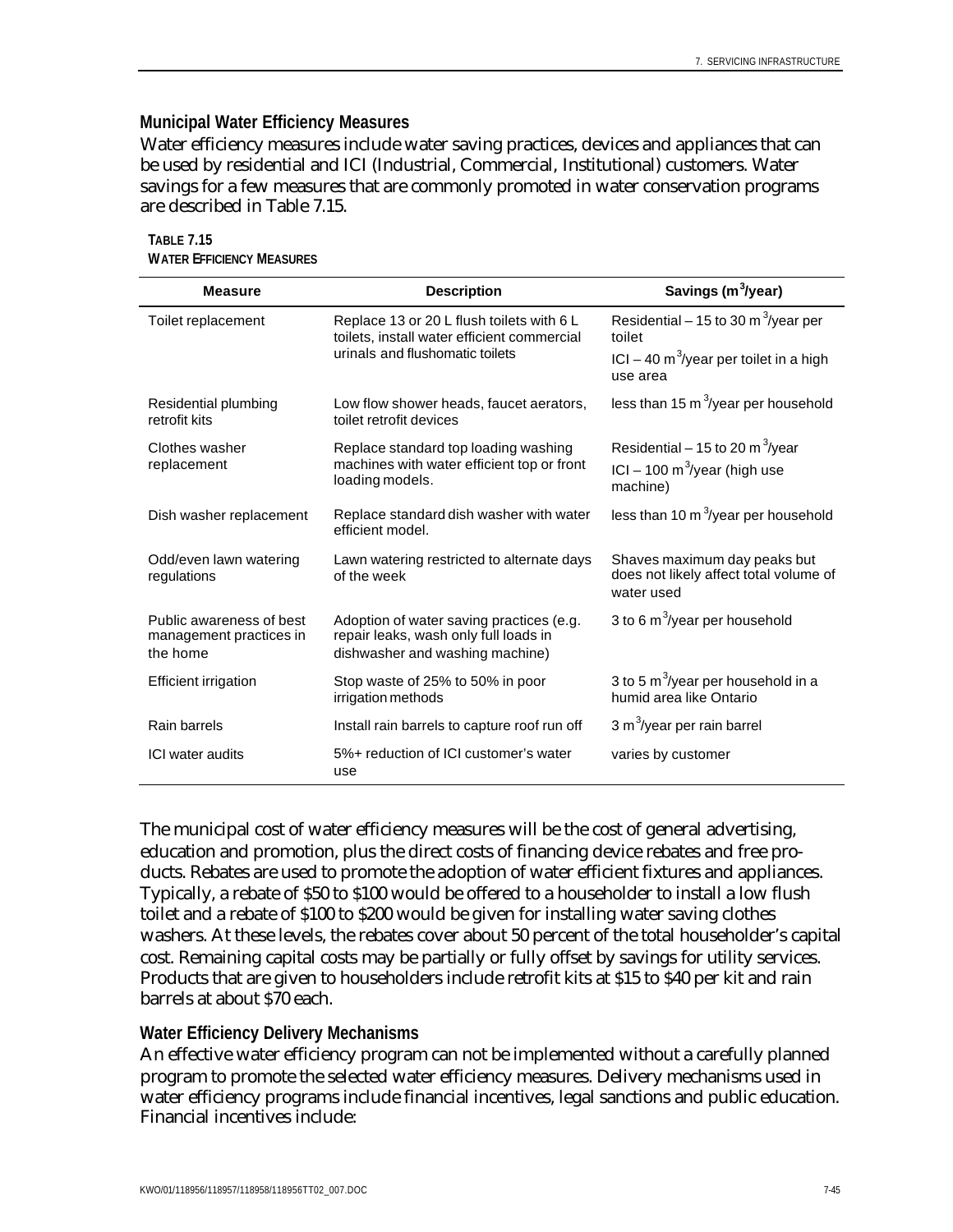- Rebates for fixture and appliance replacements that go to customers or contractors
- Loans and grants for instance to fund ICI water audits
- Capacity buy-back schemes that compensate large ICI customers for adopting measures that cause a permanent reduction in their demand
- The adoption of conservation-oriented rate structures to give customers an economic incentive to use less water.

Legal sanctions are municipal water use bylaws that permanently prohibit certain types of water use (e.g. once through water cooling), and that authorize the enforcement of lawn watering restrictions (e.g. odd/even lawn watering), lawn watering bans, and other water use bans on a discretionary basis. Examples of education measures include: media advertising, bill stuffers, public speakers programs, school programs, publications, technical workshops and seminars, awards programs, demonstration projects and advisory services.

The budgets for water efficiency programs in large municipalities (population > 75,000) would normally include at least one full time equivalent staff position, funds to finance individual elements of the program, such as toilet rebates, and a budget for public education. The annual cost of public education is in the range of \$1 per capita. A total annual program cost of \$200,000 or more is common. Obviously, smaller municipalities can not afford this level of effort. Moreover, they do not require the range of residential and ICI measures that a large municipality would use. A basic program involving toilet rebates of \$75 to \$100, basic education tools and part time staff support might cost about \$100 per household over the life of the program or about \$20 per household per year for a five year program. However, a regional based water efficiency program, with participating municipality contribution or proportionate share of program and staff costs, should be considered.

#### **Controlling Non-Revenue Water**

Non-revenue water (NRW) is the difference between water that is produced and water that is sold to end users. It includes:

- Authorized water uses for main and hydrant flushing, water used in fire fighting, and water used in public parks; some of these uses may be quantified by metering or by indirect estimation.
- Apparent losses caused by illegal customer connections and water that is used by metered customers but that does not register because their meters are worn or defective or are not properly sized for the customers flow.
- Losses from distribution system leakage.

The Canadian experience with non-revenue water is summarized in Table 7.16.

| <b>INUM-REVENUE WATER IN CANADA (FERGENT OF TUTAL FRODUCTION)</b> |        |      |       |  |  |
|-------------------------------------------------------------------|--------|------|-------|--|--|
|                                                                   | Median | Low* | High* |  |  |
| Total non-revenue water                                           | 14%    | 8%   | 22%   |  |  |
| Losses due to leaks and breaks                                    | 10%    | 4%   | 16%   |  |  |

**TABLE 7.16 NON-REVENUE WATER IN CANADA (PERCENT OF TOTAL PRODUCTION )**

Source: "Canadian Utility Profiles", AWWA, 1995

<sup>\*</sup> Upper and lower limits of the 50% range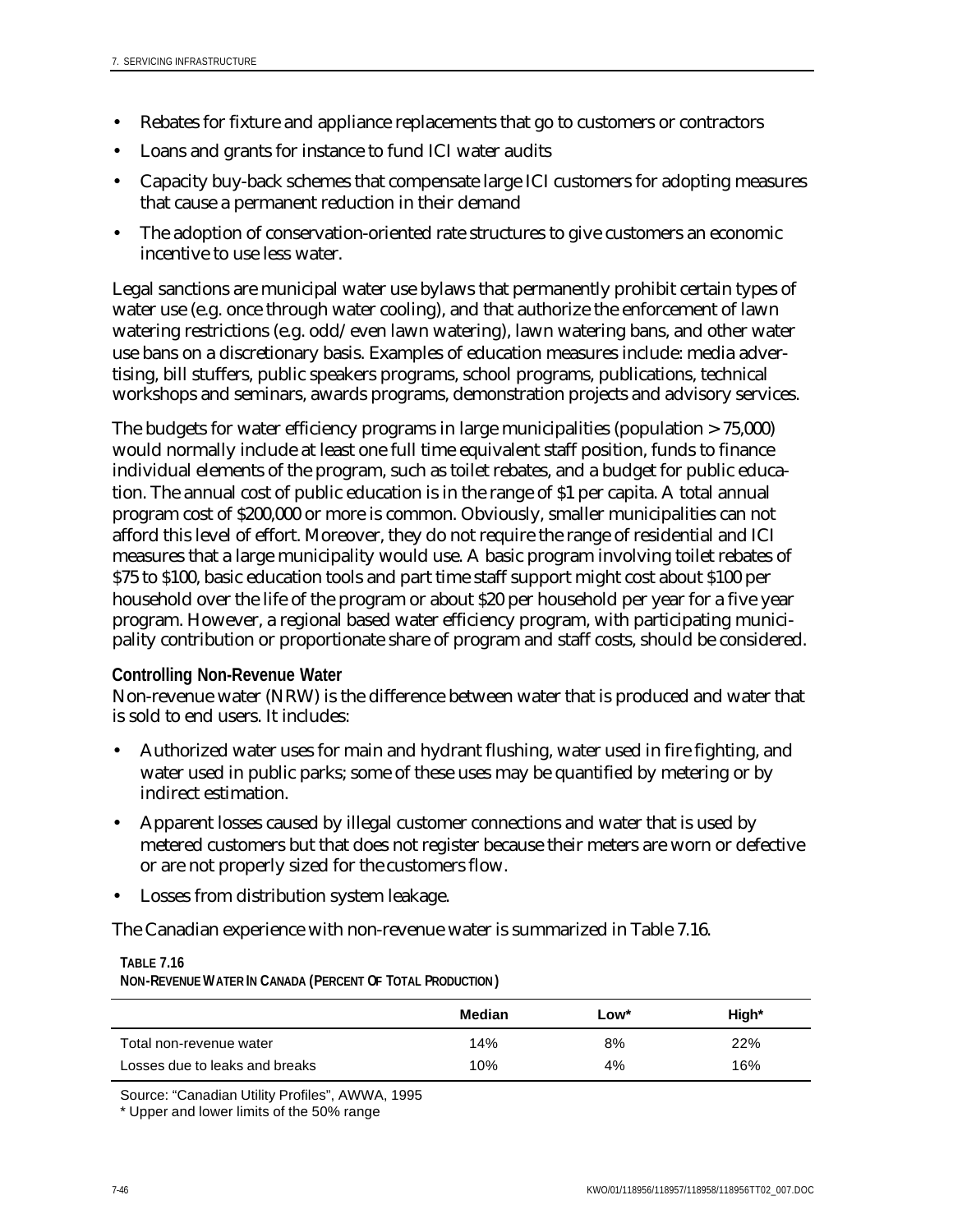High levels of NRW can be a significant financial concern. In the case of illegal connections and defective meters, they represent losses in water sales revenue. In addition, NRW will increase operating costs for treatment, pumping and maintenance and, if it is high enough, can lead to the premature expansion of capacity.

When NRW in a municipality is high relative to industry performance levels, a water audit should be conducted to identify likely sources of the NRW and to estimate the associated financial losses. In fully metered municipalities, NRW is quickly determined from a comparison of total water production and metered water sales. In un-metered or partially metered municipalities, indirect methods relying on examinations of late night water production records and available estimates of the typical usage of un-metered residential customers can be used to estimate NRW.

A goal for total NRW should be based on local conditions including the ongoing costs of NRW. The cost of water losses includes operational costs, lost sales revenue and the costs of providing capacity sooner than is otherwise necessary. The costs of a leak detection and control program for the distribution system can be estimated based on the experience of comparable municipalities, the costs of acquiring and operating leak detection equipment, the cost of contract services for leak detection and the estimated cost of leak repairs. Leak detection and control efforts should not be taken beyond the point at which they are no longer cost-effective. Sample testing of customer meters will reveal the extent to which NRW is caused by metering inaccuracy. If it is, the appropriate response is a meter replacement program.

## **7.10.3 Demand Management For Wastewater Flows**

High levels of municipal wastewater flow, like high levels of water demand, have an adverse financial impact on wastewater operations. The costs of high wastewater flows include elevated operating costs for energy and chemicals and the costs of expanding or upgrading wastewater treatment capacity sooner than would otherwise be necessary. In addition, high wastewater flows can cause a deterioration of wastewater effluent quality. Higher dry weather or base flows in a treatment plant can reduce the plant's pollutant removal efficiencies. High wet weather sanitary flows caused by surface water inflows and ground water infiltration into the sanitary sewers (referred to as I/I) further deteriorates the plant's ability to remove pollutants and can cause bypassing of partially treated or untreated wastewater into receivers.

In some instances, a significant amount of the total I/I to a sanitary sewer can be the result of storm drains, sump pumps, or weeping tiles that are improperly connected to sanitary sewers. If these sources are contributing to the flow, elimination of these contributions can significantly reduce wet weather flows in the sanitary sewer system.

High levels of municipal water demand are usually directly associated with high levels of wastewater production. Evidence of this association can be seen in the data on wastewater production provided in Table 7.17. Municipalities with high levels of customer metering have average daily wastewater flow per capita that are 27 percent lower than un-metered municipalities.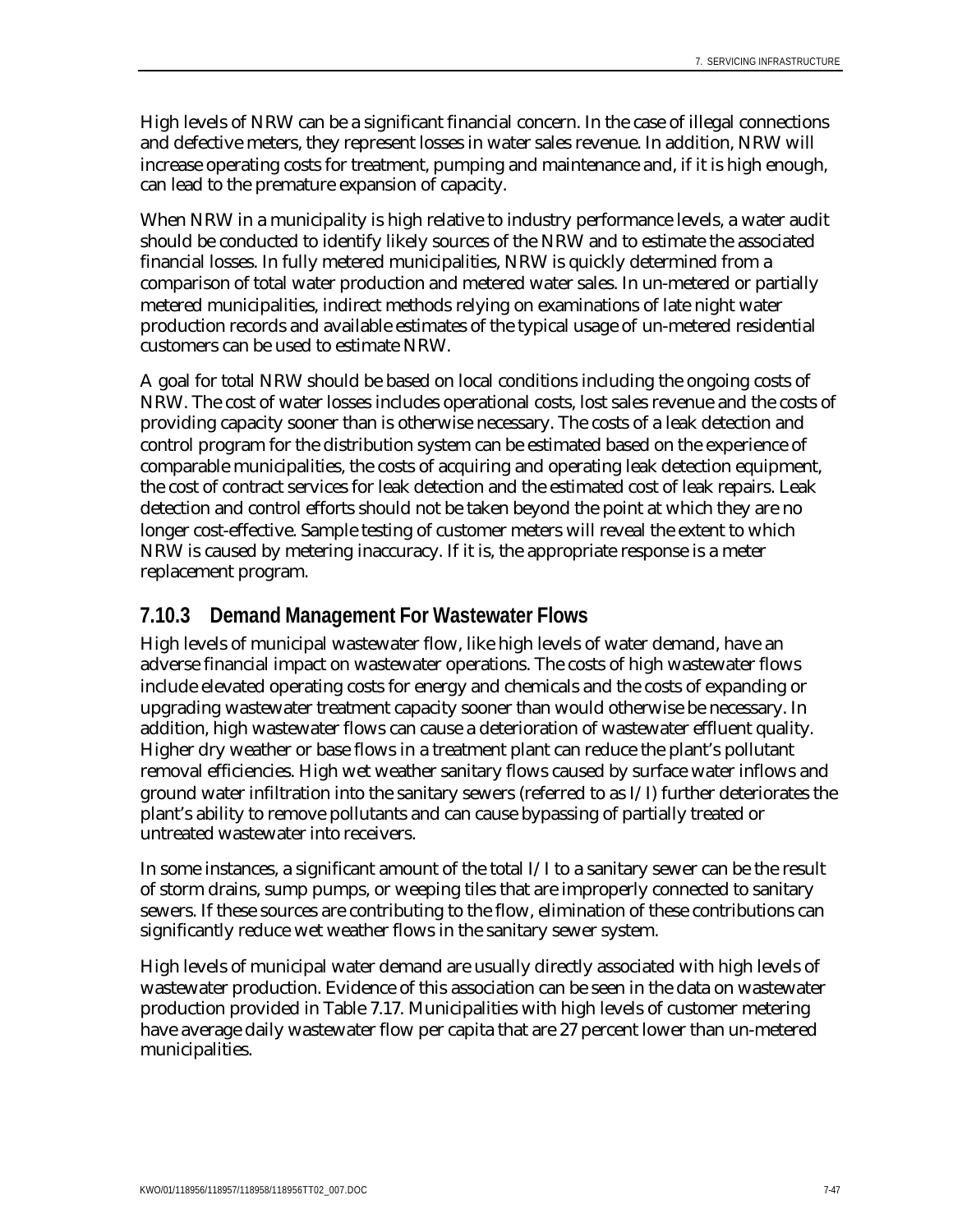#### **TABLE 7.17 IMPACT OF METERING ON WASTEWATER FLOWS**

|                                               | No. of<br><b>Observations</b> | Average | <b>Median</b> | <b>Minimum</b> | <b>Maximum</b> |
|-----------------------------------------------|-------------------------------|---------|---------------|----------------|----------------|
| <b>Metered</b> (at least 50% metered)         |                               |         |               |                |                |
| Service Population (#)                        | 63                            | 2.241   | 1.950         | 8.000          | 30             |
| Average day flow per capita (L/d)             | 63                            | 515     | 426           | 2.151          | 4              |
| <b>Not Metered</b> (no more than 30% metered) |                               |         |               |                |                |
| Service Population (#)                        | 76                            | 2.215   | 1.887         | 6.000          | 300            |
| Average day flow per capita (L/d)             | 75                            | 705     | 634           | 2,066          | 249            |

Source: Analysis of Environment Canada 1996 MUD Data for Ontario

Measures such as customer metering and water efficiency programs will therefore benefit wastewater treatment operations by reducing wastewater influent to the treatment plants. Water efficiency measures that benefit wastewater operations are those that reduce water that is used inside buildings and discharged to the sanitary sewers such as low flush toilets.

Water efficiency measures will not help reduce I/I unless distribution system losses happen to make their way into the sanitary sewers. Management of I/I requires ongoing inspection and maintenance of the collectors coupled with a program of sewer separations or stormwater containment and treatment in cases where combined sewers are in place.

## **7.10.4 Non-Point Source Options**

Non-point source (NPS) pollution originates from smaller, widely distributed sources that reach receiving waters at multiple points of entry. Unlike point sources, which have concentrated flows which are amenable to end-of-pipe treatment processes, NPS flows are generally small and can not be readily treated using end-of-pipe systems.

NPS pollution originates from both urban and rural sources. In the EOWMS, rural NPS pollution is the primary concern. Rural sources of NPS pollution from human activity include:

- Cropland and stream bank erosion
- Runoff contaminated with manure from storage areas, pastures, feedlots, and fields spread with manure
- Direct contamination of surface water with faecal material at sites where livestock have access to streams
- Discharges from faulty septic systems
- Discharges of milk house wastewater
- Incidental contamination caused by poor or negligent practices such as release of pesticide sprayer wash water to surface waters and dumping of manure and other wastes into surface waters

The adverse impacts of rural NPS pollution are pervasive, just as the benefits of its control are numerous. Ecosystem benefits include the protection or restoration of littoral and aquatic habitats and the prevention of eutrophication caused by excessive nutrient loadings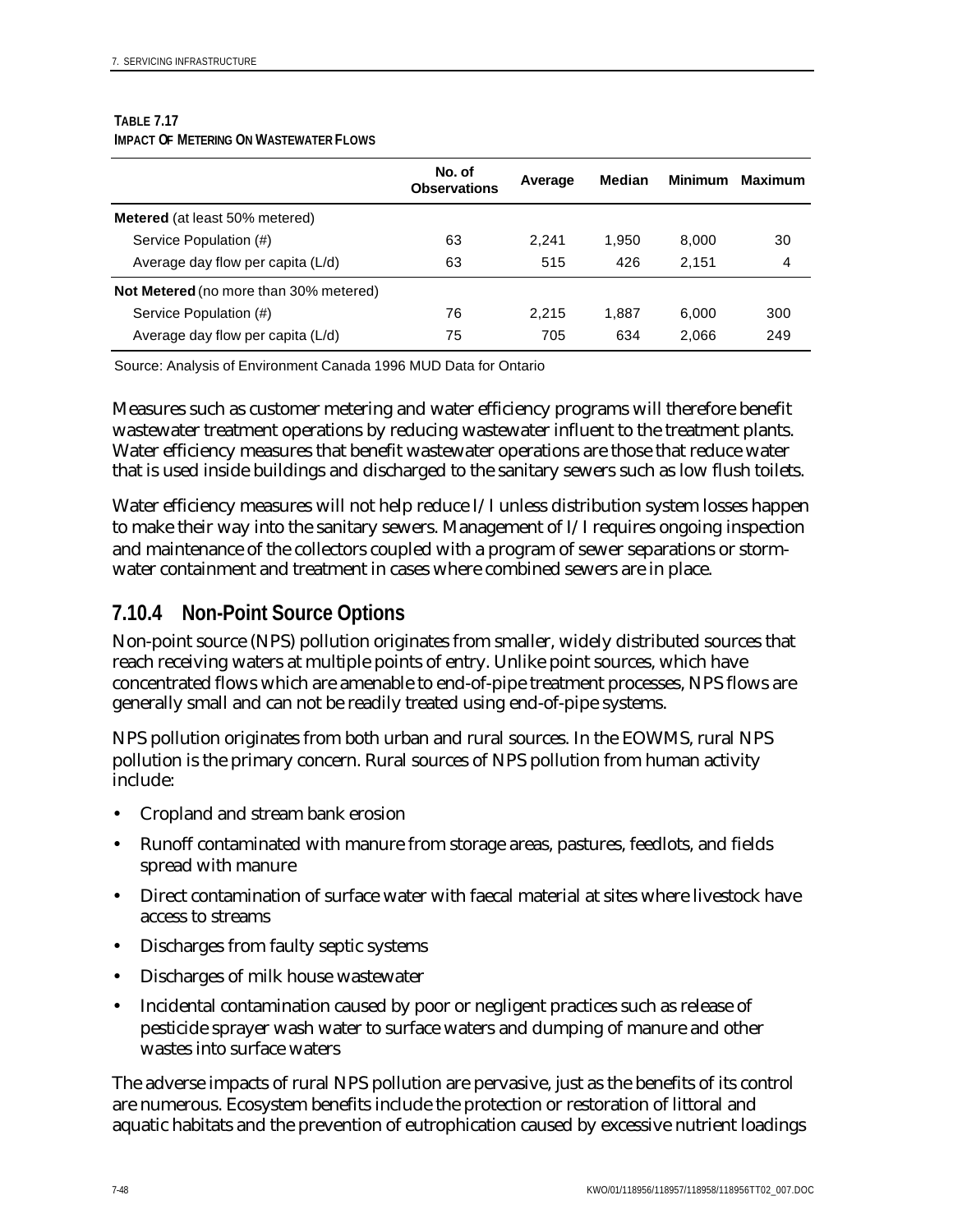to streams and lakes. These changes will improve the aesthetic quality of streams and may help create or enhance sport fisheries. Within the rural community, NPS pollution control also reduces the risk of water borne disease in humans and livestock through direct contact with surface water.

The benefits to municipal water supply of NPS pollution control are both financial and social in nature. From a social perspective, NPS pollution control provides the first barrier in a multiple barrier approach to risk management in water supply. It minimizes the risk of contamination of municipal sources of supply with pathogens and hazardous compounds such as pesticides. NPS controls may also improve the aesthetic quality of drinking water and reduce the cost of treatment through the reduction of nuisance growths of algae, which contribute to taste and odour problems.

The benefits of NPS pollution control to municipal wastewater operations are indirect but can be significant nevertheless. NPS pollution control can help lower wastewater treatment costs by maintaining the assimilative capacity of receiving streams, thereby delaying or eliminating the need for advanced wastewater treatment. In jurisdictions that have aquatic pollutant offset programs, wastewater operators can realize very significant cost savings by financing the implementation of NPS measures instead of implementing advanced treatment to be in compliance with their discharge permits.

A number of rural NPS pollution control measures are described in Table 7.18.

| <b>Measure</b>                          | <b>Description</b>                                                                                      | Cost                                                                                                   | <b>Comments</b>                                                 |
|-----------------------------------------|---------------------------------------------------------------------------------------------------------|--------------------------------------------------------------------------------------------------------|-----------------------------------------------------------------|
| Septic system<br>replacement            | Conventional septic system tank<br>and leach bed                                                        | Capital - \$5,000 to \$8,000/system<br>Operating - \$33/yr                                             | 10 year life (pump out<br>every 3 to 5 years)                   |
|                                         | Septic system in a constrained<br>location or an alternative system<br>(e.g. peat bed, aerobic filters) | Capital - \$10,000 to \$17,000/system<br>Operating - no data                                           | no data                                                         |
| Feedlot and barn<br>yard runoff control | Direct runoff away from<br>contaminated areas using roof<br>drains, etc                                 | Capital - \$1,700/farm<br>Operating $-5%$ of capital/yr                                                | 20 year life                                                    |
| Manure storage                          | Covered storage areas, lagoon<br>storage                                                                | Capital - \$9,800/farm<br>Operating - 5% of capital/yr                                                 | 20 year life                                                    |
| Milkhouse wash<br>water                 | Divert to manure storage                                                                                | Capital - minimal cost if there is<br>adequate storage volume<br>Operating – increased spreading costs | Wash water has little<br>nutrient value                         |
|                                         | Treatment system (e.g. con-<br>structed wetland, coagulation<br>system)                                 | Capital - \$7,000 to \$30,000/system<br>Operating - no data                                            | Septic systems can<br>be cheaper but are<br>prone to clogging   |
| Cattle access<br>control                | Fencing, controlled crossings,<br>alternative source of water                                           | Capital - \$7,300/site<br>Operating $-5%$ of capital/yr                                                | 10 year life                                                    |
| Conservation<br>tillage                 | Variety of tillage and vegetative<br>practices                                                          | Capital - \$20,000 per tillage implement<br>Operating $-5%$ of capital/yr                              | 10 year life, systems<br>are often profitable for<br>the farmer |
| Retirement of crop<br>land              | Land acquisition to eliminate all<br>farming practices                                                  | Capital – depends on land value                                                                        | Permanent                                                       |

#### **TABLE 7.18 RURAL NPS POLLUTION CONTROLS**

Source: Draper, Fortin and Bos, 1997. Phosphorus Trading Program Evaluation and Design - Final Report Personal communications, 20/02/02: S. Bonte-Gelok, Ont. Rural Wastewater Centre at the University of Guelph; and C. Kinsley, Ont. Rural Wastewater Centre at Alfred College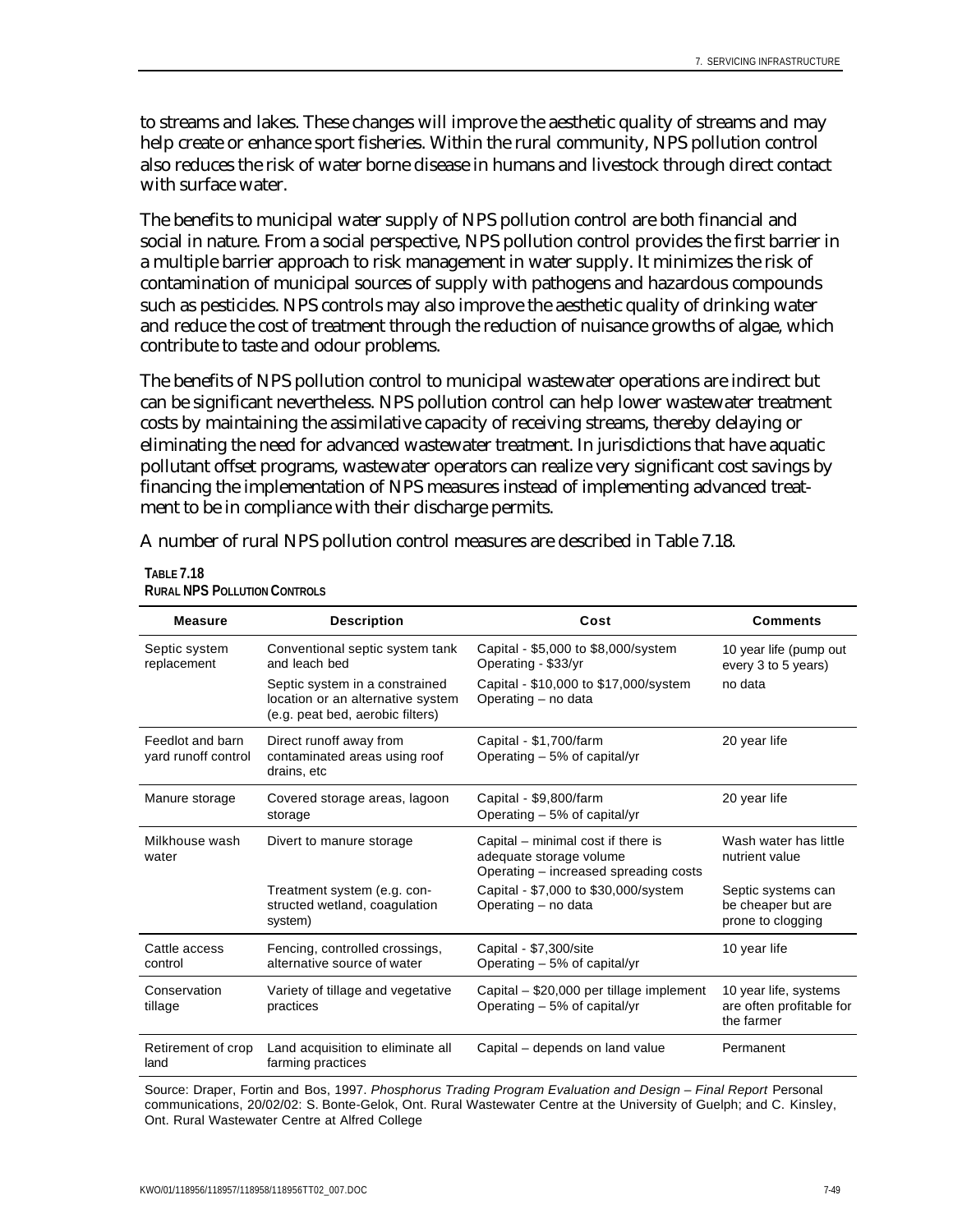## **7.10.5 Alternative Approaches to Service Delivery**

Small municipal water and wastewater operations often face challenges that do not arise in larger operations. Economies of scale can not generally be achieved in capital works or in operations. With a small budget for staff, there is no opportunity for the utility to hire individuals with specialized expertise and certain services must therefore be hired under contract or are simply not used. Small municipalities may also experience static or declining populations and may have larger populations of fixed income or low-income households. These demographics increase the pressure to keep costs low and they complicate the task of recovering full costs from customers.

A number of alternative methods of service delivery are available to small municipalities to help overcome the constraints imposed by size. Perhaps the simplest of these entails the wholesale purchase of water or wastewater services from adjacent larger municipalities. This arrangement currently exists between Vanleek Hill and Hawkesbury and L'Original will also secure water from Hawkesbury within in next 5 years. It allows the smaller municipality to benefit from the economies of scale in the larger municipality and may confer other benefits such as securing access to a better source of supply or a receiving stream with greater assimilative capacity. The main disadvantage of this arrangement is the cost of infrastructure required to connect the systems. In addition, the wholesale municipality will often charge a mark-up on its local rate to allow for a return on investment or to account for the fact that the retail customers have not contributed to investments in existing capital works. A mark-up is common for water services provided to outside municipalities in Ontario (Table 7.19).

|                     | Supply Charge to Other Municipalities (% of local rate) |               |  |
|---------------------|---------------------------------------------------------|---------------|--|
| <b>Municipality</b> | Wholesale                                               | <b>Retail</b> |  |
| Average             | 135%                                                    | 152%          |  |
| Max                 | 200%                                                    | 200%          |  |
| Min                 | 87%                                                     | 100%          |  |
| Median              | 110%                                                    | 150%          |  |

#### **TABLE 7.19 SURVEY OF WATER SUPPLY CHARGES TO OUTSIDE MUNICIPALITIES**

Source: OWWA, 1997, Survey of municipal water rates and operations benchmarking in Ontario

The use of a wholesale supplier is a step in the direction of regionalization. Regionalization keeps utility services in the public domain but replaces individual municipal organizations with a single regional organization charged with the responsibility for service delivery to all member municipalities. In Ontario, regionalization is used to restructure the entire municipal government in an area. Ontario's regional municipalities provide water and wastewater services using either a single tier structure or a two-tier structure in which the regional government provides a wholesale service to the lower tier retailers. Elsewhere in Canada, regionalization has been used as a means of restructuring only the utility service, the Greater Vancouver Water District being a case in point. The benefits of regionalization to small municipalities within the region include cost sharing with the larger municipalities, improved standards of service, improved access to professional services and specialized equipment, improved access to capital finance and increased opportunities to participate in cost effective regional infrastructure schemes. But while regionalization may provide the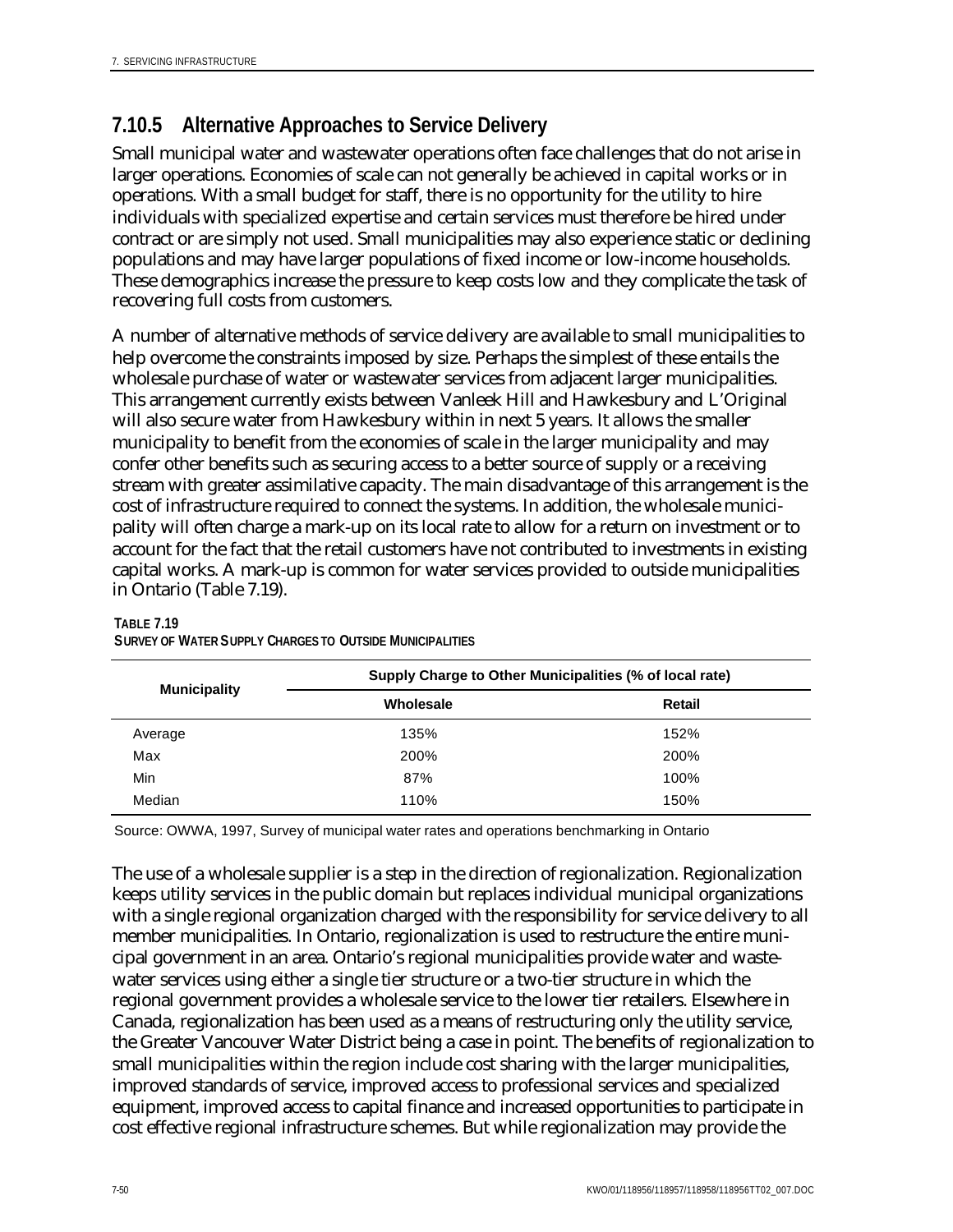utility service in a cost-effective manner to small municipalities, it is not necessarily less expensive than the service offered by the local authority prior to regionalization. The reasons for higher costs after regionalization include the upgrading of local standards of service to regional levels and increases in local wages and salaries to levels found in the larger municipalities.

Municipalities can enter into partnership arrangements with other agencies to provide specific services on a cost recovery basis. This gives the municipalities access to expertise and equipment that it can not finance in house or that are more efficiently delivered and managed by others. There are numerous examples of these types of arrangements in the study area including the City of Ottawa septic program, conservation authority delivery of Ottawa's Rural Water Quality Program, and plan review by conservation authorities for Ottawa and P & R.. Other services that could conceivably be delivered in this manner by Conservation Authorities include the design and implementation of wellhead protection programs and water quality monitoring programs.

There is of course a long tradition of municipal water and wastewater operations contracting for design and construction services. In Ontario, there is also extensive experience with the use of contract services for operations, these being provided primarily by OCWA. The benefits of contracting for operations include ready access to professional services and specialized equipment provided by the contractor, a built-in incentive to control costs through the contracting process and a contractual mechanism to enforce standards of service.

The continued success of OCWA in wining service contracts following its privatization suggests that this form of service delivery is attractive to municipalities because it is less expensive than self supply and/or because the standards of service are better. The prevalence of OCWA in the study area indicates that municipalities are already taking advantage of this method of service delivery. OCWA is the dominant operator of municipal waste and wastewater systems in Eastern Ontario.

Contract services for design and construction and for operations bring private sector operators into the municipality and are a first step towards privatisation. Turnkey projects take privatization one step further by having a single contractor design, build and operate a facility using public financing. Concession contracts are similar to turnkey projects but are based on contractor financing of capital works. In this case, the contractor recovers the investment over the course of a long term operating contract. With full privatization of water and wastewater services, the private sector operator owns the facilities and operates them for profit. Full privatization would require regulation of user rates by a public sector body much as the Ontario Energy Board regulates energy rates.

Advantages of concession contracts and full privatization over less ambitious models of privatization include improved access to capital funds and opportunities to reduce the municipality's exposure to risk. The principal disadvantage of privatization is the loss of direct municipal control over service delivery especially if contractual arrangements do not clearly stipulate the required standards of service and the conditions attached to the achievement of those standards. Any municipality, whether small or large, with an interest in but little experience with privatization should secure professional help to guide it through the process of tendering and awarding a privatization contract.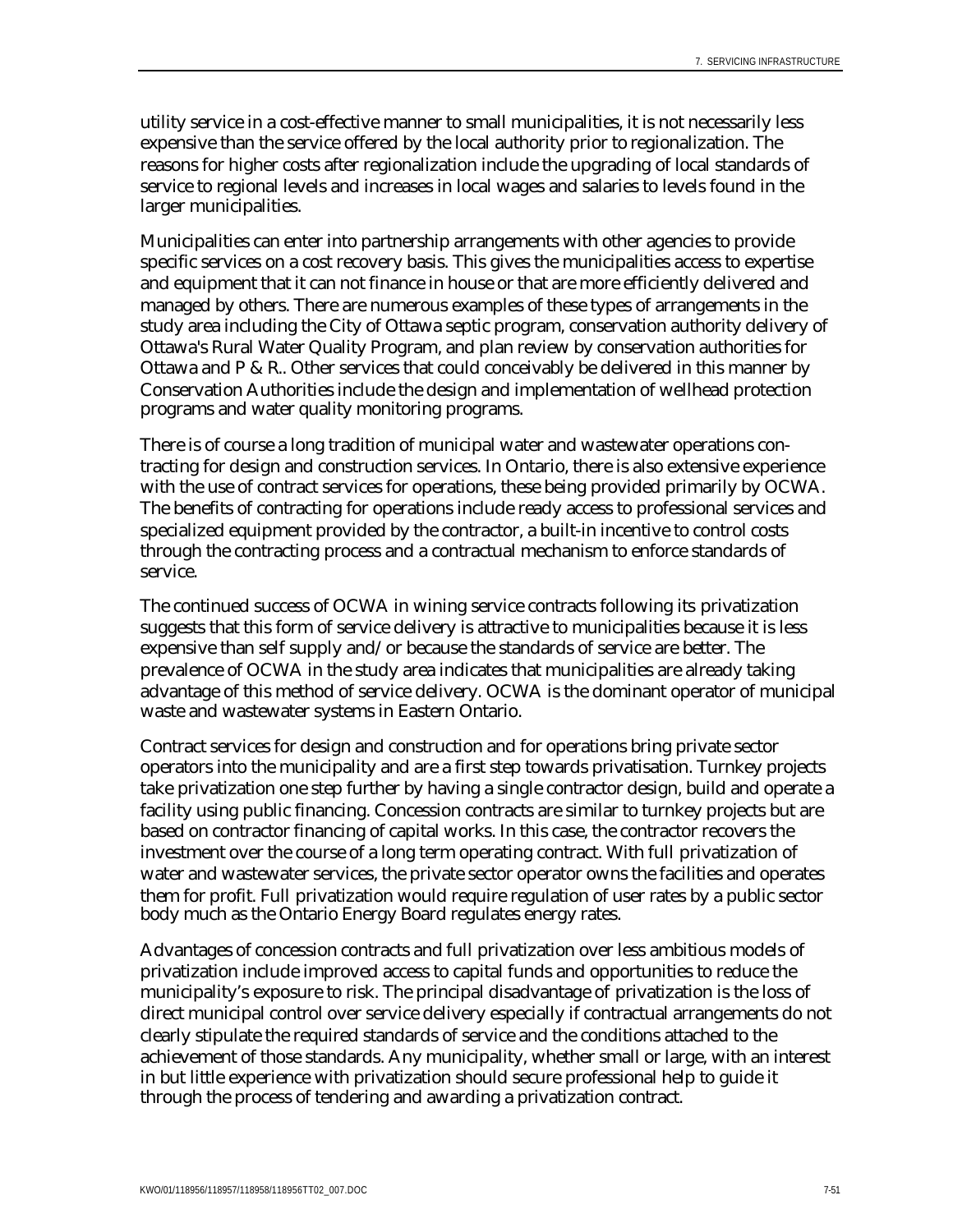Privatization will not necessarily lower the costs of water and wastewater services. While privatization may improve the efficiency of service delivery it may also lead to a higher, and more expensive, standard of service and increased costs for labour and equipment as these are upgraded. Privatization will also tend to increase costs by introducing a return on equity as a cost of service.

# **7.11 Case Study Analysis**

## **7.11.1 Overview**

Municipalities in the study area are facing a number of water resource management issues and constraints. In this chapter, a case study approach is used to demonstrate the strategies that can be used to address these. The case study analysis was undertaken using available data and generic approaches for capacity planning and costing. The results are only intended to demonstrate the potential impact of demand management and should not be used as a basis for making any capital planning decisions.

It is useful to compare study area municipalities to small municipalities elsewhere in Ontario with respect to water and wastewater resources. Median water use rates of municipalities in the study area are lower than Provincial levels, while wastewater rates are comparable (Tables 7.20).

#### **TABLE 7.20**

**COMPARISON OF WATER AND WASTEWATER PRODUCTION STATISTICS**

|                                                                        | No. of<br><b>Observations</b> | Average | <b>Median</b> | <b>Minimum</b> | <b>Maximum</b> |
|------------------------------------------------------------------------|-------------------------------|---------|---------------|----------------|----------------|
| A) Study Area (Source: Municipal survey)                               |                               |         |               |                |                |
| Water                                                                  |                               |         |               |                |                |
| Service Population (#)                                                 | 30                            | 1,963   | 1,176         | 12             | 12,207         |
| Capacity utilisation                                                   | 27                            | 58%     | 57%           | $0\%$          | 158%           |
| Average day per capita (L/d)                                           | 25                            | 589     | 420           | 93             | 1,988          |
| Maximum day per capita (L/d)                                           | 25                            | 1.009   | 694           | 147            | 2.863          |
| Maximum day / average day                                              | 26                            | 180%    | 166%          | 132%           | 293%           |
| Wastewater                                                             |                               |         |               |                |                |
| Service Population (#)                                                 | 26                            | 2,030   | 1,434         | 28             | 10,266         |
| Capacity utilisation                                                   | 22                            | 72%     | 70%           | 6%             | 201%           |
| Average day per capita (L/d)                                           | 17                            | 822     | 548           | 295            | 2,261          |
| B) Ontario Wide (Source: analysis of Environment Canada 1996 MUP Data) |                               |         |               |                |                |
| Water                                                                  |                               |         |               |                |                |
| Service Population (#)                                                 | 155                           | 2,217   | 1,998         | 35             | 4,985          |
| Average day per capita (L/d)                                           | 155                           | 548     | 500           | 126            | 2,065          |
| Maximum day per capita (L/d)                                           | 100                           | 1,108   | 900           | 305            | 4,671          |
| Maximum day / average day                                              | 104                           | 201%    | 178%          | $0\%$          | 1547%          |
| Wastewater                                                             |                               |         |               |                |                |
| Service Population (#)                                                 | 139                           | 2,227   | 1,940         | 30             | 8,000          |
| Average day per capita (L/d)                                           | 138                           | 619     | 555           | 4              | 2,151          |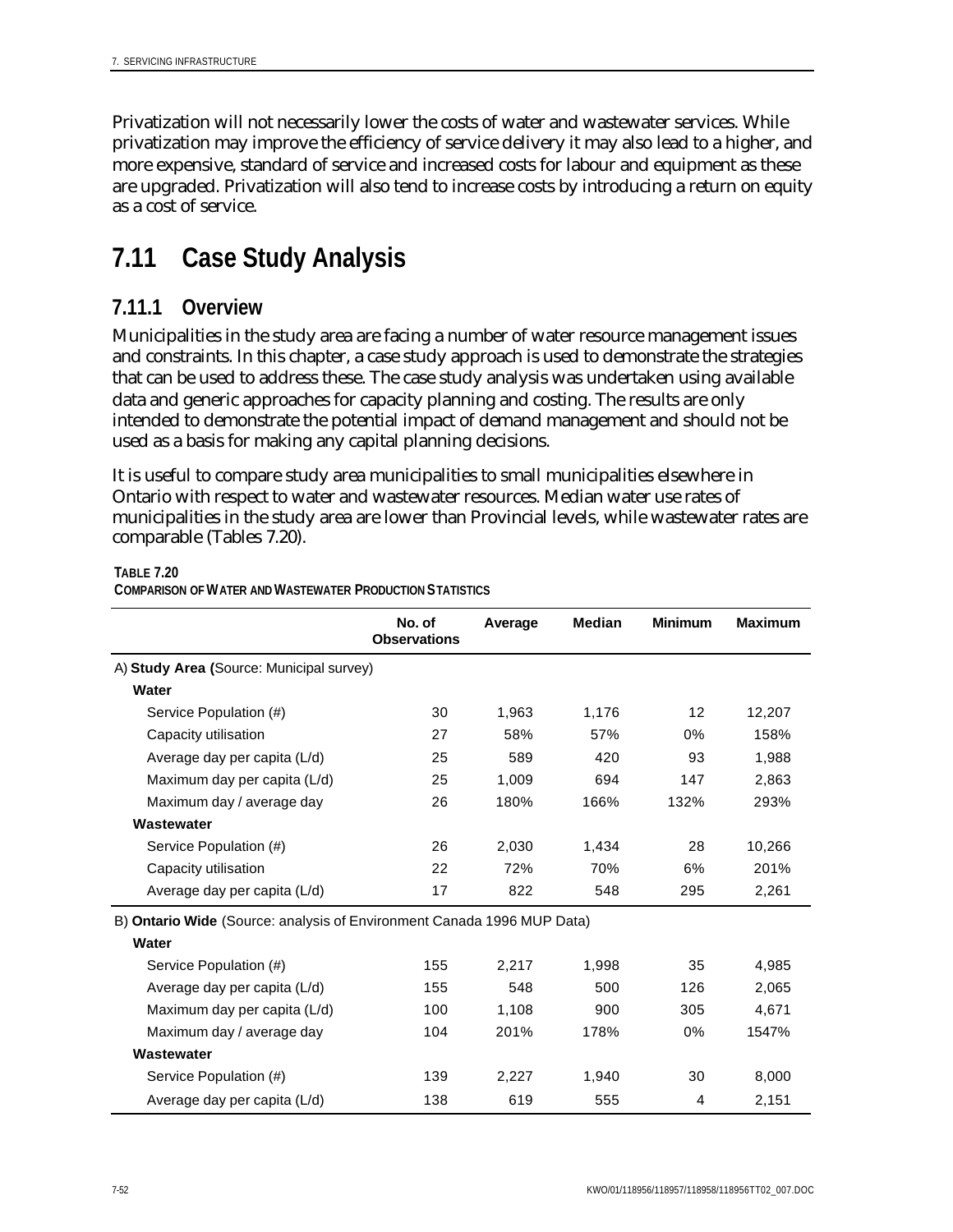## **7.11.2 Assumptions**

The following assumptions are used in the case study analysis:

- Costing for water and wastewater capacity expansions is based on updated USEPA cost curves provided in *Water and Sewage Infrastructure Project Phase 2A, Final Report* (August 2000, Strategic Alternatives, Enermodal Engineering, Public Works Management Inc., M. Fortin, Consulting Economist)
- Residential customer metering assumptions: Unit cost of \$225/household, meter reading and billing at \$2 per customer per read, 20 percent reduction in average and maximum day residential water demand and wastewater production
- Water efficiency program assumptions: 5 year program, \$20 per household per year, 10 percent reduction in average and maximum day residential water demand and wastewater production
- In stream phosphorus control program assumptions:

|                                            | Total Annualized cost (\$/kg/yr) | <b>P</b> load Reduction |
|--------------------------------------------|----------------------------------|-------------------------|
| WWTP.                                      | \$6000                           | 0.04 kg/person/yr       |
| Rural NPS measures                         | $$100 - 240*$                    | not applicable          |
| *South Nation Conservation Authority, 2001 |                                  |                         |

• Discounting assumptions: 7 percent real discount rate, 20 year planning horizon

### **7.11.3 Case Studies**

#### **Bourget**

**TABLE 7.21 BOURGET - DESCRIPTIVE STATISTICS (FROM MUNICIPAL SURVEY)**

| Water                         |           |
|-------------------------------|-----------|
| Type of Source                | <b>GW</b> |
| Population served             | 719       |
| Customers - Residential       | na        |
| Customers - Non-Residential   | 25        |
| Production:                   |           |
| Max day $(m^3/d)$             | 535       |
| Capacity $(m^3/d)$            | 472       |
| Max. day / capacity           | 113%      |
| Avg day (m3/d)                | 283       |
| Avg day / pop (Lpcd)          | 394       |
| Max. day / avg day            | 1.89      |
| Customer metering             | no        |
| <b>Water Use Restrictions</b> | yes       |

#### **Water Resource Issues**

- High water use
- Exceedance of ODWOs
- Freeze on growth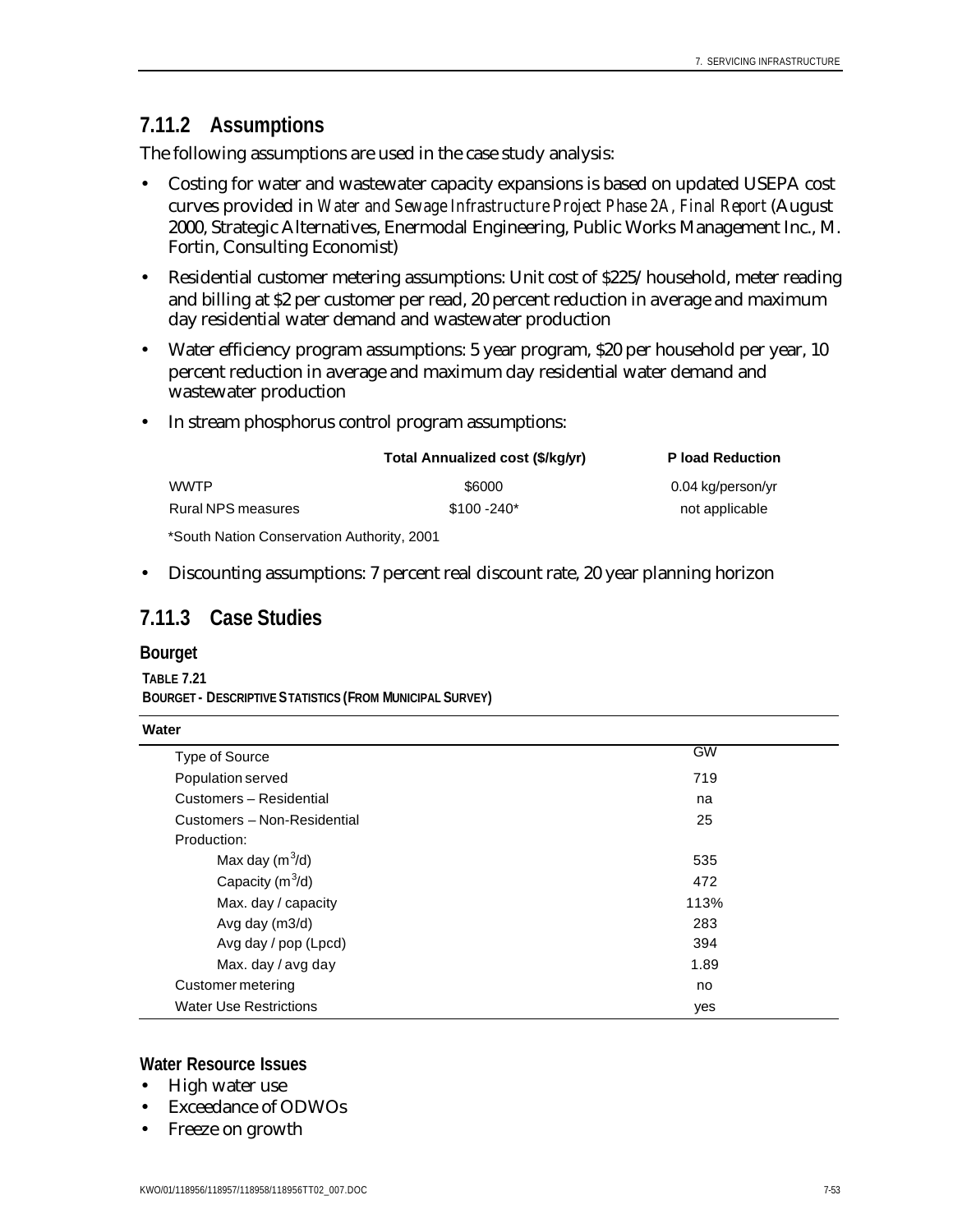| <b>Option</b>       | <b>Description</b>                                                                             | <b>Present value cost</b>                                                              |
|---------------------|------------------------------------------------------------------------------------------------|----------------------------------------------------------------------------------------|
| Expand GW<br>supply | Immediate expansion based on new wells plus<br>disinfection to a total capacity of 800 $m^3/d$ | Capital – wells: \$134,000<br>Operating – no change in unit cost                       |
| Meter customers     | Meter all customers and add new capacity in<br>2004                                            | Capital, wells: \$118,000<br>Capital, meters: \$54,000<br>New operating - \$1,900/year |

#### **TABLE 7.22 BOURGET – MANAGEMENT OPTIONS**

There is insufficient time to implement a water efficiency program in order to delay a capacity expansion. Immediate metering will delay expansion by about 4 years but the overall cost of this option exceeds the option of expansion without metering.

#### **Hammond**

**TABLE 7.23 HAMMOND - DESCRIPTIVE STATISTICS (FROM MUNICIPAL SURVEY)**

| Water                         |           |
|-------------------------------|-----------|
| Type of Source                | <b>GW</b> |
| Population served             | 440       |
| Customers - Residential       | Na        |
| Customers - Non-Residential   | 8         |
| Production:                   |           |
| Max day $(m^3/d)$             | 190       |
| Capacity (m3/d)               | 120       |
| Max. day / capacity           | 158%      |
| Avg day (m3/d)                | 103       |
| Avg day / pop (Lpcd)          | 420       |
| Max. day / avg day            | 1.84      |
| Customer metering             | No        |
| <b>Water Use Restrictions</b> | Yes       |

### **Water Resource Issues**

- High water use
- Exceedance of ODWOs
- Freeze on growth

#### **TABLE 7.24 HAMMOND - MANAGEMENT OPTIONS**

| Option           | <b>Description</b>                                                                                           | <b>Present value cost</b>                                        |
|------------------|--------------------------------------------------------------------------------------------------------------|------------------------------------------------------------------|
| Expand GW supply | Immediate expansion based on new wells plus<br>disinfection to a total capacity of 300 $\text{m}^3/\text{d}$ | Capital – wells: $$72,000$<br>Operating - no change in unit cost |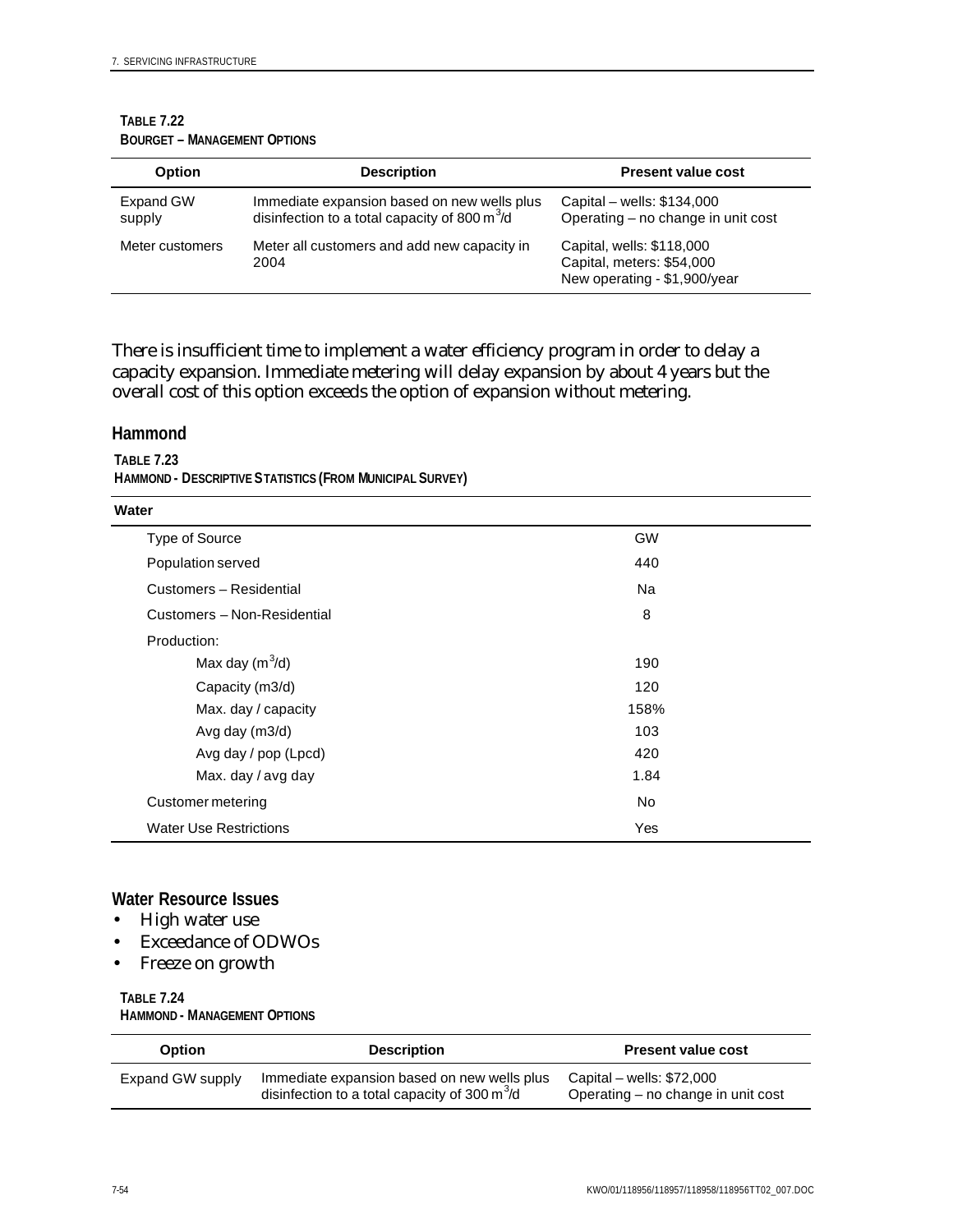There is insufficient time to implement either a metering or a water efficiency program in order to delay a capacity expansion.

#### **Rockland**

#### **TABLE 7.25**

**ROCKLAND – DESCRIPTIVE STATISTICS (FROM MUNICIPAL SURVEY)**

| Water                         |           | Wastewater                  |             |
|-------------------------------|-----------|-----------------------------|-------------|
| Type of Source                | <b>SW</b> | Type of Plant               | <b>WWTP</b> |
| Population served             | 8,100     | Population served           | 8,100       |
| Customers - Residential       | na        | Customers - Residential     | na          |
| Customers - Non-Residential   | na        | Customers - Non-Residential | na          |
| Production:                   |           | Production:                 |             |
| Max day $(m^3/d)$             | 4,442     | Total Inflow $(m^3/d)$      | 3,120       |
| Capacity (m3/d)               | 7,260     | Capacity $(m^3/d)$          | 6,800       |
| Max. day / capacity           | 61%       | Inflow / pop (Lpcd)         | 385         |
| Avg day $(m3/d)$              | 2,659     | Inflow / capacity           | 46%         |
| Avg day / pop (Lpcd)          | 328       |                             |             |
| Max. day / avg day            | 1.67      |                             |             |
| Customer metering             | yes       |                             |             |
| <b>Water Use Restrictions</b> | yes       |                             |             |

#### **Water Resource Issues**

• High water use

**TABLE 7.26 ROCKLAND - MANAGEMENT OPTIONS**

| <b>Option</b>    | <b>Description</b>                                                             | <b>Present value cost</b>                     |
|------------------|--------------------------------------------------------------------------------|-----------------------------------------------|
| Water efficiency | Implement a toilet replacement program to<br>achieve a 10% reduction in demand | Program budget - \$54,000/year for 5<br>vears |

The reported capacity appears to be adequate for several years, but the municipality identified a water shortage problem that has led to water use restrictions. Since the municipality is already metered, a water efficiency program is their remaining demand management option. In the long run, this will have a beneficial impact on both the water and wastewater systems.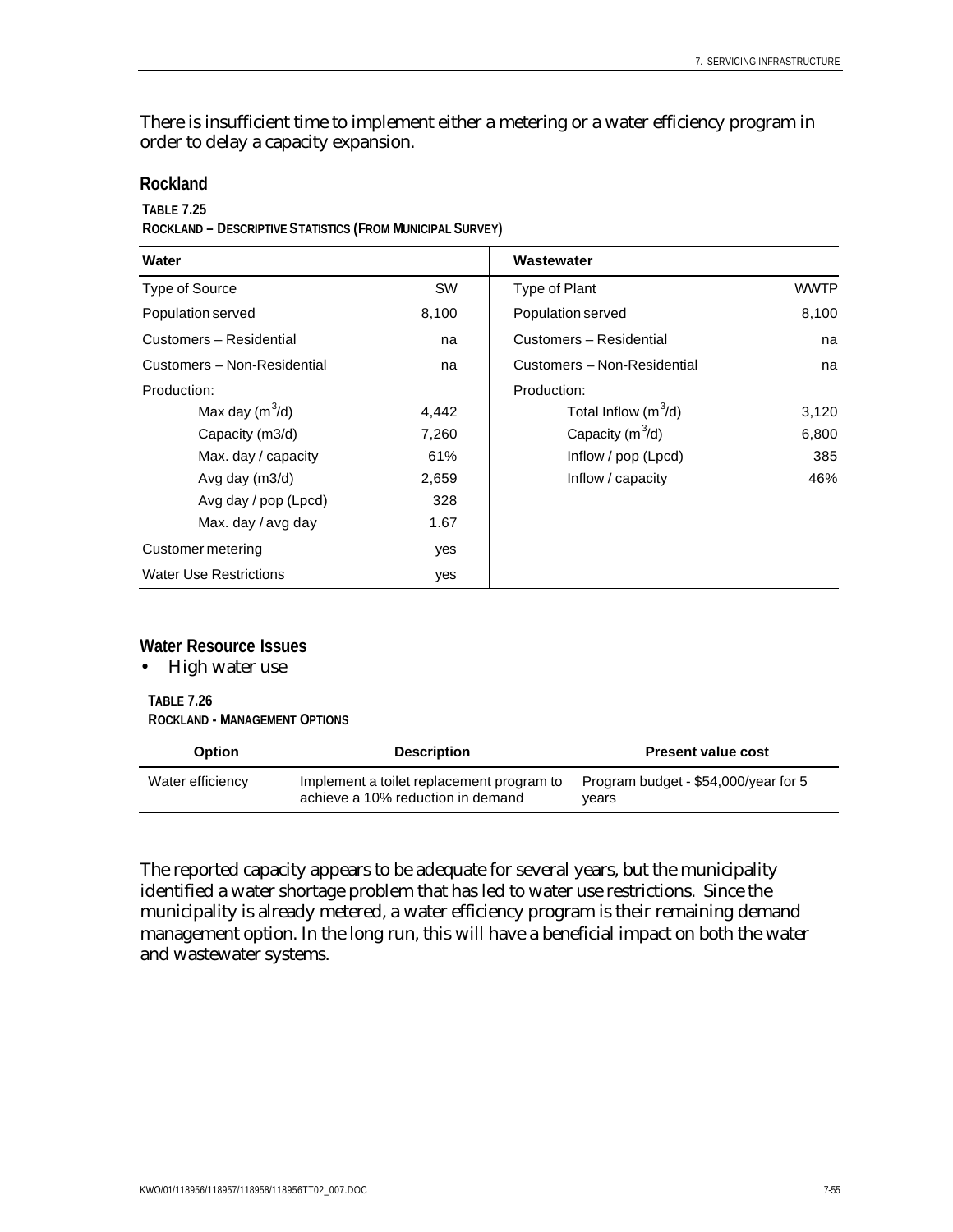### **Alfred**

#### **TABLE 7.27 ALFRED – DESCRIPTIVE STATISTICS (FROM MUNICIPAL SURVEY)**

| Water                         |           | Wastewater                  |        |
|-------------------------------|-----------|-----------------------------|--------|
| Type of Source                | <b>SW</b> | Type of Plant               | Lagoon |
| Population served             | 2,200     | Population served           | 1,200  |
| Customers - Residential       | 802       | Customers - Residential     | 485    |
| Customers - Non-Residential   | 92        | Customers - Non-Residential | 62     |
| Production:                   |           | Production:                 |        |
| Max day $(m^3/d)$             | 2,147     | Total Inflow $(m^3/d)$      | 1,072  |
| Capacity (m3/d)               | 2,900     | Capacity $(m^3/d)$          | 713    |
| Max. day / capacity           | 74%       | Inflow / pop (Lpcd)         | 871    |
| Avg day $(m3/d)$              | 977       | Inflow / capacity           | 150%   |
| Avg day / pop (Lpcd)          | 444       |                             |        |
| Max. day / avg day            | 2.20      |                             |        |
| Customer metering             | no        |                             |        |
| <b>Water Use Restrictions</b> | yes       |                             |        |

Note: Water data are for Alfred-Lefaivre water supply system.

#### **Water Resource Issues**

- High water use
- Alfred has high levels of wastewater production per capita
- WW production is considerably higher than water production (possible I/I problem)

| <b>Option</b>                                               | <b>Description</b>                                                                                                 | <b>Present Value Cost</b>                                                              |
|-------------------------------------------------------------|--------------------------------------------------------------------------------------------------------------------|----------------------------------------------------------------------------------------|
| <b>Expand WWTP</b>                                          | Immediate expansion of WWTP to 1,700 $m3/d$                                                                        | Capital cost - \$190,000                                                               |
| Meter customers to<br>reduce the size of the<br><b>WWTP</b> | Meter all customers to reduce wastewater flows<br>and build an immediate expansion of WWTP to<br>1,500 m $^{3}$ /d | Capital, WWTP: \$185,000<br>Capital, meters: \$180,000<br>New operating - \$6,400/year |
| I/I control program                                         | Reduce wastewater flows to 130% of per capita<br>water demands (690 m $3$ /d) and resize WWTP                      | Capital, WWTP: \$174,000<br>New operating for I/I program -?                           |

| <b>TABLE 7.28</b>                  |
|------------------------------------|
| <b>ALFRED – MANAGEMENT OPTIONS</b> |

Per capita wastewater flows are almost double the per capita water demands suggesting a significant problem with I/I. Metering should cause a 20 percent reduction of water use but this implies only a 12 percent reduction of wastewater volumes due to the influence of I/I. Neither metering nor an I/I reduction program will have a significant impact on capital costs or the timing of an expansion. However, the impact would be more significant if the municipality is required to implement tertiary treatment as a result of high nutrient loadings associated with the high effluent flows.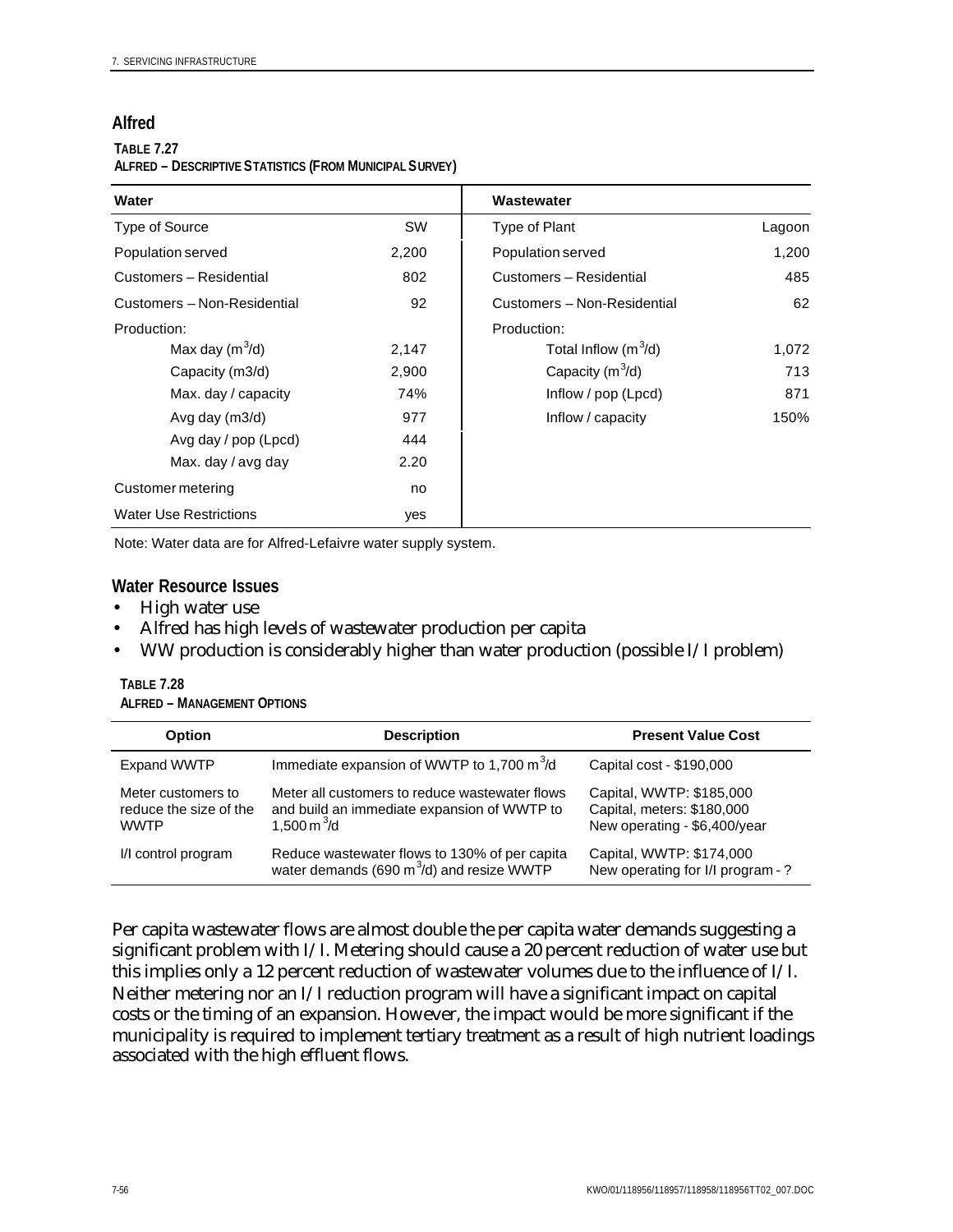## **Plantagenet**

#### **TABLE 7.29**

#### **PLANTAGENET - DESCRIPTIVE STATISTICS (FROM MUNICIPAL SURVEY)**

| Water                         |           | Wastewater                  |        |
|-------------------------------|-----------|-----------------------------|--------|
| Type of Source                | <b>SW</b> | Type of Plant               | Lagoon |
| Population served             | 980       | Population served           | 950    |
| Customers - Residential       | 443       | Customers - Residential     | 413    |
| Customers - Non-Residential   | 30        | Customers - Non-Residential | 29     |
| Production:                   |           | Production:                 |        |
| Max day $(m^3/d)$             | 689       | Total Inflow $(m^3/d)$      | 665    |
| Capacity (m3/d)               | 1,700     | Capacity $(m^3/d)$          | 561    |
| Max. day / capacity           | 41%       | Inflow $/$ pop (Lpcd)       | 679    |
| Avg day (m3/d)                | 472       | Inflow / capacity           | 119%   |
| Avg day / pop (Lpcd)          | 482       |                             |        |
| Max. day / avg day            | 1.46      |                             |        |
| Customer metering             | yes       |                             |        |
| <b>Water Use Restrictions</b> | no        |                             |        |

### **Water Resource Issues**

- Poor raw water quality for WTP
- Plantagenet has high levels of wastewater production per capita
- WW production is considerably higher than water production (possible I/I problem)

## **TABLE 7.30**

**PLANTAGENET - MANAGEMENT OPTIONS**

| <b>Option</b>       | <b>Description</b>                                                                                              | <b>Present Value Cost</b>                                     |
|---------------------|-----------------------------------------------------------------------------------------------------------------|---------------------------------------------------------------|
| Expand WWTP         | Immediate expansion of WWTP to 1,040 $m^3/d$                                                                    | Capital cost - \$164,000                                      |
| I/I control program | Reduce wastewater flows to 120% of per capita<br>water demands (540 $m^3$ /d) and expand WWTP<br>to 880 $m^3/d$ | Capital, WWTP: \$159,000<br>New operating for I/I program - ? |

An I/I reduction program will not have a significant impact on capital costs or the timing of an expansion.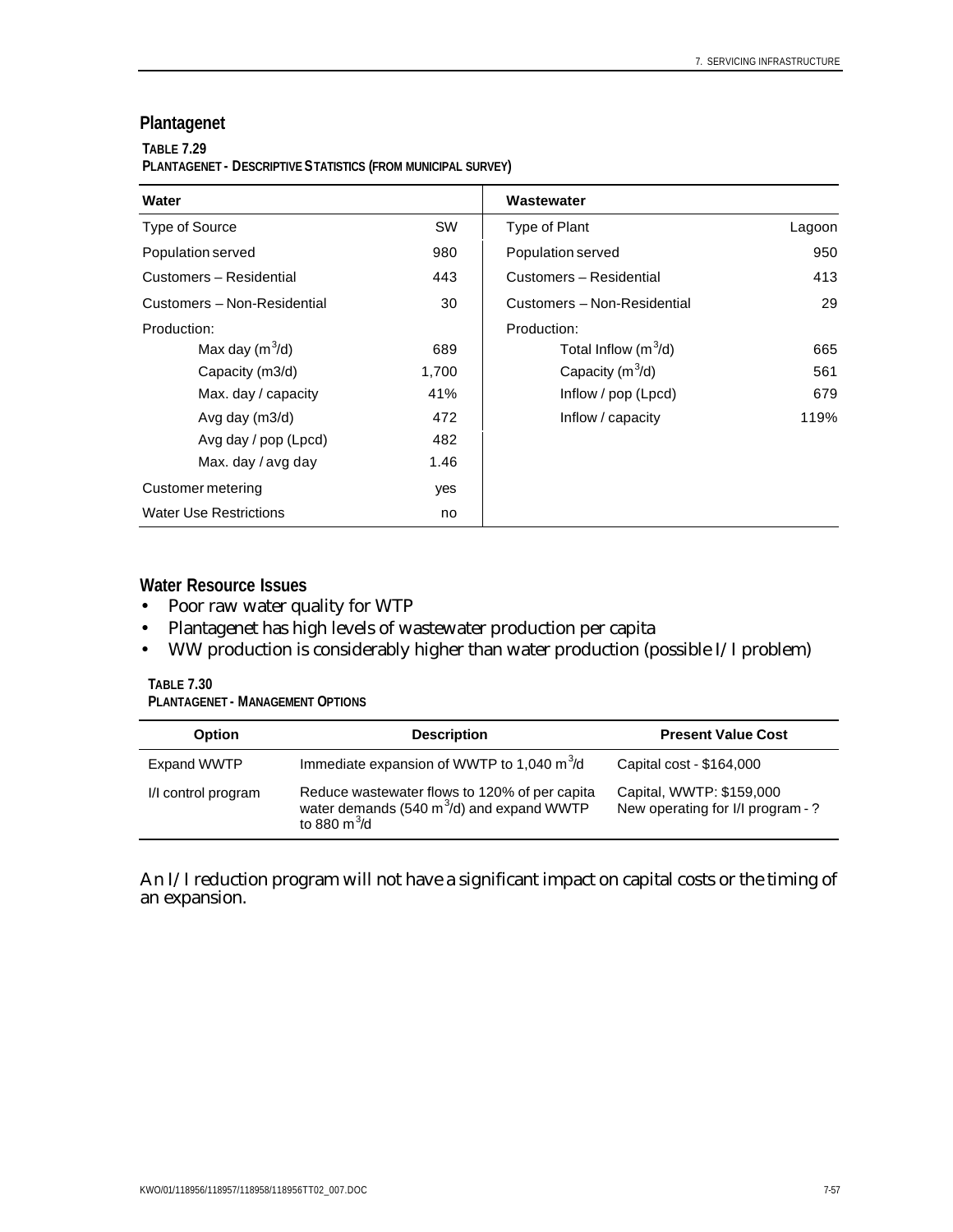### **Morrisburg**

#### **TABLE 7.31**

**MORRISBURG - DESCRIPTIVE STATISTICS (FROM MUNICIPAL SURVEY)**

| Water                         |           | Wastewater                  |             |
|-------------------------------|-----------|-----------------------------|-------------|
| Type of Source                | SW        | Type of Plant               | <b>WWTP</b> |
| Population served             | 2,570     | Population served           | 2,570       |
| Customers - Residential       | 1,081     | Customers - Residential     | 1,007       |
| Customers - Non-Residential   | 144       | Customers - Non-Residential | 141         |
| Production:                   |           | Production:                 |             |
| Max day $(m^3/d)$             | 5,301     | Total Inflow $(m^3/d)$      | 4,561       |
| Capacity (m3/d)               | 5,228     | Capacity $(m^3/d)$          | 2,273       |
| Max. day / capacity           | 101%      | Inflow $/$ pop (Lpcd)       | 1,775       |
| Avg day (m3/d)                | 2,507     | Inflow / capacity           | 201%        |
| Avg day / pop (Lpcd)          | 975       |                             |             |
| Max. day / avg day            | 2.11      |                             |             |
| Customer metering             | yes (ICI) |                             |             |
| <b>Water Use Restrictions</b> | no        |                             |             |

### **Water Resource Issues**

- Require new WTP and WWTP
- High levels of water and wastewater production per capita
- WW production is considerably higher than water production (possible I/I problem)

| TABLE 7.32                      |  |
|---------------------------------|--|
| Morrisburg - Management Options |  |

| <b>Option</b>                                        | <b>Description</b>                                                                                                                                                                                             | <b>Present Value Cost</b>                                                                                                                              |
|------------------------------------------------------|----------------------------------------------------------------------------------------------------------------------------------------------------------------------------------------------------------------|--------------------------------------------------------------------------------------------------------------------------------------------------------|
| Meter customers to<br>reduce the size of<br>the WWTP | Meter all customers to reduce wastewater<br>flows and expand WWTP to 5,300 $\text{m}^3/\text{d}$<br>immediately. WTP expansion of 6,700 $m3/d$<br>not needed for 19 years                                      | Capital, WWTP: \$238,000<br>Capital, WTP: \$410,000<br>Capital, meters: \$230,000<br>New operating - \$8,600/year                                      |
| I/I control program<br>plus customer<br>metering     | Reduce wastewater flows to 130% of per<br>capita water demands (2,600 m <sup>3</sup> /d) and<br>expand WWTP to 3,400 $\text{m}^3$ /d immediately.<br>WTP expansion of 6,700 $m^3/d$ not needed for<br>19 years | Capital, WWTP: \$211,000<br>Capital, WTP: \$410,000<br>Capital, meters: \$230,000<br>New operating - \$8,600/year<br>New operating for I/I program - ? |

Demand management options may have a significant impact on the costs of water services due to the possibility of delaying the WTP expansion by about 19 years.

## **7.11.4 Relevance to Regional Water Strategy**

It has already been discussed in this report that water supplies from surface water sources in Eastern Ontario, other than the St. Lawrence River and the Ottawa River, are limited. Also, many groundwater supplies are also limited and require costly treatment prior to use. The reduction of water use within the region would help to ensure the efficient use of water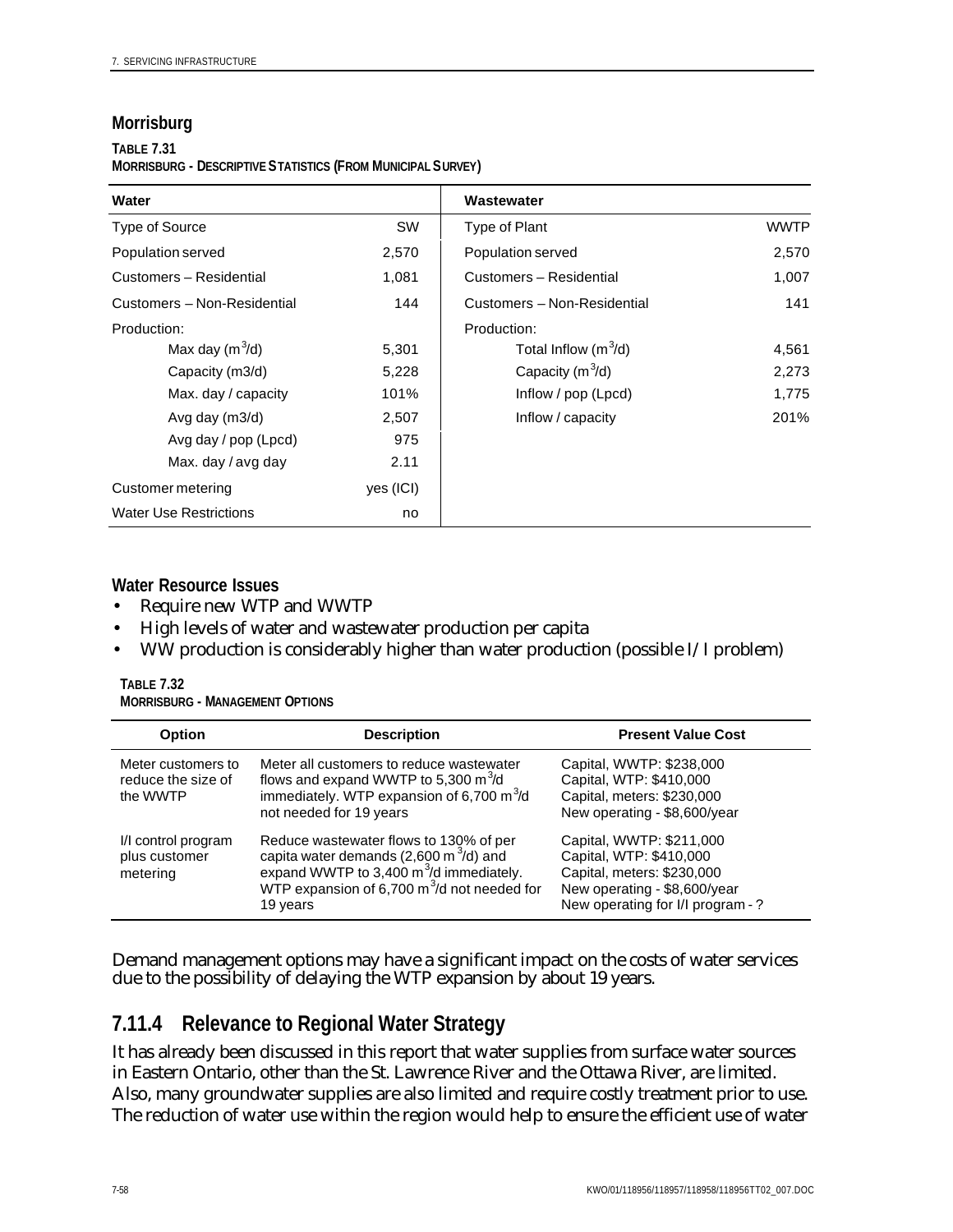as a valuable resource and save on the costs of developing new water supplies and treatment of existing supplies. A reduction in the demand for water can have a significant impact on the costs of both water supply and distribution systems and wastewater treatment facilities.

### **Impact on Capital Costs**

A very effective water efficiency program can help to extend the life of water supply facilities by dropping peak and average demand. If savings resulting from efficiencies are permanent, it is conceivable that facilities could be downsized. The capital savings achieved would be a function of the economies of scale, fixed costs, unit process sizes, and contingencies. While the capital costs of treatment plants and possibly trunk mains and sewers can be impacted by water demand reduction, rarely can the sizing of pipes in the local distribution system or local sewer system be reduced based on the impact of a demand reduction program.

An important factor in evaluating whether new facilities or facility expansions can be influenced by demand management is the rate of growth in the community. If the growth rate is flat, the number of years over which the delay of capital expenditures can be extended may be significant. If the growth rate is high, delaying plant expansions may not be possible.

### **Impact on Operating Costs and Operations**

Water and wastewater system operating costs include:

- Energy
- Chemicals
- Labour
- Maintenance
- Management
- Taxes
- **Insurance**

Demand management may have a nominal impact on energy requirements for pumping operations and the use of chemicals. Operating costs related to labour and maintenance are often a function of minimum staffing requirements and maintenance schedules. Generally, labour, maintenance, and management, taxes, and insurance are not impacted by demand management.

#### **Impact on Water and Wastewater Quality**

Drinking water quality is normally not impacted by demand management measures. In areas on well systems, however, there may be a positive benefit in terms of the sustainability of the local well field.

A reduction in wastewater flow through demand management provides for an increase in the ability of a WWTP to better treat normal sewage flows and to accommodate wet weather flows during wet weather events. The increase in surplus treatment capacity can, in some instances, reduce the volume of untreated or partially treated wastewater that is otherwise bypassed from the plant; this reduces the contaminant loading to receiving waters.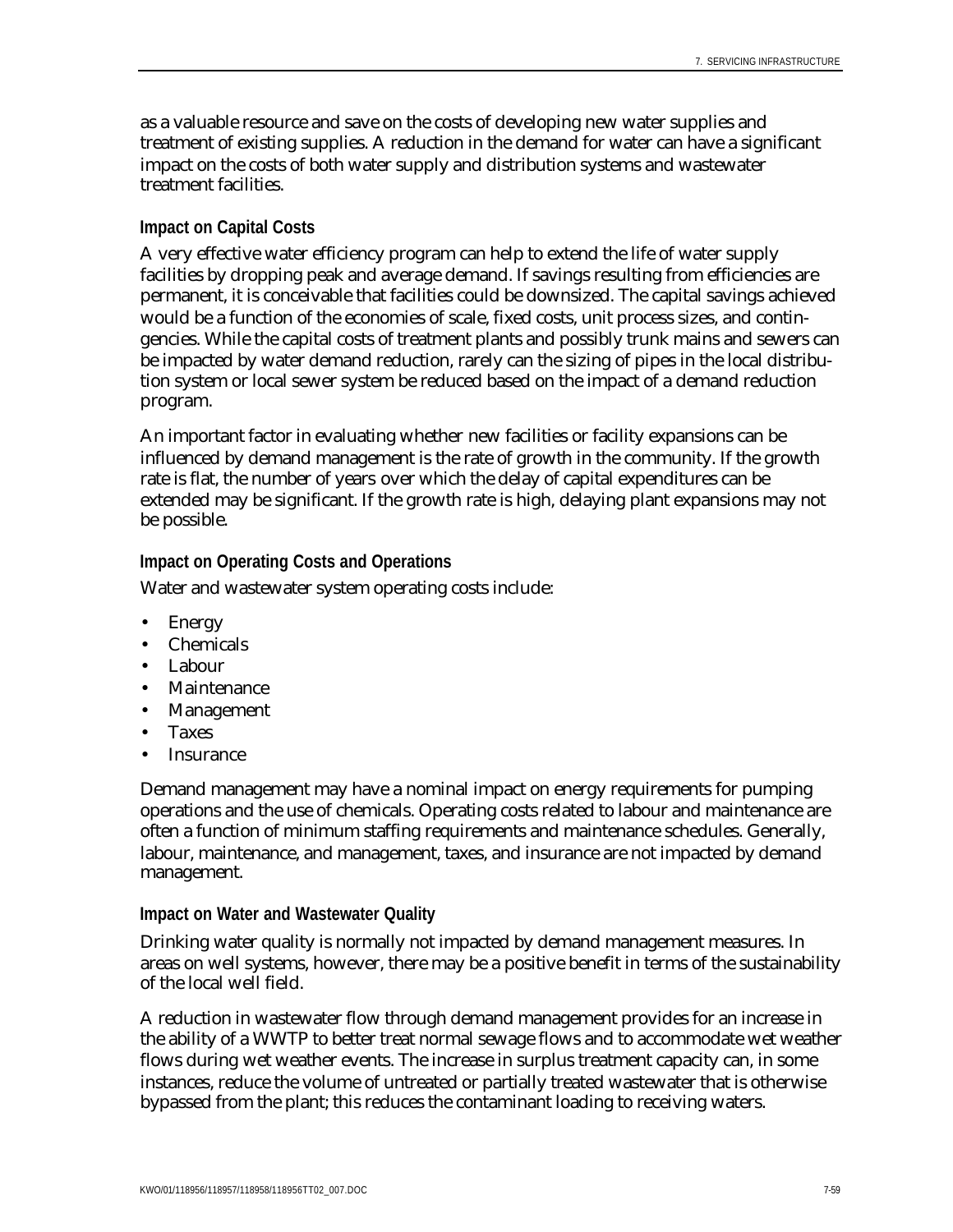The economic risks associated with demand side management include the uncertainty over the cost of maintaining a long-term conservation program and how this cost might impact the overall costs of the water delivery system. There is also an economic risk associated with a shortfall in revenues received by the water utility because of decreased sales associated with a successful water conservation program.

Demand side management is best viewed as complementary to the traditional approach of developing additional supply to meet demands. Recently, utility managers have been integrating water demand management into Integrated Resource Planning for water utilities (Call, 1996; Hoffman, 1996; Ruzicka and Hartman, 1996; and Hasson, 1993). Demand management, from an integrated resource planning perspective, allows the utility manager to look at a wide range of options for meeting water demands, includes all stakeholders in the process, and allows for a more cost-effective analysis of options. The City of Barrie and the Region of Waterloo have been quite successful in this regard.

Table 7.33 provides information from the public related to their support for different water conservation measures. Promotion of water conservation is supported by the majority of people in the study area.

| <b>Measure</b>                         | <b>Prescott and Russell</b> |     | <b>Stormont, Dundas</b><br>and Glengarry |     | <b>City of Ottawa</b> |     |
|----------------------------------------|-----------------------------|-----|------------------------------------------|-----|-----------------------|-----|
|                                        | #                           | %   | #                                        | %   | #                     | %   |
| Install water meters                   | 609                         | 26% | 339                                      | 19% | 119                   | 12% |
| Restrict watering of gardens/<br>lawns | 881                         | 38% | 555                                      | 31% | 271                   | 28% |
| Increase cost of water                 | 195                         | 8%  | 151                                      | 8%  | 92                    | 9%  |
| Promote water conservation             | 1264                        | 54% | 1000                                     | 56% | 569                   | 58% |
| Conserve wetlands                      | 1139                        | 49% | 1025                                     | 57% | 570                   | 58% |

#### **TABLE 7.33 PUBLIC SUPPORT OF WATER CONSERVATION MEASURES**

## **7.11.5 Recommendations**

From a regional perspective, water efficiency should be part of all Official Plans as a good stewardship practice. Municipal by-laws should incorporate water efficiency components to ensure the conscientious use of water as a valuable resource. Water efficiency should also be promoted to rural water users through an overall stewardship program.

Water efficiency measures are normally "packaged" together into an effective strategy. The strategy might be directed at residential users or industrial, commercial or institutional water users. The target water user group would determine the efficiency measures that would best be packaged together. An assessment of the water conservation practices and descriptions of appropriate implementation presented in this report should be carried out in order to determine the best possible approach to achieving objectives for water use efficiency.

There are a number of objectives that could be introduced in a water efficiency strategy. These may include simply, good stewardship, but may also have specific targets of water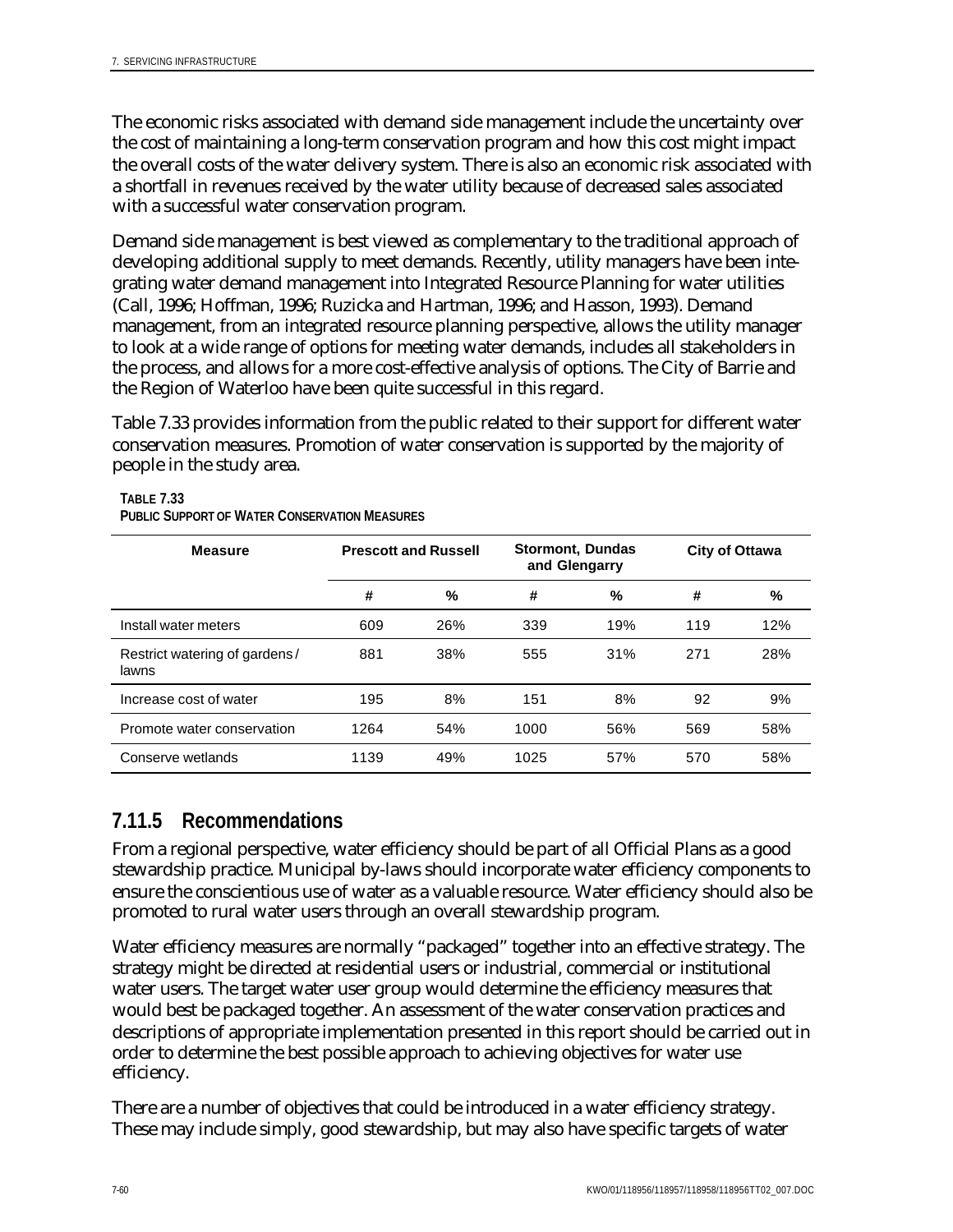use reductions and water quality improvement. The objectives in specific areas may also include reductions or deferrals in capital expenditures and limitations on operations and maintenance costs. It is recommended that water efficiency be included in an Integrated Resource Management Plan developed on a regional basis. Specific recommendations and targets for performance should be incorporated into the management plan.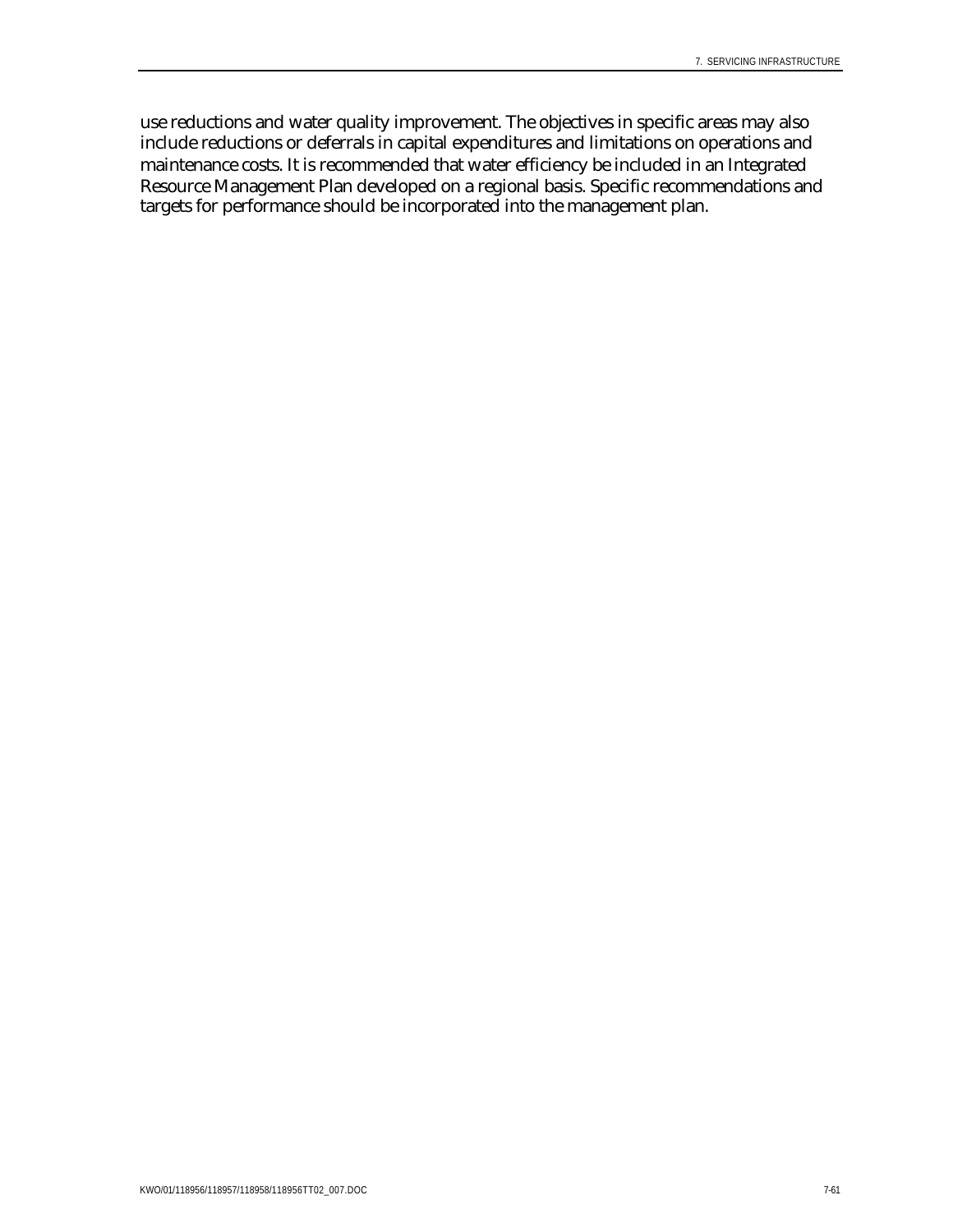# **8.1 Overview**

A major component of the Eastern Ontario Water Resources Management Study (EOWRMS) study was the program for public consultation. A variety of consultation techniques were used to interact with the public. The intent of the public consultations was to raise the awareness of water resources management issues and to encourage dialogue. In order to encourage public involvement, over 64,000 households and businesses in the study area were sent a survey and a newsletter that described the EOWRMS study and objectives. Therefore, everyone affected by the study was given an opportunity to participate and to learn about this study, the activities and programs of other agencies, and the importance of wise management of water resources. The public consultation also provided an opportunity to obtain information and input from the public. The public's input served to confirm observations or findings made by the consultant team. It also brought forth new information and new perspectives on study issues.

The consultation program provided an opportunity for agencies to participate including municipalities, agricultural and rural organizations, and public service organizations. The EOWRMS steering committee members provided important contributions to the consultation process, materials and interpretation of some of the findings. Overall, the consultation program fulfilled the objective of appealing to a wide audience of concerned/interested parties throughout the period of the study.

# **8.2 Data Sources and Limitations**

The primary information sources for the public consultation included:

- A water resources survey administered to more than 64,000 households
- An open house survey
- Comment sheets and evaluation forms submitted at open houses
- Focus group sessions
- Agency meetings
- Email correspondence
- Literature sources

Limitations to the information was a function of the level of public participation over the course of the study. Increased attendance at open houses and public meetings would have provided more input concerning the public's perspective of water resources issues. Due to the poor attendance at public meetings, one set of proposed open houses was cancelled in favor of the distribution of EOWRMS Newsletter #4 throughout the study area. In consultation with the project steering committees, the distribution of the newsletter was viewed as a more appropriate approach to conveying information to all residents in the study area.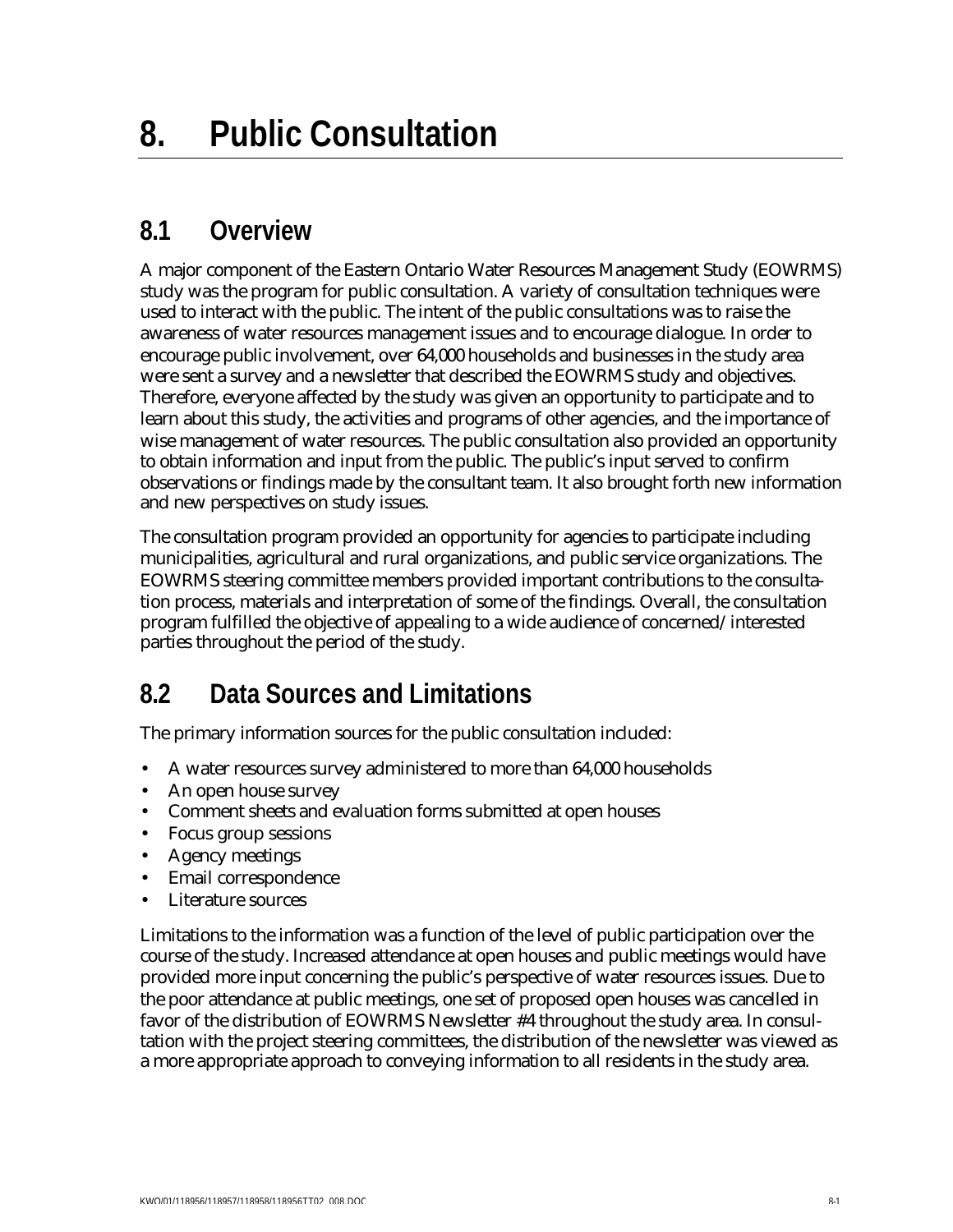The data received through returns of the water resources survey was considered to be representative and served to corroborate other information received from those members of the public who did attend open houses and public meetings.

# **8.3 Assumptions**

A communications plan was a vital component of the overall study program. It was assumed that the plan would consist of a multi-faceted public consultation program as well as a reporting requirement (communication reports). The need to provide a bilingual program was also recognized. While there was no advance knowledge on the extent or number of people who would participate, it was felt that the scope of the program had to appeal to a variety of public bodies in order to stimulate genuine public interest and awareness for the results to be valid and legitimate. It was assumed that public meetings and open houses would be a good method of reaching a significant component of the population; however, based on the poor attendance at these events, this assumption proved to be wrong.

# **8.4 Approach and Methods**

The approach to public consultation was to design a program to both convey and receive information:



Recognizing the size of the study area and population, the number and variety of interest groups and the fact that the public responds in different ways, the program was designed using a variety of consultation techniques including: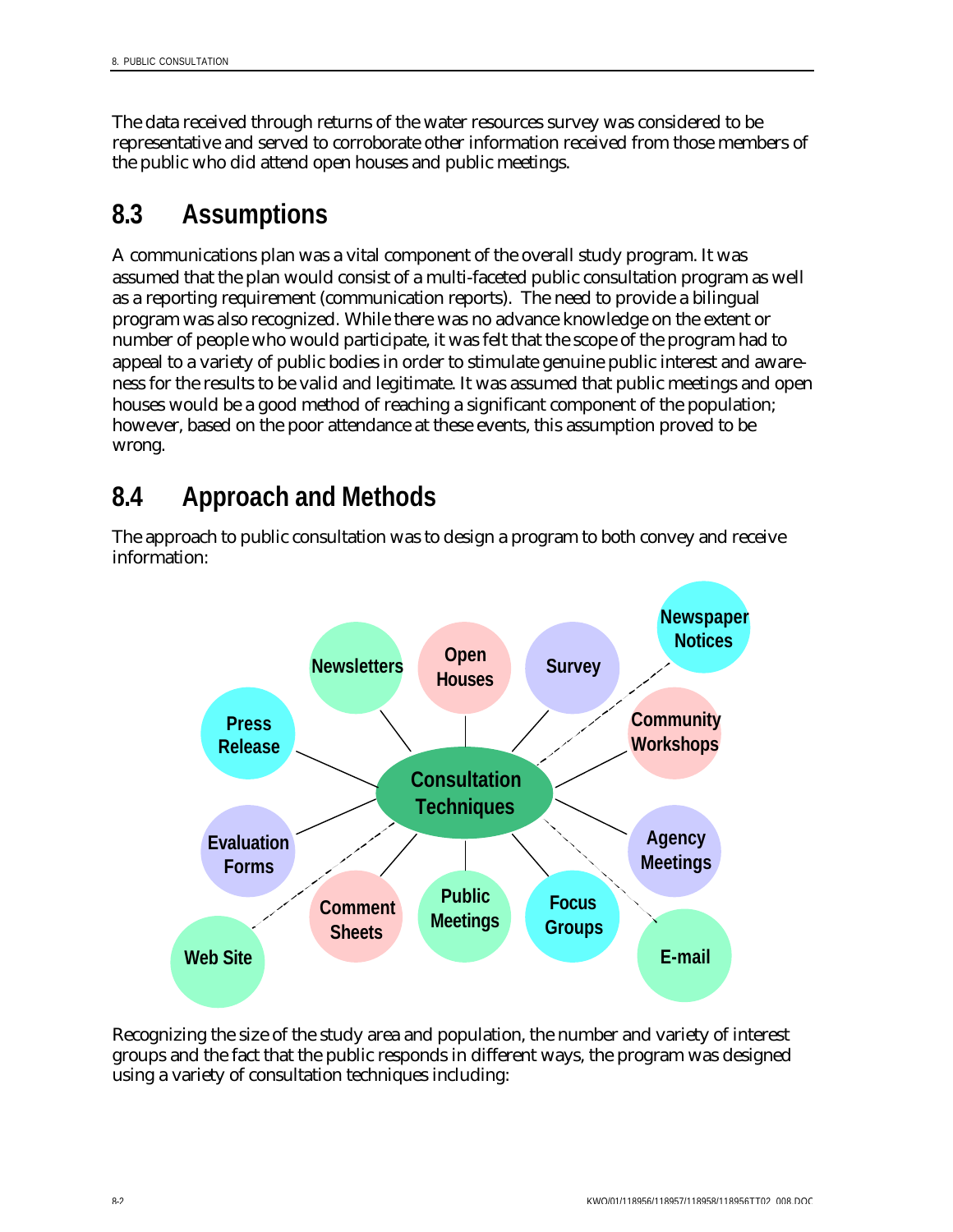- Newsletters
- Open houses
- Community water resources survey
- Agency meetings
- Focus group sessions
- Public meetings

A master contact list was developed for the purposes of distribution of the newsletters and to identify interest groups who might participate in focus groups or other sessions. Members of the Technical Advisory Committee and the Steering Committees were also on the list for the distribution of consultation materials. During the course of the study, this list was expanded to include individuals and organizations who had provided comments or requested to be added to the list. The final newsletter was distributed to the full master contact list.

A study logo, mission statement, and web site were created as a means to generate a project identity and to facilitate public queries or to convey information.

Public consultation materials were produced in both French and English and public meetings were conducted in French or English, depending on the audience. Bilingual staff were available at all public open houses and public meetings to respond to questions or provide information in the language of preference.

Through the project steering committees, a review process was incorporated into the consultation program to verify the accuracy of the translated materials and the content of public open house materials. This review included a practice presentation of the materials to be presented at the public meetings held in November 2000.

The print and electronic media were initially contacted through the distribution of a Press Release at the outset of the study and were sent a copy of each of the newsletters generated during the course of the study.

Sign-in sheets were used to record attendance at open houses and public meetings. Comment sheets were provided as a means of facilitating public input and evaluation sheets were given out in order to obtain a performance review for the public presentations. A fact sheet about the EOWRMS study and an open hose questionnaire were provided at the first series of open houses.

The consultant team recognized the need to tailor the content of consultation materials to the individual audience. Since the study was very technical in nature, it was important, as an approach, to use 'public-friendly' language as well as visual materials and graphics to convey information. The Hydrologic Cycle diagram, as an example, became the basis for explaining the water partitioning concept and the relationship of ground and surface water. A working aquifer model was used to explain groundwater flow. Finally, a video and, a bilingual slide presentation (produced by Environment Canada) were used to explain water resource management and conservation techniques.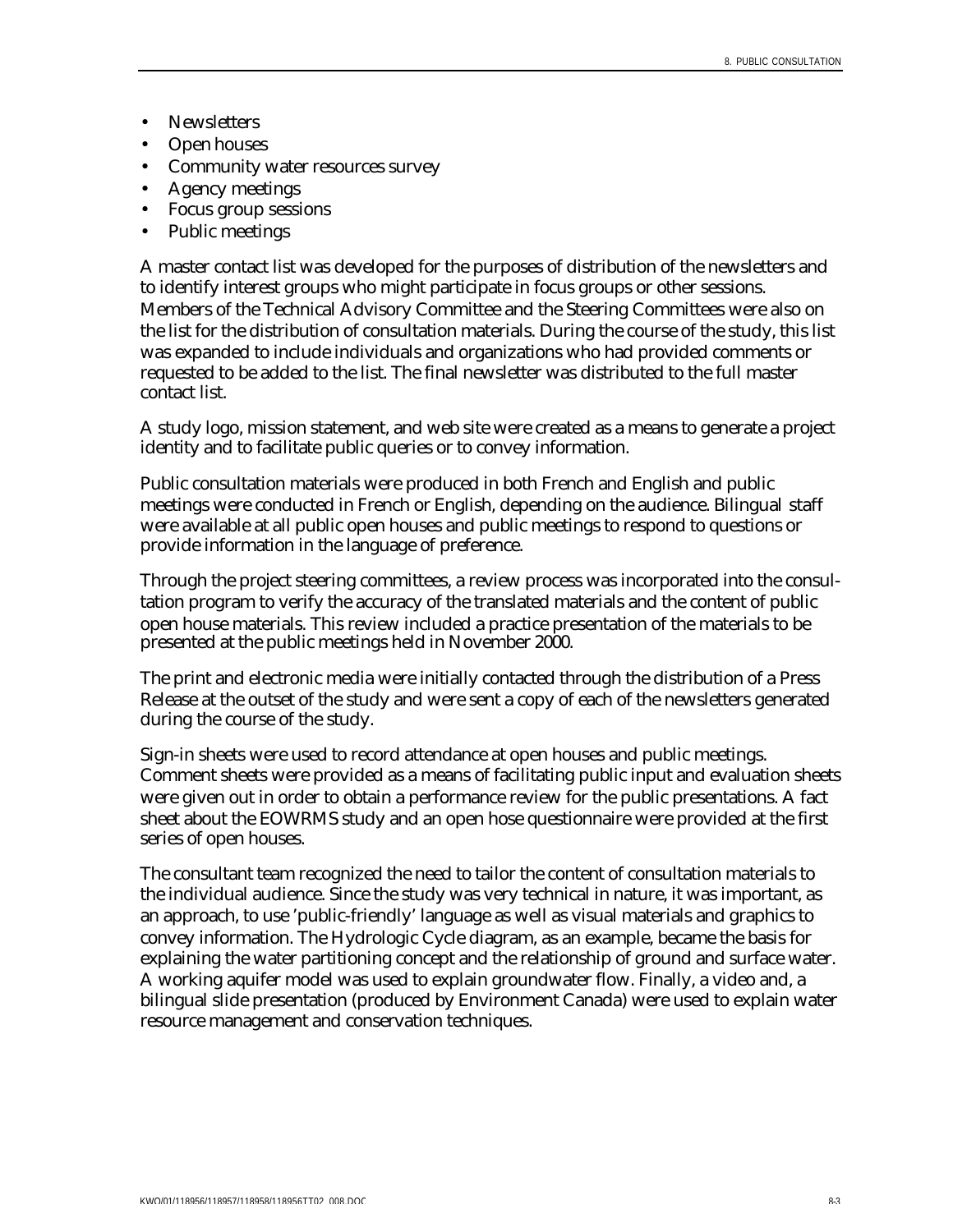### **8.4.1 Newsletters**

Five newsletters were issued during the course of the study (#1 - June 1999, #2 - January 2000, #3 - April 2000, #4 - October 2000 and # 5 - Spring 2001). Newsletters three and four were distributed to over 64,000 households and businesses across the study area. Newsletter #3 included a Water Resources Survey. Over 5,000 responses to the water resources survey were received. As a response to the public's interest in well and septic tank maintenance expressed at the first round of public open houses in May-June 2000, Newsletter # 4 included an insert on *Household Water Tips*.

The content of the newsletters advised readers of the purpose of the study, the study area (map), the study partners, the study progress, the dates and means for participation and the names of contacts.

## **8.4.2 Open Houses**

Two series of six open houses were held. Public service notices were placed in local newspapers to advise the public of the time and location. The first series was held in late May and early June 2000 at six locations (Alfred, Clarence Creek, Alexandria, Greely, Casselman and Winchester), over a six-hour period (3:00 – 9:00 p.m.). A second series of open houses was held in conjunction with public meetings at the same six locations in November 2000. The open house component was from 3:00 – 7:00 p.m. and the floor was opened to public questions/comments from 7:00 – 9:00 p.m.



EOWRMS Open House Display Board

Total attendance for the first series and second series of open houses/public meetings was 135 and 61, respectively.

Display panels were created to provide a self-directed walk-through for the public. Consultant team staff were available to answer questions and to explain display materials. Handouts for the second series of open houses included a wide variety of materials (e.g. biosolids, nutrient management, well and septic tank maintenance, etc.). At three of the sessions in the first series and one session in the second series, water sampling bottles were made available to enable the public to obtain water samples for analysis.

Thirty-one questionnaires and 25 evaluation forms were completed during the first series of open houses; while only 10 evaluation forms were returned in the second series.

### **8.4.3 Community Water Resources Survey**

A community water resources survey, including prepaid return envelope, was distributed to homes and businesses throughout the study area as "ad-mail" in April 2000. The survey canvassed public opinion on the quality and quantity of domestic water, usage of bottled water, supply source, conservation measures, and the interest in receiving subsequent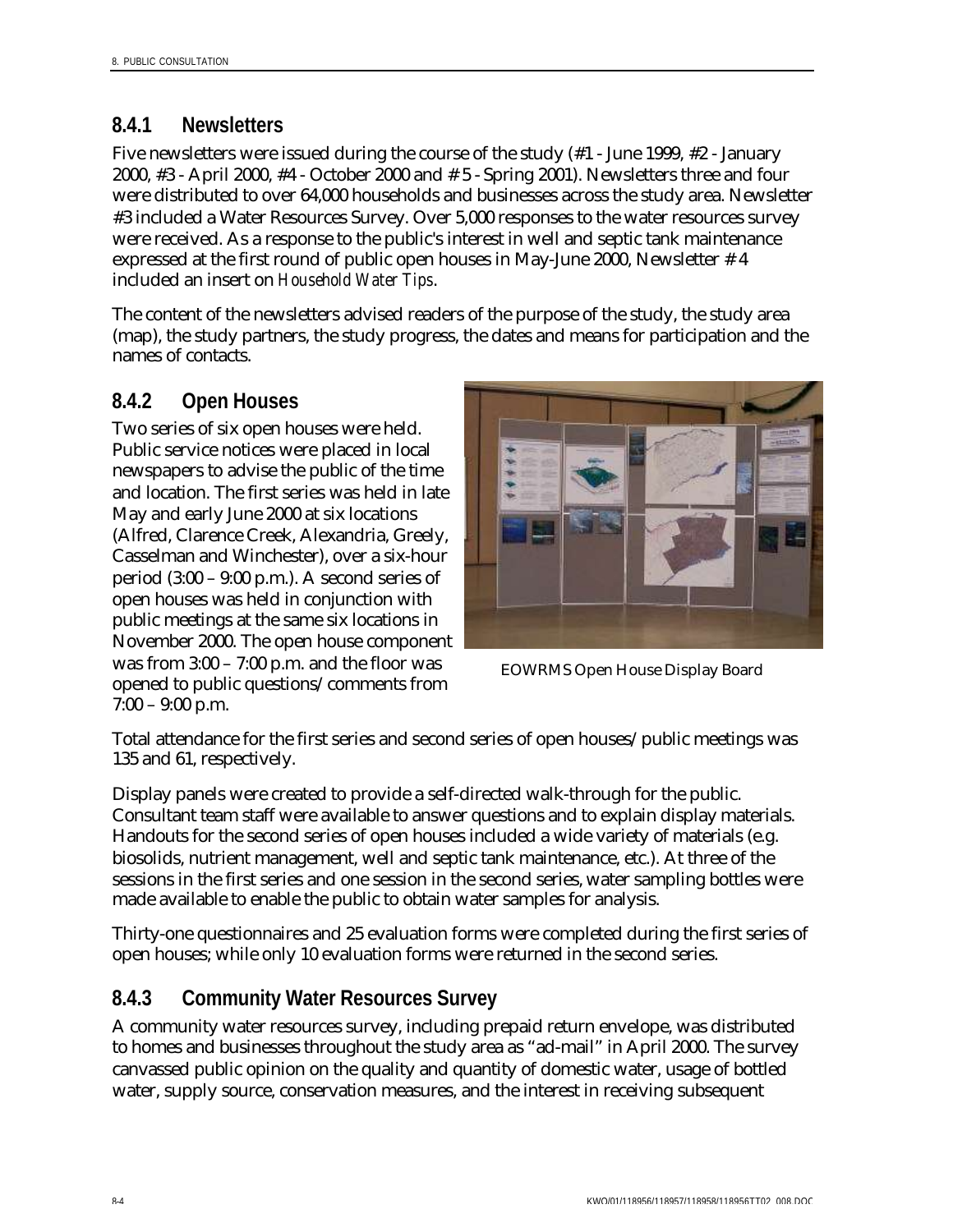newsletters. Over 5,000 responses were received which represented approximately an 8 percent return.

### **8.4.4 Agency Meetings**

An offer was made to rural organizations for members of the consultant team to meet with these groups to explain the purpose of the study program and to respond to questions. The Dundas County Dairy Producers was the only organization to request a meeting. This meeting was held in early November 2000 and was attended by 10 farmers representing nine farming operations. An introductory presentation was made followed by an extensive question and answer period.

### **8.4.5 Focus Group Sessions**

A focus group session was held in each section of the study area, Prescott and Russell (P&R), Stormont, Dundas and Glengarry (SD&G) (June 2000), and the City of Ottawa (August 2000). Attendance for the focus groups was by invitation only. Approximately ten people attended each of the three sessions. These people represented a diverse range of interests including agriculture, industry, local government, conservation authorities, nongovernment agencies, local businesses, and landowners. An overview of the EOWRMS study program was provided and some basic factual materials were distributed to participants.

The focus groups were asked to identify issues/concerns that they would like to see addressed as part of the study, some possible directions or solutions for water management within the study area and potential water resources management tools.

### **8.4.6 Public Meetings**

A series of six public meetings was held in November 2000 in conjunction with the second series of open houses. A formal presentation using overheads was prepared, although, due to the limited turn-out, the full presentation was only made in three locations. An abbreviated version was presented in the other three locations. The presentation covered the objectives and key findings of the study, the elements of the hydrologic cycle, characteristics of the surface and groundwater, potential components of action plans, and a proposed future plan of action.

An interactive question and answer period followed the presentation in which the public was invited to express their concerns or provide comments to the consultant team.

# **8.5 Characterization**

It was evident through the public consultation process that there is an increasing awareness towards the value of water resources management. Undoubtedly, some of this increase in public concern was motivated by the unfortunate incidents in Walkerton, Ontario. However, the lack of public knowledge concerning water resources and their management was also evident. Nonetheless, the complexity of the subject and the fragmented organizational structure for water resources management engenders public apprehension on who, how,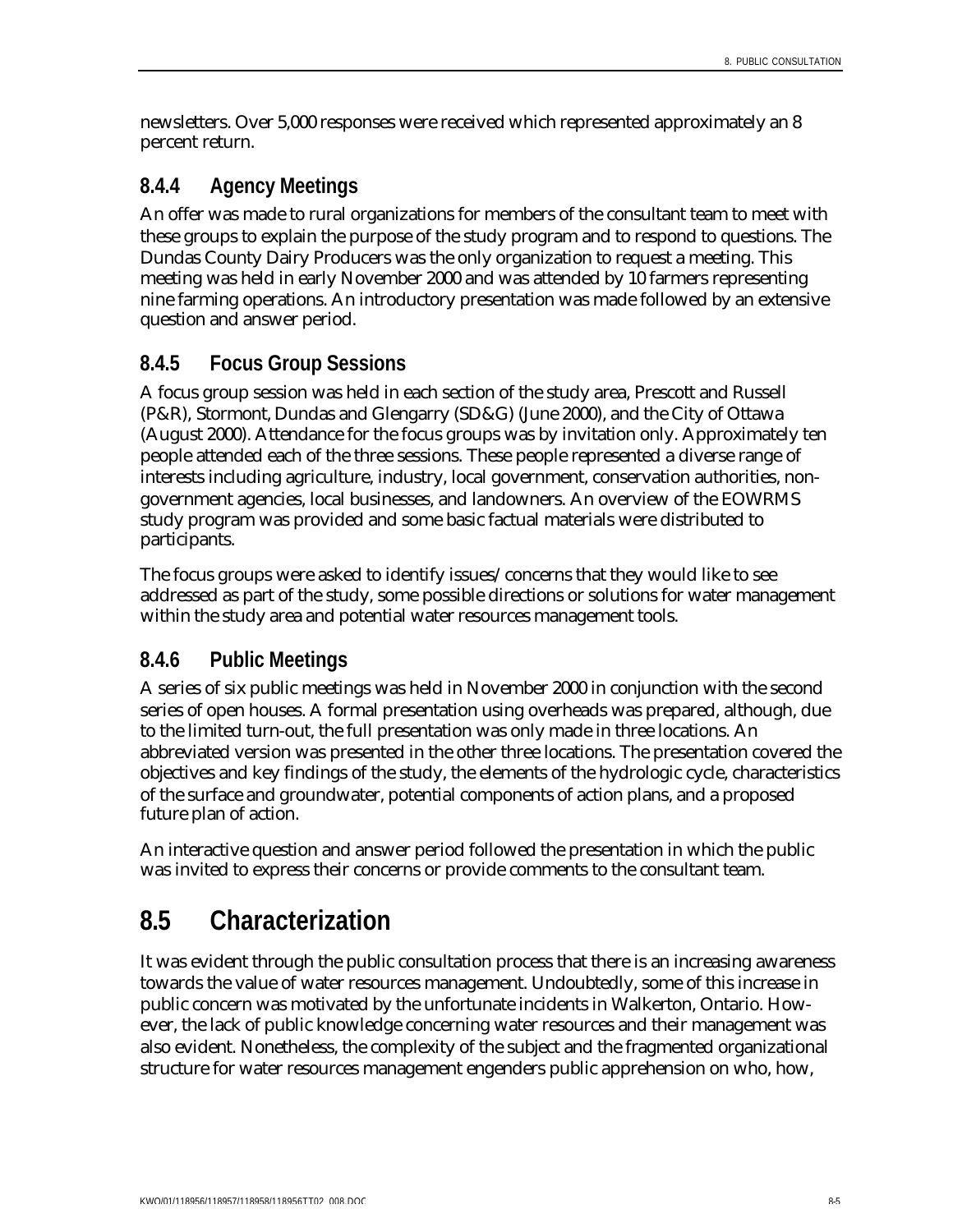what and when a comprehensive approach to water resources management will be undertaken. Certain notable trends were identified during the consultation process including:

- An increase in well water testing
- An increased awareness of the need for household maintenance programs for wells and septic tanks
- A pressing and increasing need for more public education about water resources
- A sense of a gradual and continuing decline in water quality in some areas
- Farm consolidations leading to larger farming operations
- Improved farming practices and a greater consciousness of the need for water resources management

Limitations to growth are being experienced by urban communities because of the lack of adequate water supply and wastewater servicing ability.

It was also evident that arriving at a solution to water resources management planning is a bottom up and top down process. Homeowners, businesses, and farmers must recognize their role in water resource management as must the government and other agencies. Integrating and coordinating the mutual interests of these groups is viewed as crucial to effective management of the water resources of the major watershed areas.

# **8.6 Key Findings**

The following section presents a summary of findings and suggestions made by the public during the public consultation process. In some cases findings have been interpreted by the consulting team for consolidation and reporting, but were originally derived from either the questionnaires, focus groups, meetings or informal discussions with members of the consulting team during open houses.

### **8.6.1 Public Education**

Public education is vital to increasing the awareness of the importance of managing water resources responsibly and influencing the public policy agenda. Public education was viewed as taking many forms including:

- Workshops on water-well and septic tank maintenance for the general public
- Household environmental audit kits to enable householders to evaluate water usage and conservation practices, ground and surface water protection, use of herbicides and pesticides, water well abandonment and capping, septic tank maintenance as well as other water and non-water related assessments
- Curricula for schools to inculcate 'water resource management' values at a young age
- Workshops or educational programs for elected officials on water resources issues, one of which is the value and importance of wetland protection
- Agricultural community needs forum to exchange ideas on farm practices related to water resources management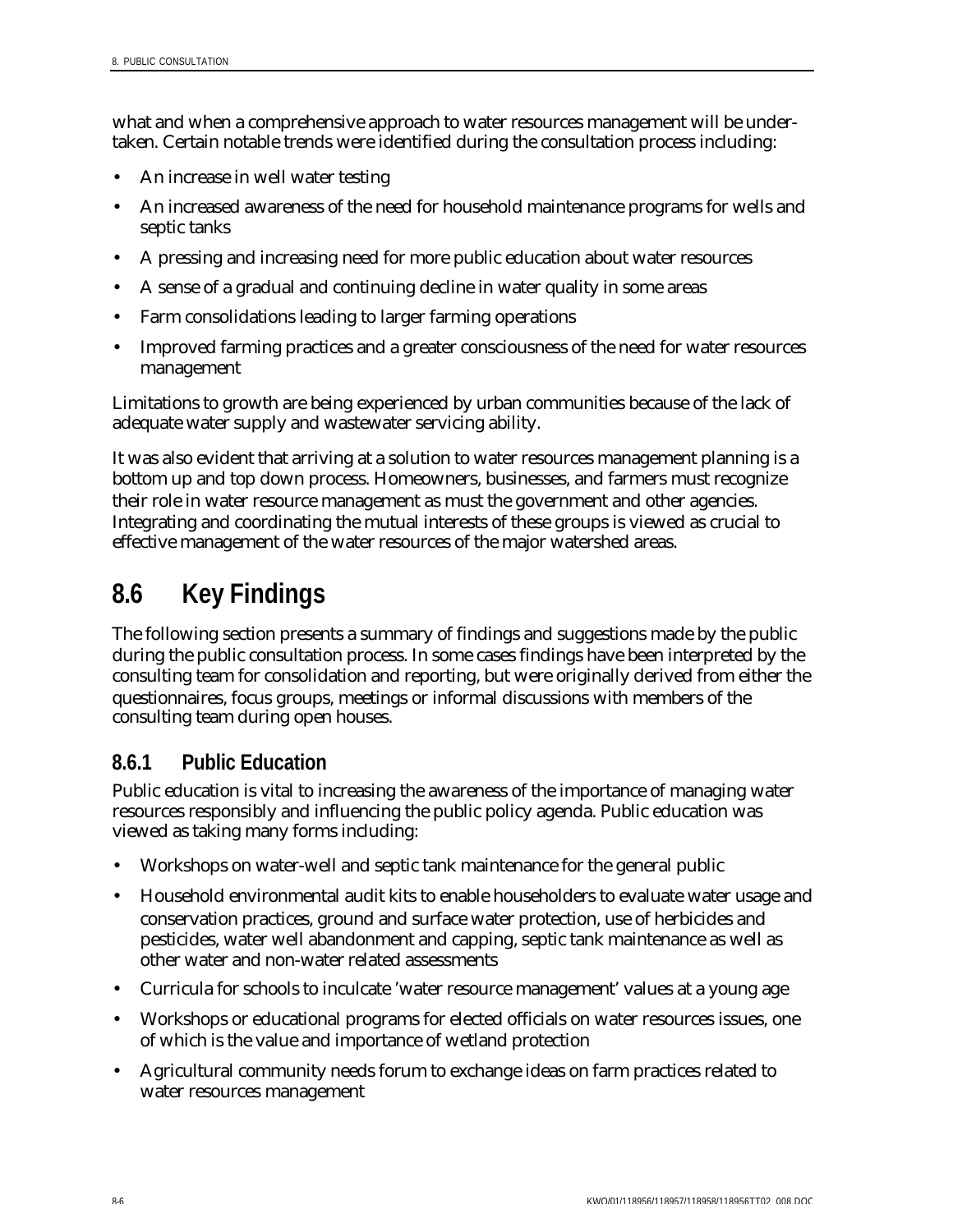The general public is not well informed about the need for water-well testing on a regular basis. Many of the participants at open houses admitted that they have not had their wells tested since purchasing their home. The need for wellhead protection was also expressed, especially where the wells were located close to a manure storage or livestock operation. Homeowners appreciated the sample bottles that were distributed at some of the open houses and indicated their intention to have their water tested immediately. Water testing is a service provided without charge by the local Health Unit but is limited to bacterial tests; however, the public is not generally aware of what agencies provide testing services and at what cost.

Public knowledge about proper testing of septic tanks was similar to the situation for well testing. Many homeowners were not aware of how often septic tanks should be pumped out, how often bacteria should be introduced into the tanks, the benefits of separating gray water from human wastes, or the impacts of bleach are on sewage disposal systems. There are no regulatory controls for regular pump outs by municipalities and the condition of septic tank facilities varies from discharge into a dry well, a wooden holding tank, etc. Questions were raised as to what new technologies were available for private onsite sewage disposal systems.

### **8.6.2 Inspection Practices**

Well drillers, although licensed, are not subject to an independent inspection or audit of their well installation practices on a regular basis. Provincial inspections are limited. Comments were made that standards for well-water testing, as part of the installation of new wells, should be improved in order to provide more accurate data for assessing ground water conditions.

### **8.6.3 Conservation Practices**

Many homeowners are concerned about both water quality and water quantity.

#### **Water Quality**

Residents reported varying degrees of water quality across the study area: from regions with salt, iron, or sulfur and hardness, to areas with extremely good quality water. People with dug wells were generally more sensitive to potential impacts. Water quality was also cited as an issue with respect to some communal (municipal) systems.

#### **Water Quantity**

Water quantity has become more of an issue with a dry summer season (1999) and has precipitated conservation practices on an individual basis. Water quantity varies from region to region with notable fluctuations during dry summers. Some communities are currently limited in their water supply capacity, which is prohibitive to further community development.

It was notable that those participants who had lived in European countries were much more conscious of the need for water conservation practices. These people commented on wasteful practices such as washing down driveways, abusing lawn-watering restrictions, not installing water efficient showerheads, etc. Comments were made about the benefits of universal metering of municipal water and the potential metering of private wells.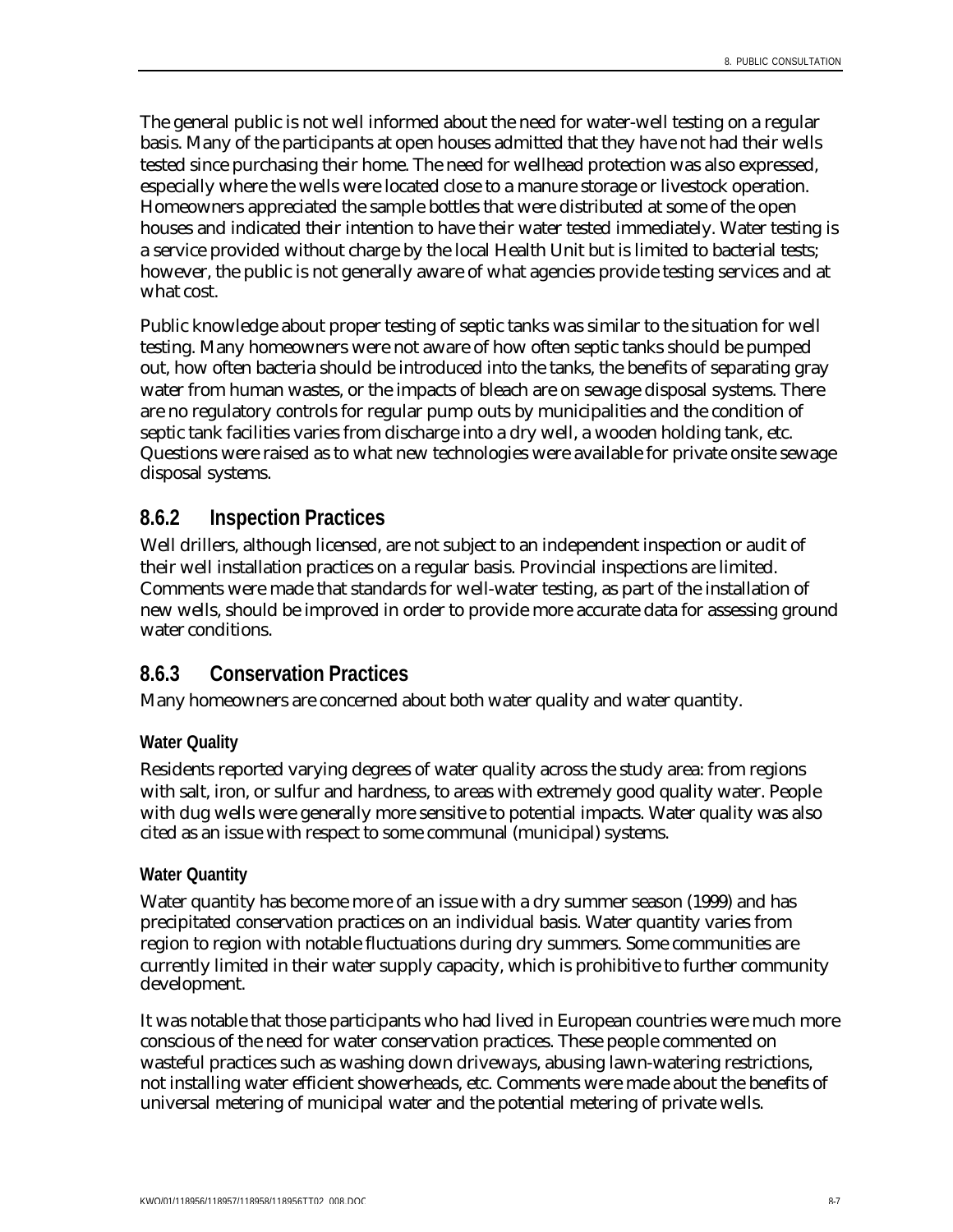## **8.6.4 Wastewater Treatment Facilities**

Limitations on receiving stream flows may limit growth along such river systems as the South Nation. Consideration should be given to programs where innovative technologies are utilized by municipalities to improve flows or treatment practices. Zoning should be used as a control for growth management.

### **8.6.5 Wetlands and Woodlands**

Members of the public who raised the issue of wetland conservation support it. The Alfred Bog, the Newington Bog, the Moose Creek Bog and other local wetland areas were identified as areas that should be protected for their water conservation value. The necessity of protecting woodland areas that function as recharge areas was also expressed.

### **8.6.6 Nutrient Management**

Numerous comments were made with respect to the location of a manure storage facility and its proximity to a well supplying water to the village of St.-Isidore. The farm community recognizes the importance of nutrient management practices and the introduction of provincial regulations and standards. However, the imposition of regulatory controls must be reasonable and should reflect a fair balance between the costs that farmers may bear and the costs that urban communities should bear as their share of water resources management.

Many farmers have prepared Environmental Farm Plans as a means to improving farm practices (e.g. constructed wetlands, building/improving manure storage facilities, building a containment facility for fuel storage, etc.). Farmers indicated that the \$1,500 subsidy should be extended as an incentive to continue further improvements. This funding appears to lever a greater level of expenditures (e.g. three or four times the value of the grant).

Nutrient management should not be limited to farming operations. Concerns were raised about the potential impact of biosolids on water resources; therefore, biosolids applications, on golf courses and any rural use that may generate nutrient loadings, were identified as other rural uses that should undergo nutrient management. The key is that nutrient management planning needs to be undertaken and managed on a comprehensive basis.

## **8.6.7 Livestock Disposal**

There was a great deal of concern about the potential for contamination of groundwater from decomposed or buried livestock.

## **8.6.8 Aquifers and Recharge Areas**

The issue of aquifers and recharge areas was raised at several open houses/public meetings. Land use policies should prevent activities, such as active or closed/abandoned landfill operations, former service stations, pesticides and herbicides, that may contaminate these areas.

## **8.6.9 Demonstration Projects**

Interest was expressed about projects that might apply to an individual property owner, such as the installation of new technologies for a private sewage disposal system or the availability of funds for municipal projects. Participants of the public meetings felt that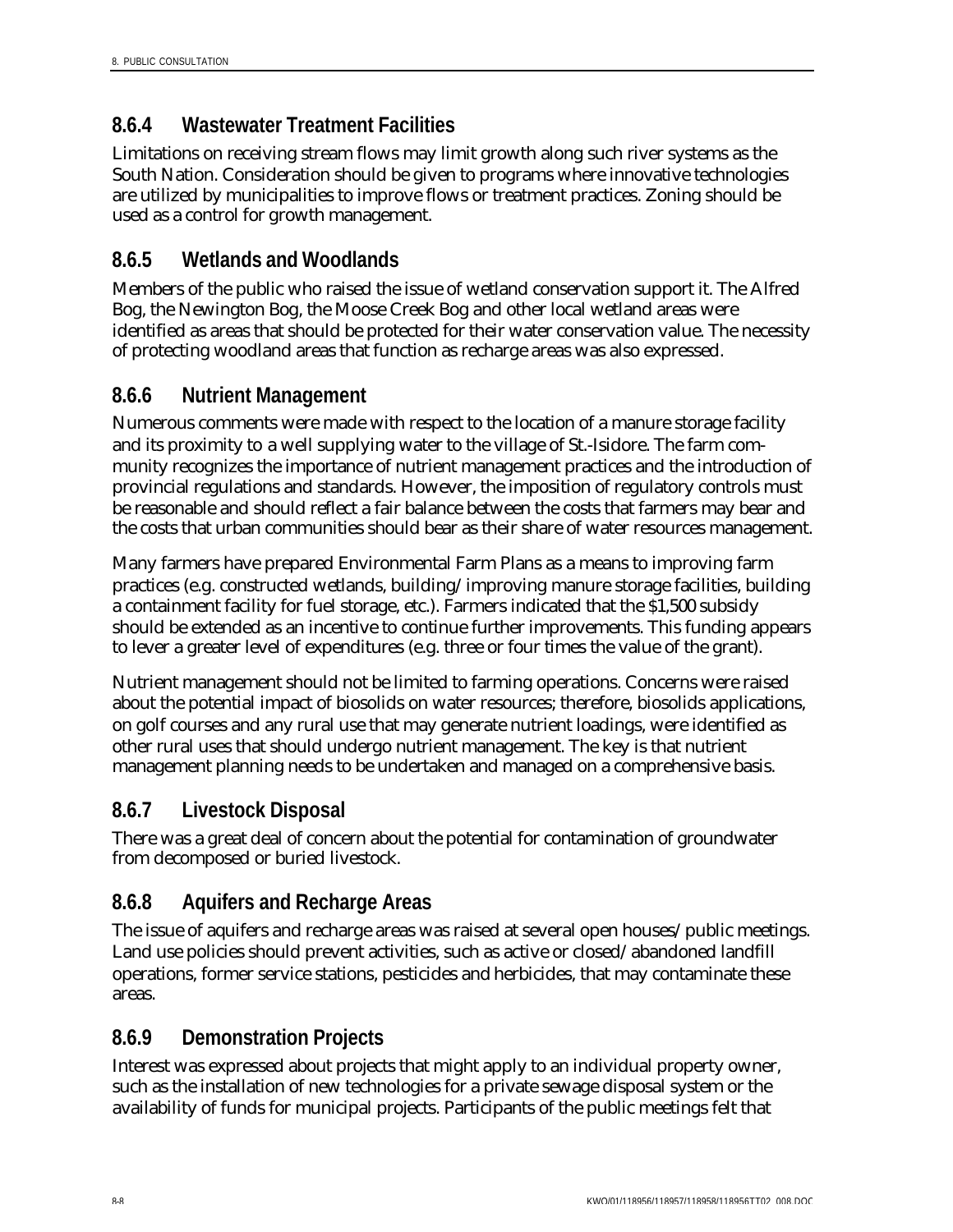public education should be viewed as a major objective as people are eager for accurate information concerning conservation practices, system maintenance, etc.

### **8.6.10 GIS Information Base**

The project has developed a significant digital database related to water resources and land use. The public and local governments should have access to the water resources database (i.e. through the Internet).

## **8.6.11 Monitoring and Testing Programs**

Whether conducted by provincial or local government authorities, water monitoring and testing programs were considered by the public to be essential to determining the current state (quality and quantity) of water resources and to recognizing trends or changes in water resources, particularly a decline in water quality. An example cited was the impact of leachate from active and closed landfill sites. Leachate should be monitored in order to avoid the contamination of private wells. Monitoring should also include a review of the performance of communal water and sewage disposal systems.

## **8.6.12 Growth Management**

Current Official Plans are not "water sensitive" and do not include water resource management policies to assist decision makers in designating locations where development should and should not be permitted. Policies and criteria for water conservation need to be incorporated into Official Plans; however, municipalities need accurate information on which to formulate their policies. More stringent provincial directives on water resources management practices need to be instituted and the province should play a greater role in groundwater management including opposing development that threatens water quality and quantity. Growth management may require the transfer of development rights.

### **8.6.13 Roles and Responsibilities of Local Government**

The local municipal governments within the study area should institute educational programs detailing proper well and septic tank maintenance and the benefits of metering and installing water conservation devices. (Educational programs are currently being undertaken to some degree.) Local governments should make provisions for long term planning including the maintenance of and improvements to water and sewer infrastructure, and best management practices for stormwater management and treatment. Municipalities should facilitate the use of a communal well and septic tank program in communities where population densities warrant such a provision (i.e. where 5 or more properties can share a well and/or septic tank).

## **8.6.14 Roles and Responsibilities of Property Owner**

Environmental home audits to assess water conservation and other environmental practices should be included among the roles and responsibilities of property owners. A program of regular well-water testing and maintenance of wells, as well as a regular program of septic tank maintenance, commensurate on usage, should be instituted. The use of pesticides and herbicides should be controlled, either through banning or certifying individuals to use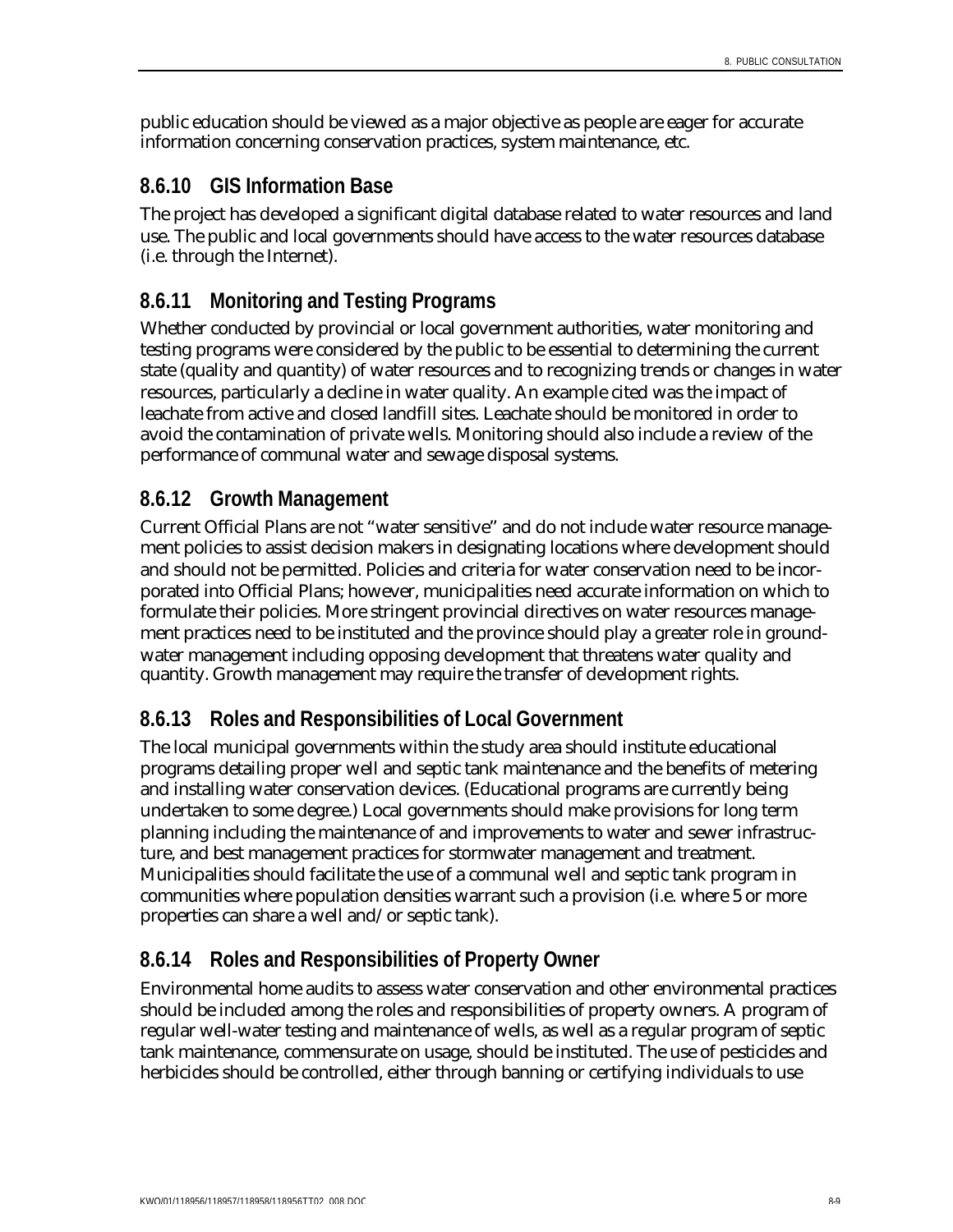products safely. Property owners should also attempt to conserve privately owned wetlands.

## **8.6.15 Roles and Responsibilities of the Agricultural Community**

The preparation of nutrient management plans for members of the agricultural community should be included among their roles and responsibilities. Protocols for well head protection should be regulated and overland drainage should be managed through best management practices or through a stormwater management plan. Natural wetlands should be conserved and the construction of treatment wetlands encouraged, including retaining cattails in ditches and swales. Buffering of livestock from water courses, as well as stream bank erosion controls, should be required.

## **8.6.16 Roles of other Agencies**

The potential role of conservation authorities should involve the maintenance of a water resources database and assistance to local governments in application and use of data. Agencies should have a continued role in the sponsoring/administering of water resource management programs (i.e. South Nation Clean Water Program to assist in water conservation measures; buffering livestock from waterways, identifying and capping abandoned wells, constructing wetlands, etc.).

The Ministry of the Environment (MOE) should initiate a universal groundwater monitoring program.

## **8.6.17 Organizational Structure**

The public recognized and responded to the suggestion of the need for an organizational structure that would take into account the fact that the management of water resources is fragmented and that watersheds cross political boundaries. Therefore, there is a need for an organizational structure that can play a coordinating role in the management of water resources on a regional basis, especially in municipalities where there is a threat to the quality or quantity of water (e.g. discharge of communal lagoons).

# **8.7 Relevance to Regional Water Strategy**

The stewardship of water resources is as much the responsibility of individual property owners as it is of a municipality or a conservation agency. The onus is on all parties to recognize that responsibility for water resource conservation and management must be shared, since those who do not participate in water conservation/management practices may well affect the access of others to a safe and potable water supply.

The findings of the public consultation process serve to confirm the public's interest and support for measures to conserve and protect water resources within the South Nation and Raisin Region watersheds. There is a need for a comprehensive policy and regulatory framework to guide land development and the operational decisions of government and property owners in maintaining water resources infrastructure, be it a communal sewage system or an individual well. There is a limited supply of water; therefore, water conservation practices must be initiated. Conservation practices could be regulated, but they can also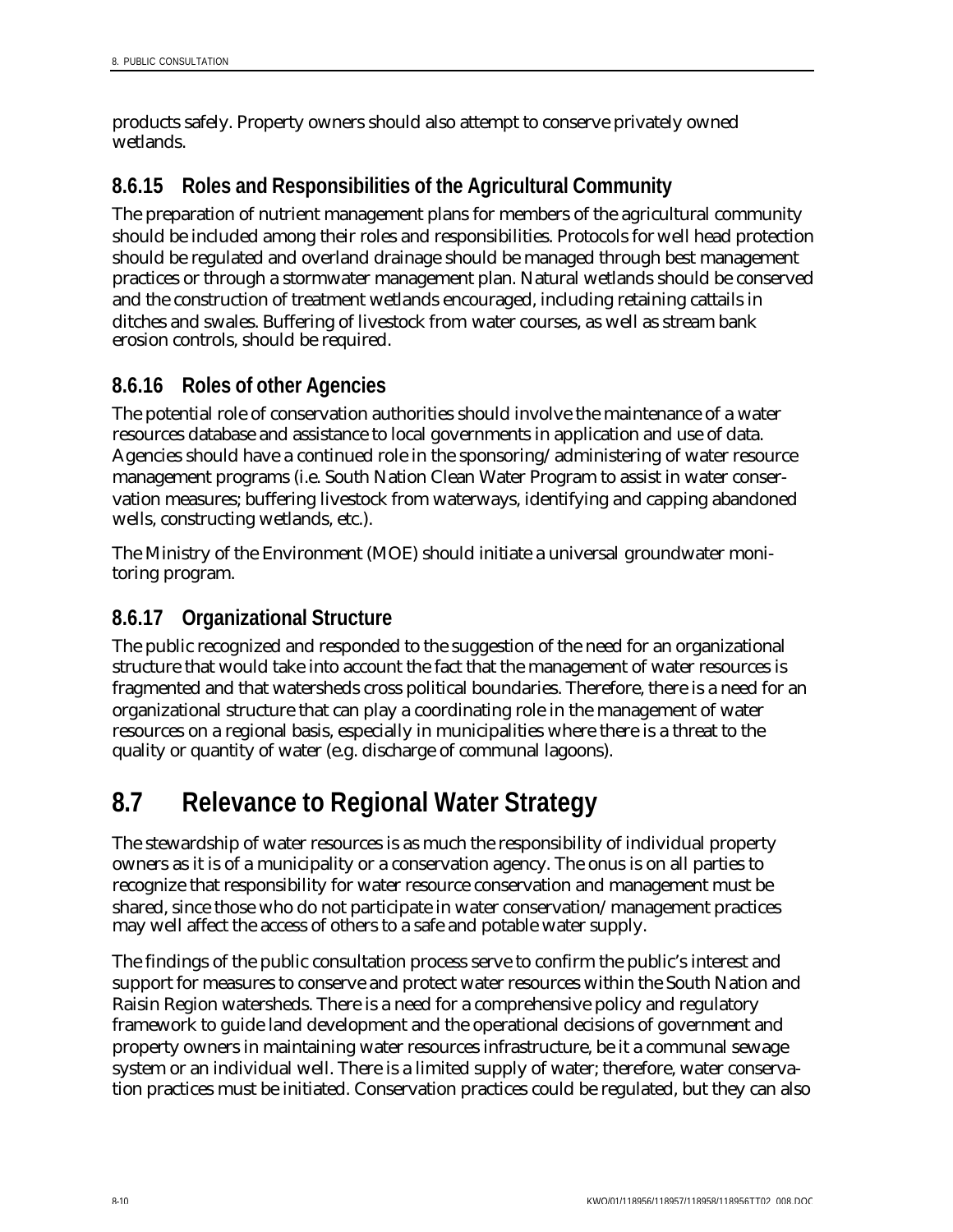be instituted by a public who is well informed and is willing to initiate measures such as installing low flow fixtures and appliances etc. However, public education is vital to raising public awareness. Due to the fact that natural features play a role in the regeneration of clean water (i.e. the conservation of wetlands), there is an interest in the conservation of privately owned and publicly owned wetlands as well as the development of new wetlands.

Incorporating water resource management practices as an integral component of land management is an imperative goal of government and property owners. Efficient water resource management entails a commitment towards the protection of sensitive aquifers and recharge areas, universal nutrient management, and an ongoing program of monitoring the impact of development on the quality and quantity of the water resource. In accordance with these principles of water management, much of what the public and agencies expressed during the public consultation process is relevant to the development of a regional water strategy.

# **8.8 Public Consultation Recommendations**

The following recommendations were developed by the consulting team based on the key findings derived during the public consultation process:

## **8.8.1 Public Education**

A comprehensive program of public education should be undertaken consisting of the preparation of instructional brochures or booklets on water well and septic tank maintenance, water testing, water conservation practices, water well abandonment procedures, the use of herbicides and pesticides, environmental home audits and community resources. (*Note: it is recognized that the Region of Ottawa-Carleton produced a booklet entitled "How Well is Your Well", September 2000, as a backdrop to a series of workshops on well and septic tank maintenance in the fall of 2000*.)

Area school boards and/or the Ministry of Education should be encouraged to incorporate 'water resources conservation and management' materials into the curriculum so that students may develop a water resources 'ethic' at a young age. Consideration should be given to organizing local partnerships to provide a unified lobby for conservation education.

The Ontario Ministry of Agriculture, Food and Rural Affairs (OMAFRA), in conjunction with the Ontario Federation of Agriculture, should develop an educational program and forum for exchanging information and ideas on farm practices related to water resources management (e.g. stream bank erosion controls, nutrient management, stormwater manage-6ment, water course buffering from livestock watering, constructed wetlands, water well abandonment, well head protection, fuel storage, etc.).

### **8.8.2 Inspection Practices**

Water quality testing on new wells should be more formalized through lab testing and the results should be incorporated into a public database on a geo-referenced basis. Consideration should also be given to instituting a procedure for adding water quality information to the database for shallow or dug wells. In addition, consideration should be give to pro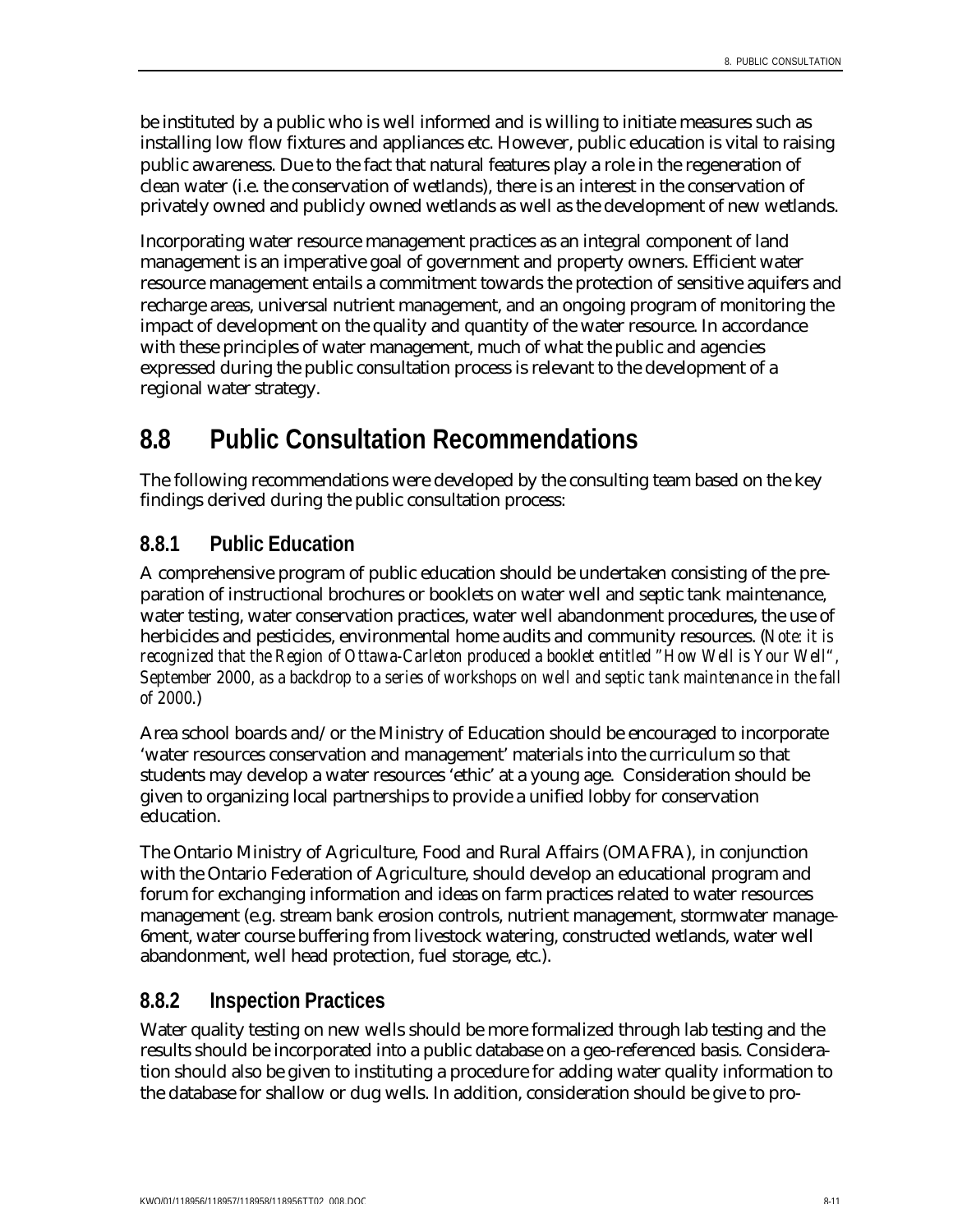cedures for adding water quality information to the database based on the submission of well-water test results on a voluntary basis. Well-water testing should be facilitated through the local Health Unit or through by-law enforcement for the regular inspection of sewage disposal systems as a means to maintain septic tanks and filter/tile beds in optimal operation condition. A provision for septic tank maintenance should include a prescription for the regular pump-out of septic tanks commensurate with use.

## **8.8.3 Conservation Practices**

The local government should initiate a water conservation program involving the installation of water efficient fixtures and appliances and water meters.

### **8.8.4 Wetlands and Woodlands**

Official Plans and zoning by-laws should incorporate provisions for the protection of water resources through the designation and protection of wetlands and woodlands by demonstrating the specific correlation of these natural features to water resource management. Reference should be made in particular to the protection of recharge and discharge areas. Land use designations should also provide for the conservation and protection of constructed wetlands.

### **8.8.5 Nutrient Management**

A nutrient management plan should be instituted for all significant rural uses including farming operations, golf courses, and commercial and industrial uses. Provisions should also be made for the management of biosolids.

### **8.8.6 Environmental Farm Plan**

The federal and provincial governments should be encouraged to provide ongoing funding for the development of Environmental Farm Plans.

## **8.8.7 Aquifers and Recharge Areas**

Official Plans should incorporate a comprehensive approach to the identification and protection of sensitive aquifers and recharge areas. (Note: Information on an aquifer and recharge locations can be derived from this study.) The protection program should include provision for the prohibition or strict control of land uses proposed or in proximity to aquifers and recharge areas (i.e. 'zone' system based on time-of-travel or similar criteria).

### **8.8.8 GIS Information Base**

The GIS information base (metadata) should be made available to local government and the public at the earliest opportunity. The GIS information base should also be incorporated into the land use planning and review process.

## **8.8.9 Monitoring and Testing**

The province, in conjunction with local government, should institute a groundwater and surface water testing program (quality and quantity) within the South Nation and Raisin Region watersheds. A centralized database should be established to maintain the results of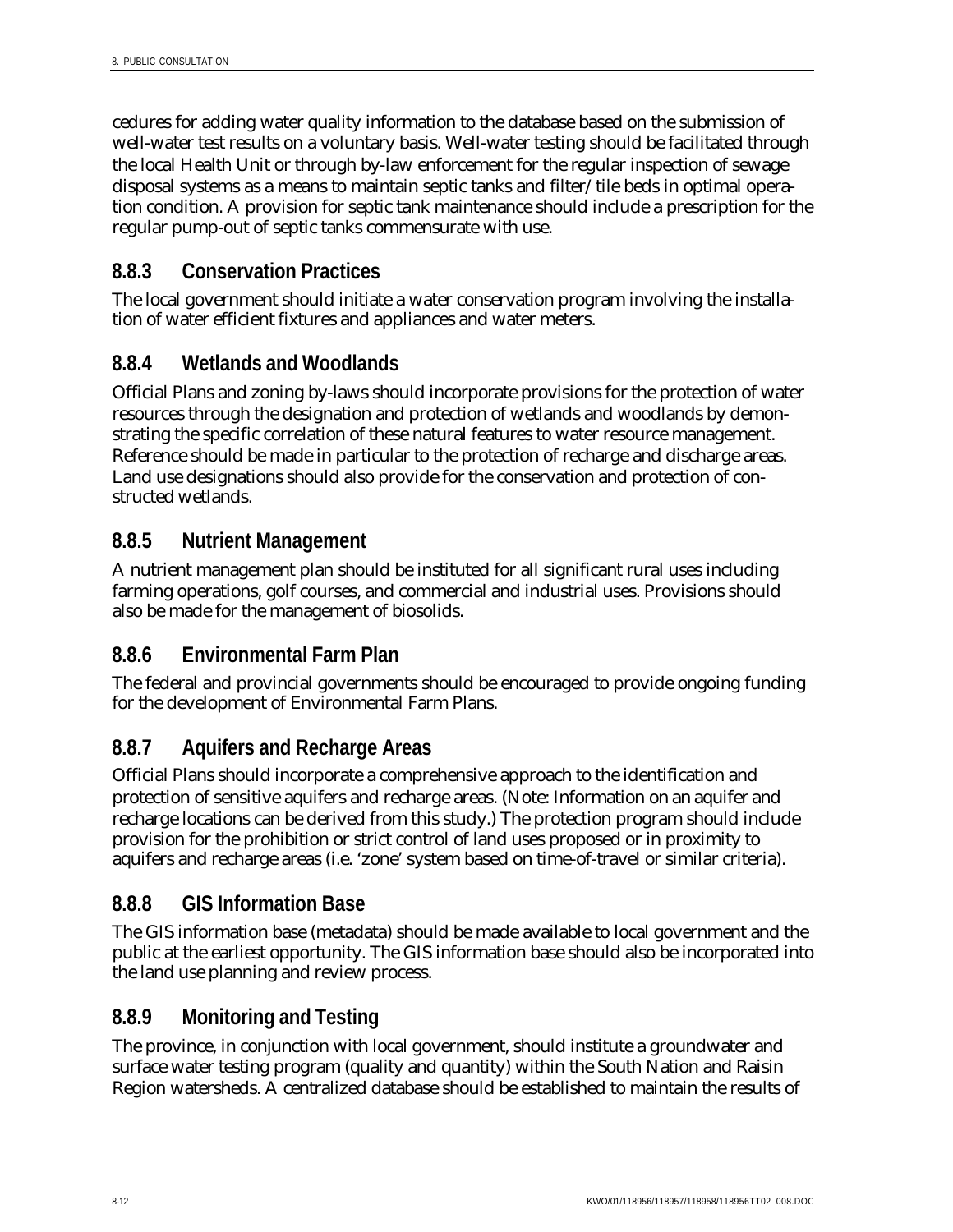the testing. The database should also include an inventory of point-source contamination sites and the testing and results of contaminants, where applicable (i.e. landfill sites, active and abandoned industrial sites, etc.).

### **8.8.10 Growth Management**

Official Plans should be reviewed with the objective of formulating a comprehensive policy framework for the conservation and management of water resources on a regional and local basis. Policies should incorporate a development application review that designates water resources protection as a significant criterion. Policies should also include water-related growth management principles and/or best management practices on a watershed basis. The objective should be to avoid any further decline in the net quality of water and wherever possible seek to achieve an improvement in quality (i.e. quality of water in-take should be the same or better as water discharge).

A water budget should be established that correlates the demand and supply requirements of municipalities with a regional water budget. The water budget should also be correlated to Permits to Take Water for individual users such that there is a balance between supply and demand that does not tax the supply. The MOE should be obliged to issue Permits to Take Water only when it is within the framework of the water budget.

### **8.8.11 Infrastructure Planning**

Long-term infrastructure planning should be undertaken on a watershed basis, by area municipality, in conjunction with County governments or with the new City of Ottawa. Infrastructure includes water supply and distribution systems, wastewater collection and treatment systems and stormwater management facilities. Consideration should also be given to policies that provide for communal water and sewage disposal systems for rural properties where population densities warrant such action (e.g. 5 to 10 properties utilizing one well or septic tank).

### **8.8.12 Role of Agencies**

Conservation authorities should be assigned a broader role in water resources management (e.g. review and administration of nutrient management plans, administration of a watershed (regional) water budget, application review of development proposals for their impact on aquifers, recharge areas, wetlands, woodlands, etc.). Consideration should also be given to the role of conservation authorities in managing a water resources database and in the continued delivery of programs for water resources management (i.e. Clean Water Program sponsored through South Nation Conservation).

## **8.8.13 Organizational Structure**

The County governments and the City of Ottawa should establish a regional management board as a mechanism to coordinate the management of water resources on a watershed basis and to make recommendations to their respective members on measures to conserve, manage, or improve the quality and quantity of water resources.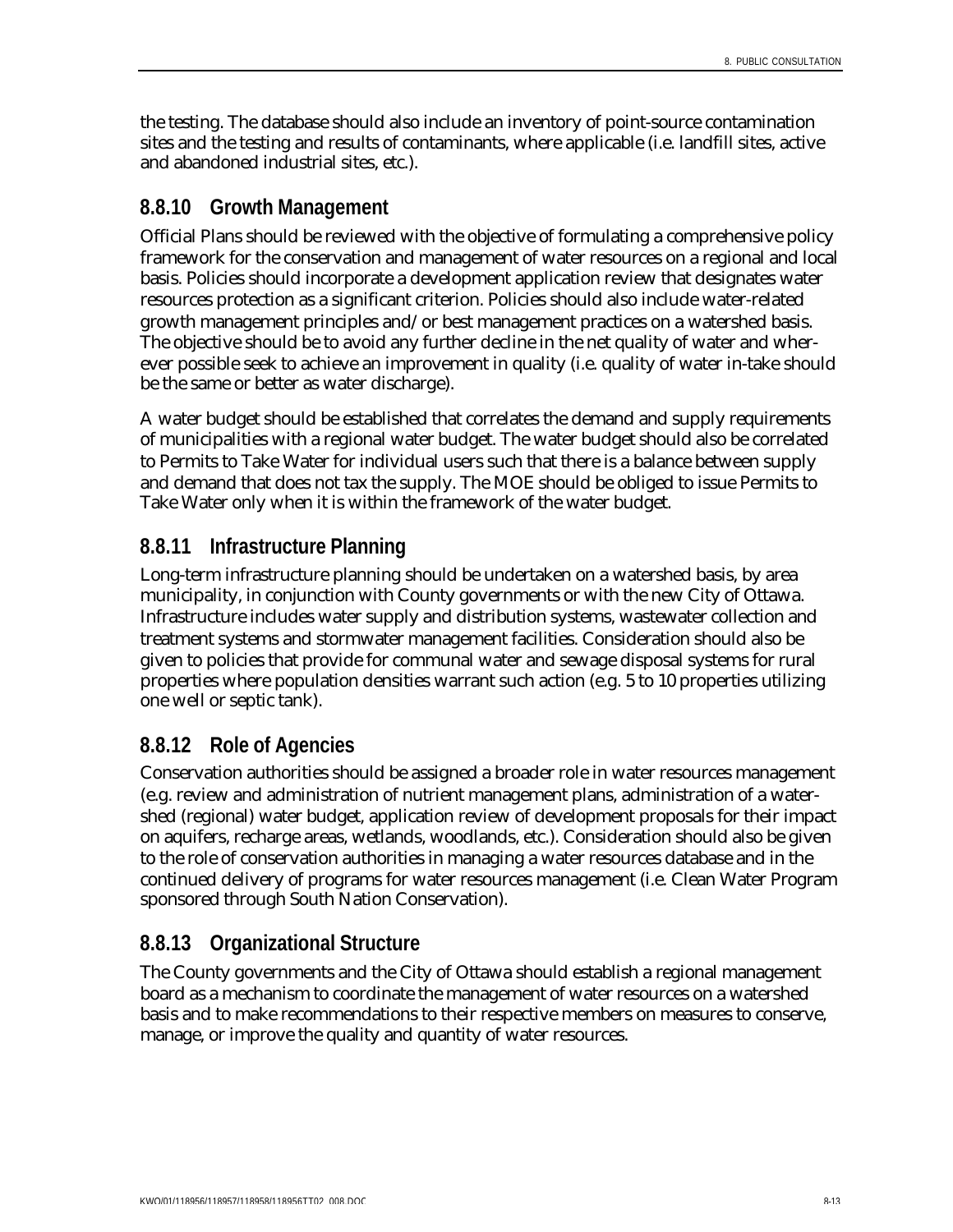### **8.8.14 Public Consultation**

A deliberate and focused public consultation program should be continued. As plans and proposals become more defined and available to the public, the degree of public involvement in the process is likely to increase significantly. Maintaining public involvement in future decision-making will help contribute to successful implementation of a water resources strategy. It will also contribute to public education needs and goals. Utilizing a broad-based consultation/communication process will be important in communicating with and receiving input from a range of potentially impacted parties. This approach should involve a variety of public consultation techniques that are tailored to the size, age and geographic area of the audience and that can be adjusted or adapted to the circumstances. A broad based approach using varied techniques proved very effective in the public consultation for the EOWRMS study, particularly when it became apparent that public participation at the open houses was significantly less than originally anticipated. For example, ad-mail became the most effective way to reach a large number of households and businesses.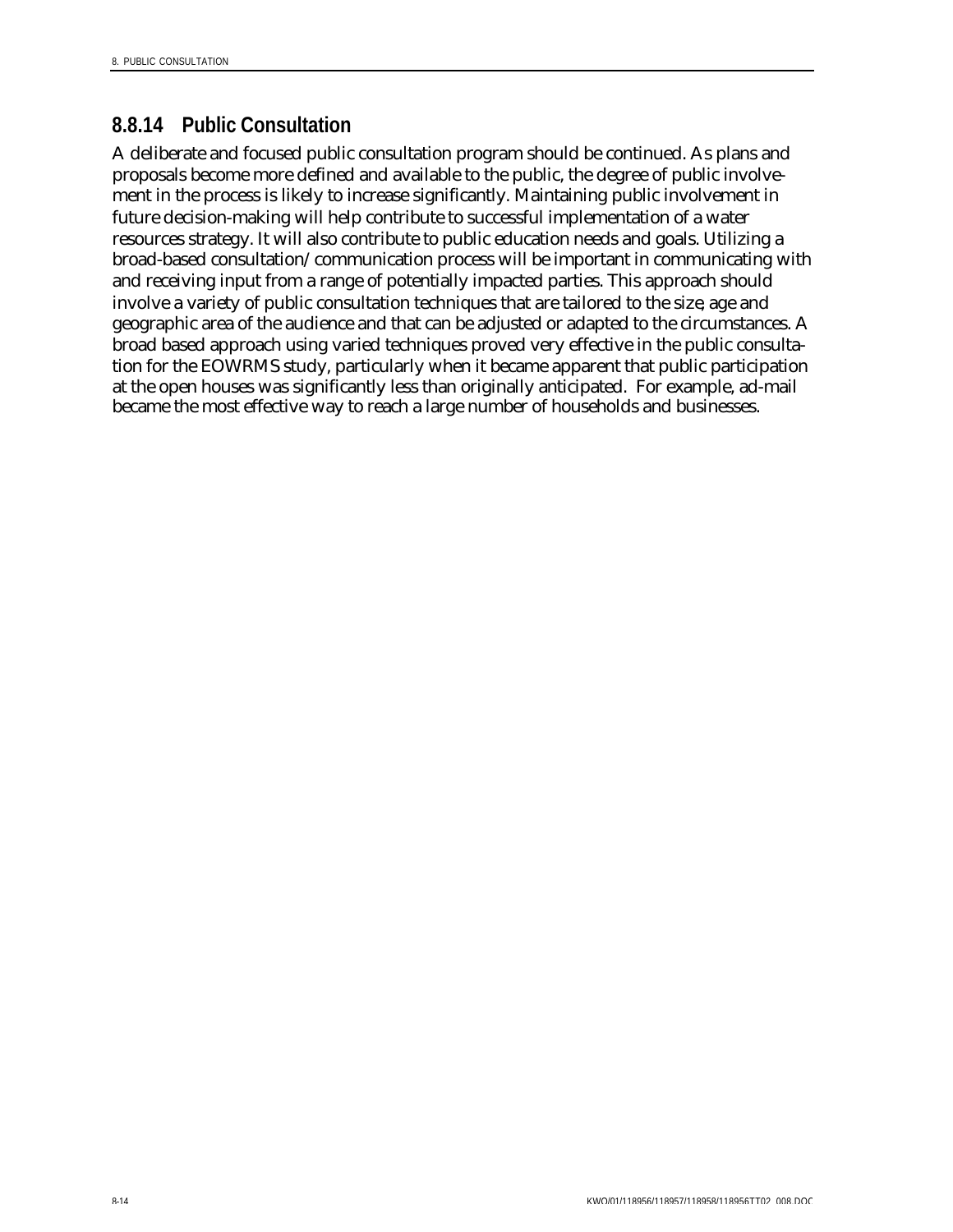This section of the report highlights potential demonstration protects for water resources management and protection and outlines an approach for implementing them. The suggested projects are based on the analysis and recommendations put forth in the preceding sections of the report and recognize other initiatives underway in the study area.

# **9.1 Overview**

The Eastern Ontario Water Resources Management Study (EOWRMS) is founded in principles of collaborate participation and pragmatic approaches to water resources management. Demonstration projects provide one means of delivering information and experiences on water resources planning and best management practices (BMPs).

The theory behind using demonstration projects is based largely on people's predisposition towards trying or avoiding new things. Traditionally, demonstration projects provided a means of showcasing a technology or practice under conditions familiar to people with an interest in "adopting" the technology or practice. Simple examples would be the "testdrive" of a new farm implement (e.g. a chisel plough) or looking at a new model home. Increasingly, demonstration projects are being applied to programs and behaviours (e.g. water conservation, recycling, or energy efficiency). Regardless of the focus, the primary aims of demonstration projects generally involves increasing the adoption rate of new methods by demonstrating their effects and benefits.

The EOWRMS Terms of Reference asked the consultant team to "develop community demonstration projects that provide integrated solutions to water resource issues on a local and/or regional basis" and to "develop and promote tools and action plans to protect the quality and quantity of regional water and related land resources". Given such direction, a broad definition of demonstration projects has been adopted, one that combines practices, technologies, and programs.

The approach is also strategic in that recognition is given to past, ongoing, and planned initiatives and projects within the study area that promote and demonstrate different methods and technology to help protect and enhance water resources. The Provincial Water Protection Fund is a major contributor to the study; other current initiatives in the study area include1:

- Rural Clean Water Program: City of Ottawa
- Clean Water Program: South Nation Conservation
- Tributary Restoration Project: Raisin Region Conservation Authority
- Baseline Water Well Testing Program: Ontario Federation of Agriculture
- Livestock Manure Prevention Program

 $\overline{a}$ 

<sup>&</sup>lt;sup>1</sup> This list is not meant to be exhaustive, but rather illustrative of some current initiatives within the study area.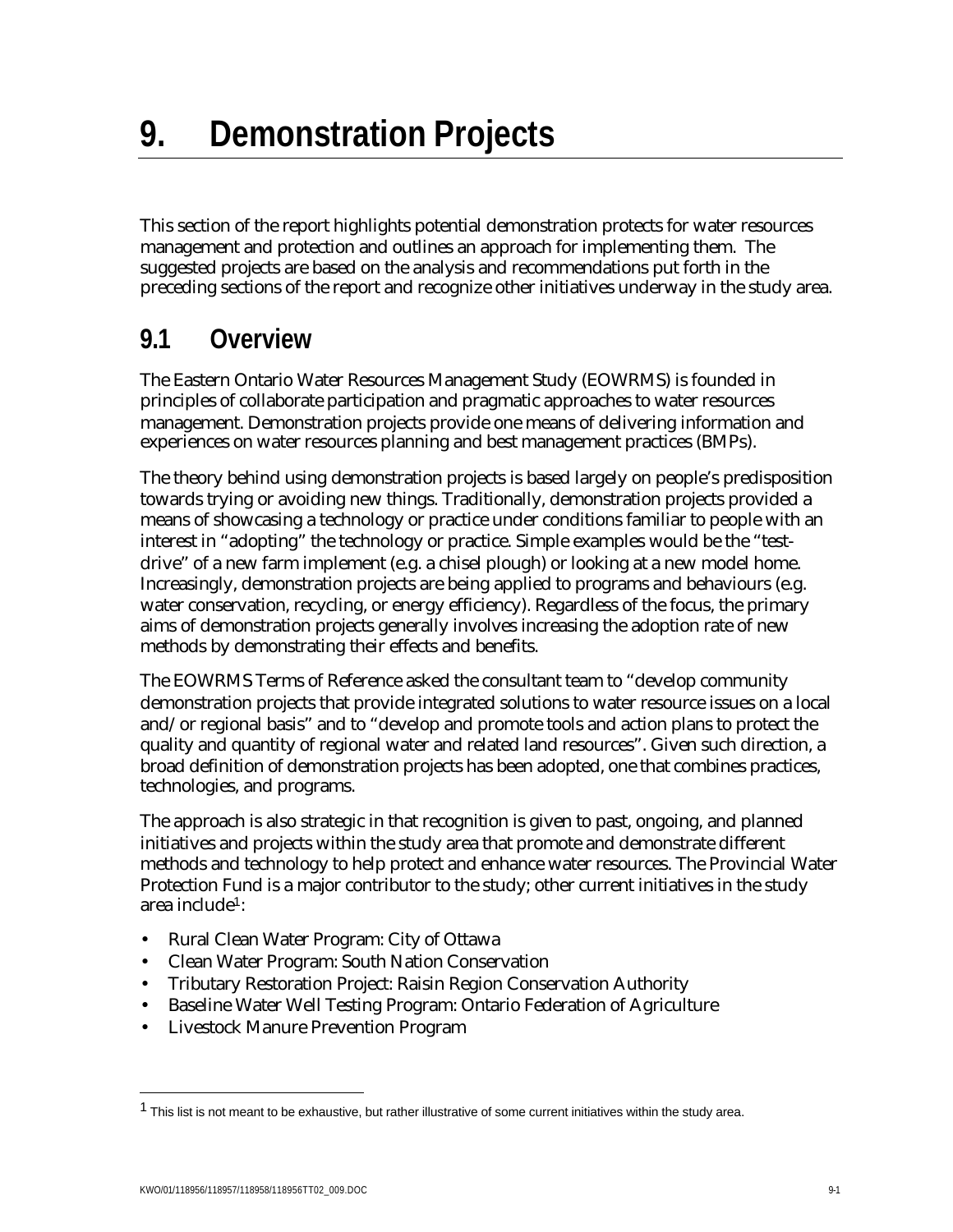- Regional Environmental Information System (REIS): Agriculture and Agri-Food Canada (AAFC)
- Nutrient Management Planning: Ontario Ministry of Agriculture, Food and Rural Affairs (OMAFRA)
- Water Efficiency Campaign: City of Ottawa
- Waterlinks: City of Ottawa
- Agricultural Environmental Stewardship Initiative (forthcoming)
- Subwatershed Studies
- Ongoing public education and awareness

# **9.2 Data Sources and Limitations**

The following data sources were used in developing demonstration project options:

- Literature and internet resource review
- EOWRMS water resources analysis (Phase 2)
- EOWRMS Water Resources Survey
- EOWRMS Focus Groups
- EOWRMS Technical Advisory Committee
- EOWRMS Steering Committees

# **9.3 Assumptions**

It is assumed that the information presented here is a guide and not a specific set of instructions. As is discussed later, organizing and implementing a particular project, or a suite of projects, often requires a unique combination of partners and settings in order to work effectively. Information in this section provides some initial direction and tools to aide the project partners. Putting these suggestions into practice will likely necessitate modifications in approach, objectives, and evaluation to meeting funding, partner, or other expectations and requirements.

It is also assumed that current projects and emphasis on existing programs do not need to be mirrored in this exercise. The suggested demonstration projects are strategic in that they have not generally been addressed by other means on a broad scale.

# **9.4 Approach and Methods**

A key goal of the demonstration project component of the study was to develop projects relevant to the situation in the EOWRMS study area. Relevancy was established by a number of means. The water resources analysis conducted throughout the study (i.e. Phase 2) was used to identify sensitive areas with respect to groundwater and surface water. This analysis provided a preliminary basis for targeting demonstration projects within the region.

Based on the targeting of sensitive areas, specific projects were developed through a combination of literature review, review of previously initiated technologies and projects, and a review of the focus of current programs (listed above). Information from the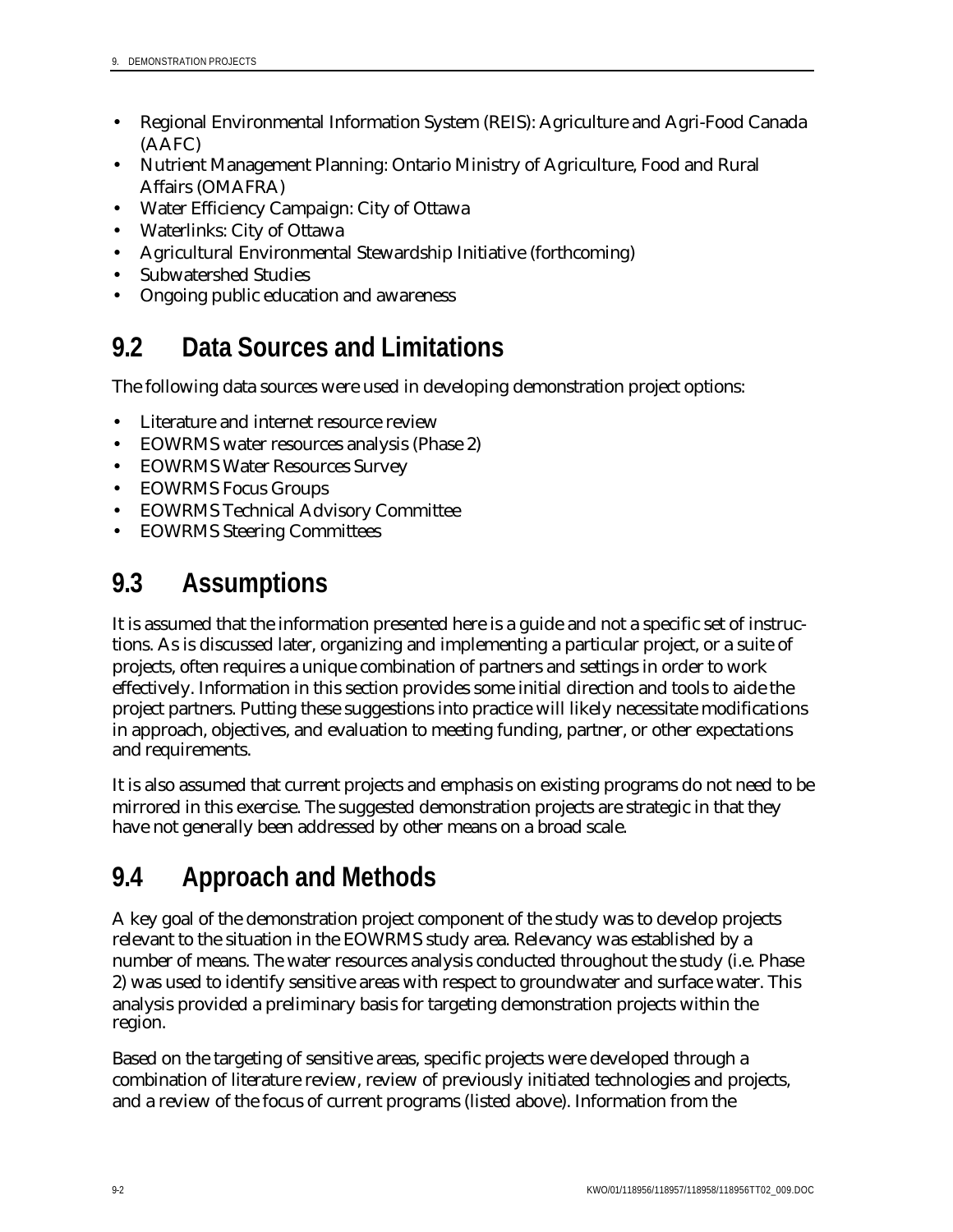EOWRMS Water Resources Survey and suggestions from the focus groups were also used to further refine the list of demonstration projects. Input from the Technical Advisory Committee and reviews conducted by the different project steering committees were particularly useful in shaping the relevance of the suggested demonstration projects.

The Water Resources Survey, provided a general polling of citizens attitudes and preferences for different water conservation, protection, and enhancement measures.

Respondents to the Water Resources survey were presented with a list of possible measures and were asked to select those that they thought would help improve water quality or quantity in their community. Results of the survey question are presented in Table 9.1.

| <b>Measure</b>                                                | <b>Prescott and</b><br><b>Russell</b> |      |     | Stormont, Dundas<br>and Glengarry | <b>City of Ottawa</b> |      |  |
|---------------------------------------------------------------|---------------------------------------|------|-----|-----------------------------------|-----------------------|------|--|
|                                                               | #                                     | $\%$ | #   | %                                 | #                     | $\%$ |  |
| Install piped water system                                    | 248                                   | 11%  | 155 | 9%                                | 188                   | 19%  |  |
| Improve treatment of municipal<br>water supply                | 551                                   | 24%  | 409 | 23%                               | 101                   | 10%  |  |
| Repair sewer pipes to eliminate<br>water infiltration         | 482                                   | 21%  | 353 | 20%                               | 123                   | 13%  |  |
| No increase in erosion with land<br>development               | 840                                   | 36%  | 660 | 37%                               | 411                   | 42%  |  |
| Land use/development does not<br>contaminate groundwater      | 1,138                                 | 49%  | 915 | 51%                               | 544                   | 56%  |  |
| Improve/Upgrade sewage treatment                              | 716                                   | 31%  | 544 | 30%                               | 234                   | 24%  |  |
| Conserve/Construct treatment<br>wetlands                      | 891                                   | 38%  | 744 | 42%                               | 445                   | 46%  |  |
| Protect/Recharge aquifers                                     | 826                                   | 35%  | 648 | 36%                               | 388                   | 40%  |  |
| Replace/Retrofit defective septic<br>tanks and tile fields    | 724                                   | 31%  | 530 | 30%                               | 375                   | 38%  |  |
| Retain/Return shorelines to natural<br>state                  | 778                                   | 33%  | 608 | 34%                               | 294                   | 30%  |  |
| Control quantity/quality of drainage<br>from new developments | 940                                   | 40%  | 755 | 42%                               | 451                   | 46%  |  |
| Control/Reduce pesticide and<br>herbicide use                 | 1,081                                 | 46%  | 873 | 49%                               | 486                   | 50%  |  |
| Nutrient Management for agriculture                           | 831                                   | 36%  | 632 | 35%                               | 374                   | 38%  |  |
| Eliminate sources of contamination                            | 1,185                                 | 51%  | 947 | 53%                               | 537                   | 55%  |  |

**TABLE 9.1**

**PUBLIC SUPPORT FOR MEASURES TO HELP IMPROVE WATER RESOURCES**

In addition, respondents to the same survey were asked to indicate whether they would support a series of conservation measures to better manager water resources. Results of this survey question are presented in Table 9.2.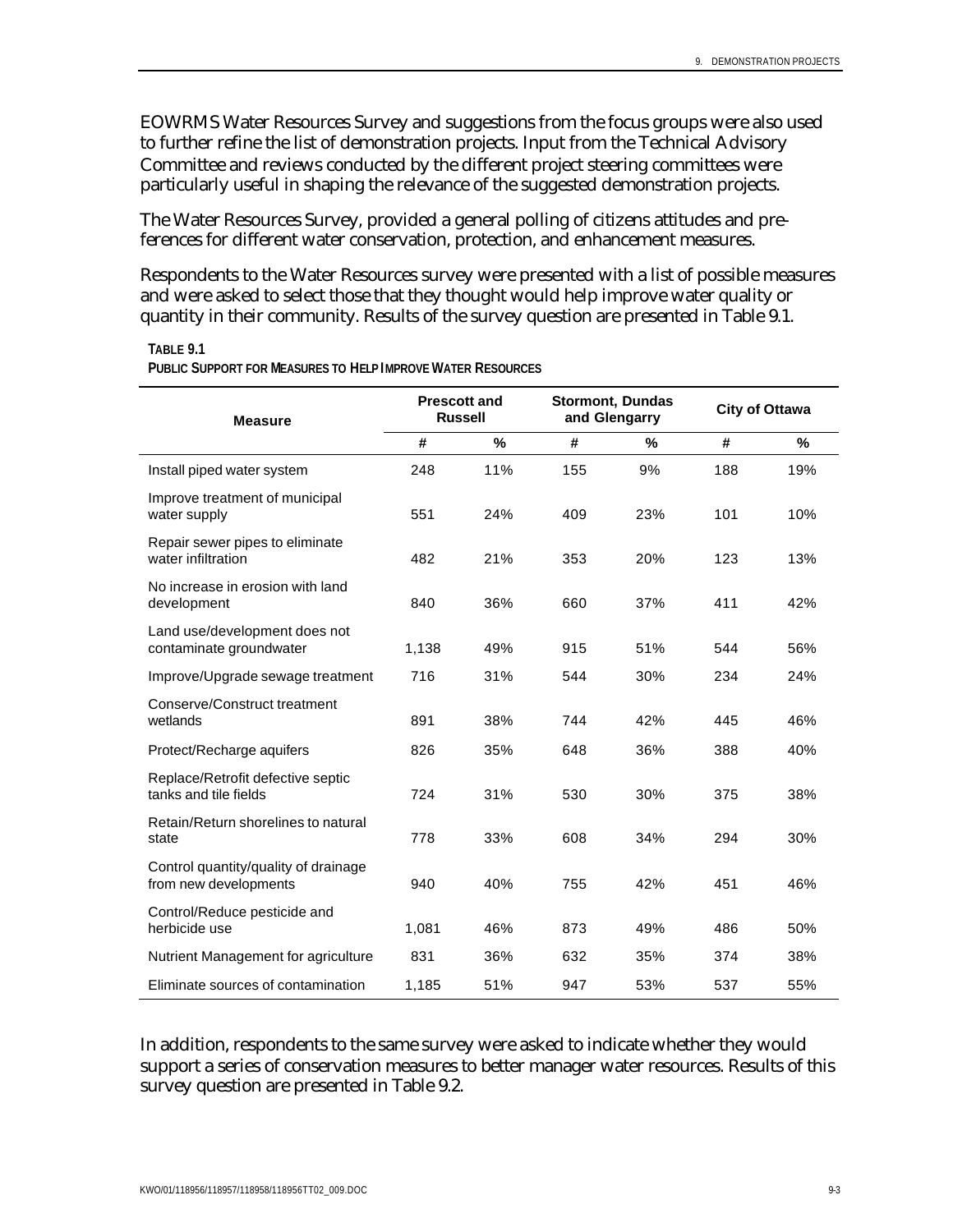#### **TABLE 9.2**

| <b>Measure</b>                     |       | <b>Prescott and Russell</b> | <b>Stormont, Dundas</b><br>and Glengarry |     | City of Ottawa |     |  |
|------------------------------------|-------|-----------------------------|------------------------------------------|-----|----------------|-----|--|
|                                    | #     | %                           | #                                        | %   | #              | %   |  |
| Install water meters               | 609   | 26%                         | 339                                      | 19% | 119            | 12% |  |
| Restrict watering of gardens/lawns | 881   | 38%                         | 555                                      | 31% | 271            | 28% |  |
| Increase cost of water             | 195   | 8%                          | 151                                      | 8%  | 92             | 9%  |  |
| Promote water conservation         | 1.264 | 54%                         | 1,000                                    | 56% | 569            | 58% |  |
| Conserve wetlands                  | 1.139 | 49%                         | 1.025                                    | 57% | 570            | 58% |  |

### **9.4.1 Characterization of Demonstration Projects**

Suggested demonstration projects where characterized in matrix form according to a series of factors (see Table 9.3 in Section 9.5). Individual factors are described below.

#### **Sensitive Area**

The sensitive area category, in combination with the nature of the sensitivity, provides a link to the overall EOWRMS study analysis. It provides the top-level basis for targeting where projects would be the most effective or where broader programs or initiatives could be directed. It should be noted at this point, that it is not necessary to target all initiatives. Some suggestions, such as water conservation measures, have broader application and effectiveness across the region.

Sensitive areas have been identified previously in the report and should be used as a basis for make future decisions on proceeding with projects.

#### **Nature of the Sensitivity**

This factor provides elaboration of the specific issues, concerns or risks associated with identified sensitive areas. Together, the sensitive area and the nature of the sensitivity define a potential problem to be addressed and provide the rationale for a particular demonstration project suggestion.

#### **Project Objectives**

This factor provides basic objectives to be addressed by each project. They also provide the basis for developing measures against which the success of a particular project can be gauged. Specific objectives are not prescriptive, but in some cases provide a range of goals to pursue, or point to multiple projects that could be undertaken within an individual category.

#### **Nature of Expected Benefits/Results**

This category describes the general nature of results and benefit that could be expected to be achieved as a result of particular projects. The exact nature of the results depends on the methods used to implement and evaluate individual projects.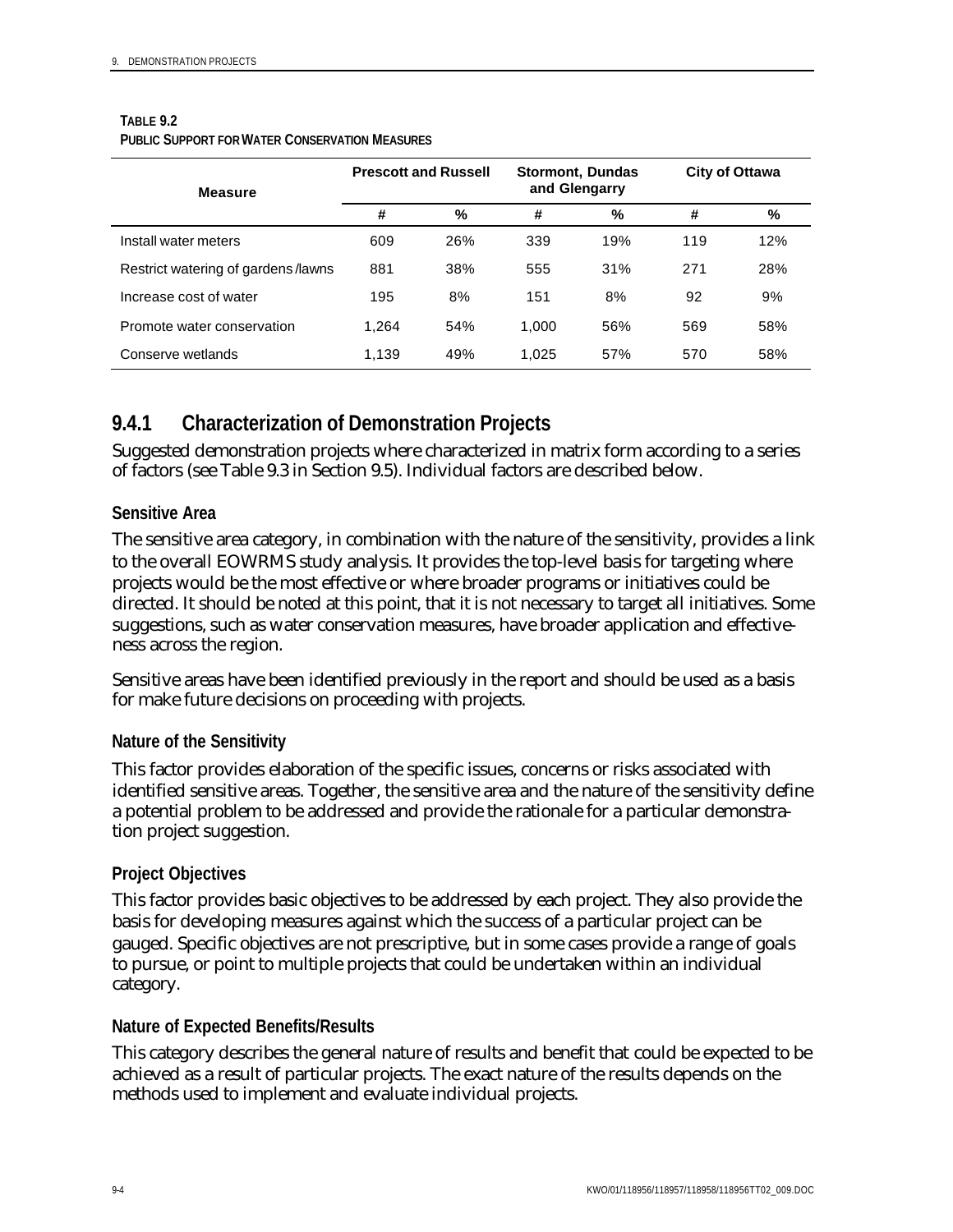#### **Evaluation**

This factor describes some potential measures and/or indicators that can be used to measure the success or effectiveness of individual projects. GIS resources being developed by the study, in combination with other monitoring networks, could potentially play a useful role in monitoring and tracking changes in water resources as a result of demonstration projects. The specific utility depends on the nature of the projects involved.

#### **Environmental and Health Objectives**

This factor lists environmental and/or health objective that can be addressed by each project.

#### **Potential Project Partners and Stakeholders**

The management of regional water resources a responsibility shared among, municipalities, agencies, farmers, residents, cottagers, businesses or industries, everyone has a contribution to make. This criterion aims to identify stakeholders for the demonstration project; both those who might be involved in the implementation and those who might receive future benefits. In some cases they may be the same, in other cases they may be different. The list is not meant to be exhaustive.

Given the nature of the study, it has been assumed that local municipalities and conservation authorities will be key partners across all initiatives. In this regard, these organizations could be considered as key partners in implementing projects. However, this assumption should be reviewed on a case by case basis as projects are brought forward. Factors such as funding source and limitations, past partnerships, matching requirements, experience, and politics will uniquely affect the specific organization and administration of strategic partnerships formed for specific projects.

#### **Relative Project Costs**

This factor uses both a qualitative and quantitative method to categorize the basic cost of the project. Cost estimates are guides for planning purposes and costs can vary; therefore, the estimates are stated relatively, as they will ultimately depend, in many cases, on the application or uptake of a particular project. Capital expenditures can vary significantly depending on supplier or if used or if used equipment is available for purchase or can be donated to the project. Other costs that are difficult to quantify are administration and overhead costs associated with staff for programs that are of a longer duration and or require more intensive support and management than anticipated.

Costing has been estimated based on projects occurring in isolation (i.e. the worst-case scenario). Increased efficiency could be achieved through the management of a number of projects in coordination; for example, well head and recharge area protection planning, or public awareness projects. The degree to which public agencies might be able to lever staff and/or equipment and facilities is project and time specific and could have a significant impact on reducing costs.

#### **Ease of Implementation**

This factor is subjective and provides a simple indication on both the complexity of the suggested project and the ease with which results can be demonstrated to the broader public.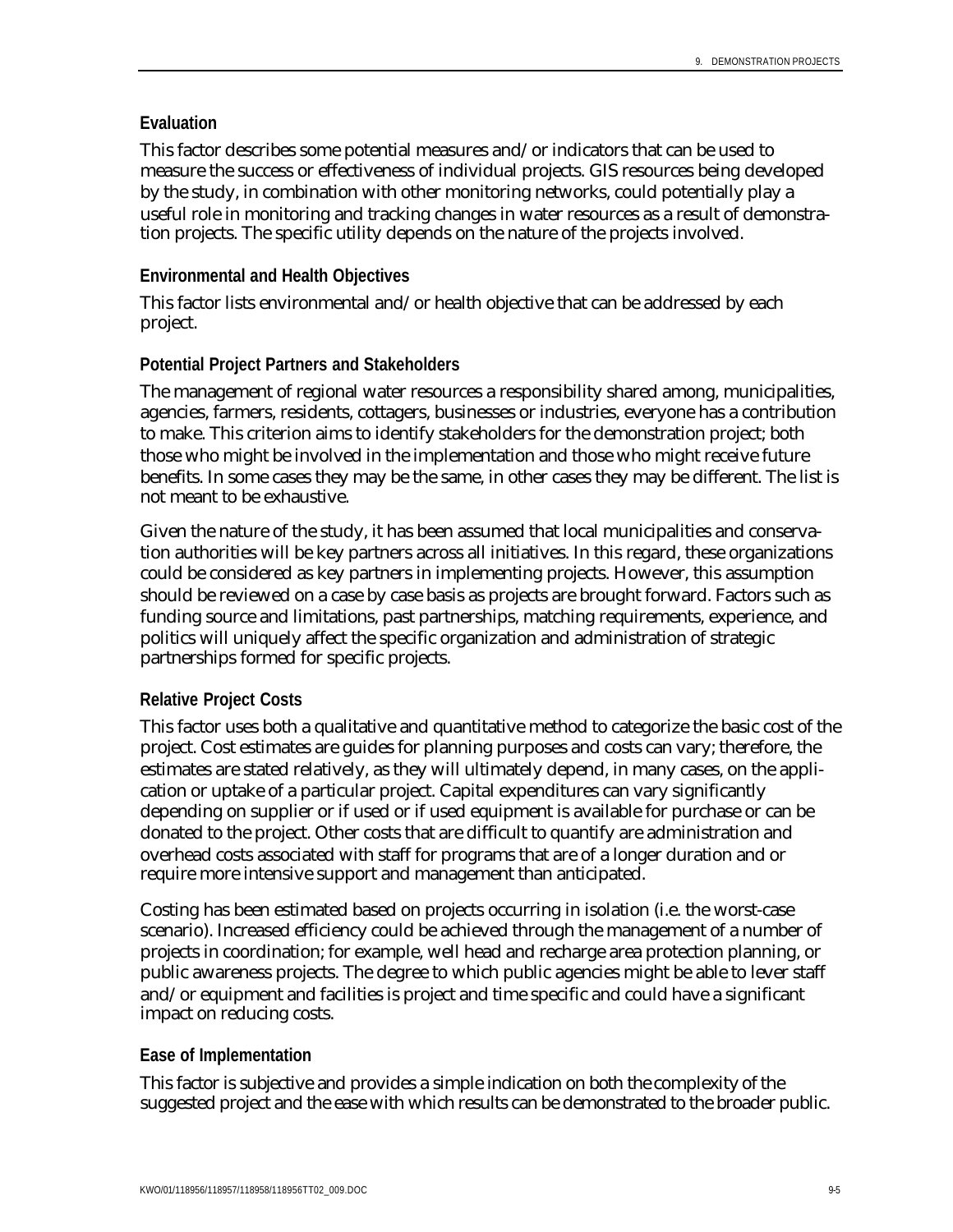A project rated as "high" would be relatively straightforward to implement and the results would be apparent within a fairly short time period. An example of a project with a high ease of implementation rating might be the distribution of a newsletter or organization of a public meeting. The logistics of these activities are generally known, the process is linear, some results are immediate (i.e. number of newsletters mailed or number of meeting participants) and the duration of the activity is relatively short.

Conversely a project such as a pollution trading pilot program has a low ease of implementation rating. This type of project is a complex process that involves many stakeholders. There is limited experience in the application of such a project and the results could take many years to become apparent. While the ultimate impacts on environmental or health objectives could eventually be significant, the mechanisms for obtaining the environmental/ health benefits are complex.

#### **EOWRMS Cross Reference**

This factor identifies the major areas of the EOWRMS study that provided the crossreference to the proposed demonstration project. Projects were either suggested based on results, input, or feedback from these sources.

# **9.5 Characterization**

The following matrix (Table 9.3) presents the characterization of suggested demonstration projects. Projects are grouped under the broad headings of Surface Water, Groundwater, Servicing Infrastructure/Water Conservation, and Public Education and awareness. This grouping is largely for organizational purposes, as a number of projects could be applied within various groups.

### **9.5.1 Implementation Considerations**

The success of demonstration projects can ultimately be linked to the effective involvement of local people and organizations in the design, planning, promotion, implementation, and management of projects.

The following section provides one approach that could be used as a framework for implementing projects. In practice, individual projects, or groups of related projects, will often require a unique combination of partners and management/administration practices to achieve a high level of success. These practices are sometimes influenced by the funding sources and formulae. In fact, many of the EOWRMS project partners have gained valuable experience over the years determining the most effective practices under different circumstances and project constraints.

The approach outlined below is based in the concept of Social Marketing (e.g. Novartis Foundation for Sustainable Development 2000, Weinreich 1999, Shewchuk 1994,). The purpose of presenting this information is not to suggest that past approaches in the region have been ineffective or could be improved, but rather to expose the project partners to a developing, innovative, and increasingly successful approach. A social marketing approach can be used to build on past success, or can be modified to suit local needs as projects, priorities, and objectives dictate.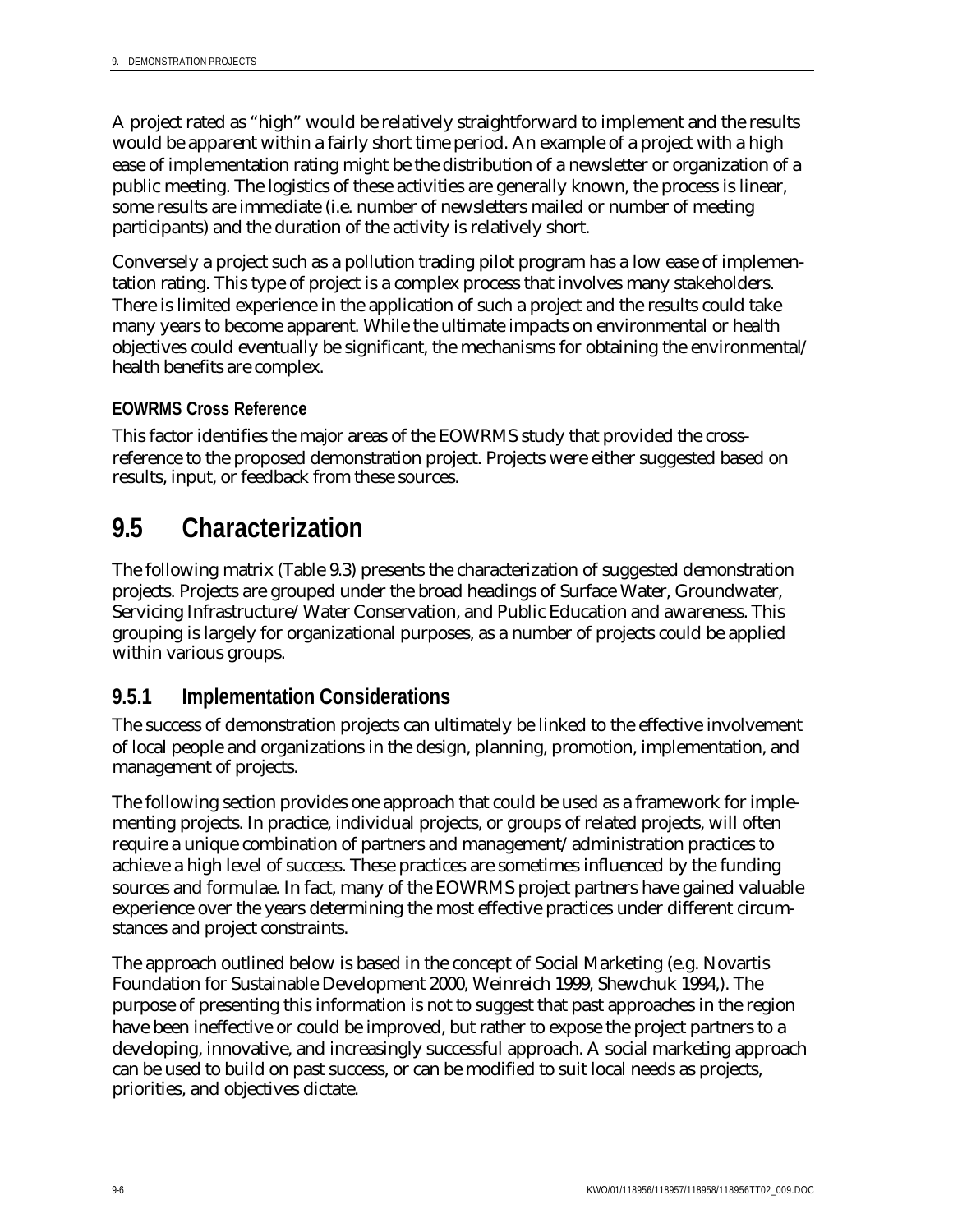|                                                                                         |                                                                                                              |                                                                                                                                                                              |                                                                                                                                                                                                                                                                                                                                                     | <b>Performance Measures</b>                                                                                             |                                                                                                                                                                              |                                                                                                                                                                         |                                                                                                                                                            |                                                                                                                                                   |                                                                          |                                                                                                                        |
|-----------------------------------------------------------------------------------------|--------------------------------------------------------------------------------------------------------------|------------------------------------------------------------------------------------------------------------------------------------------------------------------------------|-----------------------------------------------------------------------------------------------------------------------------------------------------------------------------------------------------------------------------------------------------------------------------------------------------------------------------------------------------|-------------------------------------------------------------------------------------------------------------------------|------------------------------------------------------------------------------------------------------------------------------------------------------------------------------|-------------------------------------------------------------------------------------------------------------------------------------------------------------------------|------------------------------------------------------------------------------------------------------------------------------------------------------------|---------------------------------------------------------------------------------------------------------------------------------------------------|--------------------------------------------------------------------------|------------------------------------------------------------------------------------------------------------------------|
| <b>POTENTIAL</b><br><b>DEMONSTRATION</b><br><b>PROJECTS</b>                             | <b>Sensitive Area</b>                                                                                        | <b>Nature of Sensitivity</b>                                                                                                                                                 | <b>Project Objectives</b>                                                                                                                                                                                                                                                                                                                           | <b>Environment and/or</b><br><b>Health Objectives</b>                                                                   | <b>Nature of Expected</b><br><b>Benefits/Results</b>                                                                                                                         | <b>Demonstration of</b><br><b>Results</b>                                                                                                                               | <b>Potential</b><br><b>Stakeholders/Partners</b><br>(in addition to munici-<br>palities and CAs)                                                           | <b>Relative Project Costs</b>                                                                                                                     | Ease of<br>Implementation /<br><b>Demonstration of</b><br><b>Results</b> | <b>EOWRMS Cross</b><br>Reference                                                                                       |
| <b>Surface Water</b>                                                                    |                                                                                                              |                                                                                                                                                                              |                                                                                                                                                                                                                                                                                                                                                     |                                                                                                                         |                                                                                                                                                                              |                                                                                                                                                                         |                                                                                                                                                            |                                                                                                                                                   |                                                                          |                                                                                                                        |
| <b>Alternative Residential/</b><br><b>Municipal Weed Control</b>                        | Residential and muni-<br>cipal areas treated with<br>herbicides/pesticides                                   | Inappropriate or<br>excessive use of<br>chemicals may affect<br>groundwater and sur-<br>face water resources                                                                 | Demonstrate practical<br>alternatives to chemical<br>intensive management<br>of lawns and gardens                                                                                                                                                                                                                                                   | Improve quality of runoff<br>from lawns and gardens<br>Reduce risk to drinking<br>water from shallow wells              | Increase pubic aware-<br>ness<br>Reduction of "unneces-<br>sary" chemical use"                                                                                               | Number of visitors/<br>brochures<br>Survey of applicator/<br>retailers                                                                                                  | Landowners<br>Municipal parks and<br>recreation departments<br>Landscape companies                                                                         | Low<br>Advertising and aware-<br>ness campaign<br>(\$10K per year)                                                                                | High                                                                     | <b>Focus Groups</b><br>Open Houses<br><b>Community Survey</b>                                                          |
| <b>Residential Septic Audits</b>                                                        | Areas served by septic<br>systems in proximity to<br>surface water and<br>groundwater resources              | Septic systems may be<br>contributing nutrient and<br>bacteria to surface<br>water and/or wells due<br>to improper main-<br>tenance, poor/inade-<br>quate design or failure. | Conduct onsite audits of<br>septic system operation<br>and integrity on a volun-<br>tary basis and provide<br>written assessment with<br>recommendations<br>Consider a complimen-<br>tary or cost-shared pump<br>out as an incentive                                                                                                                | Reduce pollution to<br>water resources from<br>malfunctioning section<br>systems                                        | Increase public aware-<br>ness<br>Improve efficiency of<br>inspected systems<br>Identification on non-<br>functioning systems<br>Minor improvement to<br>local water quality | Number of audits<br>Follow up records of<br>actions taken<br>Surface water moni-<br>toring for several<br>cases on a willing<br>participant basis/Dye<br>study          | Pumping contractors<br>Construction contrac-<br>tors<br><b>MOE</b><br><b>Health Unit</b>                                                                   | Moderate<br>I staff person, half time<br>plus travel<br>(\$15-30K/yr)<br>Advertising and aware-<br>ness campaign<br>(\$10K per year)              | High                                                                     | <b>Focus Groups</b><br><b>Community Survey</b><br>Key Informants<br>Open Houses<br>Phase 2 rural<br>servicing analysis |
| Alternative Toilets (e.g.<br>composting) or other<br>alternative septic<br>technologies | Areas where soils are<br>less then ideal for stan-<br>dard septic systems                                    | Future development of<br>private services may be<br>limited by the suitability<br>of soils to attenuate<br>standard septic effluent<br>on desired lots sizes                 | Demonstrate selected<br>alternatives to traditional<br>septic systems/toilets<br>Measure potential<br>savings/benefits (e.g.<br>water use, nutrient<br>control, compost)                                                                                                                                                                            | Reduce water con-<br>sumption<br>Reduce nutrient and/or<br>bacteria loading to water<br>resources in sensitive<br>areas | ncrease aware of<br>"choices"<br>Showcase environ-<br>mental benefits of<br>technology                                                                                       | Number of visitors/<br>brochures<br>Survey of distribu-<br>tors/retailers<br>Focus groups or inter-<br>views with demon-<br>strators and adopters                       | Technology<br>manufacturers<br><b>Ontario Rural</b><br><b>Wastewater Centre</b><br><b>MOE</b><br><b>Health Unit</b><br><b>Local Organizations</b>          | Low to Moderate<br>\$1,200 to \$1,600 per<br>until retail, plus installa-<br>tion                                                                 | Moderate                                                                 | <b>Study Team</b><br>Phase 2 Rural<br><b>Servicing Analysis</b>                                                        |
| <b>Pollution Credits/Trading</b>                                                        | Surface Water bodies<br>receiving treated<br>wastewater effluent from<br>municipal and industrial<br>sources | Nutrient loading<br>(particularly P) to<br>receiving water body and<br>impaired assimilative<br>capacity of streams                                                          | Build on existing ground-<br>work and partnerships to<br>evaluate the effective-<br>ness and feasibility for<br>wastewater discharge<br>application<br>Provide additional<br>support and resources<br>for current initiatives<br>Test methods for<br>measuring/tracking<br>credits<br>Showcase rural NPS<br><b>BMPs currently being</b><br>promoted | Moderate P loadings to<br>surface water resources<br>Improve assimilative<br>capacity of streams                        | <b>Evaluation of feasibility</b><br>of expanding trading in<br>Eastern Ontario<br>Develop monitoring<br>network<br>Showcase effective rura<br><b>NPS BMPs</b>                | Water quality moni-<br>toring<br>"Credits" accounting<br>Survey of participants<br>Field level monitoring<br>of effect of reducing<br>loading of selected<br>pollutants | Local Businesses and<br>industry<br>Municipal wastewater<br>facilities<br><b>MOE</b><br><b>OMAFRA</b><br>AAFC<br>Ontario Rural<br><b>Wastewater Centre</b> | Moderate<br>Largely overhead costs<br>plus monitoring.<br>1 person full time at<br>\$50k as project<br>manager plus expenses<br>of \$10K per year | Low                                                                      | Key Informants<br><b>Focus Groups</b><br>Phase 2 WQ<br>Analysis                                                        |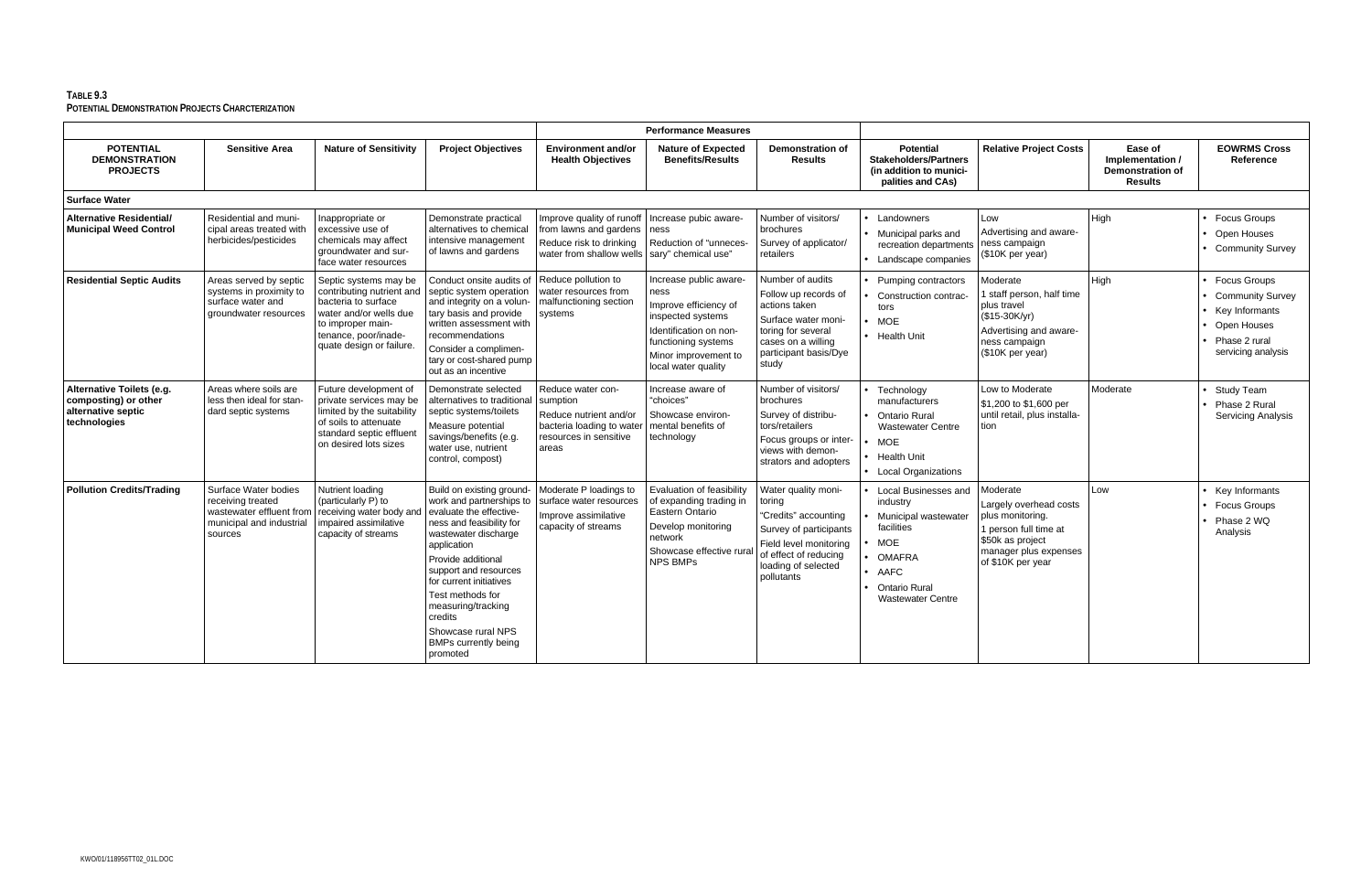|                                                                                        |                                                                                                                                                                            |                                                                                                                                                                                    |                                                                                                                                                                                                                                                                                                                                                                             | <b>Performance Measures</b>                                                                                                                                                                                  |                                                                                                                                                                                                                                                                                                                       |                                                                                                                                                                                                                                                                                                                                             |                                                                                                                                                                     |                                                                                                               |                                                                          |                                                                                                             |
|----------------------------------------------------------------------------------------|----------------------------------------------------------------------------------------------------------------------------------------------------------------------------|------------------------------------------------------------------------------------------------------------------------------------------------------------------------------------|-----------------------------------------------------------------------------------------------------------------------------------------------------------------------------------------------------------------------------------------------------------------------------------------------------------------------------------------------------------------------------|--------------------------------------------------------------------------------------------------------------------------------------------------------------------------------------------------------------|-----------------------------------------------------------------------------------------------------------------------------------------------------------------------------------------------------------------------------------------------------------------------------------------------------------------------|---------------------------------------------------------------------------------------------------------------------------------------------------------------------------------------------------------------------------------------------------------------------------------------------------------------------------------------------|---------------------------------------------------------------------------------------------------------------------------------------------------------------------|---------------------------------------------------------------------------------------------------------------|--------------------------------------------------------------------------|-------------------------------------------------------------------------------------------------------------|
| <b>POTENTIAL</b><br><b>DEMONSTRATION</b><br><b>PROJECTS</b>                            | <b>Sensitive Area</b>                                                                                                                                                      | <b>Nature of Sensitivity</b>                                                                                                                                                       | <b>Project Objectives</b>                                                                                                                                                                                                                                                                                                                                                   | <b>Environment and/or</b><br><b>Health Objectives</b>                                                                                                                                                        | <b>Nature of Expected</b><br><b>Benefits/Results</b>                                                                                                                                                                                                                                                                  | <b>Demonstration of</b><br><b>Results</b>                                                                                                                                                                                                                                                                                                   | <b>Potential</b><br><b>Stakeholders/Partners</b><br>(in addition to munici-<br>palities and CAs)                                                                    | <b>Relative Project Costs</b>                                                                                 | Ease of<br>Implementation /<br><b>Demonstration of</b><br><b>Results</b> | <b>EOWRMS Cross</b><br>Reference                                                                            |
| <b>Treatment Wetland</b><br><b>Municipal/Industrial</b><br><b>Wastewater Polishing</b> | Surface Water bodies<br>receiving municipal/<br>industrial treated<br>wastewater discharge                                                                                 | Nutrient loading (parti-<br>cularly P) to receiving<br>water body and<br>impaired assimilative<br>capacity of streams                                                              | Install a constructed<br>wetland for waste water<br>effluent polishing on a<br>cost-share basis<br>Demonstrate cost effec-<br>tive improvement of<br>effluent quality<br>Demonstrate environ-<br>mental benefits of the<br>technology<br>Explore potential/<br>feasibility for develop-<br>ment of a shared use<br>(e.g. municipal, indus-<br>trial, agricultural) facility | Moderate P loadings to<br>surface water resources<br>Improve assimilative<br>capacity of streams<br>Increase local habitat<br>diversity<br>Augment base flow                                                 | Increase awareness of<br>the effectiveness and<br>benefits of this<br>technology<br>Installation of an opera-<br>tional facility to assist<br>one or more stake-<br>holders in the study<br>area<br>Increase the effluent<br>quality from an existing<br>generator<br><b>Build partnerships</b><br>among stakeholders | Number of visitors/<br>brochures<br><b>Effluent monitoring</b><br>(inflow/outflow) from<br>wetland<br>Benefit-cost analysis<br>of effluent quality<br>improvements com-<br>pared to traditional<br>technology for similar<br>improvement<br>Identification of habitat<br>or other benefits<br>observed<br>Survey of operators<br>experience | Municipal waste water<br>facility<br>Industrial wastewater<br>facility<br>Local naturalists and<br>sportsmen groups<br>Ducks Unlimited<br><b>OCWA</b><br><b>MOE</b> | High<br>\$125K per ha<br>constructed including<br>design fees (based on<br>recent project in<br>Brighton, ON) | Moderate                                                                 | <b>Focus Groups</b><br><b>Infrastructure Survey</b><br>Key Informants<br>Phase 2 WQ<br>Analysis             |
| <b>Treatment Wetland for Rural</b><br><b>Residential Sewage</b><br>Treatment           | Surface water receiving<br>effluent from defective/<br>deficient septic systems<br>or areas where soil<br>conditions are less than<br>ideal for standard septic<br>systems | Septic systems may be<br>contributing nutrient and<br>bacteria to surface<br>water or wells due to<br>improper maintenance,<br>poor/inadequate design<br>or failure                | Install a selected number<br>residential scale<br>constructed wetlands for<br>treatment of household<br>wastewater<br>Compare efficiencies to<br>standard septic systems<br>for given soil conditions<br>Identify additional<br>environmental benefits of<br>wetland systems                                                                                                | Reduce nutrient and/or<br>bacteria loading to water<br>resources in sensitive<br>areas<br>Increase local habitat<br>and biodiversity                                                                         | Demonstrate cost<br>effective alternative to<br>standard private septic<br>systems<br>Encourage adoption of<br>technology as an alter-<br>native to new septic<br>systems<br>Quantification of bene-<br>fits through effluent<br>monitoring                                                                           | Number of visitors/<br>brochures<br><b>Effluent monitoring</b><br>(inflow/outflow) from<br>wetland<br>Benefit-cost analysis of<br>effluent quality<br>improvements com-<br>pared to traditional<br>technology for similar<br>improvement<br>Identification of habitat<br>or other benefits<br>observed<br>Survey of residents<br>experience | <b>Private Landowners</b><br><b>Rural Waste Water</b><br>Centre<br>Contractors<br>Technology leaders<br><b>Ducks Unlimited</b><br>MOE<br><b>Health Unit</b>         | Low<br>\$1.5K to 7K depending<br>on size and design<br>requirements                                           | Low                                                                      | <b>Community Survey</b><br>Open Houses<br><b>Focus Groups</b><br>Phase 2 Rural<br><b>Servicing Analysis</b> |
| <b>Precision Farming</b>                                                               | Areas of intensive<br>cropping                                                                                                                                             | Application of nutrients<br>above crop/field require-<br>ments increasing<br>nutrient loading to<br>surface water and<br>affecting assimilative<br>capacity of receiving<br>stream | Evaluate the cost<br>effectiveness of using<br>precision farming<br>methods for reducing<br>on-farm chemical use<br>Evaluate the environ-<br>mental and economic<br>benefits of any reduction<br>in chemical use                                                                                                                                                            | Reduce nutrient and<br>chemical application to<br>agricultural land<br>Maintain or improve<br>agricultural production<br>Reduce nutrient and<br>chemical loading to<br>surface water in sensi-<br>tive areas | Provision of additional<br>local data and<br>experience to area<br>farmers<br>Quantification and<br>assessment of relative<br>environmental and<br>economic benefits for<br><b>Eastern Ontario</b><br>Conditions                                                                                                      | Quantification of input<br>reduction<br>Cost benefit analysis<br>of time, input and<br>yields versus cost of<br>technology, etc.<br>Identification of<br>environmental benefits<br>from reduced inputs,<br>fuel cost and equip-<br>ment passes<br>Farmer feedback on<br>the experience/process                                              | Farmers<br>Equipment manufac-<br>turers/retailers<br><b>Chemical suppliers</b><br>AAFC<br><b>OMAFRA</b><br>Agricultural<br>Organizations                            | Low to Moderate                                                                                               | Moderate                                                                 | <b>Community Survey</b><br>Phase 2 Agricultural<br>Assessment<br>• Open Houses                              |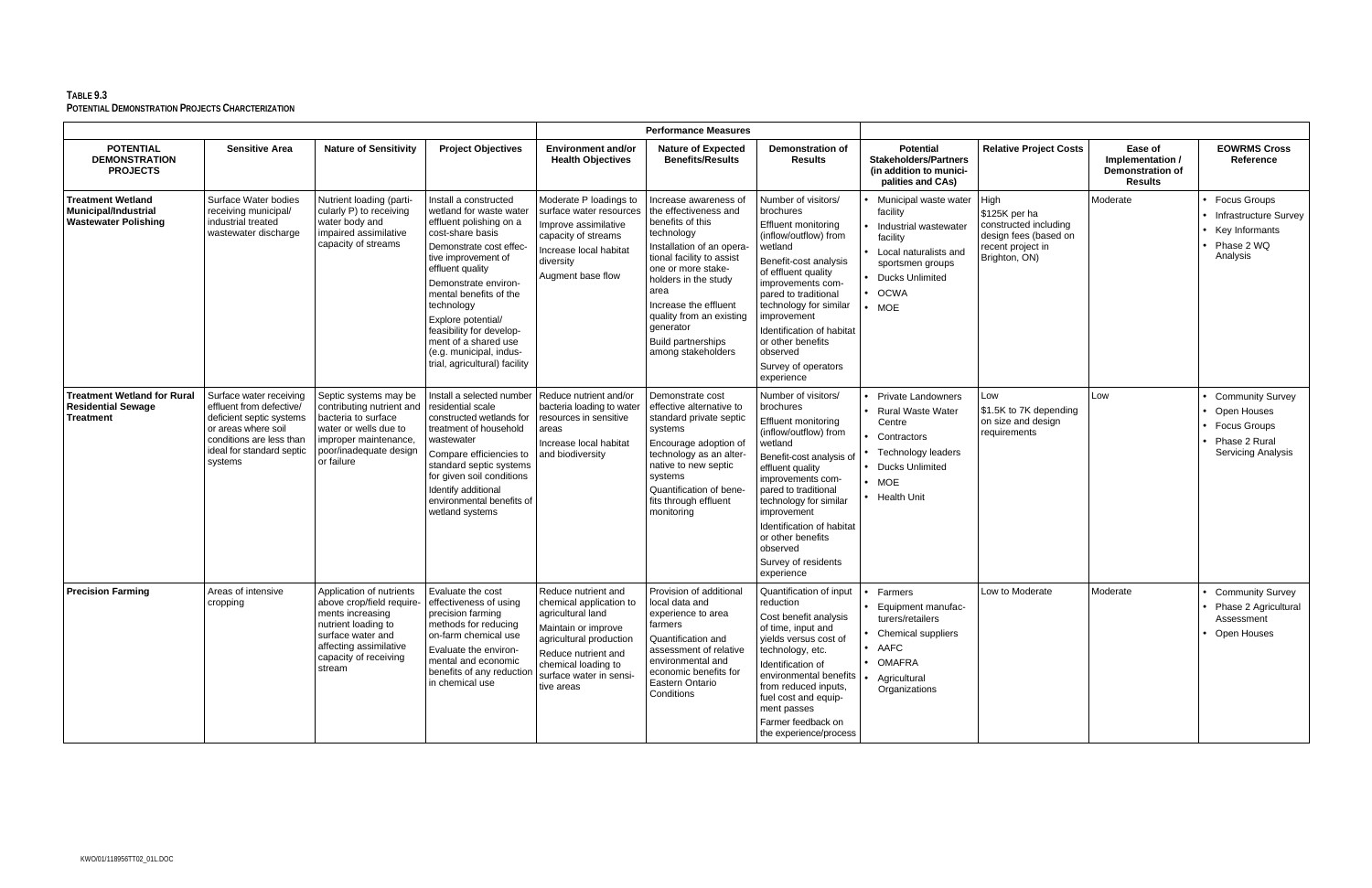|                                                             |                                                                                                      |                                                                                                                                                                            |                                                                                                                                                                                                                                                                                                                                                                                                                   | <b>Performance Measures</b>                                                                                                                             |                                                                                                                                                                                                                                                                                                                                                                                        |                                                                                                                                                                                                                   |                                                                                                                                                                 |                                                                                                                                                                                                                                     |                                                                          |                                                                            |
|-------------------------------------------------------------|------------------------------------------------------------------------------------------------------|----------------------------------------------------------------------------------------------------------------------------------------------------------------------------|-------------------------------------------------------------------------------------------------------------------------------------------------------------------------------------------------------------------------------------------------------------------------------------------------------------------------------------------------------------------------------------------------------------------|---------------------------------------------------------------------------------------------------------------------------------------------------------|----------------------------------------------------------------------------------------------------------------------------------------------------------------------------------------------------------------------------------------------------------------------------------------------------------------------------------------------------------------------------------------|-------------------------------------------------------------------------------------------------------------------------------------------------------------------------------------------------------------------|-----------------------------------------------------------------------------------------------------------------------------------------------------------------|-------------------------------------------------------------------------------------------------------------------------------------------------------------------------------------------------------------------------------------|--------------------------------------------------------------------------|----------------------------------------------------------------------------|
| <b>POTENTIAL</b><br><b>DEMONSTRATION</b><br><b>PROJECTS</b> | <b>Sensitive Area</b>                                                                                | <b>Nature of Sensitivity</b>                                                                                                                                               | <b>Project Objectives</b>                                                                                                                                                                                                                                                                                                                                                                                         | <b>Environment and/or</b><br><b>Health Objectives</b>                                                                                                   | <b>Nature of Expected</b><br><b>Benefits/Results</b>                                                                                                                                                                                                                                                                                                                                   | <b>Demonstration of</b><br><b>Results</b>                                                                                                                                                                         | <b>Potential</b><br><b>Stakeholders/Partners</b><br>(in addition to munici-<br>palities and CAs)                                                                | <b>Relative Project Costs</b>                                                                                                                                                                                                       | Ease of<br>Implementation /<br><b>Demonstration of</b><br><b>Results</b> | <b>EOWRMS Cross</b><br>Reference                                           |
| <b>Catch Basins/Ponds</b><br>(manure/sludge spreading)      | Land areas receiving<br>livestock manure or<br>sewage sludge treat-<br>ments                         | Weather conditions<br>and/or applications<br>accidents/spills                                                                                                              | Installation and monitors<br>as a means of<br>moderating nutrient<br>delivery to surface water<br>bodies<br>Use catch basin to<br>monitor potential<br>nutrient delivery under<br>different conditions and<br>times of year<br><b>Examination implica-</b><br>tions for nutrient<br>management planning                                                                                                           | Reduce nutrient and<br>chemical loading to<br>surface water in<br>sensitive areas<br>Reduce risks associated<br>with spills or rain during<br>spreading | Demonstrate the bene-<br>fits/effectiveness of catch<br>basins in moderating<br>nutrient transport to<br>surface waters following<br>manure/sludge applica-<br>tions<br>Demonstrate possible<br>water quality conse-<br>quences of application<br>under less then ideal<br>conditions<br>Examine efficiency of<br>nutrient management on<br>a farm enterprise basis                    | Water quality and<br>sediment monitoring<br>Calculation of reduced<br>loadings<br>Farmer feedback on<br>the experience/process                                                                                    | Farmers/Landowners<br>Sludge Disposal<br>Contractors/<br>Companies<br>Technology<br>Manufacturers<br>Contractors<br><b>OMAFRA</b><br>AAFC<br>Farm organizations | Low<br>\$2-6K depending on<br>size, plus modest staff<br>time for monitoring                                                                                                                                                        | Low to Moderate                                                          | <b>Community Survey</b><br>Phase 2 Agricultural<br>Analysis                |
| <b>Livestock Manure</b><br>Composting                       | Areas of livestock-based<br>agriculture with high<br>volumes of manure for<br>use/disposal           | Volumes of manure<br>produced can be in<br>excess of the capability<br>of the land base to<br>accommodate<br>application in "raw" state   manure                           | Evaluate the chemical.<br>environmental and<br>economic impacts of on<br>farm composting<br>technologies for animal                                                                                                                                                                                                                                                                                               | Reduce nutrient and<br>bacteria loading to<br>stream from run off<br>associated with manure<br>spreading                                                | Evaluation of the effects<br>and appropriateness of<br>manure composting<br>methods for Eastern<br><b>Ontario conditions</b><br>Documentation of<br>potential reductions in<br>volumes of raw manure<br>requiring disposal and<br>implications for nutrient<br>management and farm<br>enterprise planning                                                                              | Cost-benefit analysis<br>Nutrient content<br>analysis of composted<br>product versus uncom-<br>posted<br>Yield effects<br>Field level monitoring<br>of runoff<br>Farmer feedback on<br>the experience/<br>process | Farmers/Landowners<br><b>University Researchers</b><br>Farm Organizations<br>Technology Manu-<br>facturers/Leaders<br><b>OMAFRA</b><br>$\bullet$ AAFC           | Moderate<br>1 project manager/<br>principal researcher (full<br>time depending on<br>number of trials)<br>Could use a graduate<br>student for lower cost)<br>\$40-50K plus \$3-5000<br>per diem/expenses per<br>cooperating farmer. | Moderate to Low                                                          | Phase 2 Agricultural<br>Analysis<br>Open Houses<br><b>Community Survey</b> |
| <b>Stormwater Effluent</b><br>Monitoring                    | Area receiving discharge<br>from stormwater<br>detention facilities                                  | Quantification of<br>stormwater quality in the<br>study area is largely<br>undocumented                                                                                    | Develop a protocol and<br>collect monitoring data<br>for selected stormwater<br>control facilities<br>Determine effectiveness<br>of facilities in improving<br>water quality<br>Suggest/Modify develop-<br>ment standards for new<br>facilities based on<br>monitoring results<br>Coordinate data collec-<br>tion with the Ontario<br>Stormwater Assessment<br>Monitoring and Perfor-<br>mance (SWAMP)<br>Program | Improve effectiveness of<br>stormwater detention<br>facilities in improving<br>water quality                                                            | Provide baseline data<br>for monitoring the<br>effectiveness of existing<br>and new stormwater<br>management facilities<br>Assist in targeting and<br>demonstrating other<br>proposed projects (e.g.<br>household garden<br>chemical use)<br>Provide information to<br>support development of<br>local standards for new<br>development<br>Data coordination and<br>sharing with SWAMP | Water quality<br>monitoring results<br>(inflow out flow) for<br>desired parameters                                                                                                                                | SWAMP/MOE<br>Developers<br>• Technology Leaders<br>Contractors<br>Residents<br>Associations                                                                     | Low<br>Staff person sample<br>collection plus lab fees<br>\$1K per year per site<br>plus reporting time                                                                                                                             | High                                                                     | <b>Household Survey</b><br>Phase 2 WQ<br>Analysis                          |
| <b>Buffer Strips</b>                                        | Areas of Intensive<br>Cropping or Livestock<br>Activities in proximity to<br>surface water resources | Field run off can carry<br>nutrients and other<br>chemicals loadings<br>directly to surface water<br>affecting quality and<br>assimilative capacity of<br>receiving stream | Promote the installation<br>and maintenance of<br>buffer strips                                                                                                                                                                                                                                                                                                                                                   | Reduce nutrient and/or<br>bacteria loading to water<br>resources in sensitive<br>areas<br>Increase local habitat<br>and biodiversity                    | Increase public aware-<br>ness<br>Increase adoption of the $ 2$ - or 3-year follow up<br><b>BMP</b><br>Improvement of local<br>water quality and stream<br>habitat                                                                                                                                                                                                                     | Area and number of<br>strips installed<br>inspection                                                                                                                                                              | Farmers/Landowners<br>Contractors<br>OMAFRA<br>• AAFC<br>• Farm organizations                                                                                   | Low<br>Approximately \$500-<br>2,000 depending on<br>length, width and<br>plantings                                                                                                                                                 | Moderate                                                                 | <b>Technical Advisory</b><br>Group                                         |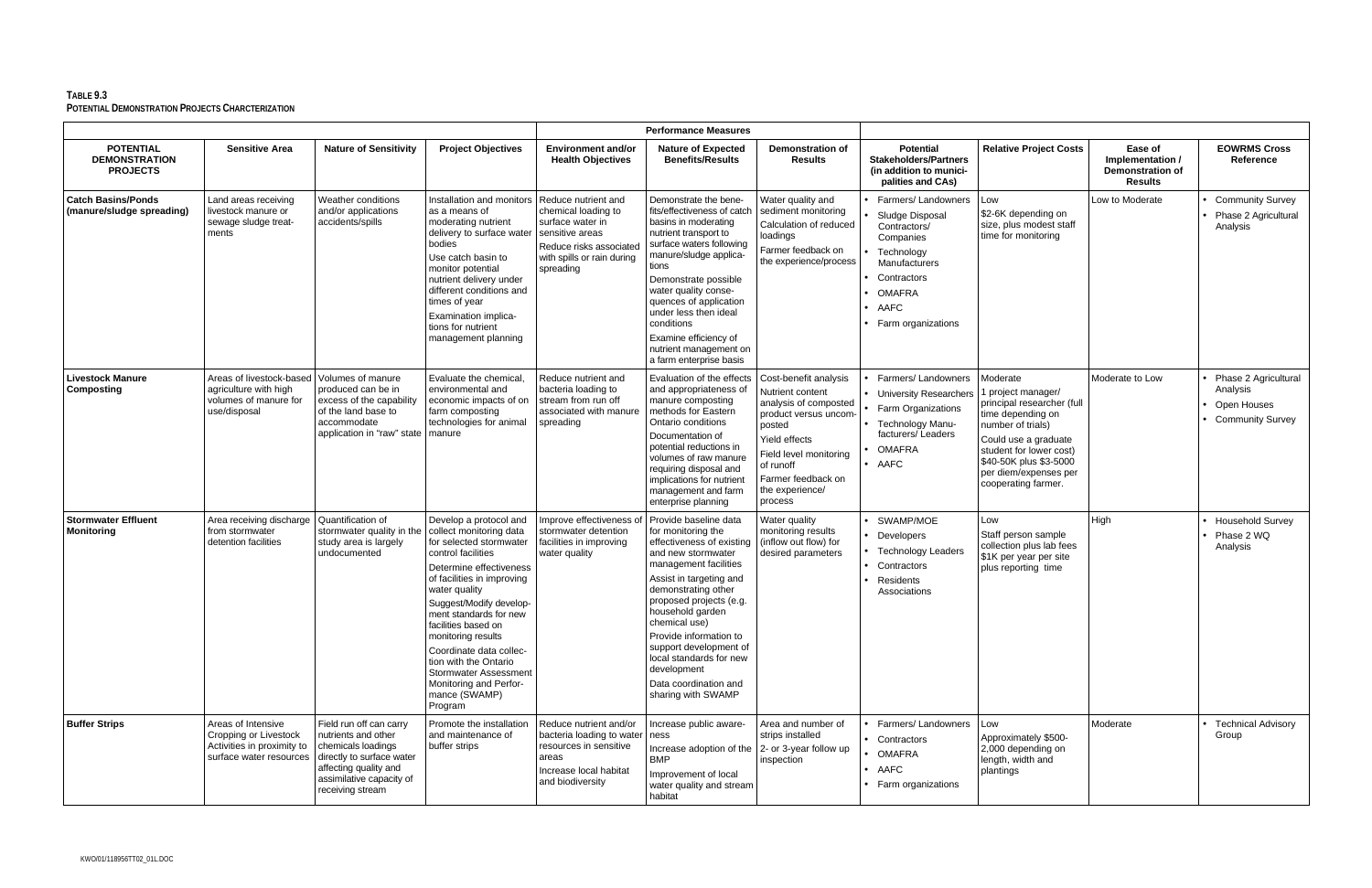| <b>Performance Measures</b>                                                                                                                                                                                              |                                             |                                                                                                                            |                                                                                                                                                                                                                                                            |                                                                                                                                                                                                         |                                                                                                                                                                                                                                                                                                       |                                                                                                                                                                                                                                                                        |                                                                                                                                                   |                                                                                                                                                                                                                                                                    |                                                                          |                                                                                                                                                            |
|--------------------------------------------------------------------------------------------------------------------------------------------------------------------------------------------------------------------------|---------------------------------------------|----------------------------------------------------------------------------------------------------------------------------|------------------------------------------------------------------------------------------------------------------------------------------------------------------------------------------------------------------------------------------------------------|---------------------------------------------------------------------------------------------------------------------------------------------------------------------------------------------------------|-------------------------------------------------------------------------------------------------------------------------------------------------------------------------------------------------------------------------------------------------------------------------------------------------------|------------------------------------------------------------------------------------------------------------------------------------------------------------------------------------------------------------------------------------------------------------------------|---------------------------------------------------------------------------------------------------------------------------------------------------|--------------------------------------------------------------------------------------------------------------------------------------------------------------------------------------------------------------------------------------------------------------------|--------------------------------------------------------------------------|------------------------------------------------------------------------------------------------------------------------------------------------------------|
| <b>POTENTIAL</b><br><b>DEMONSTRATION</b><br><b>PROJECTS</b>                                                                                                                                                              | <b>Sensitive Area</b>                       | <b>Nature of Sensitivity</b>                                                                                               | <b>Project Objectives</b>                                                                                                                                                                                                                                  | <b>Environment and/or</b><br><b>Health Objectives</b>                                                                                                                                                   | <b>Nature of Expected</b><br><b>Benefits/Results</b>                                                                                                                                                                                                                                                  | <b>Demonstration of</b><br><b>Results</b>                                                                                                                                                                                                                              | <b>Potential</b><br><b>Stakeholders/Partners</b><br>(in addition to munici-<br>palities and CAs)                                                  | <b>Relative Project Costs</b>                                                                                                                                                                                                                                      | Ease of<br>Implementation /<br><b>Demonstration of</b><br><b>Results</b> | <b>EOWRMS Cross</b><br>Reference                                                                                                                           |
| Groundwater                                                                                                                                                                                                              |                                             |                                                                                                                            |                                                                                                                                                                                                                                                            |                                                                                                                                                                                                         |                                                                                                                                                                                                                                                                                                       |                                                                                                                                                                                                                                                                        |                                                                                                                                                   |                                                                                                                                                                                                                                                                    |                                                                          |                                                                                                                                                            |
| <b>Wellhead Protection Planning</b><br>(The concepts and practice)<br>of wellhead protection<br>planning are well developed<br>in the US; however this has<br>been very rare practice.<br>particularly in rural Ontario) | Municipal water supply<br>wells/well fields | Risks to quantity/quality<br>of drinking water supply<br>from potential effects of<br>adjacent land uses and<br>activities | Development of<br>method(s) and guide-<br>lines for undertaking a<br>wellhead protection<br>planning exercise in<br>rural Eastern Ontario<br>Develop a partnership<br>with a municipality to<br>undertake the exercise<br>on a pilot basis                 | Enhance and protect the   Increase public aware-<br>integrity of groundwater<br>resources<br>Minimize risks to<br>groundwater supply<br>contaminant                                                     | ness of wellhead pro-<br>tection planning and<br>groundwater resources<br>Formal identification of<br>potential threats to<br>secure groundwater<br>supply<br>Development and testing<br>of planning methods and<br>approaches for rural<br>areas<br>A locally endorsed well-<br>head protection plan | Development of a<br>multi-stakeholder<br>committee to oversee<br>process<br><b>Ratification of a Terms</b><br>of Reference for the<br>projects<br>Completed well head<br>protection plan docu-<br>ment<br>Formal survey/feed-<br>back from participant<br>stakeholders | Industry<br>Farmers<br><b>Local Businesses</b><br>Other landowners<br><b>MOE</b><br><b>MNR</b><br><b>OMAFRA</b><br><b>OCWA</b>                    | Moderate to High<br>depending on scale of<br>project and nature of<br>any desired implemen-<br>tation<br>Assume 1 full time<br>project manager at \$40-<br>50K per year<br>Expenses for \$10K for<br>coordination, plus<br>possible consulting fees<br>for studies | Low to moderate                                                          | <b>Technical Advisory</b><br>Group<br><b>Focus Groups</b><br>Open Houses<br><b>Community Survey</b><br>Key Informants<br>Phase 2 Ground-<br>water Analysis |
| <b>Recharge Area Protection</b><br>Planning                                                                                                                                                                              | Groundwater recharge<br>areas               | Risks to groundwater<br>aquifer quality and<br>quantity from potential<br>effects of adjacent land<br>uses and activities  | Development of<br>method(s) and guide-<br>lines for undertaking an<br>aquifer recharge and<br>protection planning<br>exercise in rural Eastern<br>Ontario<br>Develop a partnership<br>with a municipality to<br>undertake the exercise<br>on a pilot basis | Enhance and protect the   Increase public aware-<br>integrity of groundwater<br>resources<br>Minimize risks to<br>groundwater supply<br>contaminant<br>Maintain and protect<br>habitat and biodiversity | ness of aquifer recharge<br>protection planning<br>Formal identification of<br>potential threats to<br>secure groundwater<br>supply<br>Development and testing<br>of planning methods and<br>approaches for rural<br>areas<br>A locally endorsed<br>aquifer recharge area<br>protection plan          | Development of a<br>multi-stakeholder<br>committee to oversee<br>process<br>Ratification of a Terms<br>of Reference for the<br>project<br>Completed recharge<br>protection plan<br>document<br>Formal survey/feed-<br>back from participant<br>stakeholders            | Industry<br>Farmers<br><b>Local Businesses</b><br>Other landowners<br><b>MOE</b><br><b>MNR</b><br><b>OMAFRA</b><br><b>OCWA</b><br>Ducks Unlimited | Moderate to High<br>depending on scale of<br>project and nature of<br>any desired<br>implementation<br>Assume 1 full time<br>project manager at \$40-<br>50K per year<br>Expenses of \$10K for<br>coordination, plus<br>possible consulting fees<br>for studies    | Low to moderate                                                          | <b>Focus Groups</b><br><b>Community Survey</b><br>Phase 2 Aquifer<br>Recharge/Discharge<br>Analysis                                                        |
| <b>Private Well Audits/Risk</b><br><b>Assessment</b>                                                                                                                                                                     | Private water supply<br>wells               | Many landowners are<br>not fully aware of proper<br>well functioning,<br>maintenance and safety<br>practices               | Conduct onsite audits of<br>water well system<br>operation and integrity<br>on a voluntary basis and<br>provide written assess-<br>ment with recommen-<br>dations                                                                                          | Reduce risk of con-<br>tamination of drinking<br>water supply<br>Improve drinking water<br>quality                                                                                                      | Increase public<br>awareness<br>Improve efficiency/safety<br>of inspected systems<br>Identification of major<br>deficiencies/risks                                                                                                                                                                    | Number of audits<br>Follow up records of<br>actions taken, including<br>cost of remediation<br>Before and after<br>sampling of in-house<br>water quality for water<br>quality improvement<br>following actions                                                         | Landowners<br>MOE<br><b>OMAFRA</b><br><b>Health Unit</b><br><b>Local Organizations</b><br><b>Baselline Water Well</b><br><b>Testing Program</b>   | Low<br>\$200-300 per property                                                                                                                                                                                                                                      | High                                                                     | <b>Focus Groups</b><br><b>Community Survey</b><br>Key Informants<br>Open Houses<br>Phase 2 rural<br>servicing analysis                                     |
| <b>Abandoned Well</b><br>Identification/Capping                                                                                                                                                                          | Abandoned/unused<br>wells                   | Abandonment or<br>improper decommis-<br>sioning of wells can<br>contribute to ground-<br>water contamination               | identification of unused<br>wells<br>Inspect integrity of pre-<br>viously decommissioned   quality<br>wells<br>Provide information/<br>quidance on landowners<br>responsibility for proper<br>decommissioning of<br>wells and funding pro-<br>grams        | Assist landowners in the Reduce risk of contami-<br>nation of drinking water<br>supply<br>Improve drinking water<br>Reduce safety hazards<br>associated with aban-<br>doned wells                       | Increase public aware-<br>ness of unused wells<br>Identification of unused<br>wells<br>Enhance the effective-<br>ness of existing local<br>initiatives<br>Increase rate of aban-<br>doned well decommis-<br>sioning                                                                                   | Number of wells<br>identified<br>Number of well capped<br>Monitoring for water<br>quality effect on<br>adjacent supply wells                                                                                                                                           | Landowners<br>Contractors<br><b>MOE</b><br>Local organizations<br>Colleges and<br>Universities                                                    | Low<br>1 or two qualified<br>summer students (\$6-14<br>k per year)                                                                                                                                                                                                | High                                                                     | <b>Focus Groups</b><br>Community<br>Questionnaire                                                                                                          |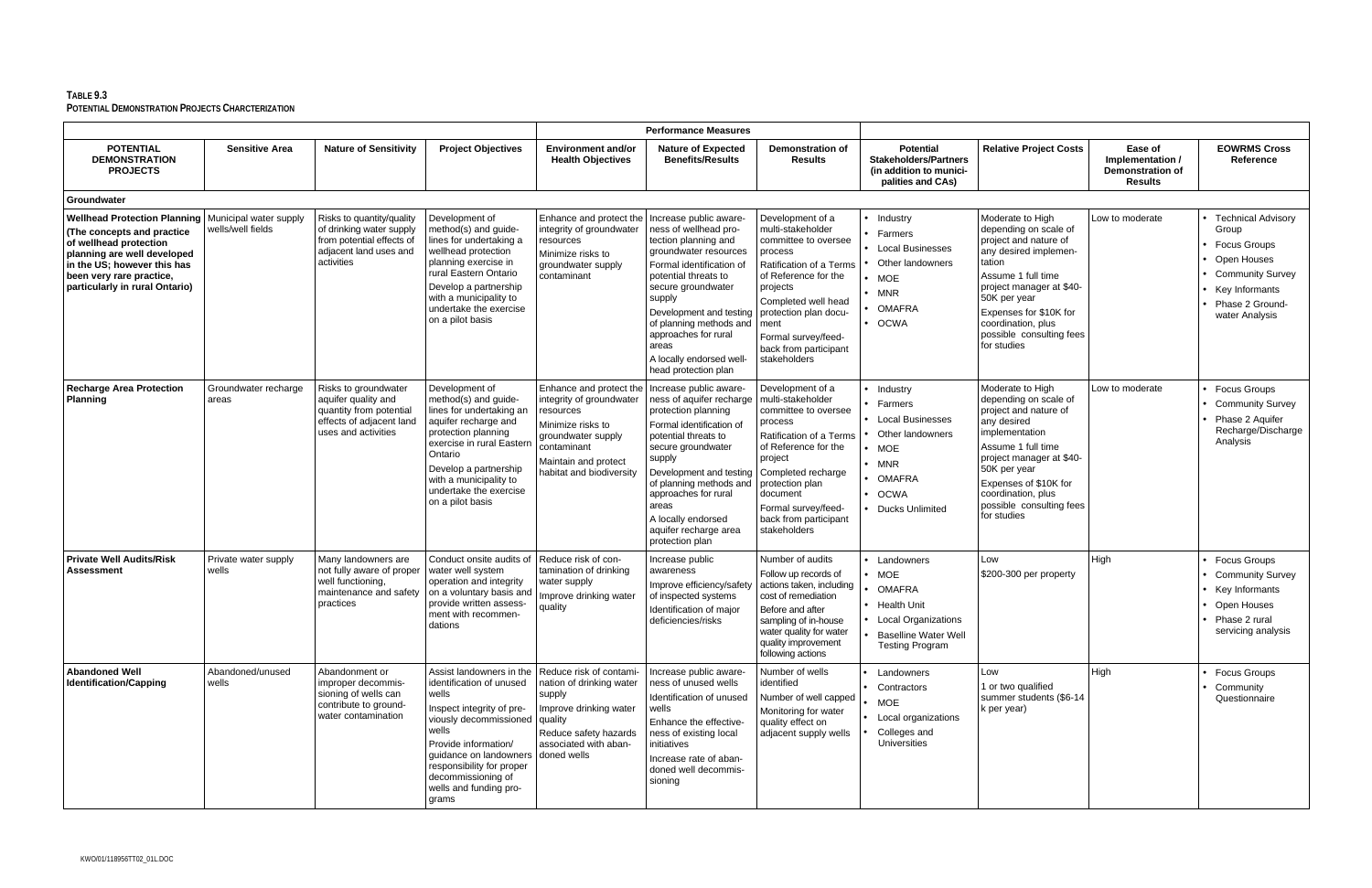| <b>Performance Measures</b>                                                                                                                                                         |                                                                                       |                                                                                                                                                                                                      |                                                                                                                                                             |                                                                                                                                                                        |                                                                                                                                                                                                                                 |                                                                                                                                              |                                                                                                                             |                                                                                                                                                                                                                                                                |                                                                          |                                                                                                    |
|-------------------------------------------------------------------------------------------------------------------------------------------------------------------------------------|---------------------------------------------------------------------------------------|------------------------------------------------------------------------------------------------------------------------------------------------------------------------------------------------------|-------------------------------------------------------------------------------------------------------------------------------------------------------------|------------------------------------------------------------------------------------------------------------------------------------------------------------------------|---------------------------------------------------------------------------------------------------------------------------------------------------------------------------------------------------------------------------------|----------------------------------------------------------------------------------------------------------------------------------------------|-----------------------------------------------------------------------------------------------------------------------------|----------------------------------------------------------------------------------------------------------------------------------------------------------------------------------------------------------------------------------------------------------------|--------------------------------------------------------------------------|----------------------------------------------------------------------------------------------------|
| <b>POTENTIAL</b><br><b>DEMONSTRATION</b><br><b>PROJECTS</b>                                                                                                                         | <b>Sensitive Area</b>                                                                 | <b>Nature of Sensitivity</b>                                                                                                                                                                         | <b>Project Objectives</b>                                                                                                                                   | <b>Environment and/or</b><br><b>Health Objectives</b>                                                                                                                  | <b>Nature of Expected</b><br><b>Benefits/Results</b>                                                                                                                                                                            | <b>Demonstration of</b><br><b>Results</b>                                                                                                    | <b>Potential</b><br><b>Stakeholders/Partners</b><br>(in addition to munici-<br>palities and CAs)                            | <b>Relative Project Costs</b>                                                                                                                                                                                                                                  | Ease of<br>Implementation /<br><b>Demonstration of</b><br><b>Results</b> | <b>EOWRMS Cross</b><br>Reference                                                                   |
| <b>Residential Treatment</b><br>Technologies (e.g. reverse<br>osmosis)                                                                                                              | Private water supply<br>wells                                                         | Poor intrinsic potable<br>water quality                                                                                                                                                              | Demonstrate effective-<br>ness of commercially<br>available treatment<br>technologies to improve<br>the intrinsic water<br>quality from private<br>services | Improve drinking water<br>quality from private<br>wells                                                                                                                | Demonstrate the ability<br>to improve water quality<br>from private sources<br>Demonstrate feasibly of<br>providing higher quality<br>potable water from<br>private supplies<br>Reduce expectations for<br>"municipal" services | Number of units<br>installed/sold<br>Pre and post instal-<br>lation water quality<br>monitoring<br>Feedback and testi-<br>monials from users | Landowners on private<br>water supply<br>Technology<br>manufacturers<br>$\bullet$ MOE<br>Contractors                        | Moderate<br>\$400-2000 per unit retail<br>plus installation                                                                                                                                                                                                    | High                                                                     | Open Houses<br><b>Focus Groups</b><br>Community<br>Questionnaire                                   |
| <b>Fuel Storage Technology</b>                                                                                                                                                      | Farms and other<br>businesses required to<br>store large quantities of<br>fuel        | Risk to surface and<br>groundwater resources<br>from fuel leaks or spills<br>due to inadequate<br>storage or handling                                                                                | Demonstrate effective-<br>ness and proper use<br>and maintenance of<br>commercially available<br>fuel storage tech-<br>nologies                             | Reduce/Minimize risk<br>for water resource<br>contamination from fuel<br>leaks or spills due to<br>inadequate storage or<br>handling<br>Improve local water<br>quality | Reduce risk to water<br>resources from inade-<br>quate fuel storage and<br>handling                                                                                                                                             | Number of visitors/<br>brochures                                                                                                             | Landowner<br>Technology manu-<br>factures/retailers<br>Fuel dealers<br><b>MOE</b><br><b>OMAFRA</b><br>• Local organizations | Moderate<br>\$5-25K depending on<br>the nature and extent of<br>the site                                                                                                                                                                                       | High                                                                     | <b>Technical Advisory</b><br>Group                                                                 |
| <b>Servicing Infrastructure/ Water Conservation</b><br>(Demand management of water can reduce or delay infrastructure cost for municipal and private water and wastewater systems.) |                                                                                       |                                                                                                                                                                                                      |                                                                                                                                                             |                                                                                                                                                                        |                                                                                                                                                                                                                                 |                                                                                                                                              |                                                                                                                             |                                                                                                                                                                                                                                                                |                                                                          |                                                                                                    |
| Water Use in the House<br>(metering/use calculations)                                                                                                                               | Groundwater and<br>surface water supplies<br>and septic systems                       | Many homeowners are<br>unaware of the quantity<br>of water that they use<br>Data on rural domestic<br>consumption patterns is<br>lacking                                                             | Actively measure<br>household water use<br>across a range of<br>households/businesses                                                                       | Reduce water use                                                                                                                                                       | Increase public aware-<br>ness of volumes domes-<br>tic water consumption<br>Provide a benchmark for<br>assessing/measuring<br>effectiveness of water<br>conservation actions                                                   | Number of participant/<br>subscribers                                                                                                        | Technology<br>Manufacturers<br>Local organizations<br><b>MOE</b><br>OPG                                                     | Low<br>1 project coordinator<br>half time @ \$15-20K<br>If meters uses \$200-300<br>per meter installed                                                                                                                                                        | High                                                                     | Open Houses<br>Community<br>Questionnaire<br><b>Focus Groups</b>                                   |
| <b>Residential Water Audits and</b><br><b>Retrofit Kits, including toilet</b><br>replacement                                                                                        | Municipal and Private<br>Servicing Infrastructure                                     | Capacity of municipal<br>and private systems to<br>effectively/economically<br>meet water supply and<br>wasterwater treatment<br>demands Reduced water<br>supply and wasterwater<br>treatment demand | Conduct residential<br>water audits and<br>distribute retrofit kits<br>Incentives for toilet<br>replacements to low<br>volume models                        | Reduce water use<br>Improve efficiency of<br>septic systems                                                                                                            | Public education and<br>awareness of simple<br>water conservation<br>techniques<br>Immediate reduction<br>water uses and waster<br>water generation                                                                             | Number of kits/toilets<br>distributed and/or sold<br>Estimates of water and<br>wastewater use<br>savings (municipal and<br>or private)       | <b>Equipment Manufac-</b><br>turers<br>Local business and<br>organizations<br>Utilities                                     | Low<br>Retrofit kits \$20-30 per<br>unit, low flow toilets<br>\$200 per unit plus<br>installation<br>Contractor audit @<br>100/houhehold<br>Self audit via education<br>material with retrofit kit.<br>Cost of developing<br>material, \$2-3K plus<br>printing | High                                                                     | Phase 2 Water<br>Budgeting<br><b>Community Survey</b><br>Open Houses<br><b>Focus Groups</b>        |
| <b>Water Metering</b><br>(some communities have<br>water meters installed but do<br>not use them for water<br>pricing/cost recovery)                                                | Municipal infrastructure<br>and public awareness of<br>water consumption and<br>costs | Water supply and<br>wastewater treatment<br>demand                                                                                                                                                   | Institute a water<br>metering/pricing<br>strategy in selected<br>communities                                                                                | Reduce/ defer municipal<br>water and wastewater<br>treatment requirements/<br>costs                                                                                    | Demonstrate the effec-<br>tiveness of municipal<br>water metering in<br>reducing water use and<br>cost recovery for con-<br>servation programming<br>and infrastructure<br>maintenance                                          | Measured water<br>savings                                                                                                                    | Equipment manufac-<br>turers<br><b>OCWA</b>                                                                                 | Moderate<br>\$225-per meter installed<br>depending on manufac-<br>tures and technology<br>(e.g. manual read or<br>remote-electronic read)                                                                                                                      | Moderate to high                                                         | Phase 2 Water<br><b>Budgeting</b><br><b>Community Survey</b><br>Open Houses<br><b>Focus Groups</b> |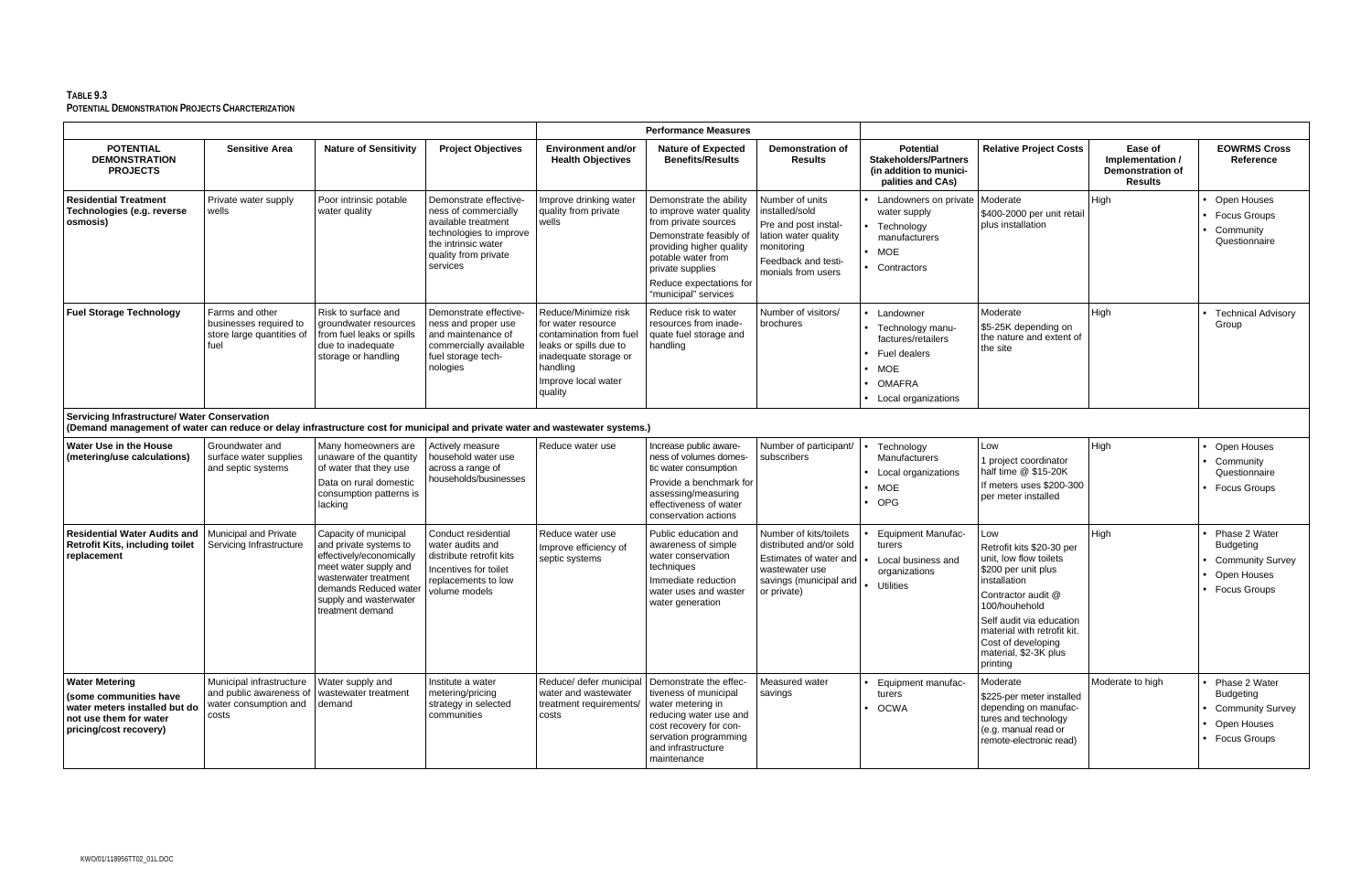|                                                                                                   |                                                                                                                         |                                                                                                                                                                   |                                                                                                                                                        |                                                                                                                                                                    | <b>Performance Measures</b>                                                                                                                                                                                                                                                      |                                                                                                                                                        |                                                                                                                                                 |                                                                                                                                                      |                                                                          |                                                                                                    |
|---------------------------------------------------------------------------------------------------|-------------------------------------------------------------------------------------------------------------------------|-------------------------------------------------------------------------------------------------------------------------------------------------------------------|--------------------------------------------------------------------------------------------------------------------------------------------------------|--------------------------------------------------------------------------------------------------------------------------------------------------------------------|----------------------------------------------------------------------------------------------------------------------------------------------------------------------------------------------------------------------------------------------------------------------------------|--------------------------------------------------------------------------------------------------------------------------------------------------------|-------------------------------------------------------------------------------------------------------------------------------------------------|------------------------------------------------------------------------------------------------------------------------------------------------------|--------------------------------------------------------------------------|----------------------------------------------------------------------------------------------------|
| <b>POTENTIAL</b><br><b>DEMONSTRATION</b><br><b>PROJECTS</b>                                       | <b>Sensitive Area</b>                                                                                                   | <b>Nature of Sensitivity</b>                                                                                                                                      | <b>Project Objectives</b>                                                                                                                              | <b>Environment and/or</b><br><b>Health Objectives</b>                                                                                                              | <b>Nature of Expected</b><br><b>Benefits/Results</b>                                                                                                                                                                                                                             | <b>Demonstration of</b><br><b>Results</b>                                                                                                              | <b>Potential</b><br><b>Stakeholders/Partners</b><br>(in addition to munici-<br>palities and CAs)                                                | <b>Relative Project Costs</b>                                                                                                                        | Ease of<br>Implementation /<br><b>Demonstration of</b><br><b>Results</b> | <b>EOWRMS Cross</b><br>Reference                                                                   |
| <b>Lawn Watering Restrictions</b>                                                                 | Municipal and Private<br>Servicing Infrastructure                                                                       | Peak demand (daily and   Formalize water use<br>seasonally)<br>Low yielding wells or<br>municipal supply<br>systems with limited<br>capacity (peak or<br>average) | regulations in selected<br>iurisdiction                                                                                                                | Reduce water use                                                                                                                                                   | Demonstrate the effec-<br>tiveness of reduce water<br>use and cost recovery<br>for conservation<br>programming and<br>infrastructure main-<br>tenance                                                                                                                            | Measured/calculated<br>water savings                                                                                                                   | Community Organizations   Low<br><b>OCWA</b>                                                                                                    | Advertising and aware-<br>ness campaign<br>(\$10K per year)                                                                                          | Low                                                                      | Phase 2 Water<br><b>Budgeting</b><br><b>Community Survey</b><br>Open Houses<br><b>Focus Groups</b> |
| <b>Education and Awareness</b>                                                                    |                                                                                                                         |                                                                                                                                                                   |                                                                                                                                                        |                                                                                                                                                                    |                                                                                                                                                                                                                                                                                  |                                                                                                                                                        |                                                                                                                                                 |                                                                                                                                                      |                                                                          |                                                                                                    |
| <b>Continue EOWRMS</b><br><b>Newsletter</b>                                                       | Public Awareness and<br>support                                                                                         | Maintain regional focus<br>and increase momen-<br>tum generated by the<br>Study                                                                                   | Use the EOWRMS<br>newsletter as a vehicle<br>for promoting and<br>communicating with the<br>public on regional water<br>management beyond<br>the study | Increase development<br>of a water ethic through-<br>out the region<br>Increase adoption rate<br>of relevant BMPs with<br>associated water quality<br>improvements | Provide a regional focus<br>and identify to water<br>management issues in<br>Eastern Ontario                                                                                                                                                                                     | Secure funding/<br>commitment to con-<br>tinue water resources<br>reporting to the public<br>on a regional basis                                       | <b>EOWRMS Partners</b><br>Local organizations<br>and businesses<br>Schools and<br><b>Universities</b><br>Government agencies<br>and departments | Moderate<br>Newsletter development<br>cost of \$3-5K per issue,<br>plus printing and<br>distribution costs<br>assuming full regional<br>distribution | High                                                                     | Phase 1A<br>Communications<br>Plan Development<br>Open Houses<br>Community<br>Questionnaire        |
| <b>Demonstration Project</b><br><b>Database</b>                                                   | Dissemination of prac-<br>tical local experience<br>with surface water and<br>groundwater protection<br>and enhancement | There is no a central<br>resource for local<br>initiatives                                                                                                        | Develop and promote a<br>user-friendly database<br>showcasing results and<br>lessons learn from<br>projects undertaken in<br>Eastern Ontario           | Increase development<br>of a water ethic<br>throughout the region<br>Increase adoption rate<br>of relevant BMPs with<br>associated water quality<br>improvements   | Increase public aware-<br>ness of local BMP<br>successes and partner-<br>ships<br>Provision of valuable<br>information for people<br>and partnerships<br>contemplating similar<br>projects<br>Creation of a "community<br>memory" for land and<br>water resources<br>stewardship | Number of records in<br>the database<br>Use tracking via<br>internet access or<br>other means                                                          | Schools and<br><b>Universities</b><br>Local organizations<br>and businesses<br><b>Internet Service</b><br>Providers<br>AAFC                     | Moderate<br>1 full time staff at \$30-<br>35K per year, assume<br>10-16 months to<br>develop and implement<br>database                               | High                                                                     | <b>Focus Groups</b><br>Open Houses                                                                 |
| <b>Farm tours</b>                                                                                 | Community awareness<br>of agricultural and<br>environmental<br>management                                               | Possible misconcep-<br>tions/misinformation<br>within the non-farm<br>community concerning<br>net environmental<br>implications of farming                        | Provide the non-farm<br>public with first hand<br>experience of on-farm<br>environmental manage-<br>ment and production<br>agriculture                 | Increase development<br>of a water ethic<br>throughout the region<br>Increase adoption rate<br>of relevant BMPs with<br>associated water quality<br>improvements   | Increased public aware-<br>ness of agriculture and<br>environmental manage-<br>ment                                                                                                                                                                                              | Number of cooperating<br>farmers<br>Number of tour partici-<br>pants<br>Formal evaluation of<br>the experience of<br>cooperators and parti-<br>cipants | Farmers<br>Schools and<br>Universities<br>Travel clubs<br>Local organizations<br>Farmers markets                                                | Low<br>\$5-20K depending on<br>volunteers, sponsor-<br>ships, and fees                                                                               | Moderate                                                                 | Focus groups<br><b>Community Survey</b><br>Open Houses                                             |
| <b>Special Water Days/Events/</b><br>Festivals (general, kids, high<br>school, seniors, business) | Public awareness and<br>appreciation of the role<br>and importance of water<br>to community develop-<br>ment and health | Need to heighten public<br>awareness and capacity<br>development and<br>develop partnerships                                                                      | Develop and implement<br>a local "water<br>festival(s)"                                                                                                | Increase development<br>of a water ethic<br>throughout the region<br>Increase adoption rate<br>of relevant BMPs with<br>associated water quality<br>improvements   | Increase public<br>awareness of the role<br>and importance of water<br>Develop community<br>partnerships across<br>sectors                                                                                                                                                       | Nature and extent of<br>cooperators/donors<br>Number of participants<br>over time<br>Formal evaluations of<br>experience                               | Local schools and<br>business<br>Childrens' Water<br>Institute                                                                                  | Moderate<br>\$15-40K based on<br>experiences in other<br>regions, plus sponsor-<br>ship and nominal fee for<br>participants                          | Moderate                                                                 | Focus Groups<br>Open Houses                                                                        |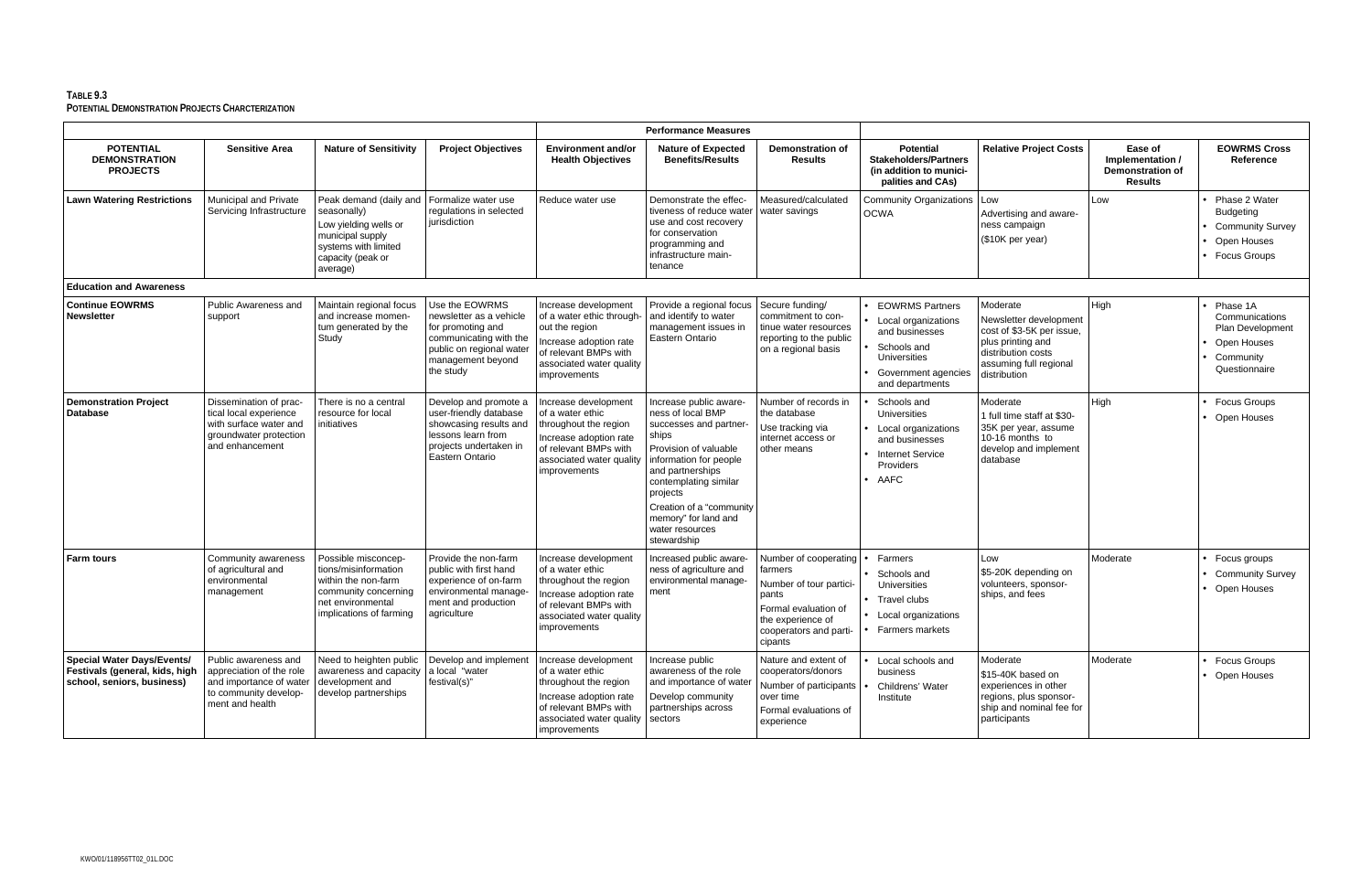|                                                                                |                                                                                   |                                                                                                                                       |                                                                                                                                                                                                                |                                                                                                                                                                  | <b>Performance Measures</b>                                                                                                                                                                                  |                                                                                                                                                                                                                                       |                                                                                                                                                                                  |                                                                                                                                                                                                                                      |                                                                          |                                  |
|--------------------------------------------------------------------------------|-----------------------------------------------------------------------------------|---------------------------------------------------------------------------------------------------------------------------------------|----------------------------------------------------------------------------------------------------------------------------------------------------------------------------------------------------------------|------------------------------------------------------------------------------------------------------------------------------------------------------------------|--------------------------------------------------------------------------------------------------------------------------------------------------------------------------------------------------------------|---------------------------------------------------------------------------------------------------------------------------------------------------------------------------------------------------------------------------------------|----------------------------------------------------------------------------------------------------------------------------------------------------------------------------------|--------------------------------------------------------------------------------------------------------------------------------------------------------------------------------------------------------------------------------------|--------------------------------------------------------------------------|----------------------------------|
| <b>POTENTIAL</b><br><b>DEMONSTRATION</b><br><b>PROJECTS</b>                    | <b>Sensitive Area</b>                                                             | <b>Nature of Sensitivity</b>                                                                                                          | <b>Project Objectives</b>                                                                                                                                                                                      | <b>Environment and/or</b><br><b>Health Objectives</b>                                                                                                            | <b>Nature of Expected</b><br><b>Benefits/Results</b>                                                                                                                                                         | <b>Demonstration of</b><br><b>Results</b>                                                                                                                                                                                             | <b>Potential</b><br><b>Stakeholders/Partners</b><br>(in addition to munici-<br>palities and CAs)                                                                                 | <b>Relative Project Costs</b>                                                                                                                                                                                                        | Ease of<br>Implementation /<br><b>Demonstration of</b><br><b>Results</b> | <b>EOWRMS Cross</b><br>Reference |
| <b>Existing Demo</b><br>(Implemented)Project Tour                              | Numerous projects in<br>place and functioning in<br>the study area                | Lack of public aware-<br>ness of local practical<br>and successful projects<br>because local informa-<br>tion is limited              | Create a tour or demon-<br>stration days program to<br>showcase existing<br>successes                                                                                                                          | Increase development<br>of a water ethic<br>throughout the region<br>Increase adoption rate<br>of relevant BMPs with<br>associated water quality<br>improvements | Increase public aware-<br>ness of existing pro-<br>grams and enhance<br>receptiveness to under-<br>take projects of their<br>own                                                                             | Number of cooperators<br>Number of tour<br>participants<br>Formal evaluation of<br>the experience of<br>cooperators and<br>participants                                                                                               | Existing demo project<br>cooperators<br>• Local organizations<br>Travel Clubs                                                                                                    | Low<br>\$5-20K depending on<br>volunteers, sponsor-<br>ships and fees                                                                                                                                                                | High                                                                     | Open Houses<br>Key Informants    |
| <b>Committees/Coordination of</b><br>water related information and<br>programs | Overlapping political<br>watershed and aquifer/<br>recharge areas and<br>programs | Coordinating and<br>leverage of existing and<br>future programs,<br>proposals, funding, on a<br>water resource basis                  | Create and test a<br>regional body to assist<br>in the development,<br>delivery and manage-<br>ment of programs on a<br>water resource basis                                                                   | Increase development<br>of a water ethic<br>throughout the region<br>Increase adoption rate<br>of relevant BMPs with<br>associated water quality<br>improvements | Realization of benefits<br>of economies of scale<br>for selected programs<br>(e.g. water conserva-<br>tion)<br>Moving beyond water-<br>shed for the protection<br>and management of<br>groundwater resources | Ratified Terms of<br>Reference for<br>Committee                                                                                                                                                                                       | Everyone                                                                                                                                                                         | Moderate<br>1 half time coordinator<br>@ \$15-18K per year                                                                                                                                                                           | Low to moderate                                                          | <b>Focus Groups</b>              |
| <b>Guest Speaker Series</b>                                                    | Motivation of the public<br>and stakeholder to take<br>action                     | Uncertainty among<br>individuals or groups<br>about taking on<br>challenges and the<br>possible benefits of<br>small steps or actions | Develop a speakers<br>series to motivate local<br>citizens/groups to be<br>proactively involved in<br>water resource manage-<br>ment                                                                           | Increase development<br>of a water ethic<br>throughout the region<br>Increase adoption rate<br>of relevant BMPs with<br>associated water quality<br>improvements | Motivation of citizens<br>through hearing/learning<br>of success of others                                                                                                                                   | Nature and extent of<br>series<br>Number of participants<br>Formal evaluation<br>Media and other<br>exposure                                                                                                                          | Individual and/or<br>organizations with<br>success stories to<br>share in community-<br>based water resource<br>management<br>Local organizations<br>Schools and<br>Universities | Low<br>\$1-3K per event<br>depending on volun-<br>teers, sponsorships and<br>fees                                                                                                                                                    | Moderate                                                                 | Open Houses                      |
| <b>Information Clearing</b><br>House/Coordination centre                       | Public Awareness and<br>information                                               | Public awareness and<br>Economies of scale<br>from regional level<br>programming                                                      | Develop a regional<br>"water resources infor-<br>mation center" to pro-<br>vide a central focus for<br>information dissemi-<br>nation and possible<br>coordination of regional<br>events and sponsor-<br>ships | Increase development<br>of a water ethic<br>throughout the region<br>Increase adoption rate<br>of relevant BMPs with<br>associated water quality<br>improvements | Streamline services for<br>citizens to gain infor-<br>mation/referrals on<br>local/regional water<br>resources and issues                                                                                    | Use and profile of the<br>service<br>Number of "clients"<br>using the service and<br>materials<br>Future regional house-<br>hold survey on percep-<br>tion and attitudes and<br>actions on water<br>resources and their<br>management | Local organizations<br>Schools and univer-<br>sities<br><b>Federal and Provincia</b><br>Government agencies                                                                      | Moderate<br>Cost highly variable<br>depending on the nature<br>of collaborative<br>arrangements and<br>potential to lever<br>existing institutions<br>Assume 1 person half<br>time $@$15-20K$ plus<br>operating expenses of<br>\$10K | High                                                                     | Open Houses<br>Focus groups      |
| Conference/Workshop                                                            | Public Awareness and<br>information                                               | Provide feedback to<br>share results and<br>lessons learned from<br>EOWRMS demo<br>projects                                           | Organize a conference/<br>workshop to share and<br>disseminate results of<br>implemented EOWRMS<br>Projects and initiatives                                                                                    | Increase development<br>of a water ethic<br>throughout the region<br>Increase adoption rate<br>of relevant BMPs with<br>associated water quality<br>improvements | Provides a central and<br>coordinated vehicle to<br>share and disseminate<br>information                                                                                                                     | Nature and extent of<br>events<br>Number of participants<br>Media and other<br>exposure<br>Formal evaluation                                                                                                                          | Everyone                                                                                                                                                                         | Low to moderate<br>\$5-20K per event<br>depending on scale,<br>scope, volunteers,<br>sponsorships and fees<br>etc.                                                                                                                   | High                                                                     | Open Houses<br>Focus groups      |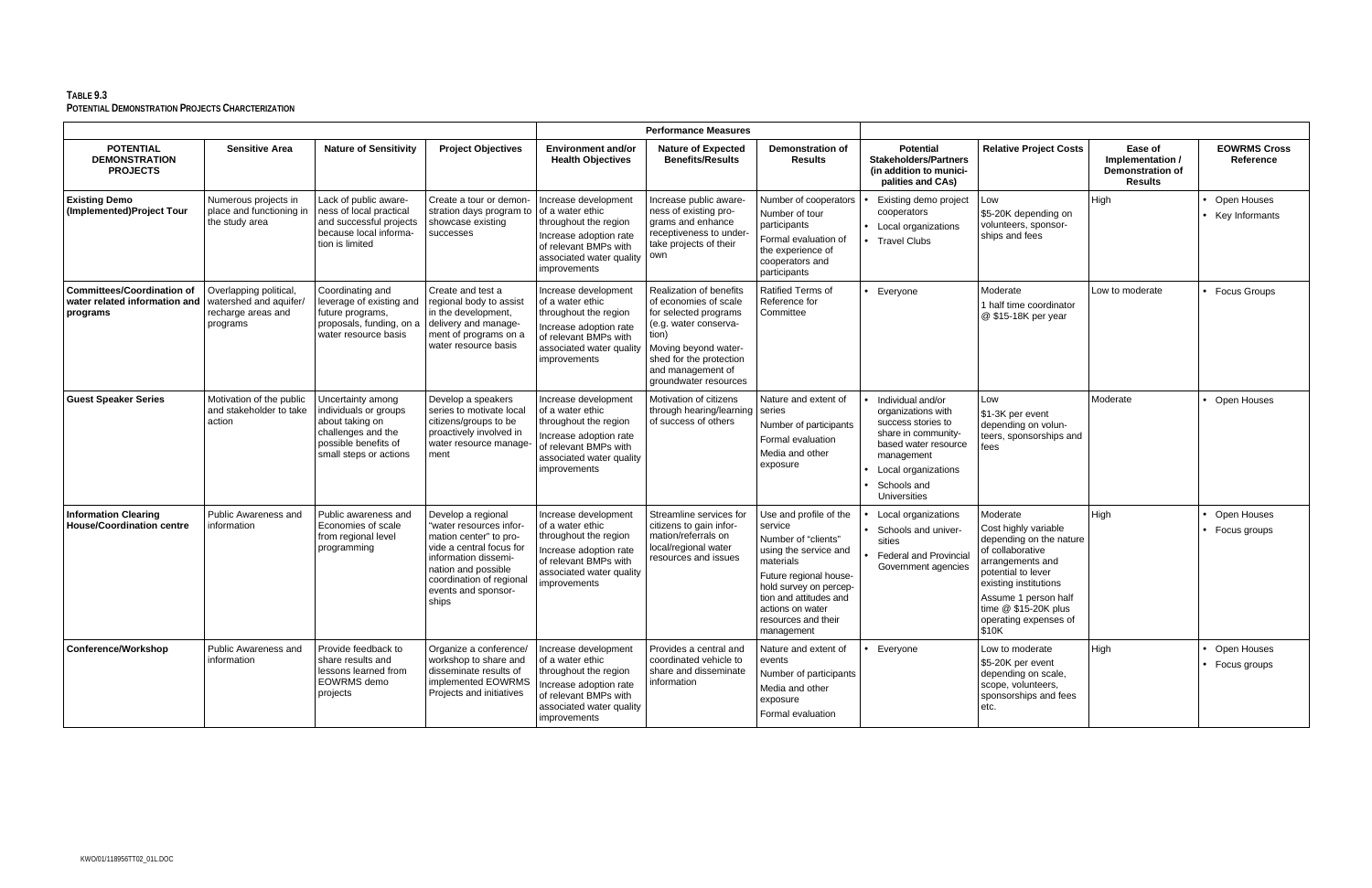#### **Social Marketing**

Social marketing involves the planning and implementation of programs designed to bring about social change using concepts developed from traditional commercial marketing. One example of marketing for social change might be water conservation in the home. Social marketing seeks to influence social behaviours in a way that benefits the target audience (e.g. homeowners) and general society (watershed and its water resources), rather than benefiting the marketer.

Like commercial marketing, the primary focus is on the consumer—the goal is to learn what people want and need rather than attempting to persuade them to "buy" what the marketer is producing. Commercial marketing talks to the consumer, not about the product. The planning process takes this consumer focus into account by addressing the elements of the "marketing mix." This refers to decisions about:

- 1. Product
- 2. Price
- 3. Place (distribution)
- 4. Promotion

Collectively, these are often called the "Four Ps" of marketing. Social marketing adds a few more "Ps", as discussed below (Weinreich, 1999).

**Product.** The social marketing "product" is not necessarily a physical offering, it is often an idea or a behaviour. A continuum of products exists, ranging from tangible, physical products (e.g. low flow toilets), to services (home inspections), practices (e.g. chemical free gardening) and finally, more intangible ideas (e.g. environmental or water resources protection). In order to have a viable product, people must first perceive that they have a genuine problem, and that the product offered is a valid and realistic solution for that problem. The role of research in marketing is to discover consumers' perceptions of the problem and the product and to determine how important they feel it is to take action against the problem.

The EOWRMS project has produced extensive "marketing" information on people's perceptions and attitudes regarding water resources protection and management. A significant resource for this information is the Water Resources Survey and feedback back from the public consultation program.

Price. "Price" refers to what the consumer must do in order to obtain the social marketing product. This cost may be monetary (e.g. the purchase of a low flow toilet), or it may instead require the consumer to give up intangibles, such as time or effort, or to risk embarrassment and disapproval. If the costs outweigh the benefits for an individual, the perceived value of the offering will be low and therefore it is unlikely that it would be adopted. However, if the benefits are perceived as greater than the costs, the chances of trial and adoption of the product is much greater.

There are many issues to consider in setting the price, particularly for a physical product, such as home water retrofits kits. If the product is priced too low, or provided free of charge, the consumer may perceive it as being of low quality. On the other hand, if the price is too high, some consumes will not be able to afford it. Social marketers must balance these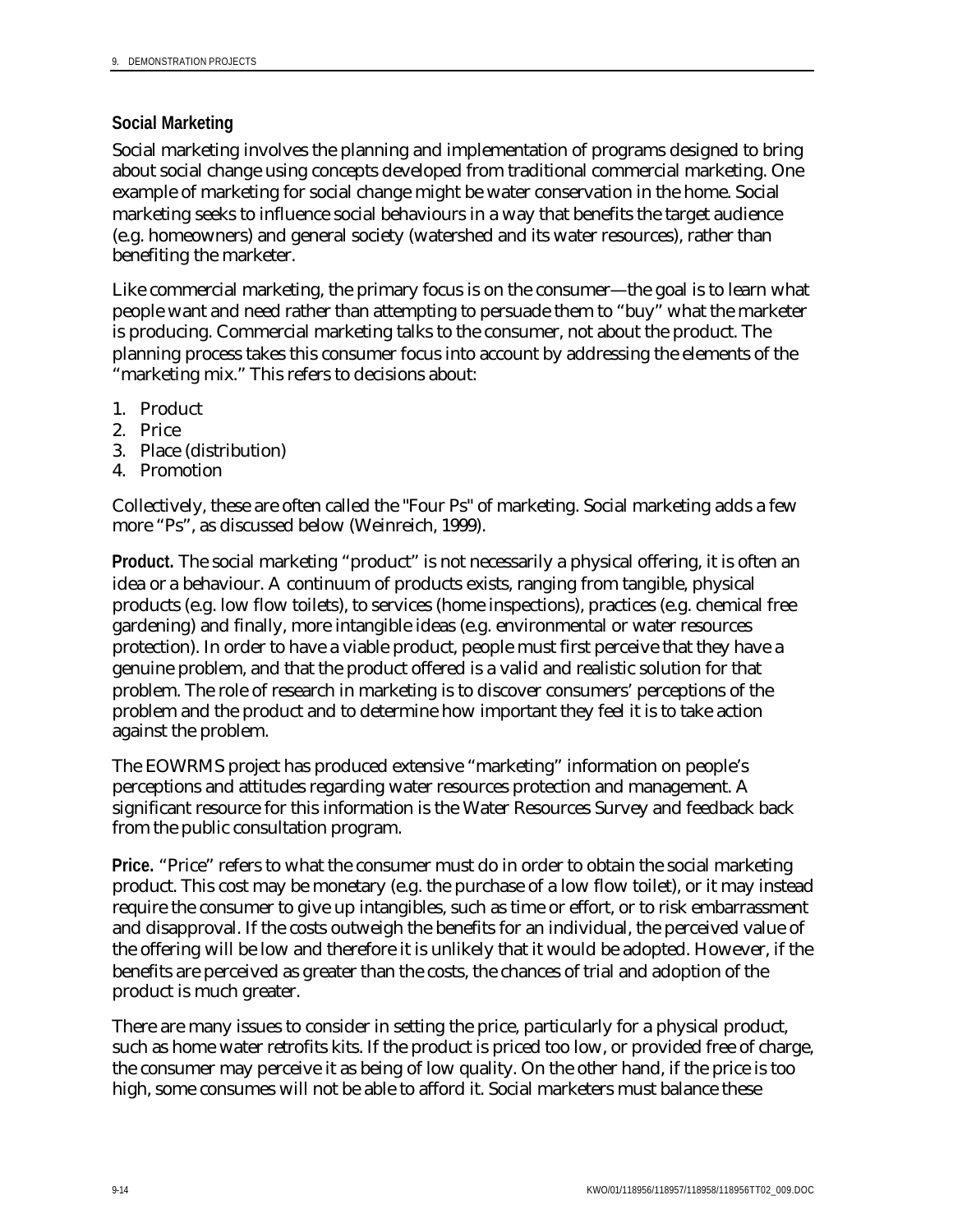considerations, and will often end up charging a nominal fee in order to increase consumer perception of quality and to confer a sense of "dignity" to the transaction. The perceptions of costs and benefits can be determined through research and are used in positioning the product. The experience of offering the same products in different locations can also be invaluable. An example to consider is the Region of Waterloo's contribution of a small grant to local households to replace their toilets with water efficient models.

**Place.** "Place" describes the way that the product reaches the consumer. For a tangible product, this refers to the distribution system--including the warehouse, trucks, sales force, retail outlets where it is sold, or places where it is given out for free. For an intangible product, place is less defined, but refers to decisions about the channels through which consumers are reached with information or training. This may include libraries, Conservation Authorities, town halls, the media, or site-specific demonstration projects. Another element of place is deciding how to ensure accessibility of the offered product and quality of the service delivery.

**Promotion.** The final "P" of commercial marketing is promotion. Because of its visibility this element is often mistakenly thought of as comprising the whole of marketing. However, as can be seen by the previous discussion, it is only one element of the marketing process. Promotion consists of the integrated use of advertising, public relations, promotions, media advocacy, personal selling, and entertainment vehicles. The focus is on creating and sustaining demand for the product. Public service announcements or paid ads are one method, but there are other methods such as mailings, media events, editorials, annual festivals/events, etc. Research is crucial to determine the most effective and efficient vehicles to reach the target audience and increase demand for the product. The primary research findings themselves can also be used to gain publicity for the program at media events and in news stories.

#### **The Additional "Ps" of Social Marketing**

**Partnership.** Environmental issues are often so complex that one agency can't make a significant impact by itself. Teaming with other organizations in the community can significantly increase efficiency. A key step in building partnerships is to identify which organizations have similar goals and methods of working together to create win-win situations for projects and water resources.

**Policy.** Social marketing programs can motivate individual behavioural change. However, this motivation can be difficult to sustain unless the environmental policy supports that change for the long run. Often, policy change is needed, and effective media advocacy programs can complement a social marketing program. Support and buy-in from local government and politicians is crucial to the success of programs.

**Politics.** The issues addressed by social marketing programs are often controversial, such as water metering or nutrient management, or complex, such as groundwater protection. Political diplomacy with community organizations and potential protect partners is necessary to gain support, to acquire access to the target audience, or to deal with confrontation or misinformation.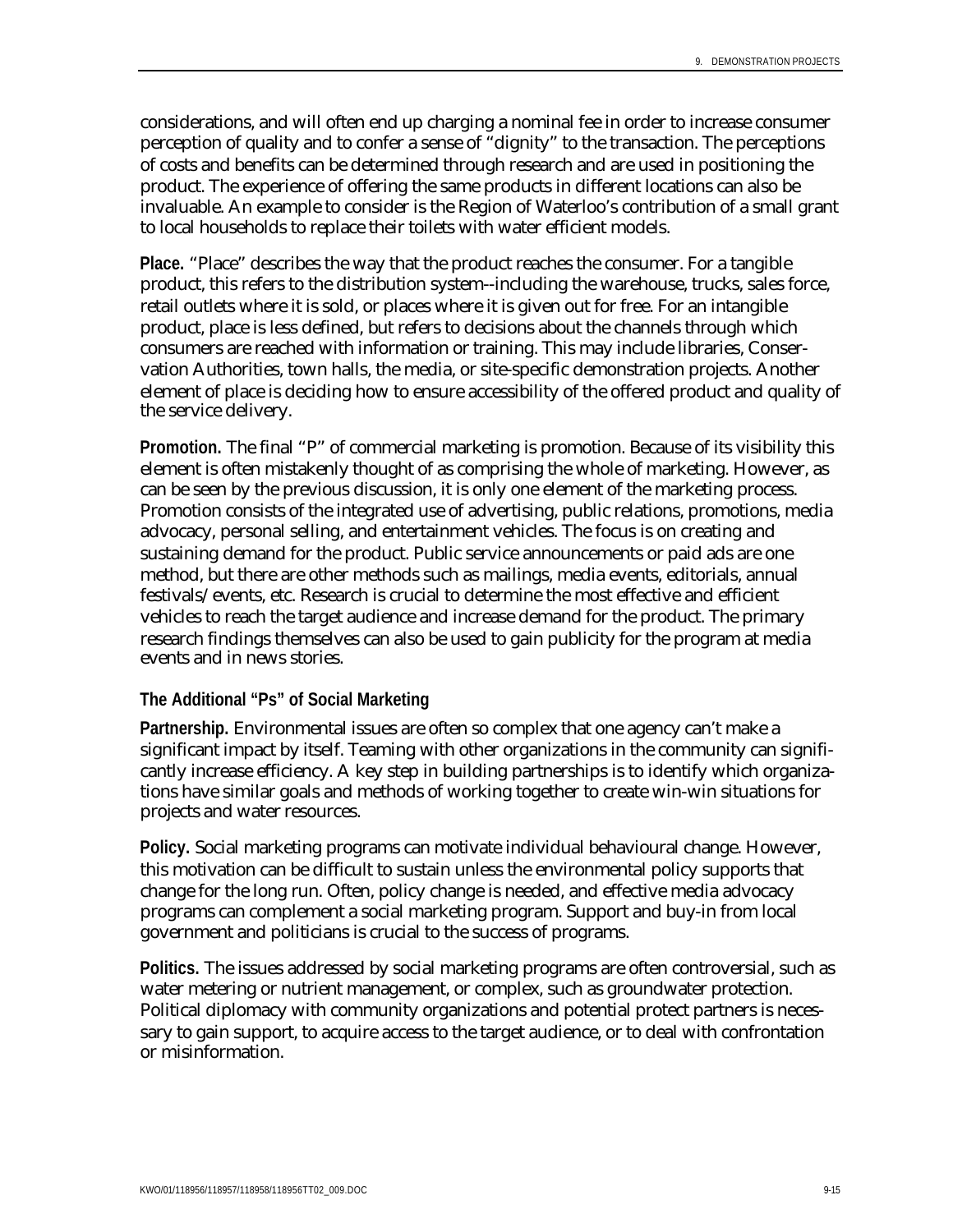### **9.5.2 Social Marketing in Practice**

The preceding section has provided a background on the fundamentals of a social marketing to addressing environmental issues. OMAFRA has suggested a six-step process for putting social marketing ideas into action (Shewchuk 1994). These steps are present below and would be applicable to demonstration project programming in Eastern Ontario.

#### **Step 1 – Getting Started**

Define the issue and research its key details. Learn all you can about the subject; then assess your resources, the things in your favour. Current public attitudes and social are vital considerations in determining favourable resources; something that was a valuable resource a decade ago may now be viewed as a liability.

#### **Step 2 – Planning and Developing the Strategy**

Identify the target audience, establish project goals and objectives, identify the benefits to you and your audience, and select techniques to assess project progress. The project goals and objectives must be realistic and tangible

#### **Step 3 – Developing Materials and Activities**

Decide what the central message will be; then plan the media activities, special events and other promotions that will help communicate the message.

#### **Step 4 – Write Your Communications Plan**

This is the 'make or break' point. Carefully review everything done so far and note the following: issue, goal, objectives, target audience, benefits to audience, delivery methods, resources, potential problems, indicators of success, and assessment methods. Then set a manageable time frame for the program. This timeframe becomes the project's road map for action; therefore, it must be recorded.

#### **Step 5 – Implement The Plan**

Prepare the launch of your campaign. Work with community leaders to help ensure the message is at least considered by the people who can influence the project. As the plan unfolds, don't hesitate to review and revise as necessary; nothing is so damaging as proceeding with something that is known to be flawed.

#### **Step 6 – Measure Your Results**

This is the step that determines if the process was successful. Write an honest, detailed assessment report; this can help pinpoint both the weak and strong points for any future campaigns.

Much of the literature and experience with social marketing is rooted in health care applications. Health Canada provides an online tutorial that helps community groups define and develop a social marketing program. While the focus is health planning, the content of the tutorial is largely generic and can be easily applied to the EOWRMS context for demonstration projects. This tutorial can be accessed at:

http://www.hc-sc.gc.ca/hppb/socialmarketing/.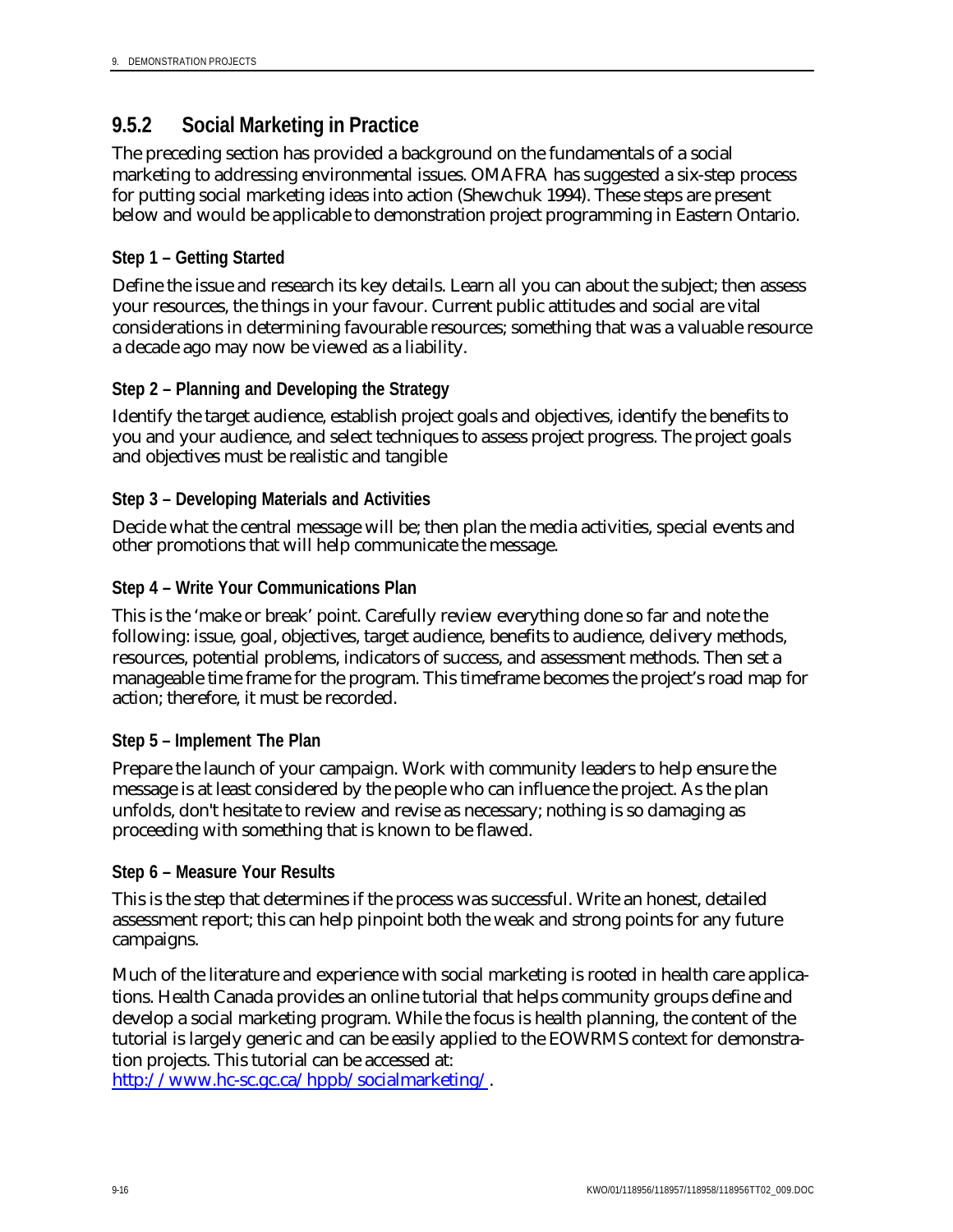It is suggested that a regional committee be established to coordinate the detailed development and implementation of demonstration projects. This committee could serve as a central body to develop required level funding proposals, although specific projects could be undertaken on a partnership and/or subcommittee basis.

### **9.5.3 Example Funding Sources for Demonstration Projects**

A look at the promotional material for almost any rural or environmentally focused program or demonstration illustrates the importance of partnerships in bringing good ideas to action. The multitude of actors involved in these programs is a result of both multistakeholder nature of the issues as well as government funding requirements and restrictions. Often government programs can provide a significant contribution toward projects and initiatives (i.e. typically up to 50 percent of project costs), with the expectation that the remaining portions will be provided from other sources. Sources for additional funding typically include other governments, non-government organizations, private foundations, donations, and in-kind contributions.

The following list of funding programs is designed to provide the EOWRMS partners with a starting point for developing strategic arrangements to implement demonstrations in the future. The list is not meant to be exhaustive, but to provide a basis of departure. Specific programs will ultimately require a unique mixture of partners to bring each to fruition.

#### **Healthy Futures for Ontario Agriculture (Ontario Ministry if Agriculture and Food)** http://www.gov.on.ca/OMAFRA/english/infores/hfoa/

Healthy Futures for Ontario Agriculture invests in three main program initiatives:

- Rural Water Quality...focuses on implementing BMPs or technologies in the agree-food sector to safeguard water quality and quantity in rural Ontario.
- Field to Fork Food Safety and Quality...provides funding and access to technical expertise to the agri-food sector to assist it to maintain and expand its capacity to meet domestic and export market demands with regard to food safety and quality.
- Healthy Futures Innovation...provides business assistance to support applied research, new product development, expanded market access and the creation or adoption of technologies, practices and processes that enhance food safety and water quality. This includes implementing new verification and reporting systems.

The bottom line:

- In most cases government funding is available at up to 50 percent of total project costs
- Under special circumstances government funding may be available at up to 70 percent of total project costs
- Up to 25 percent of eligible costs can be for equipment needed for the project
- Funding from other provincial or federal programs will be included in the calculation for determining the Healthy Futures investment
- In-kind contributions will not be recognized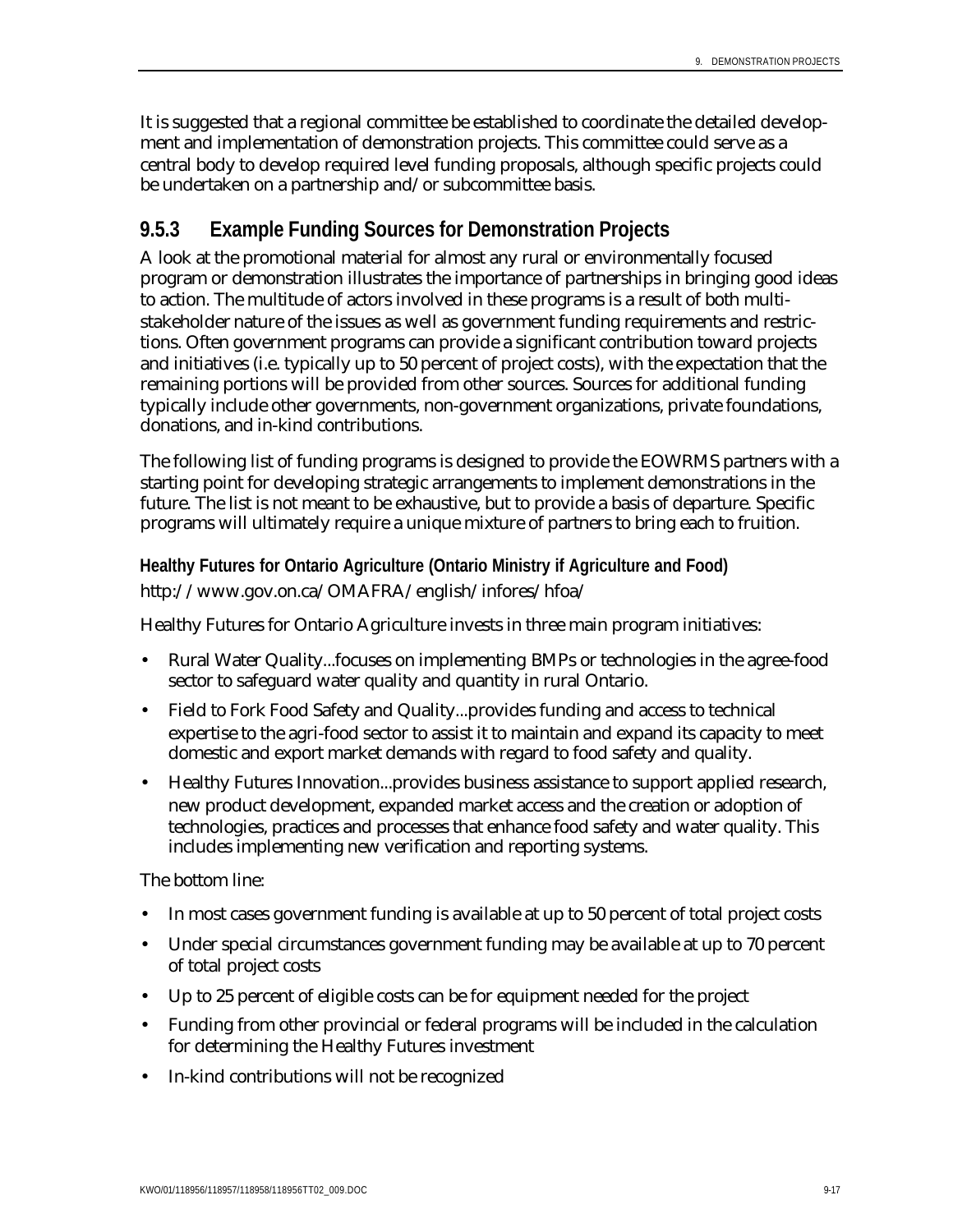#### **Canadian Rural Partnerships Pilot Projects**

#### http://www.rural.gc.ca

The 1998 Federal Budget confirmed funding of \$20 million over four years for the Canadian Rural Partnership (CRP). The CRP is designed to support rural community development by adopting new approaches and practices to respond to rural development issues and concerns. Beginning with a series of pilot projects in 1998-99, the CRP works through partnerships that support rural Canadians as they pursue creative, community-based responses that promote sustainable community development.

Proposals for funding from the CRP should:

- Be innovative
- Demonstrate local impact
- Contribute to government priorities
- Demonstrate a multi-partner approach, including shared contributions
- Include an evaluation framework

Funding through the Canadian Rural Partnership is normally available up to a maximum of \$50,000 per project or 1/3 of project costs, whichever is less. Proposals need to be done on a partnership basis, often including a federal department, as well as other partners, such as a province, the private sector, or a non-governmental agency. Preference will be given to projects with more than one partner. The Pilot Projects Initiative will be continued until 2002.

#### **Agricultural Environmental Stewardship Initiative (AESI)**

#### http://www.adaptcouncil.org/

On June 9, 2000, Agriculture and Agri-Food Canada (AAFC) announced the \$10 million, three-year (2000–2003) Agricultural Environmental Stewardship Initiative (AESI). The AESI is a national program that allocates funds to the agriculture and agri-food sector in each province or territory. The AESI program will assist in supporting projects involving education and awareness, technology transfer, and stewardship tools that will help address the impact of agricultural practices on water, soil, air, and wildlife biodiversity. The Ontario portion of this program is approximate \$2.5 million and is being administered by the Agricultural Adaptation Council (AAC) in partnership with the Ontario Farm Environmental Coalition (OFEC). Pending the outcome of ongoing consultation the Ontario AESI will focus on: on-farm implementation of BMPs specific to water quality improvement, food processor manufacturing process audits, and wildlife habitat demonstration projects.

#### **Great Lakes Sustainability Fund (Environment Canada)**

#### http://www.on.ec.gc.ca/green-lane/cuf

The Government of Canada's Great Lakes Sustainability Fund was announced in July 2000. This \$30 million, five-year program will fund projects that accelerate the restoration of environmental quality in Canada's 16 remaining Areas of Concern. The Fund will ultimately result in an improved quality of life for basin residents and an important legacy for future generations. This program is the predecessor to the Great Lakes Clean up Fund.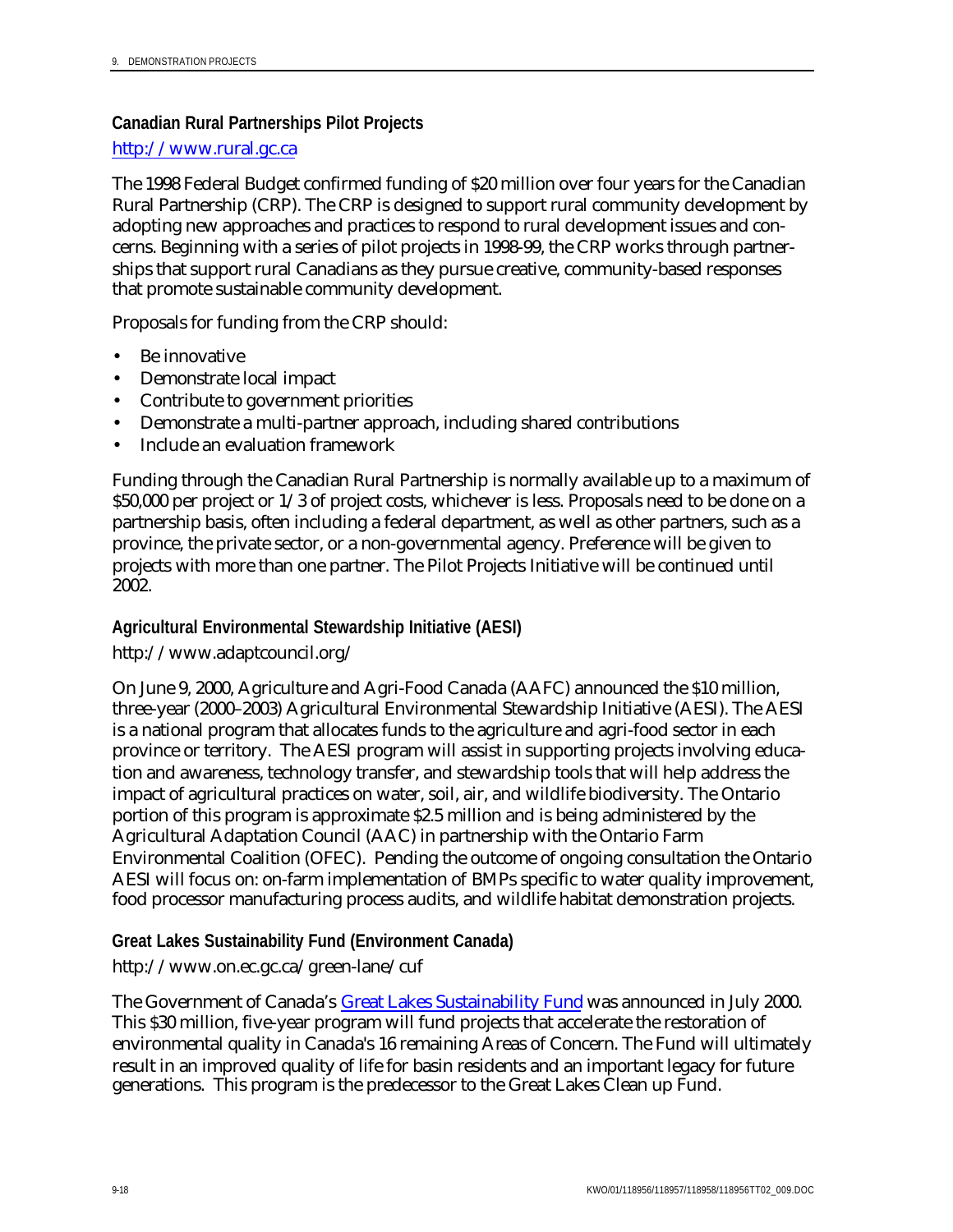#### **EcoAction Community Funding Program (Environment Canada)** http://www.on.ec.gc.ca/ecoaction/home.html

The EcoAction Community Funding Program provides financial support to community groups for projects that have measurable, positive impacts on the environment. Non-profit groups and organizations are eligible to apply to the Funding Program. This includes, but is not limited to: community groups, environmental groups, aboriginal groups, and First Nations councils, service clubs, associations, and youth and seniors' organizations.

EcoAction encourages projects that protect, rehabilitate or enhance the natural environment, and build the capacity of communities to sustain these activities into the future. Projects require matching funds or in-kind support from other sponsors. Priority for funding is given to projects that will achieve results in the following areas: Clean Air and Climate Change, Clean Water, and Nature. Submission deadlines to the Funding Program are February 1st and October 1st annually. Funding is available up to a maximum of \$100,000; however, the average amount is \$25,000

The program Internet site provides links to many online resources to help community organizations prepare funding applications and proposals and also contains suggestions for build partnerships to implement projects. This site also has an online catalogue of organizations that provide funding for environmental projects. (http://www.on.ec.gc.ca/ecoaction/funding.html).

#### **Green Municipal Investment Fund (GMIF) and the Green Municipal Enabling Fund (GMEF) [Government of Canada and Federation of Canadian Municipalities (FCM)]**

#### http://www.fcm.ca/

Agreements signed between FCM and the federal government in March 2000 established two multi-million dollar funds to encourage investment in best practice and innovative municipal environmental projects; the \$100-million Green Municipal Investment Fund (GMIF) and the \$25-million Green Municipal Enabling Fund (GMEF). Fund priorities include improvements in air, water and soil quality, and climate protection – through more efficient energy, water, wastewater, transit and solid waste management systems, for example. Intense competition for scarce financial resources often prevents municipal governments from launching such beneficial and cost-effective environmental projects due to high up-front capital costs, long payback periods, cautious traditional lenders, municipal policies, or provincial/territorial regulations. The funds will help municipal governments target initiatives that improve the eco-efficiency of their operations.

Municipal governments and/or their public or private sector partners can apply to the Funds (with the exception of provincial/territorial governments). The Enabling Fund will cover up to 50 percent of the cost of feasibility studies, while the Investment Fund will offer a range of financial services aimed at improving the financial performance of proposed projects.

Municipal governments, particularly small or rural communities, could access interestbearing loans (generally covering no more than 15 percent of the capital costs of projects) or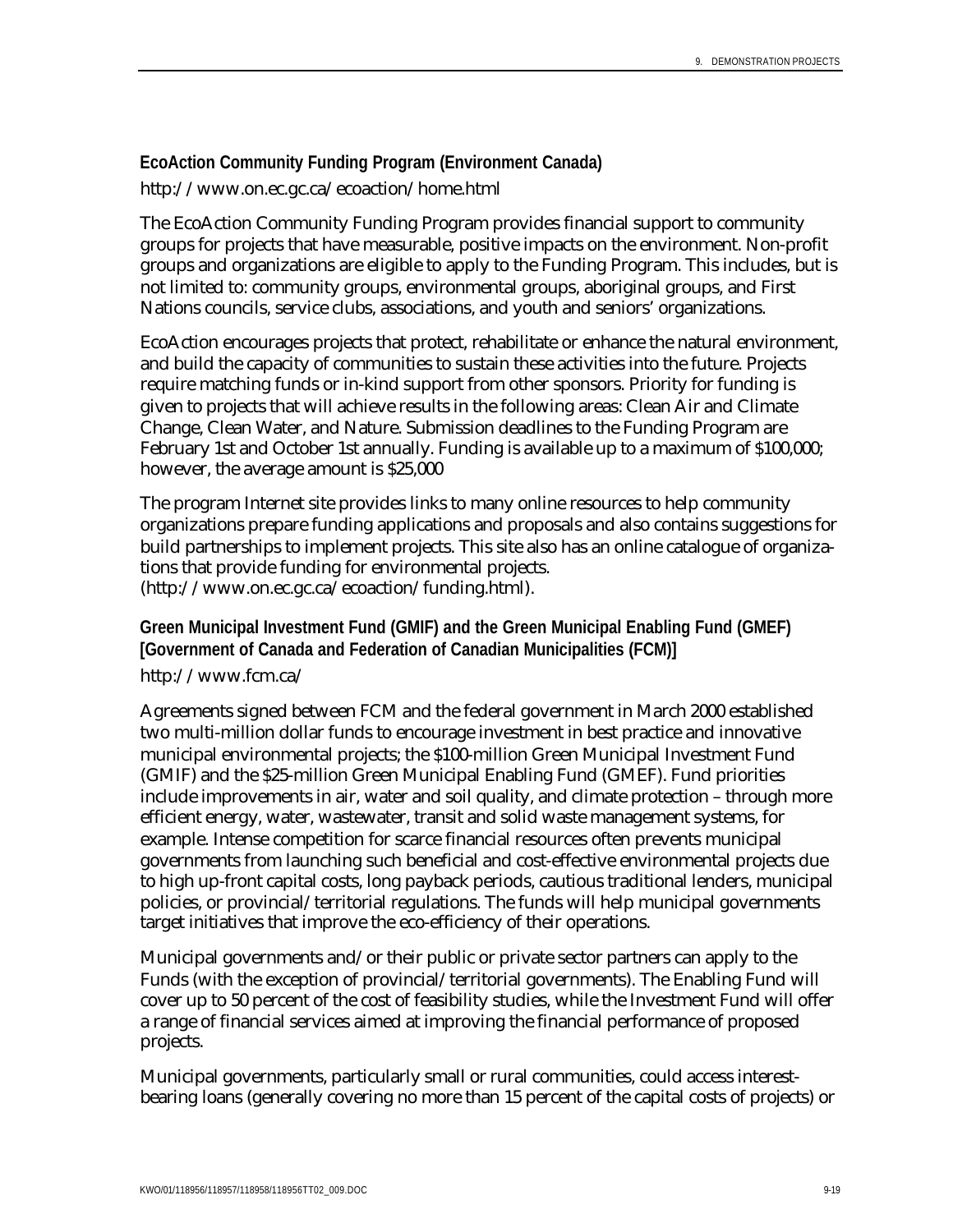loan guarantees from the Investment Fund to supplement their own and/or provincial/ territorial government grants or private sector financing.

Fund initiatives focus on improving the energy or process efficiency of:

- Energy services (i.e. community energy systems, waste heat capture or landfill gas recovery)
- Municipally-owned and/or operated buildings and facilities
- Public transportation technologies and/or fleets
- Renewable energy technologies
- Solid waste management
- Storm runoff management
- Wastewater treatment services
- Water distribution and/or water conservation

The Funds were announced in Finance Minister Paul Martin's 2000 budget, and will be administered by the FCM in coordination with provincial counterparts.

In addition to the above, there are federal and provincial government programs to assist with youth and student employment. These programs could be levered to staff some demonstration project needs.

# **9.6 Key Findings**

There is broad based public support for undertaking a more proactive and direct approach to conserving, protecting and enhancing water resources in the study area.

Study partners already have significant experience in developing, implementing and managing demonstration project water resource protection and enhancement initiatives.

A total of 30 demonstration projects and initiates are identified for application to water resources issues and concerns within the study areas. Some projects have universal application and others can be targeted to sensitive areas within the study.

Some potential project partners have already stepped forward in the course of the study and offered to assist in implementing selected projects.

# **9.7 Relevance to Regional Water Strategy**

Demonstration projects are about influencing behaviours and attitudes. They are intended to serve as models of best practice. Demonstration projects are one of the tools to help effect promotion and implementation of specific actions under of the regional water strategy. Municipal by-laws are another tool.

Demonstration projects are also about building partnerships, knowledge, and wisdom. Like air, water is a shared common resource in Canada. Water is used and reused countless times within a watershed by all sectors of society. Given the cross cutting nature of the resource, partnerships are essential for building good demonstration projects. Bringing together diverse interest with shared, or at least similar, goals helps in building a water ethic within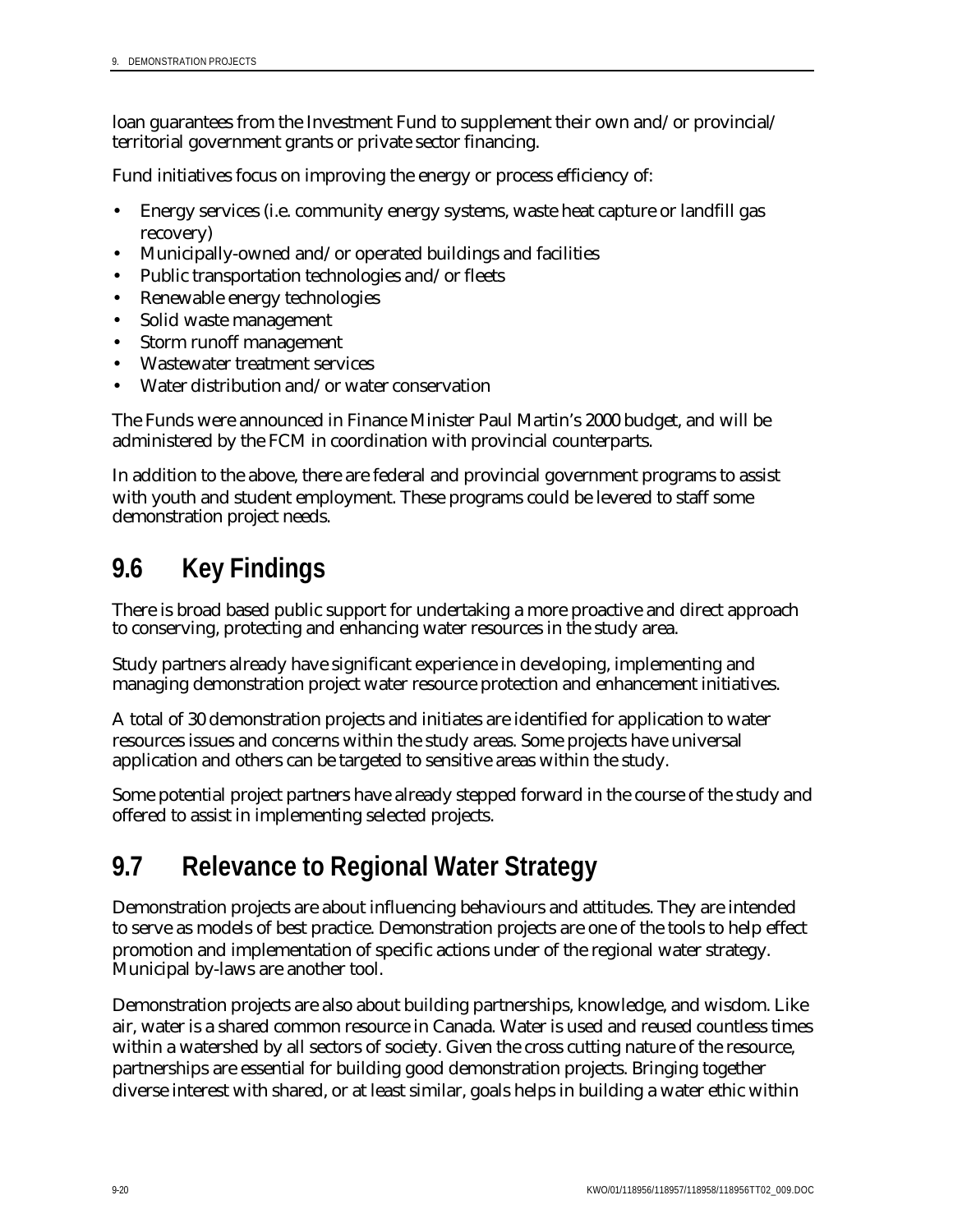the community. Part of this ethic also involves recognizing the circumstances, practices and constraints of others in the region who use, value and effect the resource in different ways. The development, nurturing and endurance of this ethic is a critical factor that will lead to the long term success of the strategy.. This ethic can go along way to enhance the resource and deferring or eliminating infrastructure requirements.

# **9.8 Recommendations**

All of the project suggestions in this study have merit. Some of the projects have universal application (e.g. public education or water conservation), while other have a more targeted application (e.g. buffer strips or storm water monitoring). The following recommendations are made to the recognition of existing programs and initiatives (e.g. clean water programs).

Based on the results of the study the following projects are suggested for priority implementation. These projects are deemed to have the greatest potential for yield water resource improvement or protection. These projects support the specific initiatives and actions suggested in the regional strategy and, in some cases, serve to strengthen or complement existing programs.

- Universal Application
	- − Residential Water Audits/Retrofits
	- − Well and Septic Audits
	- − Abandoned well identification and capping
	- − Water resource information centre
	- − Water festival/event
- Targeted Application
	- − Buffer Strips
	- − Constructed Wetland for Municipal Waste Water Treatment
	- − Wellhead Protection Planning
	- − Recharge Area Protection Planning
	- − Total Phosphorus Management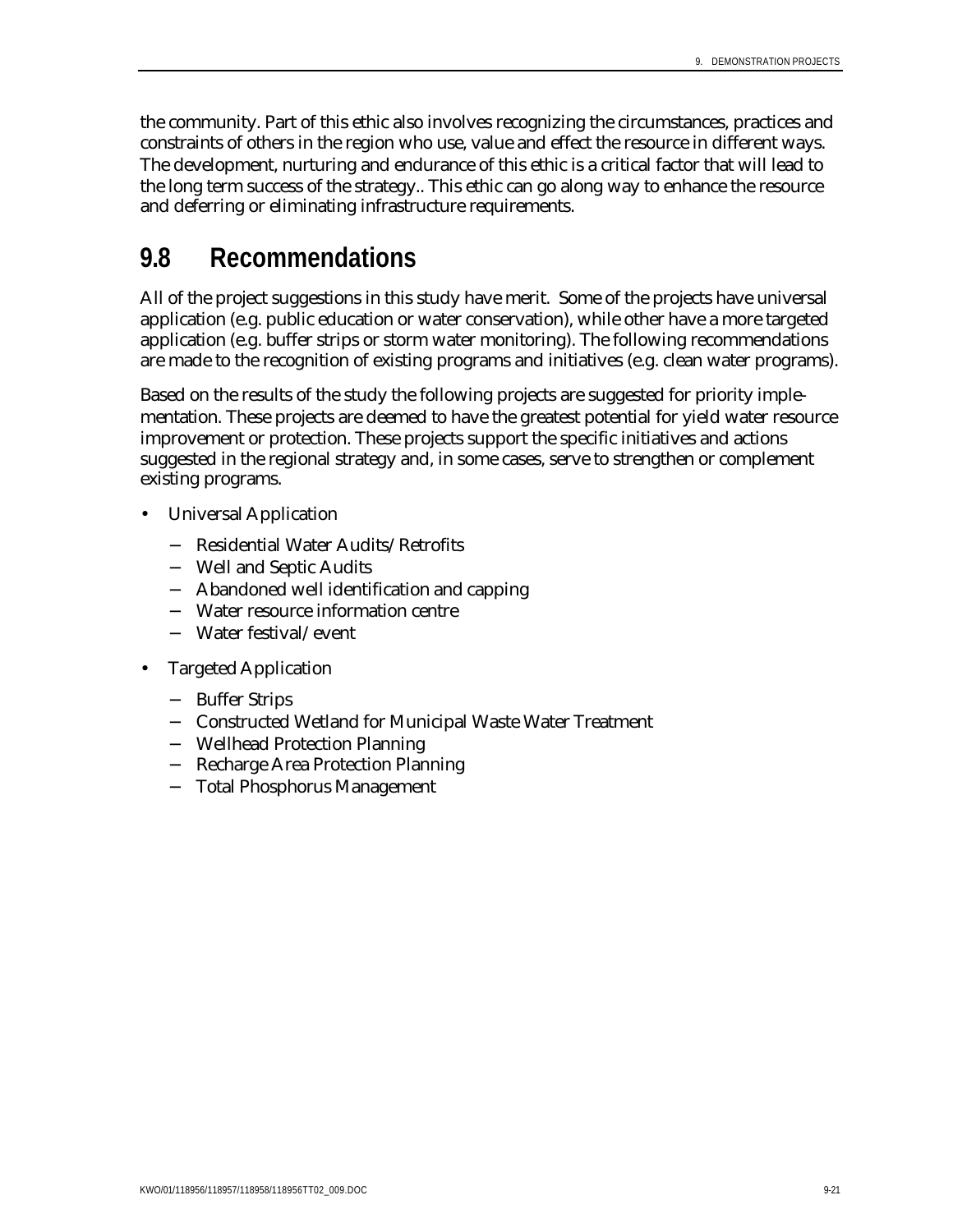# **10.1 Study Highlights**

The policy and regulatory framework for water resources management in Eastern Ontario is highly fragmented. The existing database could be characterized as incomplete, inconsistent, and scattered amongst a variety of agencies. No comprehensive inventory or assessment has ever been undertaken of what information exists and how it could be best used in making decisions on water resources management.

A key accomplishment of this study, therefore, was to identify, assemble, and produce a regional-scale digital water resource database. This database has brought together information on climate, water quality, water quantity, servicing infrastructure, land use, and public opinion from diverse sources. This information has been reformatted digitally to produce a comprehensive tool for managing the single most important natural resource in the area. This tool will become an invaluable resource within the study area for community planning; managing water and sewage infrastructure; and empowering municipalities, conservation agencies, rural organizations, and the public to take action, monitor change, and take charge of managing their water resources.

The database has been used in the study to analyze groundwater and surface water resources and to develop models for the management of land and water resources. These activities have consolidated the different data sets to provide a broad and detailed account of water resources in the study area. Some of these are described below.

A regional water budget was developed to model in detail the various components of the hydrologic cycle as they affect the quantity and quality of water across the study area. This approach provided, on an annual basis, the net amount of groundwater and surface water available for use and development. The use of geographic information system (GIS) and digital data allowed this analysis to be undertaken on a 30-m grid basis, which provides a level of high resolution for a regional study. This is essential information for water resources planning and the allocation of water resources for various users.

Surface water analysis was undertaken for both the quantity and quality of water. A key component of this work was the assembly and manipulation of an incredibly large volume of raw data into a useable and interpretable form. This activity was essential for the identification and analysis of long-term trends in stream flows and surface water quality on a watershed and subwatershed basis.

Groundwater is also a key component as over two-thirds of the population depend on groundwater for their water supply. The groundwater analysis in this study developed a detailed characterization of groundwater resources across the region. Data from approximately 40,000 water well records were used to aid in the characterization. A groundwater system characterization at this level of detail was previously unavailable in the study area. The analysis identified aquifers with good potential for water supplies, identified critical recharge and discharge areas, provided an identification of the vulnerability of different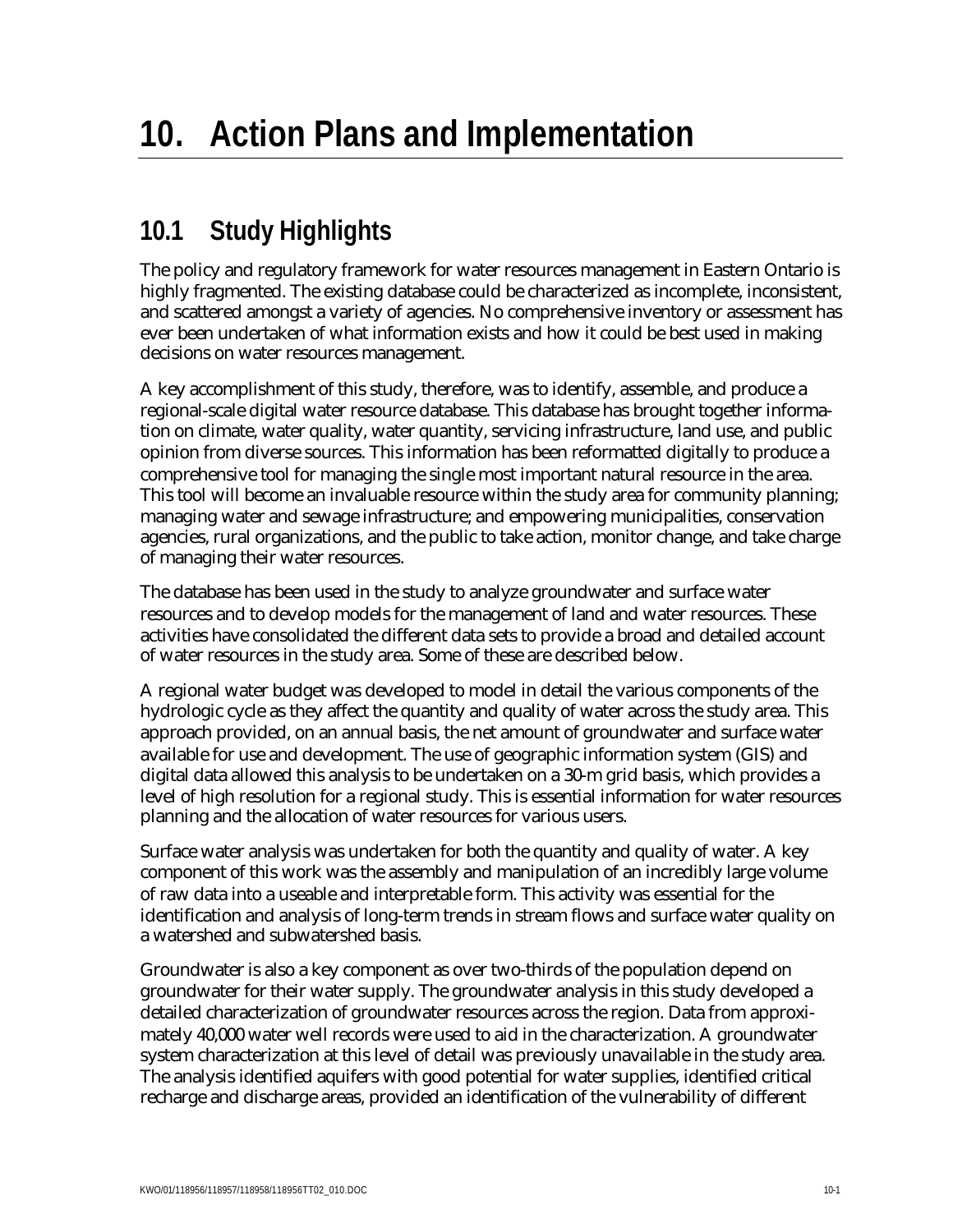aquifers to contamination, and highlighted the risks associated with water supplies from shallow overburden aquifers. The groundwater analysis provides a strong basis for development of land use and other policies for effective groundwater resources management on a local and regional basis.

The operation and maintenance of municipal water and sewage works is a local municipality responsibility. A major undertaking of the study was the development of a comprehensive database of all servicing infrastructure in the study area. This information had not been previously available in an aggregated form. A detailed list of different technology alternatives for meeting some of the challenges identified by the infrastructure characterization was developed. Case study analysis revealed that for municipalities facing critical capacity challenges, significant infrastructure expenditures will not be avoidable in the short-term. This analysis also pointed out the possible longer-term benefits of water conservation and demand management.

The characteristics of water demand were also developed on a regional basis. The overall level of water demand from municipal and private sources was allocated between surface and groundwater sources. This information had not been previously available and is critical in planning for water resource management. This analysis also identified significant gaps in the data on water use and demand and, consequently, the need to gain a better understanding of rural domestic water uses.

There was a strong emphasis on engaging the public in this study. A significant accomplishment was the universal mailing of two newsletters and a water resources survey to over 64,000 households and businesses in the study area. This survey provided important information for all aspects of the study in the areas of water quality and domestic treatment, types of water sources, and public attitudes towards water conservation and water resources management strategies.

## **10.2 Regional Water Resources Management Action Plans**

The results of the characterization of regional water resources, land resources, and servicing infrastructure reinforce the need to develop and promote action plans to ensure that the quality and quantity of regional water and related land resources are maintained and possibly improved. A Regional Water Resources Management Strategy would comprise specific short-term and long-term action plans. Such a management strategy must incorporate conservation, preservation, protection, development, and long-term stewardship if the strategy is to be successful.

The Ontario Ministry of the Environment (MOE) is responsible for the management of water resources under the administration of the Ontario Water Resources Act. Other provincial ministries with interests in water management include Natural Resources (MNR), Agriculture, Food, and Rural Affairs (OMAFRA), and Municipal Affairs and Housing (MMAH). There also exist numerous federal, provincial, and municipal policies, bylaws, Acts, and regulations related to our water resources (Environmental Commissioner of Ontario, 2000). The effectiveness of this shared responsibility has been questioned, and perhaps the need to complete a study such as the Eastern Ontario Water Resources Management Study (EOWRMS) demonstrates the lack of coordination and leadership in managing water resources across the province. As a result, the responsibility for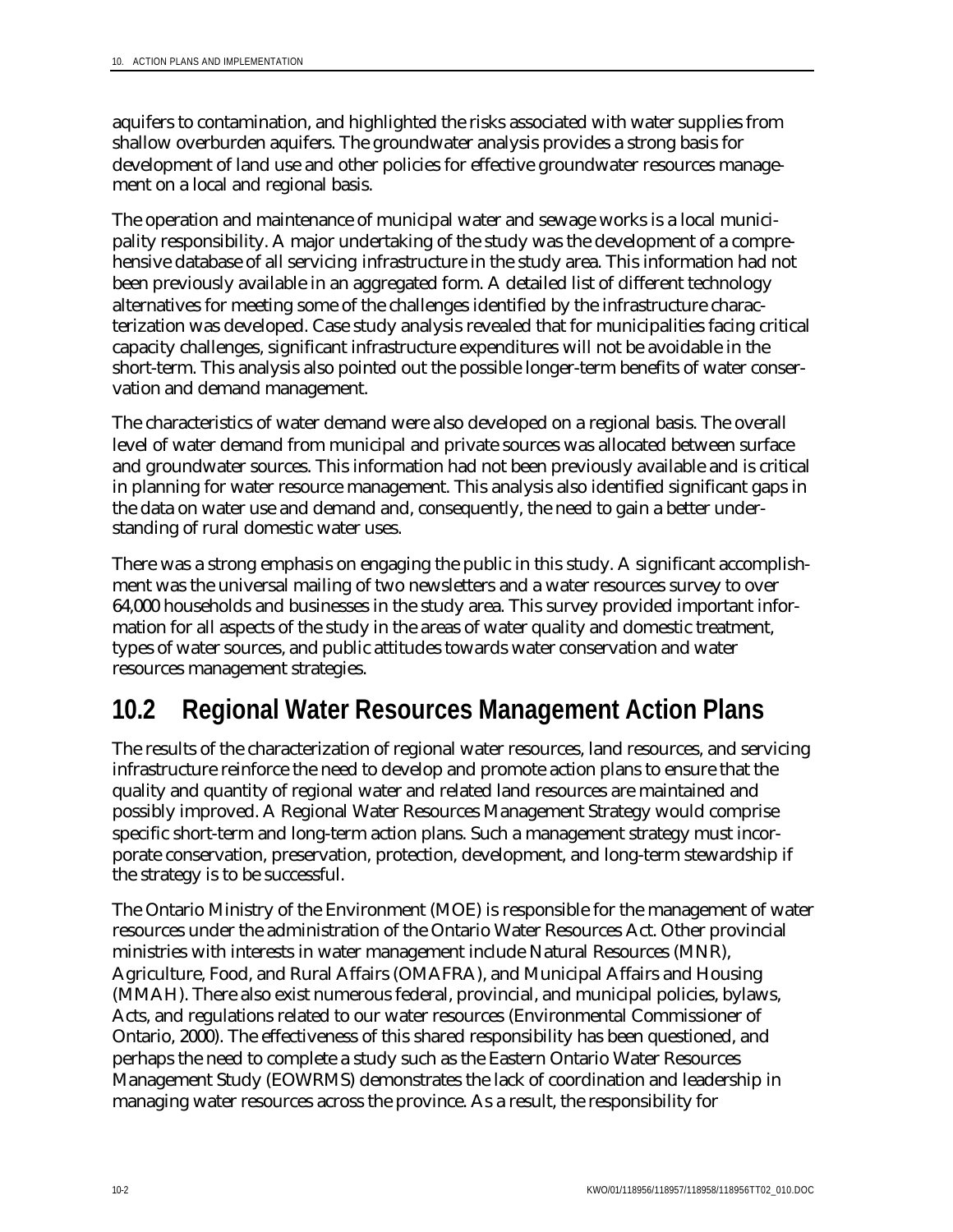implementation of the action plans outlined in this report may be in question. However, as it has been widely acknowledged that management of water resources must be on a watershed basis, consideration should be given to delegating the responsibility for leading the implementation of the action plans to a single agency. Such an organization would need to be supported by all levels of government, both financially and technically. A proposed program to initiate the implementation is presented following the recommended action plans.

On the basis of the characterization of regional water resources, land resources, and servicing infrastructure presented in the preceding sections of this report, it is recommended that a Regional Water Resources Management Strategy for Eastern Ontario comprise preparation of the following principal action plans:

- Groundwater Resources Management Plan
- Surface Water Management Plan
- Water Efficiency Plan
- Wetland and Forest Preservation Plan
- Information Management and Distribution Plan
- Public Education and Awareness Plan

A summary of the key tasks that would need to be completed in order to implement these action plans is presented below.

#### **10.2.1 Groundwater Resources Management Plan**

The principal focus of a Groundwater Resources Management Plan would include:

- Groundwater Recharge and Discharge Area Protection
- Wellhead Protection
- Management of groundwater withdrawals

The four major steps in developing a groundwater resources management plan are:

- 1. Understanding the groundwater flow system and identifying areas that contribute water to the system
- 2. Identifying potential contamination sources, particularly in the sensitive areas that would be identified during Step 1
- 3. Developing and implementing policies and programs to manage potentially harmful land uses and activities in the sensitive areas, including establishing protection zones around municipal wells based on contaminant time-of-travel analyses
- 4. Developing awareness and education programs to make residents aware of groundwater resource management issues and to support strategy initiatives

#### **Understanding the Groundwater Flow System**

The completion of the groundwater analyses for the EOWRMS has addressed Step 1 on a regional scale, with the limitations described in Section 5. Future localized analyses of the groundwater system are appropriate where municipal and other high-capacity groundwater supplies have been developed.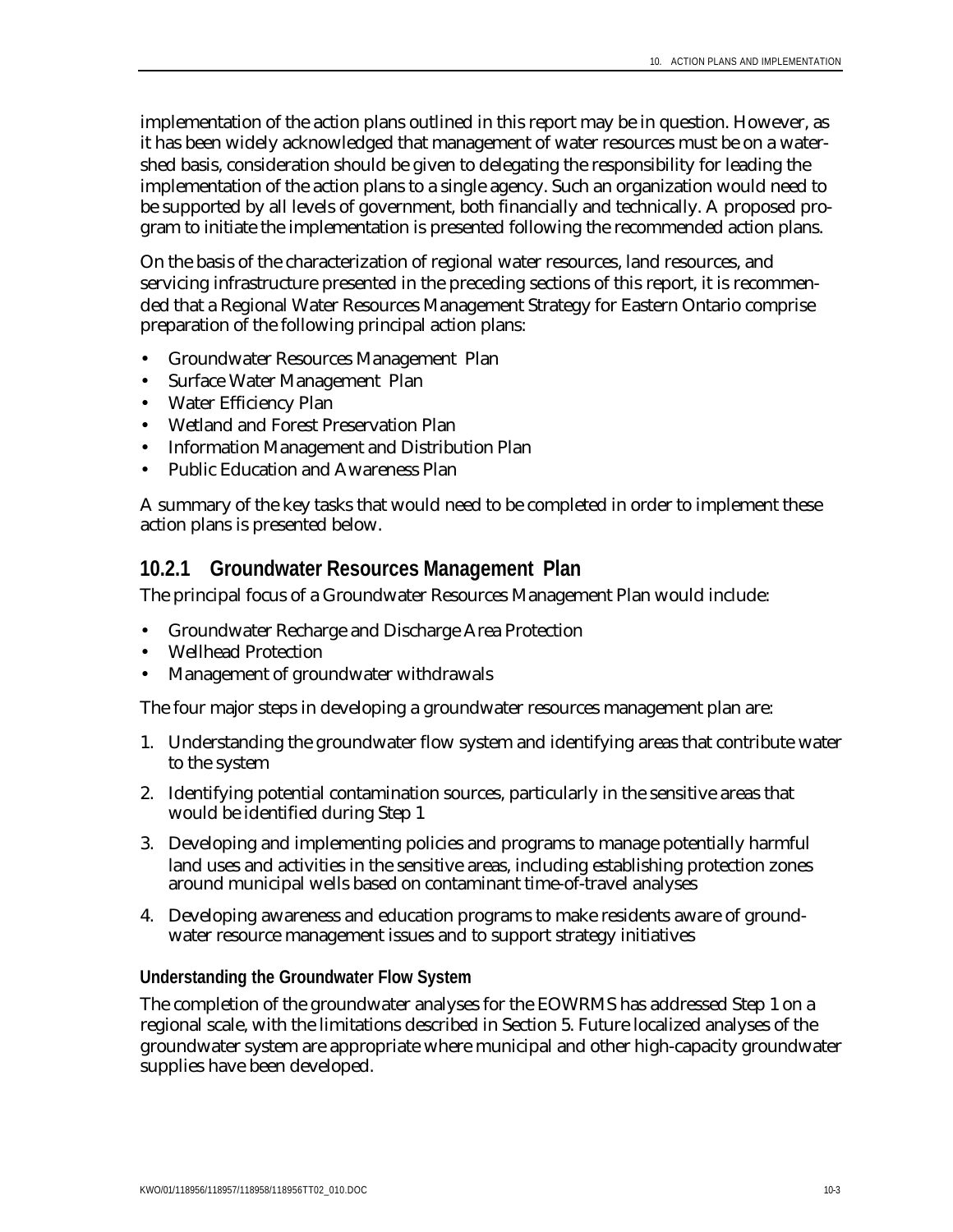Flow modelling of the groundwater system at a regional and local scale would provide a more detailed and reliable estimation of the groundwater flow budget and the supply capability of aquifer units. A groundwater model could also be used to evaluate future water quantity and quality conditions, such as the impacts of best management practices (BMPs), water conservation, climate change, etc. The groundwater mapping developed in this study provides the basis for constructing the three-dimensional groundwater model. Such a model can provide a useful tool to guide additional data collection efforts based on the most uncertain parameters and enhance understanding and groundwater quantity and quality predictions once that data has been obtained. Local-scale groundwater modelling should be used to define capture zones of municipal/communal well fields and evaluate their vulnerability.

Water quality data is currently sparse and outdated and this represents the greatest data gap in the groundwater analysis. Prior to developing a local groundwater supply, additional local-scale investigations would be designed to better characterize the local water quality, both from natural geologic and surficial contaminant sources. Once this data is available, potential groundwater supplies can be better evaluated considering the operational treatment costs of the water supply.

Well location accuracy checks would be undertaken locally in areas of potential additional groundwater supply to verify the water well data used to generate the maps in this study.

#### **Identifying Potential Contamination Sources**

The regional groundwater vulnerability analysis would be expanded to incorporate municipal/communal well capture zones, where available. Well capture zones will outline the surficial areas where recharge eventually reaches the existing supply well(s). Overlaying the well capture zones with the vulnerability zones will highlight the most sensitive areas for the current water supply wells, such that management and education efforts can be focussed in those essential areas.

An inventory of abandoned wells is required to evaluate the potential for any such wells being conduits for surficial contamination to reach otherwise protected aquifers. Improperly abandoned wells can be a significant problem in any area.

A contaminated sites inventory would highlight areas of concern within the mapped vulnerable areas and evaluate the risk of aquifer contamination. This information can be used to identify areas that should have development restrictions due to the vulnerability of the aquifer.

#### **Developing and Implementing Policies and Programs**

Currently in Ontario there are very few examples of policies and programs that have been developed and implemented to manage potentially harmful land uses and activities in the sensitive areas. One example of such an initiative is the Region of Waterloo's Water Resource Protection Strategy. A staff report titled *Policies to Protect Municipal Water Supplies* (Region of Waterloo, 1999) states:

"The following key principles were established as the fundamental basis on which the Region should develop and implement successful, proactive water resources protection programs: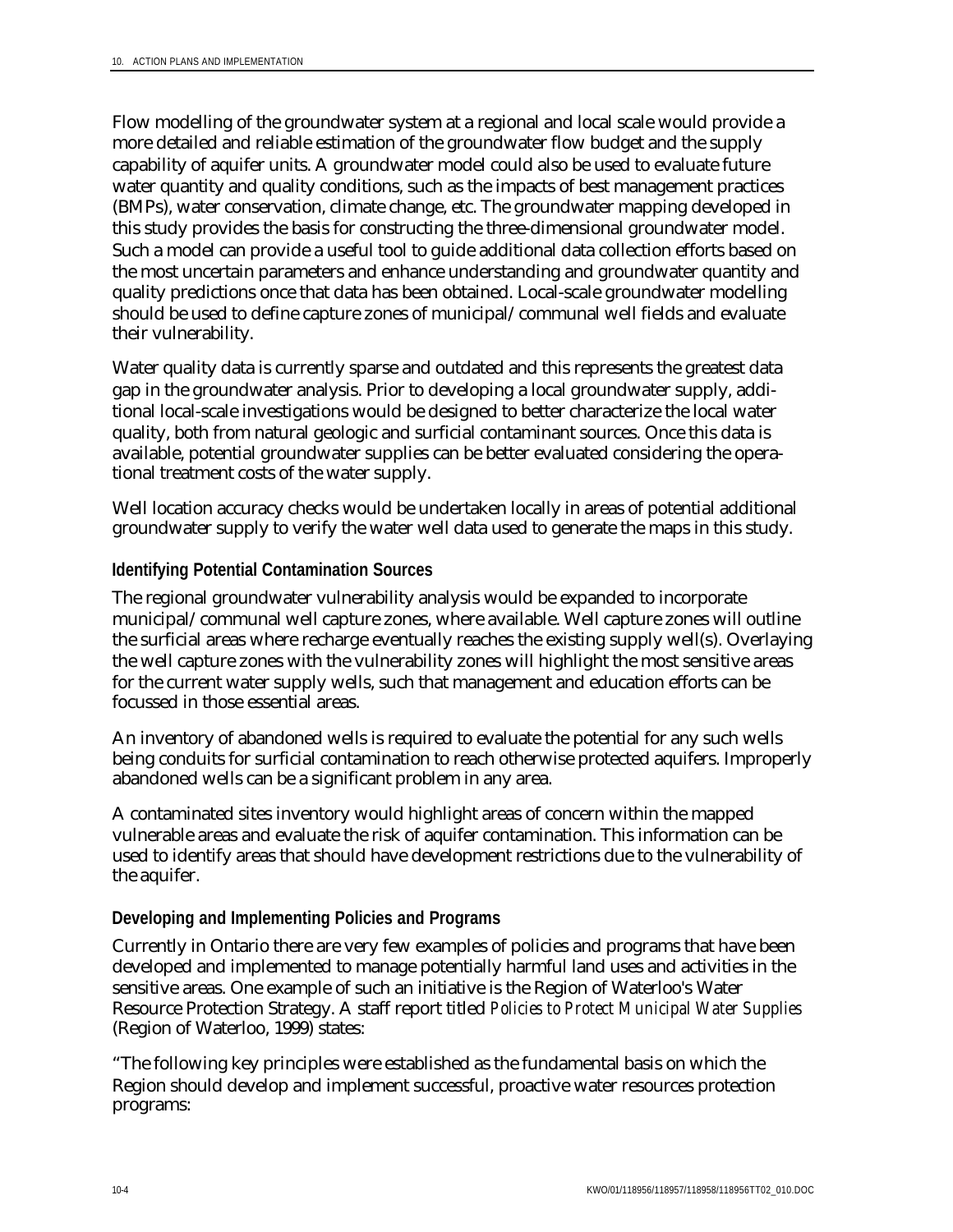- The Region's approach to source water protection should include a balance of cooperative/voluntary and regulatory measures
- The Region should move relatively quickly to implement source water protection measures that are within its current authority
- The Region should continue to investigate the possibility of using existing provincial, regional or local municipal regulations for groundwater protection, or advocate the development of new regulations if necessary

Priority was given to address sources of contamination with the highest potential for contaminating regional groundwater supplies, and toward source types that can be dealt with in the most proactive manner possible using the Region's current authority. Regional Council agreed that the three highest priority source types are:

- Rural non-point sources
- Current urban point sources
- Future urban point sources

Working groups were then formed to develop programs and policies for each high priority source type. The working groups consisted of various agency staff and stakeholders.

In another example, the Province of British Columbia's Well Protection Toolkit suggests that communities undertake the following steps in undertaking a well protection plan:

- 1. Form a community planning team
- 2. Define the capture zone (recharge area) of the community well
- 3. Map potential sources of pollution in the capture zone
- 4. Develop and implement protection measures to prevent pollution
- 5. Develop a contingency plan against any accidents
- 6. Monitor, evaluate, and report on the plan annually

The Province of New Brunswick has recently enacted legislation as the basis for a "zoned" approach to wellfield protection. This is based on a time-of-travel approach for contaminants to reach the groundwater system. Within the most sensitive zone closest to a wellfield, certain land uses are prohibited (i.e. service stations, dry cleaning plants) (Department of Environment and Local Government, 2000).

In Ontario, the construction of water wells is governed by Regulation 903 under the Water Resources Act. Improvements to Regulation 903 that have been under review by the MOE for several years may address some of the common concerns with respect to water well construction. However, enforcement of this regulation may continue to be limited; therefore, during the development and implementation of policies and programs, consideration should also be given to programs such as the *Well Compliance Program and Well Construction Requirements* implemented in the former Township of Osgoode (1998).

#### **Developing Awareness and Education Programs**

A common task in each action plan is the development of a public awareness and education program. As noted above a Public Education and Awareness Plan has been designated as one of the principal action plans of the Regional Water Resources Management Strategy for Eastern Ontario. This action plan is described in Subsection 10.2.6.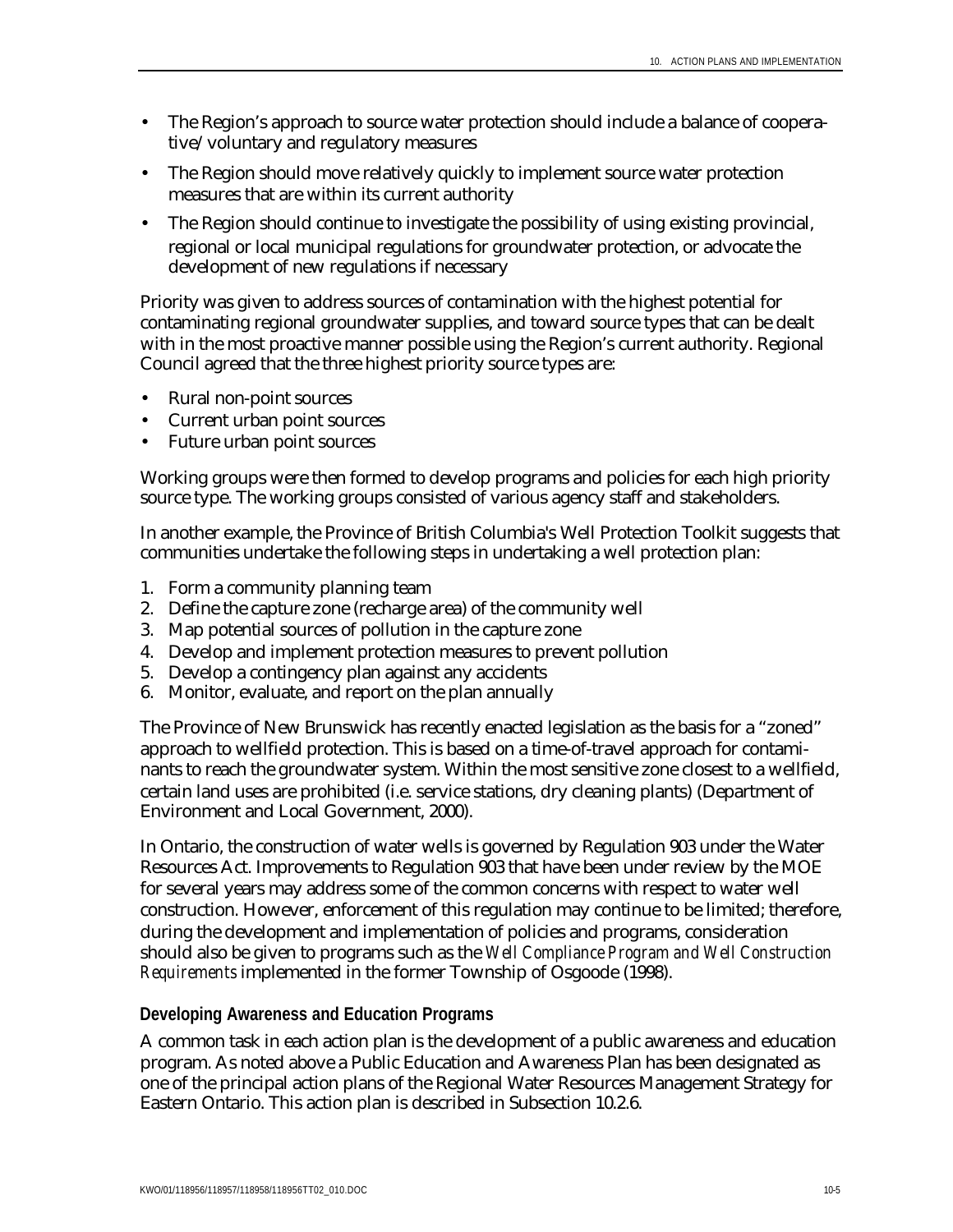#### **Management of Groundwater Withdrawals**

At present groundwater withdrawals in excess of 50,000 L/day, such as communal water supply systems and industrial/commercial operations, are subject to the Permit to Take Water regulation under the Ontario Water Resources Act. Groundwater withdrawals of less than 50,000 L/day do not require such a permit and therefore the number of water takers and total groundwater usage can only be estimated (as presented in Section 7.8), which presents a water management difficulty insofar as it limits the ability to make decisions on how much increase in regulated withdrawals can be permitted.

Further refinements of the estimated total groundwater use are needed on a groundwater watershed basis. Up-to-date population statistics combined with per-capita consumption statistics and population distribution mapping would be required. Analysis of surface water consumption would also be required (refer to Section 10.2.2) to account for all water uses.

Information collected and analyzed as part of this initiative could then be provided to the MOE (or possibly another agency that is authorized to approve permits on behalf of the MOE) to assist with technical review of applications for Permits to Take Water. Applications for new, or renewal of existing Permits to Take Water could then be based on a watershedbased groundwater allocation strategy. This strategy would be developed using the data and assessment of groundwater availability and regional water budget presented in this report, along with the information that would result from the estimated groundwater withdrawals. The allocation strategy would be based on targets for the total allowable withdrawal within each groundwater watershed. These targets or limits should be based on the approach presented in this report.

#### **10.2.2 Surface Water Management Plan**

The review of streamflow data has resulted in the following findings that are particularly relevant to the development of a regional water resources management strategy:

- Streamflow regime throughout the study area has high seasonal variability. The magnitude and duration of low flows likely presents constraints on the expanded use of surface waters as sources of water supply for purposes such as irrigation, livestock watering, or communal water supply systems.
- The magnitude and duration of low flows also presents constraints on development by virtue of the resulting limits on the ability of watercourses to assimilate contaminant loadings. The low summer flow period means that waste discharges and overall contaminant loadings must be carefully managed if water quality is to be protected and enhanced to meet environmental objectives such as those related to management of aquatic habitat and ecosystems.

In terms of surface water quantity, these findings point to the need for careful management of water resources to ensure that sources of streamflow such as groundwater discharge zones and wetlands are protected through appropriate land-use planning, and that surface water withdrawals are managed and allocated in a way that recognizes the limits of the available resource.

A fundamental requirement for managing surface water quantity is a set of clear targets with respect to the amount of streamflow that should be maintained through critical periods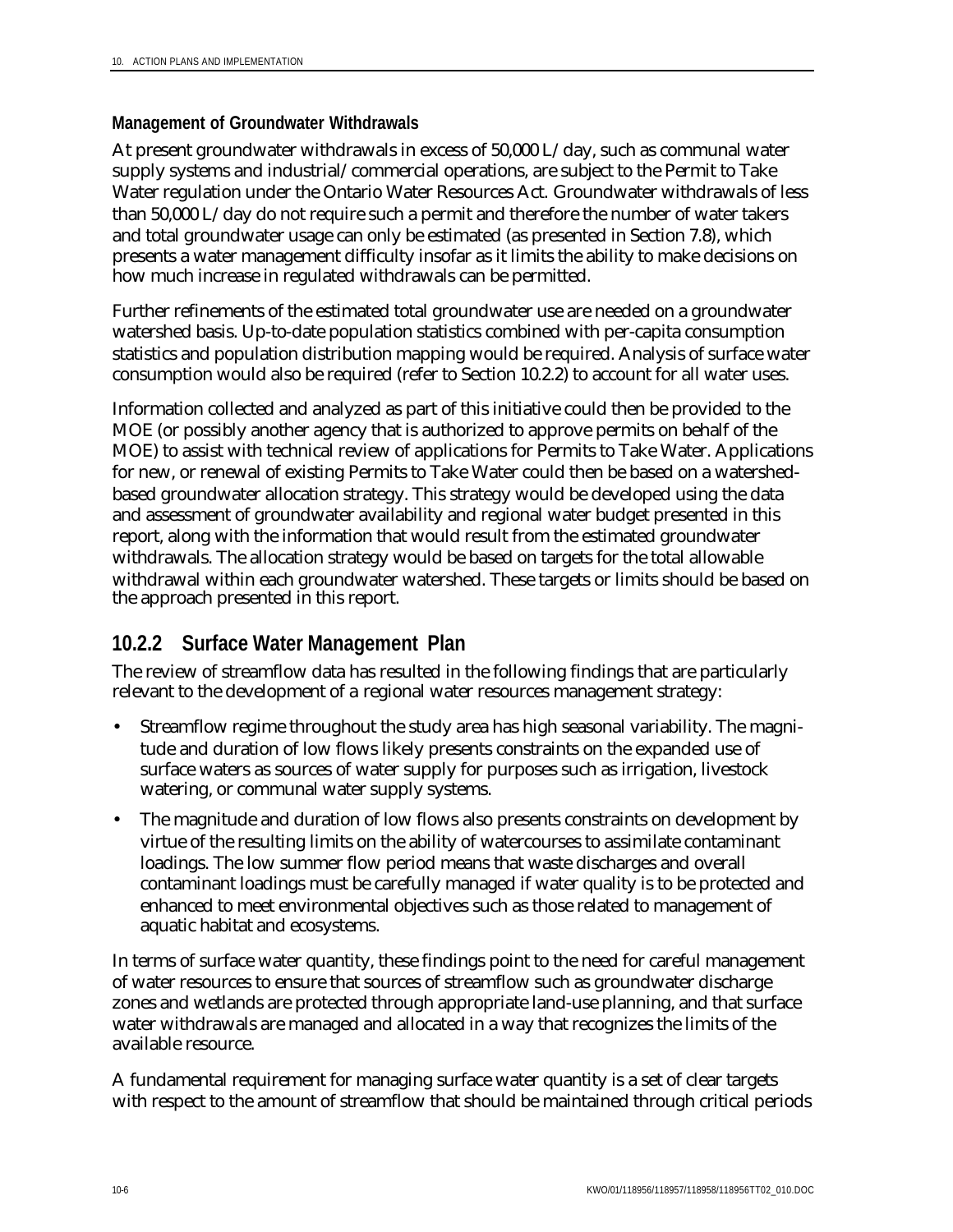(especially the summer low-flow period) for the purposes of meeting overall objectives for ecosystem and aquatic habitat management. The total amount of acceptable surface water withdrawal during a critical period can only be determined once such ecosystem-based management targets are set.

In the context of a regional water resources management strategy, the findings of high levels of total phosphorus in most surface waters, as indicated by the analyzed data, show that there is very little opportunity for surface waters to assimilate additional waste loads. In fact, the data indicates that surface waters are generally deteriorated below what is considered to be a level (of total phosphorus) sufficient to protect aquatic life in many areas. Effectively, there is no capacity for watercourses to assimilate increased phosphorus loadings.

The current state of the receiving waters indicates that habitat conditions are deteriorated and measures need to be taken to improve the quality of surface waters. Therefore, a number of strategies or action plans must be employed that will manage wastes discharged to receiving streams in a manner that promotes the improvement of water quality across the region.

#### **Protection of Streamflow Sources**

As noted above, an important management objective is the protection of sources of streamflow, particularly those that sustain streamflow during dry periods. It is recommended that land-use planning policies and regulations be put in place to protect identified sources of stream baseflow. This could include protection of specific areas where groundwater discharge is occurring, possibly including wetland areas that are known to be supported by groundwater discharge. Protection of such discharge areas or zones should be considered as part of an overall strategy to protect groundwater resources in a way that protects the annual amount of water recharge to groundwater aquifers.

Identification and mapping of groundwater discharge zones and other sources of stream baseflow is needed to assist with long-term management of streamflow sources through land development planning and land-use regulation. The location of these sources of streamflow would be identified through a watercourse baseflow source investigation (refer to Section 4).

#### **Management of Surface Water Withdrawals**

The seasonal variation in streamflow and the magnitude and duration of low-flow periods that characterizes the streamflow regime throughout the study area means that surface water withdrawals need to be carefully managed.

At present, there are generally two types of withdrawals: those that are subject to regulation (Permit to Take Water for withdrawal of more than 50,000 L per day) under the Ontario Water Resources Act, such as communal water supply systems and industrial/commercial operations, and those that do not require a formal Permit to Take Water, such as livestock watering.

The number of water takers and total water usage associated with unregulated withdrawals is largely unknown or unconfirmed. This presents a water management difficulty insofar as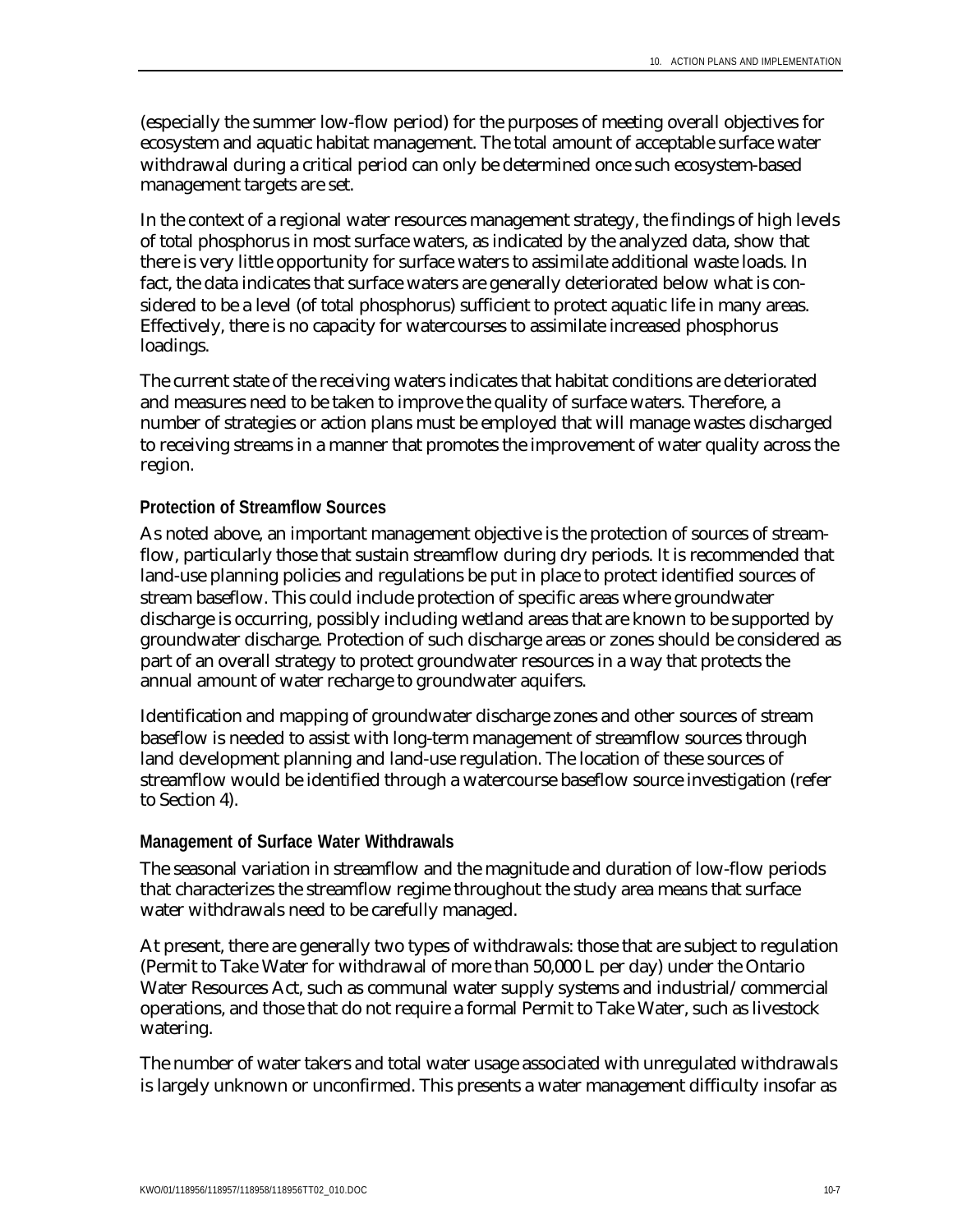it limits the ability to make decisions on how much increase in regulated withdrawals can be permitted.

An inventory of all surface water users and their estimated water withdrawal amounts should be created and maintained, for the purpose of allowing better management of regulated water takers. This inventory would be a watershed-based activity that is best carried out by the Conservation Authorities in cooperation with member municipalities and local agricultural groups. Information collected as part of this initiative can then be provided to the MOE (or possibly another agency that is authorized to approve permits on behalf of the MOE) to assist with technical review of applications for Permits to Take Water.

Applications for new, or renewal of existing, Permits to Take Water could then be based on a watershed-based surface water allocation strategy. This strategy would be based on the data and statistics on streamflow and regional water budget presented in this report, along with the information that would result from the inventory of all surface water withdrawals. The allocation strategy would be based on targets for the total allowable streamflow withdrawal at various locations within each watershed. These targets or limits should be based on statistics on streamflow presented in this report and the level of streamflow that should be maintained to protect aquatic habitat and other water-related environmental features.

#### **Surface Wastewater Discharge Management**

As explained above, nutrient enrichment of watercourses is the dominant concern for surface water quality. A significant challenge is to address the acknowledged importance of non-point sources (NPS), which include soil erosion and direct runoff from agricultural land, manure runoff, watercourse channel erosion, and leakage from faulty septic systems.

From a practical management perspective, it needs to be recognized that there are various forms of NPS distributed throughout each watershed, some of which may be active only at certain times of the year. Dealing with all of these potential sources in an efficient and economical manner will require time, and will also require the cooperative effort of landowners and various regulatory agencies that have a mandate to deal with water quality and land-use regulation. The "Clean Water Programs" of the Ottawa and South Nation Conservation (SNC) are excellent examples of initiatives to help address these issues. Support for these programs should be strengthened and expanded to the Raisin Region watershed.

Part of the solution is to continue to work towards higher levels of sewage treatment at municipal treatment facilities; this is being pursued on case-by-case basis by municipalities in cooperation with the MOE. However, because of the dominant effect of NPS, it should be recognized that improved nutrient removal at municipal sewage treatment facilities will not have any substantial effect unless NPS is also dealt with, as stated in the 1992 South Nation River Wastewater Allocation Study.

The need to manage NPS has been recognized through the development of the Total Phosphorus Management pilot program for the South Nation River watershed. This program is a cooperative effort of the MOE, SNC, and local farm operators and land owners.

In a regional context, the opportunities presented by the MOE's Total Phosphorus Management (TPM) program for the South Nation River watershed should be explored and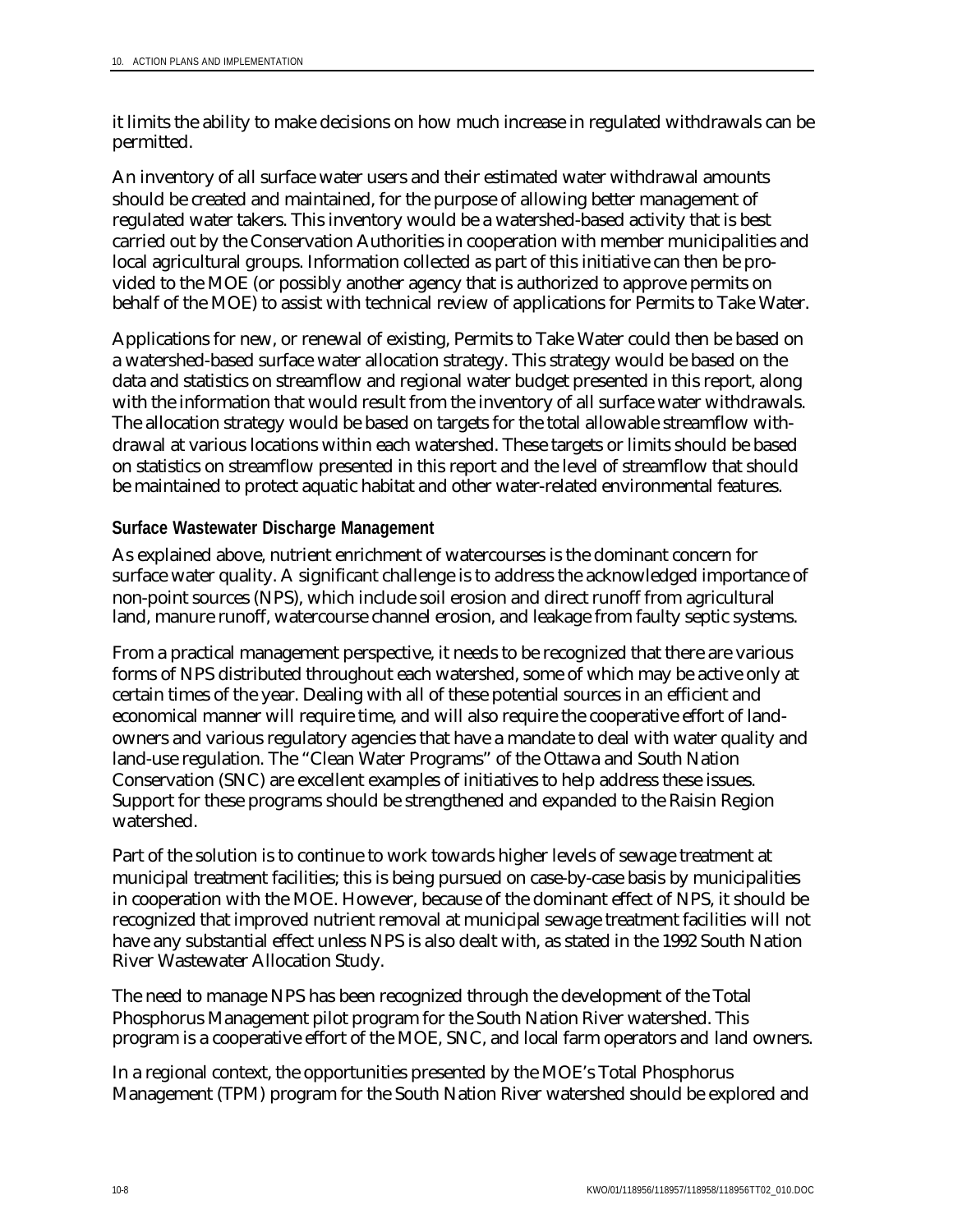monitored for application to other watersheds in the study area. When there is a recognized need to expand a municipal or industrial waste treatment system, this program allows for two options: provide higher levels of phosphorus treatment and removal or put resources toward non-point source control measures. The NPS control measures option, as a method of improving receiving stream conditions and allow for additional waste discharge from a municipal or industrial source, currently requires a number of conditions to be met. These conditions include:

- Analysis that clearly shows environmental benefit
- Assurance of investment
- A 4:1 offset ratio for phosphorus reduction such that the estimated total phosphorus load reduction caused by the NPS controls would be four times that of the proposed discharge from the regulated point source

Opportunities for a regional strategy for seasonal discharge from municipal lagoons should be examined. Currently, there are a variety of strategies exercised in the region for the seasonal (spring) discharge from municipal treatment lagoons. A program for discharge from the lagoons, coordinated on a regional basis, may provide additional stream water quality benefit. Such a program might also ease some seasonal capacity issues at municipal facilities.

There may also be additional opportunities for effluent polishing from municipal lagoons that could provide significant reductions in total phosphorus loading to receiving streams. Effluent polishing technologies such as treatment wetlands, which provide additional habitat and ecological benefit, should be examined. In addition to the conventional methods now employed across the region, other waste management technologies, such as communal wastewater treatment systems, should be examined for new developments.

The stream water quality sampling programs of the various agencies should be incorporated into a regional program to ensure that adequate data is collected over the next 20 years in the most effective and efficient manner possible.

The impact of additional development should be a component of all Official Plans in the region, both from a rural and an urban perspective. Additional development opportunities would be required to provide sufficient evidence of proper waste management to ensure that additional receiving water deterioration is not a factor.

#### **10.2.3 Water Efficiency Plan**

Typically water efficiency plans have been developed for communities served by municipal systems, and also for industries and institutions that use significant quantities of water. Given that a significant percentage of the population in Eastern Ontario (i.e. 65 percent) currently derives water supply from private individual systems, a water efficiency plan must also address this sector.

The development of water efficiency plans have often focussed on the following four areas (The Canadian Water and Wastewater Association, et al, n.d.):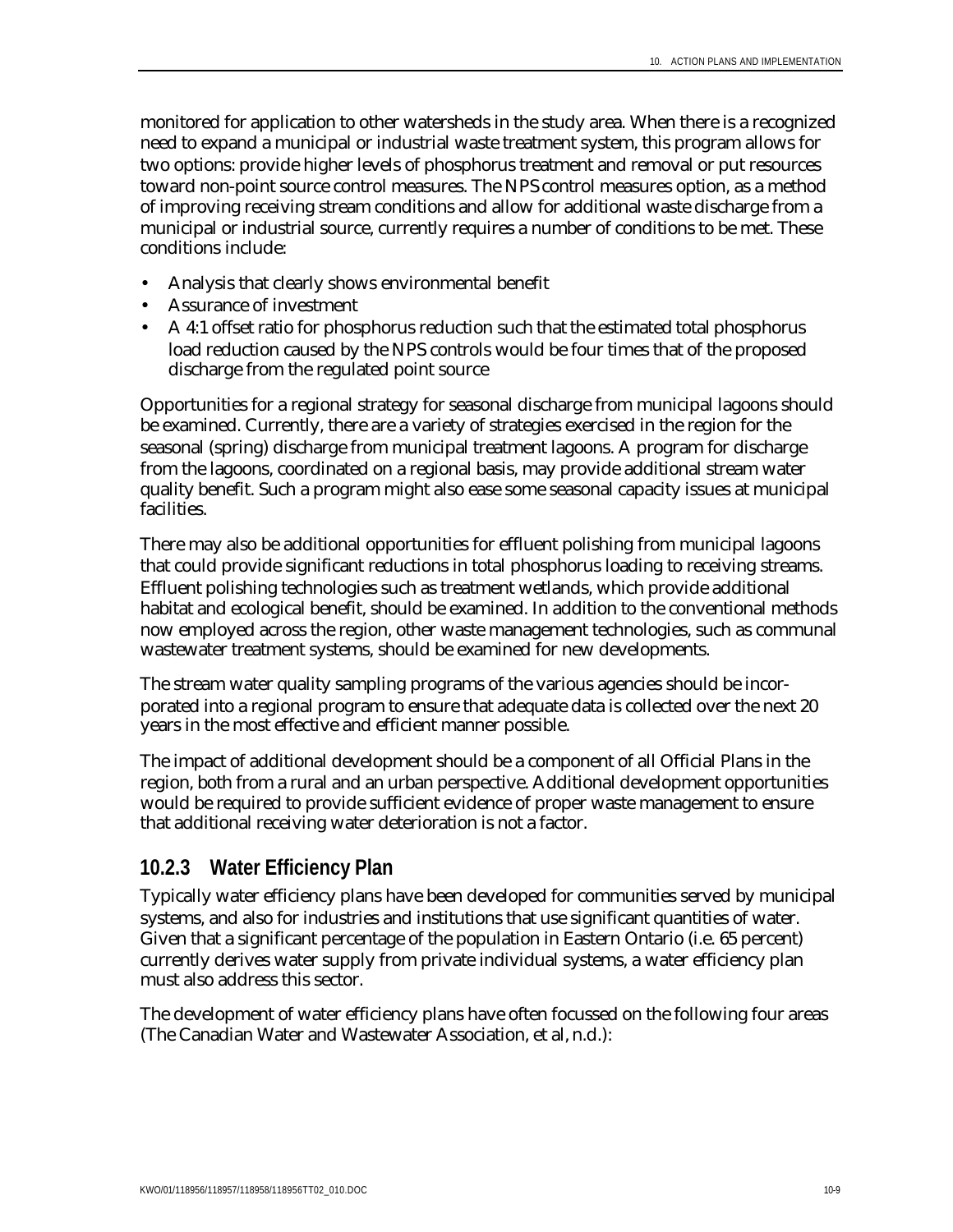- Protecting current water supply sources Preserving the water quantity and quality by taking no more than necessary and returning water in the condition that you would want to receive it
- Improving operating efficiencies Through the detection and repair of leaks in a water supply system and reducing operational costs
- Encouraging efficient and responsible water use By using less water money can be saved and, in some instances, even more can be saved by deferring or avoiding infrastructure expansion or replacement. Demand can be reduced through practical measures such as promoting water-saving fixtures, installing meters, imposing summer lawn-watering restrictions, and implementing consumption-based rate structures
- Developing public awareness By making people aware of water issues and enlisting their support and involvement, the effectiveness of water efficiency measures can be increased

The development of a water efficiency plan for all sectors of Eastern Ontario (i.e. Prescott and Russell (P&R), Stormont, Dundas and Glengarry (SD&G), and the City of Ottawa) would likely include all of these activities; however, the manner in which they are applied will vary relative to the type of water supply system (i.e. municipal vs. individual). However, regional level coordination provides some efficiencies in terms of conservation programs as well as bulk purchases of equipment (e.g. water meters, household conservation kits, or contracting of inspection and monitoring services).

A common task in each action plan is the development of a public awareness and education program. As noted above, a Public Education and Awareness Plan has been designated as one of the principal action plans of the Regional Water Resources Management Strategy for Eastern Ontario. This action plan is described in Subsection 9.2.6 below.

### **10.2.4 Wetland and Forest Preservation Plan**

Second only to agricultural land, forests and wetlands occupy slightly less than forty percent (38.8%) of land cover in the study area. Unfortunately, during this study, updated digital wetland boundary files were not yet available on a regional basis. The land cover analysis therefore includes wetland areas within the classified forest areas.

Wetlands are a key link in watershed management. Essentially, wetlands are the transition between dry land and water (streams, rivers, lakes, and coastlines). Wetlands take many forms including the familiar marshes, swamps, and bogs. In their natural state, wetlands provide habitat and food sources for hundreds of plant and animal species, and some wetlands can perform important functions in maintaining, protecting, and enhancing water quality and quantity. Not all wetlands provide all functions to the same degree. The following is a list of broad benefit opportunities that could be provided by wetlands in a watershed context.

- Improve water quality by trapping, breaking down, removing, using, or retaining nutrients, organic waste, and sediment carried to the wetland with runoff from the watershed
- Reduce severity of floods downstream by retaining water and releasing it during drier periods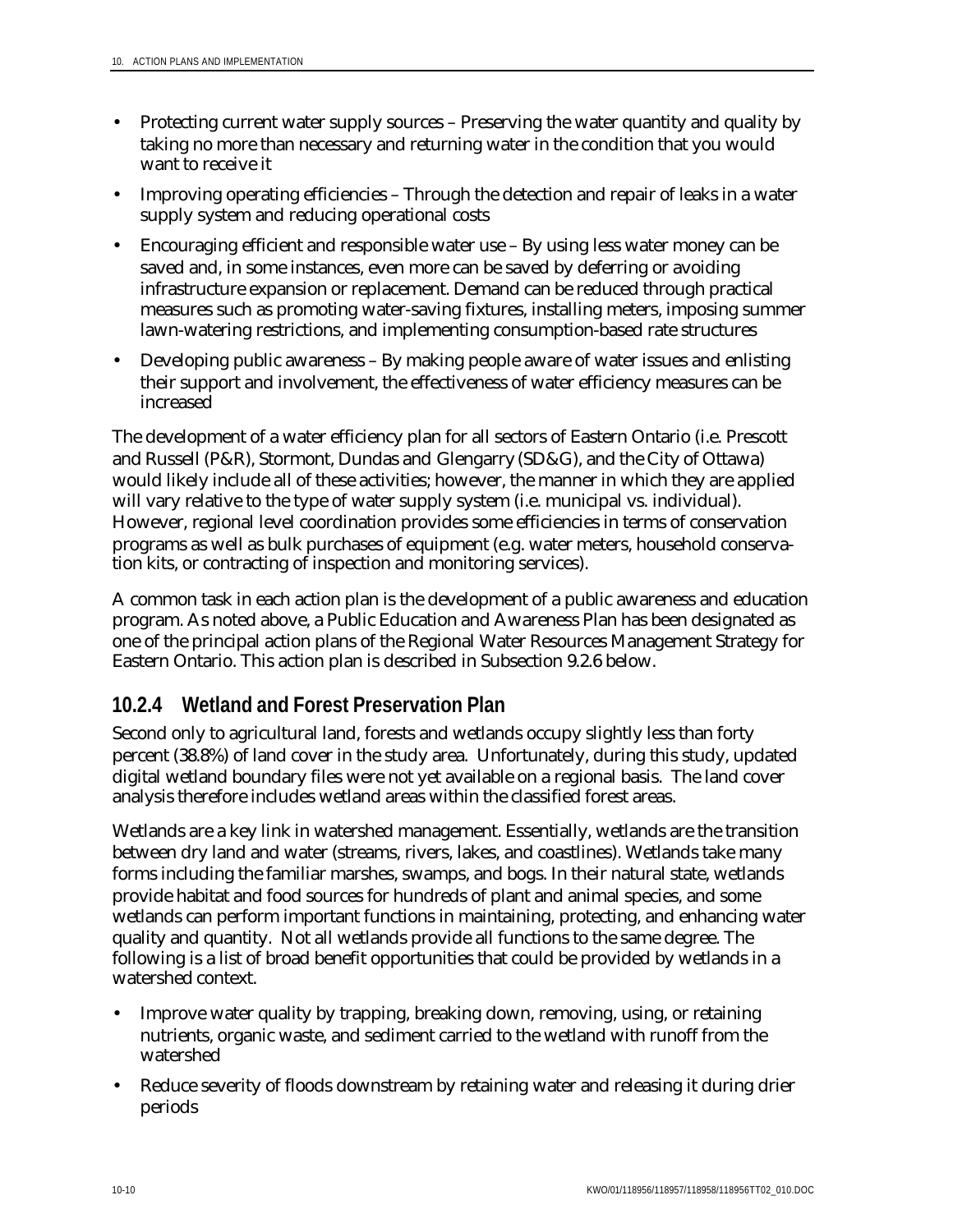- Protect stream banks and shorelines from erosion
- In some locations, contribute to groundwater recharge potentially reducing water shortages during dry spells
- Provide fish and wildlife—including numerous threatened, vulnerable or endangered species—food habitat, breeding grounds, and resting areas
- Provide food and other products for human use.
- Provide opportunities for recreation and education—bird watching, waterfowl hunting, photography, etc.

Similarly forests can have both a quantitative and qualitative effect on water resources. The amount of water interception, uptake, throughfall, and evaporation and the quality of runoff and infiltration water are all influenced by the flora, the structure of the forest stand, the soil type, and the age of trees.

Forests act as physical and biological filters for many non-point source pollutants, whereas cleared lands can, in the absence of BMPs, serve as conduits for eroding soils and contaminants that flow directly into streams and rivers, or indirectly through groundwater.

Forest removal or deforestation is associated with a decrease in transpiration, an increase in streamflow and an increase in loss of particulate material and dissolved nutrients. In a commercial setting, soil compaction can occur by logging equipment and skidding of logs. Increased soil compaction decreases the soil's ability to absorb water, thereby resulting in increased runoff rates

Downstream effects of deforestation may include eutrophication of rivers and lakes due to increased nutrient loadings. Additionally, the acidity of drainage water may increase as organic material from the previous forest floor decomposes. This potential increase in acidity may be toxic to many invertebrates and fish, and also result in a release of metals from the sediment into the open water.

Many current research studies in deforestation are examining the global climate effects, which have local environmental consequences. Deforestation leads to increases in solar radiation received at the ground surface, which may cause changes in surface temperature. These changes may have dramatic impacts on both terrestrial and aquatic species. Deforestation also affects albedo, interception by the canopy and surface roughness, as well as the radiation reaching the ground. All of these potential changes have major impacts on energy and water balances.

Forest and wetland resources are important ecosystems component affecting water resources in Eastern Ontario. Environment Canada (1988) has developed habitat rehabilitation guidelines to assist Remedial Action Plans (RAPs) to rehabilitate ecosystems at the 16 Areas of Concerns (AOCs) across the Great Lakes Basin. The guidelines provide a framework for the identification and prioritization of wetland, riparian and forest habitat, many of which are applicable to Eastern Ontario. These are summarized in Table 10.1.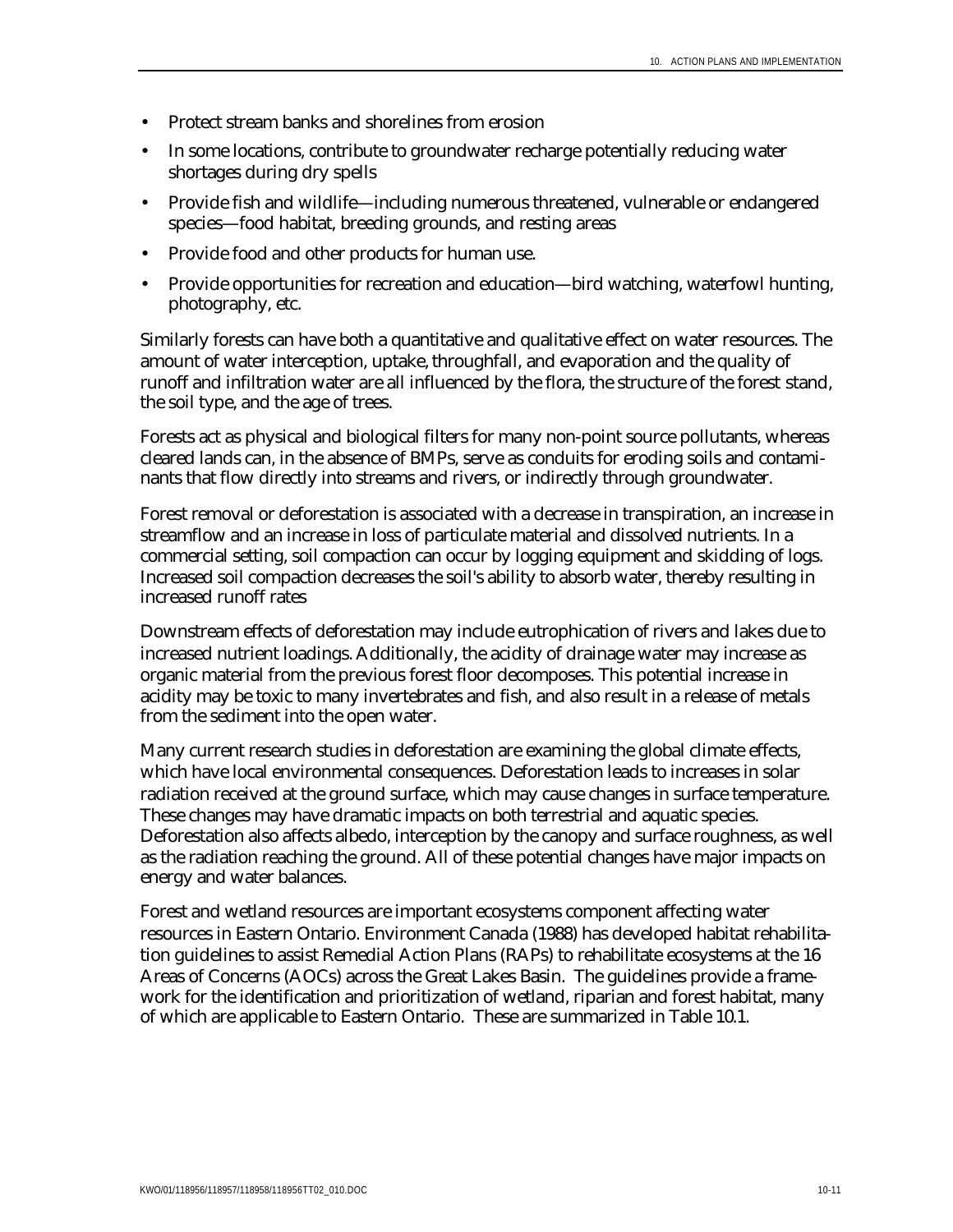#### **TABLE 10.1**

| GUIDELINES FOR MANAGEMENT OF WETLAND, RIPARIAN, AND FOREST HABITAT |  |
|--------------------------------------------------------------------|--|
|--------------------------------------------------------------------|--|

| <b>Parameter</b>                                                                 | <b>Guideline</b>                                                                                                                                                                                                                                                         |
|----------------------------------------------------------------------------------|--------------------------------------------------------------------------------------------------------------------------------------------------------------------------------------------------------------------------------------------------------------------------|
| <b>Wetland Habitat Guidelines</b>                                                |                                                                                                                                                                                                                                                                          |
| Percent Wetlands in Watershed<br>and Subwatersheds                               | Greater than 10 percent of each major watershed in wetland habitat;<br>greater than 6 percent of each subwatershed in wetland habitat                                                                                                                                    |
| Amount of Natural Vegetation<br>Adjacent to the Wetland                          | Greater than 240-m width of adjacent habitat that may be herbaceous or<br>woody vegetation                                                                                                                                                                               |
| <b>Wetland Location</b>                                                          | Headwater areas for groundwater recharge, floodplains for flood<br>attenuation, and coastal wetlands for fish production                                                                                                                                                 |
| <b>Riparian Habitat Guidelines</b>                                               |                                                                                                                                                                                                                                                                          |
| Percent of Stream Naturally<br>Vegetated                                         | 75 percemt of stream length should be naturally vegetated.                                                                                                                                                                                                               |
| Amount of Natural Vegetation<br>Adjacent to Streams                              | Streams should have a 30 m wide naturally vegetated buffer on both<br>sides.                                                                                                                                                                                             |
| <b>Total Suspended Sediments</b>                                                 | Suspended Sediment concentrations should remain below 25 mg/l for the<br>majority of the year.                                                                                                                                                                           |
| Percent of an Urbanized<br>Watershed that is Impervious                          | Less than 15 percent imperviousness in an urbanized watershed should<br>maintain stream water quality and quantity, and leave biodiversity<br>relatively unimpaired.                                                                                                     |
| <b>Fish Communities</b>                                                          | Targets are set based on knowledge of underlying characteristics of<br>watershed (drainage area, surficial geology, flow regime), historically and<br>currently occurring fish communities, and factors presently impacting the<br>system and their relative magnitudes. |
| <b>Forest Habitat Guidelines</b>                                                 |                                                                                                                                                                                                                                                                          |
| <b>Percent Forest Cover</b>                                                      | 30 percent of watershed should be in forest cover.                                                                                                                                                                                                                       |
| Size of Largest Forest Patch                                                     | At least one 200 ha forest patch that is a minimum 500 m wide                                                                                                                                                                                                            |
| Percent of Watershed that is<br>Forest Cover 100 m and 200 m<br>from Forest Edge | Greater than 10 percent forest cover 100 m from edge; greater than 5<br>percent forest cover 200 m from edge                                                                                                                                                             |
| Forest Shape and Proximity to<br>other Forested Patches                          | Forest patches should be circular or square in shape and in close<br>proximity (i.e., 2 km) to adjacent patches.                                                                                                                                                         |
| Fragmented Landscapes and the<br><b>Role of Corridors</b>                        | Corridors designed to facilitate species movement should be a minimum<br>of 100 m wide and corridors designed for specialist species should be a<br>minimum of 500 m wide.                                                                                               |
| <b>Forest Quality - Species</b><br><b>Composition and Age Structure</b>          | Watershed forest cover should be representative of the full diversity of<br>species composition and age structure found in that ecoregion.                                                                                                                               |

Source: Modified from Environment Canada 1988

These guidelines are not targets, but provide for the ecological needs of fish and wildlife species in the three habitat types. They also provide a baseline against which the status of these resources can be evaluated on a watershed and a regional basis. They can also be used to guide the implementation of the recommendations of this report by being translated as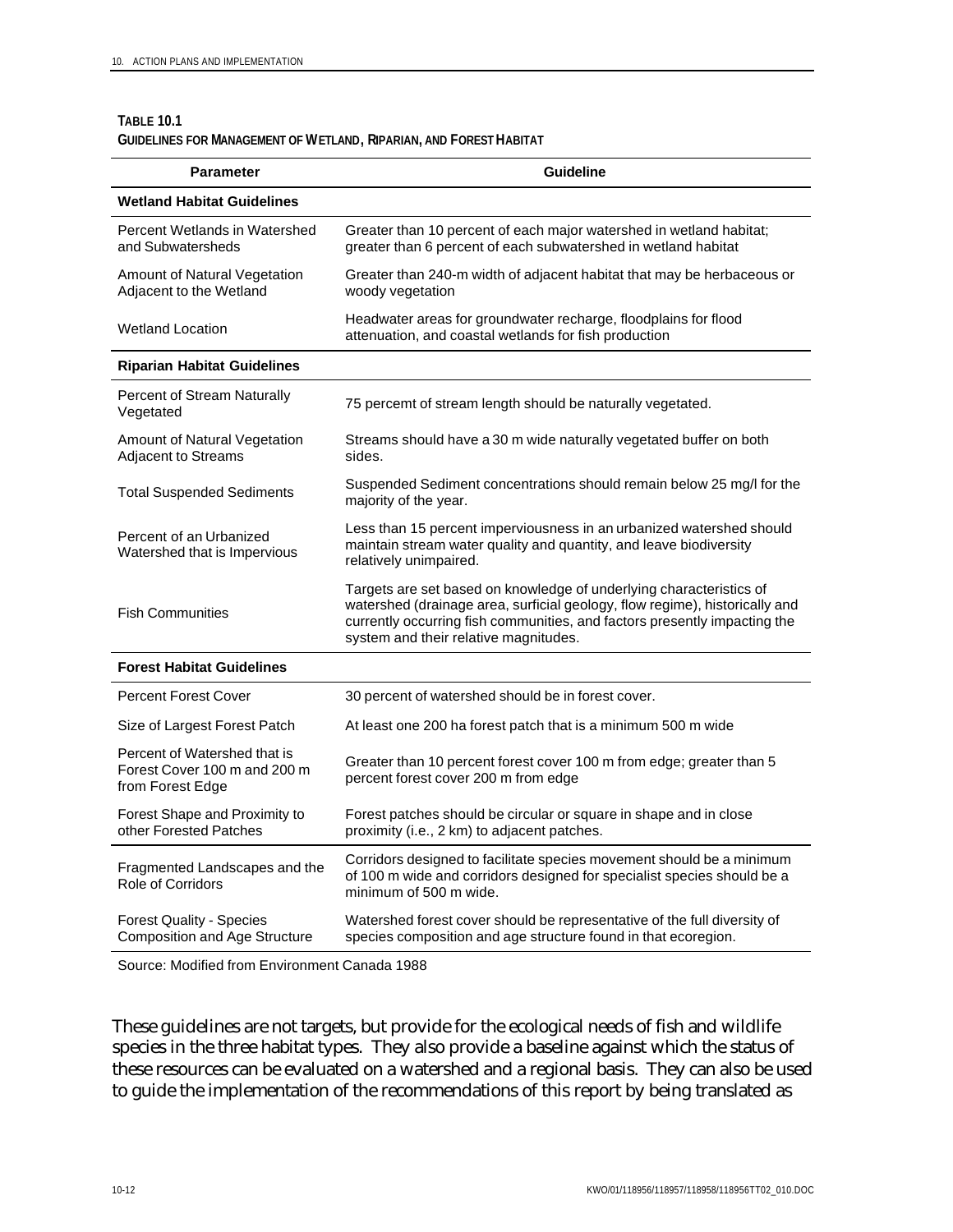natural environment objectives for planning policy and implementation documents (e.g. Official Plans, Master Plans, subwatershed management plans, zoning by-laws, site plan control, impact assessments, etc.).

Programs managed by MNR and Conservation Authorities (CA's) need to continue and be more proactive, visible, and have the support and involvement of the public.

### **10.2.5 Information Management and Distribution Plan**

A data management strategy is being developed by Agriculture and Agri-Food Canada (AAFC) in conjunction with the project partners (i.e. P&R, SD&G, and the City of Ottawa ). This includes the development of a system that will make many of the EWORMS results available to the public over the Internet.

### **10.2.6 Public Education and Awareness Plan**

As noted previously, a public consultation plan was developed for the EOWRMS. It included the following activities:

- Newsletters
- Water Resources Survey
- Open Houses and Public Meetings
- Focus Group Sessions
- Organization Meetings
- Advertising (newspapers)
- Communication Reports

Each of these activities was successful insofar as they each provided information to the public regarding the study. The water resources survey, the focus group sessions, and the organization meeting were each successful in terms of receiving input from members of the public. The open houses and public meetings were not well attended and it is therefore recommended that this method of consultation be abandoned in favour of other methods of distributing information to the public-at-large.

Based on the responses received from the public during the EOWRMS, an initial step in developing a public education and awareness plan could be the distribution of a list of where to obtain information. This can be distributed in a variety of ways such as a bulletin from the local municipality included with a tax bill, a bulk mailing, through libraries, schools and organizations, or a web site.

## **10.3 Implementation**

### **10.3.1 Federal Government**

Departments of the federal government, such as Environment Canada and AAFC, have various responsibilities related to water; these include research, data collection and distribution, and enforcement of related Canadian laws.

Environment Canada's mandate is to preserve and enhance the quality of the natural environment, including water, air and soil quality; conserve Canada's renewable resources, including migratory birds and other non-domestic flora and fauna; conserve and protect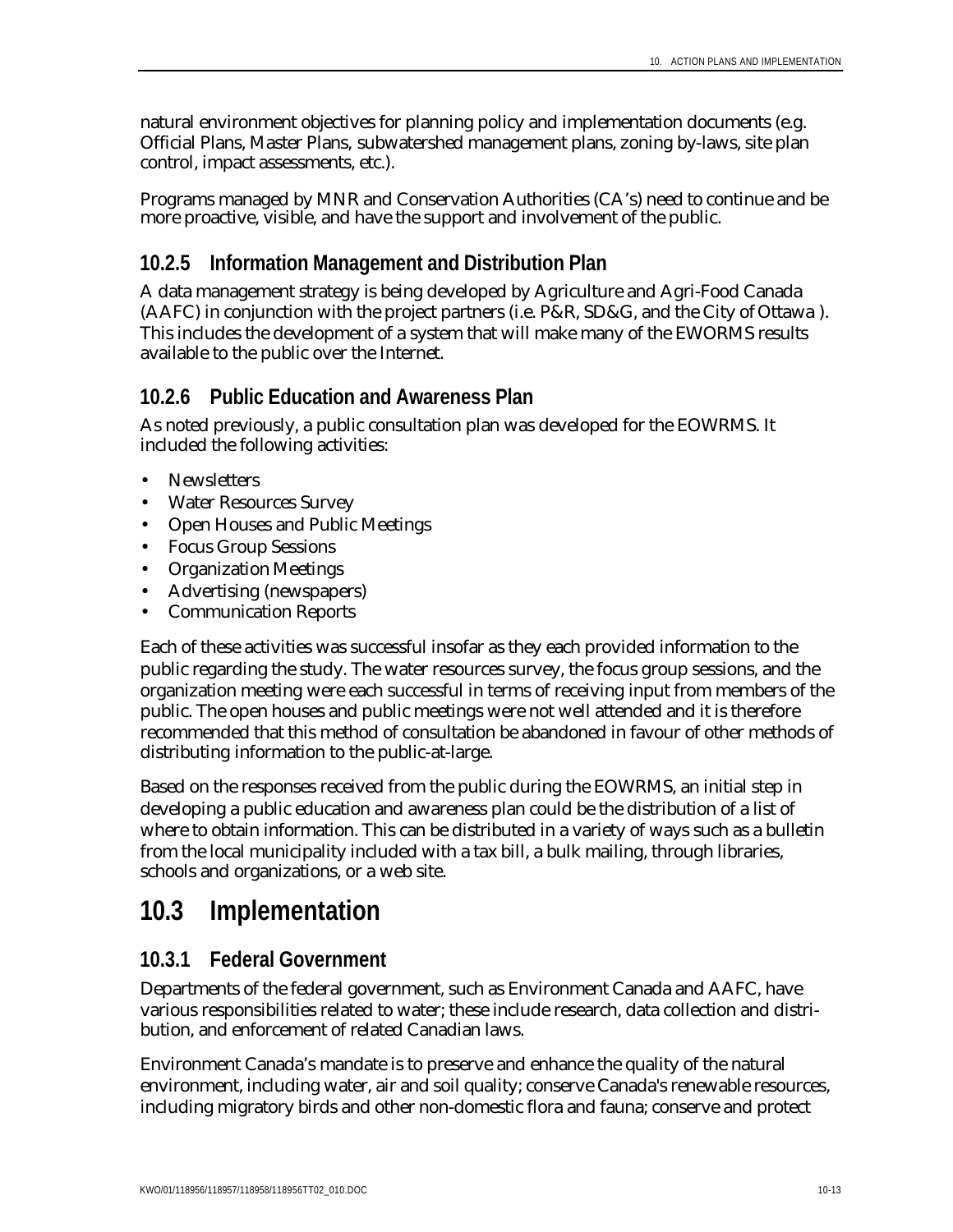Canada's water resources; carry out meteorology; enforce the rules made by the Canada – United States International Joint Commission (IJC) relating to boundary waters; and coordinate environmental policies and programs for the federal government (Department of Environment Act). Environment Canada's mission is to make sustainable development a reality in Canada by helping Canadians live and prosper in an environment that needs to be respected, protected and conserved.

Examples of Environment Canada's role in environmental issues is as follows (source: Environment Canada Web site):

- Making more than 20,000 inspections and nearly 600 prosecutions for offenses against Canada's environmental laws over five years (see the Environmental Law Enforcement Web site)
- Assessing and controlling the most dangerous chemicals among the 23,000 or so in use in Canada (see the Commercial Chemicals Web site)
- Providing expert scientific advice and environmental impact assessments in over 1,000 significant spill incidents
- Implementing or supporting 350 environmental technology advancement projects in Canada and abroad
- Funding of over 190 community action projects in support of cleaner air and water, and the reduction of emissions linked to climate change (see the EcoAction 2000 Web site)

Environment Canada must therefore be considered as a important partner in the implementation of the study recommendations and the water resources management action plans.

As stated previously, AAFC has been a key participant during the completion of the EOWRMS. Staff have provided leadership and technical skills related to compilation and evaluation of a variety of data, but of particular relevance agriculture data. Ongoing active participation by AAFC will be critical in the implementation of the study recommendations and the water resources management action plans.

### **10.3.2 Provincial Government**

As stated previously, in Ontario, the principal mandate to deal with water issues rests with the provincial government. Notwithstanding, no single agency, policy or ministry has a complete oversight, coordination, or management role for water. Different ministries and provincial bodies have authority for different aspects of water, including MOE; OMAFRA; MMAH; MNR; Conservation Authorities; and the Ontario Clean Water Agency.

This situation is illustrated with the example of water quality. Within the context of water quality there are at least four different policy frameworks that relate to its management. These frameworks depend on the source of the pollution and more specifically how and where it is being discharged (McCulloch and Muldoon, 1999). One framework governs direct discharges into Ontario's water (e.g. direct discharges into lakes, and streams). Another framework covers discharges into sewers and sewage treatment facilities. Groundwater management is covered under a separate framework. Fourthly, is a framework dealing with drinking water (currently under review).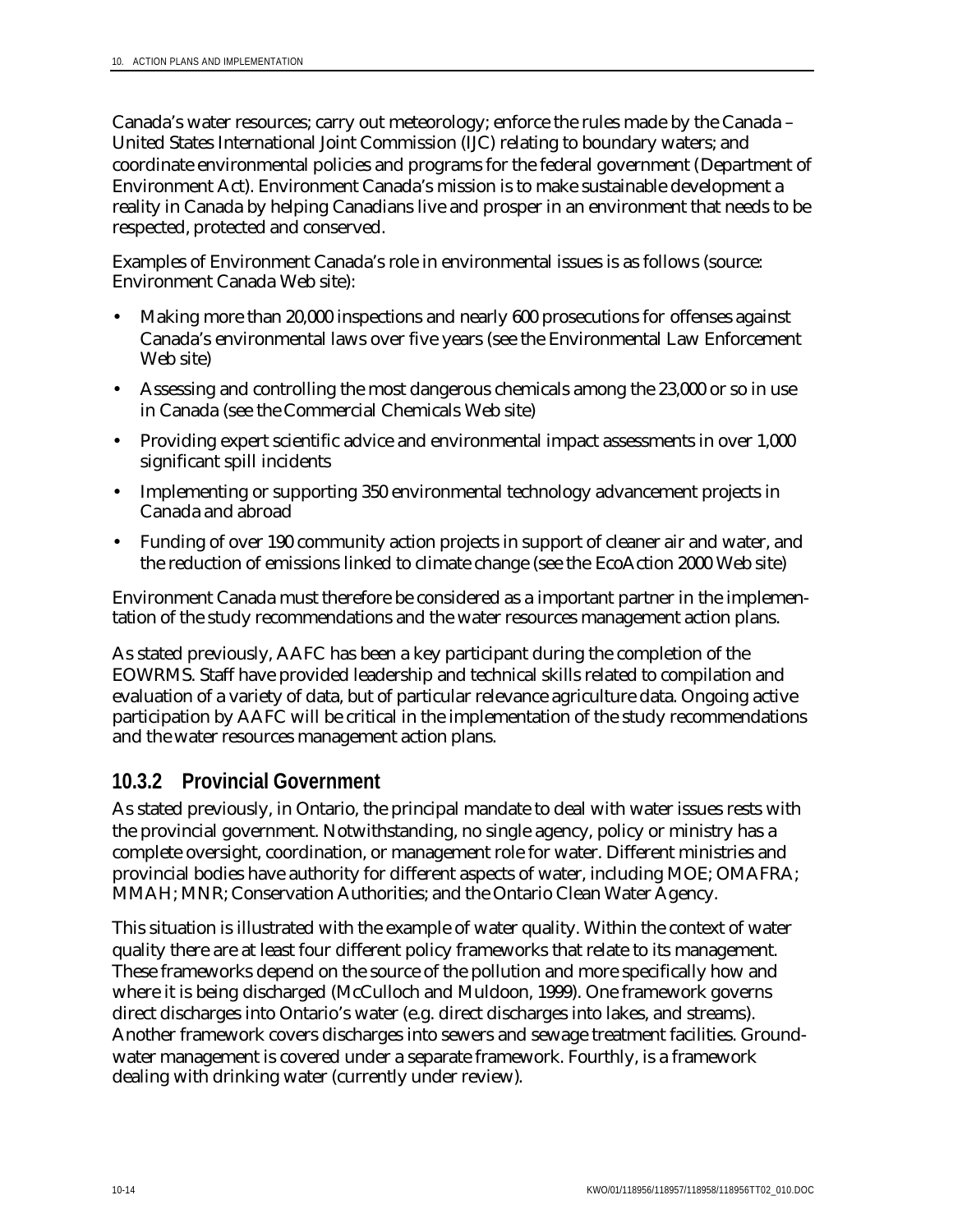In the last number of years, municipalities have been required to assume greater responsibilities including some aspect of water resources management; most notably water and sewage infrastructure, including onsite septic systems. This change in emphasis has been largely precipitated by trends within the political agenda of the province including deregulation, government downsizing, and downloading (McCulloch and Muldoon, 1999).

### **10.3.3 Municipal Land Use Planning**

Land use planning documents have been in place in the study area for many years. More recently, however, the United Counties of P&R have adopted a County level Official Plan, which has been approved with some exceptions. The United Counties of SD&G have initiated the preparation of a County level Official Plan while the City of Ottawa has an approved Official Plan in place.

#### **United Counties of Prescott and Russell**

This County covers an area in excess of 2 000 km2 and lies between the Ottawa River on the north side, the City of Ottawa on the west side and the United Counties of SD&G on the south side. The landscapes and settlement patterns are varied. The County is characterized by extensive areas of productive agriculture, mineral aggregates as well as large expanses of wooded areas and significant natural heritage features such as the Alfred Bog. The settlement area is predominantly rural with a scattering of small but vital urban communities (e.g. Hawkesbury, L'Orignal, Vankleek Hill, Casselman, Rockland, Embrun, Limoge, and Russell).

The new Official Plan has several themes, of which the stewardship of renewable and nonrenewable resources is key. The intent is to protect prime agricultural lands for foodland production, provincially significant wetlands and woodlands for their ecological benefits and to guide the extraction of mineral aggregates. Planned water and sewer infrastructure will be the basis for directing and strengthening the growth of the villages and hamlets in the County. The distribution of growth is projected on the basis of a 60-30-10 ratio urbanrural-agricultural. This will accommodate a projected population increase from an estimated 81,541 in 2001 to up to 138,566 over the life of the plan (2019). The plan recognizes that "the groundwater resource is crucial" and that there is a significant dependence on this as the source of domestic water supply. The plan sets out a framework for protecting groundwater based on developing a water resources database and the identification of "sensitive groundwater recharge areas, sensitive hydrogeological areas and areas with known groundwater quality and quantity constraints". The plan also recognizes the need for an education program "aimed at reducing groundwater consumption and pollution".

Approved in December 1999 , the plan has had regard for the Provincial Policy Statement (1996). The intent of the new plan is to replace existing lower tier plans with the exception of larger urban communities, which will be covered by secondary plans.

#### **United Counties of Stormont, Dundas and Glengarry**

This County initiated the preparation of a new County level Official Plan in December 1999. Currently, Official Plan coverage exists at the lower tier level. The vintage of existing Official Plans varies, with the Township of North Glengarry being the most recent.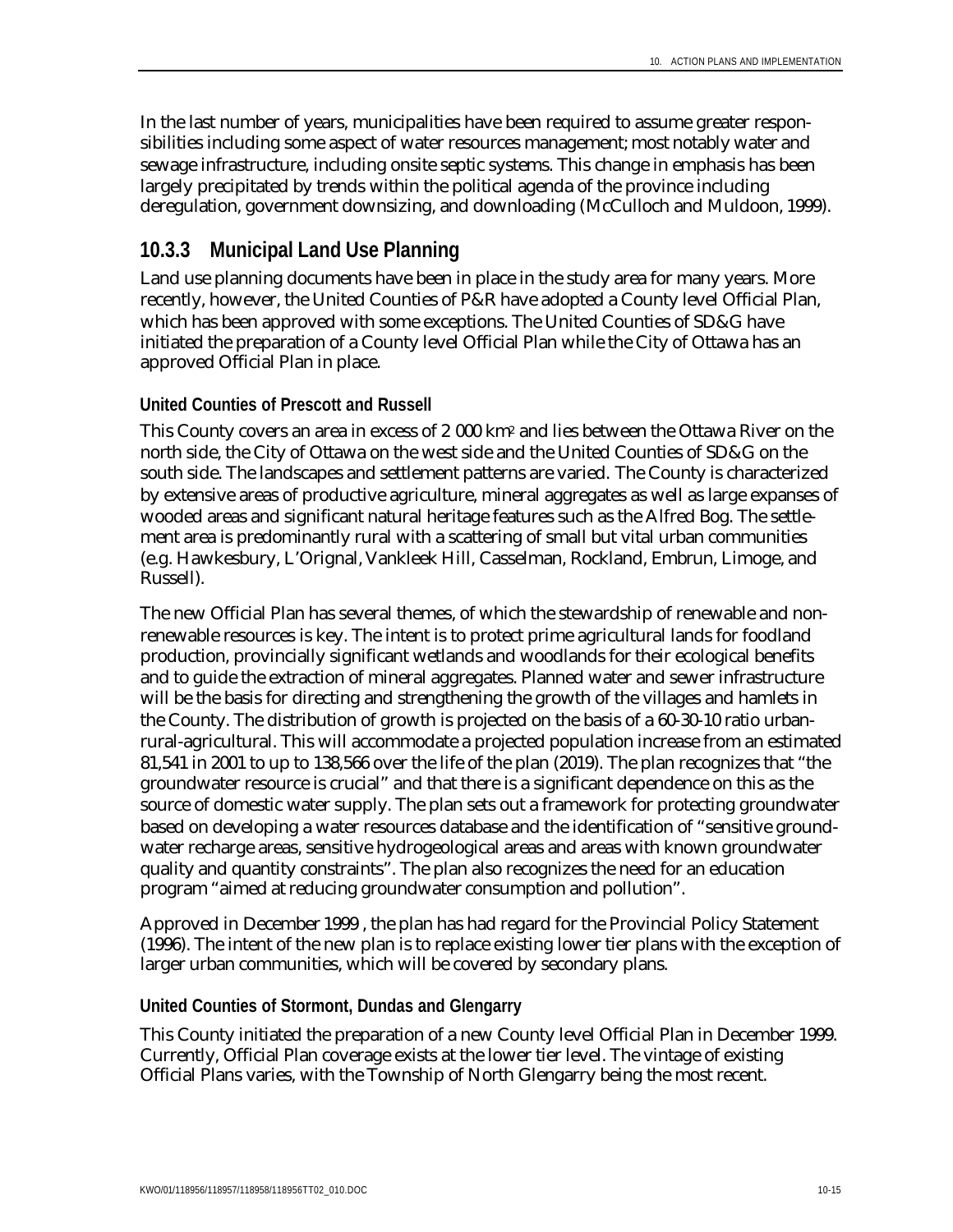The County is strategically located on the Highway 401 corridor, being adjacent to the United States and within commuting distance of Montreal. The County has a diverse character dominated by its rural setting and settled with a number of small urban centres (e.g. Morrisburg, Iroguois, Ingleside, Long Sault, Chesterville, Winchester, Alexandria, Finch, Lancaster, Maxville, and Moose Creek) The planning area is also endowed with a rich resource base. Agricultural activities are a major resource activity as in the extraction of mineral aggregates and commercial forestry. There are also significant natural heritage features including the Newington Bog, Winchester Bog, Moose Creek Bog, Cooper's Marsh, Loch Gary Marsh, and the Upper Canada Bird Sanctuary .

Issue papers have been completed for population, growth and settlement, and municipal infrastructure. The population scenarios that have been developed include a "diversification" scenario. Based on diversification of the economic base, this scenario targets an increase of 12,897 over a 20-year planning period (2001–2021). The distribution of the settlement pattern will be directed primarily to communities with urban services and secondarily to rural areas. A primary objective of existing Official Plans, as is expected to be an objective for the new County Plan, is to manage the natural resource base and to permit development that does not conflict with this objective. Infrastructure improvements are required to sustain existing development in the County as well as to provide for new development over the next 20 years.

#### **City of Ottawa**

Planning document coverage within the City of Ottawa (restructured as one City municipality, January 1, 2001) includes a regional Official Plan as well as lower tier Official Plans. The Official Plan was approved in April 1999 and coverage includes the rural areas of Cumberland, Osgoode, and Gloucester within the South Nation River basin. The plan's goals and principles include safeguarding the natural environment, conserving agricultural and mineral resources, and providing infrastructure effectively and affordably, amongst others. Detailed policies are set out for servicing infrastructure for the villages that dot the landscape in the east (e.g. Marionville and Carlsbad Springs) to provide for sustainable potable water supply in other areas based on private systems.

The Official Plan does not provide a dedicated policy for groundwater or surface water management. It does provide for the management of water resources in Section 5.2 and commits the region to undertake a major aquifer management study. The intent of the plan is to ensure that development in general can be properly serviced and that due regard is given to protecting the environment. The plan sets out a strategy for growth and settlement that echoes the Provincial Policy Statement by directing settlement first and foremost to urban communities and secondarily to rural areas. This strategy complements the plan's intent to conserve and manage the natural resource base.

Given the backdrop described above, there are a number of tools immediately available to municipalities to assist in water resource management. Some of these are summarized in Table 9.2.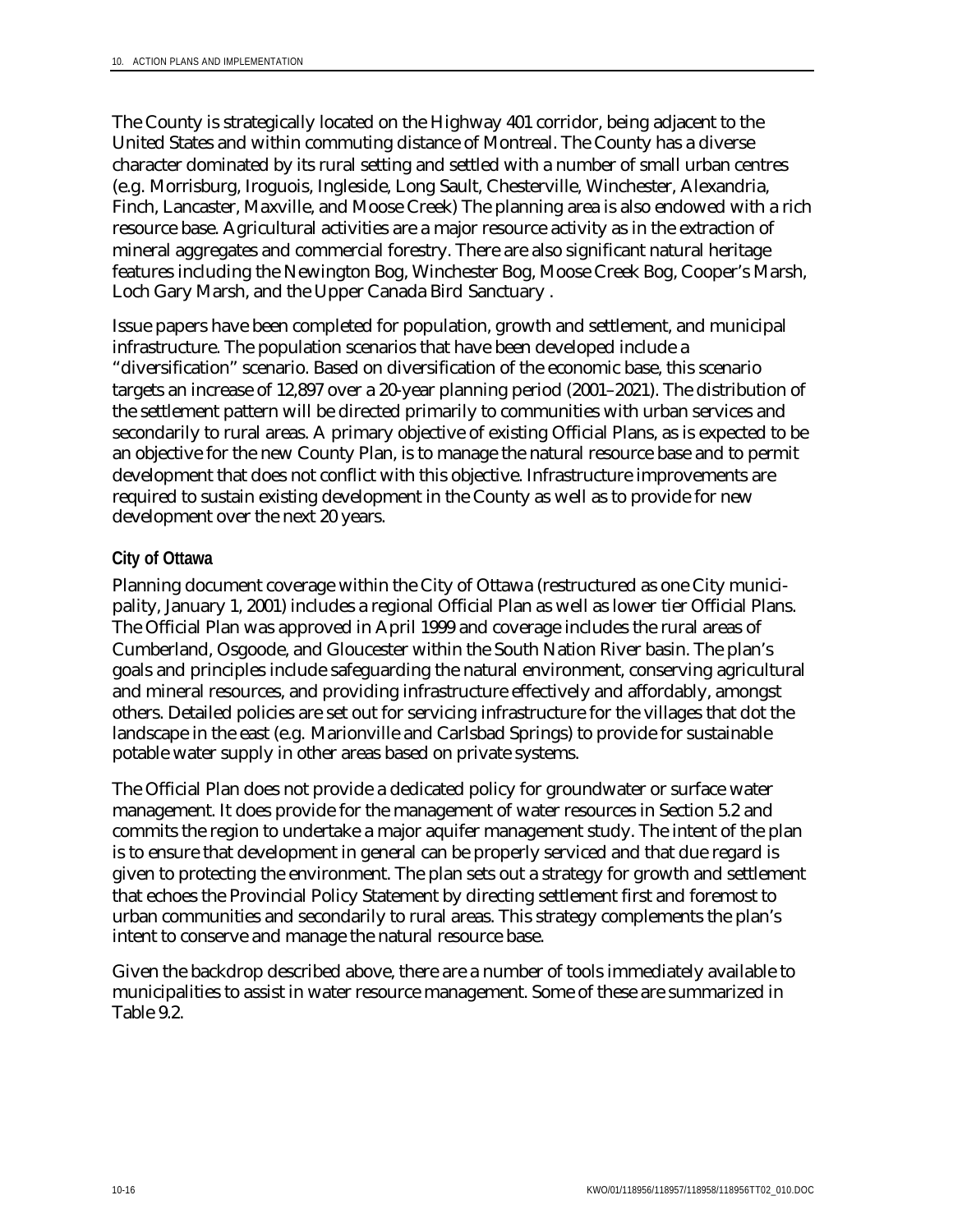#### **TABLE 10.2**

#### **PRINCIPAL MUNICIPAL PLANNING TOOLS FOR WATER RESOURCES MANAGEMENT**

#### **Information and Monitoring**

- Water resources characterization
- Assessing and monitoring water resource conditions and land use activities
- Integrating, managing, and updating information for decision making

#### **Source Controls**

- Septic Systems: Building Code Act
- Sewer Use By-laws
- Water Use By-laws
- Delegated Approval/Inspection/Abatement Functions

#### **Land Use Planning**

- Official Plan policies for protecting and designating source areas, servicing policies, performance standards, stormwater management, etc.
- Zoning by-laws for prohibiting land uses and buildings or structures on land that is a sensitive groundwater recharge area, a headwater area, or on land that contains a sensitive aquifer.
- Alternative development standards encouraging preventative site planning measures (e.g. clearing and grading, impervious surface area, stormwater and wastewater management)

#### **Private Land Stewardship**

- Conservative easements to limit or preclude uses or activities that might jeopardize identified groundwater objectives
- Incentive programs for best management practices and private land stewardship
- Public recognition programs for voluntary land stewardship to protect source areas

#### **Pollution Prevention Planning**

- Public education and outreach related to use and disposal of hazardous material, water conservation, stewardship activities
- Voluntary pollution prevention planning to reduce or eliminate the use, generation and release of targeted hazardous substances and wastes (e.g. house and garden chemicals)
- Reporting environmental performance in accordance with standards for environmental conduct and responsibility

Modified from Neufeld, 1998

#### **Program for Implementation**

Implementation of the recommendations of this report will be carried out in a variety of ways. In some respects, implementation is already underway through the initiatives of the City of Ottawa, designed to better maintain their wells and septic tanks and through land use planning activities of the United Counties of SD&G. This, however, is only a start. The program for implementation needs a concerted effort by government, rural and other types of organizations, and the public alike in developing and using the tools to use water resources more wisely.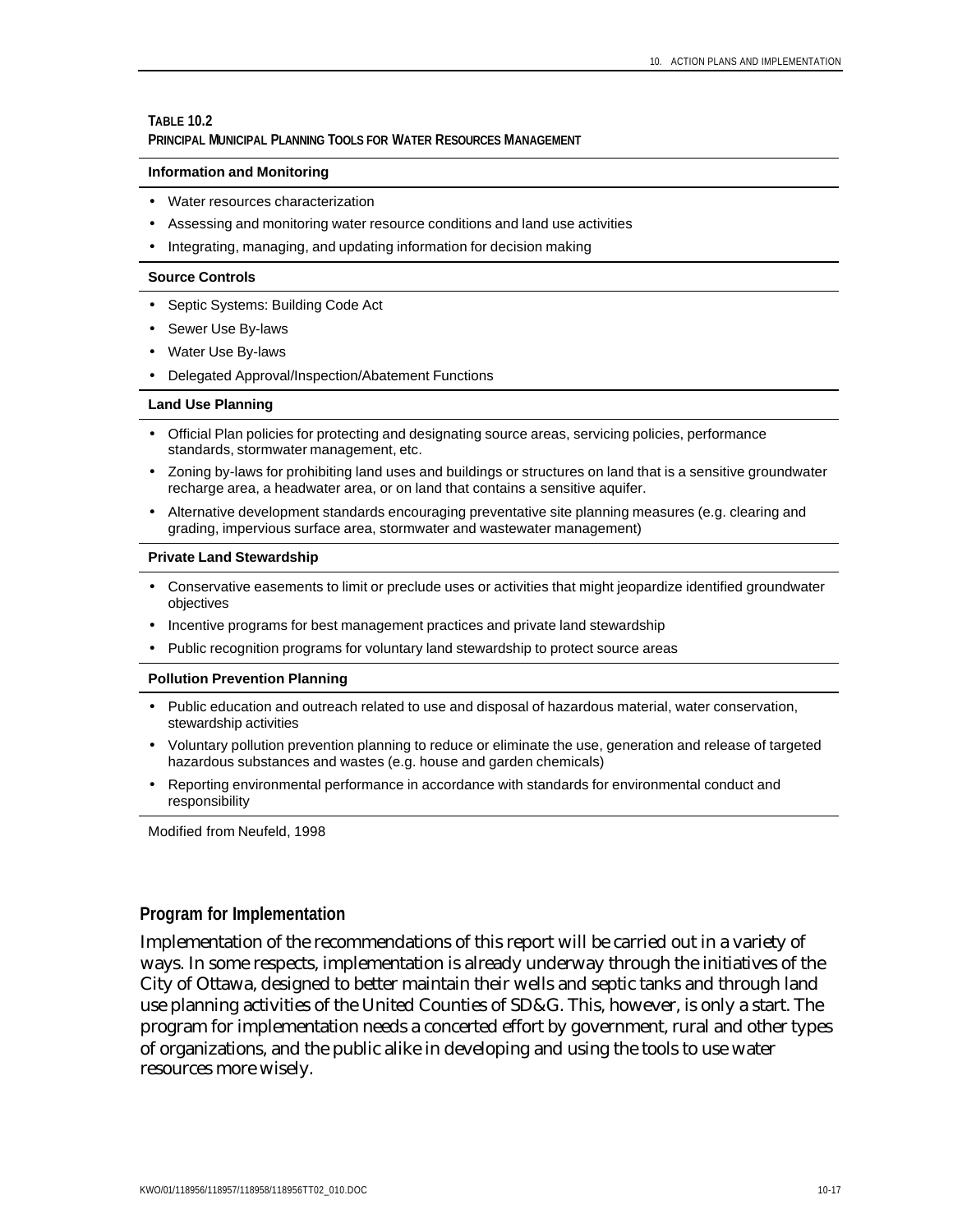The following summarizes a proposed program for implementation of the study recommendations and action plans:

- 1. *Adoption of the report*: This signifies both an acknowledgement as well as a commitment towards water resources management by community leaders. It may be advisable to seek the tacit approval or acceptance of the report by other key stakeholders (i.e. conservation agencies, area municipalities, provincial ministries).
- 2. *Who does what:* The various project partners have taken an active role in directing this study. The on-going support of these individuals and organizations will be critical to the successful implementation of the study recommendations and action plans. Therefore, an initial implementation committee should be formed under the continued direction of the project partners. Such a committee would then be responsible for identifying and recommending how the Regional Water Resources Management Strategy should be implemented, particularly what agency or organization should assume a leadership role in this long-term activity.
- 3. *Prioritization*: Once a leadership role is assigned to an agency or organization, the activities of implementation should be prioritized in greater detail than is described in this report (i.e. determine which should be carried out immediately or in the short-term and which may be left until later). Invariably, there will be certain activities that will be carried out in parallel. Priorities will emerge and change as funding opportunities and strategic partnerships are explored and developed.
- 4. *Scheduling and Resources*: Effective implementation implies the commitment of resources and establishing a timetable or schedule to carry out activities. The lead agency/organization would be responsible for developing a timetable and assembling the resources for implementation. The shared resources of the project partners could augment the technical capabilities of the lead agency.
- 5. *Monitoring and Review*: The lead agency/organization should monitor the progress of implementation and review the results. This may lead to adjustments in the timing or measures being undertaken. An implementation committee may choose to meet at regular intervals (e.g. quarterly) to monitor progress. A review may be an annual activity by the project partners.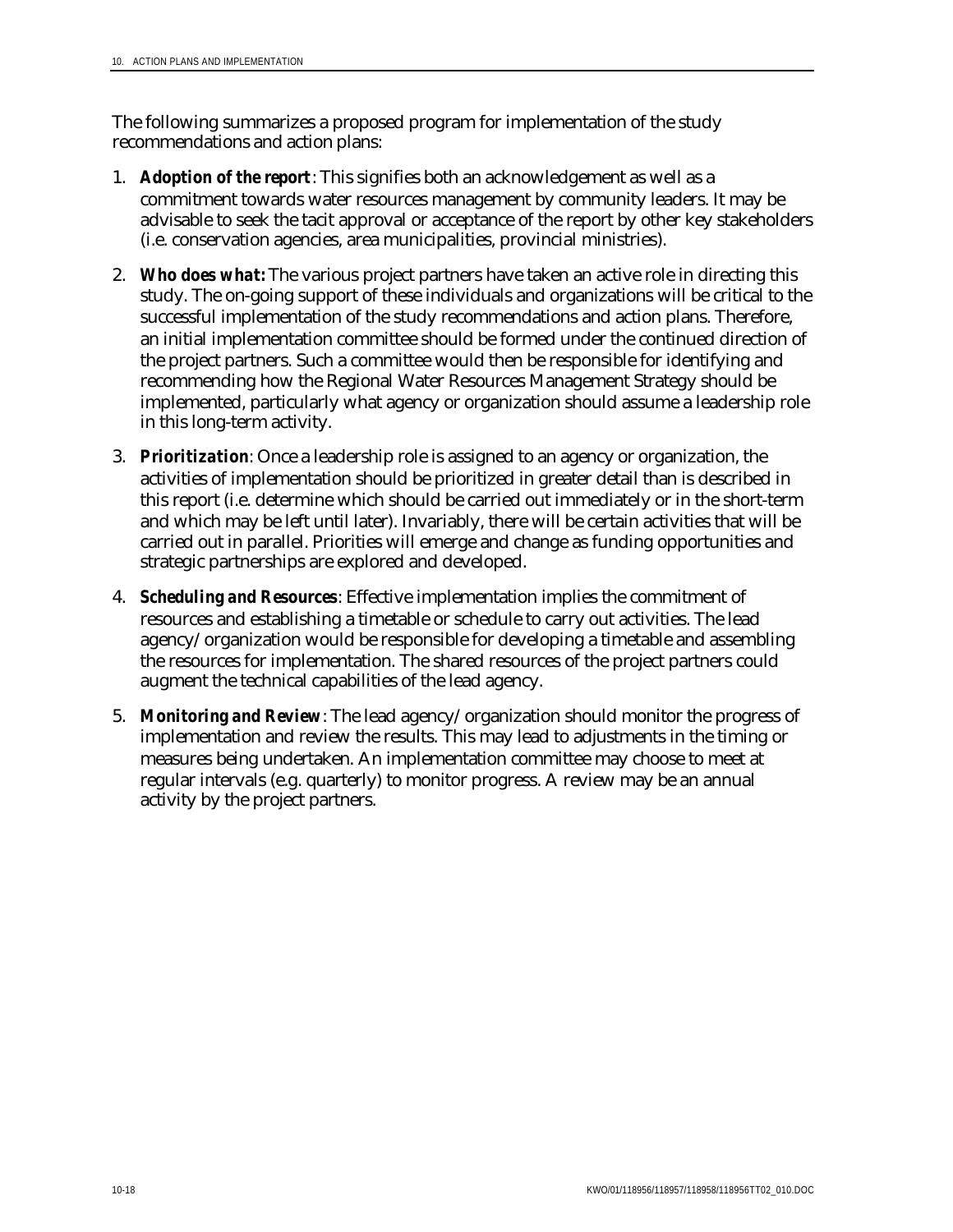# **11. Recommendations**

The recommendations from each of the sections on key study areas are provided in this section.

## **11.1 Regional Water Budget**

While it is recognized that most elements of a regional water strategy involve more specific and detailed analysis, it is recommended that the regional water budget be used to:

- 1. Target areas within the Eastern Ontario Water Resources Management Study (EOWRMS) region where additional care in development planning is needed and also where additional data collection and information may be required to support development. For example, the areas that show larger contributions to groundwater should have land use policies that protect groundwater quality, while areas where contribution is primarily to surface water would benefit from programs that protect streambanks and buffer surface water from adjacent land uses.
- 2. Evaluate the kinds of programs, actions and costs that will best achieve the objectives of quantity and quality for water resources and identify who will benefit from improvements in the water resources. There will be cases where the major costs occur in one sector of society while the major benefits will accrue to another; for example, improving agricultural practices to maintain surface water quality by taking land out of production for stream buffers would prolong the functional life of a municipal water treatment facility. Planning activities, such as the Rural Water Quality Program in the Regional Municipality of Waterloo, provide examples of how the benefits and costs of maintaining the water resource can be equitably shared across all sectors of society.
- 3. Provide a context for analysis for more localized municipalities and areas by providing an estimate of surface and groundwater resources and showing how they depend on 'upstream' communities and can impact on 'downstream' communities. The analysis is most relevant at a broad regional level; on more localized scales, the approximations used in the model may cause serious deviations from the actual situation.
- 4. Show the limitations for resource development based on the limited groundwater resources in the area by highlighting the limited areas of significant recharge and how these and the underlying aquifers are shared between communities.
- 5. Indicate the potential to increase development based on increased management of the water resources to achieve better consistency of flow throughout the year. (Please see Section 4 for more detailed discussion.)

In addition to these recommendations designed to guide sustainable development, the regional water budget study showed a large variability between modelled and measured annual water quantities. This variability suggests that the components of the hydrologic cycle are not well quantified and that: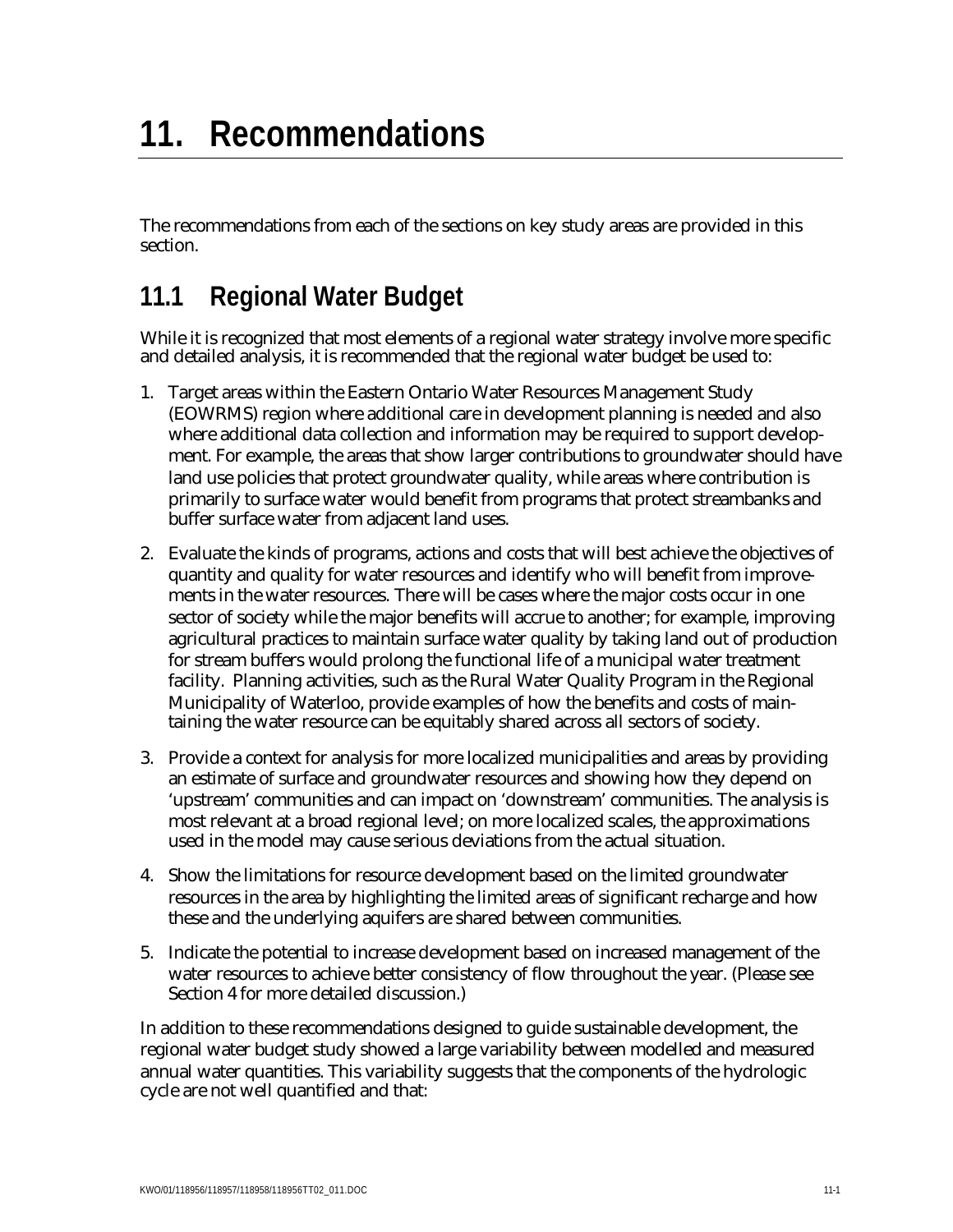- 1. Additional care and effort should be devoted to gathering complete data on surface and groundwater quantities across the region.
- 2. Individual development proposals should be analyzed in greater detail at a more localized scale to provide a better model for the water budget as a tool to confirm the feasibility and desirability of the proposed development.
- 3. The current regional water budget can and should be used to target areas within the region which are important to surface and groundwater resources and that these areas should be analyzed in greater detail to ensure the reliability and sustainability of the water resource.

## **11.2 Surface Water**

### **11.2.1 Protection of Streamflow Sources**

An important management objective is the protection of sources of streamflow, particularly those that sustain streamflow during dry periods. It is recommended that land-use planning policies and regulations be put in place to protect identified sources of stream baseflow. This could include protection of specific areas where groundwater discharge is occurring, possibly including wetland areas that are known to be supplied by groundwater upwelling. Protection of such discharge areas or zones should be considered as part of an overall strategy to protect groundwater resources in a way that protects the annual amount of water recharge to groundwater aquifers.

Identification and mapping of groundwater discharge zones and other sources of stream baseflow is needed to assist with long-term protection of streamflow sources through land development planning and land-use regulation. It is recommended that the location of these sources of streamflow be identified through a watercourse baseflow source investigation. Such an investigation would involve a program of systematic measurement of baseflow at a number of locations within each subwatershed, to determine where flow is originating in dry-weather periods. The program should consist of spot measurements of volumetric streamflow rate during dry periods in the summer. The program should be structured such that investigations proceed in an upstream direction along the major watercourses and then upstream along various tributaries. The initial program could consist of baseflow measurements at all roadway crossings. The program might need to extend over a number of weeks or months depending on resources available. As the flow readings are made, they must be recorded in a consistent format and collated in a central data record. Once sufficient readings are made, data can be mapped. When observed baseflow rates are considered, along with information on estimated upstream surface drainage area, flow sources and probable groundwater discharge locations should reveal themselves. Additional flow measurements would then be required to home in on discharge zones.

Section 5 of this report provides information on the groundwater conditions across the study area, including generalized mapping of probable groundwater discharge zones, as determined through the water budget analyses carried out during this project. This information can be used to help guide the flow measurement program.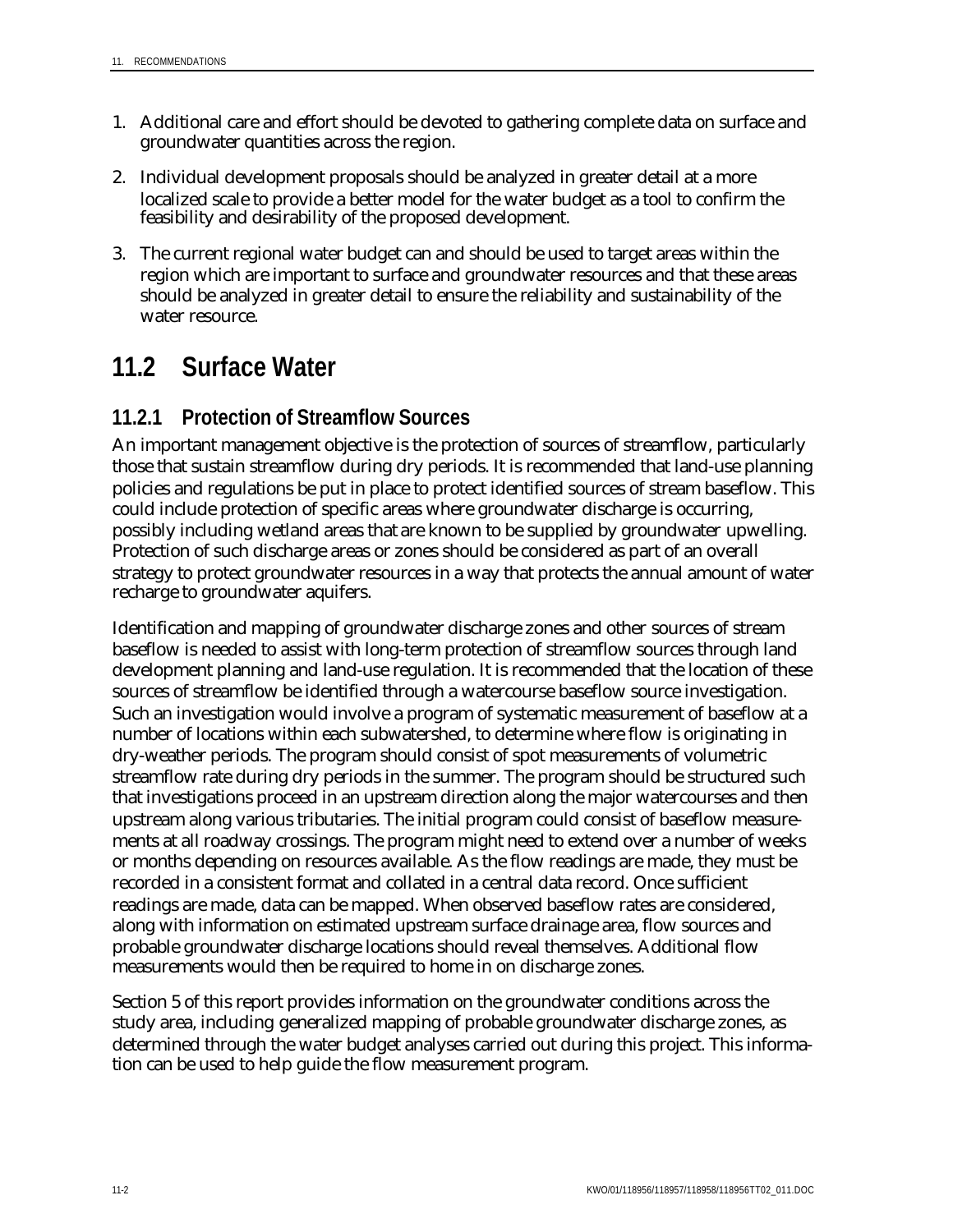#### **11.2.2 Management of Surface Water Withdrawals**

The seasonal variation in streamflow and the magnitude and duration of low-flow periods that characterizes the streamflow regime throughout the study area means that surface water withdrawals need to be carefully managed.

At present, there are generally two types of withdrawals: those that are subject to regulation (Permit to Take Water for withdrawal of more than 50,000 L per day) under the Ontario Water Resources Act, such as communal water supply systems and industrial/commercial operations, and those that do not require a formal permit to take water, such as livestock watering.

The number of water takers and total water usage associated with unregulated withdrawals is largely unknown or unconfirmed and must be estimated (see Section 7). This presents a water management difficulty insofar as it limits the ability to make decisions on how much increase in regulated withdrawals can be permitted.

It is therefore recommended that an inventory of all surface water users and their estimated water withdrawal amounts be created and maintained, for the purpose of allowing better management of regulated water takers. It is recommended that this inventory be a watershed-based activity that is best lead by the Ministry of the Environment (MOE) and could carried out with the assistance of Conservation Authorities in cooperation with member municipalities and local agricultural groups. This information is critical for the MOE to fulfill its responsibilities as outlined in the Water Taking and Transfer Regulation (O. Reg. 285/95).

It is recommended that applications for new Permits to Take Water or renewal of existing Permits to Take Water be based on a watershed-based surface water allocation strategy. It is recommended that this strategy be based on the data and statistics on streamflow and regional water budget presented in this report, along with the information that would result from the recommended inventory of all surface water withdrawals. It is recommended that the allocation strategy be based on targets for the total allowable streamflow withdrawal at various locations within each watershed. These targets or limits should be based on statistics on streamflow presented in this report and the level of streamflow that should be maintained to protect aquatic habitat and other water-related environmental features.

### **11.2.3 Surface Wastewater Discharge Management**

As explained above, nutrient enrichment of watercourses is the dominant concern for surface water quality. A significant challenge is to address the acknowledged importance of non-point sources (NPS), which include soil erosion and direct runoff from agricultural land, watercourse channel erosion and leakage from faulty septic systems.

From a practical management perspective, it needs to be recognized that there are various forms of NPS distributed throughout each watershed, some of which may be active only at certain times of the year. Dealing with all of these potential sources in an efficient and economical manner will require time, and will also require the cooperative effort of landowners and various regulatory agencies that have a mandate to deal with water quality and land-use regulation.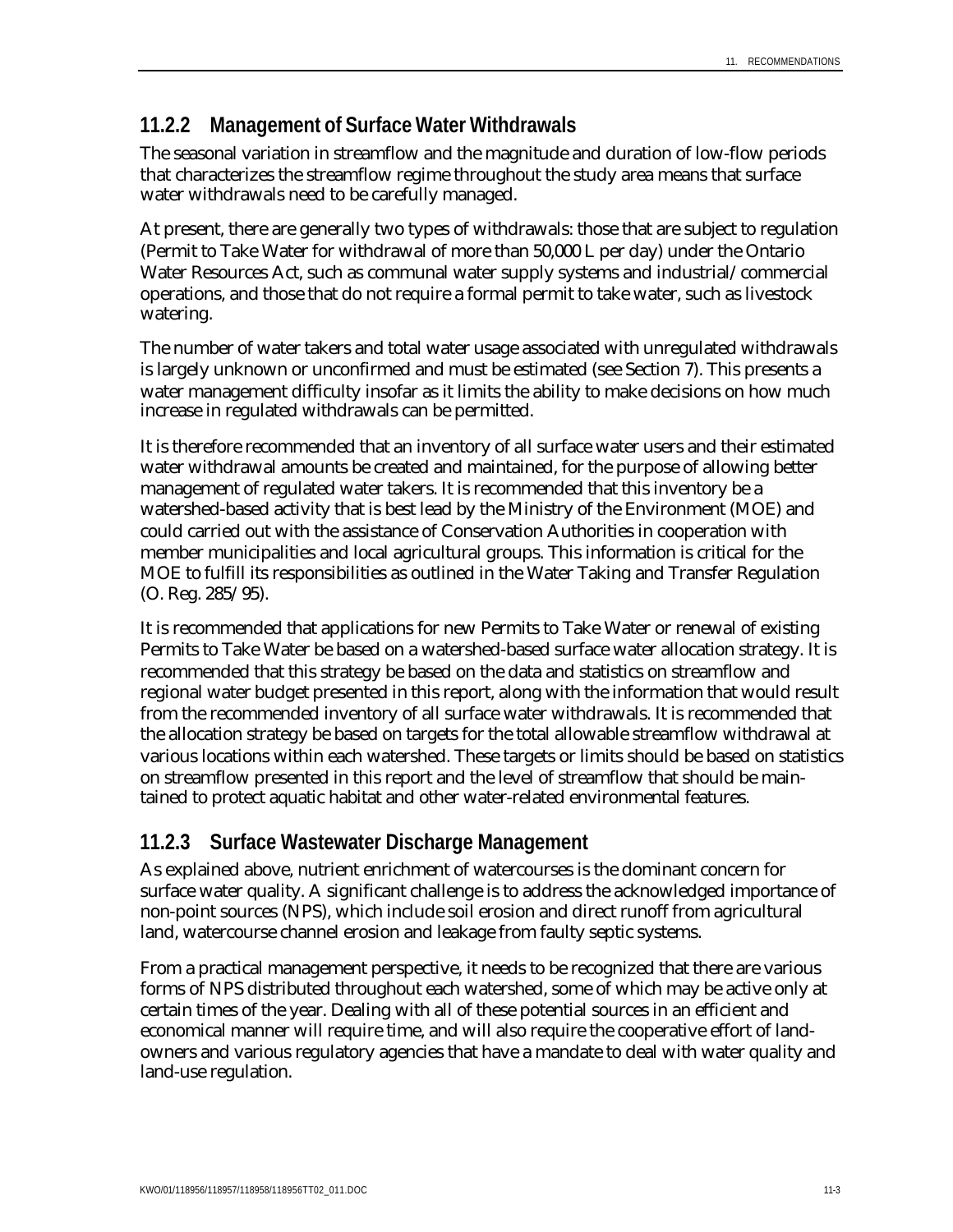A number of programs exist in the study area that are helping to improve surface water quality and habitat by targeting and reducing NPS contributions. These programs include the Clean Water Program (SNC), the Rural Clean Water Program (COO), and the Tributary Restoration Program (RRCA). Funding and support for these programs should be at least maintained or expanded.

Part of the solution is to continue to work towards higher levels of sewage treatment at municipal treatment facilities; this is being pursued on case-by-case basis by municipalities in cooperation with the regulatory agency, the MOE. However, because of the dominant effect of NPS, it needs to be recognized that improved nutrient removal at municipal sewage treatment facilities will not have any substantial effect unless NPS is also dealt with, as stated in the 1992 South Nation River Wastewater Allocation Study.

The need to manage NPS has been recognized through the development of the "Total Phosphorus Management" pilot program for the South Nation River watershed. This program is a cooperative effort of the MOE, South Nation Conservation, and local farm operators and landowners.

In a regional context, the opportunities presented by the MOE's Total Phosphorus Management (TPM) program for the South Nation River watershed should be explored and incorporated into other watersheds in the study area. When there is a recognized need to expand a municipal or industrial waste treatment system, this program allows for two options: provide higher levels of phosphorus treatment and removal or put resources toward non-point source control measures. The NPS control measures option, as a method of improving receiving stream conditions and allow for additional waste discharge from a municipal or industrial source, currently requires a number of conditions to be met. These conditions include:

- Analysis that clearly shows environmental benefit
- Assurance of investment
- A 4:1 offset ratio for phosphorus reduction such that the estimated total phosphorus load reduction caused by the NPS controls would be 4 times that of the proposed discharge from the regulated point source

Opportunities for a regional strategy, coordinated on a watershed basis, for seasonal discharge from municipal lagoons should be examined. Currently, there are a variety of strategies exercised in the region for the seasonal (spring) discharge from municipal treatment lagoons. A program for discharge from the lagoons, coordinated on a regional basis, may provide additional stream water quality benefit. Such a program might also ease some seasonal capacity issues at municipal facilities.

There may also be additional opportunities for effluent polishing from municipal lagoons that could provide significant reductions in total phosphorus loading to receiving streams. Effluent polishing technologies such as treatment wetlands, which provide additional habitat and ecological benefit, should be examined. In addition to the conventional methods now employed across the region, other waste management technologies, such as communal wastewater treatment systems, should be examined for new developments.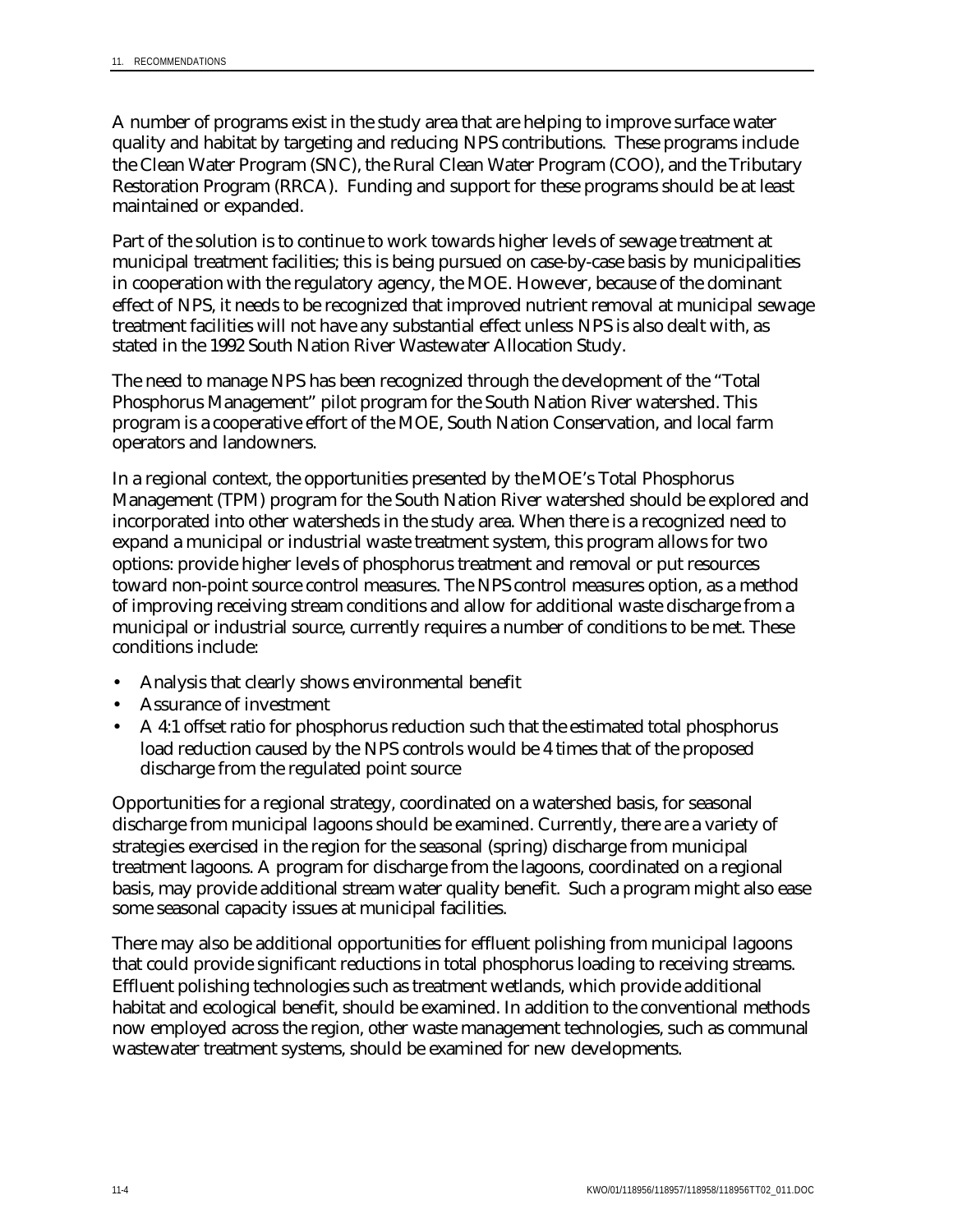The stream water quality sampling programs of the various agencies should be incorporated into a regional program to ensure that adequate data is collected over the next 20 years in the most effective and efficient manner possible.

The impact of additional development should be a component of all Official Plans in the region, both from a rural and an urban perspective. Additional development opportunities would be required to provide sufficient evidence of proper waste management to ensure that additional receiving water deterioration is not a factor.

Southern Ontario uses particularly high volumes of road salt. Municipalities and road maintenance contractors in Eastern Ontario should be made aware of the potential and persistent effects to the environment from road salt as described in the Environment Canada, Health Canada 2000 assessment report. They should also be encouraged to voluntary adopt the suggested mitigation strategies and actions in advance of likely future federal requirements.

### **11.2.4 St. Lawrence River Remedial Action Plan (RAP) Recommendations**

There are a number of recommendations that were put forward in the St. Lawrence River RAP (Dreier.et al., 1997) that are relevant to the findings and recommendations of EOWRMS. The RAP recommendations pertaining to regional surface water management are listed here along with their RAP recommendation number. RAP recommendations specific to particular industrial sources or particular site specific contaminant sources have been omitted from the list presented here because they are not regional in nature.

**TABLE 11.1**

| <b>Number</b>  | <b>Recommendation</b>                                                                                                                                                                                                                                                                                                                    |
|----------------|------------------------------------------------------------------------------------------------------------------------------------------------------------------------------------------------------------------------------------------------------------------------------------------------------------------------------------------|
| 1.             | Ask the federal and provincial governments to show more tangible evidence of their commitment to the<br>goal of virtual elimination of persistent toxic contaminants by using their legislative authorities to ban the<br>use of mercury and production of persistent toxic compounds like dioxins and dibenzofurans.                    |
| 5.             | Establish federal and provincial regulations banning the manufacture and sale of all detergents containing<br>phosphates.                                                                                                                                                                                                                |
| 6.             | Recommend that OMAFRA vigorously pursue its pesticides reduction goal in the Great Lakes-St.<br>Lawrence River Basin by encouraging improved chemical herbicide/pesticide application practices,<br>integrated pest management and other alternative farming practices that reduce the environmental impact<br>of pest and weed control. |
| 7 <sub>1</sub> | Recommend that all authorities involved in managing public lands, transportation routes and transmission<br>corridors in the Great Lakes-St. Lawrence River Basin do the following:                                                                                                                                                      |
|                | Provide an inventory of their herbicide and pesticide use<br>$\bullet$<br>Develop and implement strategies that will reduce their use of these chemicals in the Basin by 50<br>$\bullet$<br>percent by the year 2002                                                                                                                     |
| 31.            | Control stormwater discharges from municipalities other than Cornwall, particularly roads and<br>communities along the Raisin and St. Lawrence Rivers, by collecting and treating stormwater.                                                                                                                                            |
| 32.            | Install proper septic systems on private shoreline properties where land is sufficient and can meet existing<br>regulations; carry out inspections to ensure compliance.                                                                                                                                                                 |
| 34.            | As a long-term plan, install sewage treatment plants for river communities, including Summerstown, South<br>Lancaster, Pilon Island, Cornwall Island and Bainsville.                                                                                                                                                                     |
| 35.            | Inspect park and campground sewage disposal systems and correct deficient systems.                                                                                                                                                                                                                                                       |
| 37.            | Eliminate livestock access to surface waters by providing education and financial incentives to farmers<br>and by enforcing existing regulations.                                                                                                                                                                                        |

**ST. LAWRENCE RIVER REMEDIAL ACTION PLAN RECOMMENDATIONS**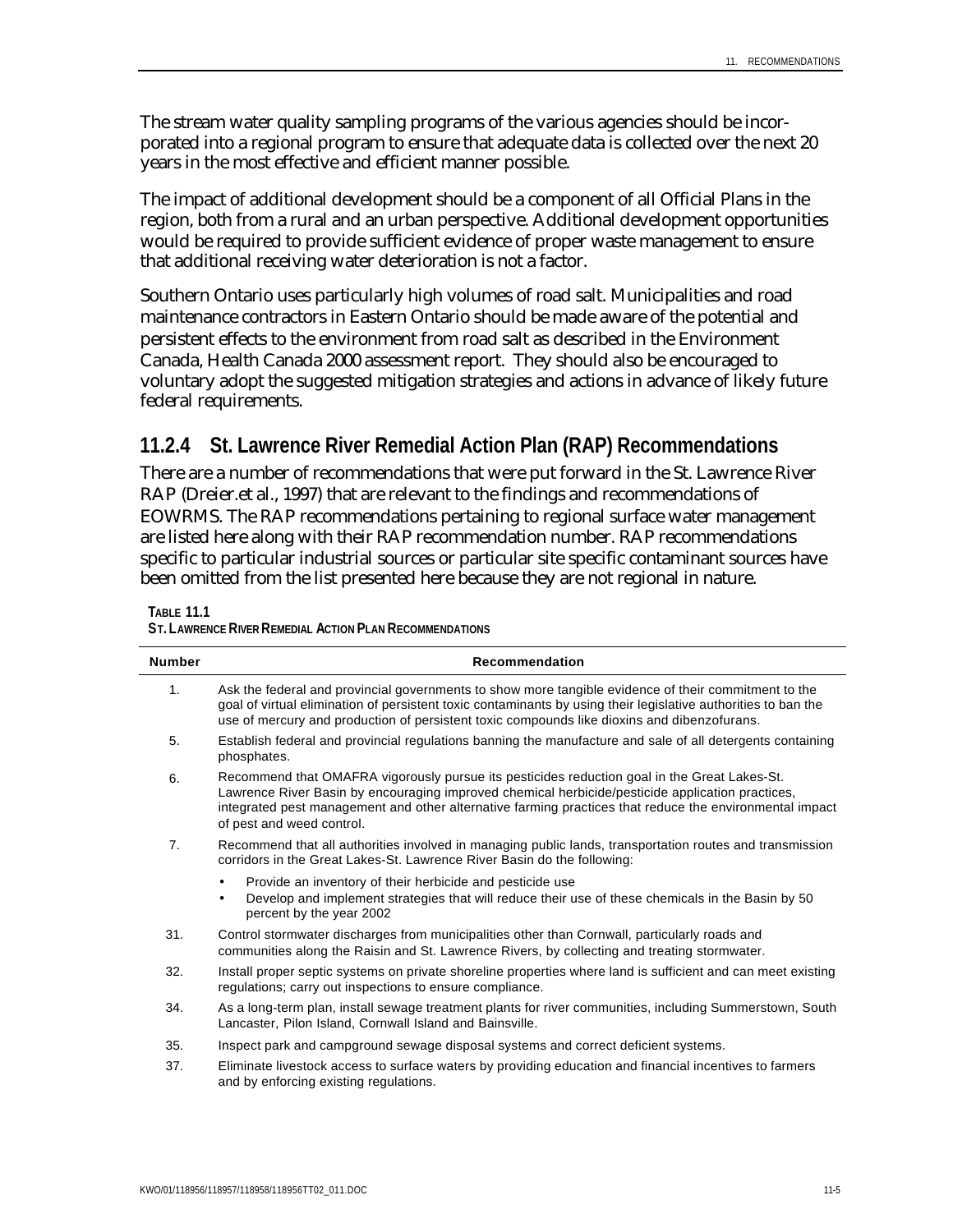| <b>Number</b> | Recommendation                                                                                                                                                                                                                                                                                                                                                                                                                                                                                                                                                                                                                            |
|---------------|-------------------------------------------------------------------------------------------------------------------------------------------------------------------------------------------------------------------------------------------------------------------------------------------------------------------------------------------------------------------------------------------------------------------------------------------------------------------------------------------------------------------------------------------------------------------------------------------------------------------------------------------|
| 38.           | Inspect manure piles and milkhouse waste disposal systems which have the potential to be sources of<br>surface water contamination, and correct by:                                                                                                                                                                                                                                                                                                                                                                                                                                                                                       |
|               | Providing education to farmers on how to correct the problem<br>$\bullet$<br>Providing financial incentives to farmers<br>Enforcing existing regulations<br>٠<br>Incorporating into municipal zoning by-laws, the Agricultural Code of Practice regarding<br>$\bullet$<br>manure/milkhouse wastes<br>Establishing a bioconversion facility for production of fertilizer from manure and other organic sludges<br>$\bullet$<br>pending feasibility study (to determine available manure supply, interest in participation etc.)                                                                                                            |
| 39.           | Endorse the Farm Environmental Plan program described in Our Farm Environmental Agenda as part of<br>the development of an agricultural land stewardship program.                                                                                                                                                                                                                                                                                                                                                                                                                                                                         |
| 48.           | Encourage municipalities to continue to implement the Provincial Natural Heritage Policy (1996) which<br>requires all planning agencies to have regard for provincially significant wetlands in their planning<br>decisions. The Policy calls for no development in provincially significant wetlands and no development on<br>adjacent lands if the wetland will be affected. This policy is to be interpreted as part of all the new<br>Planning Act policies by municipalities and agencies.                                                                                                                                           |
| 49.           | Encourage municipalities to protect wetlands that are not designated provincially significant by requesting<br>that they include development constraints and buffer zones around these areas.                                                                                                                                                                                                                                                                                                                                                                                                                                             |
| 51.           | Continue to use existing legislation (including the federal Fisheries Act, Public Lands Act, Lakes and<br>Rivers Improvement Act, Conservation Authorities Act and Environmental Protection Act) to protect<br>aquatic habitats (including fish habitat and wetlands) where this legislation applies. Continue to require a<br>minimum compensation of 1:1 (new habitat created : habitat altered) for fish habitat harmfully altered by<br>development activities. Minimum compensation should be 1:1 for like habitat on site; 1:2 for like habitat<br>offsite or replacement habitat onsite; and 1:4 for replacement habitat off site. |
| 58.           | Encourage the enhancement of the protection, number, size, quality and distribution (i.e. reduce<br>fragmentation) of certain terrestrial habitats (i.e. mature and over-mature forests, riparian habitats) and<br>their dependent species.                                                                                                                                                                                                                                                                                                                                                                                               |
| 60.           | For specific problem areas, design the appropriate stabilization technique and implement the work as a<br>government initiative either with public funding only or on a cost-shared basis with the landowner.                                                                                                                                                                                                                                                                                                                                                                                                                             |

#### **TABLE 11.1 ST. LAWRENCE RIVER REMEDIAL ACTION PLAN RECOMMENDATIONS**

## **11.3 Groundwater Analysis**

The groundwater analysis provides an excellent two-dimensional model of the regional groundwater systems in Eastern Ontario. This analysis has highlighted the Contact Zone Aquifer as having the greatest supply potential but has also identified areas that are vulnerable to contamination. The results of this regional-scale analysis should be used as a guide for water supply and protection efforts and should be augmented with local-scale studies for site-specific decision-making.

#### **11.3.1 Additional Data**

The following are recommendations for additional data regarding the groundwater system (listed in no particular order):

• The vulnerability analysis should be expanded to incorporate municipal/communal well capture zones, where available. Well capture zones will outline the surficial areas where recharge eventually reaches the existing supply well(s). Overlaying the well capture zones with the vulnerability classes will highlight the most sensitive areas for the current water supply wells, and protection and education efforts can be focussed in those essential areas.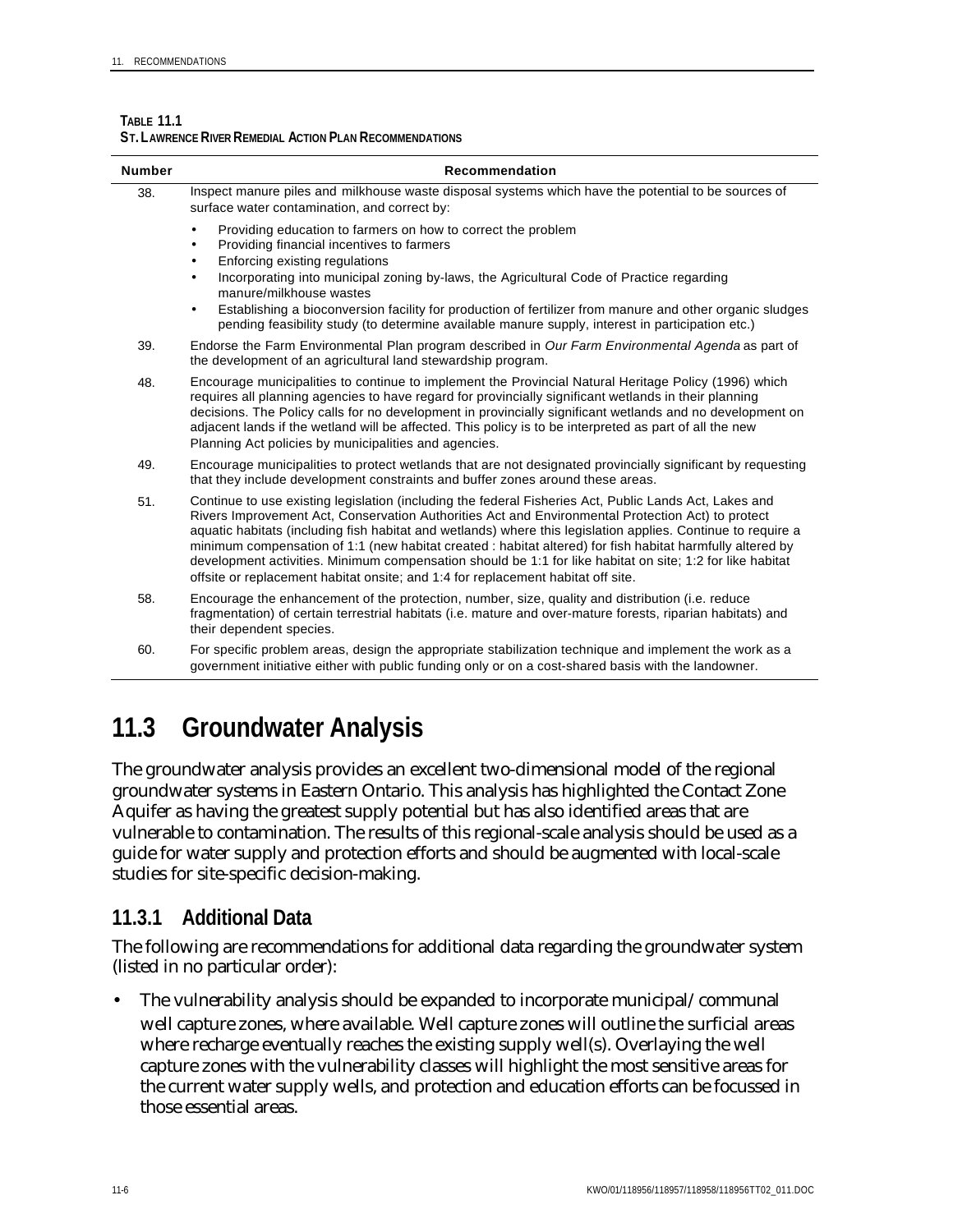- An inventory of abandoned wells should be carried out to evaluate their potential as conduits for surficial contamination to reach otherwise protected aquifers. Improperly abandoned wells can be a significant problem even in vulnerability Class 3 and 4 areas.
- A contaminated sites inventory should be completed to highlight areas of concern within the mapped vulnerable areas and evaluate the risk of aquifer contamination. This information can be used to identify areas that should have development restrictions because of the vulnerability of the aquifer.
- Water quality data is sparse and outdated, and represents the greatest data gap in the groundwater analysis. Prior to developing a local groundwater supply, additional localscale investigations should be designed to better characterize the local water quality, both from natural geologic and surficial contaminant sources. Once this data is available, potential groundwater supplies can be better evaluated considering the operational treatment costs of the water supply.
- A large data gap currently exists in the understanding of groundwater quality in Eastern Ontario. The compilation of groundwater quality data from a variety of sources into a database would significantly improve this understanding and would assist in developing watershed-based monitoring programs.
- Well location accuracy checks should be undertaken locally in areas of potential additional groundwater supply to verify the water well data used to generate the maps in this study.
- Additional local-scale investigations are needed in the vicinity of fault zones to characterize groundwater flow conditions along faults. These fault zones are potentially higher yield aquifer zones and thus may warrant additional study.
- Additional local-scale investigations are needed along the suspected esker (or moraine) features to more accurately map and characterize local groundwater flow conditions. These permeable overburden features are potentially higher-yield aquifer zones that are typically an excellent supply of fresh water and may warrant additional study.
- Long-term monitoring programs, such as those currently being implemented by MOE (in cooperation with SNC and RRCA) and OFA, of water levels and water quality must be implemented to develop baseline data. This baseline data can be used to assess a change in conditions over time. The ability to detect changes in quantity or quality of water will allow for planning to mitigate the effects of deterioration, and to measure the effects of water conservation initiatives and/or aquifer protection strategies.

### **11.3.2 Application of Groundwater Analysis Results for Groundwater Management Initiatives**

The groundwater analysis developed in this study provides a strong basis for developing groundwater management plans and undertaking further management initiatives. Groundwater management plans will undoubtedly have the following components:

• Water Supply: planned development to ensure the existing groundwater supply is not over-extracted; recharge to the Contact Zone Aquifer is maintained; and discharge to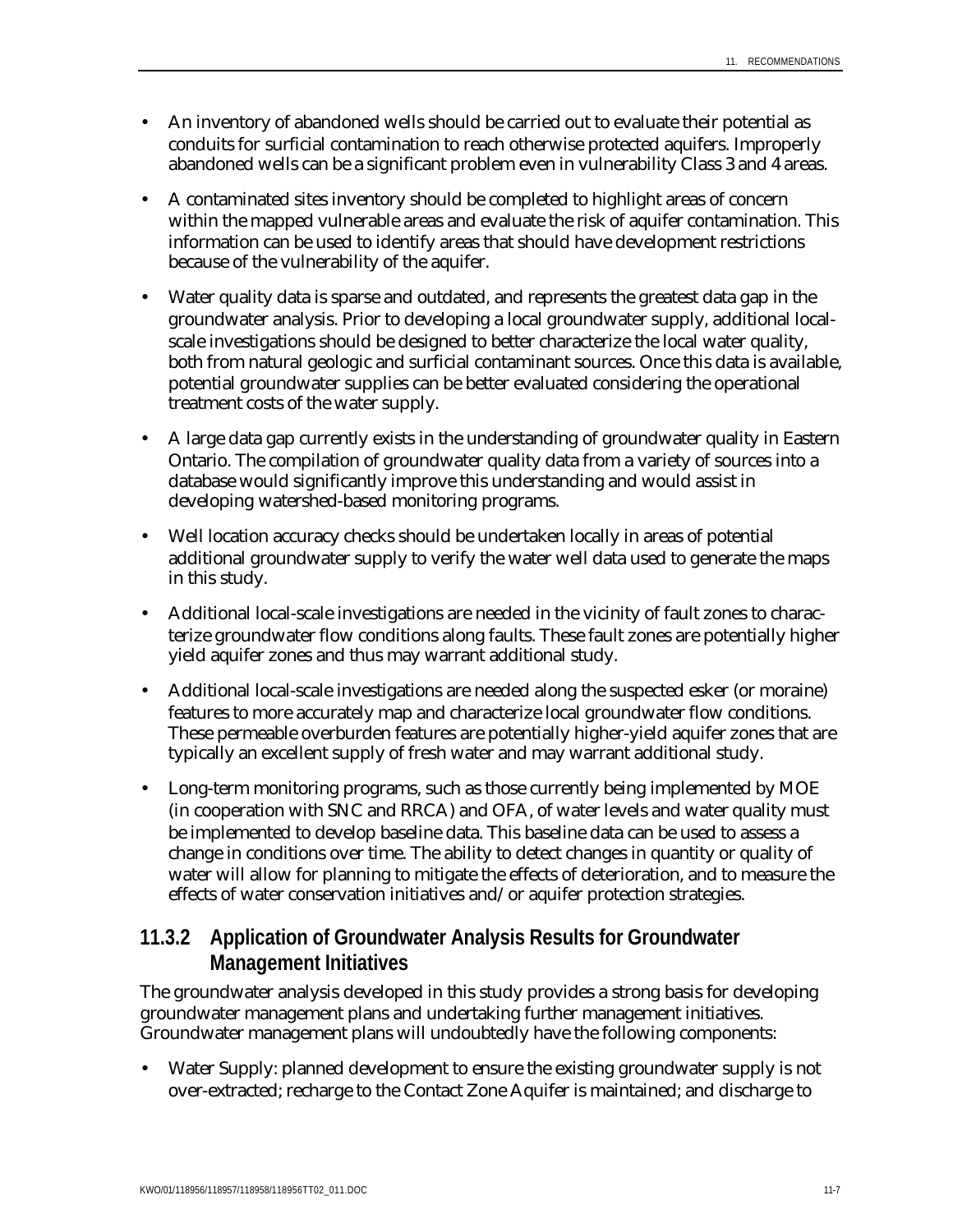streams, lakes, and wetlands is sufficient to continue to support the existing local ecology

- Water Quality: planned water supply treatment initiatives to ensure that the water supply is aesthetically pleasing even under additional pumping conditions
- Source Vulnerability: planned development of supplies in low vulnerability areas (ensuring proper sealing of any abandoned wells) to avoid the likelihood of contamination events impacting water supply wells. Additionally, an inventory of potential contaminant sources and plans to minimize high-risk surficial activities should be implemented, particularly in vulnerable areas that might impact water supply wells, as described above.

Local-scale analyses (well capture zone scale) should be undertaken to confirm/refine this regional analysis. The local-scale analysis should include a series of standard tests to refine the delineation of aquifer extents and determine the specific characteristics of the aquifer and overlying aquitard material.

In consideration of the high vulnerability of many areas in Eastern Ontario, land use policies and guidelines should be created to manage development in these sensitive areas. Such policies and guidelines should include a requirement that the proponent of a development must perform a site-scale investigation of aquifer vulnerability and demonstrate that the proposed development will not contaminate the aquifer. This investigation would involve local characterization of the aquitard overlying the Contact Zone Aquifer and estimation of the travel time to the aquifer. At a minimum, this type of policy or guideline should be applied in areas that are identified as vulnerability classes 1 or 2, but would represent a good practice in all areas.

Areas mapped as vulnerability classes 1 or 2 should be considered areas where the drinking water supply is sensitive to surficial activity. In accordance, these areas should have:

- Tighter constraints and more stringent requirements for proposed land developments
- More stringent chemical storage and handling procedures for existing businesses and residences
- Focussed education programs to raise awareness of the potential effects of surficial activities on local water quality

In addition, action plans should be developed to deal with spill events within these sensitive areas. These planning efforts should be most rigorous within vulnerability class 1 areas.

As part of the public education plans, individuals relying on shallow groundwater supplies, either through dug or shallow drilled wells, should be made aware of the vulnerability of their water supply to surface contamination. These individuals should be advised to have their wells tested regularly for common bacterial contamination, as a minimum. They should also be aware of alternative water sources and the potential costs associated with developing an alternative (i.e. deep groundwater) source and applying appropriate treatment technologies, as needed.

The principal components of a proposed groundwater resources protection plan are summarized in Section 10.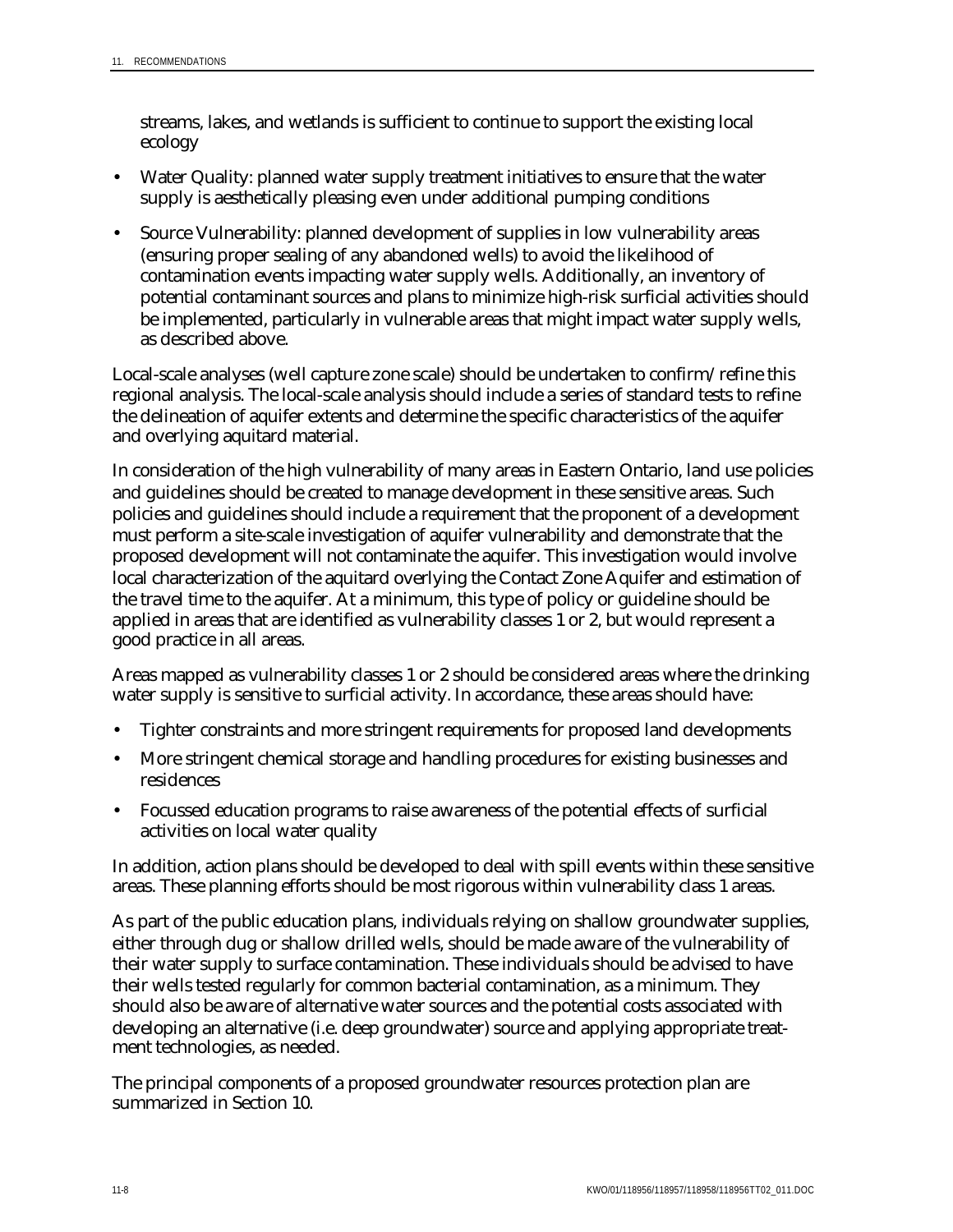### **11.3.3 Further Groundwater Analysis**

The limitations of the two-dimensional model of the groundwater systems should be addressed by three-dimensional flow modelling. A three-dimensional groundwater flow model would provide a more reliable estimation of the groundwater flow budget and the supply capability of aquifer units. In addition, a groundwater model could be used to evaluate future water quantity and quality conditions, such as the impacts of best management practices (BMPs), water conservation, climate change, etc. The groundwater mapping developed in this study provides the basis for constructing the three-dimensional groundwater model. The model can provide a useful tool to guide additional data collection efforts based on the most uncertain parameters, which will enhance understanding of groundwater quantity and quality predictions.

Local-scale groundwater modelling should be used to define capture zones of municipal/ communal well fields and evaluate their vulnerability.

## **11.4 Land Use Analysis**

The land use analysis results in the following recommendations:

- It is recommended that the agricultural land use analysis be used to provide general guidelines and interpretations and identification of target areas at a regional level. For example:
	- − From the standpoint of surface water quality, the central area of the South Nation River watershed has a high proportion of the land in agriculture and a substantial proportion of that agricultural land is close to the surface drainage network. Annual crops are an important part of agricultural practice in this area and the estimated soil loss from erosion is moderate. It would be appropriate to target this area for BMPs, which buffer streams from nutrients and sediment. These practices would deal with cropped area and would relate to both overland flow and tile flow.
	- − Similarly, the land in the southeastern part of the study area appears to be significant from the standpoint of crop production and potential for soil erosion. It should also be targeted for more detailed study
	- − From the standpoint of livestock production, areas around Casselman through to St. Isidore appear to be most intense. These areas would be appropriate to target for BMPs related to livestock rearing and manure management, such as fencing to restrict livestock access to streams and manure management practices consistent with nutrient management guidelines.
	- − In many cases these target areas and the nature of agricultural activities have already been recognized locally and programs such as RAPs, Environmental Farm Plans, Total Phosphorus Management, Clean Water Programs and Tributary Restoration are already in progress. The regional analysis can be used to ensure that local programs target the most appropriate areas and also it can be used to track changes over time as agricultural development proceeds.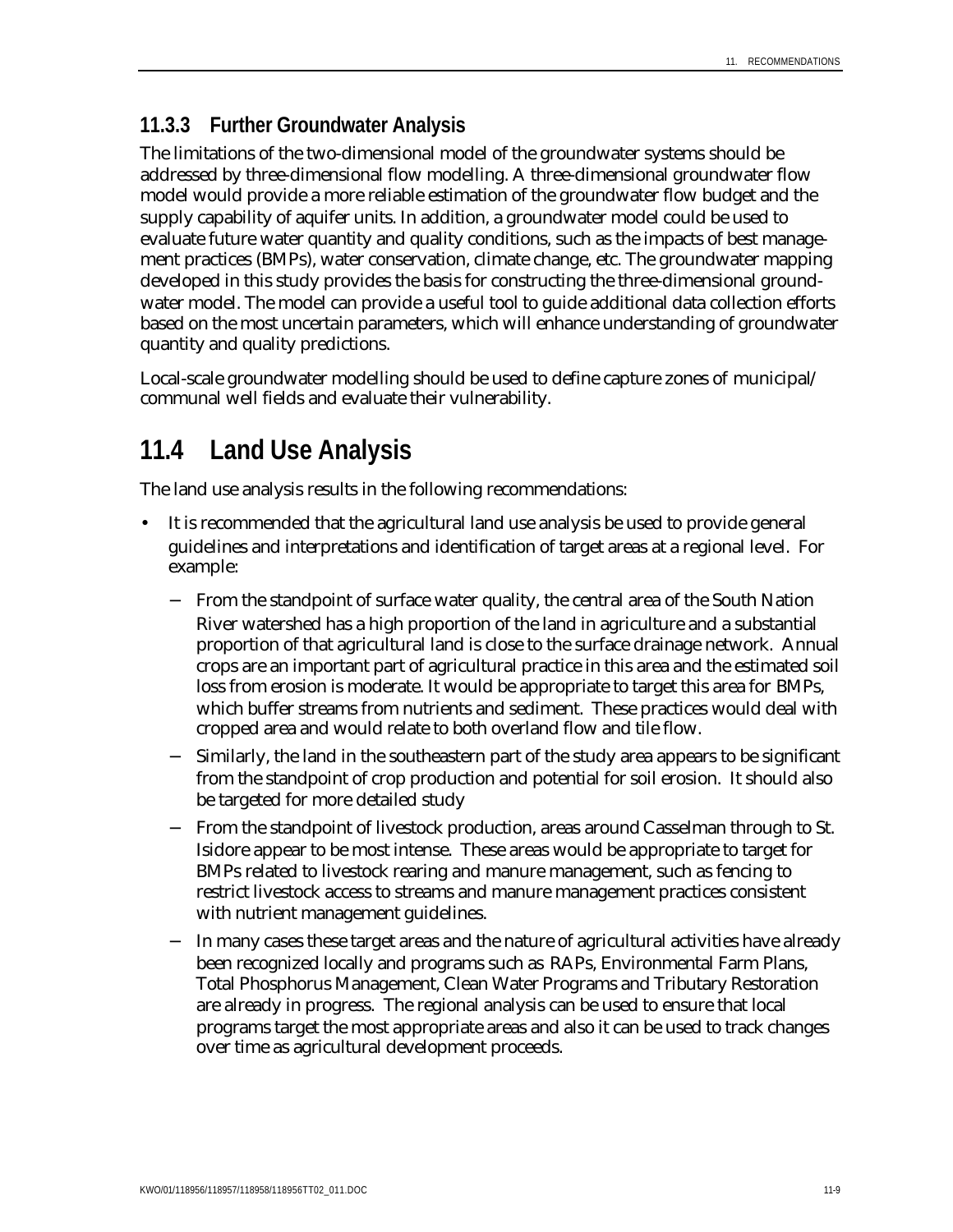- It is recommended that additional more detailed analysis be conducted to support any local water management strategy or development. The application of AGNPS within the South Nation River watershed is an example of such analysis.
- Because the areas defined as groundwater watersheds are substantially larger than the surface subwatersheds, this analysis does not provide the same level of resolution and is subject to a higher degree of uncertainty. This uncertainty results from the transfer of information about the nature and intensity of agricultural activities from EA groupings to these relatively large watershed areas. Similarly, the averaging process used to transfer information from satellite imagery to these areas increases the level of uncertainty. It is recommended that more localized areas of interest for groundwater be defined and the analysis repeated for use in assessing development potential.
- In light of the limitations noted above, it is not appropriate to make recommendations related to specific kinds of agricultural activities within vulnerability classes 1 and 2. However, it should be noted that while the proportion of agriculture within these zones is relatively small the land use within vulnerability classes 1 and 2 is generally greater than 50 percent agricultural over much of the project area. It is therefore recommended that the kinds of agricultural activities within vulnerability classes 1 and 2 be characterized and that programs promoting management practices that protect groundwater resources be implemented. These include careful nutrient and pesticide management in areas where the connection between the land surface and the aquifer is most direct.
- Several of these recommendations have identified the need for nutrient management plans (NMPs). These plans are an equally important part of minimizing the impact of agricultural activities on both surface and groundwater. Currently they are promoted as most important for livestock based activities where the farmer must manage nutrients from both organic and inorganic sources. With increasing urbanization and industry, there is an increasing need for land on which to manage nutrients from biosolids (sewage sludges, industrial sludges, composts etc). In recognition of the need for land to receive biosolids, it is recommended that, in addition to the MOE requirements for a Certificate of Approval, an NMP be developed and adhered to for all areas receiving these materials. The application of biosolids in accordance with a valid NMP will ensure the appropriate rate of nutrient application for crop requirements, regulate time of application and incorporation to minimize loss to the environment and establish appropriate buffer areas around sensitive water resources.

## **11.5 Servicing Infrastructure**

The utility of a servicing and treatment planning tool similar to that described in this report should be examined in a regional context.

Also, in a regional context, the opportunities represented by the MOE's Total Phosphorus Management Program for the South Nation River watershed should be incorporated into the assessment of treatment alternatives in the study area. This program was described in this report under Section 4, Surface Water Analysis.

A comprehensive analysis of the level of treatment provided to domestic and industrial discharges across the region should be carried out to determine the potential for application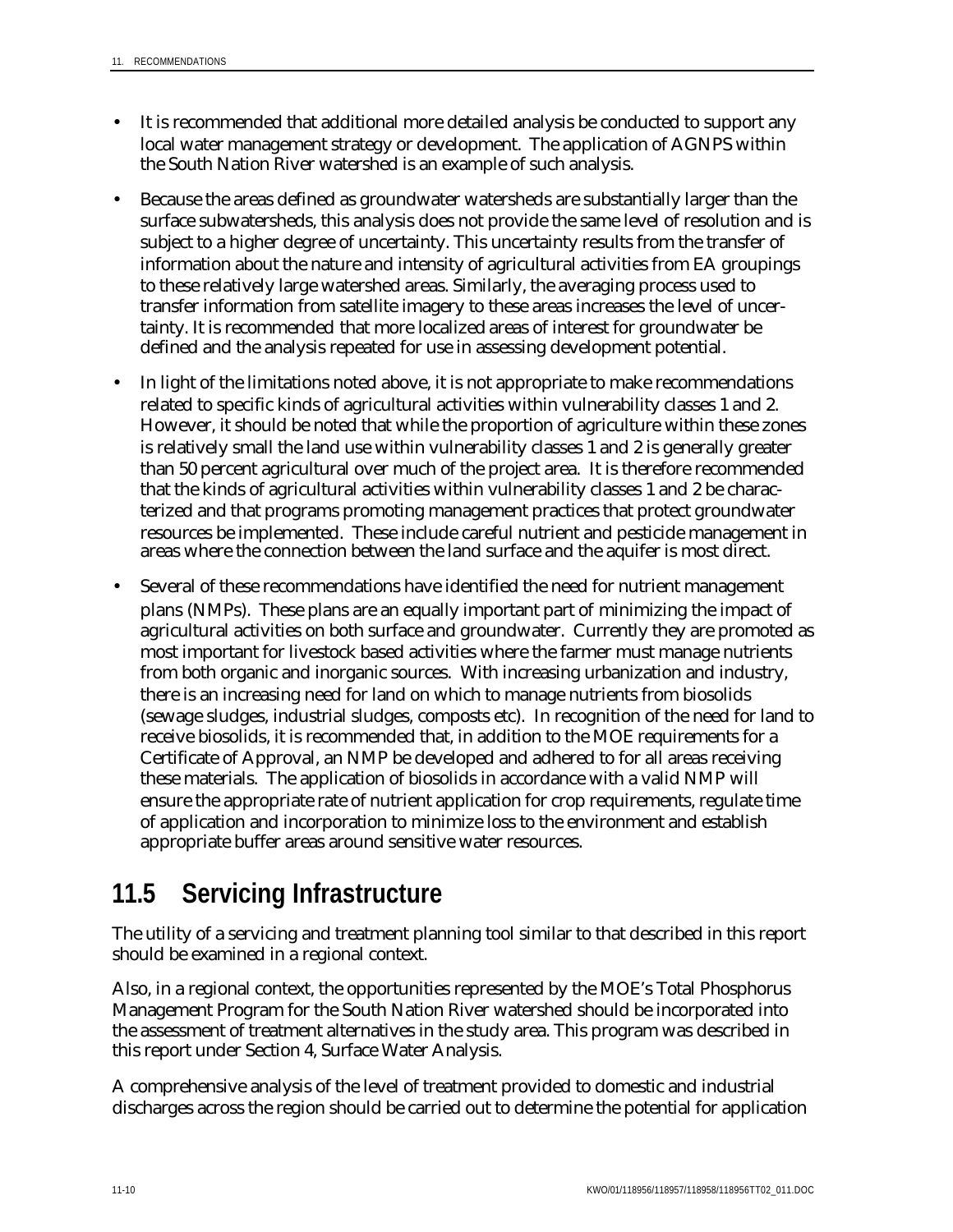of various servicing options and the net benefit that would be achieved through various implementation strategies.

Opportunities for a regional strategy for seasonal discharge from municipal lagoons should be examined in a watershed context. Currently, there are a variety of strategies exercised in the region for the seasonal (spring) discharge from municipal treatment lagoons. This recommendation was also made in the context of improving surface water quality in the region.

In association with a regional strategy for seasonal discharge, it is recommended that a wastewater allocation study be undertaken to determine the appropriate levels of discharge on a subwatershed basis in Eastern Ontario. This study should include all municipal and industrial point source discharges.

Opportunities to optimize existing capacity at wastewater treatment facilities should be taken where feasible.

The regulatory and monitoring framework for land application of biosolids needs to be reviewed in the context of voluntary compliance and monitoring, watershed management, and total nutrient management planning. The MOE should engage the EOWRMS partners in this process.

Land applied biosolids should be managed on a total nutrient management planning approach and on watershed and subwatershed basis. This would include involving other major nutrient users including golf course operators, the farm community and other land managers (i.e. Conservation Authorities and municipalities). Municipalities should reflect this in current or planned nutrient management bylaws and Official Plans.

#### **11.5.1 Water Infrastructure Assessment**

The new MOE regulations set forth a comprehensive set of requirements for the operation and maintenance of water treatment facilities. Once a supply and treatment technology has been selected, the regulations govern their application.

In the determination of the most appropriate servicing options from a supply perspective, the most appropriate water supply and distribution option may be best determined through a strategy that is applied region wide. A simple planning tool, such as the one presented in the report, for the selection of the most effective and efficient means of supplying water to regional residents should be developed and incorporated into official plans and regional planning documents. This planning tool could be developed in a similar format to the example provided earlier for the selection of the most effective and efficient wastewater servicing and treatment alternatives.

It is recommended that the opportunities to most effectively and efficiently meet the requirements of the new MOE regulations be explored from a treatment and servicing perspective. The requirements of the new regulations should be a critical factor integrated into the planning tool for the selection of servicing and treatment options.

The development of this tool should be facilitated through a regional planning study carried out to assess the requirements for additional water supply and treatment in the region over the next 20-year planning period. The planning tool for water supply servicing would also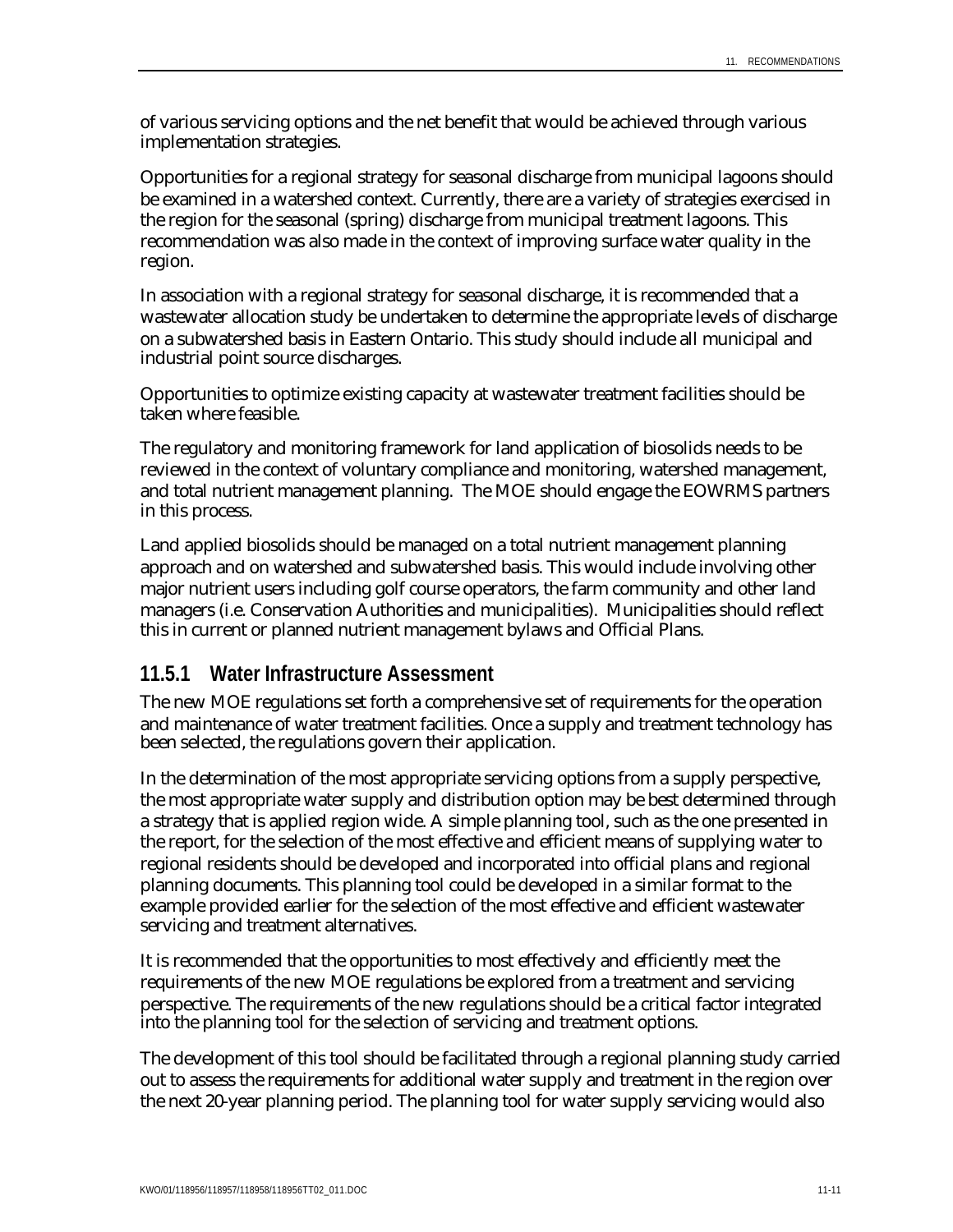incorporate the existing information about Permits to Take Water and the recommendations made in this report in regard to the decision making process required for additional permits to take water from surface water sources.

#### **11.5.2 Stormwater Management, Stream Protection/Remediation and Erosion Control**

Proper stormwater management has become an important consideration in the protection of surface water resources. To better protect surface water resources there are a number of recommendations for the management of stormwater. These recommendations include:

- The quality of stormwater should be more specifically addressed in Official Plans to include the objectives for stormwater management and applicable technologies that are to be promoted.
- Stormwater management strategies adopted in official plans should be consistent with a defined set of regional objectives for management of stormwater.
- The management of stormwater should be addressed from a subwatershed and watershed perspective that integrates regional objectives. A watershed based approach will, in turn, provide the most benefit to the region in terms of surface water quality and protection of surface water resources.
- Strategies for improving the levels of contaminants contributed from non-point sources should be developed. These strategies should be developed on a regional basis and implemented on a sub-watershed and watershed scale.
- The EOWRMS area has not been characterized in regard to the most effective stormwater management methods that have been applied locally or regionally. This characterization should be carried out to provide a useful starting point or baseline against which the performance of future management plan implementation and operation can be measured.
- It is recommended that stream corridor protection and enhancement measures be developed and implemented on a watershed basis. Stream corridor protection goals and strategies should be entrenched in official plans and consistent with a defined set of regional objectives for management of streams. Existing polices should be reviewed in light of this study.

### **11.5.3 Case Study Analysis**

From a regional perspective, water efficiency should be part of all Official Plans as a good stewardship practice. Municipal by-laws should incorporate water efficiency components to ensure the conscientious use of water as a valuable resource. Water efficiency should also be promoted to rural water users through an overall stewardship program.

Water efficiency measures are normally "packaged" together into an effective strategy. The strategy might be directed at residential users or industrial, commercial or institutional water users. The target water user group would determine the efficiency measures that would best be packaged together. An assessment of the water conservation practices and descriptions of appropriate implementation presented in this report should be carried out in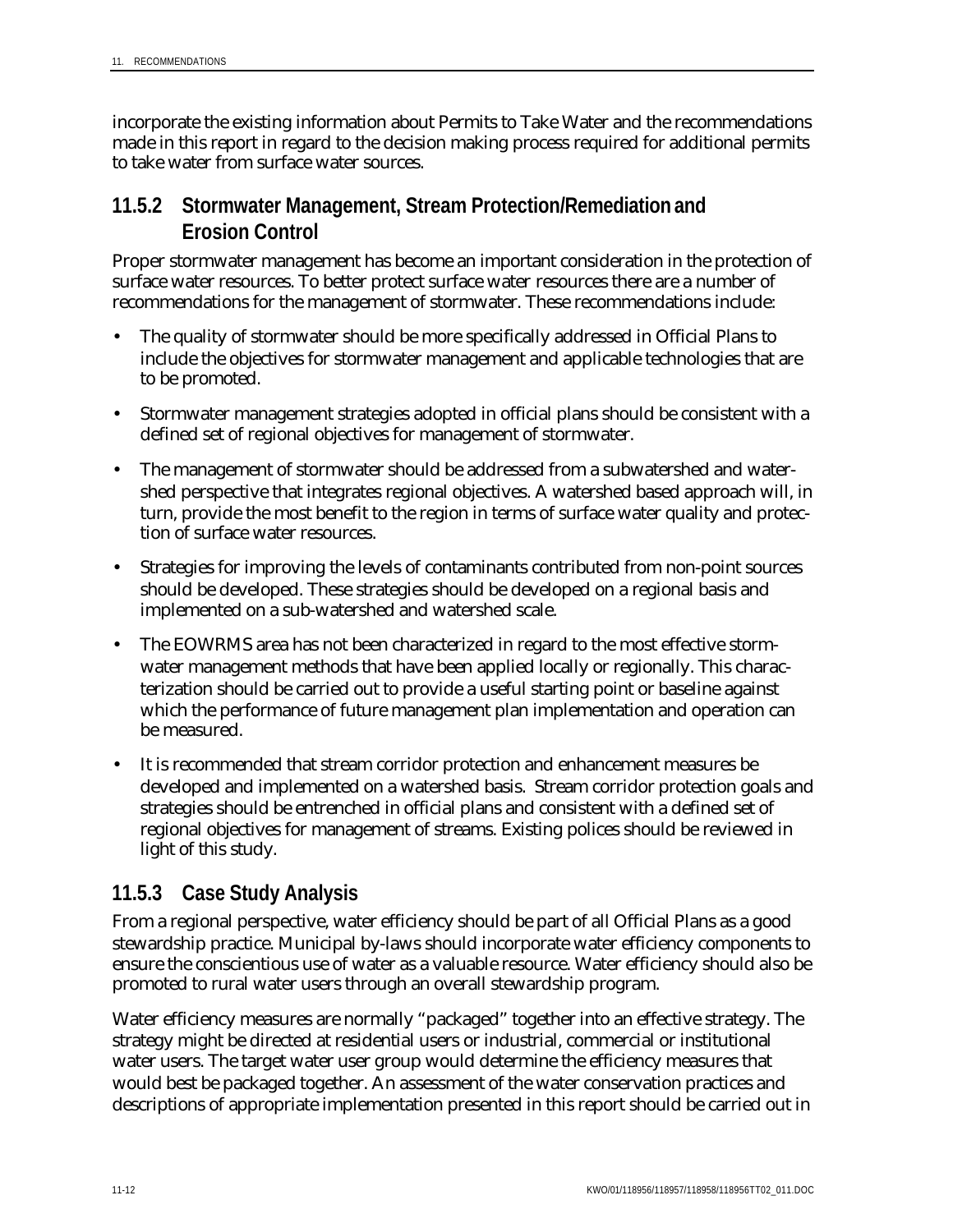order to determine the best possible approach to achieving objectives for water use efficiency.

There are a number of objectives that could be introduced in a water efficiency strategy. These may include simply, good stewardship, but may also have specific targets of water use reductions and water quality improvement. The objectives in specific areas may also include reductions or deferrals in capital expenditures and limitations on operations and maintenance costs. It is recommended that water efficiency be included in an Integrated Resource Management Plan developed on a regional basis. Specific recommendations and targets for performance should be incorporated into the management plan.

## **11.6 Public Consultation**

The following recommendations were developed by the consulting team based on the key findings derived during the public consultation process:

### **11.6.1 Public Education**

A comprehensive program of public education should be undertaken consisting of the preparation of instructional brochures or booklets on water well and septic tank maintenance, water testing, water conservation practices, water well abandonment procedures, the use of herbicides and pesticides, environmental home audits and community resources. (*Note: it is recognized that the Region of Ottawa-Carleton produced a booklet entitled "How Well is Your Well", September 2000, as a backdrop to a series of workshops on well and septic tank maintenance in the fall of 2000*.)

Area school boards and/or the Ministry of Education should be encouraged to incorporate 'water resources conservation and management' materials into the curriculum so that students may develop a water resources 'ethic' at a young age. Consideration should be given to organizing local partnerships to provide a unified lobby for conservation education.

The Ministry of Agriculture, Food and Rural Affairs (OMAFRA), in conjunction with the Ontario Federation of Agriculture, should develop an educational program and forum for exchanging information and ideas on farm practices related to water resources management (e.g. stream bank erosion controls, nutrient management, stormwater management, water course buffering from livestock watering, constructed wetlands, water well abandonment, well head protection, fuel storage, etc.).

### **11.6.2 Inspection Practices**

Water quality testing on new wells should be more formalized through lab testing and the results should be incorporated into a public database on a geo-referenced basis. Consideration should also be given to instituting a procedure for adding water quality information to the database for shallow or dug wells. In addition, consideration should be give to procedures for adding water quality information to the database based on the submission of well-water test results on a voluntary basis. Well-water testing should be facilitated through the local Health Unit or through by-law enforcement for the regular inspection of sewage disposal systems as a means to maintain septic tanks and filter/tile beds in optimal opera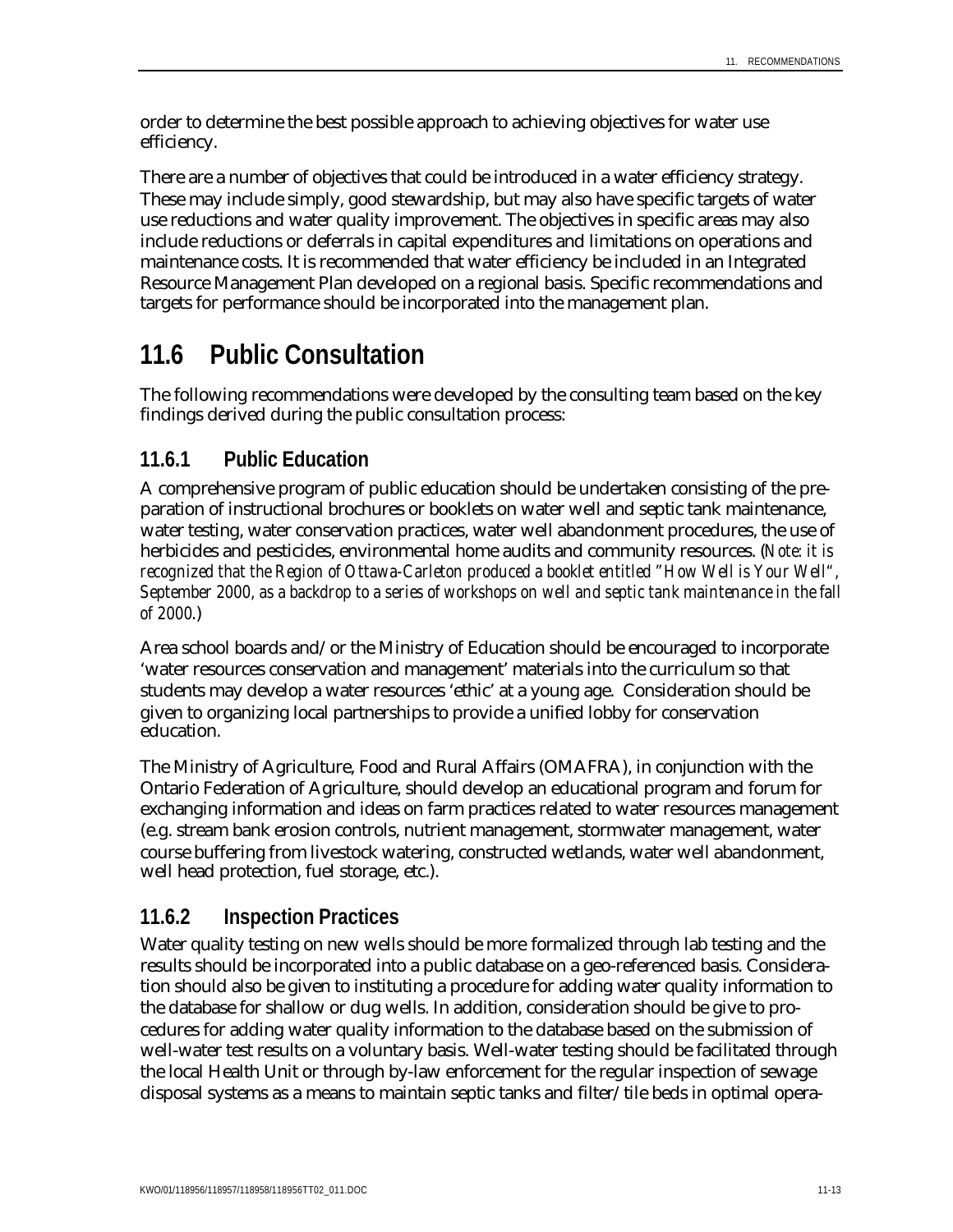tion condition. A provision for septic tank maintenance should include a prescription for the regular pump-out of septic tanks commensurate with use.

### **11.6.3 Conservation Practices**

The local government should initiate a water conservation program involving the installation of water efficient fixtures and appliances and water meters.

### **11.6.4 Wetlands and Woodlands**

Official Plans and zoning by-laws should incorporate provisions for the protection of water resources through the designation and protection of wetlands and woodlands by demonstrating the specific correlation of these natural features to water resource management. Reference should be made in particular to the protection of recharge and discharge areas. Land use designations should also provide for the conservation and protection of constructed wetlands.

### **11.6.5 Nutrient Management**

A nutrient management plan should be instituted for all significant rural uses including farming operations, golf courses, and commercial and industrial uses. Provisions should also be made for the management of biosolids.

### **11.6.6 Environmental Farm Plan**

The federal and provincial governments should be encouraged to provide ongoing funding for the development of Environmental Farm Plans.

### **11.6.7 Aquifers and Recharge Areas**

Official Plans should incorporate a comprehensive approach to the identification and protection of sensitive aquifers and recharge areas. (Note: Information on an aquifer and recharge locations can be derived from this study.) The protection program should include provision for the prohibition or strict control of land uses proposed or in proximity to aquifers and recharge areas (i.e. 'zone' system based on time-of-travel or similar criteria).

#### **11.6.8 GIS Information Base**

The GIS information base (metadata) should be made available to local government and the public at the earliest opportunity. The GIS information base should also be incorporated into the land use planning and review process.

### **11.6.9 Monitoring and Testing**

The province, in conjunction with local government, should institute a groundwater and surface water testing program (quality and quantity) within the South Nation and Raisin Region watersheds. A centralized database should be established to maintain the results of the testing. The database should also include an inventory of point-source contamination sites and the testing and results of contaminants, where applicable (i.e. landfill sites, active and abandoned industrial sites, etc.).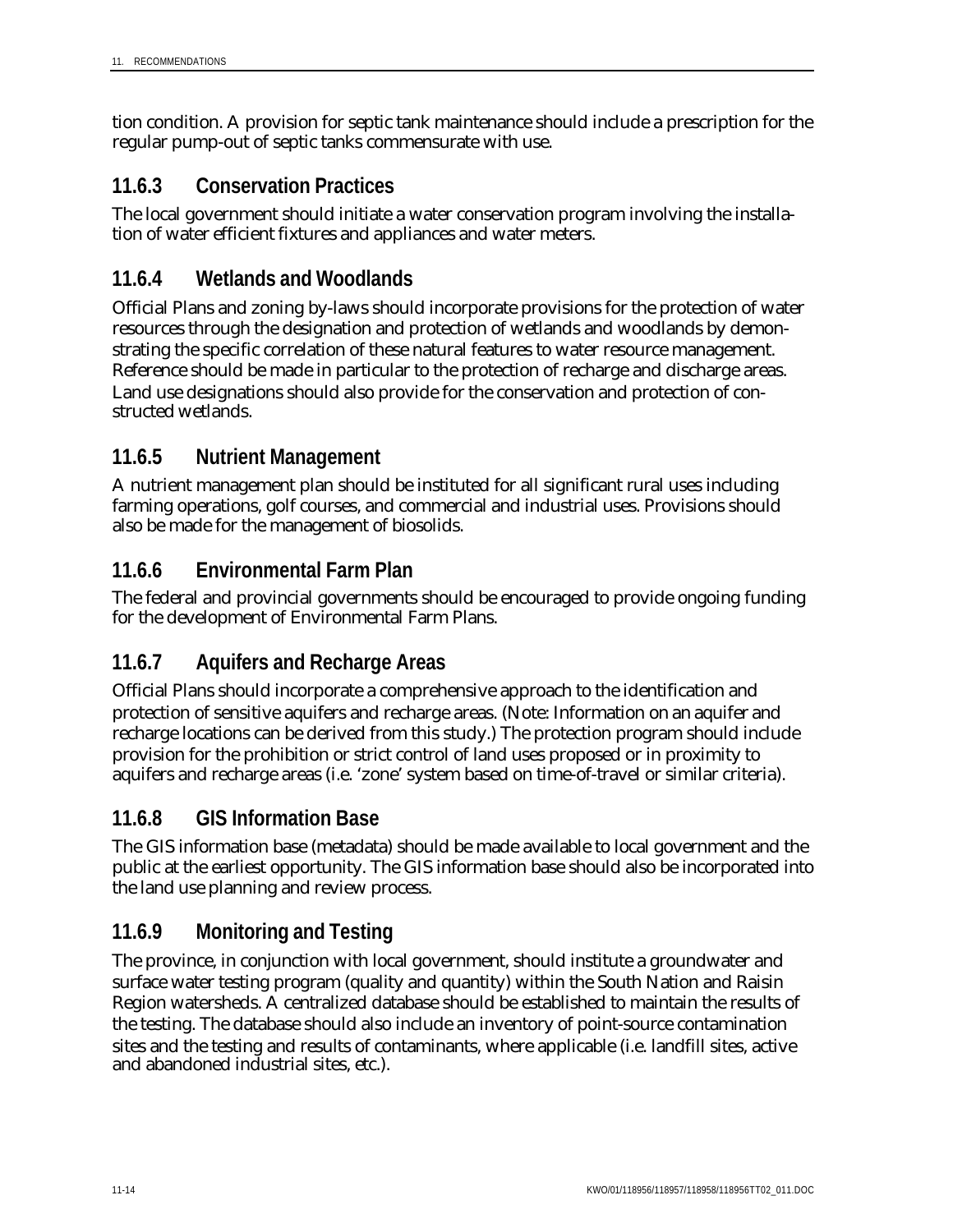### **11.6.10 Growth Management**

Official Plans should be reviewed with the objective of formulating a comprehensive policy framework for the conservation and management of water resources on a regional and local basis. Policies should incorporate a development application review that designates water resources protection as a significant criterion. Policies should also include water-related growth management principles and/or BMPs on a watershed basis. The objective should be to avoid any further decline in the net quality of water and wherever possible seek to achieve an improvement in quality (i.e. quality of water in-take should be the same or better as water discharge).

A water budget should be established that correlates the demand and supply requirements of municipalities with a regional water budget. The water budget should also be correlated to Permits to Take Water for individual users such that there is a balance between supply and demand that does not tax the supply. The MOE should be obliged to issue Permits to Take Water only when it is within the framework of the water budget.

### **11.6.11 Infrastructure Planning**

Long-term infrastructure planning should be undertaken on a watershed basis, by area municipality, in conjunction with County governments or with the new City of Ottawa. Infrastructure includes water supply and distribution systems, wastewater collection and treatment systems and stormwater management facilities. Consideration should also be given to policies that provide for communal water and sewage disposal systems for rural properties where population densities warrant such action (e.g. 5 to 10 properties utilizing one well or septic tank).

#### **11.6.12 Role of Agencies**

Conservation authorities should be assigned a broader role in water resources management (e.g. review and administration of nutrient management plans, administration of a watershed (regional) water budget, application review of development proposals for their impact on aquifers, recharge areas, wetlands, woodlands, etc.). Consideration should also be given to the role of conservation authorities in managing a water resources database and in the continued delivery of programs for water resources management (i.e. Clean Water Program sponsored through South Nation Conservation).

### **11.6.13 Organizational Structure**

The County governments and the City of Ottawa should establish a regional management board as a mechanism to coordinate the management of water resources on a watershed basis and to make recommendations to their respective members on measures to conserve, manage, or improve the quality and quantity of water resources.

#### **11.6.14 Public Consultation**

A deliberate and focused public consultation program should be continued. As plans and proposals become more defined and available to the public, the degree of public involvement in the process is likely to increase significantly. Maintaining public involvement in future decision-making will help contribute to successful implementation of a water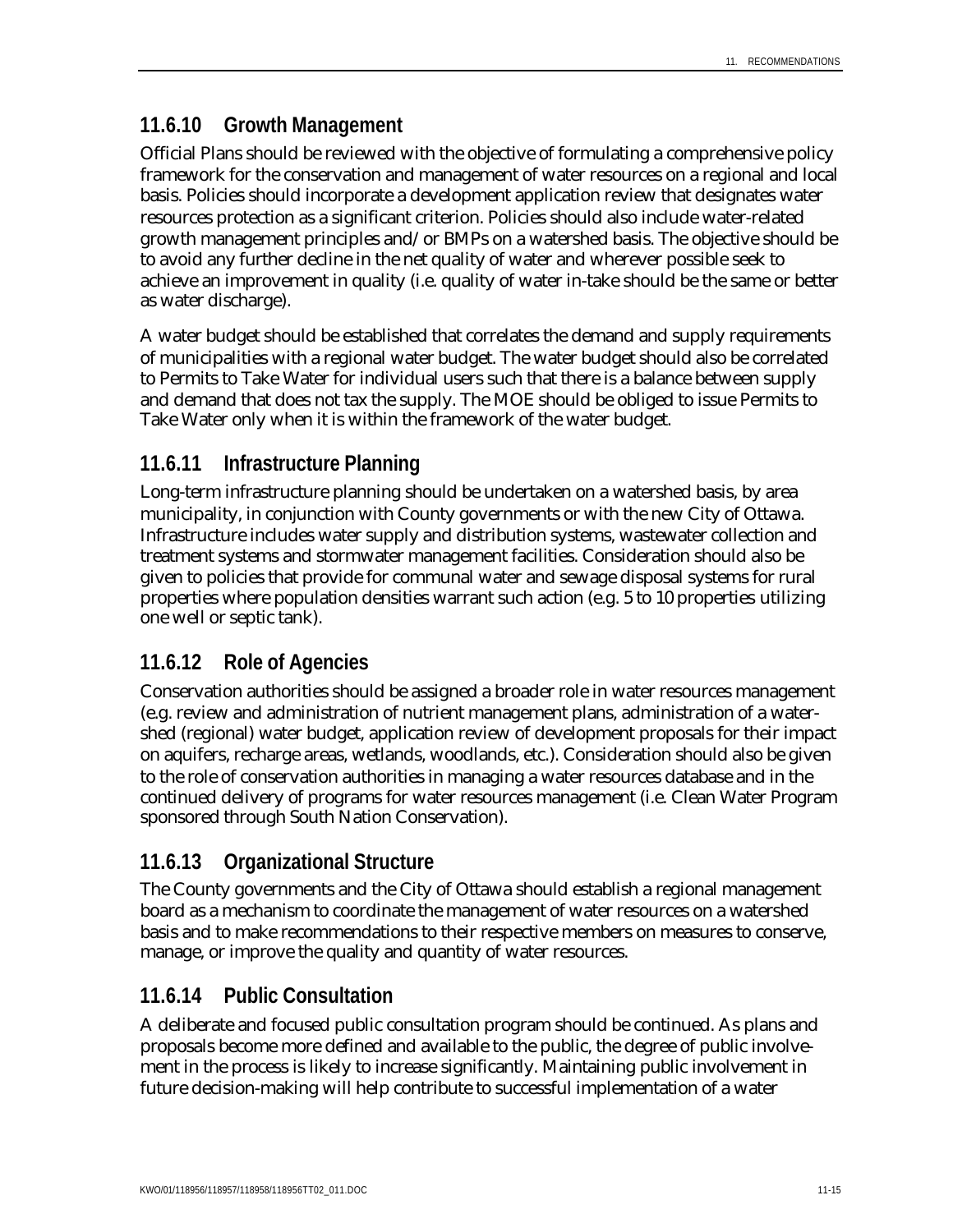resources strategy. It will also contribute to public education needs and goals. Utilizing a broad-based consultation/communication process will be important in communicating with and receiving input from a range of potentially impacted parties. This approach should involve a variety of public consultation techniques that are tailored to the size, age and geographic area of the audience and that can be adjusted or adapted to the circumstances. A broad based approach using varied techniques proved very effective in the public consultation for the EOWRMS study, particularly when it became apparent that public participation at the open houses was significantly less than originally anticipated. For example, admail became the most effective way to reach a large number of households and businesses.

## **11.7 Demonstration Projects**

All of the project suggestions in this study have merit. Some of the projects have universal application (e.g. public education or water conservation), while other have a more targeted application (e.g. buffer strips or storm water monitoring). The following recommendations are made to the recognition of existing programs and initiatives (e.g. clean water programs).

Based on the results of the study the following projects are suggested for priority implementation. These projects are deemed to have the greatest potential for yield water resource improvement or protection. These projects support the specific initiatives and actions suggested in the regional strategy and, in some cases, serve to strengthen or complement existing programs.

- Universal Application
	- − Residential Water Audits/Retrofits
	- − Well and Septic Audits
	- − Abandoned well identification and capping
	- − Water resource information centre
	- − Water festival/event
- Targeted Application
	- − Buffer Strips
	- − Constructed Wetland for Municipal Waste Water Treatment
	- − Wellhead Protection Planning
	- − Recharge Area Protection Planning
	- − Total Phosphorus Management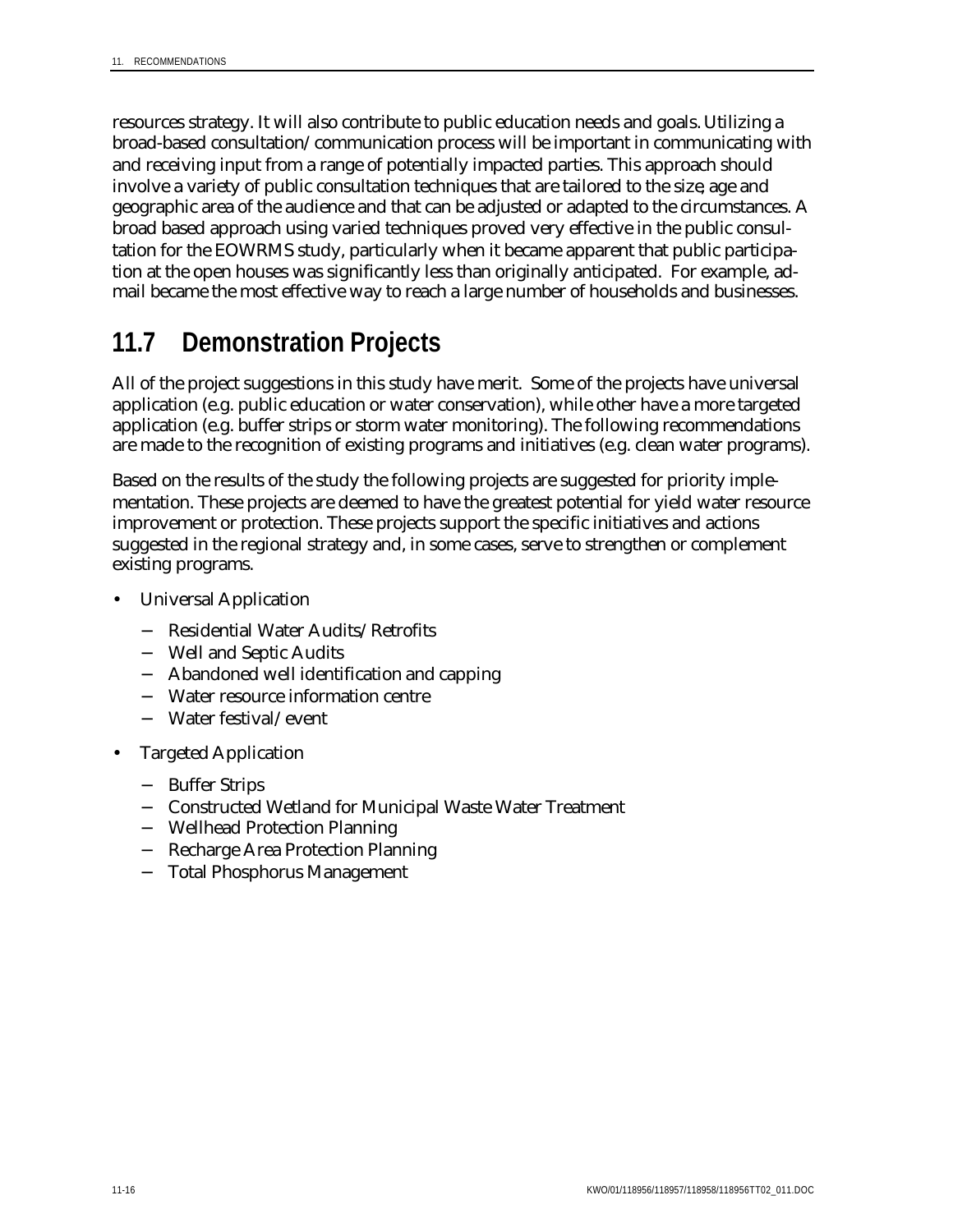# **12. Glossary and List of Acronyms**

## **12.1 Glossary**

**Aerobically** – Carried out in the presence of oxygen

**AGNPS** – Agricultural Non-point Source

**Anaerobically** – Carried out in the absence of oxygen

**Aquifer –** (1) A geologic formation, a group of formations, or a part of a formation that is water bearing. (2) A geological formation or structure that stores or transmits water, or both, such as to wells and springs. (3) An underground layer of porous rock, sand, or gravel containing large amounts of water. Use of the term is usually restricted to those waterbearing structures capable of yielding water in sufficient quantity to constitute a usable supply. (4) A sand, gravel, or rock formation capable of storing or conveying water below the surface of the land. (5) A geologic formation, group of formations, or part of a formation that contains sufficient saturated permeable material to yield significant quantities of water to wells and springs.

**Aquifer Capability –** The maximum rate of withdrawal that can be sustained by an aquifer without causing an unacceptable decline in the hydraulic head of the aquifer, or causing unacceptable changes to any other component of the hydrologic system. Capability is calculated on a groundwatershed scale in terms of a budget whereby groundwater extraction does not exceed 50 percent of groundwater recharge.

**Aquifer Recharge Area** – An area in which water can infiltrate the soil and replenish an aquifer relatively easily. Aquifer recharge areas allow precipitation to reach an aquifer by infiltration. Recharge areas are often much smaller than the total aquifer area and are therefore very important to the aquifer. Artificially increasing runoff in a recharge area through paving or clearing can devastate an aquifer.

**Aquifer Vulnerability** – An intrinsic property of a groundwater system that depends on the sensitivity of that system to human and/or natural impacts. *Intrinsic Vulnerability* depends solely on the hydrogeologic properties of an aquifer. *Specific Vulnerability* depends on hydrogeologic properties of an aquifer and an imposed contaminant load.

**Average Day Demand** – The average volume of water required by a water supply system to meet water user's needs on a daily basis.

**Bioaccumulation** – The increase in contaminant concentrations found in the tissue of an organism as it feeds on other contaminated food sources.

**Biomagnification** – The increase in the concentration of a contaminant at higher levels in the food chain.

**Biosolids** – The end product from the processes used to treat wastewater, often from municipal, industrial or institutional sources. Biosolids are primarily organic materials but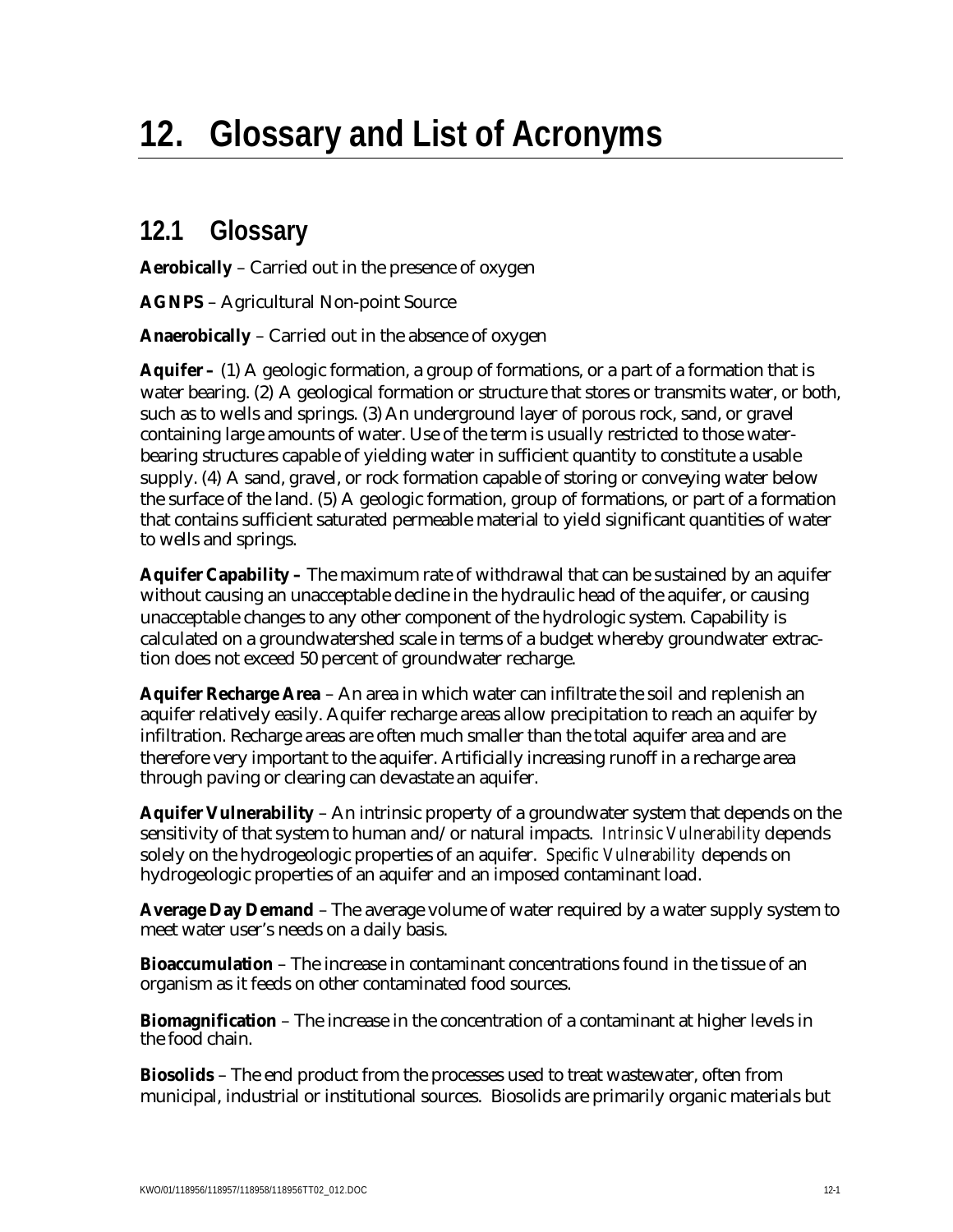can contain other trace elements, e.g. metals. **Cadastre –** A public register or survey that defines boundaries of public and/or private land for the purposes of ownership and taxation.

**Demand Management –** Water management programs that reduce the demand for water, such as water conservation, drought rationing, rate incentive programs, public awareness and education, drought landscaping, etc.

**Digital Elevation Model (DEM) –** A model of terrain relief in the form of the matrix. A digital representation of the ground surface topography.

**EPI** – Extent Proximity Intensity

**Esker** – Winding ridges of sand and gravel, unrelated to surrounding topography, and derived from glacial processes.

**Geographic Information System (GIS) –** A computer software system with which spatial information may be captured, stored, analyzed, displayed, and retrieved.

**Groundwater** – Water that infiltrates the earth's surface. Groundwater originates as precipitation and is suspended by the soil for varying lengths of time depending on soil type, vegetation cover, and land use. Groundwater is responsible for feeding vegetation and for recharging aquifers.

**Groundwatershed –** An area defined by groundwater divides; or locations where water on one side of the divide will flow into one groundwater system; whereas, water recharging on the other side of the divide will flow into another groundwater system or groundwatershed. (Analogous to a **watershed**)

**Hydraulic Conductivity (K)** – A coefficient of proportionality describing the rate at which water can move through an aquifer or other permeable medium. In the Standard International System, the units are cubic meters per day per square meter of medium  $(m^3/day/m^2)$  or m/day (for unit measures).

**Hydrogeologic –** Those factors that deal with subsurface waters and related geologic aspects of surface waters.

**Hydrogeology** – The part of geology concerned with the functions of water in modifying the earth, especially by erosion and deposition; geology of ground water, with particular emphasis on the chemistry and movement of water.

**Hydrologic Cycle (Water Cycle)** – The circuit of water movement from the earth's atmosphere to the earth and back through sequential stages such as precipitation, runoff, infiltration, evaporation, transpiration, etc. The hydrologic cycle has many different variations. Typically, water vapour in the atmosphere falls to the earth as rain. It is then transported to an open body of water via streams and rivers or through runoff or aquifer discharge. It is then evaporated and returns to the atmosphere as vapour. Alternately, once water enters the soil it may be absorbed by plants and returned to the atmosphere through transpiration (evaporation of water from the leaves of a living plant).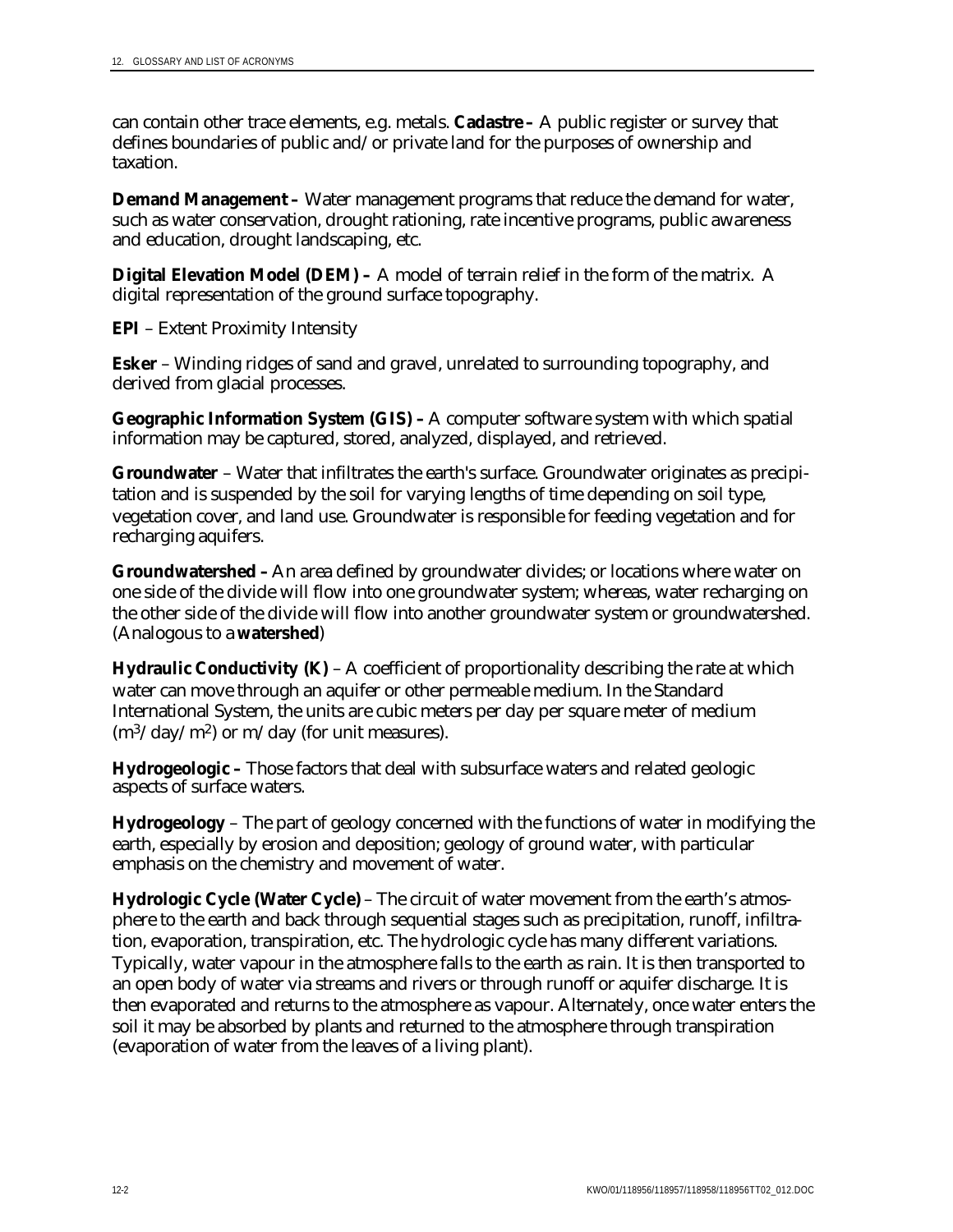**Hydrology** – The science of earth's water resources. The scope of hydrology includes water's occurrence, distribution, circulation, physical and chemical properties, and reactions with and effects on the environment.

**Infiltration/Inflow (I/I)** – Groundwater or storm water flow into a sanitary sewer system through cracked pipes or improper connections.

**Leachate** – Liquid that percolates through the ground, such as water seeping through a landfill. Leachate refers to the contaminated water that runs off of and out of sanitary landfills. It has the potential to contaminate rivers, lakes, etc.

Lithology – (Geology) (1) The scientific study of rocks, usually with the unaided eye or with little magnification. (2) Loosely, the structure and composition of a rock formation. (3) The description of rocks, especially sedimentary *Clastics* and especially in hand specimen and in outcrop, on the basis of such characteristics as color, structures, mineralogic composition, and grain size.

**Moraine –** An accumulation of boulders, stones, or other debris carried and deposited by a glacier. Moraines, which can be subdivided into many different types, are deposits of *Glacial Till*. *Lateral Moraines* are the ridges of till that mark the sides of the glacier's path. *Terminal Moraines* are the material left behind by the farthest advance of the glacier's toe. Each different period of glaciation leaves behind its own moraines.

**Non-Point Source Pollution (NPS)** – Pollution discharged over a wide land area rather than from a specific location. Non-point source pollution actually originates from numerous small sources. It is quickly spread out and diffused, and it generally infiltrates the soil contaminating the groundwater or is deposited by runoff into rivers and lakes. NPS is much more difficult to measure and control than pollution from a specific point such as a sewer drain or a smoke stack. Agricultural chemicals and exhaust deposits in streets are examples of non-point source pollution.

**Overburden** – Any loose unconsolidated material, which has been deposited upon solid rock (i.e. sand or clay).

**Peak Day Demand** – The maximum volume of water required by a water supply system the meet water users needs during high use periods on a daily basis.

**Permits to Take Water (PTTW)** – Permits issued by the Ministry of the Environment for large-volume surface or groundwater withdrawals. Permit sets out the location, source maximum volume, number of days of extraction, expiry date of permit.

**Pumping Test - A** method used to determine the hydraulic characteristics of an aquifer whereby water is pumped from a well and the discharge from the well, and the drawdown of the water level are measured over time. These values are used in an appropriate wellflow equation to quantify the hydraulic characteristics of an aquifer and the capacity of a well.

**Recharge –** The addition of water to the groundwater system by natural (precipitation and infiltration) or artificial processes.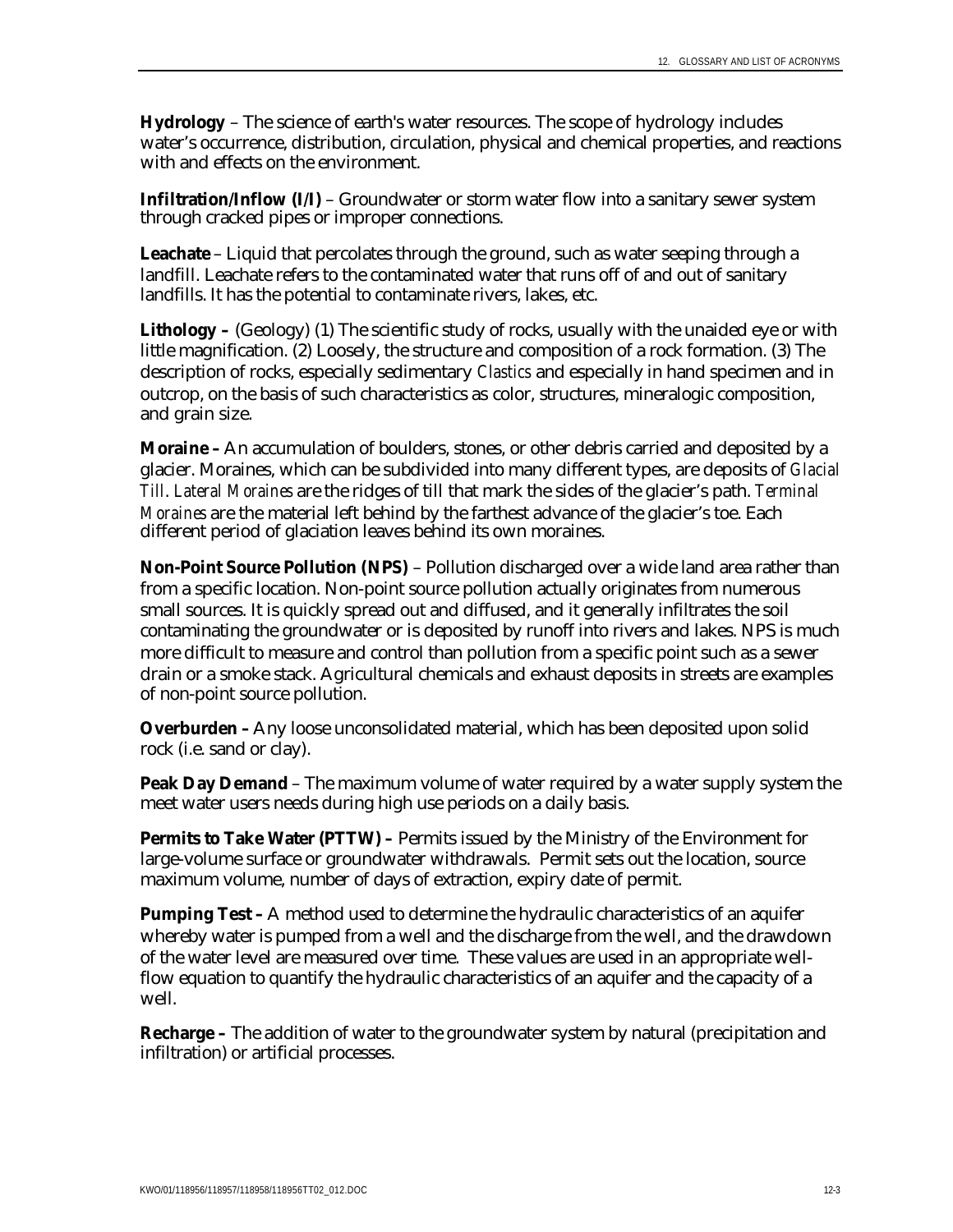**Relational Database –** A collection of data stored in a number of data tables that are linked by common relationships that can be easily and efficiently converted into information through database queries and other operations.

**Runoff** – Rainwater that does not infiltrate the soil but flows across the earth's surface into a body of water. The proportion of rainwater that penetrates the soil varies considerably depending on soil type and area covered by impervious materials. Runoff has the potential to "carry" contaminants resting on the earth's surface into streams, lakes, reservoirs, etc. A watershed with a high percentage of its area covered by impervious materials (pavement and buildings) will have a comparatively high rate of runoff. Runoff is especially problematic in agricultural areas where residues from agricultural chemicals and high concentrations of animal waste rest on the earth's surface.

**SWATRE** –A transient, one-dimensional soil water flow model which uses soil physical properties, crop characteristics and weather data to estimate the soil water balance on a daily basis.

**Till (Glacial) –** Unstratified drift, deposited directly by a glacier without reworking by meltwater, and consisting of a mixture of clay, silt, sand, gravel, and boulders ranging widely in size and shape.

**Transmissivity –** The rate at which water is transmitted through a unit width of an aquifer under a unit hydraulic gradient.

**Water Budget -** A water budget is general model of the complete hydrological cycle. For this study, the water budget provides estimates of: the quantity of water cycling through the study area (average annual precipitation); the quantity of water returned to the atmosphere by evapotranspiration, the quantity of water contributed annually to surface water resources, and the quantity of water that contributes to groundwater resources.

**Water Resources** – The supply of groundwater and surface water in a given area. Water resources is a general term used to describe all of the usable water in a specific geographical area.

**Water Table** – The level of groundwater saturation. The depth of the water table is determined by the quantity of groundwater and the permeability of the earth material and fluctuates accordingly. The water table is often the upper surface of an unconfined aquifer.

**Watershed** – A region or area over which water flows into a particular, lake, reservoir, stream, or river; a drainage basin. Watersheds are separated by ridges or areas of high ground. The boundary between two watersheds is a line connecting points of runoff divergence. Generally, a river or stream runs through a watershed collecting runoff. The stream then flows into another watershed downstream or into the sea.

**Watershed Management** – The process of analyzing and maintaining the land and water resources of a watershed in order to conserve those resources for the benefit of the watershed's residents. Since watersheds are defined by natural hydrology, watershed management is the most logical water conservation approach. Many problems are better solved at the watershed level than by addressing individual problems within a watershed. Effectively managing a watershed requires knowledge of it attainable only through thorough research. The watershed's natural resource base, health status, threats, and land use patterns as well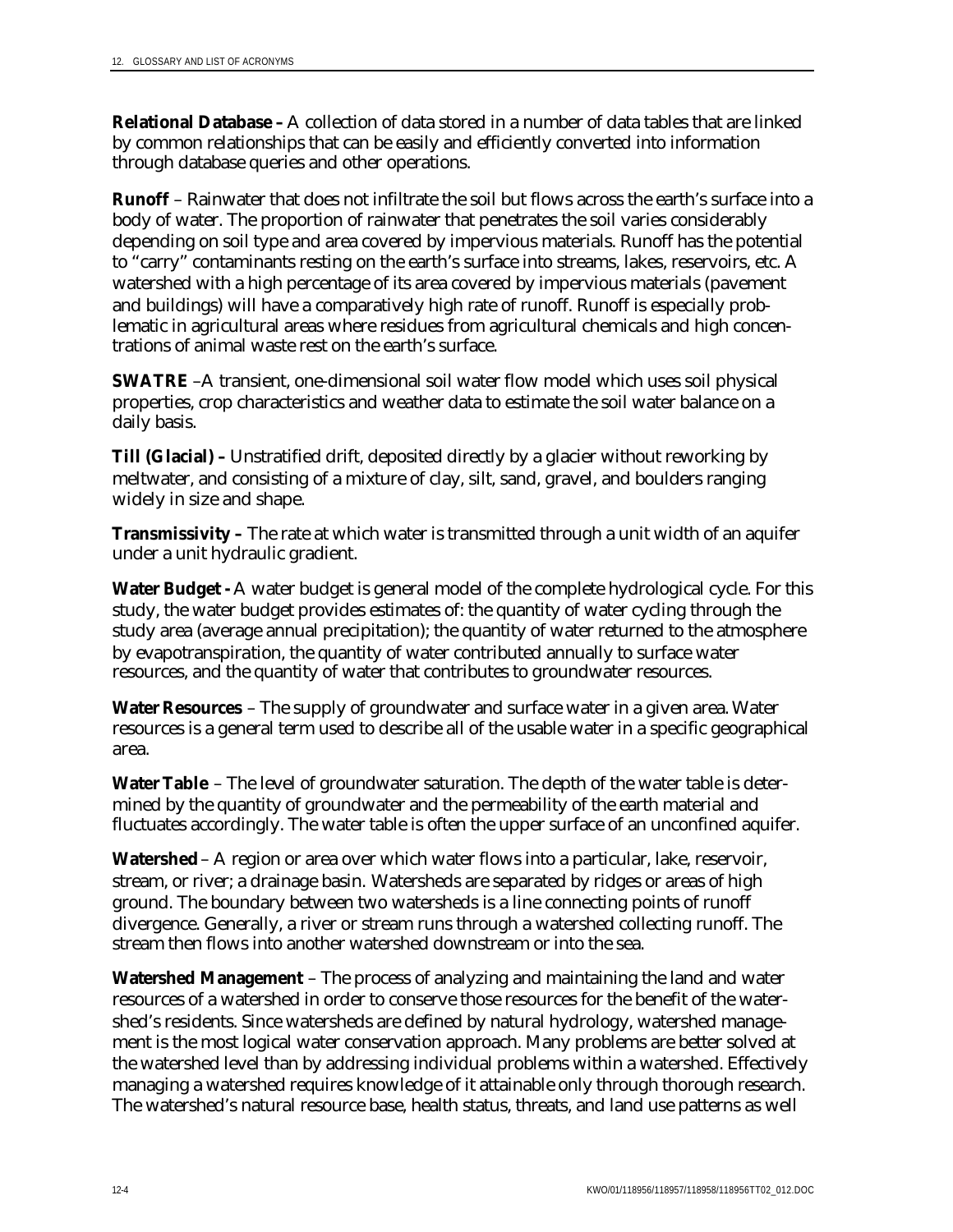as the needs of its residents must be understood. Good watershed management takes advantage of community resources and involves cooperation of various community organizations and residents.

## **12.2 List of Acronyms**

| <b>AAFC</b>   | <b>Agriculture and Agri-food Canada</b>                     |
|---------------|-------------------------------------------------------------|
| <b>AES</b>    | Atmospheric Environment Service, Environment Canada         |
| <b>AET</b>    | <b>Actual Evapotranspiration</b>                            |
| <b>BAF</b>    | <b>Biological Aerated Filters</b>                           |
| <b>BMP</b>    | <b>Best Management Practice</b>                             |
| C of A        | <b>Certificate of Approval</b>                              |
| <b>CFA</b>    | Consolidate Frequency Analysis Package (Environment Canada) |
| CoA           | <b>Census of Agriculture (Statistics Canada)</b>            |
| <b>CURB</b>   | Clean up Rural Beaches                                      |
| <b>CWQG</b>   | <b>Canadian Water Quality Guidelines</b>                    |
| <b>CWTS</b>   | <b>Communal Wastewater Treatment Systems</b>                |
| <b>DWSP</b>   | Drinking Water Surveillance Program                         |
| EA            | <b>Enumeration Area</b>                                     |
| EC            | <b>Environment Canada</b>                                   |
| <b>EPI</b>    | Extent/Proximity/Intensity                                  |
| <b>EOWRMS</b> | Eastern Ontario Water Resources Management Study            |
| <b>FCM</b>    | <b>Federation of Canadian Municipalities</b>                |
| <b>FIMS</b>   | <b>Farm Input Management Survey</b>                         |
| <b>GIS</b>    | <b>Geographic Information System</b>                        |
| <b>GREF</b>   | <b>Green Municipal Enabling Fund</b>                        |
| <b>GRIF</b>   | <b>Green Municipal Investment Fund</b>                      |
| И             | Inflow, Infiltration                                        |
| <b>ICI</b>    | Industrial, Commercial, Institutional                       |
| <b>MNDM</b>   | Ministry of Northern Development and Mines                  |
| <b>MNR</b>    | <b>Ministry of Natural Resources</b>                        |
| <b>MOE</b>    | Ministry of the Environment                                 |
| <b>MUD</b>    | Municipal Water Use Database (Environment Canada)           |
| <b>NMP</b>    | Nutrient Management Planning/Plan                           |
| <b>NPS</b>    | <b>Non-Point-Sources</b>                                    |
| <b>NRVIS</b>  | <b>Natural Resource Values Information System</b>           |
| <b>NRW</b>    | <b>Non-Revenue Water</b>                                    |
| <b>OBM</b>    | <b>Ontario Base Map</b>                                     |
| <b>OCWA</b>   | <b>Ontario Clean Water Agency</b>                           |
| <b>OFA</b>    | <b>Ontario Federation of Agriculture</b>                    |
| <b>OMAFRA</b> | Ontario Ministry of Agriculture, Food and Rural Affairs     |
| <b>OPG</b>    | <b>Ontario Power Generation</b>                             |
| P&R           | <b>Prescott and Russell</b>                                 |
| <b>PTTW</b>   | <b>Permit To Take Water</b>                                 |
| <b>PWQO</b>   | <b>Provincial Water Quality Objectives</b>                  |
| <b>RBC</b>    | <b>Rotating Biological Contactors</b>                       |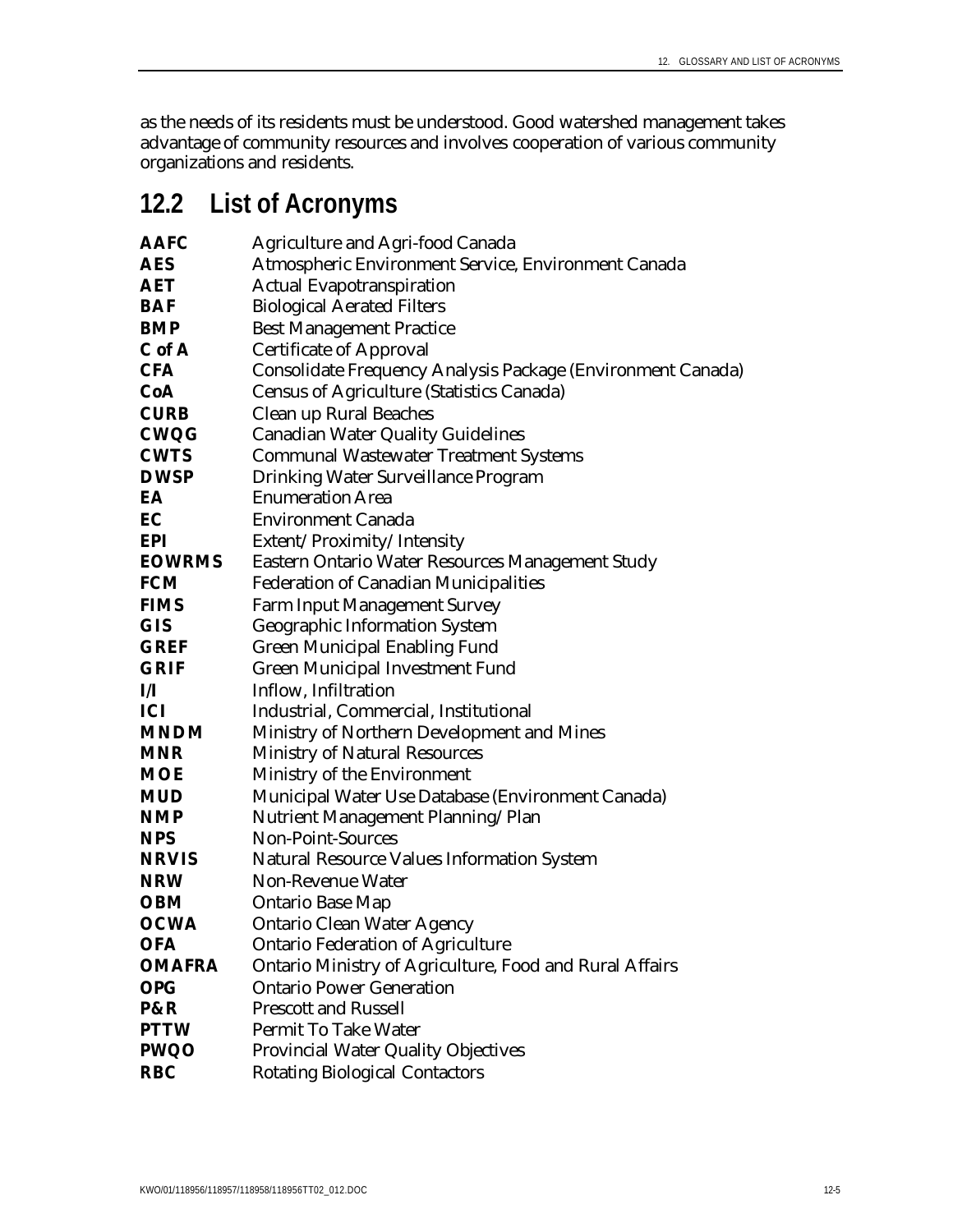| <b>REIS</b>    | Regional Information Management System (Agriculture and Agri-Food |
|----------------|-------------------------------------------------------------------|
|                | Canada)                                                           |
| <b>RRCA</b>    | Raisin Region Conservation Authority                              |
| <b>RUSLEAC</b> | Revised Universal Soil Loss Equation for Application in Canada    |
| <b>SBR</b>     | <b>Sequencing Batch Reactor</b>                                   |
| SD&G           | <b>Stormont, Dundas and Glengarry</b>                             |
| <b>SNC</b>     | <b>South Nation Conservation</b>                                  |
| <b>SWATRE</b>  | Soil Water Actual Transpiration Extended                          |
| <b>TAG</b>     | <b>Technical Advisory Group</b>                                   |
| TP             | <b>Total Phosphorous</b>                                          |
| <b>TPM</b>     | <b>Total Phosphorous Management</b>                               |
| <b>WQ</b>      | <b>Water Quality</b>                                              |
| <b>WSC</b>     | <b>Water Survey of Canada</b>                                     |
| <b>WWTP</b>    | <b>Wastewater Treatment Plant</b>                                 |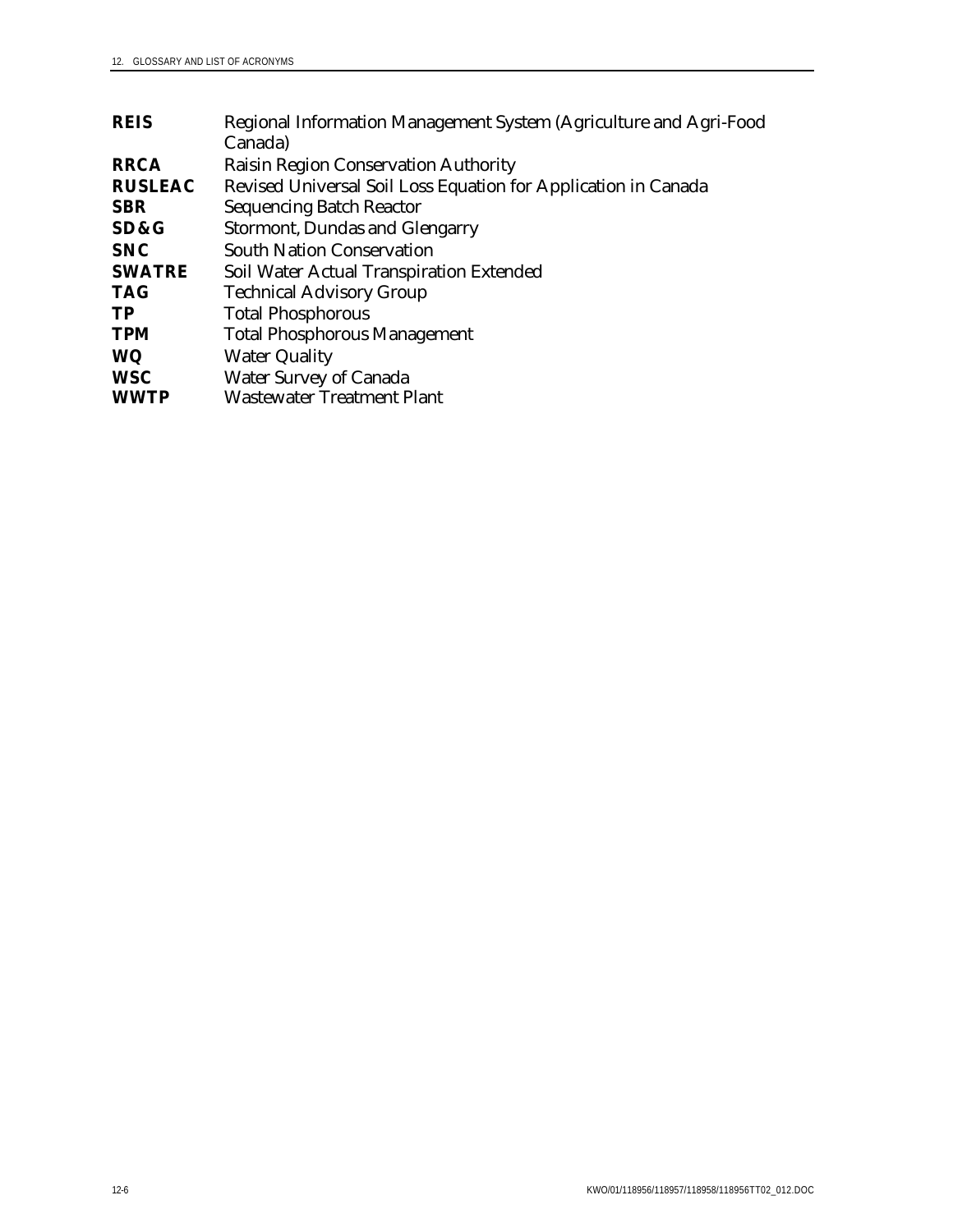## **13. References**

Barnett, G.M. 1996. "Animal Waste in Canada." Proceedings of the Canadian Soil Science Waste Management Workshop. Lethbridge, Alberta. Pp. 28-45.

Bélanger, J.R. and J.E. Harrison (1980). Regional Geoscience Information: Ottawa-Hull. Geological Survey of Canada Paper 77-11. Text and Maps.

Brandon, L.V. (1960). Preliminary report on Hydrogeology, Ottawa-Hull Area, Ontario and Quebec. 31 G/5. Geological Survey of Canada Paper 60-23.

CH2M Gore & Storrie Limited (1999). Final Report. Phase 1A Eastern Ontario Water Resources Management Survey: United Counties of Prescott and Russell.

Chapman, L.J. and Putnam, D.F. (1984). The Physiography of Southern Ontario, 3rd Edition. Ontario Geological Survey Special Volume 2. 270 p. 1 map.

Charron, J.E. (1978). Hydrochemical Study of Groundwater Flow in the Interstream Area between the Ottawa and St. Lawrence Rivers*.* Inland Waters Directorate, Water Resources Branch, Ottawa Canada, Scientific Series No. 76.

Condie, R., and L.C. Cheng, 1982. Low Flow Frequency Analysis, Program LOWFLOW, Environment Canada, Water Resources Branch, Inland Waters Directorate, Ottawa, Ontario.

de Villiers, Marq, Water in Peril (1999) p. 15

Dreier, S.I., et al (1997). Great Lakes, Great River: Remedial Action Plan for St. Lawrence River (Cornwall) Area of Concern, Stage 2 Report - The Recommended Plan.

Ecologistics Limited (1993). A Review Of Water Use and Water Use Efficiency In Ontario Agriculture. Prepared for Water Efficiency Ontario, Agricultural Working Group, Ontario Ministry of Agriculture, Food and Rural Affairs.

Environment Canada (1994). "Canadian Monthly Climate Data and 1961-1990 Normals." [On CD-ROM]. Environment Canada, Atmospheric Environment Service, Downsview, Ontario.

Environment Canada (2000). Municipal (Water) Use Database (MUD). [Online Source]. Available FTP: www3.ec.gc.ca/MUD/eng/searchdetail.cfm.

Environment Canada (1998). A Framework for Guiding Habitat Rehabilitation in Great Lakes Areas of Concern. Available FTP: www.on-ec.gc.ca/wildlife/conservation/wetland/framework/intro.html

Environment Canada (2000). Canadian Environmental Protection Act, 1999: Priority Substances List Assessment Report, Road Salts. Available FTP: www.ec.gc.ca/cceb1/eng/public/RoadSalts\_e.pdf

Environmental Commissioner of Ontario (2000). Changing Perspectives - Annual Report 1999/2000.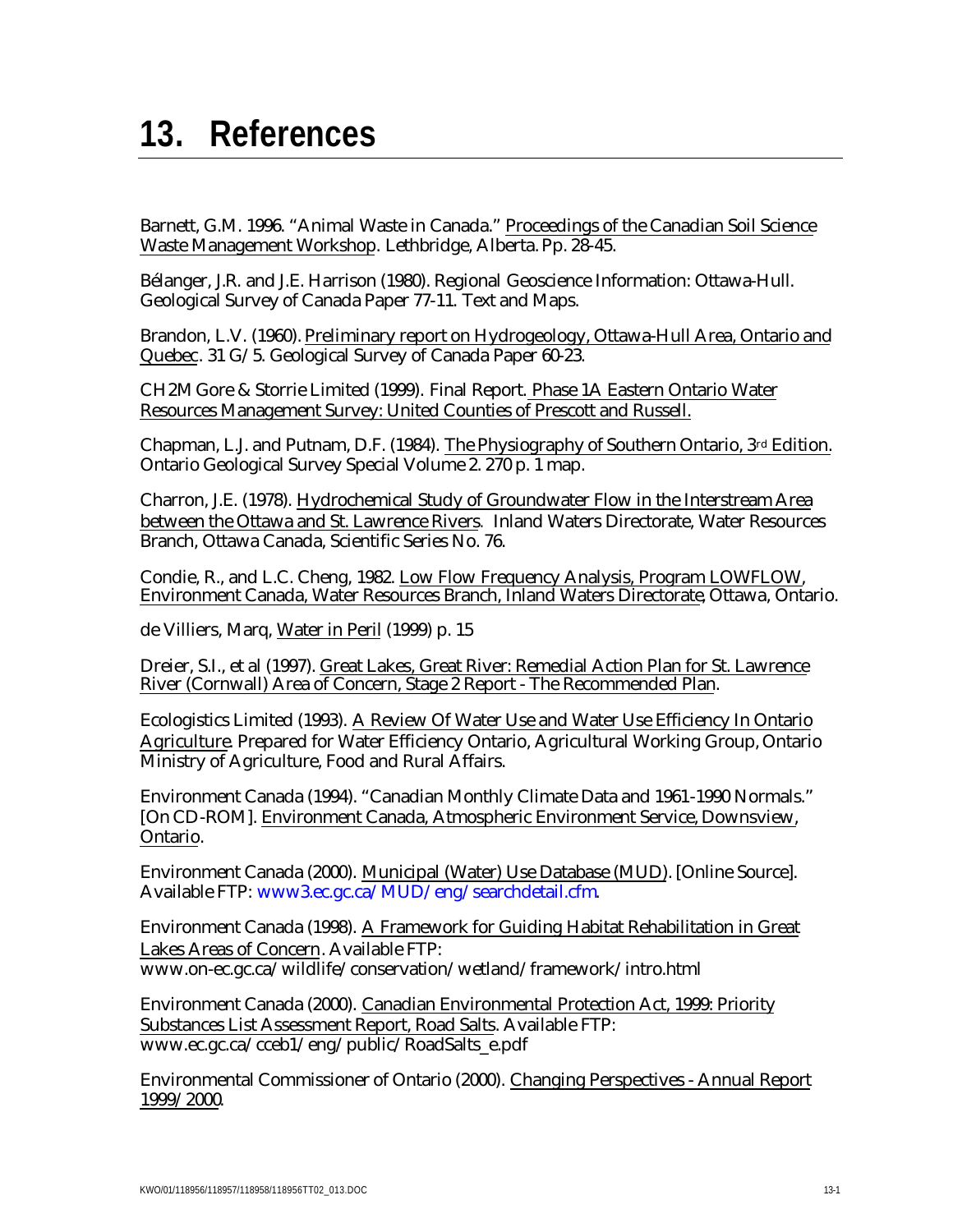Environmental Commissioner of Ontario (2001). Ontario's Permit to Take Water Program and the Protection of Ontario's Water Resources. A Brief to the Walkerton Inquiry.

Freeze, R.A. and Cherry, J.A. (1979). Groundwater. Prentice-Hall, Inc. Englewood Cliffs, New Jersey 07632.

Koroluk, R. F. Junkins, D. Niekamp, T. Peters, M. Spearin, J. Wheeler, N. Hillary, T. Huffman (1995). Manure, Fertilizer and Pesticide Management in Canada; Results of the 1995 Farm Inputs Management Survey (FIMS). Policy Branch, Agriculture and Agri-Food Canada, Ottawa, Canada.

Kreutzwiser, R and de Loë, Rob (1999). Agricultural and Rural Water Use In Ontario: A Report to the Agricultural Adaptation Council Under the National Soil and Water Conservation Program. Department of Geography: University of Guelph.

Marshall, I.B., C.A.S. Smith, C.J. Selby (1996). "A National Framework for Monitoring and Reporting on Environmental Sustainability in Canada." Environmental Monitoring and Assessment, 39:25-38.

McCullough, Paul and Muldoon, Paul (1999, March). A Sustainable Water Strategy for Ontario. Prepared for the Environmental Agenda for Ontario Project, Canadian Institute for Law and Policy.

M.S. Thompson & Associates Ltd. (1999). Eastern Ontario Water Resources Management Study: United Counties of Stormont, Dundas & Glengarry.

Muegge, Jane and Ross, Nancy (1997, February). "Effective Community Decision Making." Factsheet 93-043: Ontario Ministry of Agriculture, Food and Rural Affairs.

Neufeld, David (1998, December). "Planners for Groundwater; Municipal Implementation Tools." Proceedings: Groundwater in a Watershed Context. Environment Canada.

Novartis Foundation for Sustainable Development (2000). A Short Course in Social Marketing. [Online Source]. Available FTP: www.foundation.novartis.com/.

Ontario Ministry of Environment (MOE) (1980). Water Resources of the South Nation River Basin, MOE Water Resources Report No. 13, by V.I. chin, K.T. Wang and D.J. Vallery.

Ontario Ministry of the Environment (1999). Waterwell Information System.

Ontario Ministry of Agriculture, Food and Rural Affairs (2000). Sewage Biosolids: Managing Urban Nutrients Responsibility for Crop Production.

Ontario Ministry of Agriculture, Food and Rural Affairs (1995). Rural Development Handbood: A Guide to Personal, Organization and Community Development.

Ontario Ministry of Agriculture, Food and Rural Affairs (1995). Minimum Distance Separation II (MDSII).

Ontario Ministry of Agriculture, Food and Rural Affairs (1998). Nutrient Management Workbook (Agdex 743/538).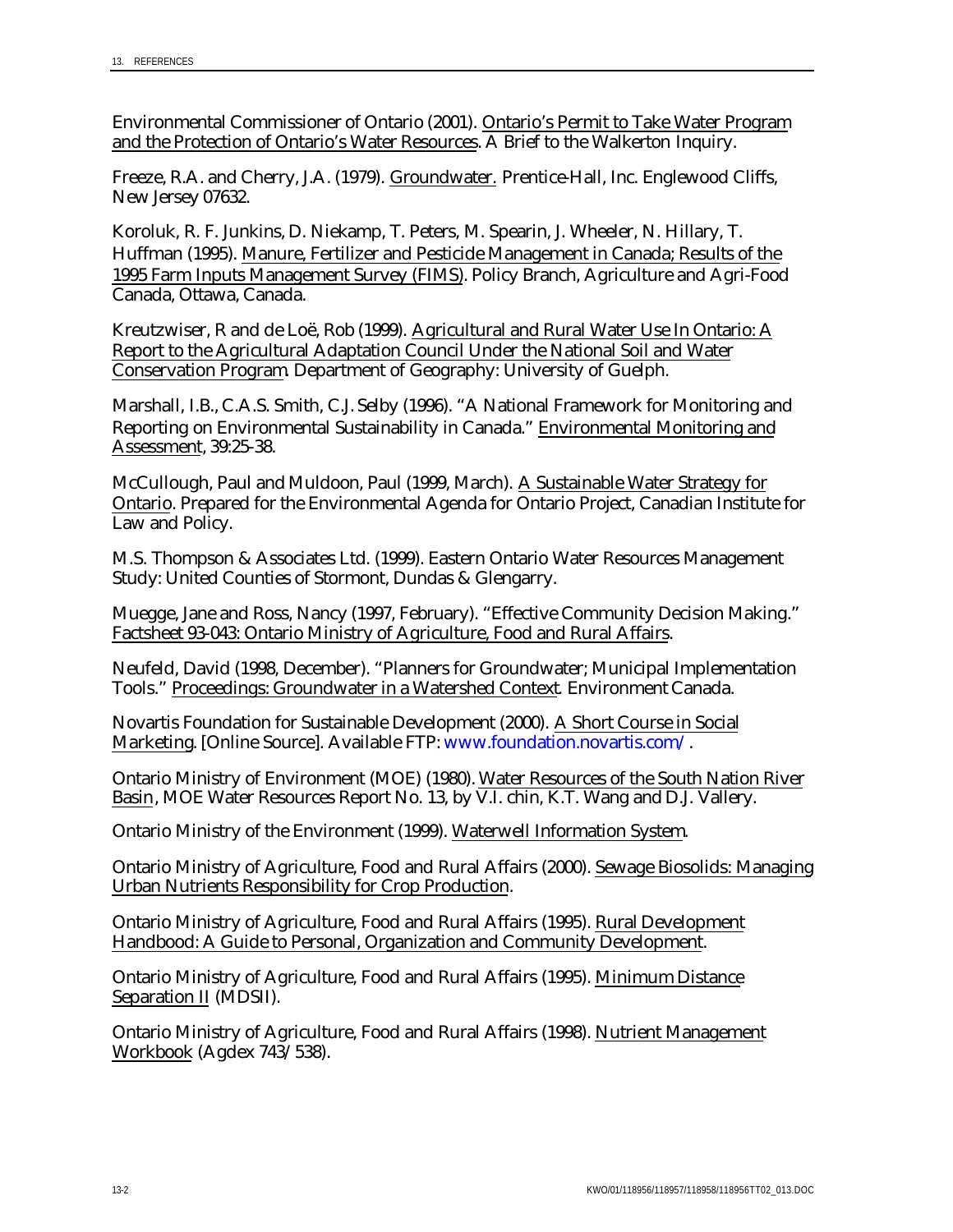Pilon, P.J., R. Condie and K.D. Harvey (1985). Consolidated Frequency Analysis Package CFA, Environment Canada, Water Resources Branch, Inland Waters Directorate, Ottawa, Ontario.

Pilon, P.J. and R.J. Jackson (1988). Low Flow Frequency Analysis Package LFA, Environment Canada, Water Resources Branch, Inland Waters Directorate, Ottawa, Ontario.

Region of Ottawa-Carleton (2000). How Well is Your Well? Homeowner's Guide to Safe Wells and Septic Systems.

Rockström, J; L. Gordon, C. Folke, M. Falkenmark and M. Engwall (1999). "Linkages Among Water Vapor Flows, Food Production and Terrestrial Ecosystem Services." Conservation Ecology 3(2):5. [online] http://www.consecol.org/vol3/iss2/art5.

Schnoor, J. L. (1996). Environmental Modeling: Fate and Transport of Pollutants in Water, Air and Soil. New York: John Wiley and Sons Inc., 202.

Shewchuk, John (1994, July). "Social Marketing for Organizations." Factsheet 92-097: Ontario Ministry of Agriculture, Food and Rural Affairs.

Snell, E.A. (1985). Regional Targeting of Potential Soil Erosion and Nonpoint-Source Sediment Loading. J. Soil and Water Conservation, Nov.-Dec. pp. 520-524.

Wall, G.J., D.R. Coote, E.A. Pringle, I.J. Shelton (Eds) (1997). RUSLEFAC: Revised Universal Soil Loss Equation for Application in Canada. Research Branch, Agriculture and Agri-Food Canada. Ottawa, Ont.

Wall, G.J., W.T. Dickinson and L.J.P. van Vleit (1982). Agricultue and Water Quality in the Canadian Great Lakes Basin: II. Fluvial Sediments. J. Environ. Qual., Vol 11, no. 3 pp 482- 486.

Waterloo Hydrogeologic Inc. (1995). Preliminary Delineation of Well Field Capture Zones. Unpublished Report to the Regional Municipality of Waterloo.

Waterloo Hydrogeologic Inc. (2000). Delineation of Well Field Capture Zones within the Waterloo Moraine. Unpublished Report to the Regional Municipality of Waterloo.

Weinreich, Nedra Kline (1999, February). "What is Social Marketing?" Weinreich Communications. [Online Source]. Available FTP: www.social-marketing.com/whatis.html.

Wilson, A.E. (1946). Geology of the Ottawa-St. Lawrence Lowland, Ontario and Quebec . Geological Survey of Canada, Memoir 241*.* 66 p. and 4 maps.